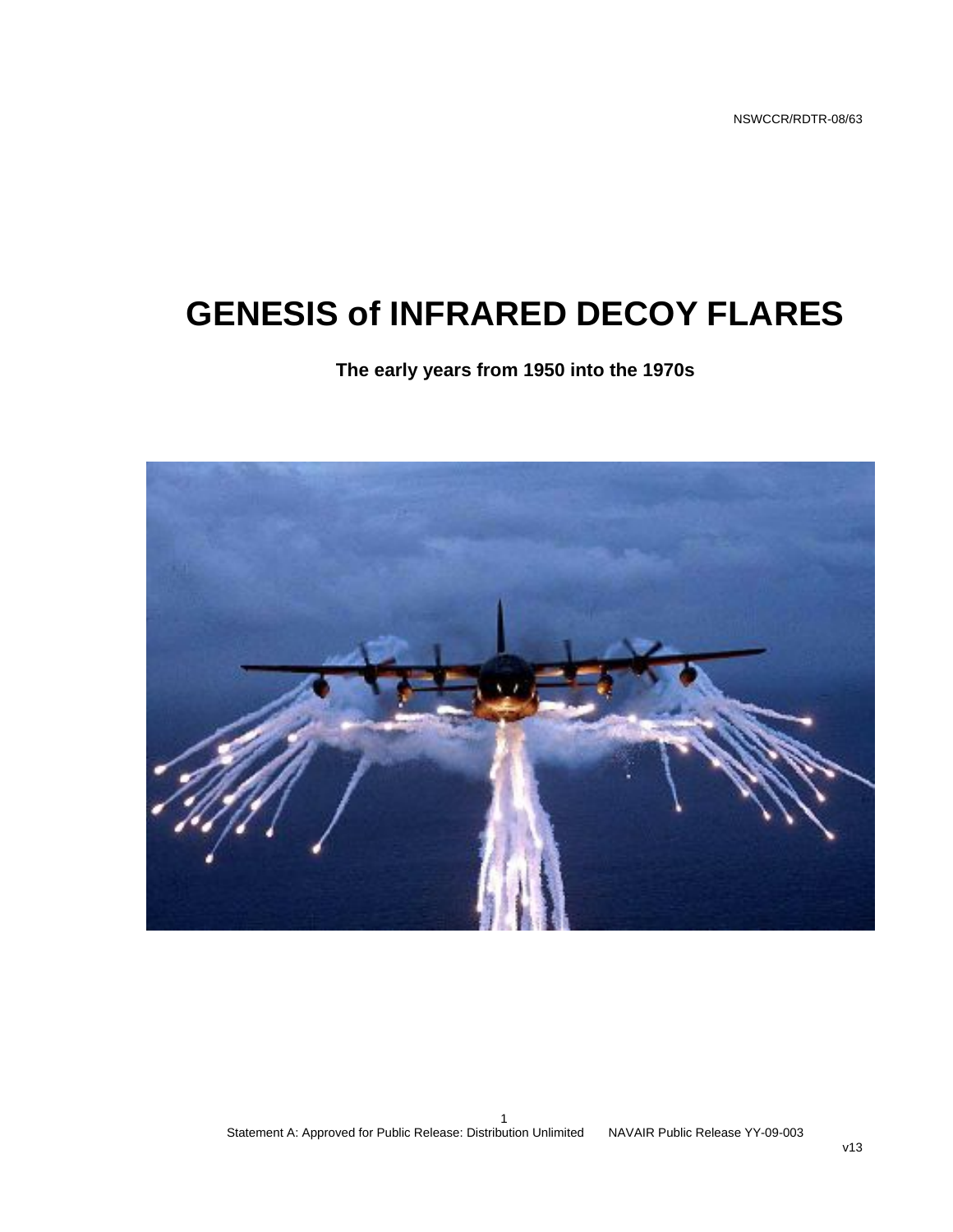| <b>Report Documentation Page</b>                                                                      |                                                                                                                                                                                                                                                                                                                                                                                                                                                                                                                                                                                                                                                                                                                                                                                                          |                                                    | Form Approved<br>OMB No. 0704-0188 |                                           |                          |
|-------------------------------------------------------------------------------------------------------|----------------------------------------------------------------------------------------------------------------------------------------------------------------------------------------------------------------------------------------------------------------------------------------------------------------------------------------------------------------------------------------------------------------------------------------------------------------------------------------------------------------------------------------------------------------------------------------------------------------------------------------------------------------------------------------------------------------------------------------------------------------------------------------------------------|----------------------------------------------------|------------------------------------|-------------------------------------------|--------------------------|
| does not display a currently valid OMB control number.                                                | Public reporting burden for the collection of information is estimated to average 1 hour per response, including the time for reviewing instructions, searching existing data sources, gathering and<br>maintaining the data needed, and completing and reviewing the collection of information. Send comments regarding this burden estimate or any other aspect of this collection of information,<br>including suggestions for reducing this burden, to Washington Headquarters Services, Directorate for Information Operations and Reports, 1215 Jefferson Davis Highway, Suite 1204, Arlington<br>VA 22202-4302. Respondents should be aware that notwithstanding any other provision of law, no person shall be subject to a penalty for failing to comply with a collection of information if it |                                                    |                                    |                                           |                          |
| <b>1. REPORT DATE</b><br>26 JAN 2009                                                                  |                                                                                                                                                                                                                                                                                                                                                                                                                                                                                                                                                                                                                                                                                                                                                                                                          | 2. REPORT TYPE                                     |                                    | <b>3. DATES COVERED</b>                   | 00-00-2009 to 00-00-2009 |
| <b>4. TITLE AND SUBTITLE</b>                                                                          |                                                                                                                                                                                                                                                                                                                                                                                                                                                                                                                                                                                                                                                                                                                                                                                                          |                                                    | <b>5a. CONTRACT NUMBER</b>         |                                           |                          |
| <b>Genesis of Infrared Decoy Flares</b>                                                               |                                                                                                                                                                                                                                                                                                                                                                                                                                                                                                                                                                                                                                                                                                                                                                                                          | 5b. GRANT NUMBER                                   |                                    |                                           |                          |
|                                                                                                       |                                                                                                                                                                                                                                                                                                                                                                                                                                                                                                                                                                                                                                                                                                                                                                                                          |                                                    |                                    | <b>5c. PROGRAM ELEMENT NUMBER</b>         |                          |
| 6. AUTHOR(S)                                                                                          |                                                                                                                                                                                                                                                                                                                                                                                                                                                                                                                                                                                                                                                                                                                                                                                                          |                                                    |                                    | 5d. PROJECT NUMBER                        |                          |
|                                                                                                       |                                                                                                                                                                                                                                                                                                                                                                                                                                                                                                                                                                                                                                                                                                                                                                                                          |                                                    | <b>5e. TASK NUMBER</b>             |                                           |                          |
|                                                                                                       |                                                                                                                                                                                                                                                                                                                                                                                                                                                                                                                                                                                                                                                                                                                                                                                                          |                                                    |                                    | 5f. WORK UNIT NUMBER                      |                          |
| 7. PERFORMING ORGANIZATION NAME(S) AND ADDRESS(ES)<br><b>Naval Surface Warfare Center , Crane, IN</b> |                                                                                                                                                                                                                                                                                                                                                                                                                                                                                                                                                                                                                                                                                                                                                                                                          | 8. PERFORMING ORGANIZATION<br><b>REPORT NUMBER</b> |                                    |                                           |                          |
| 9. SPONSORING/MONITORING AGENCY NAME(S) AND ADDRESS(ES)                                               |                                                                                                                                                                                                                                                                                                                                                                                                                                                                                                                                                                                                                                                                                                                                                                                                          |                                                    |                                    | 10. SPONSOR/MONITOR'S ACRONYM(S)          |                          |
|                                                                                                       |                                                                                                                                                                                                                                                                                                                                                                                                                                                                                                                                                                                                                                                                                                                                                                                                          |                                                    |                                    | 11. SPONSOR/MONITOR'S REPORT<br>NUMBER(S) |                          |
| 12. DISTRIBUTION/AVAILABILITY STATEMENT                                                               | Approved for public release; distribution unlimited                                                                                                                                                                                                                                                                                                                                                                                                                                                                                                                                                                                                                                                                                                                                                      |                                                    |                                    |                                           |                          |
| <b>13. SUPPLEMENTARY NOTES</b>                                                                        |                                                                                                                                                                                                                                                                                                                                                                                                                                                                                                                                                                                                                                                                                                                                                                                                          |                                                    |                                    |                                           |                          |
| 14. ABSTRACT                                                                                          |                                                                                                                                                                                                                                                                                                                                                                                                                                                                                                                                                                                                                                                                                                                                                                                                          |                                                    |                                    |                                           |                          |
| <b>15. SUBJECT TERMS</b>                                                                              |                                                                                                                                                                                                                                                                                                                                                                                                                                                                                                                                                                                                                                                                                                                                                                                                          |                                                    |                                    |                                           |                          |
| 16. SECURITY CLASSIFICATION OF:                                                                       |                                                                                                                                                                                                                                                                                                                                                                                                                                                                                                                                                                                                                                                                                                                                                                                                          | 17. LIMITATION OF<br><b>ABSTRACT</b>               | 18. NUMBER<br>OF PAGES             | 19a. NAME OF<br><b>RESPONSIBLE PERSON</b> |                          |
| a. REPORT<br>unclassified                                                                             | <b>b. ABSTRACT</b><br>unclassified                                                                                                                                                                                                                                                                                                                                                                                                                                                                                                                                                                                                                                                                                                                                                                       | c. THIS PAGE<br>unclassified                       | Same as<br><b>Report (SAR)</b>     | 185                                       |                          |

**Standard Form 298 (Rev. 8-98)**<br>Prescribed by ANSI Std Z39-18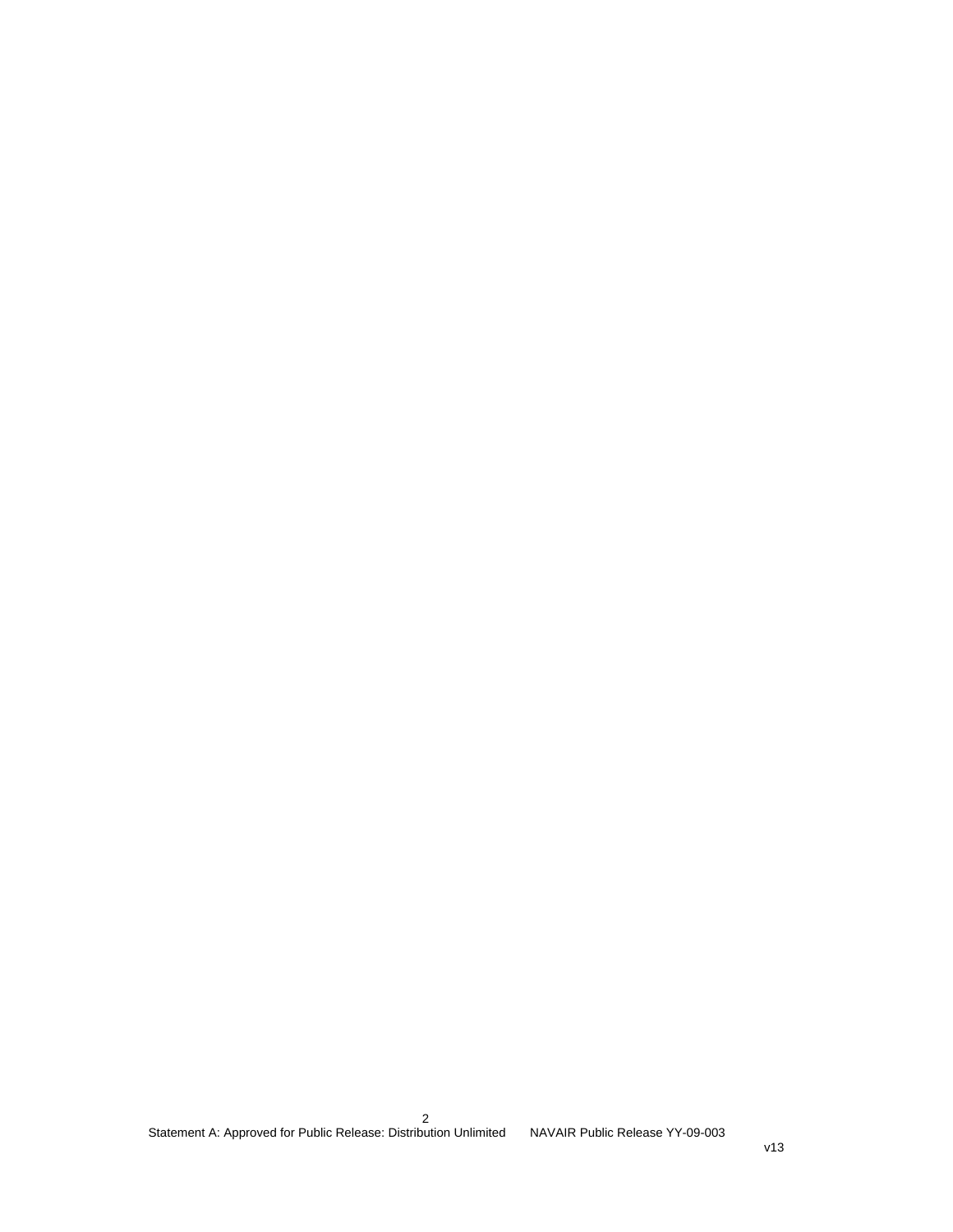# **GENESIS of INFRARED DECOY FLARES**

**The early years from 1950 into the 1970s** 

**1st Edition** 

**Bernard E. Douda, PhD Naval Surface Warfare Center, Crane Division Crane, Indiana USA**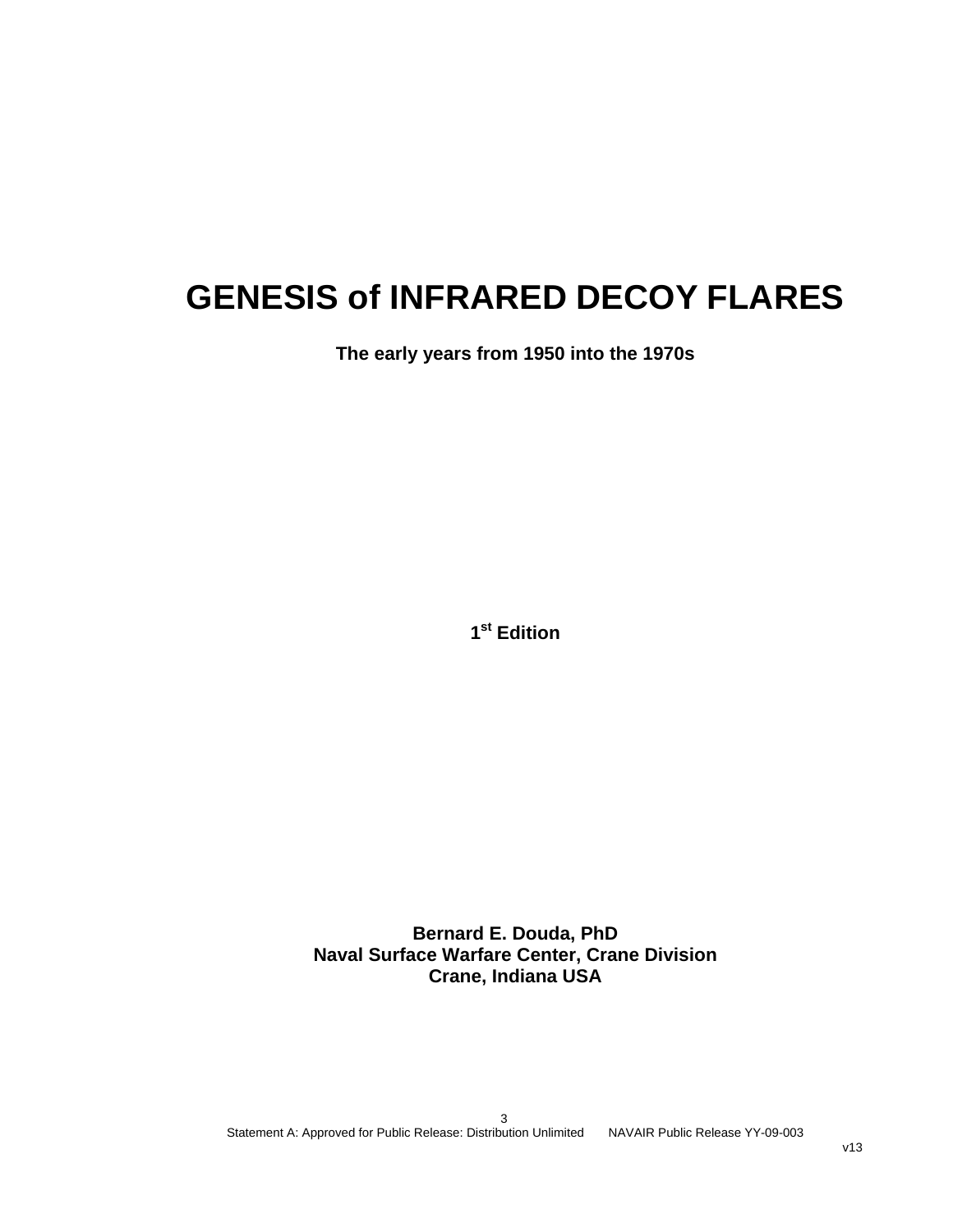January 26, 2009

Cover image: Lockheed C-130 Hercules aircraft jettisoning decoy flares.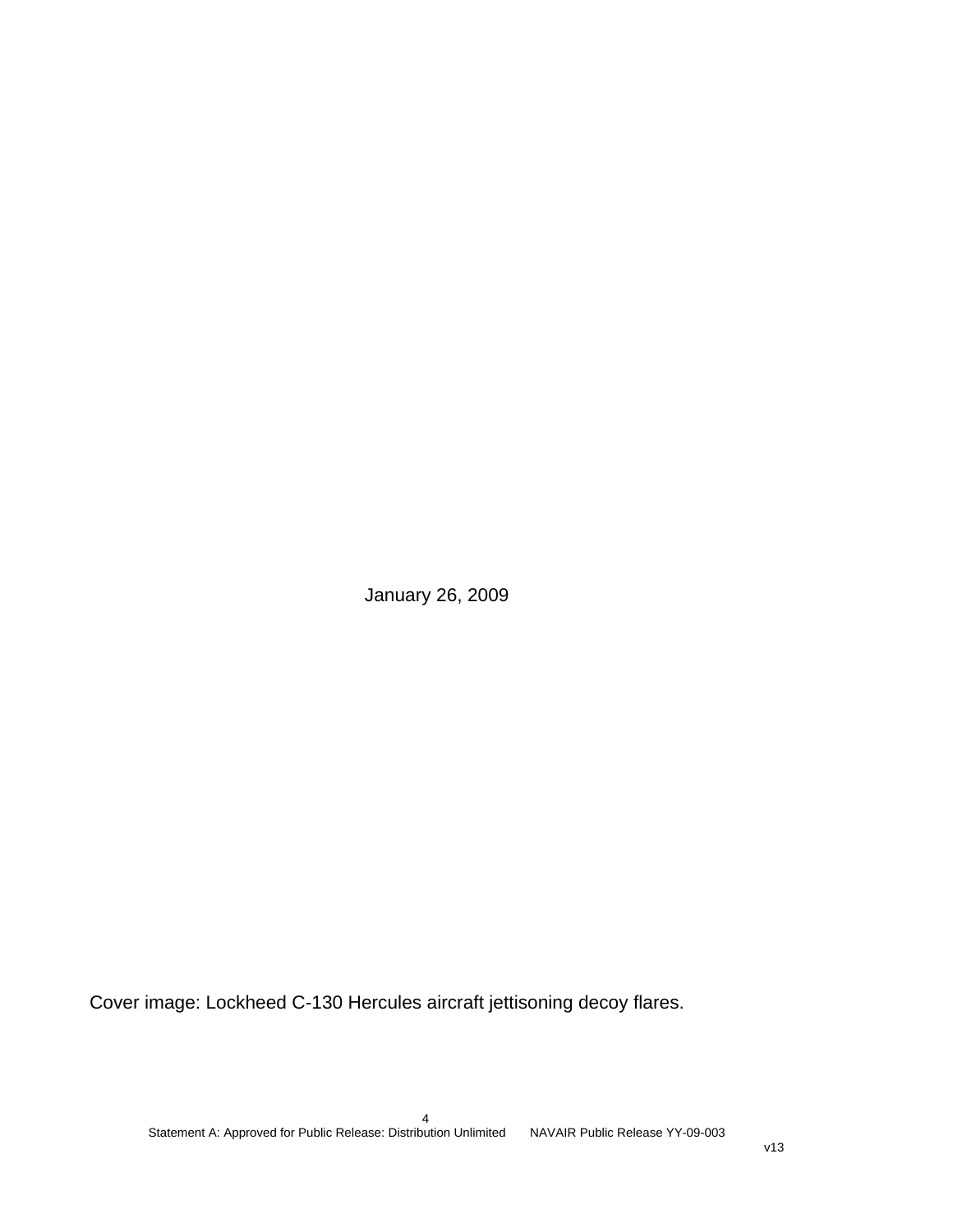|                                                                                                                                                                                                                                    | 11                               |
|------------------------------------------------------------------------------------------------------------------------------------------------------------------------------------------------------------------------------------|----------------------------------|
|                                                                                                                                                                                                                                    | 19                               |
|                                                                                                                                                                                                                                    | 19                               |
| Lead Sulfide and Lead Selenide Photoconductive Cell Detectors  21<br>Thermodynamic Computations and the Analog Computer<br>Radiometric and Spectral Measurement Instrumentation<br>How Teflon®, Viton®, and Kel-F® Came into Being | 21<br>22<br>22<br>26<br>26<br>28 |
| HAZARDS of ELECTROMAGNETIC RADIATION to ORDNANCE 31                                                                                                                                                                                |                                  |
|                                                                                                                                                                                                                                    |                                  |
| Semiannual Interstation Pyrotechnics Conferences  80                                                                                                                                                                               |                                  |
| Standard and Improved Infrared Composition  85<br>Various Developmental Tasks at China Lake  86<br>5                                                                                                                               |                                  |

### **TABLE OF CONTENTS**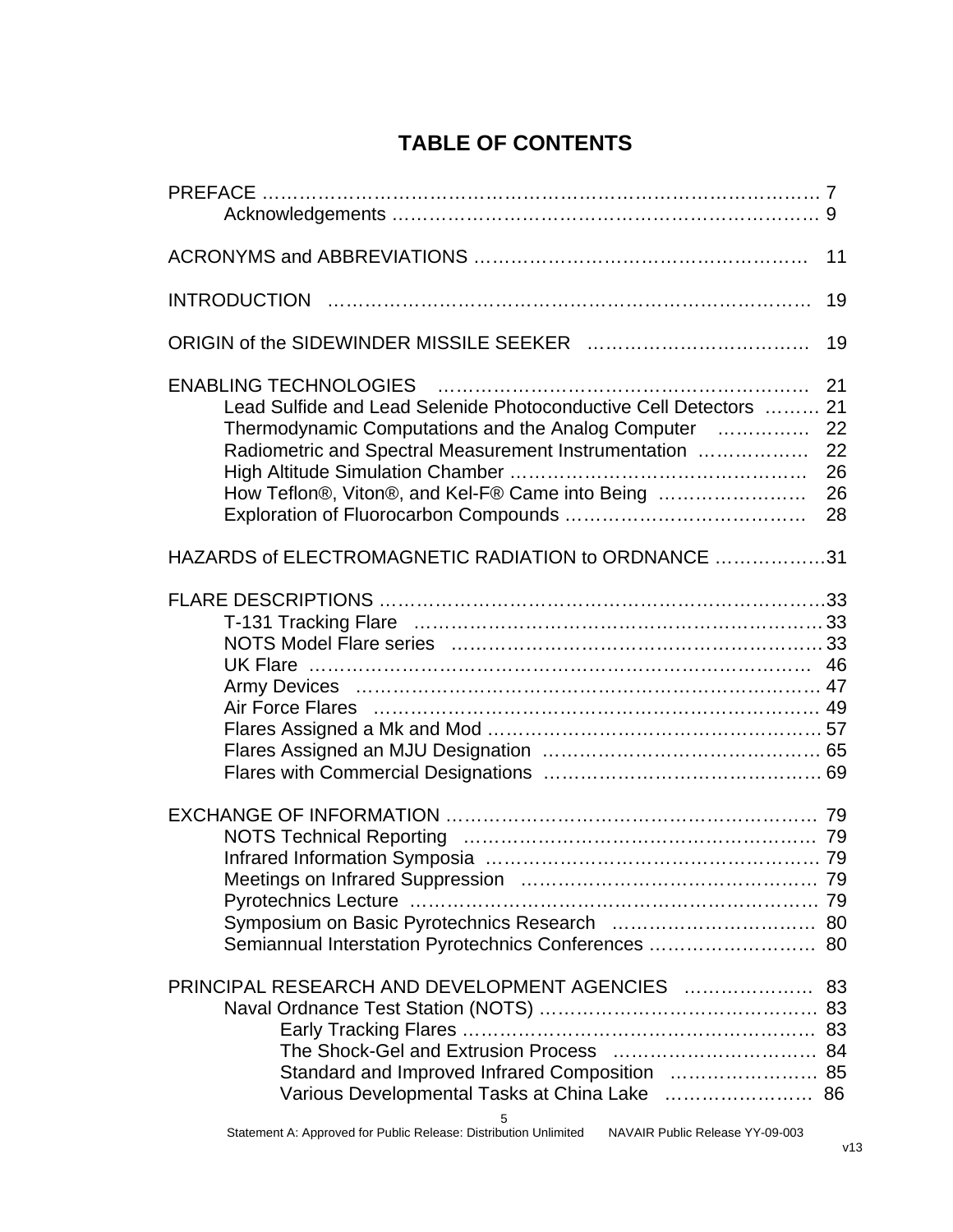| Naval Ammunition Depot (NAD 1958-75), Crane Indiana  89                  |     |
|--------------------------------------------------------------------------|-----|
|                                                                          |     |
|                                                                          |     |
|                                                                          |     |
|                                                                          |     |
| COMPOSITION CHARACTERIZATION and CONCEPT DEVELOPMENT  105                |     |
|                                                                          |     |
|                                                                          |     |
|                                                                          |     |
|                                                                          |     |
|                                                                          |     |
| Flare and Decoy Developments and Improvements  111                       |     |
|                                                                          |     |
|                                                                          |     |
|                                                                          |     |
|                                                                          |     |
|                                                                          |     |
|                                                                          |     |
|                                                                          |     |
|                                                                          |     |
| Hydrogen Formation from the Magnesium-Moisture Reaction  132             |     |
|                                                                          |     |
| Comparative Flare Testing and Signature Measurements  135                |     |
| Missile Countermeasure Techniques Development to Defeat Flares  141      |     |
|                                                                          |     |
| <b>APPENDIX</b>                                                          |     |
|                                                                          | 145 |
| Origin of the Pyrotechnics R&D Department at NAD, Crane                  | 149 |
| Origin of the Technology Base for U. S. Military Pyrotechnics at PA  151 |     |
| A Brief History of Military Pyrotechnics Research Facilities in the UK   | 153 |
|                                                                          | 155 |
|                                                                          |     |
|                                                                          |     |
|                                                                          |     |
|                                                                          |     |
| Identification of Some Additional Flare Related Devices  177             |     |
|                                                                          | 181 |
|                                                                          |     |
| Prognosis in 1968 of Decoy Flare Demise  181                             |     |
| Square vs. Round Holes and the AN/ALE-40 Dispenser                       | 181 |
| Technical Directors: Rewards for superior achievement  183               |     |
|                                                                          |     |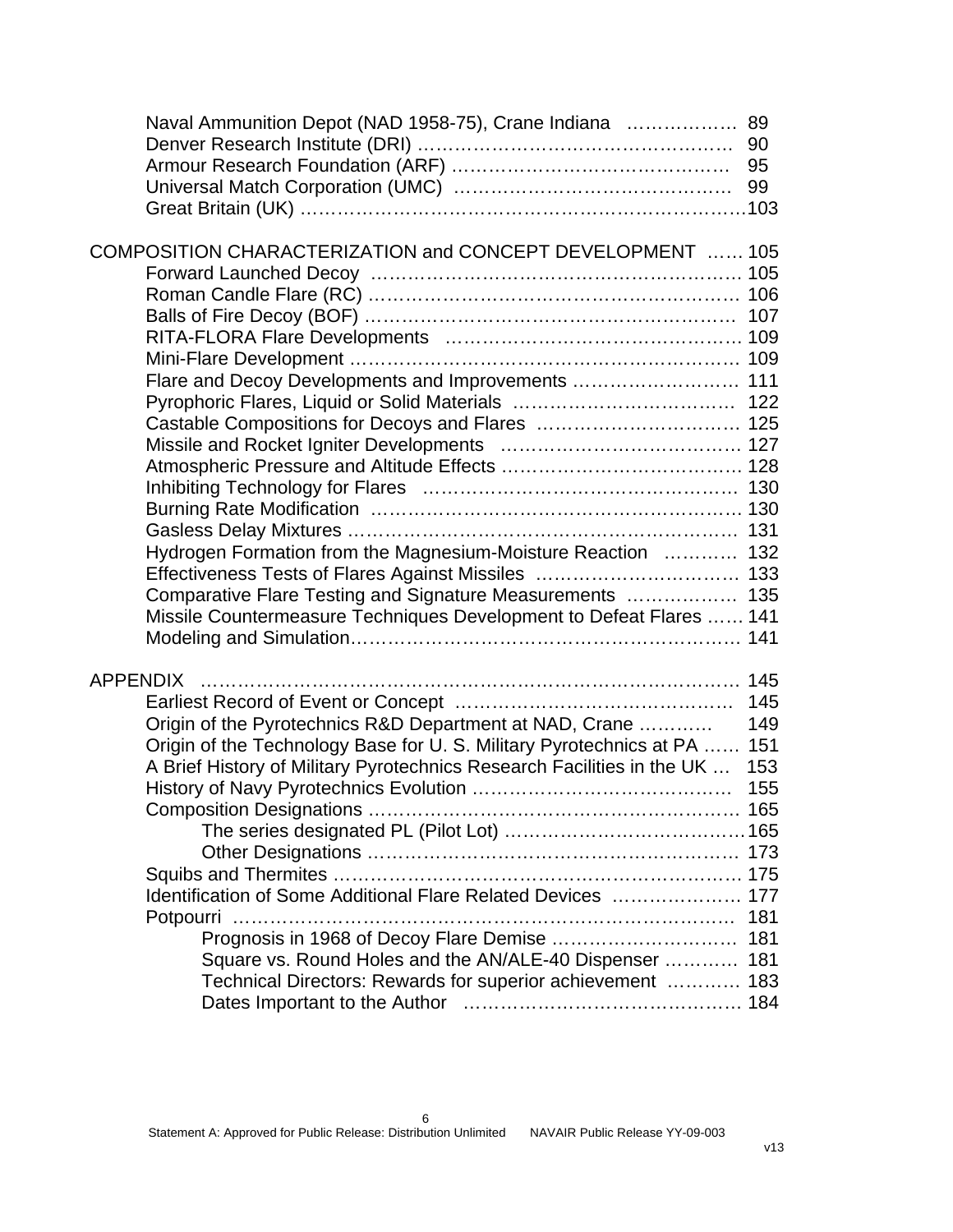### **PREFACE**

The idea to preserve information about the early development of target, augmentation and mainly infrared flares came about 15 years ago. I thought that collection of the information is needed because early records are sparse, scattered, and most are inaccessible to all but those in government. Most of the records were classified and even though the classification later was removed, the documents are not in the unlimited distribution category. As a government employee I could still access many of the records and hopefully extract pertinent information. There did not seem to be any urgency to complete the task. However as "retirement" appeared on the horizon, it became increasingly more urgent for me to compile the notes I had collected throughout my years of service. And now, I have reached the time that the task must be completed or it never will come to fruition.

My objective is to compile information relevant to the development of flares, mainly infrared decoy flares, during the 1950s through most of the 1970s. I wanted to make a conscious effort to preserve a small part of our national history. In later years, decoy flare data have been archived better and are easier to locate. However, most remain inaccessible to the public due to sensitivity limitations. And from a practical standpoint, the task to compile data that includes all developments into the 2000 era would be more than my limited time available would allow.

I'm certain I did not locate and capture all information relevant to decoy flares in the early years. Some of the information presented appears incomplete and does not flow continuously. Nevertheless, I tried to provide a synopsis of an event in an effort to give the reader a sense of the magnitude of the effort, the wide range of technology that was brought to bear, the thoroughness with which the researchers explored the problem, the urgency of the effort to provide a solution to a critical threat, the lack of sophisticated technology that would be needed to complete the development or flare evaluation effectively, and the huge number of flare developmental efforts ongoing simultaneously. With respect to data details about each flare, I provided an abbreviated description of the device when available and the application for which the item was designed. I recorded the item's existence even though information about it was meager.

Flare Terminology: The "jargon" used by flare developers and report writers especially in the early years tended to use the flare descriptive terms "target" flare and "augmentation" flare interchangeably. Similarly, during description of development, testing, or other flare event, the "Mod" of a flare was not always indicated, leading to some ambiguity. Exact terminology doesn't take hold until the device is officially assigned nomenclature usually when it transfers to production and service use.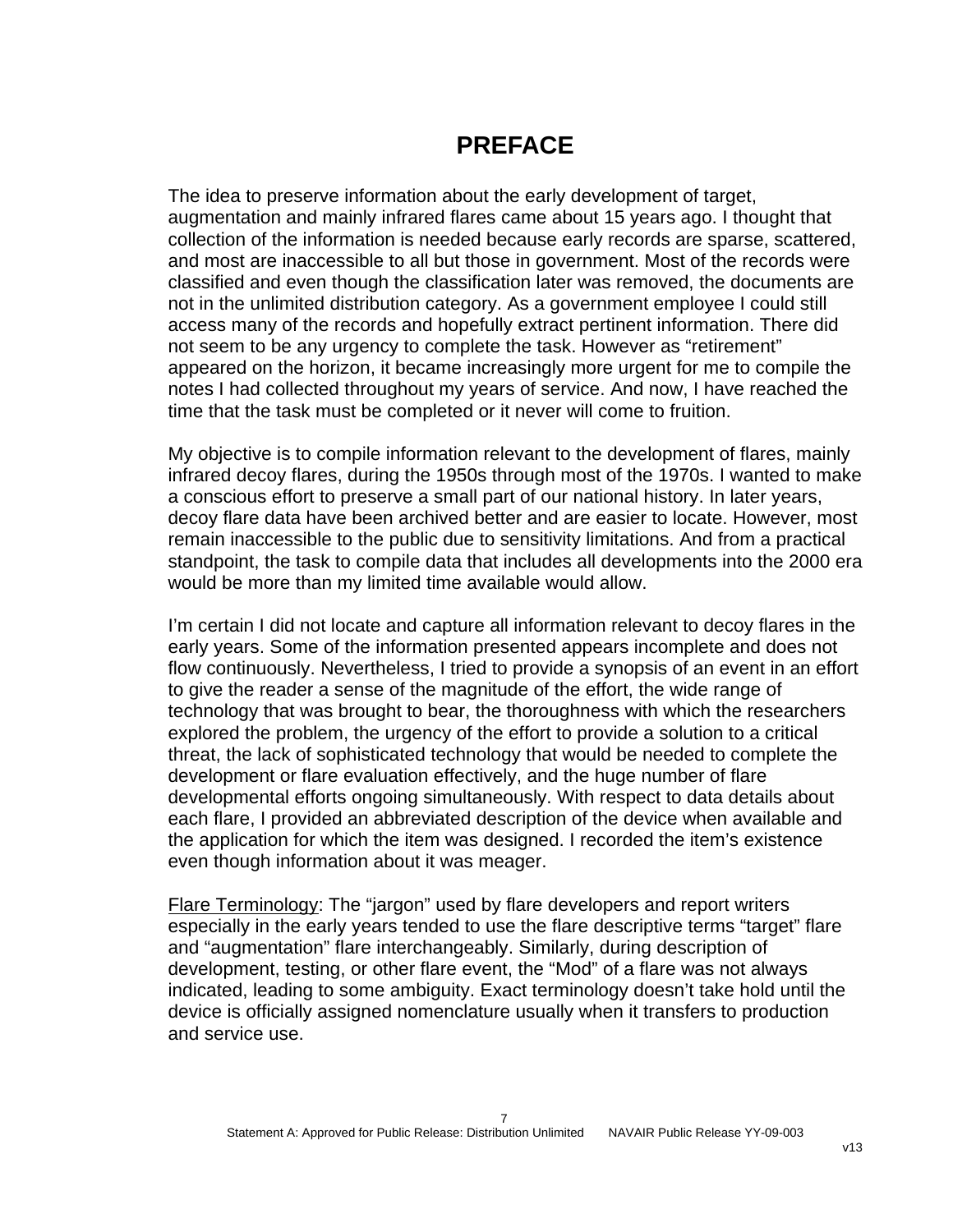Munition and Equipment Nomenclature: My objective includes the desire to identify equipment, aircraft, drones, dispensers, and related hardware by their assigned nomenclature. To do so helps to show how and what additional devices are required to be operative during deployment or testing of a flare.

Units of Measure: Due to the age of the material, most units of measure are presented in English units. Occasionally, the units are also provided in Systems International (SI) units.

A Note on Names: Included in my objective to compile data is my desire to record names of the researchers and the organizations with which they are associated. I believe it important to give credit to the individuals involved in the work. As one goes through the years of developmental effort, it becomes clear that certain individuals and organizations were heavily and continuously involved more so than others.

Upon first use of a name in the narrative, I provided the full name with title when known and employer identification complete with location. Upon further occurrence in the text, the individual is identified by "Sir" name only and title when known. The default title is "Mr."

Dates: Except where stated exactly, the dates given correspond to the date of the document such as a technical report from which the information was extracted. In reality, the actual dates during which the work took place is most likely a year or even two or three earlier than the report date. Similarly, the actual date of an invention cited in a patent is a year or more earlier that the filing-date of the patent application.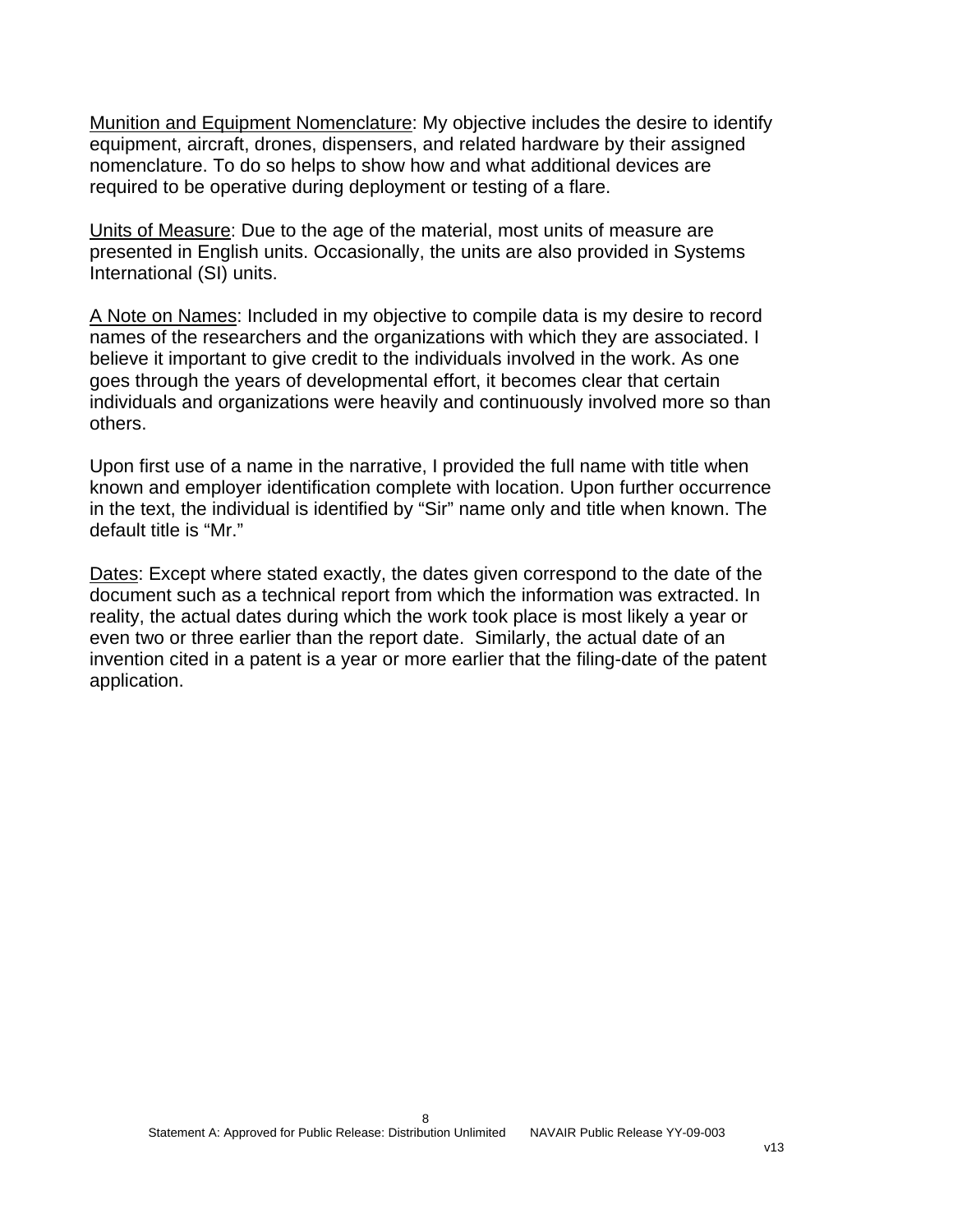#### **Acknowledgements:**

I wish to acknowledge and thank the many people that helped me in this endeavor in so many different ways. Mr. Burl Phillips and the PMA-272 Program Office for Expendables provided support. I also owe a debt of gratitude to my management superiors at the NSWC Crane Division, who supported me all these many years. The infrared flare development team at NSWC Crane Division, and especially Mr. Steven Norris, helped to provide information about decoys. Mr. Rob Parker and Mr. Tommy Sanders of NSWC Crane Division located and provided considerable data regarding obsolete flares. Mr. Davis Shryer, a former employee of the 3M Corporation, provided considerable information about the origin of Teflon®, Viton®, Kel-F® and related materials. Ms. Caroline Amey of Hill Air Force Base provided clarification about the flare contents within MJU-7/B flares and MJU-7A/B flares. Mr. Charles Denham, NSWC Dahlgren Division, provided information about the HERO program and the USS Kearsarge CV-33 incident. Mr. Richard J. Sorenson and Mr. Richard D. Hunziker provided information about the origin of the AN/ALE-40 dispenser. The librarians and their staff at NWC China Lake were most helpful in providing copies of old NOTS patent literature. Dr. Anthony Cardell OBE, a longtime pyrotechnic and fireworks notable, helped me compile the information about the history of UK pyrotechnics at RARDE Langhurst UK and at RARDE Fort Halstead UK. Mrs. Tracy Murphy helped to obtain copies of over 350 documents from which information was extracted to make this compilation. To all these persons, I say thank you very much.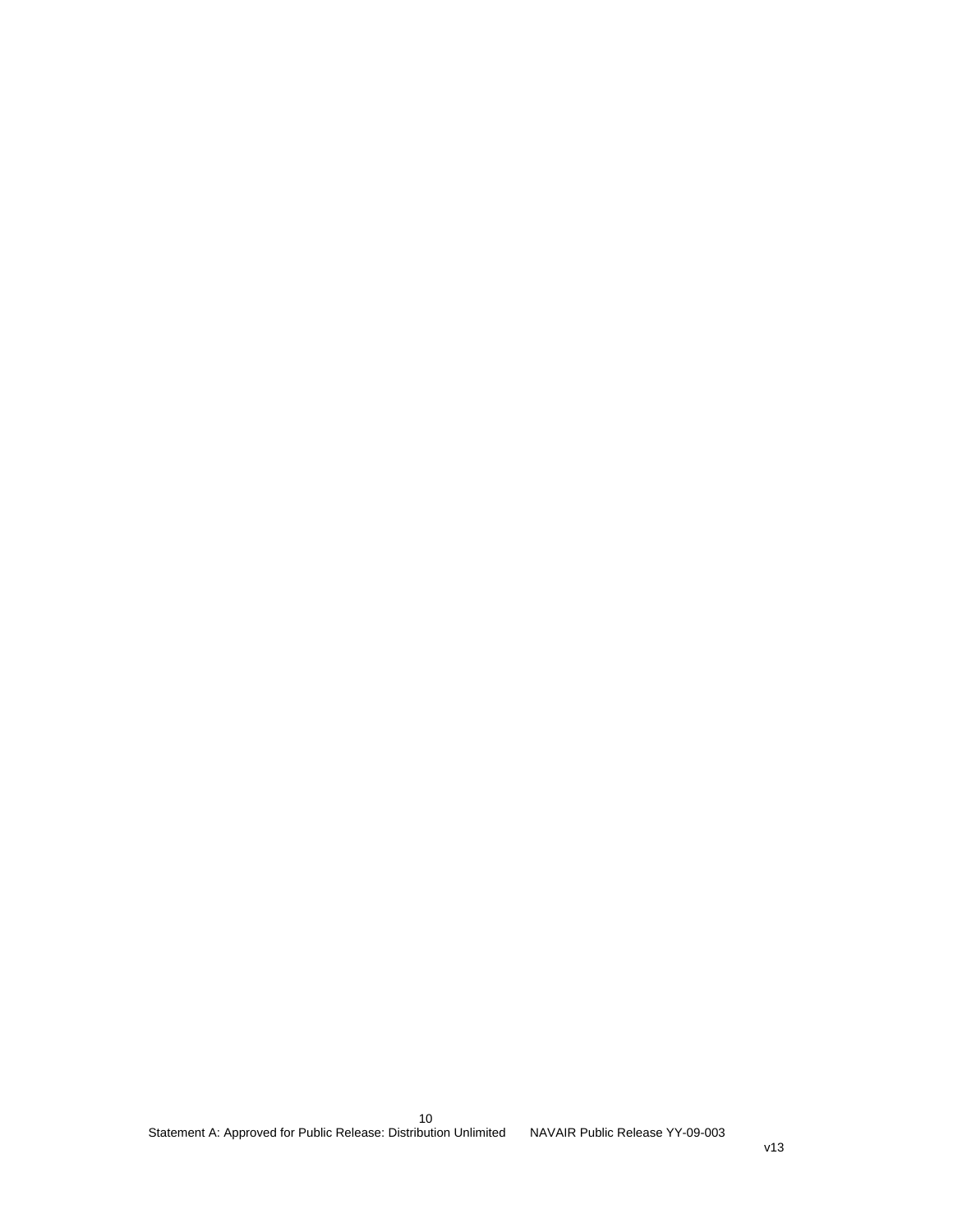# **ACRONYMS and ABBREVIATIONS**

| 3M              | Minnesota Mining and Manufacturing                                                                                                                          |
|-----------------|-------------------------------------------------------------------------------------------------------------------------------------------------------------|
| <b>ACE</b>      | <b>Advanced Cost Effective project</b>                                                                                                                      |
| <b>ADTC</b>     | Air Development Test Center, Eglin Air Force Base, Florida                                                                                                  |
| <b>AEDC</b>     | Arnold Engineering Development Center, Arnold Air Force<br>Station, Tennessee                                                                               |
| Aerojet-General | Aerojet-General Corp., Azusa, California.                                                                                                                   |
| <b>AFAL</b>     | Air Force Avionics Laboratory at WPAFB                                                                                                                      |
| <b>AFATL</b>    | Air Force Armament Test Laboratory, Eglin Air Force Base<br>Florida                                                                                         |
| <b>AFB</b>      | Air Force Base                                                                                                                                              |
| <b>AFCRL</b>    | Air Force Cambridge Research Laboratory, Laurence G.<br>Hanscom Field, Bedford, Massachusetts                                                               |
| <b>AFIT</b>     | Air Force Institute of Technology, WPAFB                                                                                                                    |
| <b>AFSC</b>     | Air Force Systems Command                                                                                                                                   |
| <b>AGC</b>      | Aerojet-General Corporation                                                                                                                                 |
| <b>AIDES</b>    | Airborne Infrared Decoy Evaluation System                                                                                                                   |
| aka             | also known as                                                                                                                                               |
| <b>AMC</b>      | U. S. Army Missile Command, Redstone Arsenal, Alabama                                                                                                       |
| <b>APGC</b>     | Air Proving Ground Center, Eglin Air Force Base, Florida                                                                                                    |
| <b>ARC</b>      | Atlantic Research Corporation, Saugus, California                                                                                                           |
| ARC-Virginia    | Atlantic Research Corporation, a division of Susquehanna<br>Corporation, Alexandria, Virginia                                                               |
| <b>ARD</b>      | Armament Research Department (UK)                                                                                                                           |
| <b>ARF</b>      | Armour Research Foundation of IIT, Chicago, Illinois<br>Statement A: Approved for Public Release: Distribution Unlimited<br>NAVAIR Public Release YY-09-003 |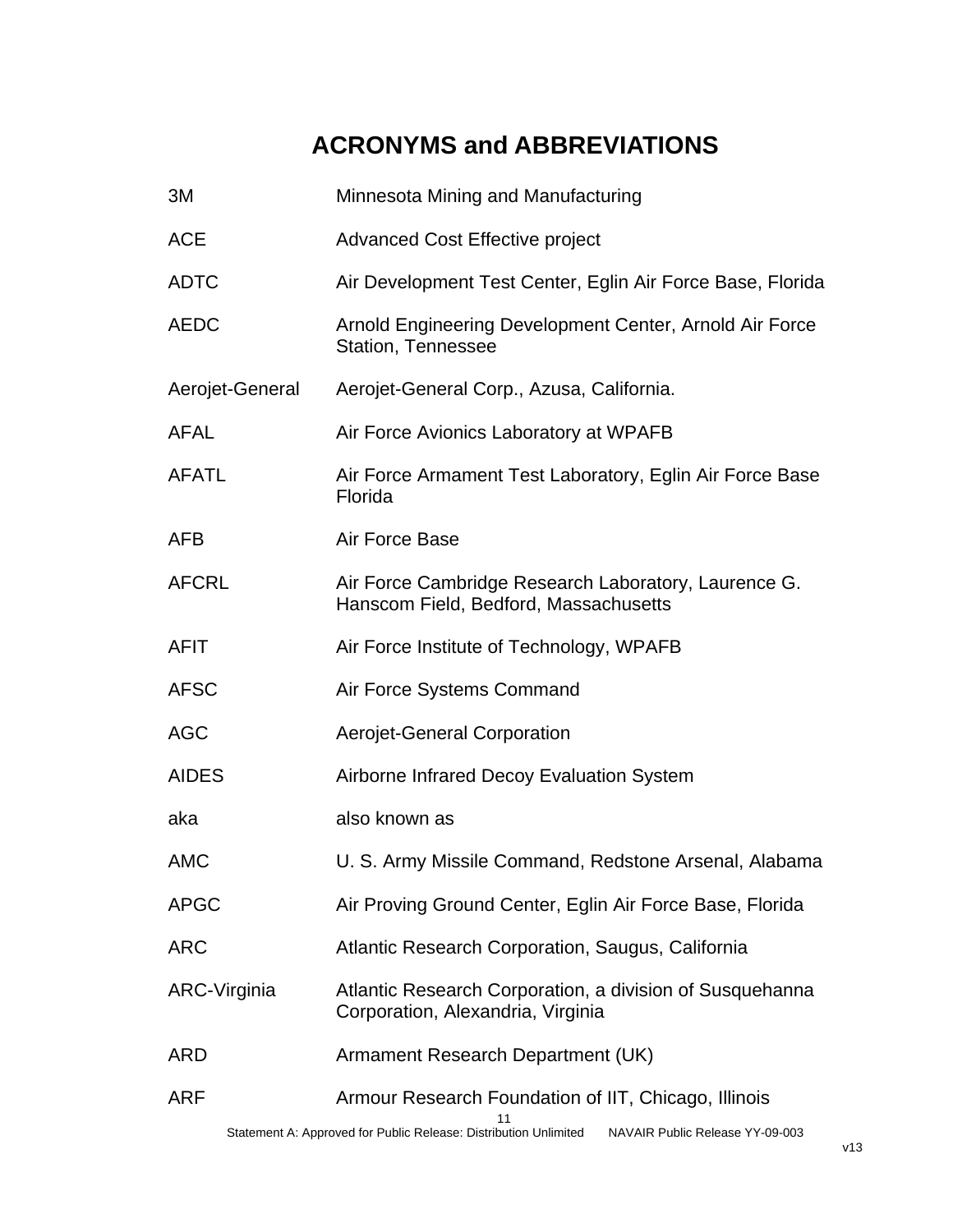| <b>ARPA</b>      | <b>Advanced Research Projects Agency</b>                         |
|------------------|------------------------------------------------------------------|
| <b>ASD</b>       | <b>Aeronautical Systems Division at WPAFB</b>                    |
| <b>ASP</b>       | <b>Atmospheric Sounding Projectile</b>                           |
| <b>ASW</b>       | <b>Anti-Submarine Warfare</b>                                    |
| <b>ATIMS</b>     | Airborne Turret Infrared Measurement System                      |
| <b>BATS</b>      | <b>Ballistic Aerial Target System</b>                            |
| <b>BOF</b>       | <b>Balls of Fire</b>                                             |
| <b>BuAir</b>     | Navy Bureau of Aeronautics, Navy Headquarters, Washington,<br>DC |
| <b>BuOrd</b>     | Navy Bureau of Ordnance, Navy Headquarters, Washington<br>DC     |
| <b>BuWeps</b>    | Bureau of Naval Weapons, Washington, DC                          |
| C <sub>2F4</sub> | tetrafluoro monomer                                              |
| C <sub>3F6</sub> | perfluoropropene also known as hexafluoropropylene               |
| CalTech          | California Institute of Technology                               |
| <b>CDC</b>       | Cooper Development Corporation, Monrovia, California             |
| <b>CTFE</b>      | chlorotrifluoroethylene, C <sub>2</sub> F <sub>3</sub> CI        |
| CTFE wax         | Kel-F® #40                                                       |
| <b>CTPB</b>      | carboxy-terminated polybutadiene                                 |
| <b>DEAC</b>      | diethylaluminum chloride                                         |
| <b>DEAH</b>      | diethylaluminum hydride                                          |
| <b>DEM</b>       | diethylmagnesium                                                 |
| <b>DERA</b>      | Defence Evaluation Research Agency (UK)                          |
| <b>DIBAH</b>     | diisobutylaluminum hydride                                       |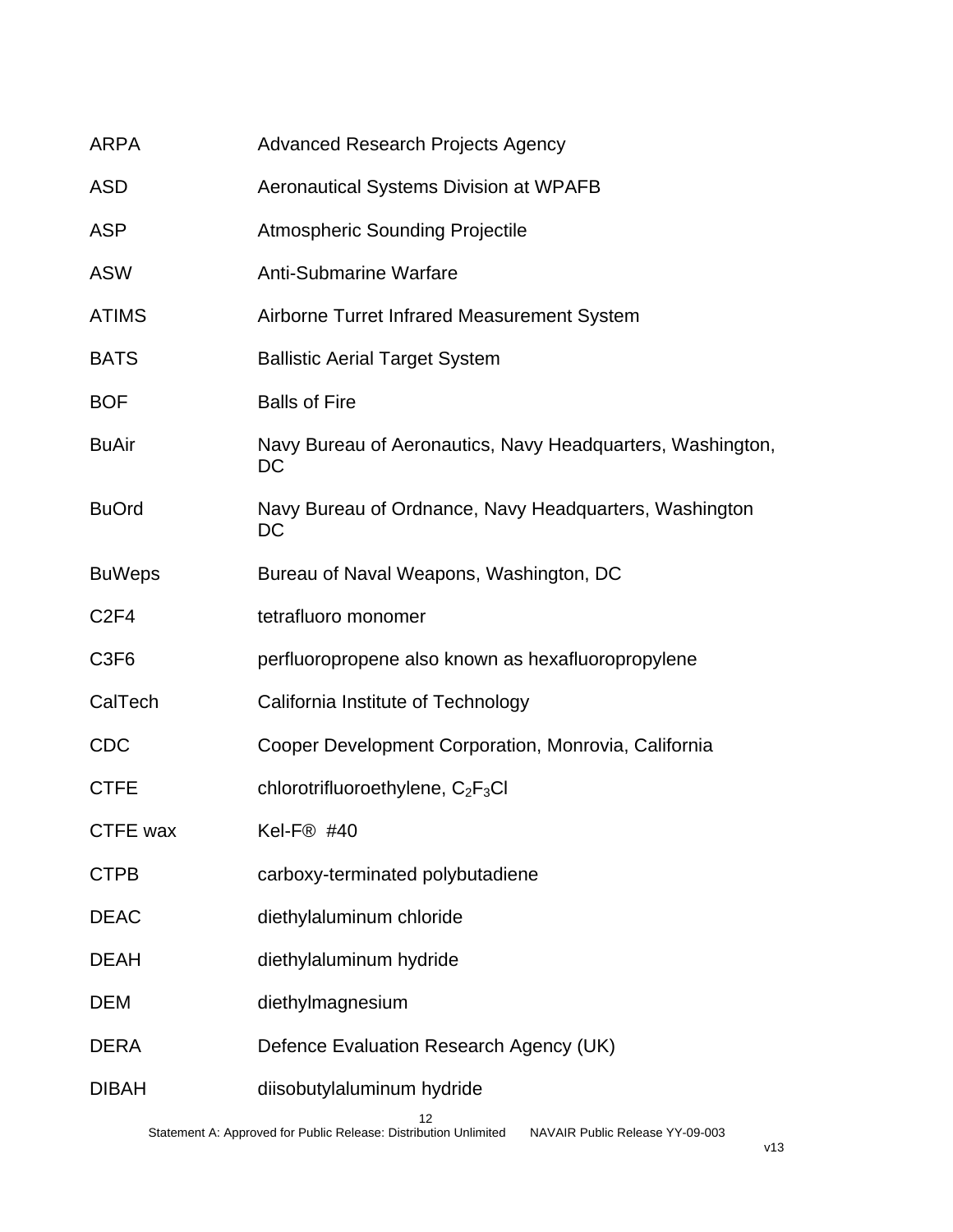| <b>DRA</b>                     | Defence Research Agency (UK)                                                       |
|--------------------------------|------------------------------------------------------------------------------------|
| <b>DSTL</b>                    | Defence Science and Technology Laboratory (UK)                                     |
| <b>DTI</b>                     | DynaTech Inc., Tempe, Arizona                                                      |
| <b>DuPont</b>                  | E. I. du Pont de Nemours, Inc.                                                     |
| <b>ECF</b>                     | electrofluorination process                                                        |
| <b>ECOM</b>                    | Electronics Command, Fort Monmouth, New Jersey                                     |
| EED                            | <b>Electro-Explosive Device</b>                                                    |
| <b>EMCON</b>                   | <b>Emissions Control</b>                                                           |
| <b>EOD</b>                     | <b>Experimental Operations Department or</b><br><b>Explosive Ordnance Disposal</b> |
| <b>ESD</b>                     | electrostatic discharge                                                            |
| EX                             | experimental as in EX 46 Mod 0 flare                                               |
| <b>FA</b>                      | <b>Frankfort Arsenal</b>                                                           |
| <b>FAC</b>                     | <b>Forward Air Controller aircraft</b>                                             |
| <b>FFAR</b>                    | <b>Forward Firing Aircraft Rocket flare</b>                                        |
| <b>FFAR</b>                    | <b>Folding-Fin Aircraft Rocket</b>                                                 |
| Flare Northern Division of ARC | Flare-Northern Division, Atlantic Research<br>Corporation, Saugus, California      |
| FM                             | frequency modulation                                                               |
| <b>FOI</b>                     | Federal Ordnance Incorporated, Mechanicsville, Maryland                            |
| FS-1265™ fluid                 | methyltrifluoropropylsiloxane                                                      |
| GD                             | General Dynamics Corp, San Diego, California                                       |
| g/cc                           | grams per cubic centimeter                                                         |
| gran                           | granulation                                                                        |
|                                | 13                                                                                 |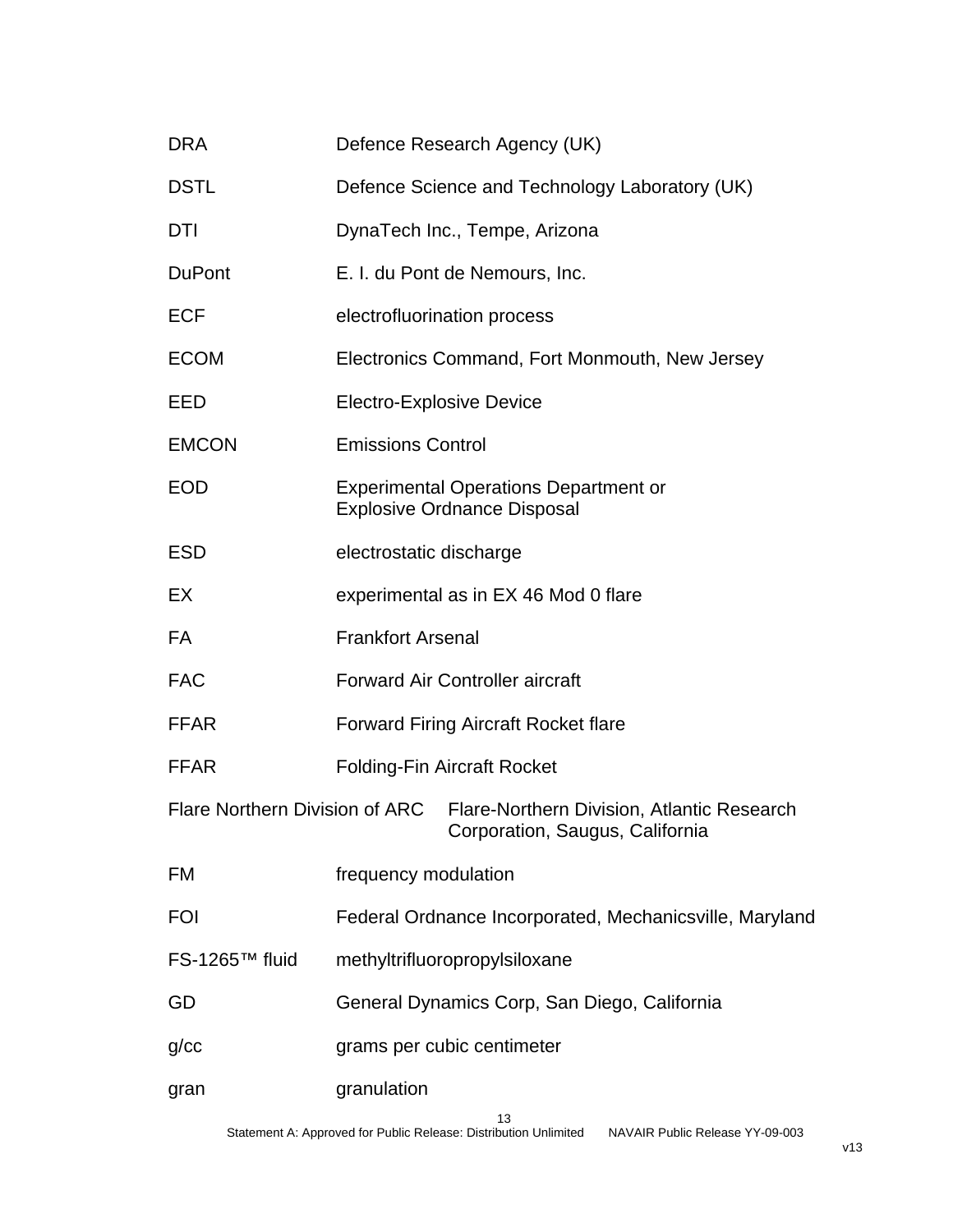| <b>HARP</b>  | High Altitude Research Program                            |
|--------------|-----------------------------------------------------------|
| <b>HASC</b>  | <b>High Altitude Simulation Chamber</b>                   |
| <b>HERO</b>  | Hazards of Electromagnetic Radiation to Ordnance          |
| <b>HISIP</b> | <b>High Speed Instrumentation Pod</b>                     |
| <b>HPAG</b>  | High Performance Air To Ground Rocket.                    |
| <b>HVAR</b>  | <b>High Velocity Aircraft Rocket</b>                      |
| IIT          | Illinois Institute of Technology, Chicago, Illinois       |
| <b>IITRI</b> | Illinois Institute of Technology Research Institute       |
| <b>IPA</b>   | Isopropenylacetylene                                      |
| <b>IR</b>    | infrared                                                  |
| <b>IRAD</b>  | Internal Research and Development Program                 |
| <b>IRCM</b>  | <b>Infrared Countermeasure</b>                            |
| <b>IRIS</b>  | Infrared Information Symposia                             |
| <b>JHU</b>   | <b>Johns Hopkins University</b>                           |
| K            | Kelvin temperature                                        |
| Kellogg      | M. W. Kellogg Company                                     |
| <b>KIAS</b>  | knots indicated air speed                                 |
| MEK          | methyl ethyl ketone                                       |
| Mfg.         | Manufacturer                                              |
| MIT          | Lincoln Laboratory, Massachusetts Institute of Technology |
| Mk Mod       | Pronounced Mark and Mod as in Mk 46 Mod 1 decoy flare     |
| <b>MSL</b>   | mean sea level                                            |
| MTV          | Magnesium/Teflon®/Viton® A<br>14                          |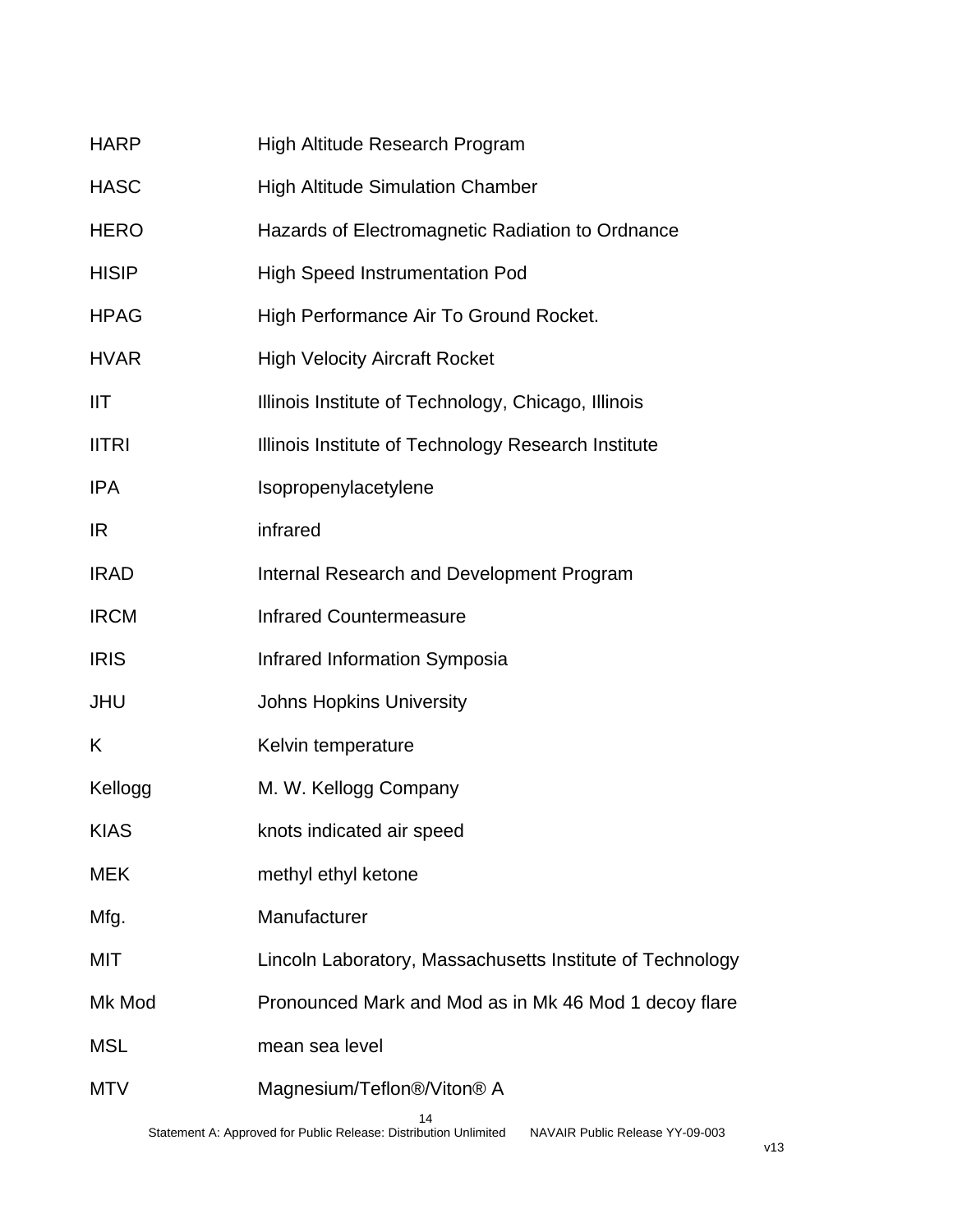| <b>NAD Crane</b>       | Naval Ammunition Depot, Crane, Indiana                            |
|------------------------|-------------------------------------------------------------------|
| <b>NAVAIR</b>          | Naval Air Headquarters, Washington, DC                            |
| <b>NBS</b>             | <b>National Bureau of Standards</b>                               |
| <b>NMC</b>             | Naval Missile Center, Point Mugu, California                      |
| <b>NOL White Oak</b>   | Naval Ordnance Laboratory, White Oak, Silver Springs,<br>Maryland |
| <b>NOLC</b>            | Naval Ordnance Laboratory, Corona, California                     |
| NOS Indian Head        | Naval Ordnance Station, Indian Head, Maryland                     |
| <b>NOTS</b>            | Naval Ordnance Test Station, Inyokern, China Lake, California     |
| NPF Indian Head        | Naval Powder Factory, Indian Head, Maryland                       |
| <b>NPG Dahlgren</b>    | Naval Proving Ground, Dahlgren, Virginia                          |
| <b>NPP Indian Head</b> | Navy Propellant Plant, Indian Head, Maryland                      |
| <b>NRL</b>             | Naval Research Laboratory, Washington, DC                         |
| <b>NWC China Lake</b>  | Naval Weapons Center, China Lake, California                      |
| <b>NWSC Crane</b>      | Naval Weapons Support Center, Crane, Indiana                      |
| <b>ONR</b>             | Office of Naval Research, Washington, DC                          |
| <b>ORI</b>             | Ordnance Research Incorporated, Fort Walton Beach, Florida        |
| <b>OSDR</b>            | Office of Scientific Research and Development                     |
| <b>PA</b>              | Picatinny Arsenal, Dover New Jersey                               |
| <b>PBX</b>             | plastic bonded explosive                                          |
| <b>PENVAL</b>          | <b>Penetration Evaluation Program</b>                             |
| <b>PETN</b>            | pentaerythritol tetranitrate                                      |
| <b>PFHM</b>            | polyfluoroheptylmethacrylate                                      |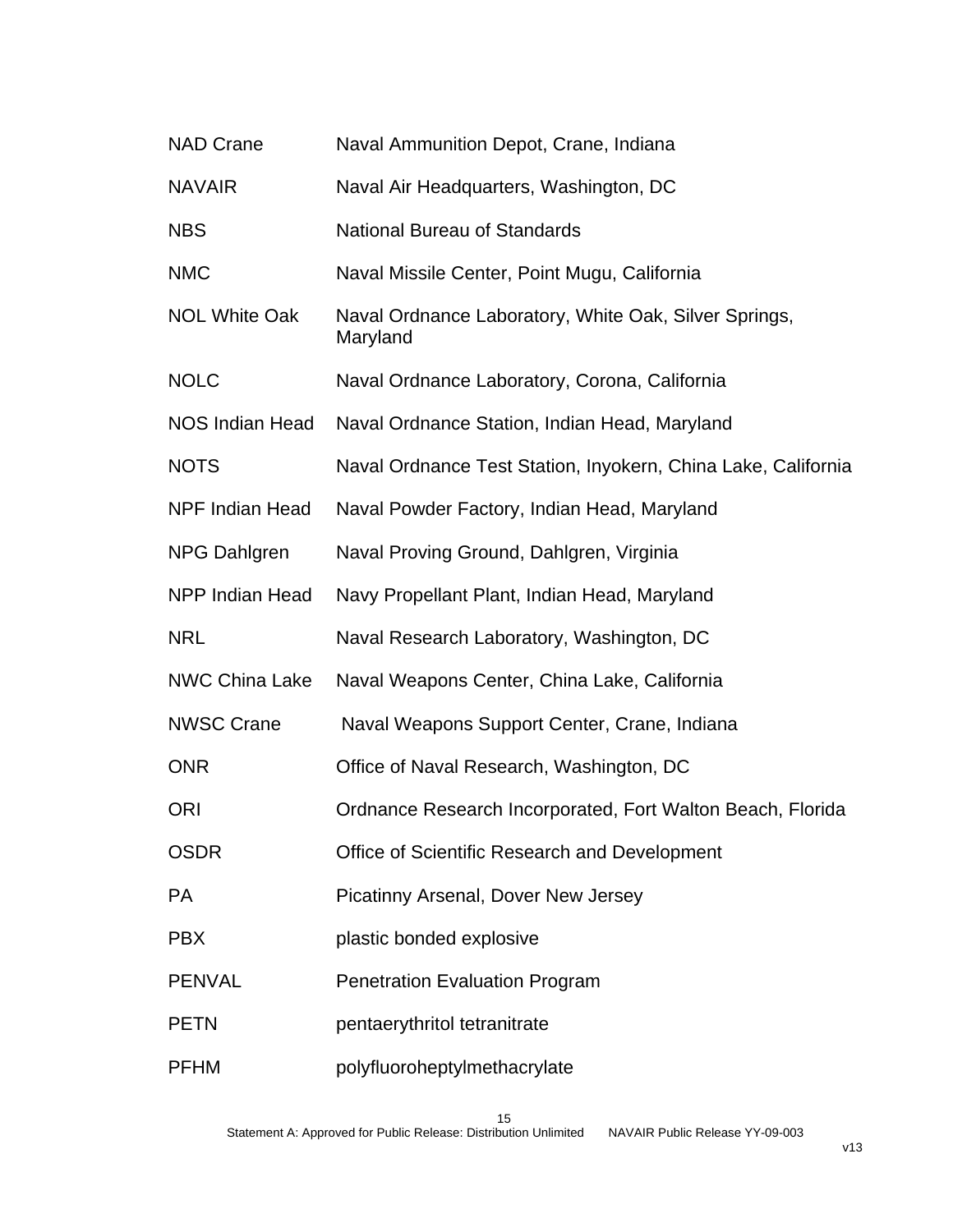| PL                         | <b>Pilot Lot</b>                                                                                                              |  |
|----------------------------|-------------------------------------------------------------------------------------------------------------------------------|--|
|                            | PMTC Point Mugu Pacific Missile Test Center, Point Mugu, California                                                           |  |
| <b>PMVT</b>                | polymethylvinyltetrazole                                                                                                      |  |
| <b>PPE</b>                 | <b>Prototype Production for Evaluation</b>                                                                                    |  |
| <b>PTFE</b>                | polytetrafluoroethylene                                                                                                       |  |
| QRC                        | <b>Quick Response Capability</b>                                                                                              |  |
| Rad                        | A rad is a unit of radiation quantity of absorbed dose. One rad<br>is equal to energy absorption of 0.01 J/kg of any material |  |
|                            | RAE Farnborough Royal Aircraft Establishment, Farnborough, Hants, England                                                     |  |
| <b>RARDE Fort Halstead</b> | Royal Armament Research and Development<br>Establishment, Sevenoaks, Kent, UK                                                 |  |
|                            | RARDE Langhurst Royal Armament Research and Development Establishment,<br>Langhurst, Horsham, West Sussex, UK                 |  |
| <b>RBOC</b>                | Rapid Blooming Offboard Chaff                                                                                                 |  |
| <b>RF</b>                  | radio frequency                                                                                                               |  |
| <b>RMC200</b>              | Reade Metals Corporation granulation grade 200 magnesium<br>powder                                                            |  |
| RTD Eglin                  | Research and Technology Division, Eglin Air Force Base,<br>Florida.                                                           |  |
| S&A                        | safe and arming device                                                                                                        |  |
| <b>SCAR</b>                | 2.25-inch Sub-Caliber Aircraft Rocket                                                                                         |  |
| SI                         | <b>Systems International</b>                                                                                                  |  |
| <b>SOID</b>                | <b>Ships Ordnance Infrared Decoy</b>                                                                                          |  |
| <b>SR</b>                  | Superintendent for Research                                                                                                   |  |
| <b>SRI</b>                 | Stanford Research Institute, Menlo Park, California                                                                           |  |
| TEA                        | triethylaluminum                                                                                                              |  |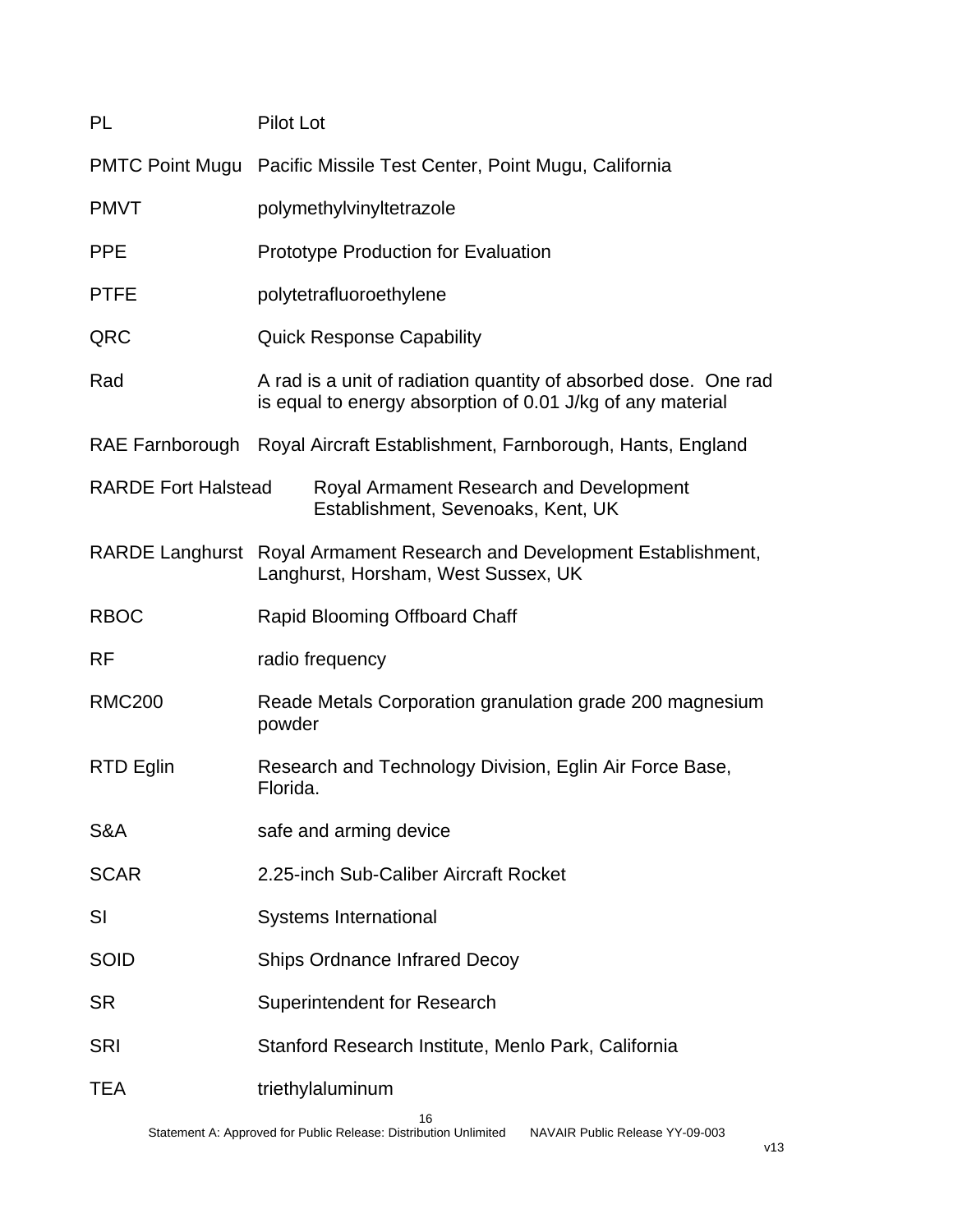|                       | Thermoplastic 125 styrene-butadiene copolymer                 |
|-----------------------|---------------------------------------------------------------|
| <b>TME</b>            | trimethylethylene                                             |
| <b>TNPA</b>           | tri-n-propylaluminum                                          |
| UK                    | <b>United Kingdom</b>                                         |
| <b>UMC</b>            | Universal Match Corporation, Saint Louis, Missouri            |
| <b>USA</b>            | <b>United States of America</b>                               |
| <b>USAF</b>           | <b>United States Air Force</b>                                |
| <b>USF of ARC</b>     | U. S. Flare Division of Atlantic Research Corporation         |
| <b>USFC</b>           | US Flare Corporation, Pacoima, California                     |
| <b>USN</b>            | <b>United States Navy</b>                                     |
| <b>UTC</b>            | United Technology Center, Sunnyvale, California               |
| μm                    | micrometer                                                    |
| VF <sub>2</sub>       | vinylidene fluoride                                           |
| Vistanex <sup>®</sup> | a polypropylene polymer                                       |
| VX-4 Point Mugu       | Air Test and Evaluation Squadron Four, Point Mugu, California |
| W/sr                  | watts per steradian                                           |
| <b>WADC</b>           | Wright Air Development Center, WPAFB                          |
| <b>WMU</b>            | <b>Weather Modification Units</b>                             |
| <b>WPAFB</b>          | Wright Patterson Air Force Base, Dayton, Ohio                 |
| WW II                 | World War II                                                  |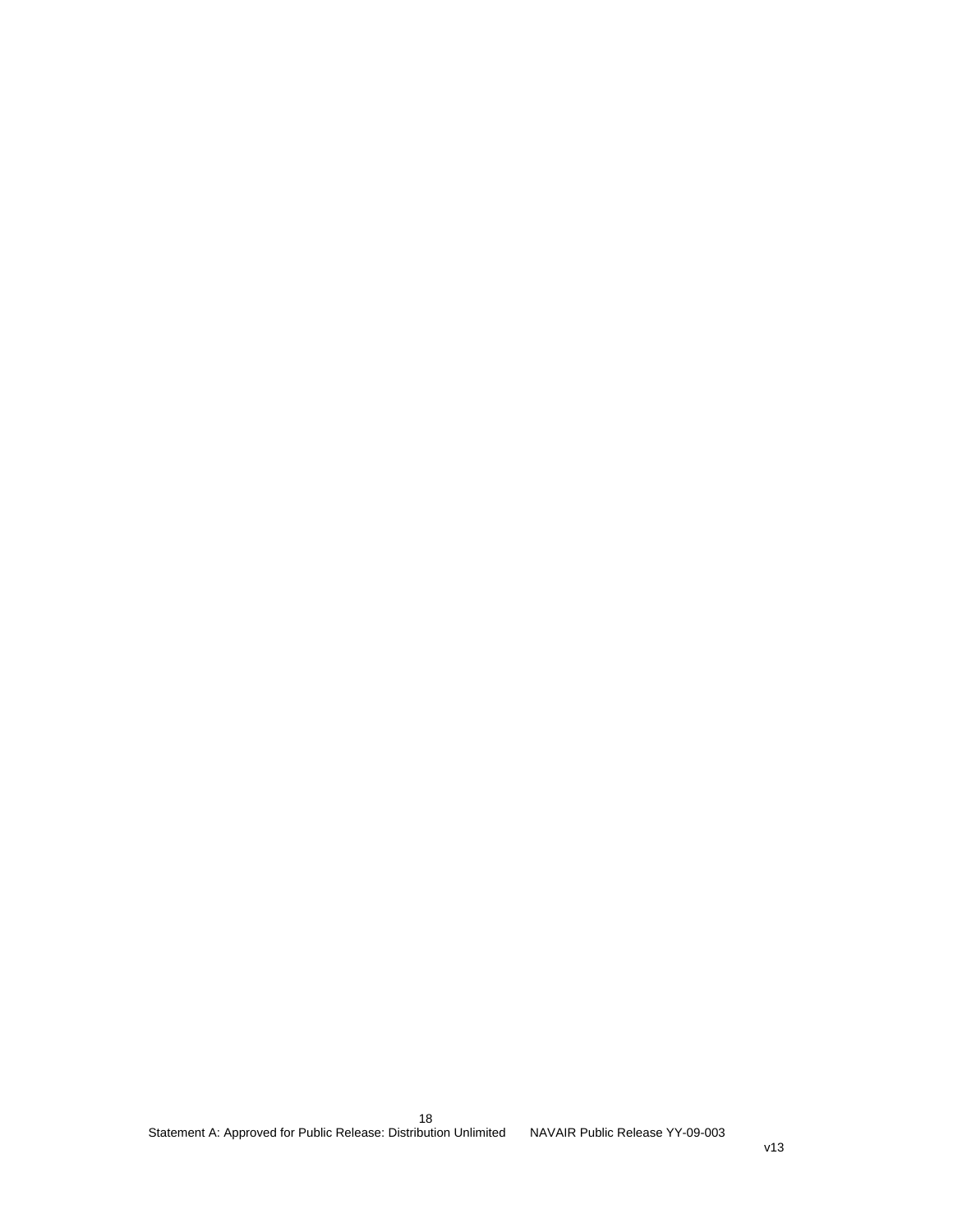## **INTRODUCTION**

The evolution of decoy flares did not follow a direct or pre-planned path. Instead, the development was influenced by many factors and requirements existing at the time. One of the most important of these is that the Naval Ordnance Test Station (NOTS), Inyokern China Lake, California had an assigned mission to develop rockets and missiles. This mission became the basis for the requirement that drove flare developments. Fortunately there were a number of ongoing projects at China Lake that supplied expertise and the technological foundation. These were important for the Sidewinder missile and infrared decoy flare developments. Discussions of these topics follow.

### **ORIGIN of the SIDEWINDER MISSILE SEEKER**

The saga of the development of the Sidewinder missile revolves about one brilliant scientist at NOTS with a vision. Dr. William Burdette McLean, father of the Sidewinder, began to conceive of the Sidewinder missile in the 1940s. Dr. McLean proposed the air-to-air target seeker to the Washington DC hierarchy in November 1947 and demonstrated it in February 1948. To fully understand details of the improbable development of the Sidewinder heat-seeking missile and the genius of Dr. McLean, one needs to read the book, *Sidewinder, Creative Missile Development at China Lake*. [1](#page-19-0)

The ingenious management talent of Dr. McLean, in the environment of NOTS China Lake during the 1940s and 1950s, is one of his attributes that made the Sidewinder missile a success. He organized teams of individuals whom he selected. He either personally interviewed and hired prominent scientists for his teams or had them assigned from other segments of NOTS China Lake but only after a personal interview and selection process. Not only did the individuals need to have outstanding technical talent and reputations but they also had to have a driven work ethic and a can-do attitude. Work after hours, at the swimming pool, during an evening dinner at his home and in the middle of the night was the norm. To cope with the urgency, he often assigned the same goal to multiple competing teams to increase the probability of an early solution to the problem at hand.

The team of Dr. Lucien M. Biberman of the Office of Associate Director for Research and Development of NOTS and Mr. Edwin G. Swann and Mr. John J. Miyata of the Research Department Optics Branch of NOTS was created by Dr. McLean to solve the detector and tracking difficulties when operating in a sky background. Mr. Swann and Mr. Miyata were on assignment from the Optics Branch through the cooperation of the Branch Head Mr. Walter Wallin. The organization of

 $\overline{a}$ 

<span id="page-19-0"></span><sup>1</sup> Westrum*,* Ron Sidewinder. Creative Missile Development at China Lake*.* Naval Institute Press, 291 Wood Road, Annapolis, Maryland, 1999: ISBN 1-55750-951-4.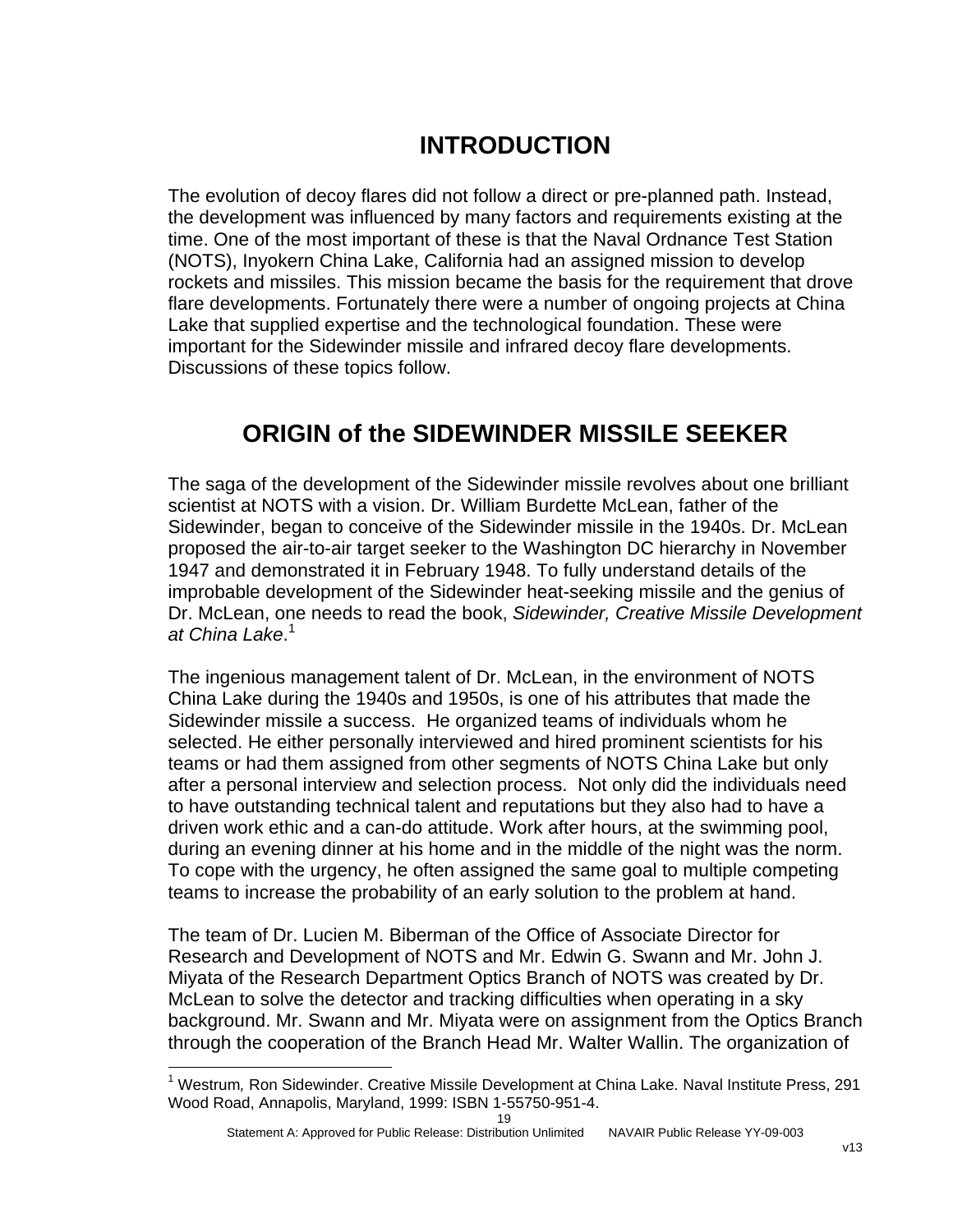such a "Consultants Group" under the guidance of Mr. R. S. Estey is one example of Dr. McLean's management skills. Their task assigned prior to 1951 was to design a photocell and electronic components for a heat homing system. The feasibility study was called Fox Sugar 567 and had started earlier as local project 612.

The report of the Consultants Group describes the design of the photocell and electronic details of an infrared homing device for a rocket. They discuss variables associated with the amplifier bandwidth and time constants of lead sulfide cells, a limiting design factor. They show how a multi-slit scanner and a special slit pattern can be used to strongly suppress the sky background. They describe an amplifier that uses the signal to control currents in four precessing coils or control circuits that represent the direction and radial distance of the target image from a reference on the missile axis.

The entire program was under the direction of Dr. McLean. Reviewers of the work of the Consultants Group were Dr. McLean, Mr. F. T. Rogers, and Mr. Estey. The Associate director for Research and Development was Mr. F. W. Brown. Mr. L. T. E. Thompson was the Technical Director of NOTS at this time. $2$ 

Dr. Marshall D. Earle of the Aerospace Corporation in Los Angeles California, in 1978 while describing the principles involved in infrared tracking devices wrote, "The phenomenal success of this type of missile is from two achievements: the development of short-time constant high sensitivity photoconductive detectors and development of means by which a small target which occupies only a small part of the field of view can be distinguished from its background." This was the seminal achievement of Dr. Biberman's team. In *Spectral Reflections*<sup>[3](#page-20-1)</sup> it states Dr. Biberman invented the missile guidance concept used in several generations of Sidewinder missiles: conceived missile warning technology now used by Special Forces and Marine aircraft; and played the key role in designs of AIM-9 Sidewinder missiles.

The first flight tests of Sidewinder (EX-0) missiles took place starting 14 May 1952. The missiles were fired at an F6F-5K drone aircraft from an A4-D aircraft. The Sidewinder missile was introduced into the U. S. Navy Fleet for the first time in 1956.

l

<span id="page-20-0"></span><sup>2</sup> The title of the above researchers and others in this document most likely is "Dr." instead of "Mr." which was assigned by default when unknown.

<span id="page-20-1"></span><sup>&</sup>lt;sup>3</sup> Spectral Reflections. Newsletter published by Infrared Information and Analysis Center (IRIA), Michigan University, Ann Arbor, Michigan. January 2000.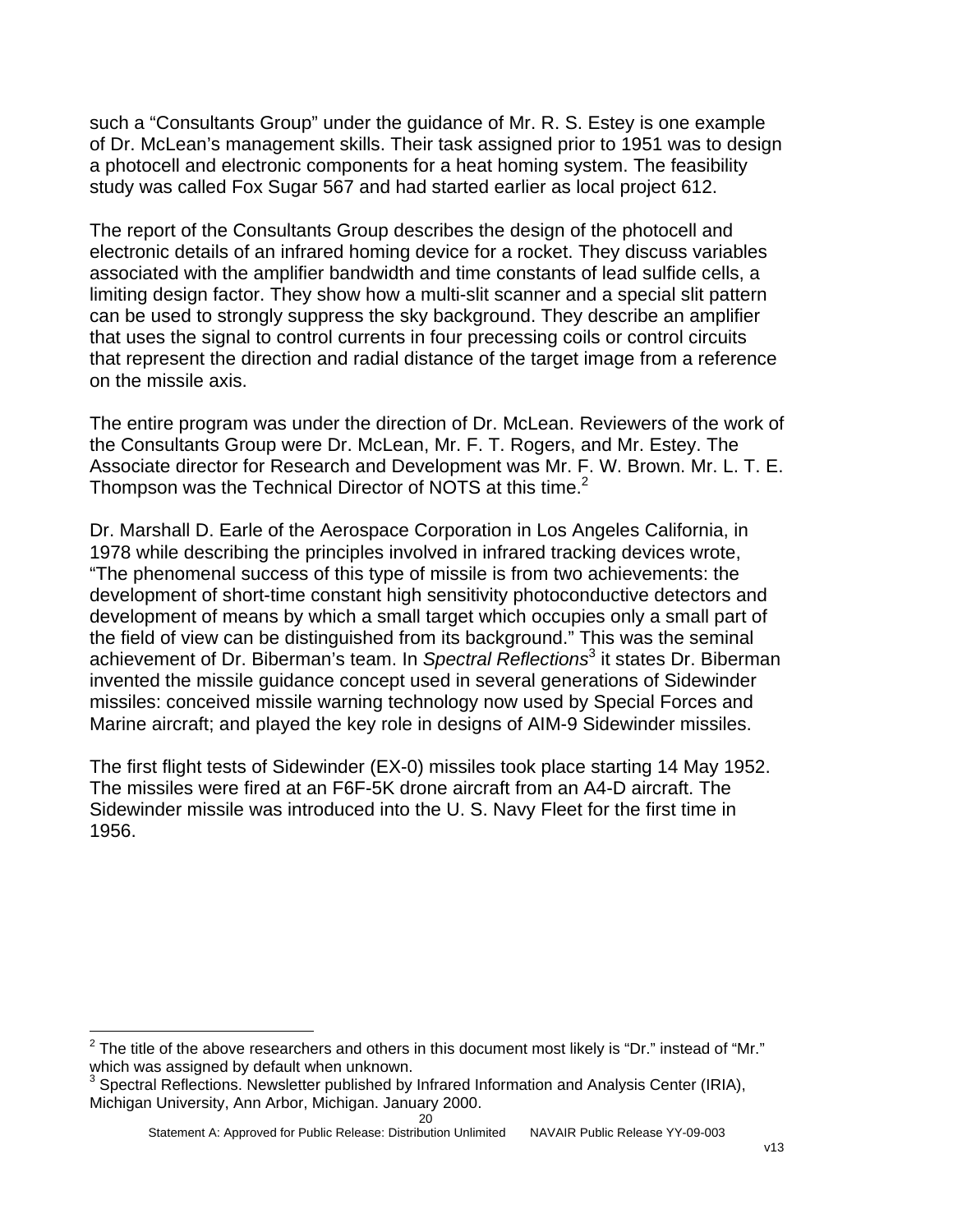## **ENABLING TECHNOLOGIES**

To develop a heat-seeking missile, a number of enabling technologies needed to be developed or improved upon. For example, seeker technology and algorithms were needed to distinguish the target from the background. A photoconductive cell detector was needed. Computational methods and hardware were inadequate. Radiometric and spectral instruments were either non-existent or in their embryonic state. Measurement capability was needed in the infrared, ultraviolet and in the visible for utilization on the ground and in the air. No airborne radiometric and spectral instrumentation existed. Equipment to test and evaluate flares to simulate functioning at altitude also did not exist and although research in fluorocarbon chemistry was ongoing at NOTS, it needed to be adapted to the current needs. To complement their growing ability to make measurements in the infrared, ultraviolet and visible spectral regions, in 1954 NOTS assembled an electronic countermeasures test facility consisting of off-range facilities and equipment, range instrumentation, and a mobile caravan containing jammers, intercept equipment and transmitter-receivers. All these technological areas needed to be advanced sufficiently to enable their adoption into a missile seeker design. As technologies advanced there was need to test the seeker concepts first against drones and finally in live-fires. This required development of augmentation flares, target flares and ultimately infrared decoy flares in order to be able to record the event with some accuracy.

#### **Lead Sulfide and Lead Selenide Photoconductive Cell Detectors**

Photo-conductor technology was critical to the development of the Sidewinder missile by NOTS. The lead sulfide (PbS) photoconductive cell was chosen to be the detector of visible energy radiated from rockets and missiles and later of nearinfrared radiation from the targets, aircraft, missiles and rockets. Without this device, the Sidewinder missile would not be able to engage its target. The lead sulfide detector also was used to measure the radiative output in the visible and nearinfrared region of tracking flares, augmentation flares, and infrared decoy flares. In the early 1940s, the detector had not been sufficiently developed to allow direct application into a device. Additional development was needed, some of which took place at NOTS.

One can review the background of the evolution of the lead sulfide photoconductive cell. On 30 September 1901, Mr. Jagadis C. Bose of Calcutta India filed for a patent for a Detector of Electrical Disturbances later to become U. S. Patent 755,840 in 1904. Mr. Bose had discovered the photosensitive property of lead sulfide (galena). In 1917, Mr. T. W. Case reported the change of resistance of certain substances to light. Later, lead sulfide detectors were developed in Germany by Mr. Gudden in the 1930s and were used in some systems in World War II (WW II). In 1944, Mr. R. J. Cashman developed the first practical lead sulfide detector in the U. S. In 1951, Dr. Biberman of the Office of Associate Director for Research and Development and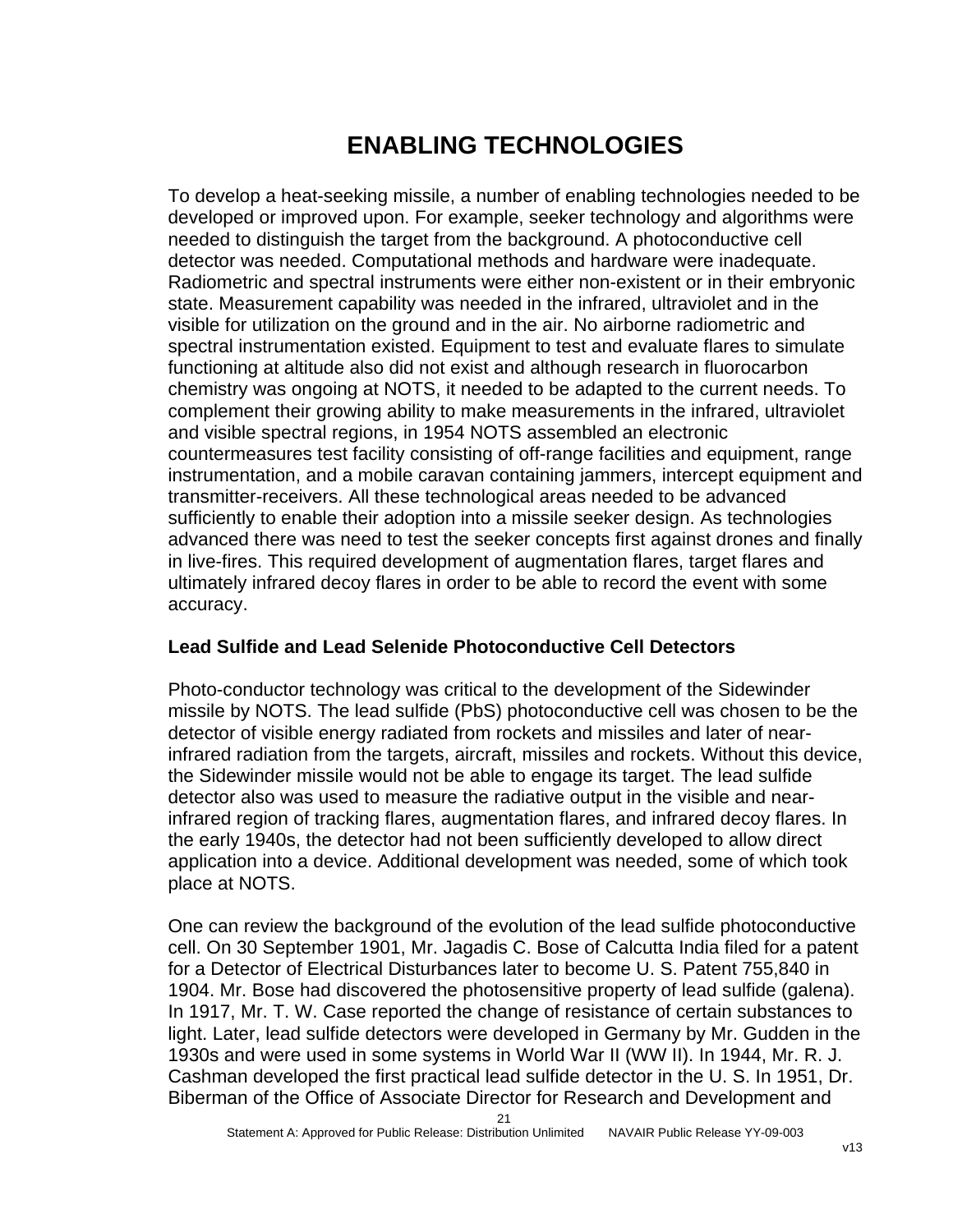Mr. Swann and Mr. Miyata of the Research Department Optics Branch of NOTS, reported on the Design of Photocell and Electronic Components for a Heat Homing System. The technology developed and reported in that study provided one of the critical technologies needed to build the Sidewinder missile.

In 1957, the Navy Bureau of Aeronautics (BuAir) in Navy Headquarters Washington, asked China Lake to evaluate lead selenide nitrogen-cooled photoconductive cells. Mr. Victor A. Ereaux and Mr. Eugene K. Lawson of the Aviation Ordnance Department at NOTS conducted the study of cells made by Santa Barbara Research Center, Goleta California. They made measurements of spectral response and blackbody radiation. Detector research at China Lake, including lead sulfide studies, continued into the late 1960s.

#### **Thermodynamic Computations and the Analog Computer**

About the same time, 1950, Dr. William S. McEwan of the NOTS Research Department reported on a system for the computation of gaseous products of combustion to determine their equilibrium composition and thermodynamic properties of the combustion gases.

In 1951, Dr. McEwan and Dr. Sol Skolnik developed an analog computer that electrically simulated the conditions of temperature, pressure and composition of rocket and missile combustion products. With these improved computational capabilities, they were able to make better and quicker estimates of rocket and missile performance.

#### **Radiometric and Spectral Measurement Instrumentation**

The ability to perform radiometric and spectral measurements also needed to be developed to measure the radiative and spectral output of rocket and missile plumes, exhaust plumes of aircraft and the output of flares of all types. During development of tracking flares, China Lake employees needed the ability to measure characteristics of energy radiated from the burning devices in the visible region as well as in the infrared region of the spectrum. Fortunately, the Technology Department had an ongoing effort to continually improve the equipment and techniques while other developments were in progress. In addition, other laboratories also were building improved measurement instrumentation. Collectively, these efforts provided improved means to make measurements thereby enabling flare developers to better assess their technological advances.

Even as late as 1976, Picatinny Arsenal provided a list of instrumentation needed for pyrotechnic research and technology. These are: (1) stable photocells and stable amplifiers, (2) high speed spectrograph, (3) high sensitivity infrared photocells, (4) rugged, portable and simple to operate color meters for flares, (5) a light integrator for flares, and (6) rapid computers and integrators for flash evaluation. This deficiency list is an example of some of the technological voids at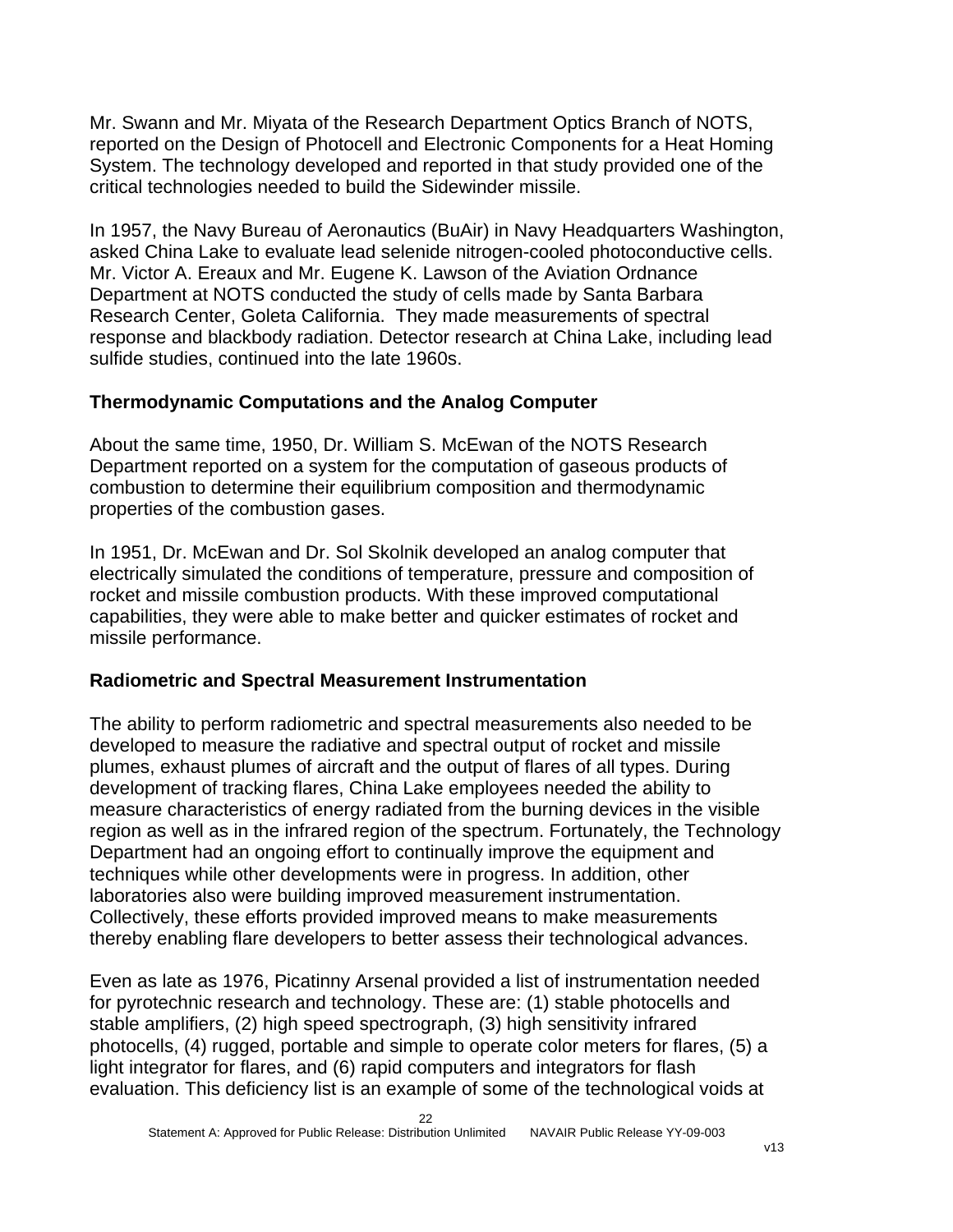that time. It is surprising to learn that high quality capable instruments that we take for granted today were unavailable to the researchers of that era.

The Experimental Operations Department (EOD) of NOTS developed and made measurements of the Forward Firing Aircraft Rocket (FFAR) flare, reported in 1946. They also experimented with measurement of the illuminating characteristics of 3 inch and 4-inch projectiles and aircraft flares. Trajectory measurement of the Target Rocket Mk 3 was reported by the Science Department in July 1946. Between June 1956 and January 1957, Mr. David Gilbert and Mr. Frank B. St.George measured flare radiant output using a locally developed NOTS Model 34A radiometer. This radiometer used a lead sulfide detector capable in the 0.5µm to 3.0µm bandpass region.

About 1954, Dr. Earle, Johns Hopkins University (JHU) Carlyle Barton Laboratory (Radiation Laboratory) constructed a Rapid Scan Spectrometer that might have been the forerunner to the Perkin Elmer Model 108 spectrometer that became ubiquitous in pyrotechnics laboratories. His spectrometer could scan at 1 per second through the visible up to 1.2µm and from 1µm to 4µm in the infrared.

In mid-1956, under contract to the Wright Air Development Center (WADC), Wright Patterson Air Force Base, Dayton Ohio (WPAFB), the Eastman Kodak Company, Rochester New York, developed ground and airborne instruments for measuring the infrared radiative output of jet engines, rockets, and flares. They installed a Perkin Elmer Rapid Scan monochrometer into an F-94 pylon tank. The monochrometer was wrapped in a heating blanket. Its line of sight was through a sapphire window.

In 1955 -1956, the Navy Bureau of Ordnance (BuOrd) assigned a task to China Lake to develop a photometric system for measuring intensity and duration of pyrotechnic signals. Initially the instrument was intended to measure the output of the Mk 37 Mod 0 flash signal for the Sparrow III guided missile, the Mk 36 Mod 0 flash signal for the Sparrow II missile, and the Mk 1 Mod 0 flash signal and Mk 2 Mod 0 flash signal for the Sidewinder exercise head. The light intensities from these emitters ranged between 100,000 candela and 200,000,000 candela with durations of less than 5 milliseconds to several seconds. The flash signals were used during missile tests to indicate fuze action. The NOTS Model 751A flash signal indicates fuze actuation for the Sparrow I missile.

Efforts continued to improve measurement accuracy. During 1958, Mr. H. I. Sumnicht of the Aviation Ordnance Department of NOTS observed that when using radiation detectors, there is a need to quantitatively determine the degree that a source will affect a response in the radiation detector whose response curve shows spectral variation. To remedy that deficiency, he developed a method whereby the unknown radiative source is evaluated by comparing it with a source of known power distribution.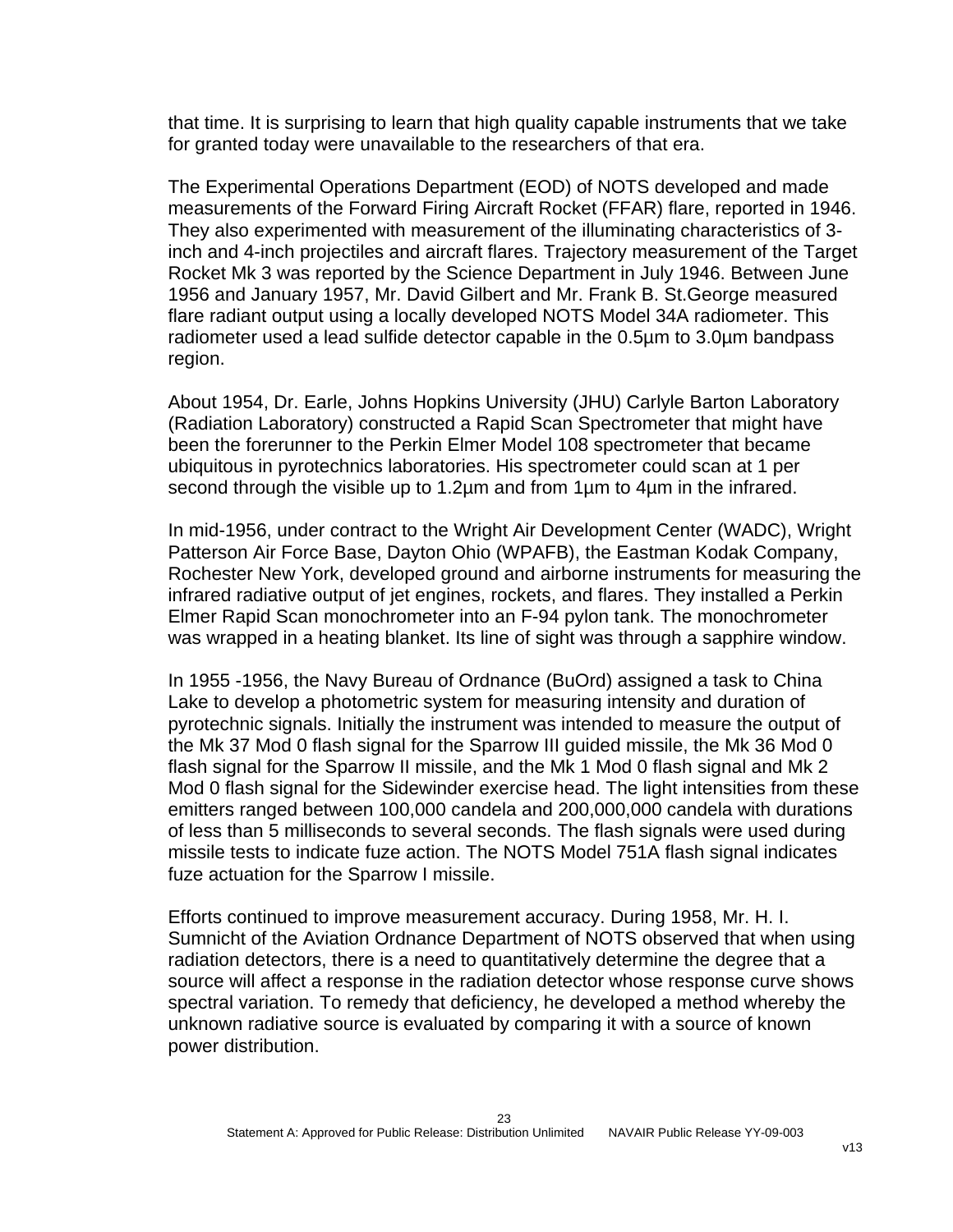Under the auspices of the Metrology Department of the Bureau of Naval Weapons (BuWeps) at Pomona California in 1958, eleven U. S. Navy calibration labs were established because of overload at the National Bureau of Standards (NBS). Their tasks included the calibration of a blackbody and an optical comparator system in support of decoy flare tests and other Navy programs. The primary blackbody followed the design developed about 1950 by an NBS standards group at the Naval Ordnance Laboratory, Corona California (NOLC).

During a 1960 Conference, Mr. Philip J. Smith of the Naval Ammunition Depot (NAD), Crane Indiana presented problems encountered in making luminous intensity and infrared measurements. The test tunnel configuration, positioning of the test unit, smoke obscuration, smoke exhaust, and measurement instrumentation were discussed. Mr. Armin T. Wiebke of NOTS described the instrumentation that had been developed at China Lake. That instrumentation included a vacuum phototube for measurement in the visible region and lead sulfide cells mounted behind interference filters for infrared measurement in the 2µm to 3µm bandpass region.

Efforts to improve measurement of the output of infrared decoys continued. About 1960, Mr. Jason Sarnow of the Navigation and Guidance Laboratory, Wright Air Development Center, WPAFB reported on a convenient method for correcting errors in spectral analyses of high energy sources resulting from attenuation due to atmospheric and filter factors in the region of 0.3µm to 6.3µm bandpass region in 0.2µm increments. In 1961, Mr. Ephraim Regelson, Mr. D. K. Burge, and Mr. M. Wayne Claunch of China Lake reported development of a color wheel radiometer using eight filters covering the range from 2µm to 6µm bandpass region. The radiometer was used to acquire spectral information about the Mk 28 Mod 0 target flare (NOTS Model 711A flare) and the NOTS Model 712A target augmentation flare.

Also about 1960, Mr. E. J. Cleary and Mr. J. R. Carter of China Lake developed an airborne color wheel spectral-radiometer to measure radiant energy in the 2µm to 5µm bandpass region. It is packaged in a 5-inch diameter tube by 92 inches long and can be mounted on any aircraft equipped to carry Sidewinder missiles. The instrument is designed to function at altitudes up to 50,000 feet and at speeds of Mach 1.6. The data are recorded on 16-mm film. They collected radiative data from the exhaust of the B52-H turbofan aircraft and compared measurements of groundburning flares to airborne-burning flares.

A second type of NOTS airborne radiometer was developed about 1961. It was a fixed-band device utilizing a liquid nitrogen cooled lead selenide detector and an optical interference filter with a 2.5µm to 5.0µm bandpass. This equipment was mounted under the wing of an F-3D aircraft for measuring the radiative output of airborne flares.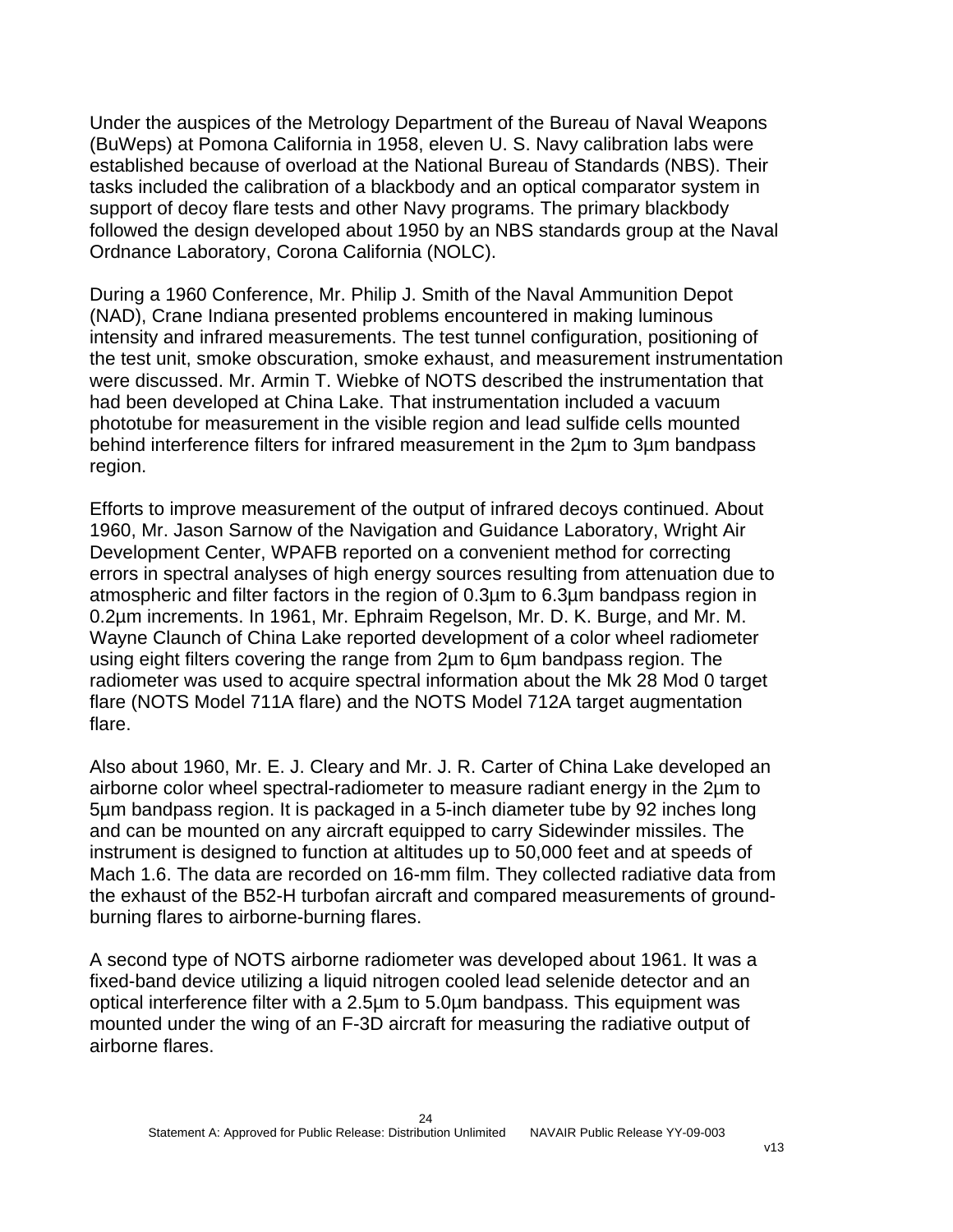In 1962, Baird Atomic, Incorporated, Cambridge Massachusetts reported the development of a turret mounted scanning spectrometer capable of making spectral measurements using cooled lead selenide detectors of 0.2µm resolution in the 1.5µm to 4.7µm bandpass region at altitudes above 65,000 feet.

Mr. Ralph Zirkind of the Advanced Research Projects Agency (ARPA), Lt Col Lavern A. Yarbrough USAF, Dr. Paul J. Cvrebo of AFSC and Mr. Lawrence W. Nichols of NOTS presented a paper entitled Techniques for Measurements of Infrared Radiation Characteristics of Airborne Targets at a NATO May 1963 meeting in Paris France of a group of experts on far infrared. The NATO community observed apparent discrepancies in the data. As a result, the group undertook the task to evaluate about 24 instruments in service use and some developmental items.

As part of infrared spectroscopy research at China Lake in the mid-1960s, the investigators continued to evaluate circular variable filters. The quest for improved instruments for measurement of infrared radiation from missiles, aircraft and flares was continuing with vigor. During 1964 and 1965 meetings of the Infrared Information Symposia (IRIS) many papers on detector materials and transmission glasses were presented. Also included were presentations about a high performance interferometer for airborne applications, an airborne infrared spectrometer system, an infrared band ratio technique to determine temperature, and a method to obtain the concentration ratio of carbon dioxide to water  $(CO<sub>2</sub>/H<sub>2</sub>O)$ in rocket exhaust plumes.

In May 1963, a Specialty Group of IRIS concluded that the physical standardization of radiation sources was one of the most important areas to cover on a continuing basis. As a result, a survey was made of radiation-source standardization. Five laboratories in the USA are listed as having formal radiation-source standardization programs: (1) National Bureau of Standards, Washington, D.C., (2) U. S. Air Force Calibration Group, Newark, Ohio, (3) The Eppley Laboratory, Inc., Newport, Rhode Island, (4) Bureau of Naval Weapons Representative, Pomona, California, and (5) Hughes Aircraft company, Tucson, Arizona. The National Physical Laboratory at Teddington, England was added to this review. Three types of radiation standards were considered: blackbody radiation source standards, detector standards, and incandescent source standards. Comments were made on the problems of temperature, cavity theory, polar angle, NBS traceability, and calibration procedures. They identified the need for a blackbody calibration service. The team noted that accuracies for radiation-source standardization measurements are 0.2% to 5% or even larger percentages depending on the type of measurement.

In May 1963, Mr. Regelson of China Lake filed for a patent for an infrared calibration lamp. His objective was to provide an infrared calibration source that was suitable for field use where environmental conditions make it difficult to use laboratory type standards. Another objective was to provide an infrared source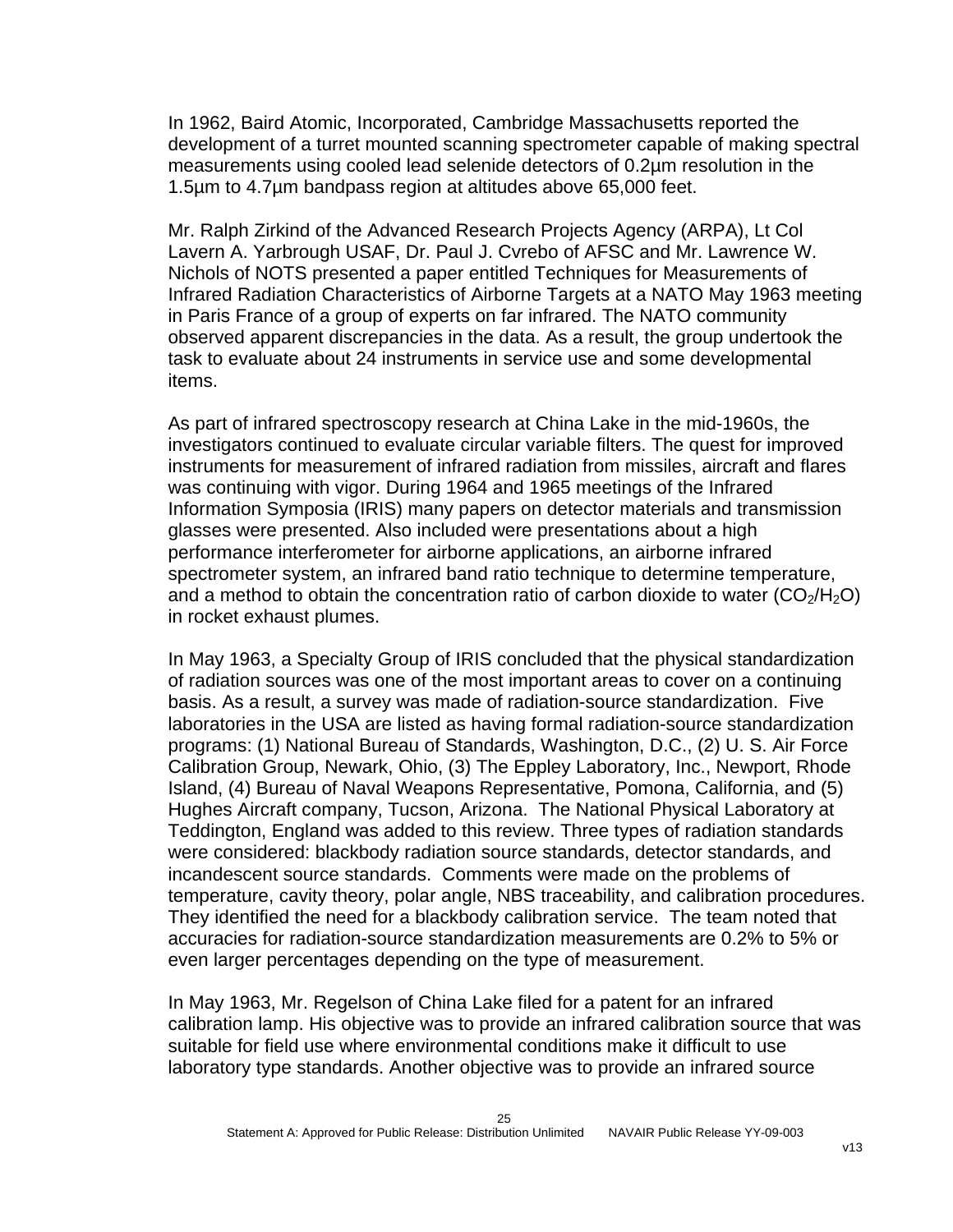small enough to serve as an internal source for radiometric equipment that offered a combination of accuracy, small size, ruggedness, and low cost.

In a 1968 report, Mr. G. S. Amick of Airtronics, Inc in Washington DC conducted a deviation analysis of infrared measurements in an effort to develop a standard way of doing infrared countermeasure measurement and tests.

ALA-17 flares and ALA-34 flares were tested at Eglin Air Force Base about 1970 with an Air Force developed Airborne Infrared Decoy Evaluation System (AIDES), a 2-color radiometer operating in the 3.8µm to 4.9µm bandpass region with a lead selenide detector and in the 1.8µm to 2.7µm bandpass region with a lead sulfide detector. The AIDES pod is mounted in or on a MacDonnell Aircraft Instrumentation Pod, which is suspended from an F-4C aircraft. The AIDES pod carries an AIM-9B Sidewinder and an AIM-4E Falcon. Dr. David J. Edwards of the Air Development Test Center (ADTC) at Eglin Air Force Base managed this effort.

#### **High Altitude Simulation Chamber**

A High Altitude Simulation Chamber (HASC) was built at NOTS in support of their High Altitude Research Program (HARP). To fill the need for evaluating performance of flares at high altitude, Dr. George S. Handler of China Lake took the lead to install a rapid scanning infrared spectrograph in the HARP high altitude chamber about 1963. A photo multiplier tube is used to record visible and near infrared energy, a lead sulfide cell is used for the 0.5µm to 3.0µm near infrared and a lead selenide cell is used for the 4.5µm to 6.0µm bandpass region. Later, during 1970, the HASC was modified to enable experiments at 0.8 Mach and 40,000 feet altitude. A choke flow diffuser flow system was added to make possible the determination of flare characteristics at altitude and various subsonic velocities.

#### **How Teflon®, Viton®, and Kel-F® Came into Being**

In 1996, Mr. Davis Shryer<sup>[4](#page-26-0)</sup>, a long-time 3M employee, related the story from personal recollection of how tetrafluoroethylene was discovered and also the background of the evolution of Kel-F® wax, Kel-F® elastomers, Viton® A and other fluorocarbon materials. He noted that its accuracy may be slightly tainted by time, but that the essentials are correct.

He said, as far as the USA is concerned, the story has to begin with E. I. Dupont, which invented and produced fluorocarbon refrigerant gases (Brand named "Freon") in the first decades of the 20th century. An E. I. Dupont researcher named Dr. Roy Plunkett was experimenting in the 1930s with a tetrafluoro monomer (C2F4), derived from by-products of the "Freon" process. One day in his laboratory Dr. Plunkett attached a small cylinder of this gas to an apparatus intending to

<span id="page-26-0"></span>l <sup>4</sup> Personal communication with Mr. Davis M. Shryer, retired from the 3M Company, and later a consultant to the Mach I Corporation. 1996.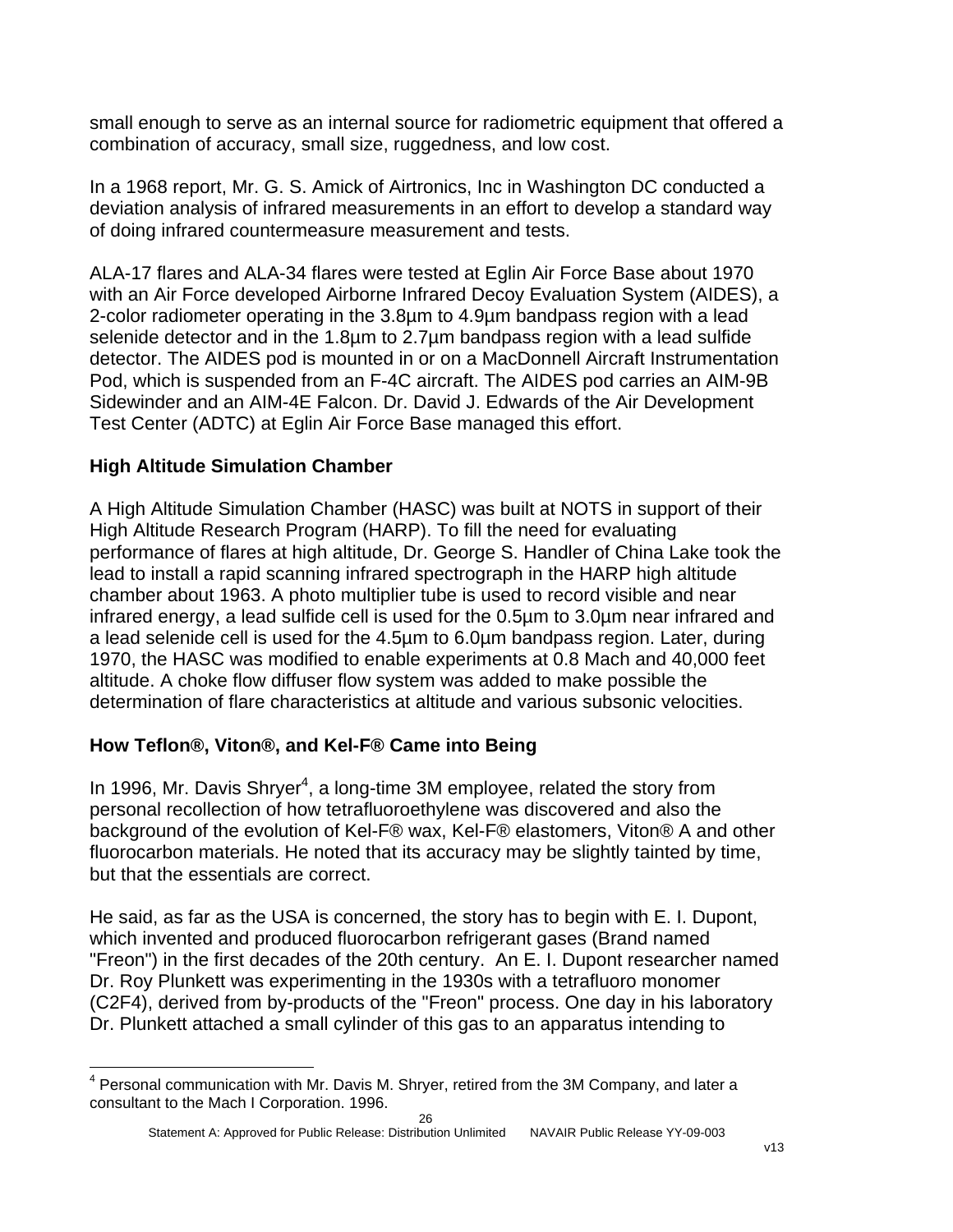introduce the gas into a reaction vessel. When he opened the cylinder valve, no gas emerged. The incident became known as "Plunkett's Perplexity", because upon removing and weighing the C2F4 cylinder, he found that its weight had not changed. Where then were the contents? To find out what had happened to the gas, he cut open the cylinder and found a white waxy solid. This, in 1938, was the first discovery of polytetrafluoroethylene (PTFE) that was later, branded "Teflon®". Subsequently, E. I. Dupont produced PTFE for seals, gaskets, etc for use in the chemical processes of the Manhattan Project, where highly corrosive intermediates such as sulfur hexafluoride were processed.

The M. W. Kellogg Company (Kellogg) produced chlorotrifluoroethylene (CTFE,  $C_2F_3Cl$ ) plastics and lubricants for the Manhattan project and at the end of WW II elected to manufacture them commercially under the brand name "Kel-F®". Dr. Miller at Cornell University had developed CTFE under a U. S. government contract. Kellogg also produced fluoroelastomers that were copolymers of CTFE and vinylidene fluoride (VF2), an available monomer. It turned out that these elastomers had a lower degree of oil resistance than 3M's fluoroacrylates and were extremely difficult to process into finished rubber goods.

During their research on the CTFE/VF2 polymer elastomers, Kellogg obtained very small experimental quantities of perfluoropropene (C3F6, also known as hexafluoropropylene) and copolymerized it with VF2 to create an elastomer they believed to be superior for turbine engine O-rings. Unfortunately, the C3F6 was prohibitively expensive for Kellogg to produce or purchase. However, E. I. Dupont produced the C3F6 and made it commercially available. Concurrently in the 50s, the Air Force had been sponsoring the development of chemically resistant elastomers for aircraft engine O-rings, gaskets and seals. In 1956, E. I. Dupont approached Air Force scientists at WPAFB with the C3F6/VF2 copolymer they brand named "Viton® A". The E. I. Dupont Company was the first to market Viton® A. Subsequently, the Air Force dropped 3M's fluoroacrylates and Kellogg's CTFE copolymers from consideration, the E. I. Dupont C3F6/VF2 copolymer being a superior elastomer. In 1957, Kellogg sold its process and its small factory to the 3M Company.

The 3M Company embarked into fluorochemicals in 1947-48 when they purchased the electrofluorination process (ECF) that Dr. Joe Simmons of Penn State University had developed. The ECF process was a more efficient way to produce long chain fluorocarbon molecules that are used in surfactants, textiles, paper, leather, etc. However, it was E. I. Dupont that produced the fluoropolymers in subsequent years at a lower cost. Allied Signal in the US, ICI in England, ATOChem in France, Hoechst in Germany, Asani and Daikin in Japan, and Montedison in Italy emulated the E. I. Dupont process.

In 1959, 3M took over Kellogg's research and development of fluoroelastomers and introduced the "Fluorel" brand of fluoroelastomers, a material essentially identical to Viton® A. Until the 3M Company obtained access to low-cost monomers, 3M was at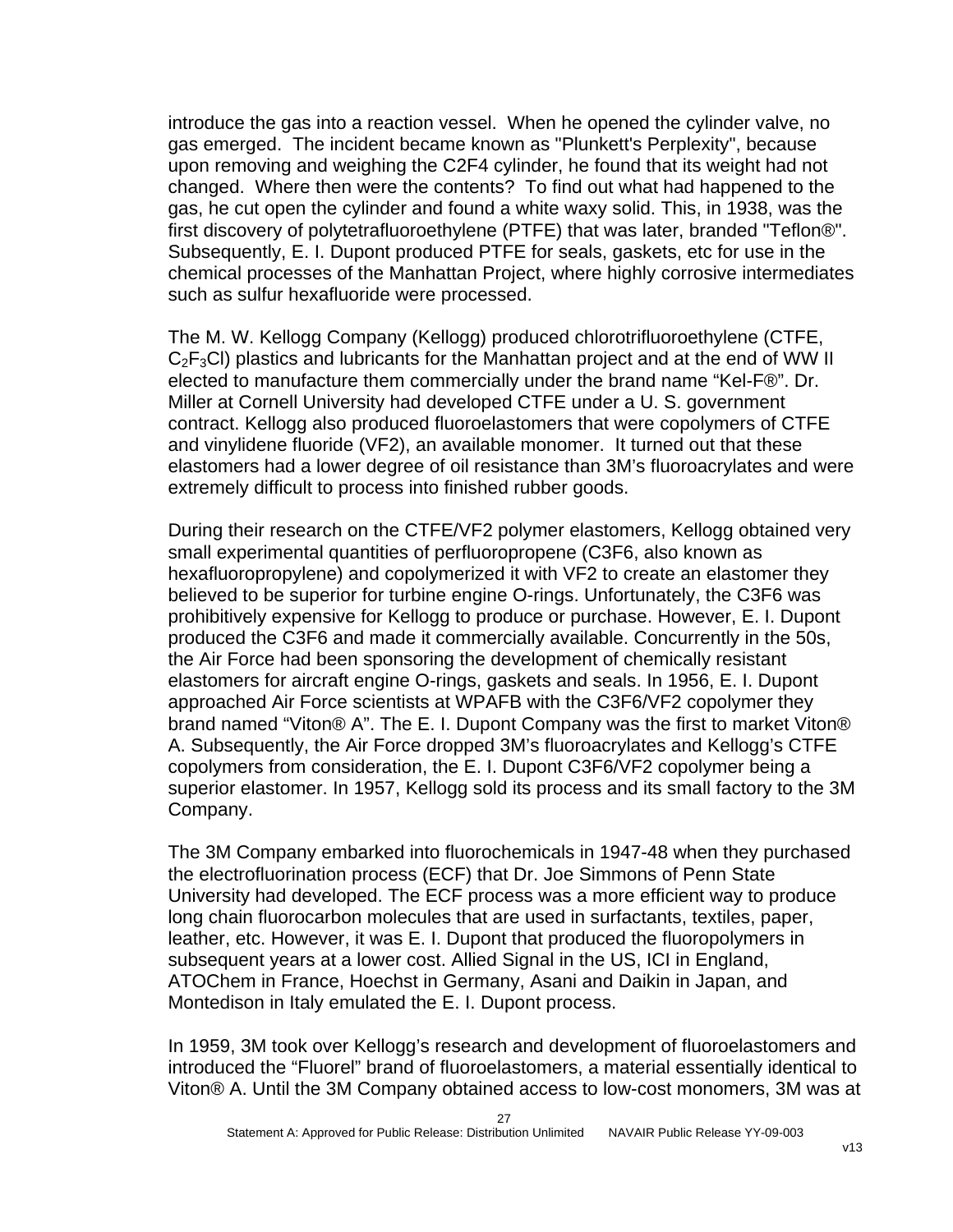a competitive disadvantage. This changed in the 60s and in the 70s as worldwide production of the monomers grew as C3F6, VF2, and others became more available.

#### **Exploration of Fluorocarbon Compounds**

l

It is fortuitous that a research group was in place at China Lake to study and develop fluorocarbon polymers. These researchers became the leaders in developing the polymer technology that later would be needed for decoy flare development.

Starting in 1950, Mr. Frank G. Crescenzo, Mr. Elmo C. Julian, and Mr. Robert C. Meyers at China Lake conducted theoretical and experimental studies of metals mixed with fluorocarbon compounds and possibly with addition of perchlorates. Their formulation studies of composition PL 6010 to PL 6085 formulae (PL stands for Pilot Lot) included magnesium, aluminum, boron, thorium, zirconium, molybdenum, and titanium as the fuels; Teflon®, lithium perchlorate, potassium perchlorate, sodium fluoride, potassium chromate as the oxidizers; and Kel®-F oil #10 as a fluorine carrier and binder. This may be the earliest record of experiments with mixtures of magnesium, Teflon®, and the fluorochlorocarbon, Kel-F® produced by 3M formerly the Kellogg company. The NOTS team also calculated the heats of reaction for the fuel-oxidizer combinations and estimated the reaction temperature. A list of composition PL numbers is included in the APPENDIX.

On 13 June 1957, Mr. Crescenzo, Mr. Julian, and Mr. Meyers of NOTS filed for a patent for an igniter composition.<sup>[5](#page-28-0)</sup> This is an igniter for gas producing charges such as propellants, fuels, and explosives. The igniter is composed of a 30% to 85% mixture of Teflon® with Kel-F® wax; 15-70% fuels like magnesium, aluminum, boron, thorium, zirconium, and titanium; about 1-10% potassium dichromate, manganese dioxide, ammonium nitrate or ammonium perchlorate; and 1-10% lead fluoride or sodium fluoride. This work in part provided the technical foundation for the development of infrared tracking and decoy flares and may be the earliest known work related to the development of infrared decoy flares. Binary mixtures of magnesium and Teflon® to which Kel-F® wax is added as a third ingredient were first developed at China Lake in 1955. About 1959, Viton® A started to be added to the magnesium-Teflon® binary formulations in place of the Kel-F® wax.

Researchers at China Lake by 1954 were also combining fluorocarbon and chlorofluorocarbon materials with explosives. Energetic material scientists at Los Alamos National Laboratory (Panowski et al), at Lawrence Livermore (James, Scribner, et al) and at China Lake (Dr. Harold Gryting et al) were making PBX with Kel-F® elastomers and with Viton® A as binders. Knowledge of those materials provided the technological basis for their use in flares. NOTS researchers examined

<span id="page-28-0"></span><sup>&</sup>lt;sup>5</sup> Crescenzo, Frank G., Elmo C. Julian, and Robert C. Meyers. Igniter Composition. U. S. Patent 3,753,811. The patent was filed on 13 June 1957, was allowed but was held under a Secrecy Order until 21 August 1973, when it issued.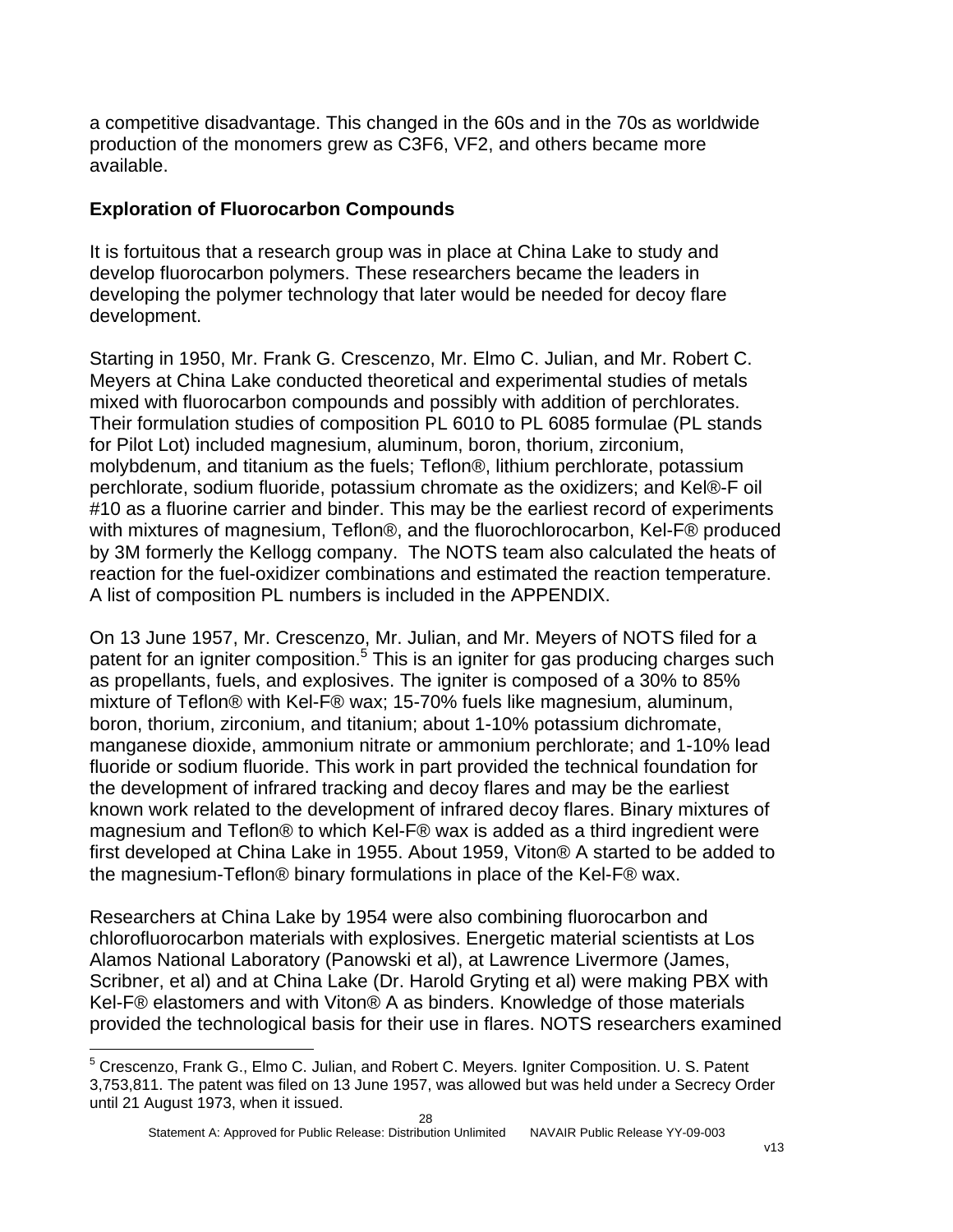explosive mixtures of magnesium powder and liquid fluorocarbon derivatives in 1954. They found that a slurry of magnesium with benzotrifluoride and fluorocarbon derivatives could be detonated by explosive shock from a #8 blasting cap. Burning rate studies of liquid fluoronitrocarbon systems continued in 1956, as did studies of magnesium-fluorocarbon-oxidizer pastes, the latter in a search for non-explosive monopropellant liquids for underwater propulsion. China Lake researchers continued to conduct fluorinated-polymer research into the mid 1960s.

On February 17, 195[6](#page-29-0), Mr. Edgar A. Cadwallader<sup>6</sup> of the Naval Ordnance Laboratory (NOL), White Oak Silver Springs Maryland filed for a flare composition patent The object of this invention was to make an illuminating flare by combining trifluorochloroethylene with one or more alkaline earth metals. This work is most likely connected to the ongoing target flare development tasks at China Lake in the middle 1950s.

About 1959-1962, CTFE wax (Kel-F® #40), was the binder used in infrared decoy flares being produced at NAD Crane. With the ready availability of Viton® A, it was logical that someone at China Lake or NAD Crane would try Viton® A as a binder for the binary mixture of magnesium and Teflon®. China Lake did this and Viton® A quickly became a replacement for Kel-F® wax. Because of its superior performance, Viton® A soon became the material of choice and the term MTV which stands for Magnesium/Teflon®/Viton® A became a generic acronym.

There was almost continuous work at China Lake into the mid 1960s to develop improved binders for pyrotechnics. In one such an effort, preliminary evaluation was given to a cellulose acetate butyrate rubber, a styrene-butadiene copolymer (Thermoplastic 125), and a polypropylene polymer (Vistanex®). The research team sought suitable solvents such as hexane to dissolve the rubbers to create a fluid in which solids could be dispersed. Their objective was that during extraction of the solvent and subsequent precipitation of the binder material onto the solids' surfaces, a homogeneous mixture of discrete coated particles would result. The styrenebutadiene copolymer did not coat Teflon®. In a similar way a few years later, Krayton 101 and Nordel™ 1145 binders were explored. Krayton 101 had no adhesion to a magnesium-Teflon® grain and neither did Nordel™ 1145. Estane®, a polyurethane rubber did not coat the solids when precipitated with hexane. The team determined that isopropanol, as the solvent medium is better than hexane.

During 1969 and 1970, Mr. Edward A. Allen of NOTS investigated using Vitel® polyester resin types PE-200/PE-222/PE-207, Sylgard® 182 and Sylgard® 184 dimethylsiloxane as a binder to replace the expensive Viton® A, a fluoroelastomer by E. I. Dupont. When formulated into a flare, the composition with the Vitel® polyester radiated better in the 3µm to 5µm bandpass region than in the 2µm to

1

<span id="page-29-0"></span> $^6$  Cadwallader, Edgar A. Flare Composition. U. S. Patent 3,152,935. October 13, 1964. The patent was filed February 17, 1956.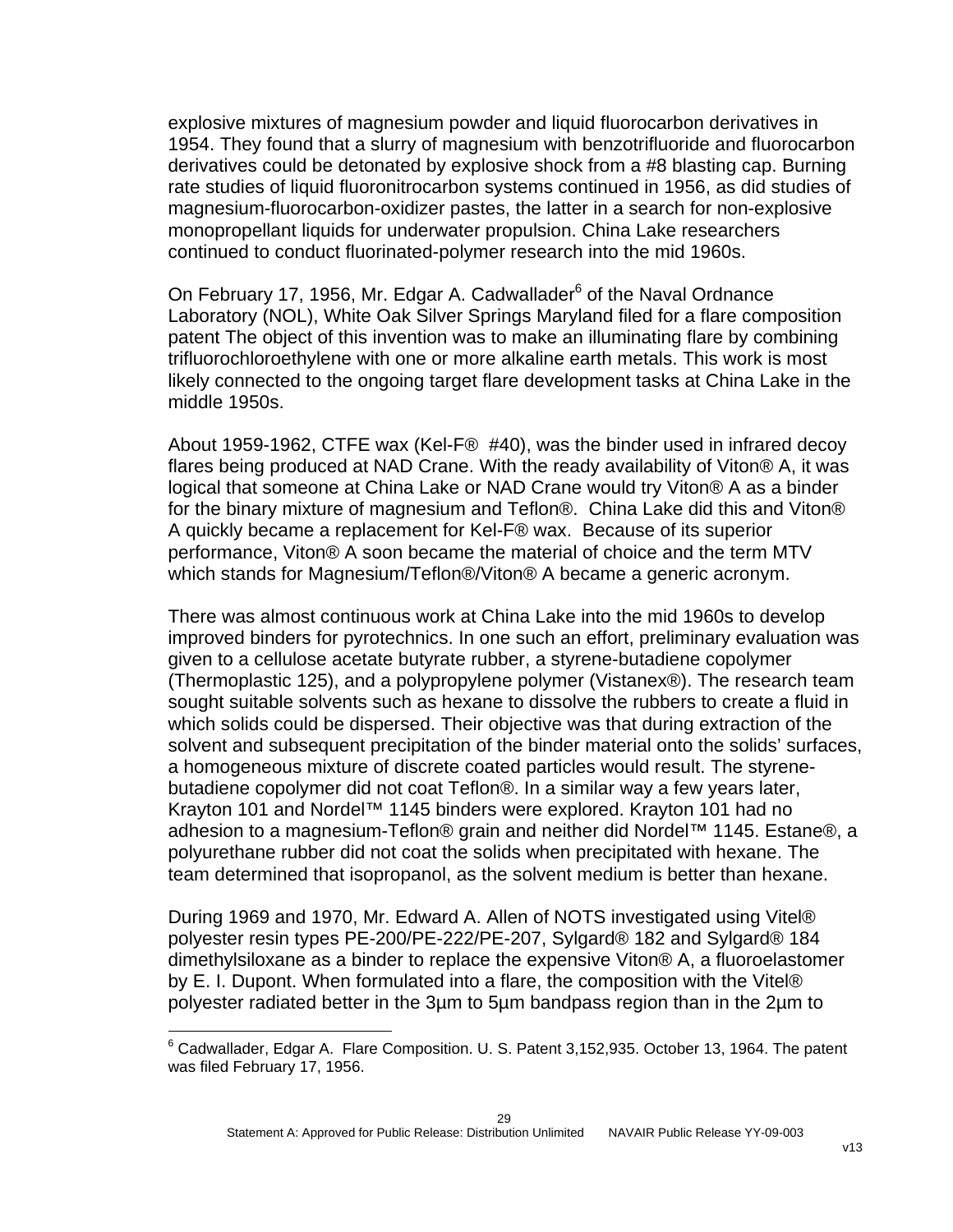3µm bandpass region. However, Viton® A performs better than Vitel® especially at simulated high altitude. The work continued in 1971 to cast flares with Sylgard® 182, potassium hexafluorophosphate, potassium perchlorate, magnesium and Teflon®. The radiant intensity was acceptable in the 3µm to 5µm bandpass region but the flare had a long burning time. Mr. Allen also tested a pressed grain with a Dow-Corning Corporation Midland Michigan product identified as FS-1265™ fluid (methyltrifluoropropylsiloxane) containing 30% fluorine, and reported that the infrared radiant intensity emitted by the flare in the 2µm to 3µm bandpass region was greater than the 3µm to 5µm bandpass region.

As a part of pyrotechnic supporting research, in June 1969 Dr. Handler, Mr. Armin Webke, Mr. F. Martinez, and Mr. D. Sbrocca of NOTS investigated the use of Vitel® and Hycar binders as a substitute for Viton® A. Vitel®, Sylgard® and Hycar™ were compared to composition PL 6328 the standard mix in the Mk 46 Mod 0 decoy flare. The team reported that a satisfactory molding powder could be made with Vitel®, which is suitable for extruding devices up to 1-inch in diameter. The best Vitel® formula is 75.2% magnesium, 13.8% Teflon®, and 11% Vitel®. This composition burns much too slowly and degrades significantly at altitude. At 35,000 feet altitude, the composition with Viton® A loses 20%, the composition with Sylgard® loses 50% and the composition with Vitel® loses 60% of its infrared radiant intensity. Degradation at high altitude is ascribed to a cooling effect and reduced pressure, which slows the reaction. About 63% magnesium is needed in the composition to sustain burning when Vitel® is used.

During 1970, China Lake investigators compared Fluon® G-3 and Halon G-10 to Teflon® #8 and Teflon® #7. Fluon® and Halon are brand names of a material similar to Teflon®. The investigators reported radiative efficiencies for Fluon® and Halon to be similar to Teflon®.

In 1971, the Teflon® supplier reported that production of Teflon® #7 and Teflon® #1 was being discontinued. This caused appreciable difficulty to infrared decoy developers. As a work-around, Teflon® #7C was considered as a substitute for Teflon® #7 in the EX 49 Mod 0 decoy flare. The formulations in the Mk 42 Mod 0 decoy flare, Mk 43 Mod 0 decoy flare, and the Mk 46 Mod 0 decoy flare were also affected because of the Teflon® #1 non-availability.

The Naval Weapons Center China Lake (NWC) reported a castable fluorocarbon binder in 1973. It consists of Viton® A, Viton® LM, and hydroxypropylmethacrylate cured with benzoyl peroxide and methylene diacrylate as a crosslinker.

During 1978-80, NAD Crane and decoy flare contractors incorporated Fluorel® FC-2175, a 3M product into their specifications as a Viton® A equivalent.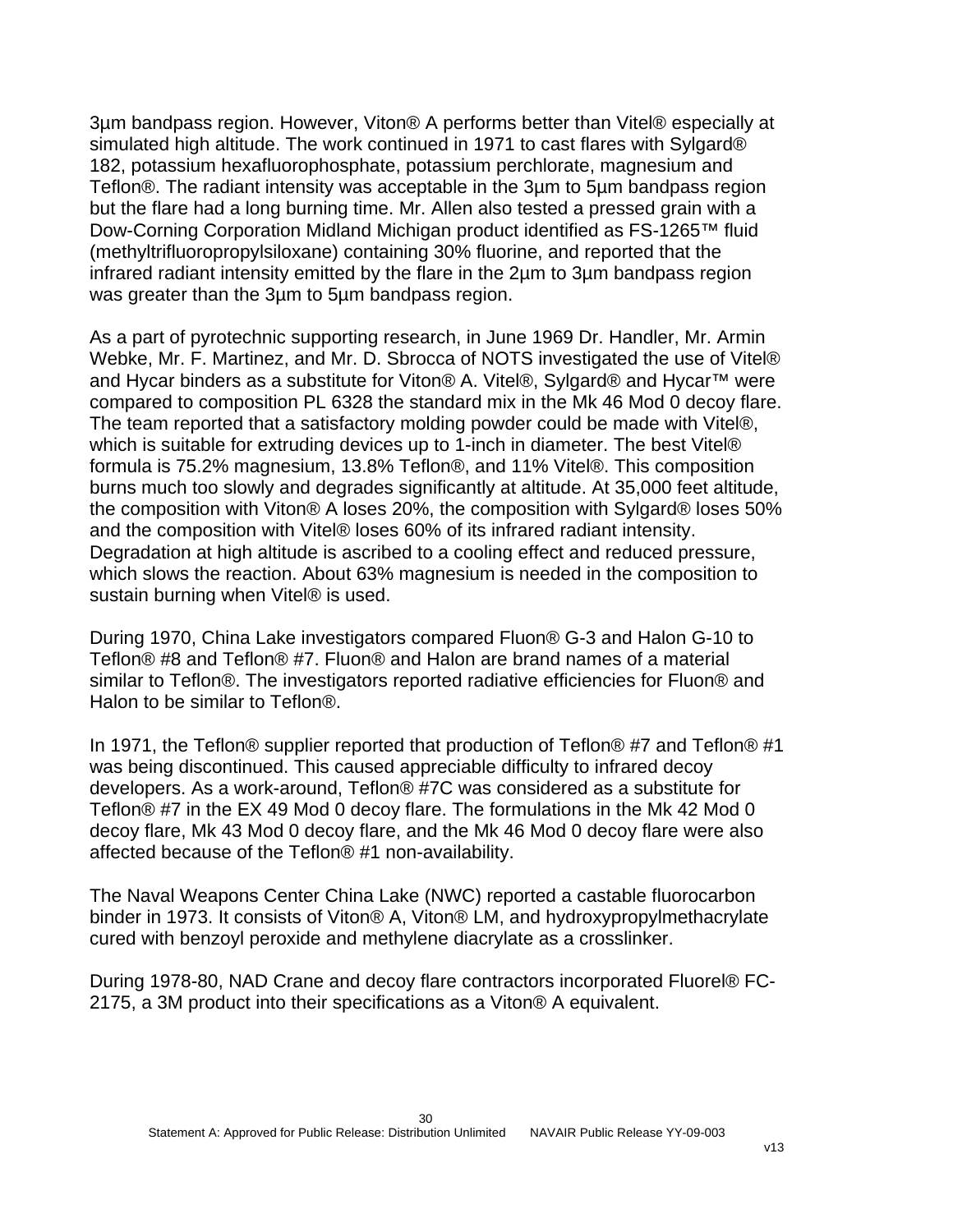### **HAZARDS of ELECTROMAGNETIC RADIATION to ORDNANCE**

HERO is the acronym for Hazards of Electromagnetic Radiation to Ordnance. During the late 1950s, it was known that the Mk 6 Mod 13 torpedo exploder mechanism could be set off by radio frequency (RF) energy. Also, there were aircraft carrier incidents during which Electro-Explosive Devices (EEDs) contained in ordnance were initiated while the ordnance was being loaded onto the aircraft. As a result, Emissions Control (EMCON) measures were recommended but were unpopular with the U. S. Navy because EMCON could mean loss of vital communication with planes during operations. By 1952, EMCON had been deemphasized; but by 1956, EMCON had been changed from a recommended action to a requirement as a result of growing awareness of the need for a HERO program. Even today, Navy decoy flares and other energetic materials must meet the requirements of the HERO program.

A group of engineers, scientists, and technicians was assembled at the Naval Proving Ground (NPG), Dahlgren, Virginia to test instrumentation and techniques aboard the USS CONSTELLATION using weapon "A". A test was conducted in March 1958 aboard the USS ROOSEVELT of 2.75-inch rockets for which there was a large "unexplained" accident/incident file. The following year, HERO was formally organized at NPG Dahlgren.

In the past, accidents with ordnance were poorly documented, especially if the cause is not easily identifiable; i.e., improper methods, physical abuse, poor techniques. Prior to the 1960s, the reporting of accidents concerning ordnance was spotty and informal. Documents that had been collected had been misplaced.

Some accidents include: (1) a 5-inch "Loki" rocket, as part of the Rockoon project, ignited on the deck of a ship in 1952. Loki is an American unguided anti-aircraft rocket based on the WW II German Taifun. Taifun means Typhoon. Loki never saw service in its original role but later found widespread use as a sounding rocket; (2) in 1957 on board the USS KEARSARGE CV33, while loading some 2.25-inch Sub-Caliber Aircraft Rockets (SCAR), one accidentally ignited causing injury to a sailor. This accident was thoroughly investigated and the cause pinpointed to a 1-kW antenna a few feet from the wing of the aircraft involved; (3) the exploder mechanism of the Mk 6 torpedo contained a detonator that on two different occasions detonated when the mechanism was being withdrawn from the torpedo. At that stage of the disassembly, a wire, acting as an antenna was exposed between the exploder and the torpedo.

These kinds of unfortunate events, along with an increasing awareness of the hazard of radio frequency (RF) energy to personnel, brought about the requirement to take corrective action and the requirement for the HERO program, still in existence today.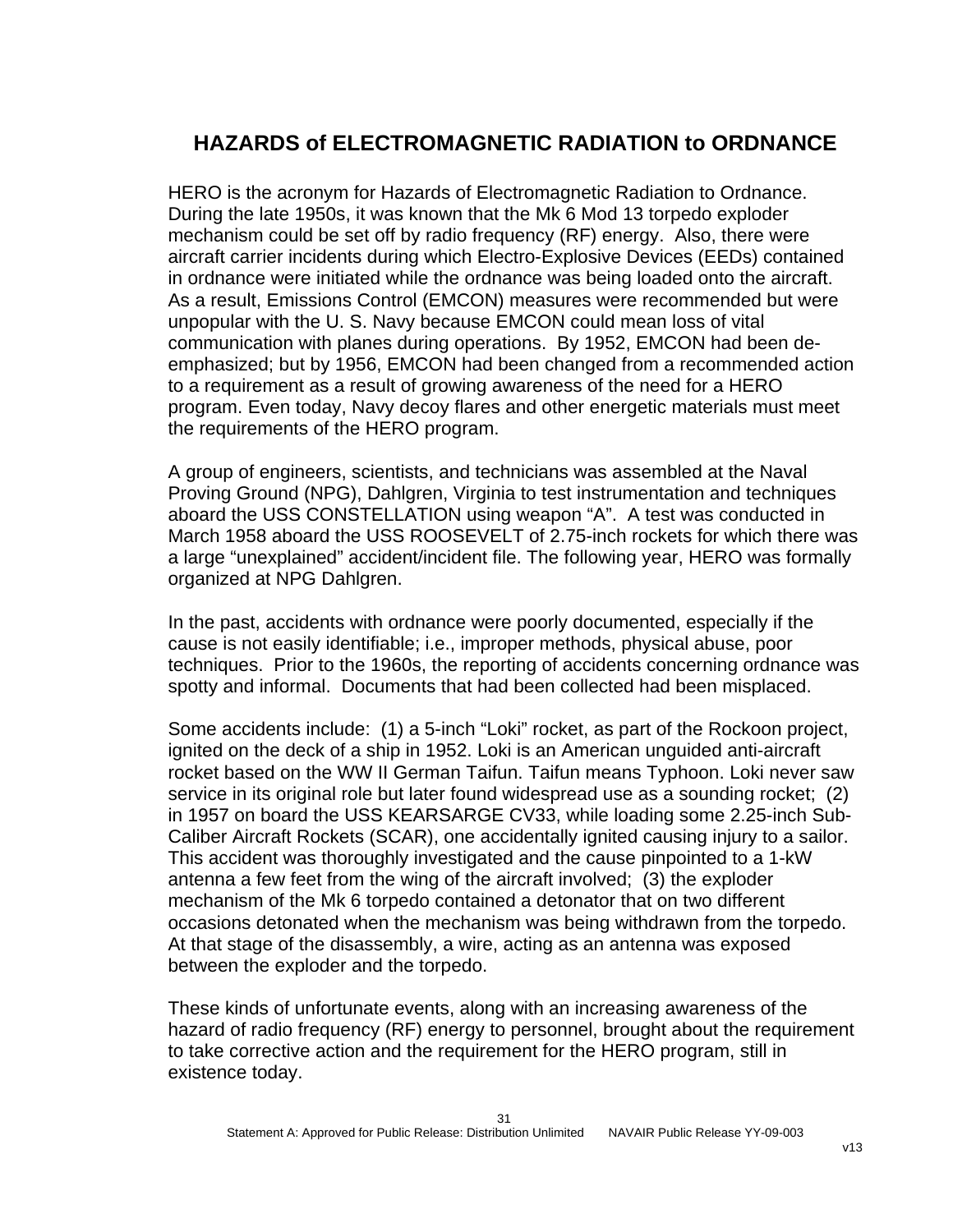The HERO program and requirements are applicable to Army devices as well. In early 1960s, Picatinny Arsenal conducted a project to protect EEDs from premature initiation due to RF energy by substituting a phosphatized powdered ironattenuating plug, an RF-absorbing material, in place of the usual plastic sealing plug. This modification was also introduced into the T24E1 Electric Detonator, M36A1 Electric Detonator, T77 conductive mix, M51 Detonators, M2 Squib, M6 Blasting Cap, the Mk 2 Mod 0 ignition element and the Mk 7 Mod 0 ignition element.

Squibs, ignition elements, and other flame producing devices are subject to accidental electrostatic discharge (ESD) or radiation hazards. In the mid 1960s, NOTS researchers explored a substitute for conventional squibs and fabricated a squib containing magnesium-Teflon®-Viton® A, which is ignited with a bridge wire. It is insensitive to electrical current (no-fire below 5 amps) and produces a 2300 - 2500 $^{\circ}$ C flame.

On 29 July 1967, a fire started on board the CV29 FORRESTAL aircraft carrier caused by stray voltage, which fired a Zuni rocket from an F-4 aircraft stationed on the carrier deck. It started the conflagration and explosions.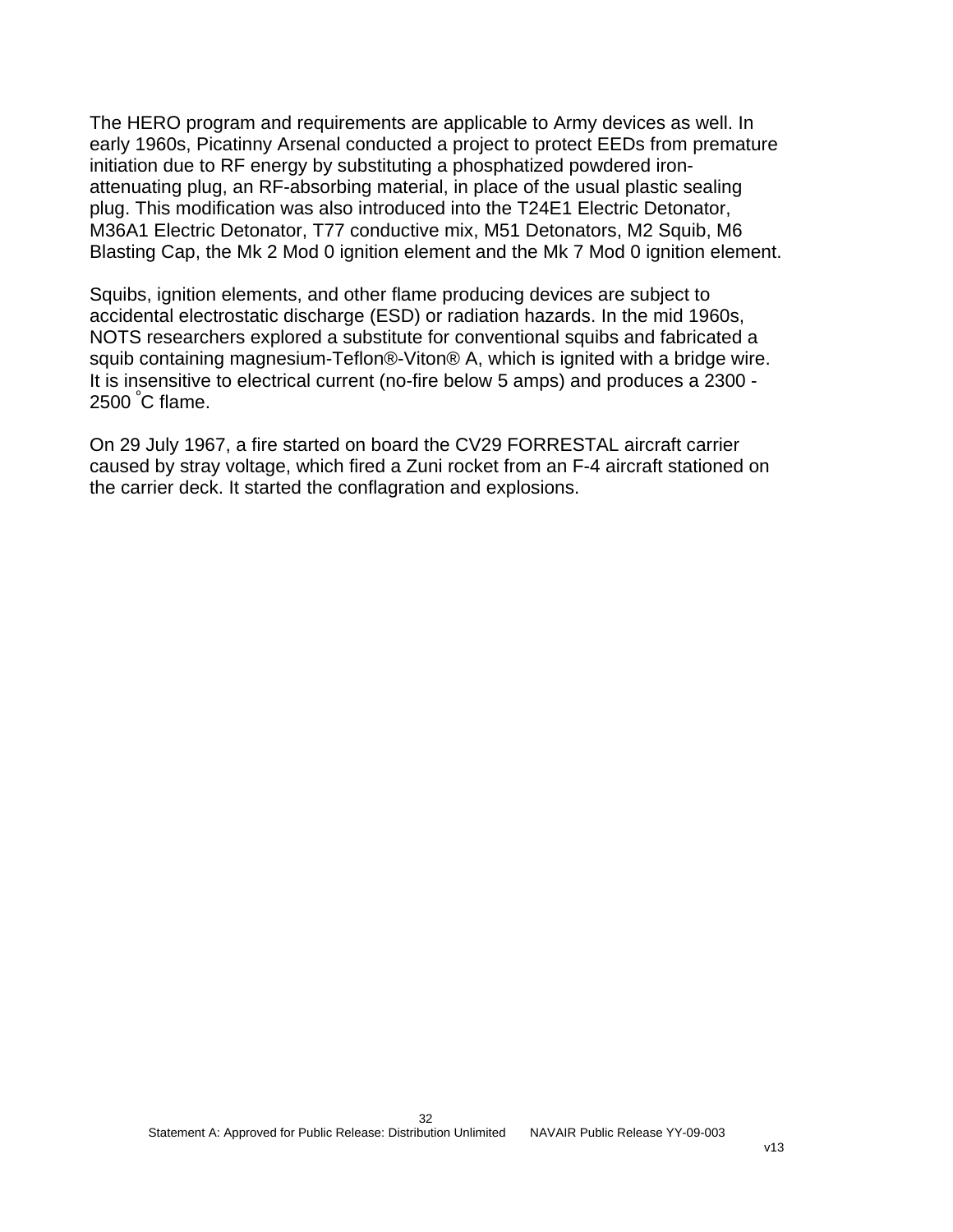# **FLARE DESCRIPTIONS**

While China Lake pyrotechnicians were developing a new target augmentation flare, a target flare, a decoy flare or other devices, they assigned a "NOTS Model" designation to the device. When the developmental model later evolved into an engineering development model or a production device, the device was assigned another designation such as a Mk-Mod number. It is impressive that about sixty of these NOTS Model devices were under concurrent development in a window of only a few years.

The Army, Navy, Air Force and commercial developers had similar conventions. Often they assigned their own unique identification to their developments. And sometimes there only was a "part number" assigned related to a contract.

In several instances there is mention of a flare in the literature but only with limited or no information about the device. That explains why in a few cases herein there is a scarcity of details about a given device. In the following section, there are synoptic descriptions of a variety of decoy flares and a few others.

#### **T-131 Tracking Flare**

NOTS, China Lake was involved with infrared target augmentation since 1954. They needed a target source for the F6F-5K drone. The T-131 tracking flare developed at NOTS was the first infrared source for drone use. Six to sixteen of these are needed on the F6F-5K drone to provide a suitable signature. The grain most likely consisted of magnesium, Teflon®, and Kel-F® wax.

#### **NOTS Model Flare series**

The intent of the following descriptions is to provide a summary of information about the flare design and its intended use. When information is available, its performance capabilities are also provided. The composition of the flare grain is included when available or the composition is referenced to a composition "PL" number, the list of which is included in the Appendix.

**NOTS Model 400A Decoy Flare**: This flare is the forerunner to the EX 46 Mod 0 decoy flare. The NOTS Model 400A decoy flare is intended for launching from an AN/ALE-29 dispensing set. The goal is to defeat the Soviet ATOLL AA-2 air-to-air missile. The flare's composition consists of 55% magnesium, 30% Teflon®, and 15% Viton® A. The design includes a pull wire for ignition, which is similar to pull wire igniters used in some Army devices. Mentioned in 1967 report.

**NOTS Model 700**: With some exceptions, the early NOTS Model 700 flares all contain Kel-F® wax as a binder. Mentioned in 1960 report. The transition from Kel-F® wax to Viton® A in flares started about 1959.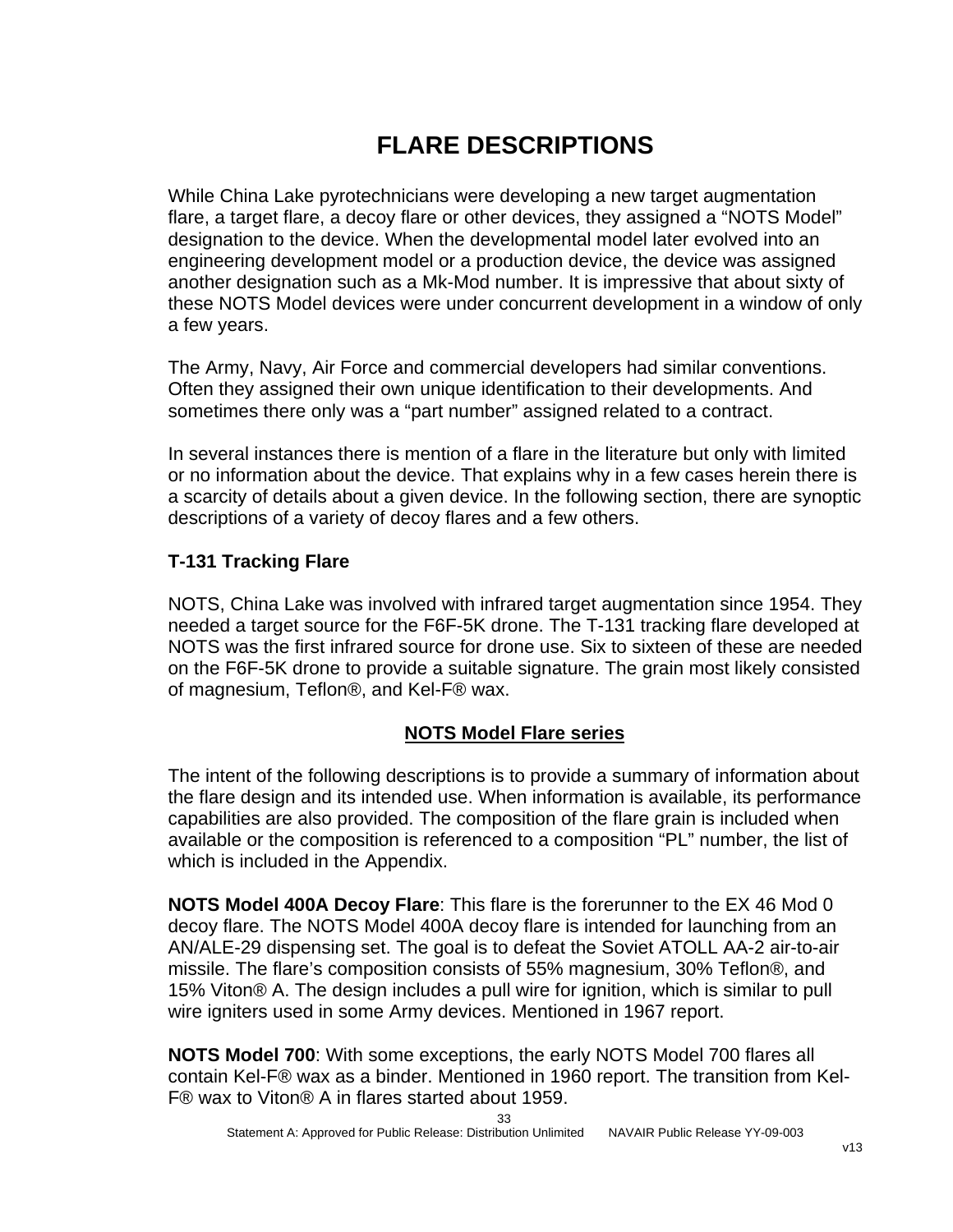**NOTS Model 701**: This is a tracking flare with a composition that radiates in the visible.

**NOTS Model 701A**: This is a visual tracking flare that later was released as the Mk 21 Mod 0 tracking flare. The Model 702A flare supplanted the NOTS Model 701A flare because the former demonstrated superior background contrast over the NOTS Model 701A flare. The NOTS Model 701A flare grain composition is 54% magnesium, 34% sodium nitrate, and 12% Laminac®.

**NOTS Model 702**: This target tracking flare was designed for attachment to a target missile. The U. S. Flare Division of the Atlantic Research Corporation under a China Lake contract developed this flare. The device has a steel case of 1-inch outside diameter by 10-inches long and weighs 0.57 pounds. The load weighs 0.26 pounds (120 grams), has an output of about 300 W/sr in the 1.8µm to 2.7µm bandpass region, and has a burning time of 50 seconds. It is ignited with the Navy Mk 1 Mod 0 squib. This is the first application of a flare as a target tracking flare. Clusters of four of these flares are attached to the 5-inch High Velocity Aircraft Rocket (HVAR). The infrared grain composition in this flare is 54% magnesium, 30% Teflon®, and 16% Kel-F® wax. This formula, which has a much higher infrared radiative yield than any previous composition, was discovered in the spring of 1956. The heat of reaction is 2200 calories per gram. The peak flame temperature is in excess of 3200 K at a graybody radiation temperature of about 1800 K. The NOTS Model 702 flare evolved in 1956 from discovery of the new composition. It is the forerunner of all infrared flare decoys. Mr. George T. Hahn<sup>[7](#page-34-0)</sup>, Mr. Paul G. Rivette and Mr. Rodney G. Weldon of NOTS applied for a patent for an Infrared Tracking Flare on 27 August 1958. The infrared composition described in the patent is 54% magnesium, 23% Teflon®, and 23% Kel-F® wax. There are three versions of the NOTS Model 702 flare, these being the NOTS Model 702A flare, the NOTS Model 702B flare and the NOTS Model 702C flare. These differ only in their ignition system.

**NOTS Model 702A**: This target augmentation flare was developed in the spring of 1956 concurrently with the NOTS Model 700 flare. It was developed for augmentation of the signature of the F6F-5K and Ryan KDA-1 Firebee drone (one Continental J69 turbo-jet engine). No less than two NOTS Model 702A flares are used to augment the F9F-6K target per firing pass at 30,000 feet. It is initiated electrically with the Navy Mk 1 Mod 0 squib. The NOTS Model 702A flare has a 2 inch diameter steel case. The infrared composition in the flare is 54% magnesium, 23% Teflon®, and 23% Kel-F® wax. It burns for 60 seconds at ground level and 80 seconds airborne at 65,000 feet altitude. The infrared radiation from the NOTS Model 702A flare equals the infrared radiation from six NOTS Model 701A visual flares. The NOTS Model 702A flare supplanted the NOTS Model 701A flare

l

<span id="page-34-0"></span> $^7$  Hahn, George T., Paul G. Rivette and Rodney G. Weldon. Infrared Tracking Flare. U. S. Patent 5,679,92127. October 21, 1997.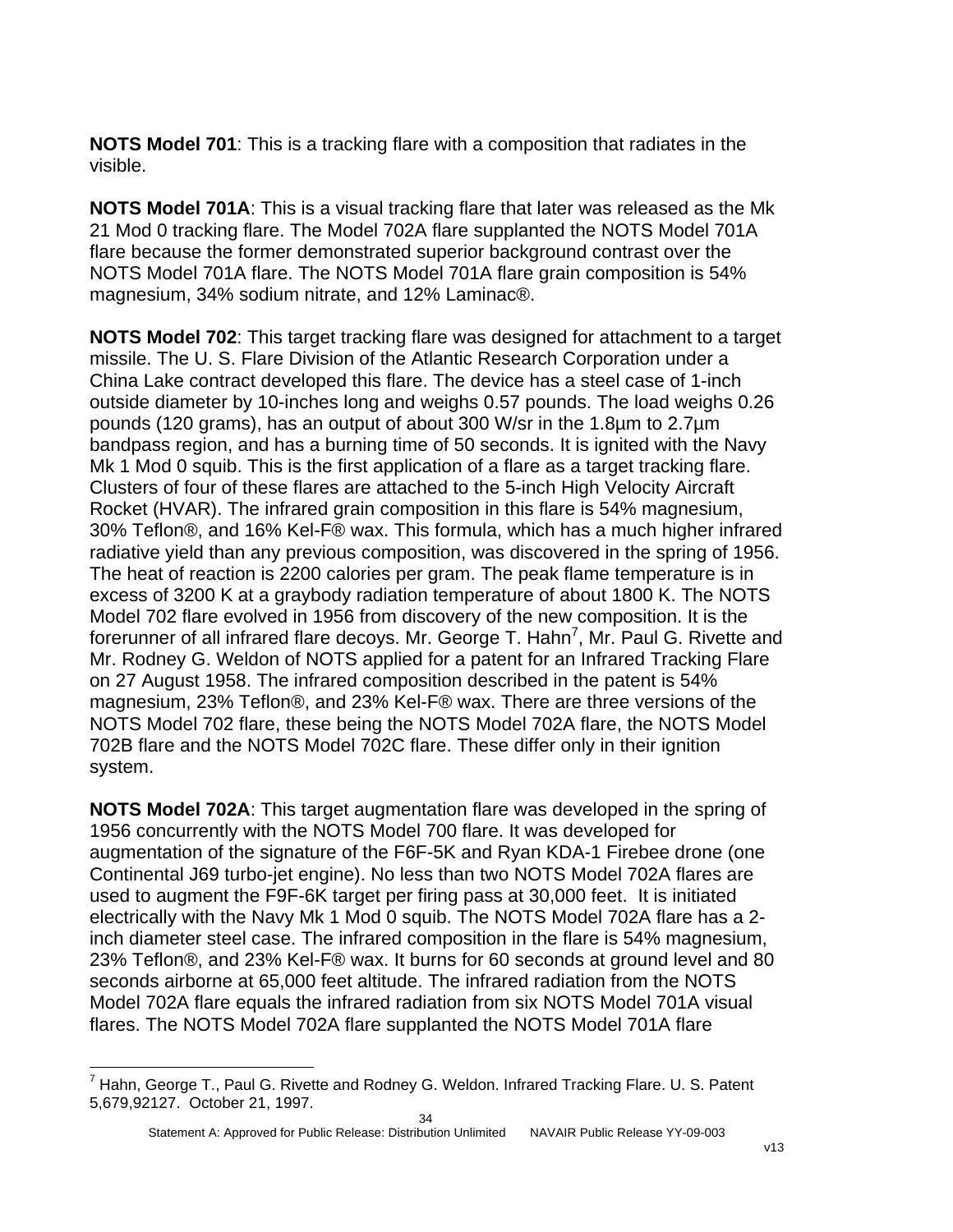because it demonstrated superior background contrast over the NOTS Model 701A flare. The NOTS Model 702A flare was considered to be the Navy Tentative Standard and is interchangeable with the USFC W111B tracking flare, a commercial item made by the US Flare Corporation (USFC), Pacoima California.

**NOTS Model 702B**: This is a target augmentation flare that radiates in the infrared. It is ignited parasitically. Ignition is achieved by the impingement of the rocketexhaust gases upon milled openings in the flare case, which are covered with plastic tape, on the ignition end of the flare and. The NOTS Model 702B flare was approved for production under the designation of Mk 33 Mod 0 tracking flare. Mentioned in 1960 report.

**NOTS Model 702C**: This target augmentation flare is a combination parasitic and squib initiated flare. Units were tested between sea level and 70,000 feet altitude and performed successfully under all conditions. Mentioned in 1960 report.

**NOTS Model 703**: This target augmentation flare is an experimental device developed by US Flare Corporation under Navy support. It is a slow burning flare with a Teflon® sleeve-case that enters into the reaction to add a significant amount of heat. This flare is 1-inch in diameter by 8-inches long and weighs 0.4 pounds. The grain consists of 54% magnesium, 30% Teflon® and 16% Kel-F® wax and weighs 0.1 pounds (45 grams). It has an output of about 150 W/sr in the 1.8µm to 2.7µm bandpass region, and has a burning time of 90 seconds. The benefit of a case that enters into the reaction only works for long-burning flares wherein the Teflon® has sufficient time to decompose thereby releasing the fluorine for reaction with the magnesium. The NOTS Model 702 flare contains 0.26 pounds of composition but radiates only about half the energy/gram compared to the NOTS Model 703 flare that contains one-third of the amount of composition. Cost of the Teflon® restricted its use in this application. Mr. Allen and Mr. Faldo of China Lake are credited in a 1959 report with management of the development of this flare.

**NOTS Model 704**: This countermeasure flare was developed by NOTS. The requirements included: (1) reliable ignition at Mach 0.5, (2) aerodynamic stability, (3) rise time within 0.5 seconds, (4) kW/sr intensity in the 2.0µm to 3.0µm region, (5) successful decoy action against an infrared seeking missile, and (6) maximum diameter of 1.5 inches. The flare went through a series of design changes from the NOTS Model 704A flare to the final NOTS Model 704K flare. The NOTS Model 704G flare, the NOTS Model 704H flare, and the NOTS Model 704K flare were built by the US Flare Corporation. The pneumatic dispenser was designed and built by the Armour Research Foundation of the Illinois Institute of Technology.

**NOTS Model 704A**: The original NOTS Model 704A flare is 1.5-inches in diameter by 3-inches long. The grain weighs 0.35 pounds (160 grams), has an output of about 1800 W/sr in the 1.8µm to 2.7µm bandpass region, and has a burning time of 9 seconds. This may be the first countermeasure flare to have been developed. The cross-sectional view shows a cartridge with an ogive nose, end-burning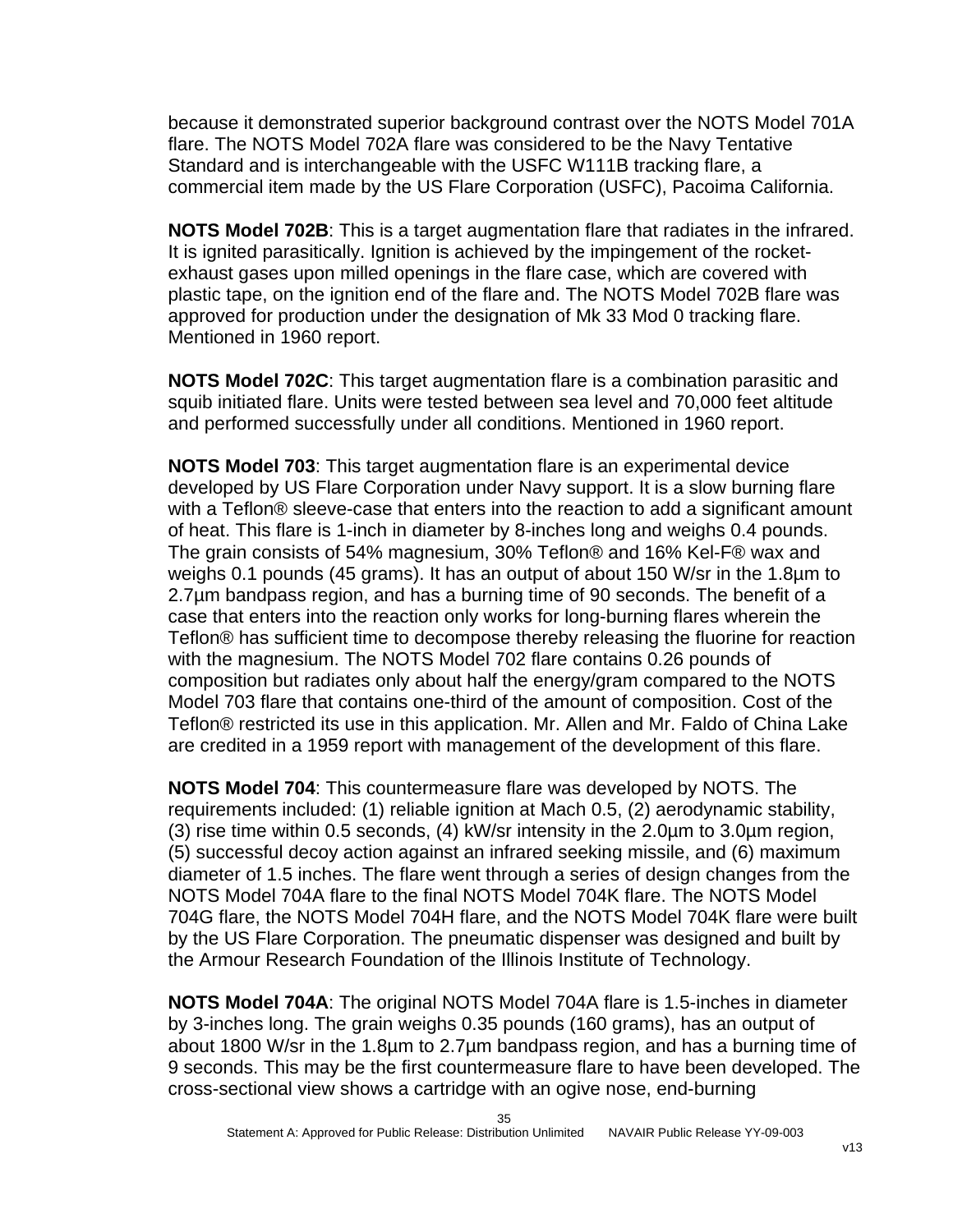composition in a cavity with first fire and ignition composition on the end fitted with a squib that ejects the contents. The unit is a free-falling finned device with a weighted nose. The flare composition is loaded in the aft end of the fin area. Ignition is by means of a Mk 2 Mod 0 squib that is itself initiated by the current flowing between the contact button on the back end of the flare and the flare case. Mr. Allen and Mr. Faldo of China Lake are credited in a 1959 report with the development of this flare.

**NOTS Model 704B**: This variant is an enlarged version of the NOTS Model 704A flare, which increased the burning time but gave little advantage on a relative weight basis.

**NOTS Model 704C**: This variant used a Teflon® sleeve to contain the flare material. It did not prove effective.

**NOTS Model 704D**: This variant involves an ignition design study to reduce damage to the squib wiring by the windstream.

**NOTS Model 704E**: This variant involved a change in the fin size from 0.5 inches to 0.75 inches to improve aerodynamic stability. This design change was retained in subsequent models.

**NOTS Model 704F**: This variant consisted of a replacement of the granulation of the magnesium from gran 15 (100-200 mesh) to gran 16 (200-325 mesh). This resulted in an increase in intensity with a shorter burning time. It was adopted to compensate for altitude and windstream losses.

**NOTS Model 704G**: In this variant the original solid cone shaped nose was replaced with a hollow ogive shape. Stability was improved and assembly was simplified by this change.

**NOTS Model 704H**: This variant combines the composition of the NOTS Model 704F flare and the configuration of the NOTS Model 704G flare. Flare production and dispenser development contracts to US Flare Corporation and the Armour Research Foundation of the Illinois Institute of Technology were based on this design. This flare is 1.5 inches in diameter by 3 inches long. It has an ogive front end with 4-fins aft. All parts are made from iron. The weight is 1.65 pounds (750 grams). The unit, which is ignited at the aft end, burns for 8 seconds and contains 0.2 pounds (90 grams) of flare composition consisting of 18% magnesium gran 15 (100-200 mesh), 36% magnesium gran 16 (200-325 mesh), 30% Teflon® #1 (30-50 mesh), and 16%, Kel-F® #40 wax.

**NOTS Model 704J**: This variant incorporates an improved squib assembly and mechanical changes to prevent the nose cone from separating from the flare.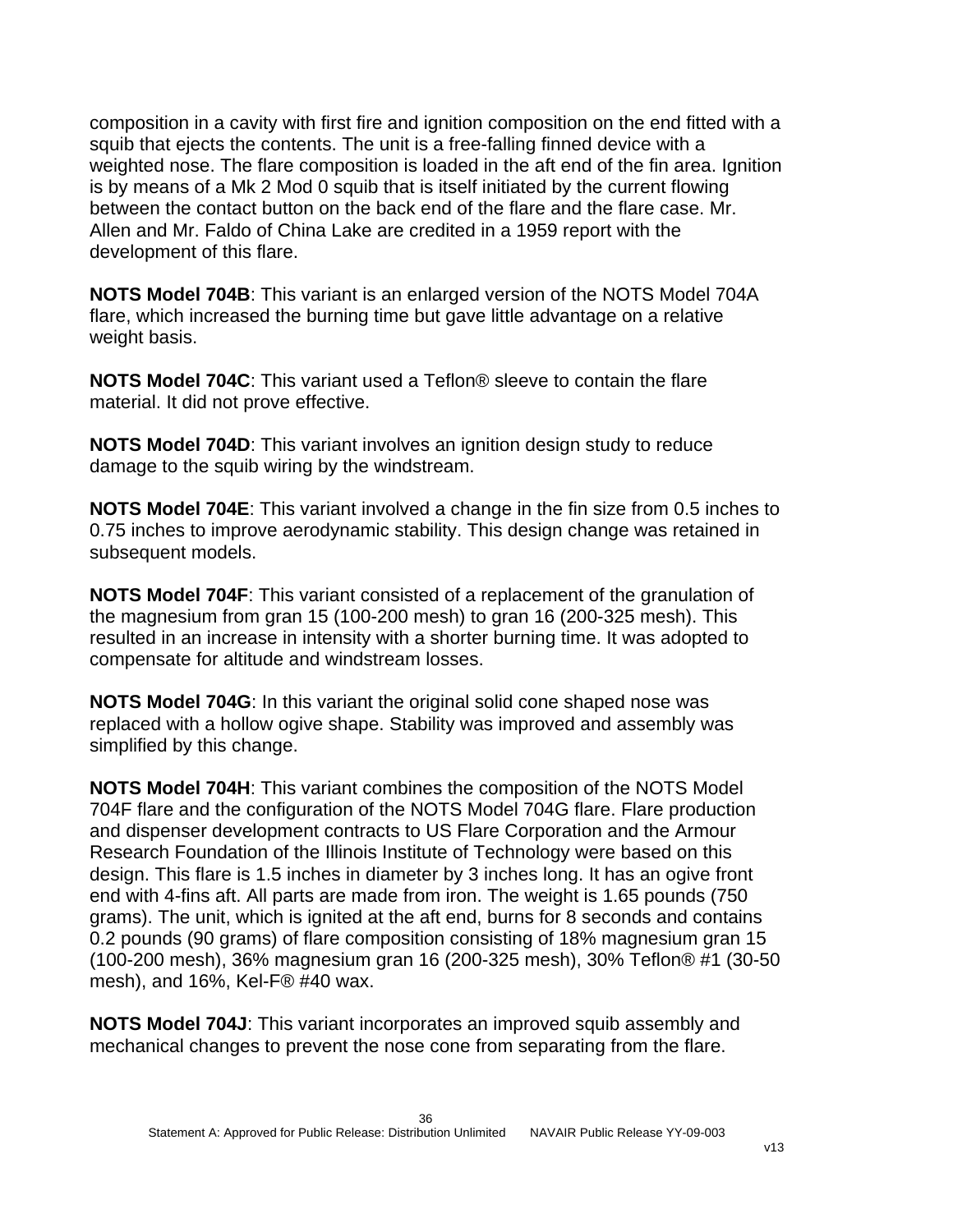**NOTS Model 704K**: This is the final version. It includes a composition change recommended by US Flare Corporation based on studies conducted during the NOTS Model 704H flare developments. This target flare is 1.5 inches in diameter by 3 inches long. It has an ogive front end with four 0.75-inch long fins aft. The case is a finned stainless steel cylinder with ogive nose cone. The device weight is 1.66 pounds (750 grams). The unit is ignited at the aft end, burns for 10 seconds and contains 0.36 pounds (163 grams) of flare composition consisting of 18% magnesium gran 15 (100-200 mesh), 36% magnesium gran 16 (200-325 mesh), 30% Teflon® #1 (30-50 mesh), and 16%, Kel-F® #40 wax.

**NOTS Model 705**: This series of target augmentation flares was developed for drone augmentation. They also are used on the Pogo-Hi rocket. The various electrically ignited versions differ principally in their burning times and radiant intensities. The NOTS Model 705A flare has been shown to ignite and burn at 60,000 feet altitude. This steel cased device is 2.25 inches in diameter by 9.5 inches long and weighs 3.53 pounds. The grain consists of 54% magnesium, 30% Teflon® and 16% Kel-F® wax.

**NOTS Model 706**: This is a tracking flare with a composition that radiates in the visible. Mentioned in 1960 report.

**NOTS Model 707**: The NOTS Model 707 flare, developed by NOTS, was designed as a high altitude visible tracking flare to augment the Sidewinder 1-C missile signal. It also is used to augment the signature of the Vought KD2U-1 Regulus II drone (one GE J33 jet engine). This drone is larger than the Ryan KDA-1 Firebee drone and consequently needs more flares. The NOTS Model 707 flare was one of the subjects of an elaborate early attempt to establish a correlation between flare burning time performance, composition, and construction of various flares. The device is 1 inch in diameter by 24 inches long and weighs 1.48 pounds. It is ignited parasitically. The grain is assembled into a stainless steel case. The grain consists of 54% magnesium, 30% Teflon® and 16% Kel-F® wax.

**NOTS Model 707A**: This is the tracking flare mounted on the Sidewinder 1C missile. The flare must operate at 80,000 feet altitude. The flare is about 1-inch in diameter. It radiates about 300,000 candela in the visible region for 30 seconds when tested at ground level.

**NOTS Model 709**: This is a tracking flare with a composition that radiates in the visible. Mentioned in 1960 report.

**NOTS Model 710**: This target augmentation flare, designed by NOTS, is enclosed in a Teflon® sleeve that probably contributes to the efficiency of the flare's performance under ground test conditions. However, under experimental flight tests, the low friction between the Teflon® sleeve and the pellet led to grain separation. To overcome this deficiency, a metal sleeve was substituted and performance was then acceptable to 30,000 feet altitude. The flare is ignited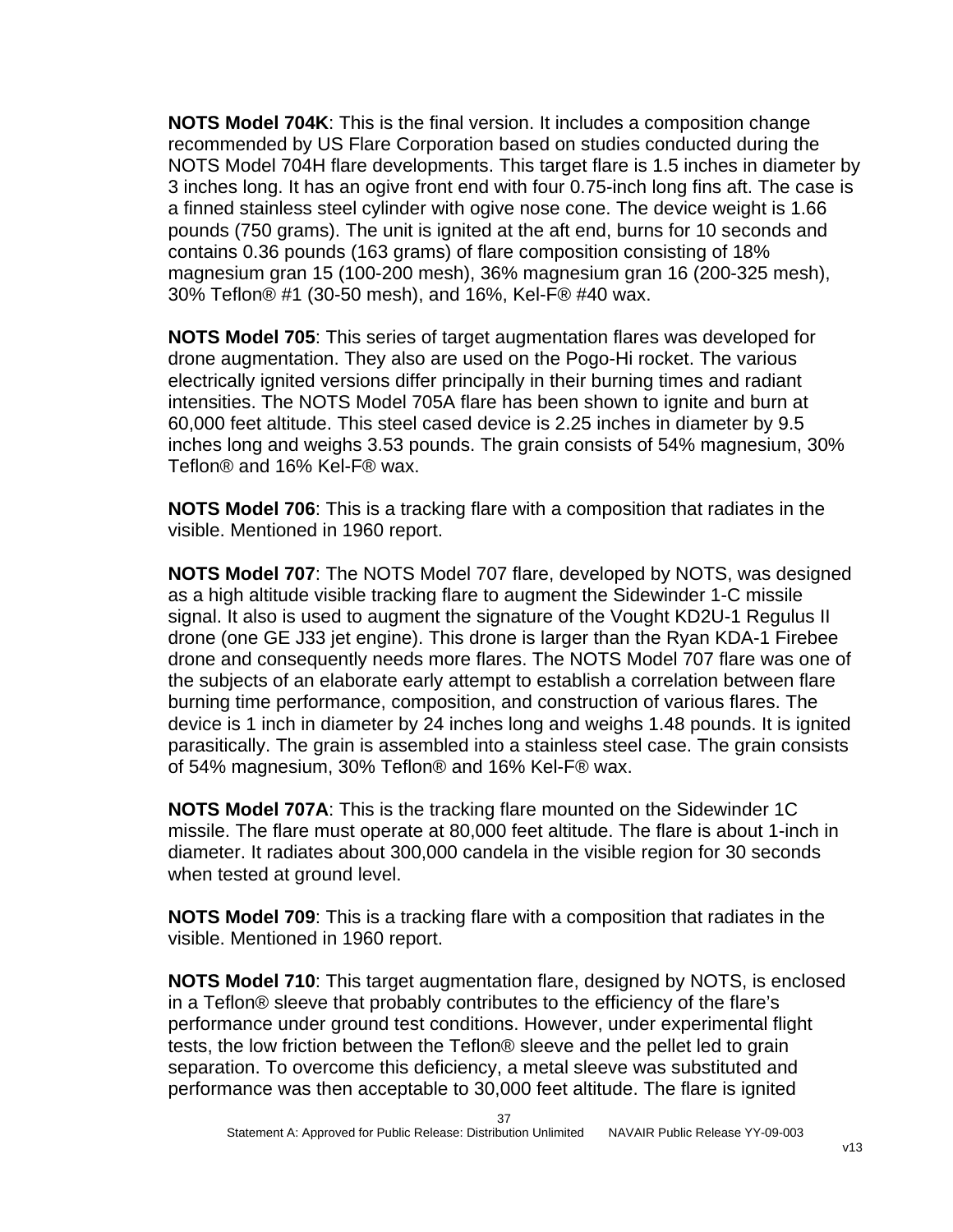electrically and is used to augment drone signatures. The device is 2 inches in diameter by 9.75 inches long and weighs 1.85 pounds. The grain consists of 54% magnesium, 30% Teflon® and 16% Kel-F® wax.

**NOTS Model 711**: This target augmentation flare is in a plastic case and is used to augment the radiative signature of target drones. The Air Force nomenclature for this flare is TAU-15/B. Some references state that the TAU-15/B infrared tracking flare is the Air Force tentative standard of the NOTS Model 711A flare. Mentioned in 1960 report. This target flare was developed by NOTS in response to an Air Force Interservice request to China Lake for the production of 500 target flares of defined characteristics in terms of size, radiant energy and altitude performance. The flare was designed and fabricated with a modified manufacturing procedure using the NOTS Model 702A target flare composition. The initial configuration delivered to the Air Force is designated the TAU-15/B flare. The Navy modification is designated the MK 28 Mod 0 flare. The grain is assembled into a Micarta phenolic case. Ignition is performed electrically with the Mk 2 Mod 0 squib. The device is 1.93 inches in diameter by 9.5 inches long and weighs 1.5 pounds. The grain consists of 54% magnesium, 30% Teflon® and 16% Kel-F® wax. The first fire is a mixture of 90% barium chromate and 10% boron powder.

**NOTS Model 711A**: This target augmentation flare is in a plastic case and is the first flare used for evaluation of weapon systems. The developmental objective of this flare is to provide infrared augmentation to Air Force aerial tow targets and drone aircraft. The USN also used it on drone aircraft, target rockets, and aerial towed targets to provide better evaluation tests for the Sidewinder and Falcon missiles. This target flare was mounted on an F6F-5K aircraft. The Prototype Production for Evaluation (PPE) of this flare was conducted at NAD Crane. The NOTS Model 711A flare aka the TAU-15/B infrared tracking flare evolved into the Mk 28 Mod 0 target flare. Mentioned in 1960 report.

**NOTS Model 712**: This target augmentation flare is in a plastic case and is mounted on the wing tip of fighter aircraft that are configured as a drone. The airborne burning time is 120 seconds. Mentioned in 1960 report.

**NOTS Model 712A**: This electrically ignited device, developed by NOTS, is used as a target augmentation flare for testing the increased range Sidewinder 1C missile. It is attached to the QF-9F target drone, the Beech Aircraft KDB drone or the Ryan target drone BQM-34A (old designation Q2C) jet powered aerial target with a subsonic speed. The flare has an airborne burning time of 60 seconds and when airborne radiates 1300 W/sr in the 2µm to 3µm bandpass region. On the ground, it radiates about 2000 W/sr in the 2µm to 3µm bandpass region for about 45 seconds. The device is 2-inches in diameter by 12 inches long and weighs 2.36 pounds. The composition contains 54% magnesium gran 15, 30% Teflon® no. 1, and 16% Kel-F® #40 wax. Its phenolic case eliminates the problem of molten metallic particles dripping from the case during combustion. The flares for a missile test were loaded at the Naval Ordnance Plant in Macon Georgia. During a conference in 1960, Mr.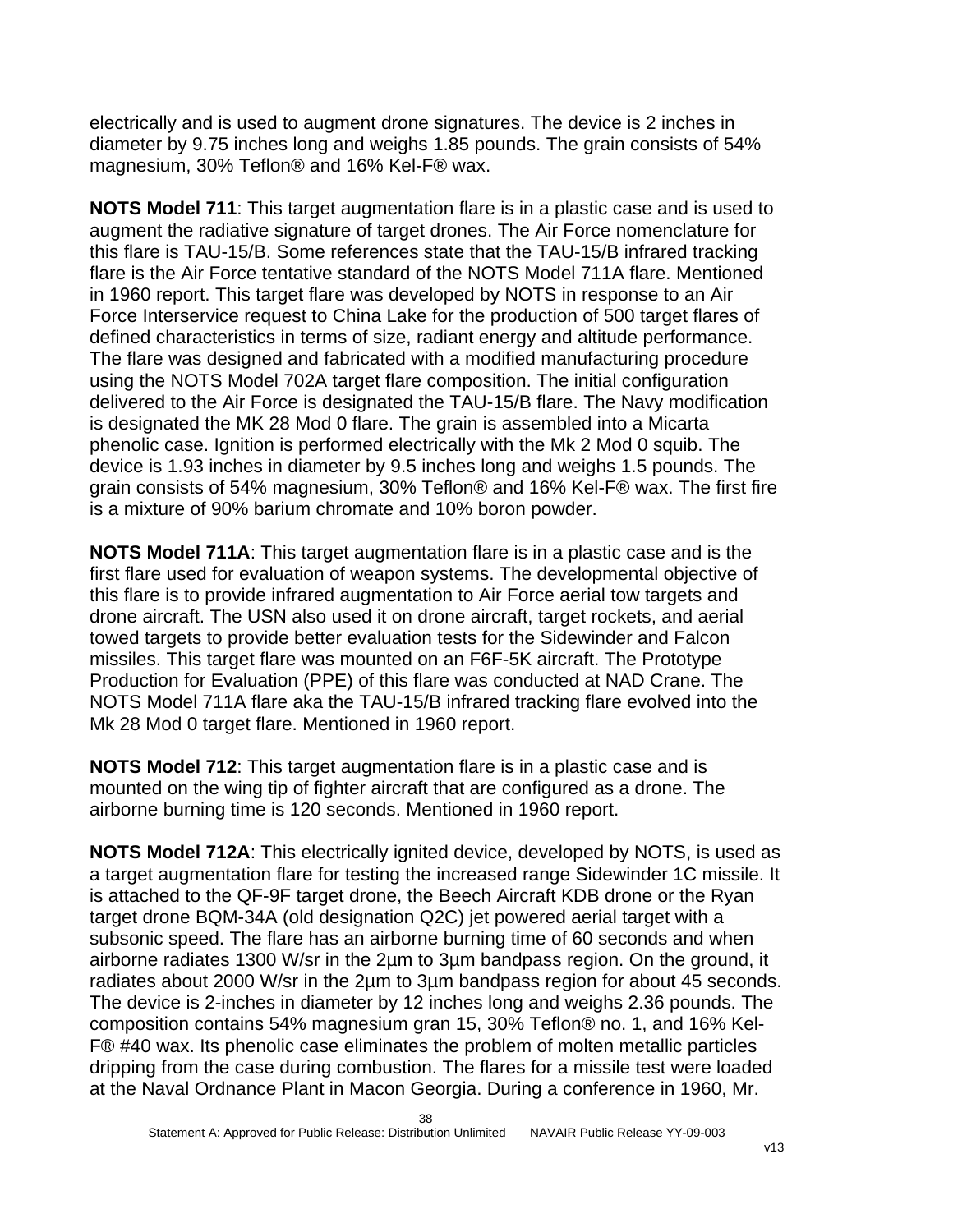James H. Pennington of China Lake stated that the NOTS Model 712A flare would become the NOTS standard target source for most target drones. The NOTS Model 726C flare replaced the NOTS Model 712A flare. Mr. Allen of China Lake was involved in the development of the NOTS Model 712A flare.

**NOTS Model 712C**: This target augmentation flare is parasitically ignited.

**NOTS Model 712E**: This target augmentation device has greater reliability, increased radiancy, and improved altitude performance compared to the NOTS Model 712 flare and the Flare-Northern W211S flare. The NOTS Model 712E flare also has increased output and storage life. It uses NOTS Model 712A flare hardware and has Viton® A in the composition. Compared to the NOTS Model 712A flare, the NOTS Model 712E flare burns much longer and the radiative output in the 2µm to 3µm bandpass region is almost double at 60,000 feet altitude. Its infrared signal is sufficient for Sidewinder 1C missile firings at high altitudes and long standoff ranges. The composition contains 54% magnesium gran 16, 30% Teflon® no. 1, and 16% Viton® A. This flare composition is reported to be extremely resistant to moisture deterioration and is readily ignitable at high altitude. Initiation is with a NOTS Model 39A pyrogen squib or E. I. Dupont E-92 blasting cap. It does not have an intermediate ignition composition or first fire composition.

**NOTS Model 713A**: This is a high altitude flare for the Sparrow III missile, which was developed by the Bermite Powder Company, Saugus California for the Navy Bureau of Ordnance during 1960. This parasitically ignited flare emits 200,000 candela and has a burning time of 30 seconds at 70,000 feet, the operational altitude. The flare contains 245 grams of illuminating composition consisting, in parts by weight, of 60 parts gran 17 atomized magnesium, 5 parts gran 16 atomized magnesium, 40 parts sodium nitrate, and 5 parts Laminac® polyester binder catalyzed with Lupersol™ DDM. The first fire is a mixture of 10% boron and 90% barium chromate. The complete flare weighs about one pound and is two inches in diameter by four inches long.

**NOTS Model 714A**: This is a Bullpup missile parasitic tracking flare designed for visual tracking. It was developed as a result of a 1957 directive from Navy Headquarters in Washington DC. It replaces the Mk 23 Mod 0 electric tracking flare. The cartridge is 1.75 inches diameter by 6 inches long with a cartridge wall thickness of 0.5 inches. It burns about 47 seconds with visible intensity of 140,000 candela in the first 10-12 seconds and 225,000 candela thereafter. The highintensity composition is a mixture of strontium nitrate, sodium nitrate, magnesium, and Laminac® 4116, the latter being a polyester binder. For low-intensity, hexachlorobenzene is added and potassium nitrate replaces the sodium nitrate. This flare evolved into the Mk 27 Mod 0 tracking flare.

**NOTS Model 715B**: This target flare was developed by NOTS to fit the AN/ALE-18 pneumatic chaff dispenser installed on A3-D, A3-J, and F4-D aircraft. The 0.63 pound (285 gram) flare pellet is extruded into a wedge shape of 3.65 inches by 2.7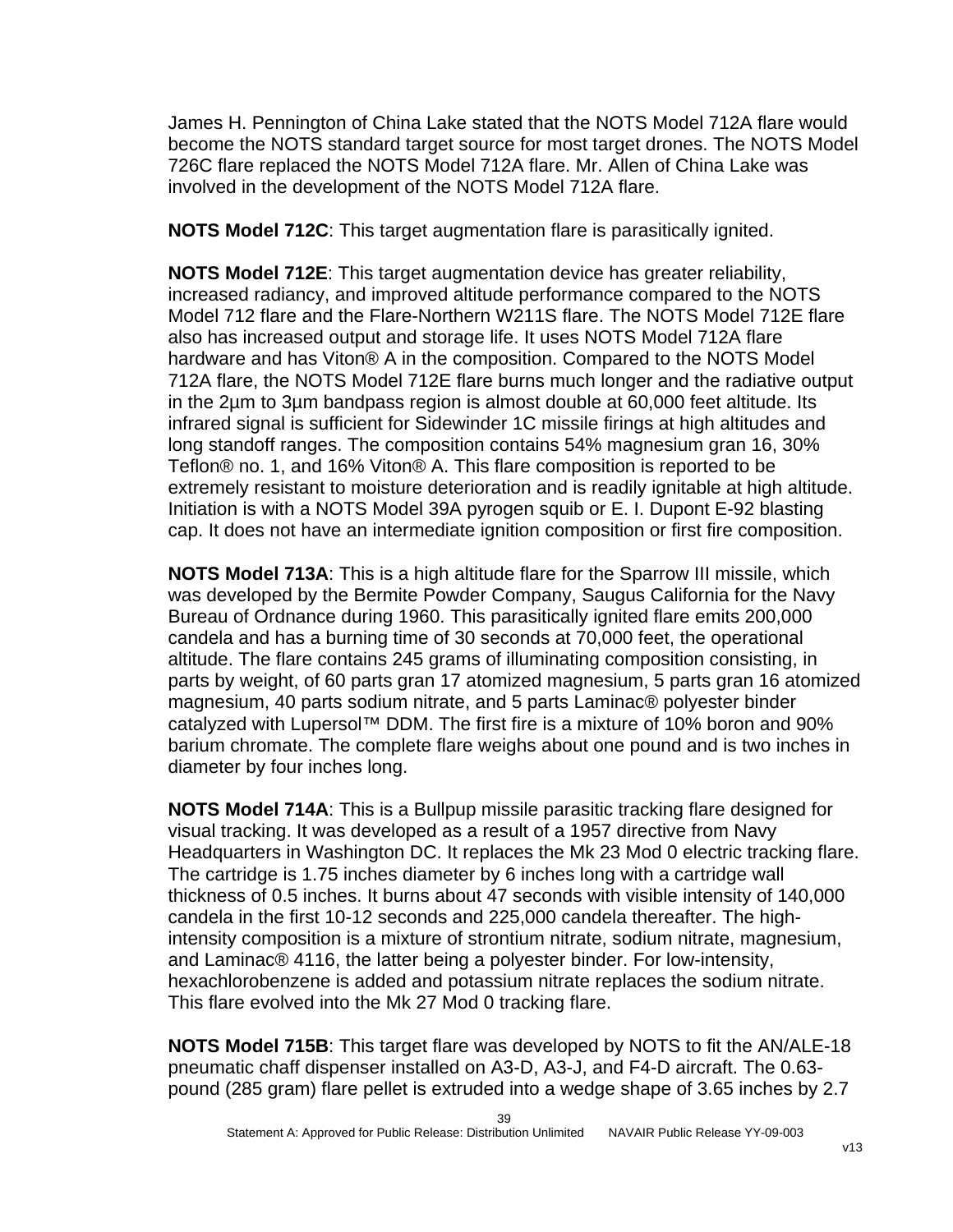inches by 1.05 inches thick, which tapers to 0.34 inches thick. An ignition composition is buttered on all surfaces. It is initiated with a NOTS Model 668A stab primer. The flare burns about 8 seconds. The magnesium-Teflon®-Kel-F® wax flare mixture had inadequate physical properties when extruded which caused a composition change to composition PL 6239: 54% magnesium gran 16, 30% Teflon® #7, and 16% Viton® A. The device weight is 0.8 pounds (370 grams). About 35 composition variants were evaluated during the flare development. Granular sizes of the magnesium and Teflon® were the main parameters varied in the study. Mr. Allen and Mr. B. A. Breslow of China Lake reported this flare in 1964. The NOTS Model 715B flare evolved into the Mk 43 Mod 0 flare.

**NOTS Model 717B**: Flare. No further information was found.

**NOTS Model 719**: This target augmentation flare, developed by NOTS, is a cylindrical aluminum cased flare developed for use with the Sidewinder 1C missile. It was tested in flight at altitudes up to 50,000 feet. The device is 1 inch in diameter by 18 inches long. The grain consists of 54% magnesium, 30% Teflon® and 16% Kel-F® wax.

**NOTS Model 720**: This target augmentation flare, developed by NOTS, was intended for use on the Radioplane XKD4R-1 target drone. The flare is assembled in a phenolic ablation sleeve in sets of four, which burn consecutively to provide a signal of the required duration. Each flare actuates a thermal switch as it approaches burnout, to initiate the next flare. The device is 1.35 inches in diameter by 11 inches long. The grain consists of 54% magnesium, 30% Teflon® and 16% Kel-F® wax.

**NOTS Model 723**: This target augmentation flare, developed by NOTS China Lake before 1974, is one of the largest magnesium-Teflon® flares ever constructed. Only two flares were ever built. The units are ignited electrically. Viewed in a vertical static test, the flare yielded 186 kW/sr over a 60 second period. There is no case material. The device is 12 inches in diameter by 16 inches long and weighs 70 pounds. The grain consists of 54% magnesium, 30% Teflon® and 16% Viton® A.

**NOTS Model 724A**: This is a curved tracking flare whose special design shape was requested by NOL White Oak in the mid 1960s. The flare is needed for tracking and recovery of a canister. It has a 30 second burning time and produces 16,000 candela at 65,000 feet altitude for visual tracking. The curved shape saves space in the canister. The flare fits into and marks the path of an instrumentation package that is ejected from a missile at altitudes up to 100,000 feet altitude. Initiation is by a hand grenade bouchon. Its predecessor is the NOTS Model 739A flare. Another reference describes this curved flare as the NOTS Model 742 flare. The latter seems more likely since the curved flare design is a follow-on to the NOTS Model 739A, the NOTS Model 742 being numerically more logical to be a follow-on to the NOTS Model 739.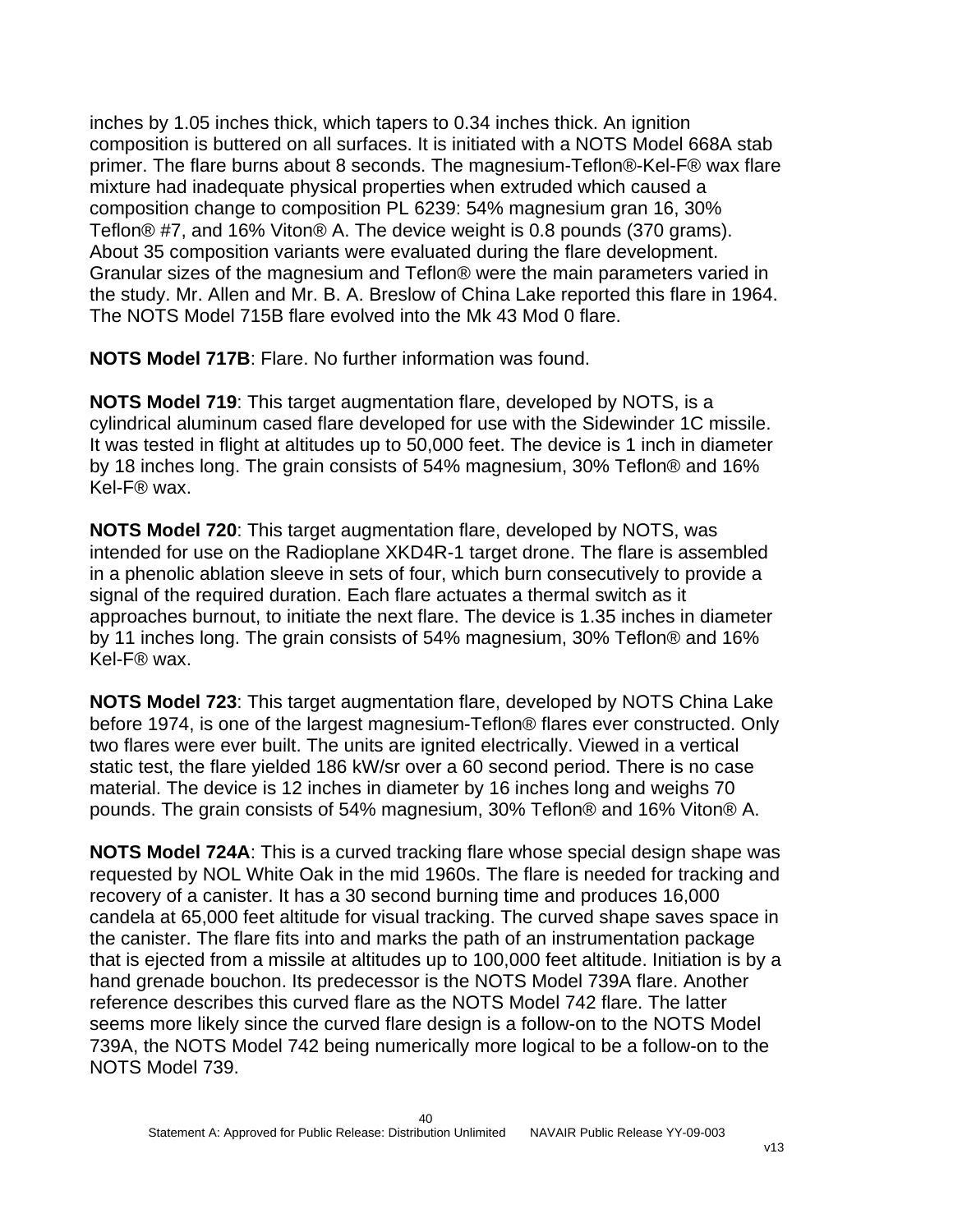**NOTS Model 726 series**: This target augmentation flare is a wing tip target flare developed to augment the QF-9C target drone and the Q-2C target drone for the Sidewinder 1C missile. This flare is also identified with the Beech KDB drone. It was designed for operation at 50,000 feet and Mach 0.9. The NOTS Model 726A flare and the NOTS Model 726B flare differ both in size and composition, the NOTS Model 726B flare possessing twice the burning rate of the NOTS Model 726A flare with a correspondingly higher radiant intensity.

**NOTS Model 726A**: This target augmentation flare was developed under the guidance of Mr. Allen of China Lake to satisfy the need for increased radiation and better high altitude performance when attached to a QF-9F target drone or a BQM-34A (old designation Q2C) jet powered aerial target operating at subsonic speed. The flare is used to test the Sidewinder 1C missile. It was designed to perform at Mach 0.9 and at 50,000 feet altitude. The flare needed to perform better than the NOTS Model 712A flare or the Flare-Northern W211S flare. It has a one-piece extruded grain that has a composition formula different from that in the NOTS Model 726B flare. It is two-inches in diameter by 12 inches long and is electrically ignited. Extrusion of the grain in comparison to pressing the grain eliminated output fluctuations and ejection of increments. The burning time is about 4 minutes at 30,000-feet altitude. The NOTS Model 726A flare, NOTS Model 726B flare, and NOTS Model 726C flare differ in the type of Teflon® used. Each is inhibited with a different material.

**NOTS Model 726B**: This target augmentation flare was developed under the guidance of Mr. Allen of China Lake to satisfy the need for increased radiation and better high altitude performance when attached to a QF-9F target drone or a BQM-34A (old designation Q2C) target drone. The flare has a one-piece extruded grain that has a formula different from that in the NOTS Model 726A flare or the NOTS Model 726C flare. It is 2.25 inches in diameter by 8 inches long and is electrically ignited. It uses a NOTS Model 39A pyrogen squib to get better very high altitude ignition. The NOTS Model 726B flare was produced at the Navy Propellant Plant (NPP), Indian Head Maryland and was programmed to replace the NOTS Model 712A flare. However, the cast polyester inhibitor proved inadequate for flight when one was observed to break apart. The burning rate is twice that of the NOTS Model 726A flare and emits twice the amount of infrared radiation. The NOTS Model 726A flare, the NOTS Model 726B flare, and the NOTS Model 726C flares differ in the type of Teflon® used. Each is inhibited with a different material.

**NOTS Model 726C**: This target augmentation flare was developed under the guidance of Mr. Allen of China Lake to satisfy the need for increased radiation and better high altitude performance when attached to a QF-9F target drone or a BQM-34A (old designation Q2C) jet powered aerial target operating at subsonic speed. The flare is used to test the Sidewinder 1C missile. It was designed to perform at Mach 0.9 and at 50,000 feet altitude. The flare needed to perform better than the NOTS Model 712A flare or the Flare-Northern W211S flare. After evaluation, it was determined that the NOTS Model 726C flare design would replace the NOTS Model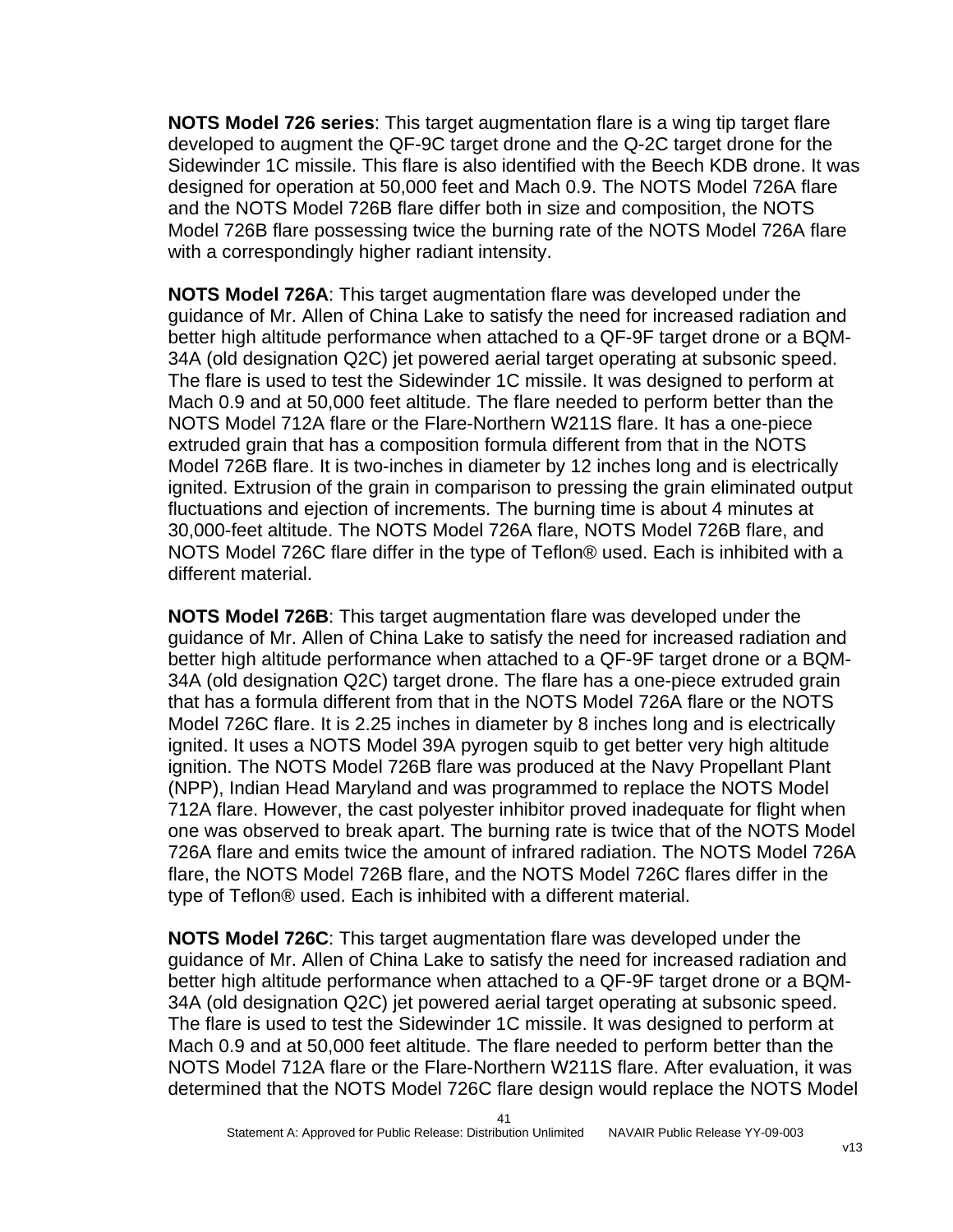712A target augmentation flare because the former does not eject burning materials during operation. The NOTS Model 726C flare has a one-piece extruded grain and a composition formula different from that in the NOTS Model 726A flare or the NOTS Model 726B flare. It is 2.16 inches in diameter by 12 inches long and is electrically ignited. At ground level, the NOTS Model 726C flare burns about 40 seconds. The NOTS Model 726A flare, the NOTS Model 726B flare, and the NOTS Model 726C flares differ in the type of Teflon® used. Each was inhibited with a different material. The inhibitor on the NOTS Model 726C flare is glass cloth and Ethocel tape. The production quantities were made at the Navy Propellant Plant, Indian Head Maryland.

**NOTS Model 727**: The NOTS Model 727 target augmentation flare, developed by NOTS, is wing tip mounted on the Curtis Wright Skydart drone. The unit is 2 inches in diameter by 10 inches long. The grain consists of 54% magnesium, 30% Teflon® and 16% Kel-F® wax.

**NOTS Model 728A**: This is a ballistic target rocket flare used in Sidewinder 1C tests. The device is designed for high altitude performance. This model is electrically ignited and packaged in a 2-inch diameter by 12-inch long case. The grain consists of 54% magnesium, 30% Teflon® and 16% Kel-F® wax. At ground level, it radiates about 2000 W/sr in the 2µm to 3µm bandpass region for about 30 seconds. At an altitude of 60,000 feet, it burns for 60 to 65 seconds.

**NOTS Model 728B**: This is a ballistic target rocket flare used in Sidewinder 1C tests. The device is designed for high altitude performance. This model is parasitically ignited and is packaged in a 2-inch diameter by 12-inch long case. The grain consists of 54% magnesium, 30% Teflon® and 16% Kel-F® wax. At ground level, it radiates about 2000 W/sr in the 2µm to 3µm bandpass region for about 30 seconds. At an altitude of 60,000 feet, it burns for 60 to 65 seconds. This variant was launched vertically at 47,000 feet altitude from an F-4 aircraft and functioned successfully up to 82,000 feet altitude.

**NOTS Model 729**: The NOTS Model 729 target augmentation flare, designed by NOTS, was initially developed as an augmentation flare for use with the Beech XKD2B-1 target drone. It was designed for sustained operation at high altitude (70,000 feet). This flare is intended to replace the 5B1-5.1 Special Devices infrared target augmentation flare made by Special Devices Incorporated, Newhall, California for a Beech Aircraft Corporation Navy drone. The Beech Aircraft Corporation's XKD2B-1 Navy drone later became the AQM-37A expendable powered target drone. At 70,000 feet altitude, the flare is required to provide ample infrared radiation in the 2µm to 3µm and 3µm to 5µm electromagnetic bands for 8 minutes. Test failures of the NOTS Model 729 flare lead to development of improved models. China Lake was requested by Navy Headquarters in Washington DC to develop a backup to the Special Devices 5B1-5.1 flare in the event that the latter did not meet requirements. The resulting three developmental models are: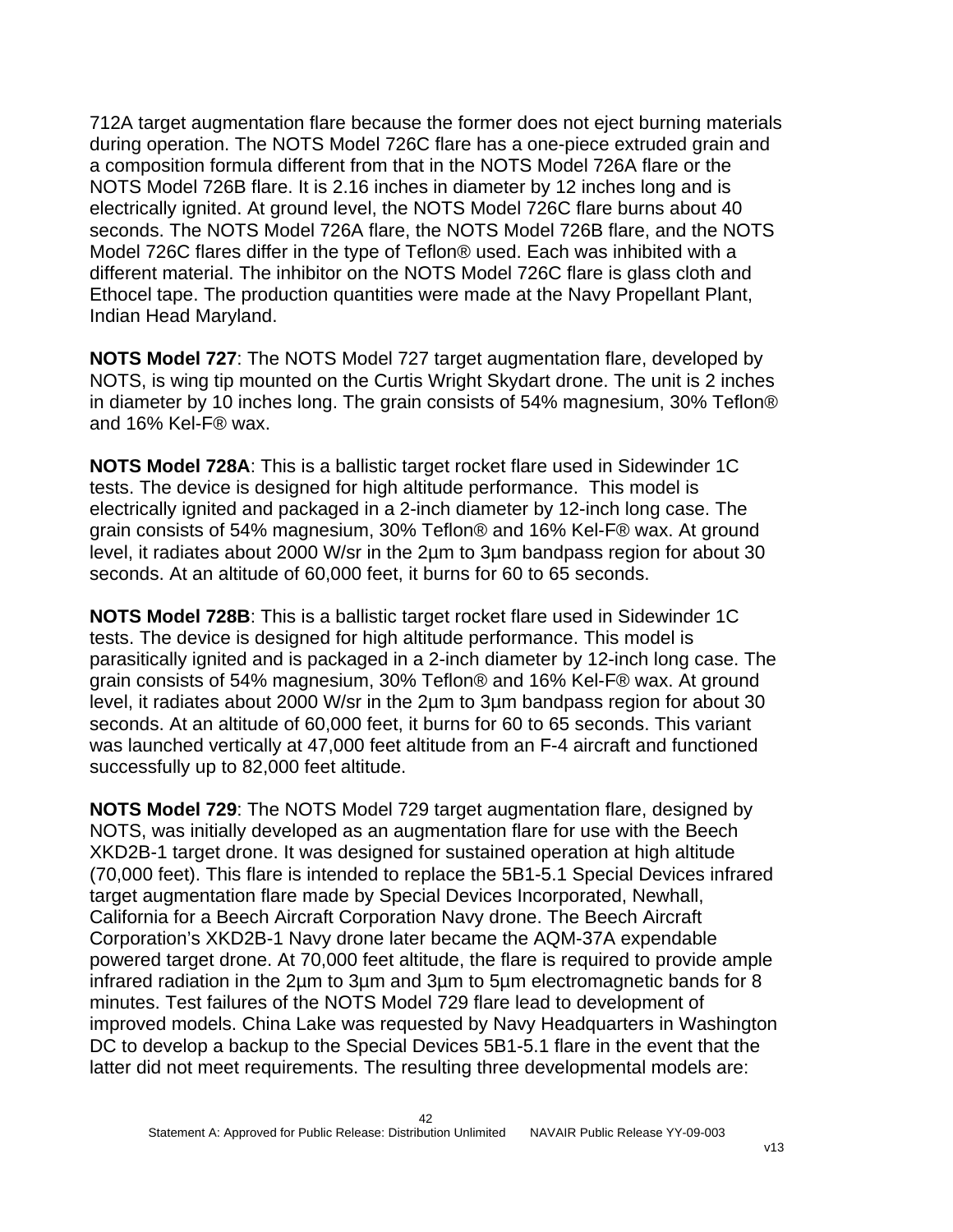NOTS Model 729A flare uses composition PL 6239.

NOTS Model 729B flare uses composition PL 6328.

NOTS Model 729C flare uses composition PL 6382.

The improved models also differ in the type to Teflon® used. The composition in each is extruded to form the grain. The ignition mixture and first fire composition consist of a mixture of 10% boron and 90% barium chromate. Of the three compositions, the NOTS Model 729B flare was selected for further development on the basis of high altitude performance.

**NOTS Model 729B**: This is a target augmentation flare for the AQM-37A target drone. It was developed as a back up to the commercially manufactured infrared flare, the Mk 37 Mod 0 tracking flare. It is 20.25 inches long by 2.5 inches in diameter. Because of its 20.25-inch length, the flare mounting incorporates a constant force spring that advances the flare grain continuously as it burns. The grain, which is extruded MTV, is inhibited with a spiral wrap of ethyl cellulose tape. The grain is formulated with composition PL 6328. The first fire is a mixture of 10% boron and 90% barium chromate. Ignition is accomplished electrically. The NOTS Model 729B flare, as compared to the NOTS Model 729A flare and the NOTS Model 729C flare, has the fastest burning rate at 70,000 feet altitude with the greatest output in the 2µm to 3µm bandpass region. The NOTS Model 729B flare is similar in configuration to the Mk 37 Mod 0 flare but not in composition.

**NOTS Model 733A**: This target flare was developed about 1962 under the guidance of Mr. Allen of China Lake as an infrared flare to protect the Ryan BQM-34A jet powered aerial target drone. A specific requirement was that the flare must ignite and burn at very high altitude and high subsonic Mach number. In addition, the flare needs to be compatible with the Lundy Model RC17-101 mechanically operated miniature chaff dispenser and the electrically operated Lundy Model 30- 0011-2 chaff dispenser that were installed in either wing of the BQM-34A aerial target. These dispensers originally were designed to dispense RR-72 flare cartridges. The NOTS Model 733A flare is also compatible with the AN/ALE-33 dispenser. The flare format, similar to the RR-72 flare cartridge, is extruded in a rectilinear shape 4.875 inches long by 3 inches wide by 1.031 inches thick. The flare weighs 0.725 pounds. The grain is composition PL 6328. Ignition takes place over the entire surface area. At 47,000 feet altitude and Mach 0.86, the grain burns for about 6 seconds. To obtain reliable ignition, a wind-removable pull-away tab device operated by the air stream activates the NOTS Model 668A stab-initiated primer, which in turn ignites the intermediary Z-2 heat paper and that in turn ignites the extruded grain. The NOTS Model 733A flare exceeds the output and burning time required for operation at 50,000 feet altitude. Release to Prototype Production for Evaluation occurred in June 1965. It became the Mk 42 Mod 0 target flare.

**NOTS Model 733B**: This target flare was developed in the mid 1960s to fit a chaff dispenser on the BQM-34A (Q-2C) target drone.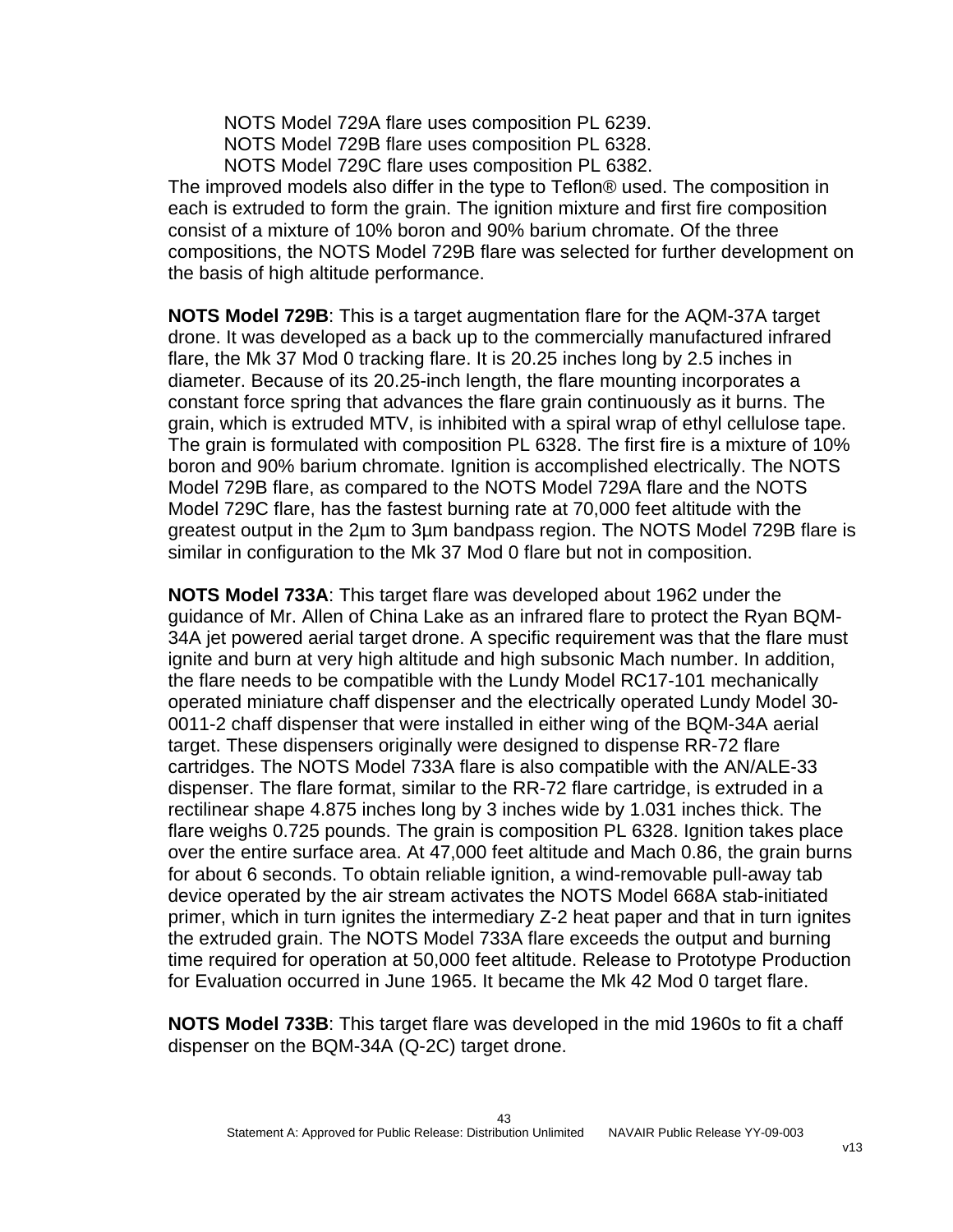**NOTS Model 736**: This cylindrical target augmentation flare, fabricated by NOTS, is a target flare for use with the Redeye missile. The flare is 0.56 inches in diameter by 8.75 inches long. The grain consists of 54% magnesium, 30% Teflon® and 16% Viton® A.

**NOTS Model 737**: This cylindrical target augmentation flare, fabricated by NOTS, is a target flare for the Redeye missile. The grain consists of 54% magnesium, 30% Teflon® and 16% Viton® A. The flare is 0.79 inches in diameter by 8.75 inches long.

**NOTS Model 739A**: In the mid 1960s, NOL White Oak requested the design of a flare for tracking and recovery of a canister containing an instrumentation package. It was made to fit into and mark the path of an instrumentation package ejected from a Blue Rock missile at altitudes up to 100,000 feet. The flare is 1 inch in diameter by 10 inches long. The grain consists of 54% magnesium, 30% Teflon® and 16% Viton® A. Later a curve-shaped flare, the NOTS Model 724 flare, was developed to save space in the canister. Another reference states the follow-on is the NOTS Model 742 flare, which most likely is the correct nomenclature.

**NOTS Model 740**: This cylindrical target augmentation flare, fabricated by NOTS, is a modified NOTS Model 737 flare designed for use as a Redeye missile target. The NOTS Model 740 flare incorporates a tubular steel shield to suppress visible radiation. The flare is 0.79 inches in diameter by 8.75 inches long. The grain consists of 54% magnesium, 30% Teflon® and 16% Viton® A.

**NOTS Model 741**: This cylindrical target augmentation flare, fabricated by NOTS, is a target flare designed for use as a Redeye missile target. The NOTS Model 741 flare incorporates a tubular steel shield to suppress visible radiation. It is similar in composition to the NOTS Model 737 flare but has the shield design of the NOTS Model 740 flare. The flare is 1 inch in diameter by 36 inches long. The grain consists of 54% magnesium, 30% Teflon® and 16% Viton® A.

**NOTS Model 742**: In the mid 1960s, NOL White Oak requested the design of a flare for tracking and recovery of a canister containing an instrumentation package. That earlier design is the NOTS Model 739A flare.

Later a curve-shaped flare, perhaps erroneously designated the NOTS Model 724A flare, was developed to save space in the canister. Another reference describes this curved flare as the NOTS Model 742 flare. The latter designation seems more likely since the curved flare design is a follow-on to the NOTS Model 739A, the Model NOTS 742 being numerically more logical to be a follow-on to the NOTS Model 739.

NOTS fabricated this curved-shaped tracking flare, the NOTS Model 742 flare. It was made to fit into and mark the path of an instrumentation package ejected from a Blue Ridge missile at altitudes up to 100,000 feet. It has a 30 second burning time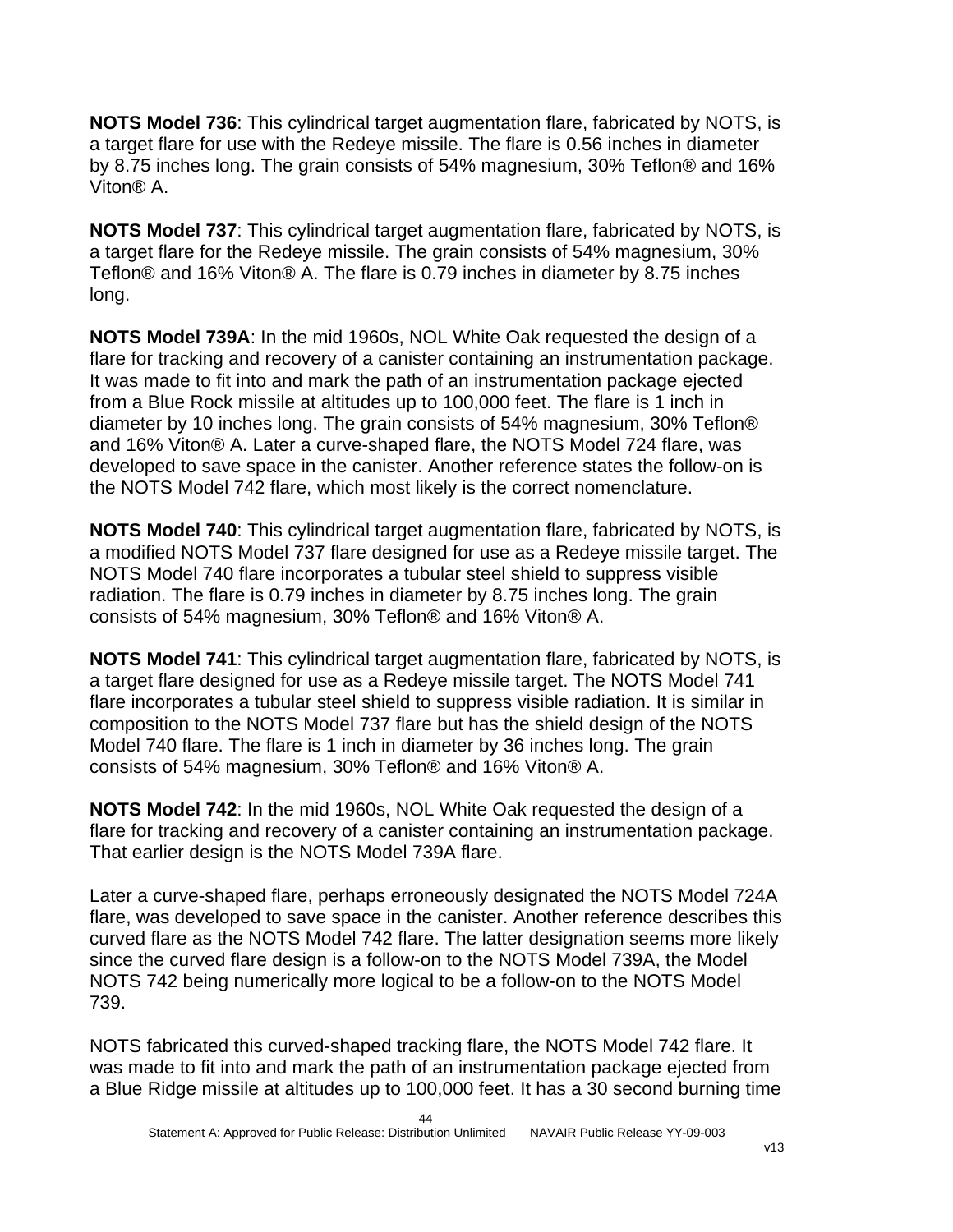and produces 16,000 candela at 65,000 feet altitude for visual tracking. The curved shape of the flare saves space in the canister. Initiation is by a hand grenade bouchon. The flare is configured as a 10-inch long by 1-inch diameter cylinder that is curved in a 115-degree arc in about a 5-inch radius. This curved cylinder contains a grain that consists of 54% magnesium, 30% Teflon® and 16% Viton® A.

**NOTS Model 743**: This is a tracking flare for the anti-radiation AGM-45A Shrike missile to obtain missile trajectory. It is marginal in the required luminosity.

**NOTS Model 743A**: This tracking flare is intended for use on the anti-radiation AGM-45A Shrike missile to obtain missile trajectory. The case is an 11-inch long aluminum tube of 1-inch outer diameter and 0.930 inch inside diameter. It contains an extruded grain with composition PL 6239. This unit was evaluated for use on the Shrike missile because of problems with the commercial W114B tracking flare.

**NOTS Model 743B**: This tracking flare is intended for use on the anti-radiation AGM-45A Shrike missile to obtain missile trajectory. The case is an 11-inch long mild-steel tube of 1-inch outer diameter and 0.930 inch inside diameter. It contains an extruded grain with composition PL 6239. This unit was evaluated for use on the Shrike missile because of problems with the commercial W114B tracking flare.

**NOTS Model 744**: This tracking flare has more luminosity than the NOTS Model 743 flare.

**NOTS Model 745**: This tracking flare is larger in diameter and has an increased radiancy over the NOTS Model 743 flare and the NOTS Model 744 flare.

**NOTS Model F28-1**: This is an MTV target flare mounted on the AQM-37 nonrecoverable drone. The flare faces forward into the windstream and is ignited at Mach 1.5 at 60,000 feet altitude. It has a burning time of 90 seconds. Four flares are burned simultaneously to obtain the required intensity levels. The external dimensions are 2 inches in diameter by 23 inches long. The grain composition is 63% magnesium, 10% graphite, 13.5% Teflon® #7, and 13.5% Viton® A.

**NWC Model F28-2**: This decoy flare incorporates the latest advances in igniter and grain design resulting from the EX 49 Mod 0 flare development. The NWC Model F28-2 flare is compatible with the AN/ALE-29A dispenser and the AN/ALE-39 dispenser and is designed to be a flare with the burning time and radiant intensity needed by medium performance attack aircraft in a low altitude, high-subsonicflight-speed environment. The change from the NOTS Model designation to the NWC Model designation most likely is the result of the name change of China Lake from NOTS to NWC about 1969.

**NOTS Model F28-2A**: This MTV countermeasure flare is similar in physical dimensions to the Mk 49 Mod 0 flare. A modified formula is used to increase the burning time by a factor of two over the Mk 49 Mod 0 flare. The external dimensions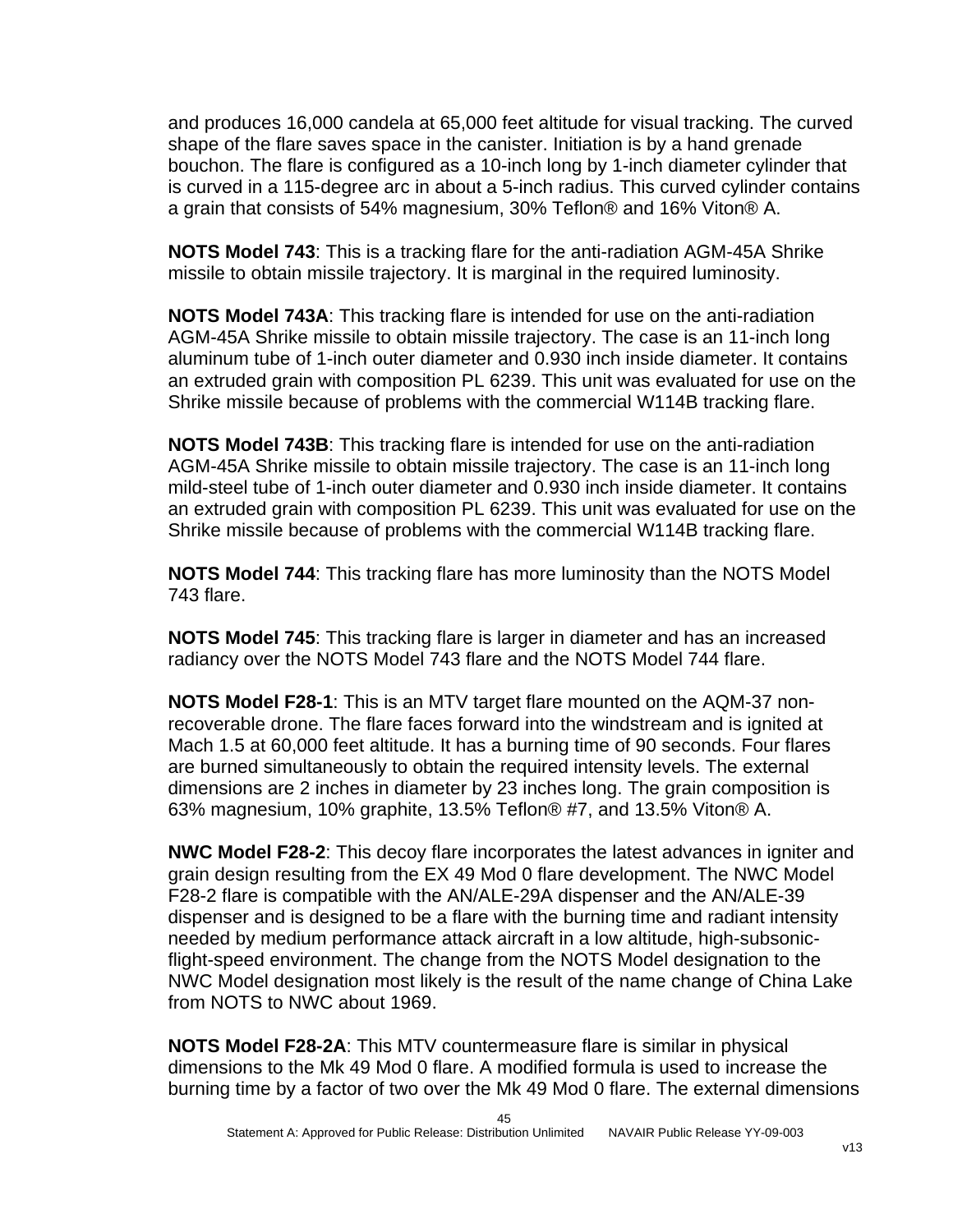are 1.42 inches in diameter by 5.8 inches long. The flare weighs 0.52 pounds. The grain dimensions are 1.33 inches in diameter by 4.87 inches long. The grain weighs 0.34 pounds.

**NOTS Model F28-2B**: This experimental MTV countermeasure flare is dimensionally identical to the NOTS Model F28-2A flare but with a different unspecified composition to modify the burning time.

**NWC 45/01 Countermeasure Flare**: The NWC 45/01 flare is a revisited version of the Mk 49 Mod 0 flare. The configuration resembles the spaghetti flare design of the MK 49 Mod 0 flare but is much larger. It is stated to have a very fast rise time, a high infrared intensity and a 50% longer burning time than the Mk 49 Mod 0 flare. The grain consists of 63% magnesium, 13.7% Teflon® #7, 10% graphite and 13.5% Viton® A. The grain is 2.88 inches in diameter by 8.37 inches long and weighs 2.7 pounds.

**Navy Mini-Flare**: The Navy mini-flare is similar in configuration and intended application to the Army XM-196 mini-flare. The MTV formula in the Navy flare is different from that in the Army mini-flare. The design was not released for procurement. The external dimensions are 1.05 inches in diameter by 2.63 inches long. The device weighs 0.21 pounds. The grain dimensions are 0.94 inches in diameter by 1.88 inches long. The grain weighs 0.066 pounds. Slightly different dimensions appear in other reports. The grain formula is 54% magnesium, 30% Teflon® and 16% Viton® A. The composition is pressed to make the grain. The development of the Navy mini-flare is described in more detail in the section entitled Mini-Flare Development.

#### **UK Flare**

**UK Mk 1 Decoy (an earlier UK designation is Flare Type E/2/1):** The UK decoy unit identified as Flare Type E/2/1 later became the UK Mk 1 Decoy about March 1963. It is 2.25 inches in diameter by 5.3 inches long. The 1962 vintage units contain a safe and arming device (S&A). The grain infrared composition consists of 55% magnesium and 45% Teflon®. There is no binder in this composition. Without a binder, this composition cannot be extruded but must be pressed to form the grain. The grain has longitudinal grooves on the outer surface. When ignited, it produces a rise time to peak intensity of 0.5 seconds.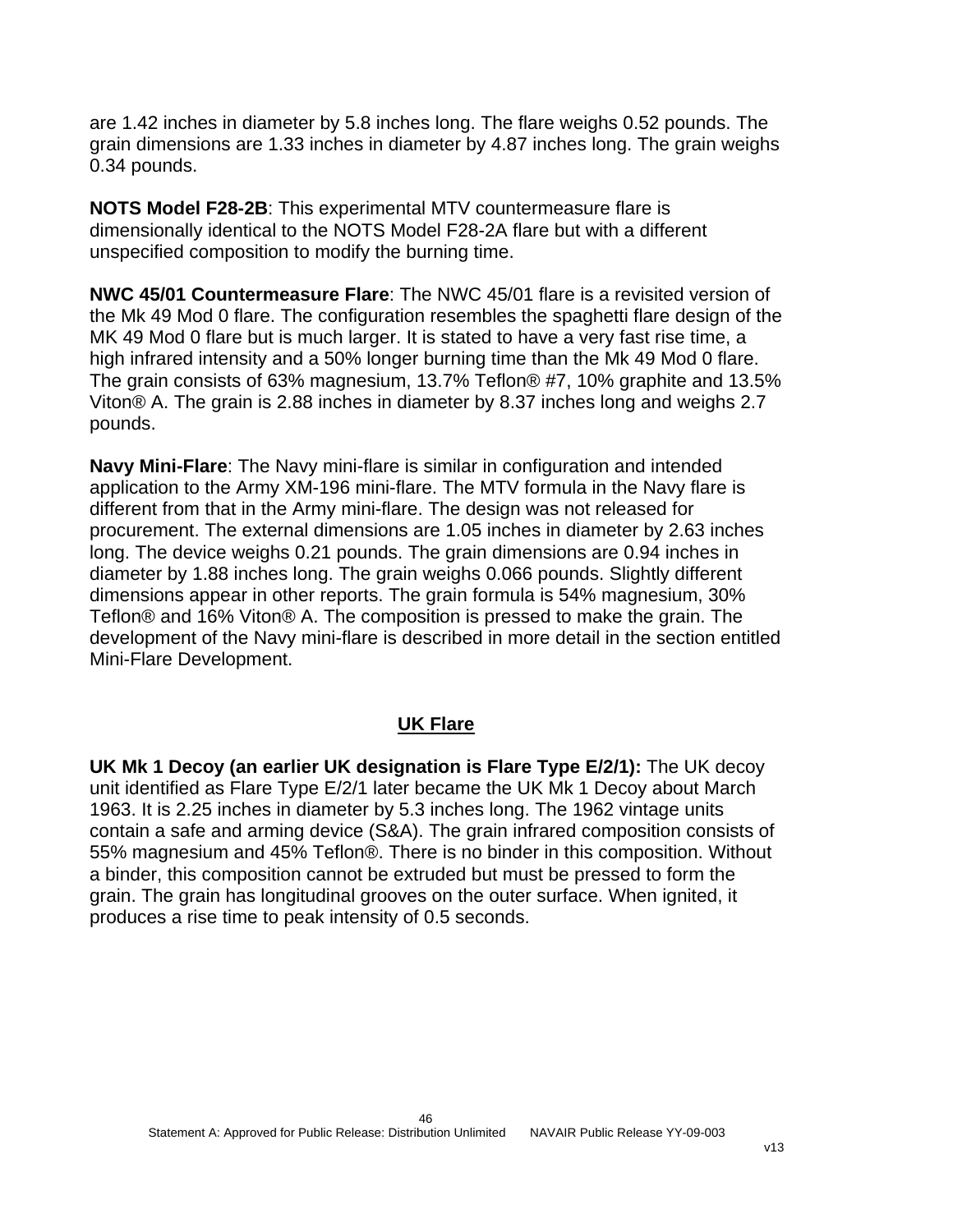### **Army Devices**

**M-50 Tow Target Flare**: This Army flare provides a target for both night and day practice firing of antiaircraft guns. It is 22.8 inches in length by 2.62 inches in diameter and weighs 7.13 pounds.

**M-76 Airport Flare**: This Army flare is 31.33 inches long by 4.26 inches in diameter and weighs 27.6 pounds. It contains 20-pounds of illuminating composition. It is used for illumination of aircraft landings in case of power failure at the airport.

**M-112 Cartridge**: The case of this cartridge was used as the test vehicle for the development of the RR-77 flare. The M-112 cartridge designation normally is associated with a photoflash cartridge. It is 1.57 inches in diameter by 7.73 inches long.

**M136 (T131) Tracking Flare:** The M136 flare has a laminated phenolic body and an aluminum shank. The illuminating composition in the flare produces 70,000 candela for 75 seconds.

**M-206 Aircraft Decoy Flare:** This is an Army flare, which nominally is 1-inch by 1 inch by 8-inches in size. It is used by both fixed and rotary-wing aircraft.

**XM-196 Mini-Flare (Army)**: This is the designation for the experimental mini-flare assigned by the Army. The MTV composition is pressed to make the grain. A Picatinny Arsenal task under an Electronics Command, Fort Monmouth directive calls for the development of the Army mini-flare. Tracor developed the decoy system with the flare production assigned to the Pace Corporation. The flare dispenser contains 154 flares. The Army mini-flare has a fast rise time and tends to show two peaks, the normal one at maximum radiant intensity and the other one at burnout. The burnout peak is attributed to disintegration of the flare with the exposure of a large reactive surface. The Army mini-flare is a precursor of the Navy mini-flare, which is somewhat similar in design. The external dimensions of the flare are 1.05 inches in diameter by 2.75 inches long. It weighs 0.16 pounds. The grain dimensions of the flare are 0.94 inches in diameter by 1.88 inches long. It weighs 0.066 pounds. Two Picatinny Arsenal compositions are pressed in the case as a single increment. The two compositions, in parts by weight, are: (1) 74 parts magnesium, 26 parts Teflon®, and 2.6 parts Viton® A; and (2) 74 parts magnesium, 26 parts Teflon®, and 2.6 parts nitrocellulose.

**XM-197 Decoy Flare**: Picatinny Arsenal developed this flare designed for release from the hand-held AN-M8 pyrotechnic pistol. This MTV Army Flare is similar to the Mk 50 Mod 0 flare. The device is 1.57 inches in diameter by 3.85 inches long. The grain is 1.25 inches in diameter by 2.4 inches long.

**33-18 Flare**: This is an Army developmental flare intended for ship protection.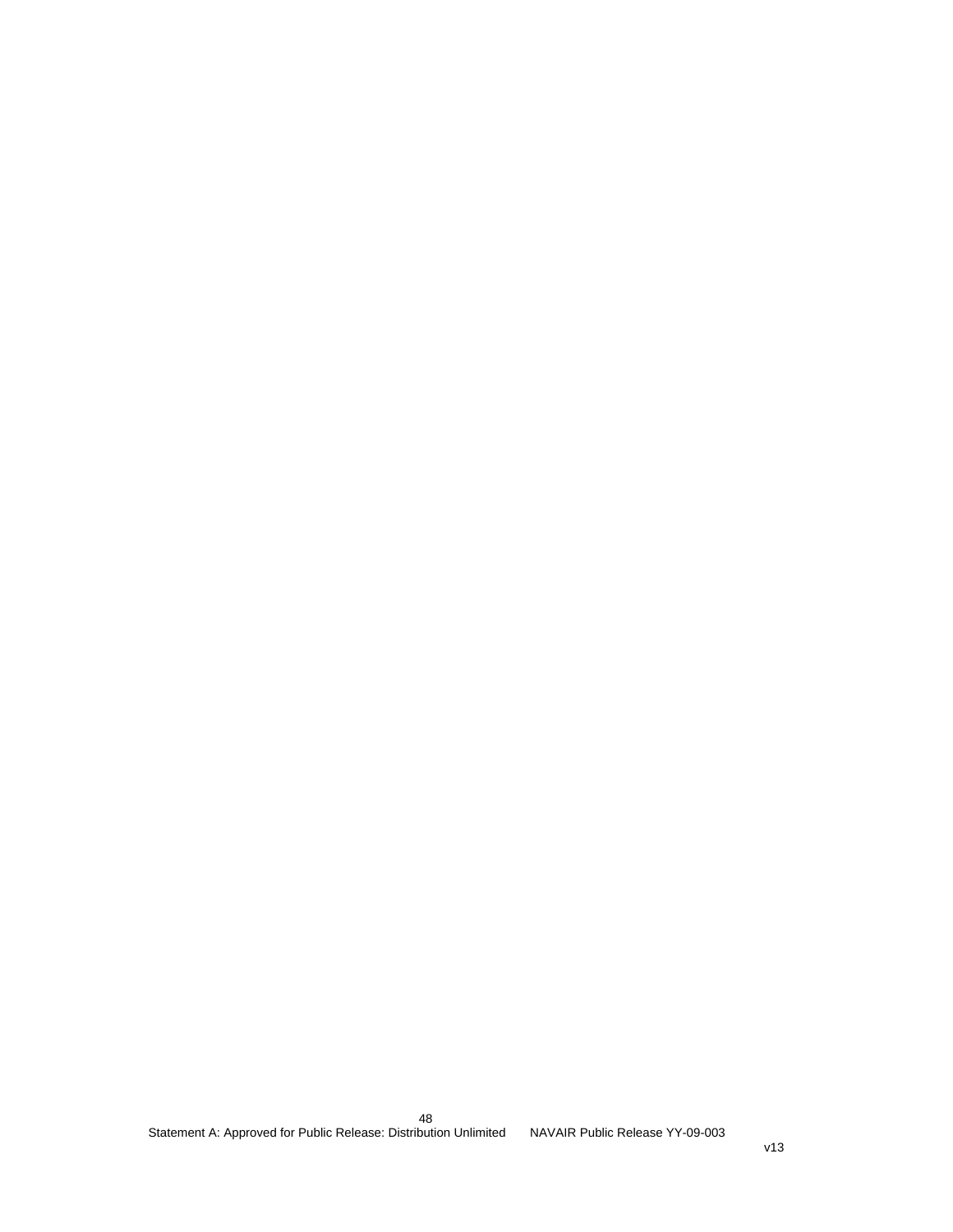# **Air Force Flares**

**ALE-11 Flare**: The grain in this flare is MTV. It is available in two configurations; 1 inch by 3 inches by 5 inches and 2 inches by 3 inches by 5 inches.

**ALE-11 Flare, Cast Variant**: This experimental flare variant was manufactured about 1966 at Flare-Northern Division of the Atlantic Research Corporation Saugus California by Dr. Hal R. Waite and Mr. Jerry A. Reed for the AN/ALE-25 Dispenser. The flare weighs 2.2 pounds, incorporates a mechanical safe-and-arm initiator, and is loaded with a castable fluoromethacrylate-magnesium composition.

**ALA-17 Flare**: This is an MTV flare that evolved from the RITA-II flare, which has a similar composition but is fractionally smaller in diameter. Picatinny Arsenal developed the ALA-17 flare for the Air Force. The FW-306 infrared composition is pressed to make the grain that is about 2.4 inches in diameter and 4.9 inches long. The ALA-17 flare is about 2.5 inches in diameter by 5 inches long and weighs 1.3 pounds. The ALA-17 flare rise time of two seconds to reach 75% of peak is considered to be too long. This flare is dispensed from an AN/ALE-14 countermeasure flare ejector mounted in the B-52 bomber.

**ALA-17 Flare, Improved Cast Variant**: The improved ALE-17 flare for the AN/ALE-20 ejector set was developed by Dr. Waite and Mr. Reed of Flare-Northern during 1966. An internal burning grain is cast directly into an aluminum case, and, unlike the standard ALA-17 flare, it remains within the case while burning. The core design is a regressive burning internal star. Fluoroalkylmethacrylate is the casting resin.

**ALA-34 flare**: This is an MTV flare that contains infrared composition FW-306. The grain for the ALA-34 flare carries the designation RR-138 grain. The goal is to reach nominally 2000 W/sr in 0.1 seconds and a peak of about 5000 W/sr in 0.3 seconds. The ALA-34 flare is a B-52 flare designed to be dispensed from the AN/ALE-20 Flare Dispenser. There are two variants. One variant designated ALA-34 DL is 10 inches long, twice the length of the ALE-17 flare and 2.4 inches in diameter. In this variant, the grain has a smooth surface. The other variant designated ALA-34G has a larger diameter of 2.66 inches by 4.9 inches long and has a grain with 26 grooves milled along the longitudinal surface. These groves are filled with an igniter composition. The grooved version exhibited a significantly faster rise time while the double length version exhibited significantly more radiant intensity than the ALA-17 standard flare. Mr. Charles A. Knapp of Picatinny Arsenal initiated the decoy designs under a contract from Eglin Air Force Base.

**RR-72 Decoy Flare**: The external configuration is similar to the NOTS Model 733A target flare.

**RR-77 Decoy Flare:** Multiple RR-77 flares are assembled into the cartridge. The cartridge is placed into the assembly housing of the AN/ALE-14 ejector system. The latter is installed in bomber aircraft. The flares in the cartridge are ejected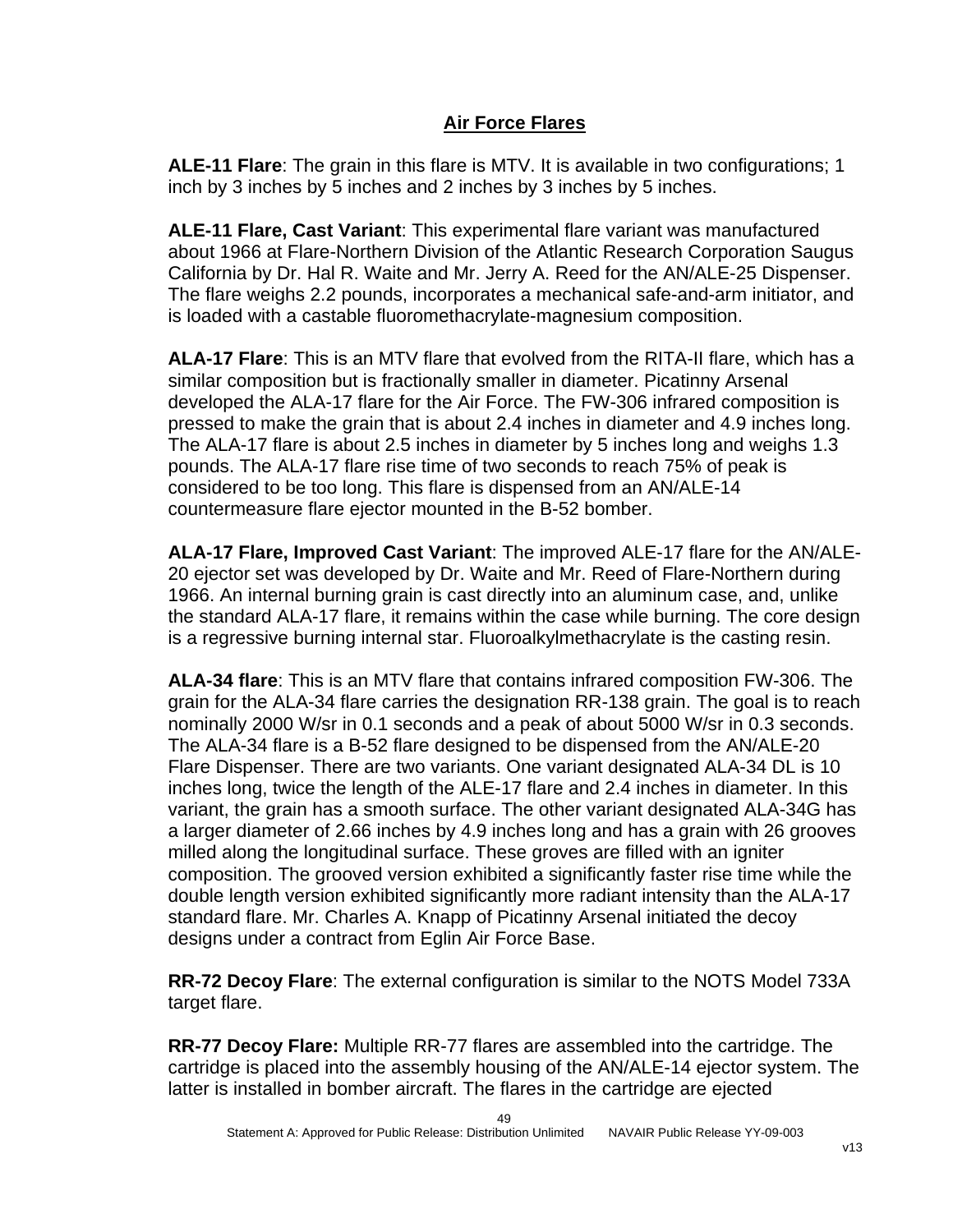sequentially. RITA flare technology utilizing infrared compositions is used for the RR-77 flare development.

**RR-78/ALE Flare Ejector**: This ejector is believed to be the RITA flare battery dispenser.

**RR-80 Decoy Flare**: This flare is designed for use with the AN/ALE-14 dispenser in the B-47 bomber and the AN/ALE-20 dispenser in the B-52 bomber. The composition in the RR-80 flare consists of 66.1% magnesium RMC200, 22.6% Teflon® #5, and 11.3% Teflon® #7. There is no binder in this formulation. The composition is pressed into pellets 4.469 inches long by 2 inches in diameter. The pellets are encased in a polyurethane foam inhibitor. The RR-80 flare consists of two pellets, which in total weigh 1.79 pounds. The flare external dimensions are 2.25 inches in diameter by 10 inches long. The total device weight is 2.63 pounds. The flare pellets burn simultaneously on each end (double ended burning). The burning time at ground level is 25 seconds. Dr. Sidney Katz, Armour Research Foundation of the Illinois Institute of Technology, Chicago developed the RR-80 flare, which is assembled into the RR-80/ALE flare assembly. The latter has 8 tubes and one RR-80 flare per tube yielding a total of eight flares per assembly. The flare assembly ejector set is the RR-80(XY)/ALE which is compatible with the AN/ALE-14 ejector system and AN/ALE-20 ejector systems.

**RR-81 Decoy Flare**: This flare is compatible with the AN/ALE-14 dispenser and the AN/ALE-20 dispenser in the B-47 bomber and the B-52 bomber respectively. The RR-81 flare pellet is about 1.875 inches in diameter by 5.75 inches long and contains a composition, in parts by weight, of 31 parts magnesium, 59 parts Teflon®, and 19 parts titanium to which 34 grams of Kel-F® wax is added as a binder. The flare pellet burns simultaneously from the middle toward each end causing the two flames to impinge upon each other. (Opposed end burning) The burning time at ground level is 17 seconds. Kilgore, Incorporated developed the flare. The RR-81 flare is assembled into the RR-81(XY-1)/ALE flare assembly, which has seventeen 11.5-inch tubes and 2 flares per tube.

**RR-82 Decoy Flare**: This flare is compatible with the AN/ALE-14 dispenser and the AN/ALE-20 dispenser in the B-47 bomber and the B-52 bomber respectively. The RR-82 flare is about 1.88 inches in diameter by 11 inches long and contains a composition consisting, in parts by weight, of 50 parts magnesium, 40 parts Teflon®, and 10 parts titanium. The flare pellet only burns on one end. The burning time at ground level is 10 seconds. The cartridge has "pop-out" drag fins to partially control the trajectory. This design may have been the first so-called aerodynamic flare decoy. The Universal Match Corporation, Saint Louis Missouri developed this flare. The RR-82 flare is assembled into the RR-82(XY-1)/ALE flare assembly, which has seventeen 11.5-inch tubes and 1 flare per tube.

**RR-88 "Balls of Fire" Decoy Flare**: This flare is compatible with the AN/ALE-14 dispenser and the AN/ALE-20 dispenser in the B-47 bomber and the B-52 bomber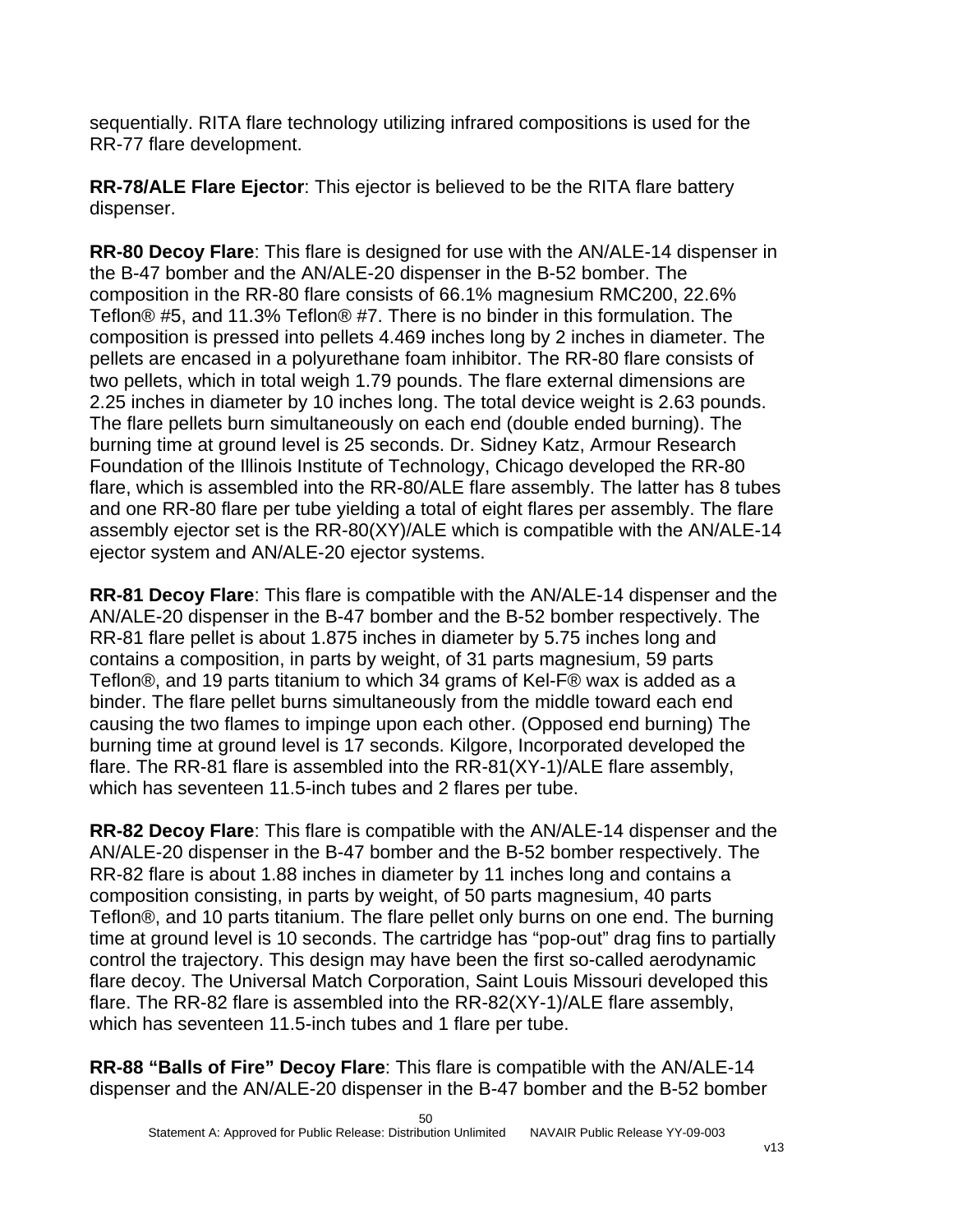respectively. The carbon shell on the RR-88 flare contains a thermite composition consisting of 22.5% aluminum, 76.5% tungsten oxide and 1% Teflon®-7X. This design is also known as the Balls of Fire (BOF). The burning time at ground level is 30 seconds. The flares are assembled into the RR-88(XY-1)/ALE flare assembly, which has 2 tubes and 2 flares per tube. The Balls of Fire flare is discussed further in the section entitled Balls of Fire Decoy (BOF).

**RR-88(XY-1)ALE Flare Assembly**: This flare assembly is for the B-52 bomber. The dispenser concept contains two ejection tubes. Each tube has two BOF flares encapsulated with polyurethane foam in a metal capsule.

**RR-96 Countermeasure Flare**: This nomenclature has been applied to two different countermeasure flare configurations. One flare, 1.13 inches in diameter by 5.25 inches long, is used as a payload in a 2-stage SPAROAIR sounding rocket. Sixteen of these flares are fitted into the nose cone. Dr. Raison at the Armour Research Foundation of the Illinois Institute of Technology was the project engineer. The other flare is used in the nose of the ALE-9 forward launch chaff rocket system. The rocket is the XADR-9A countermeasures rocket developed by Tracor, Austin Texas.

**RR-98 Decoy Flare**: This flare is compatible with the AN/ALE-14 dispenser and the AN/ALE-20 dispenser in the B-47 bomber and the B-52 bomber respectively. The RR-98 flare, which is similar to the RITA-I flare, was developed for the RR-98(XY-1)/ALE flare assembly. The flare burns on all surfaces for 6 seconds at ground level. The grain is 1.88 inches in diameter by 5.75 inches long. The grain composition is 54% magnesium, 44% Teflon® and 2% nitrocellulose. The RR-98 flare is a joint development by Picatinny Arsenal and Lambert Engineering Company.

**RR-98(XY-1)/ALE Flare Assembly**: (Quick Response Capability QRC-87): This assembly, named Mfg. Model 103, has 17 tubes with two RITA-I flares per tube. The assembly is called a cartridge when the flares are loaded in the tube.

**RR-98(XY-1)/ALE Flare Assembly**-**Variant**: This assembly has six tubes with two flares per tube. A flare similar to the RITA-II flare was developed for the RR-98(XY-1)/ALE Flare Assembly-Variant. The flare burns on all surfaces for 6 seconds at ground level.

**RR-108 Grain:** This is the MTV flare grain for the ALA-17 flare.

**RR-115 Flare**: This is a 2-inch by 3-inch by 5-inch rectilinear flare manufactured by the Armour Research Foundation of the Illinois Institute of Technology. It fits the USAF 669A Phase I dispenser. All RR-115 flares contain pressed MTV compositions, an Epon case, a mechanical inertial igniter and a Pyrocore ignition train.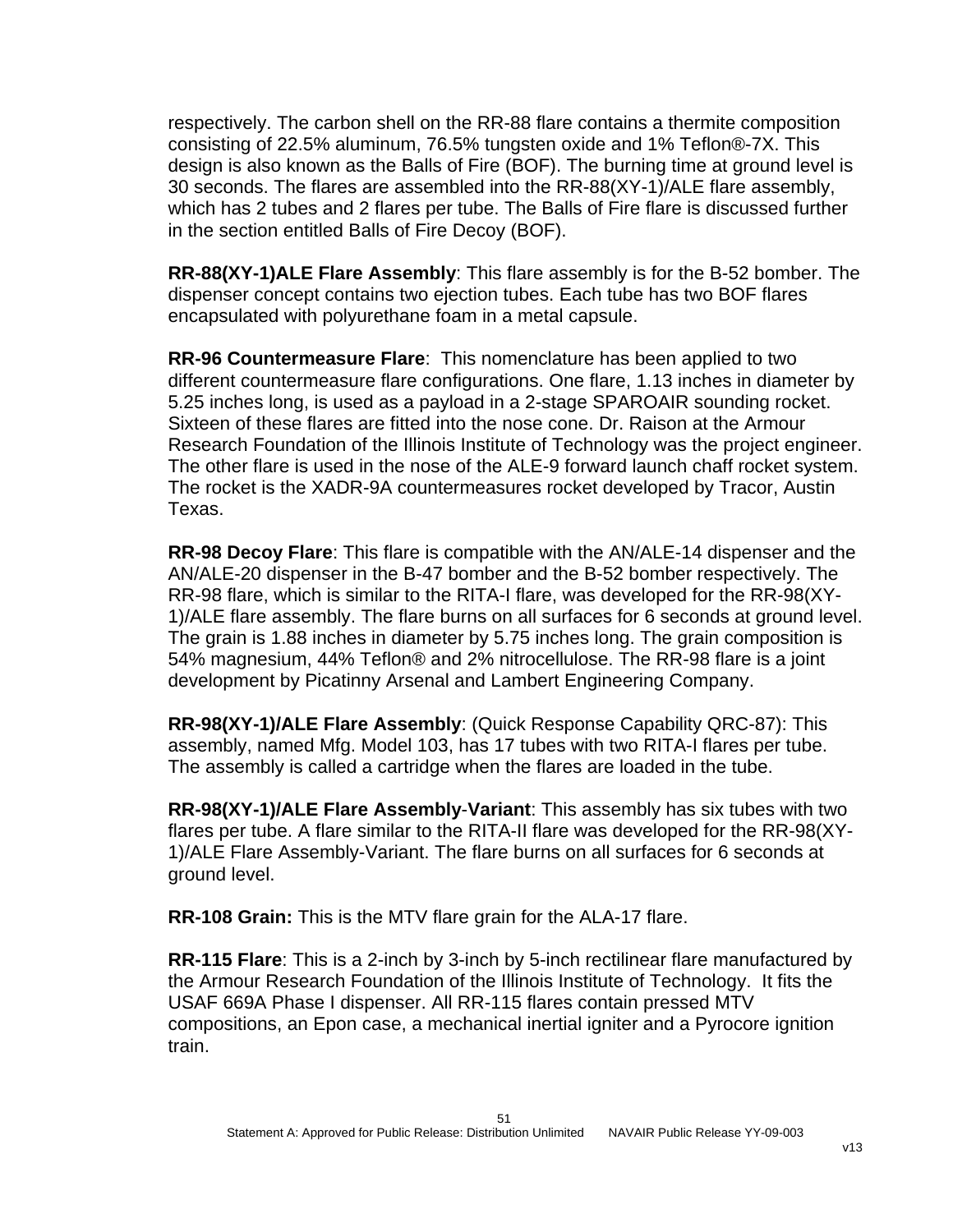**RR-115 Type I Flare**: The RR-115 Type I flare is a composite of two low-density pellets in an Epon case, which remains intact during functioning. The Type I uses three consecutively burning compounds in the double-end burning epoxy inhibited pellet. The RR-115 Type 1 flare exhibits a rapid rise to a high intensity in 2 seconds which then levels to about 10 seconds burning time. The device weighs 1.34 pounds. The grain composition is 66% magnesium and 34% Teflon. The first fire slurry, in parts by weight, is 57.1 parts barium chromate, 25.8 parts aluminum, and 74.2 parts tungsten(VI) oxide.

**RR-115 Type II Flare**: The RR-115 Type II flare is nozzled and contains two highdensity pellets and an Epon case, which remains intact during functioning. The Type II is double-end burning with a nozzle in each 2-inch by 3-inch face of the noncombustible case. The burning profile has a fast rise and then levels off to 6 seconds. The device weighs 1.34 pounds. The grain composition is 66% magnesium and 34% Teflon®. The first fire slurry, in parts by weight, is 57.1 parts barium chromate, 38.1 parts zirconium, and 4.8 parts nitrocellulose.

**RR-115 Type III Flare**: The RR-115 Type III flare has two low-density pellets, each of which has a large slit filled with first fire material in one of the 2 inch by 3 inch surfaces. It has an Epon case that burns away with the flare. The Type III is doubleend burning with a slotted nozzle in each 2-inch by 3-inch face of the inhibited grain. It exhibits a high sharp radiation peak followed by uniform radiation for 4 seconds. The device weighs 1.34 pounds. The grain composition is 66% magnesium and 34% Teflon®. The first fire slurry, in parts by weight, is 57.1 parts barium chromate, 38.1 parts zirconium, and 4.8 parts nitrocellulose.

**RR-119 Flare: Early variant:** This is a 2-inch by 2-inch by 5-inch flare provided by Space Ordnance Systems. It fits the USAF 669A Phase-I dispenser. The composition is pressed to make the grain. Mentioned in a 1968 report.

**RR-119 Flare: Later variant:** This 2-inch thick by 3-inch wide by 5-inches long flare variant is dispensed from the AN/ALE-28 dispenser on an Air Force F-111 aircraft. The composition consists, in parts by weight, of 62 parts magnesium, 38 parts Teflon®, and 2 parts polyester binder. In the mid-1970s, the RR-119 flare was the highest performing flare in production. Mentioned in a 1973 report. The device weighs 2 pounds. It contains the Illinois Institute of Technology Research Institute developed inertial bore-safe igniter parts. The manufacturer is Celesco.

**RR-138 Grain**: This is the MTV flare grain for the ALA-34 flare.

**QRC-127 (subset 10/ALQ-27) Flare Assembly**: This assembly has six tubes with four flare cartridges per tube. A flare similar to the RITA-III was developed for this assembly by Aerojet-General Corp. of Azusa California.

**QRC-127 Flare**: This flare, similar to the RITA-III, was developed at the Aerojet-General Corp. for protection of the B-52 bomber. The flare grain is 2.1 inches long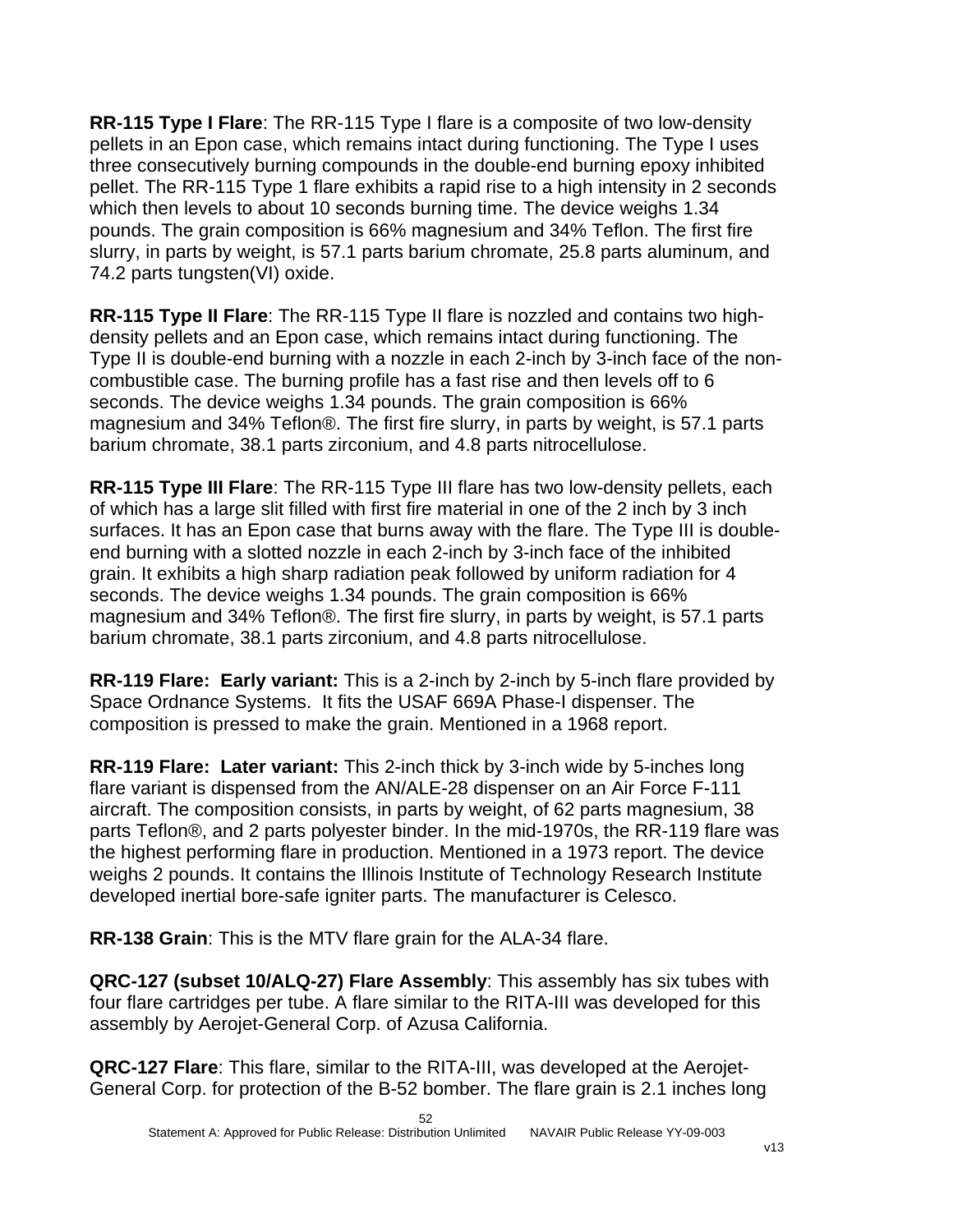by 2.6 inches in diameter. The flare is an end-burner, which burns for 7 seconds at ground level. The flare composition is 70% magnesium and 30% Teflon®. The pressed pellet grains are assembled into the aluminum case. Ignition is by electric squib. It is compatible with the AN/ALA-20 dispenser.

**QRC-353 (T)-1 Flares**: Unidynamics/Phoenix Division of Universal Match Corporation Industries developed these Air Force flares. Two flares were developed, the Type I and the Type II.

**QRC-353 (T)-1 Type I Flare**: The Type I flare is compatible with the M-112 photoflash cartridge and the Lambert LA-307A photoflash dispenser. The flare has the external configuration of the M-112 photoflash cartridge and incorporates a bore-safe igniter. The Type I differs mainly in size from the Type II. The M-112 cartridge dimensions are 1.57 inches in diameter by 7.73 inches long. The fully loaded device weight is 0.88 pounds. The grain dimensions are 1.45 inches in diameter by 3.80 inches long. The grain weighs 0.36 pounds and consists, in parts by weight, of 60 parts magnesium, 27.5 parts Halon (G80), 5 parts anthracene, and 7.5 parts Fluorel® (KF2140).

**QRC-353 (T)-1 Type II Flare**: The Type II flare is compatible with the M-123 photoflash cartridge and the Lambert LA-308A photoflash dispenser. The flare has the external configuration of the M-123 photoflash cartridge and incorporates a bore-safe igniter. The Type I differs mainly in size from the Type II. The Type II cartridge dimensions are 2.88 inches in diameter by 8.45 inches long. The fully loaded device weight is 3.22 pounds. The grain dimensions are 2.71 inches in diameter by 4.4 inches long. The grain weighs 1.22 pounds and consists, in parts by weight, of 60 parts magnesium, 27.5 parts Halon (G80), 5 parts anthracene, and 7.5 parts Fluorel® (KF2140).

**TAU-15/B Infrared Target Flare**: This is an Air Force expendable aerial target flare designed to provide an airborne infrared target for utilization in aircrew training and to checkout systems employing infrared seeking missiles. This flare was designed to provide target augmentation for the TDU-4/B, TDU-6/B, TDU-9/B, TDU-15/B, and TDU-17/B tow targets. The US Flare Division of the Atlantic Research Corporation produced the TAU-15/B infrared tracking flare, which is the Air Force tentative standard of the NOTS Model 711A flare. The TAU-15/B flare evolved into the Navy Mk 28 Mod 0 tracking flare.

This decoy has a grain in two different diameters. The diameter is 1.938 inches for about two-thirds of the base end and 1.750 inches diameter for about one-third of the ignition end. The flare is 9.5 inches long without the ignition connector and 10.375 inches with. The electrical ignition system consists of a bayonet connector, a Mk 2 Mod 0 squib and first-fire material. The squib is embedded in 5 grams of first-fire material at the front end of the flare. The order of ignition is squib, first-fire material, and then main illuminant. The main illuminant composition consists of 54% magnesium, 30% Teflon®, and 16% Kel-F® #40 wax.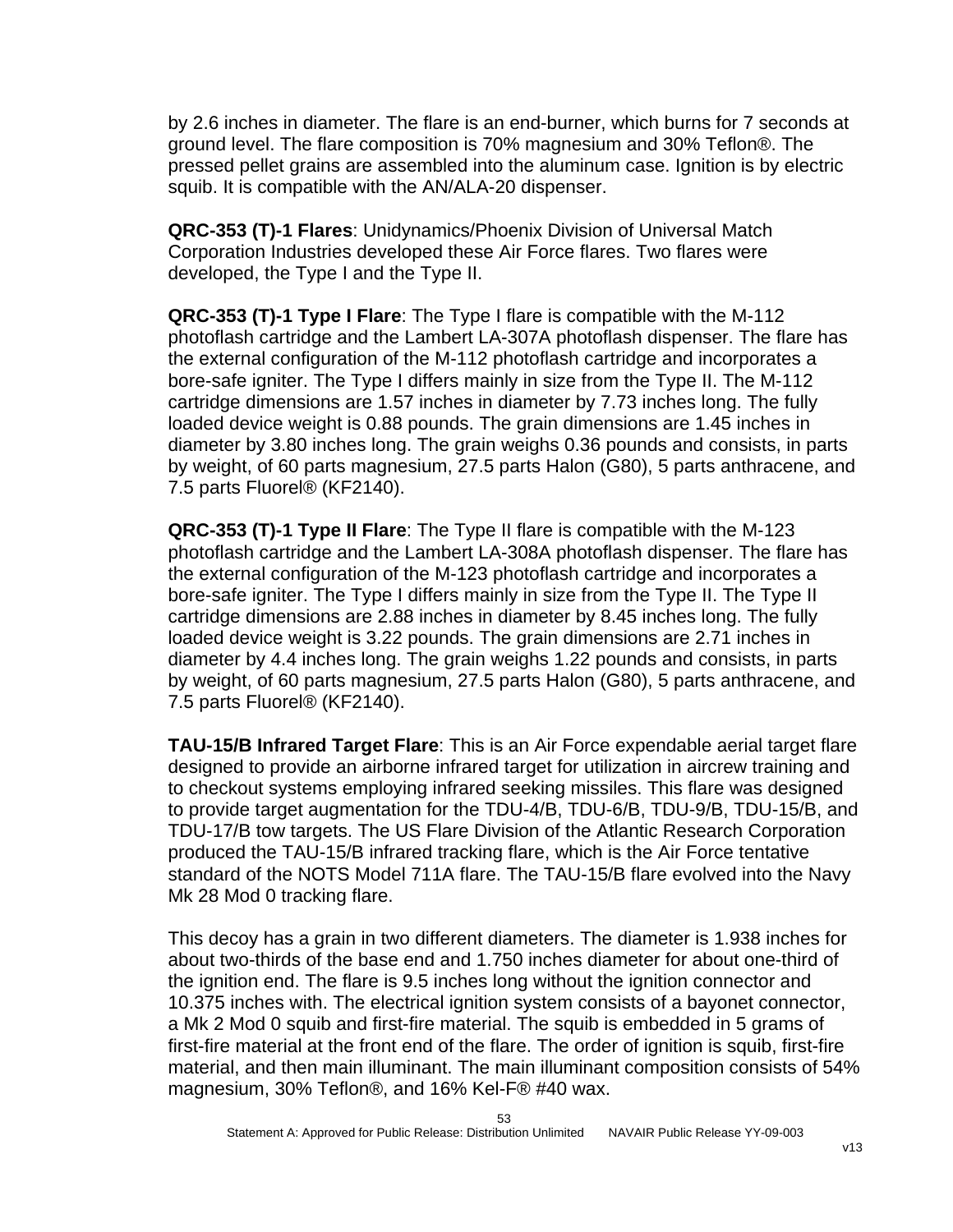The composition details as of 1958 are: The first fire material is 10% amorphous boron and 90% barium chromate. The main illuminant, pressed in five increments, is 54% magnesium gran 15, 30% Teflon® no. 1 (E. I. Dupont Chemical Company powder BD 500) and 16% Kel-F® wax (Kellog Chemical Corporation). This composition is based on the composition in the NOTS Model 702A flare and is also known as the NOTS Standard Composition.

The flare consists of a linen impregnated tube filled with pellets and first fire. The outside diameter is 1.94 inches. The unit weighs 1.58 pounds. After the metal sleeve is added, the flare case's outside diameter is 2 inches including the 6-inch long metal external sleeve by 10.250 inches long. The metal sleeve was added to prevent disintegration of the linen-Micarta flare casing. It increased the unit weight to 1.67 pounds. The added result is an increase in the radiant intensity in the 1.5µm to 2.7µm bandpass region with a decrease in burning time at altitude.

**TAU-15 107E Flare**: Ordnance Research Inc provided this unit in the form of a cast pyrotechnic flare to simulate the TAU-15 flare system. The units are in the form of a 6-inch long by 1.250-inch outside diameter cylinder containing a castable magnesium-fluorocarbon composition.

**TAU-50 Flare and TAU-56/B Flare**: See the comment in the description of the AGX0827 target flare about erroneous identification.

**TAU-56/B Target Flare-Earlier Variant:** Aerojet-General built this flare about 1963. It has an outer case diameter of 2.0 inches. The length of the outer steel shell is 12.5 inches. The flare composition weight is 1.5 pounds. The total device weight is 3.5 pounds. The nominal burning time is 90 seconds.

**TAU-56/B Target Flare-Later Variant:** A later variant built by Aerojet-General, which was put into production, had a nickel-plated steel outer casing diameter of 2.5 inches giving the flare composition 70% more burning area than the earlier variant. The overall flare length including the ogive nose is 15.1 inches. The unit weighs 4.7 pounds. This flare is intended for use on the Q-2C drone and the TDU-9/B tow target. The composition, in parts by weight, is 65 parts magnesium powder, 35 parts Teflon®, and 5 parts anthracene. Flares made after July 1963 contain 3 or 4 parts by weight anthracene.

**TAU-56 105E Flare**: Ordnance Research Inc provided this pyrotechnic cast flare to simulate the TAU-56 flare system. The units are in the form of a 6-inch long by 1.250- inch outside diameter cylinder containing a castable magnesiumfluorocarbon composition. The composition is similar to that in the W251 flare.

**Tactical Fighter Attack Flare (TFAF)**: A model of the TFAF flare, about 3.1 inches long by 0.4 inches in diameter with four fins on the tail was used at the Arnold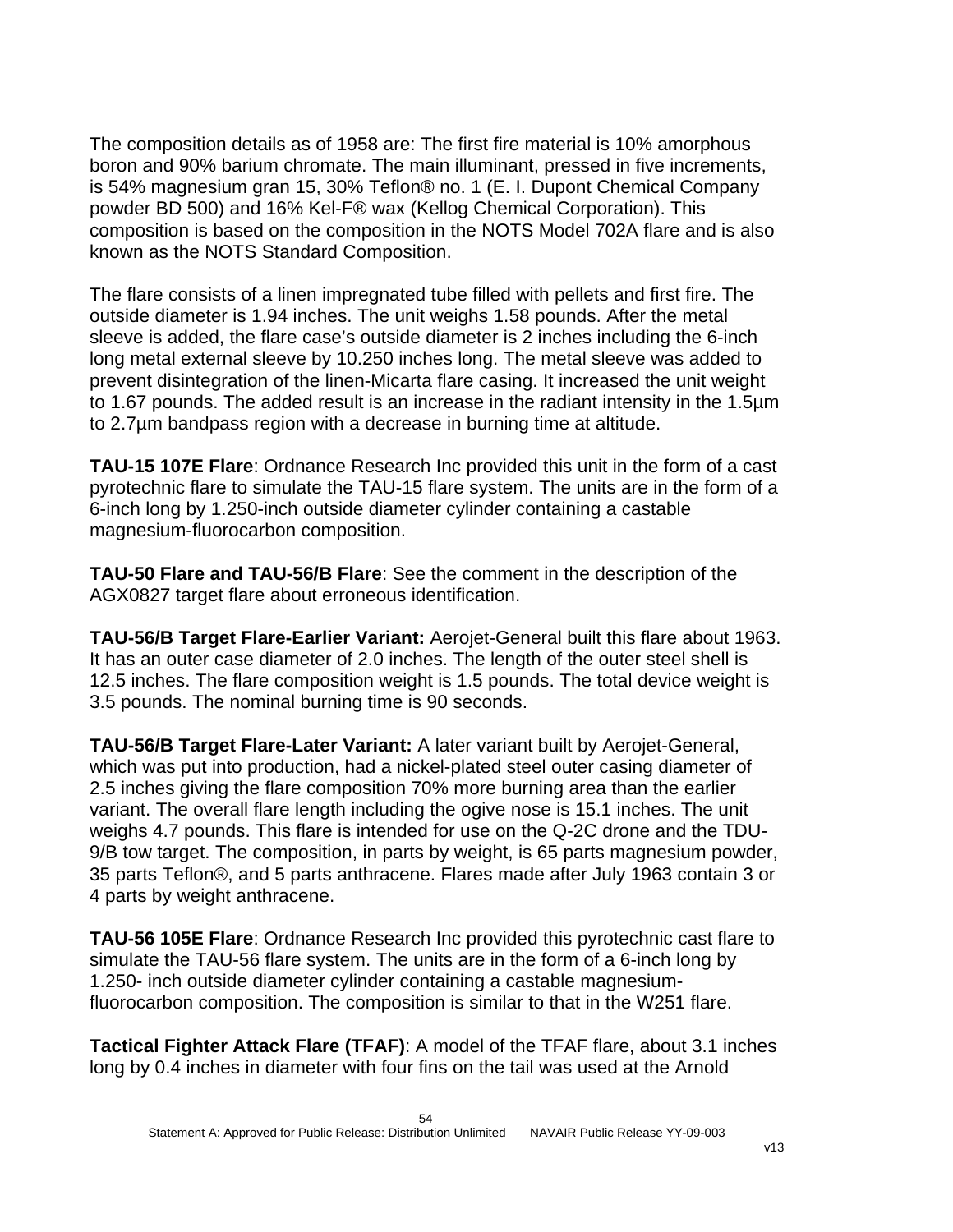Engineering Development Center, Arnold Air Force Station Tennessee to determine safe separation of the flare from an F-4C aircraft.

**XADR-9 Countermeasure Flare**: The XADR-9 forward launched countermeasure flare is the payload for the XADR-9A countermeasure rocket system. The Flare Northern Division of the Atlantic Research Corporation developed the flare for Tracor Inc., the prime contractor for the XADR-9 rocket. The payload also is identified as the RR-96 flare. The ADR-9A countermeasure rocket system is compatible with the AN/ALE-25 pod mounted dispenser on B52-H aircraft. The unit, including the chaff dispenser system, the flare and the rocket propulsion system is 74 inches long by 2.75 inches in diameter. The flare grain composition, in parts by weight, is 39.1 parts 1H,1H,7H dodecafluoro-1-heptylmethacrylate, 47 parts magnesium, 1 part bis-phenyl-A-dimethylacrylate, 2 parts aluminum staples, and 4 parts anthracene. The grain is 16 inches long by 2.125 inches in diameter and weighs 5.2 pounds. This flare is unique in configuration, consisting of an internalburning cast grain with a six-gear tooth axial channel. The internal burning performance provides the infrared signal without weakening the walls of the entire structure during the 12-second life of the countermeasure system.

**RITA and FLORA Flares**: The so-called RITA and FLORA flares make up a family of flares developed by Picatinny Arsenal for the Air Force for protection of the B-52 bomber. Their contents evolved from an illuminating composition for visible output to a composition that radiates in the infrared. The RITA-FLORA developmental evolutions lead to the development of the ALA-17 MTV flare.

**RITA Flare**: The generic RITA flare has a composition for light production that is 66.7% magnesium, 28.5% sodium nitrate, and 4.8% binder.

**RITA Flare 3-second variant**: The RITA flare 3-second variant is 1.75 inches in diameter by 1.75 inches long. The illuminating composition consists of 47.6% magnesium (22µm particle size), 47.6% sodium nitrate and 4.8% Laminac® binder. Picatinny Arsenal fabricated this flare. Mentioned in 1956 report.

**RITA Flare 5-second variant**: The RITA flare 5-second variant is 1.75 inches in diameter by 1.75 inches long. The illuminating composition consists of 23.8% magnesium (gran 17), 23.8% magnesium (22µm particle size), 47.6% sodium nitrate and 4.8% Laminac® binder. Picatinny Arsenal fabricated this flare. Mentioned in 1956 report.

**RITA Flare Jacketed variant**: The RITA flare jacketed variant is fabricated with the same formulation and dimensions as the 5-second variant RITA flare. It is pressed into a steel wire mesh screen in the form of a cylindrical sleeve extending over the complete wall area. Both ends of the flare are uncovered. The overall length is 2 inches. Picatinny Arsenal fabricated this flare. Mentioned in 1956 report. This design may be related to the perforated-can flare design.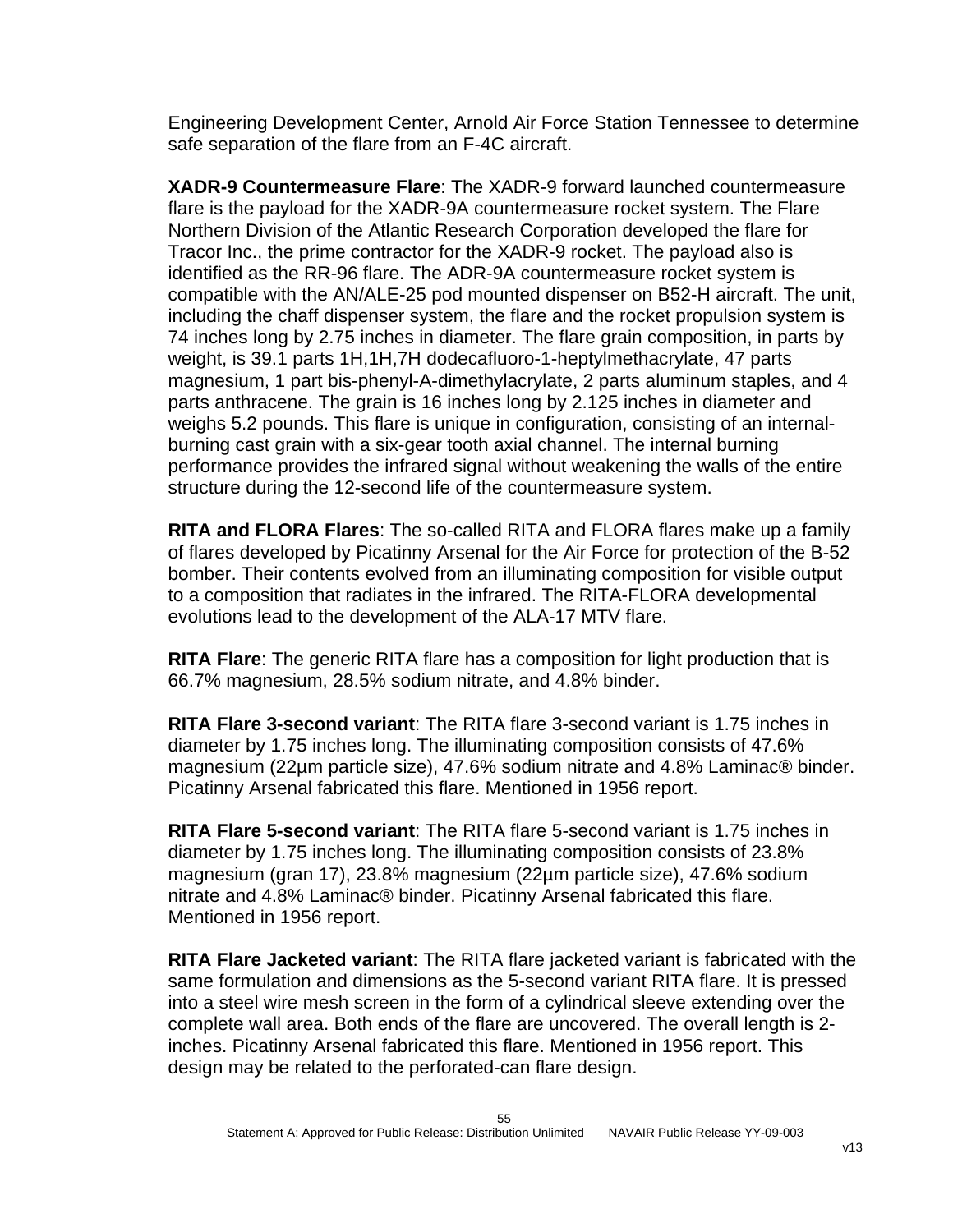**RITA-I Flare**: The RITA-I flare is 1.875 inches in diameter by 5.75 inches long. It contains a composition of 54% magnesium, 44% Teflon® and 2% nitrocellulose. The flare burns on all surfaces for 11 seconds at ground level. Picatinny Arsenal developed the RITA-1 flare.

**RITA-II Flare**: The RITA-II flare is 2.25 inches in diameter by 5.75 inches long. It is identical to the RR-98/ALE Decoy Flare except in size. It contains a composition of 54% magnesium, 44% Teflon® and 2% nitrocellulose. The flare burns on all surfaces for 6 seconds at ground level. The RITA-II flare was developed for the AN/ALE-14 dispenser and the AN/ALE-20 dispenser systems for B-47 and B-52 bombers respectively. Picatinny Arsenal developed the RITA-II flare. The RITA-II flare is regarded as the precursor of the ALA-17 flare.

**RITA-III Flare**: The RITA-III flare is 2.59 inches in diameter by 2.1 inches long. It contains an infrared composition of 70% magnesium and 30% Teflon®. Another reference gives the dimensions as 5 inches long by 1.750-inches in diameter. Picatinny Arsenal developed the RITA-III flare.

**FLORA Flare**: The FLORA flare started with a RITA flare that initially contained 66.7% magnesium, 28.5% sodium nitrate and 4.8% binder composition. That composition radiates in the visible. Later it was loaded with a mixture of 54% 22-µm mesh magnesium and 46% Teflon®-7X to provide infrared radiation. The FLORA flare grain is cylindrical, weighs about 1545 grams, and occupies 54.75 cubic inches. The grain has an 80.22 square inch surface area. Burning takes place simultaneously over the entire surface.

**FLORA Type B Flare**: The composition in the FLORA Type B flare consists of 42% magnesium, 49.2% Teflon® and 8.8% of a boron-barium chromate mixture. The latter mixture consists of 16% boron and 84% barium chromate. The FLORA Type B flare grain is cylindrical, weighs about 1545 grams, and occupies 54.75 cubic inches. The grain has an 80.22 square inch surface area. Burning takes place simultaneously over the entire surface.

**FLORA Type C Flare**: The composition in the FLORA Type C flare consists of 39.9% magnesium, 46.8% Teflon® and of a 13.3% boron-barium chromate mixture. The latter mixture consists of 16% boron and 84% barium chromate. The FLORA Type C flare grain is cylindrical, weighs about 1545 grams, and occupies 54.75 cubic inches. The grain has an 80.22 square inch surface area. Burning takes place simultaneously over the entire surface.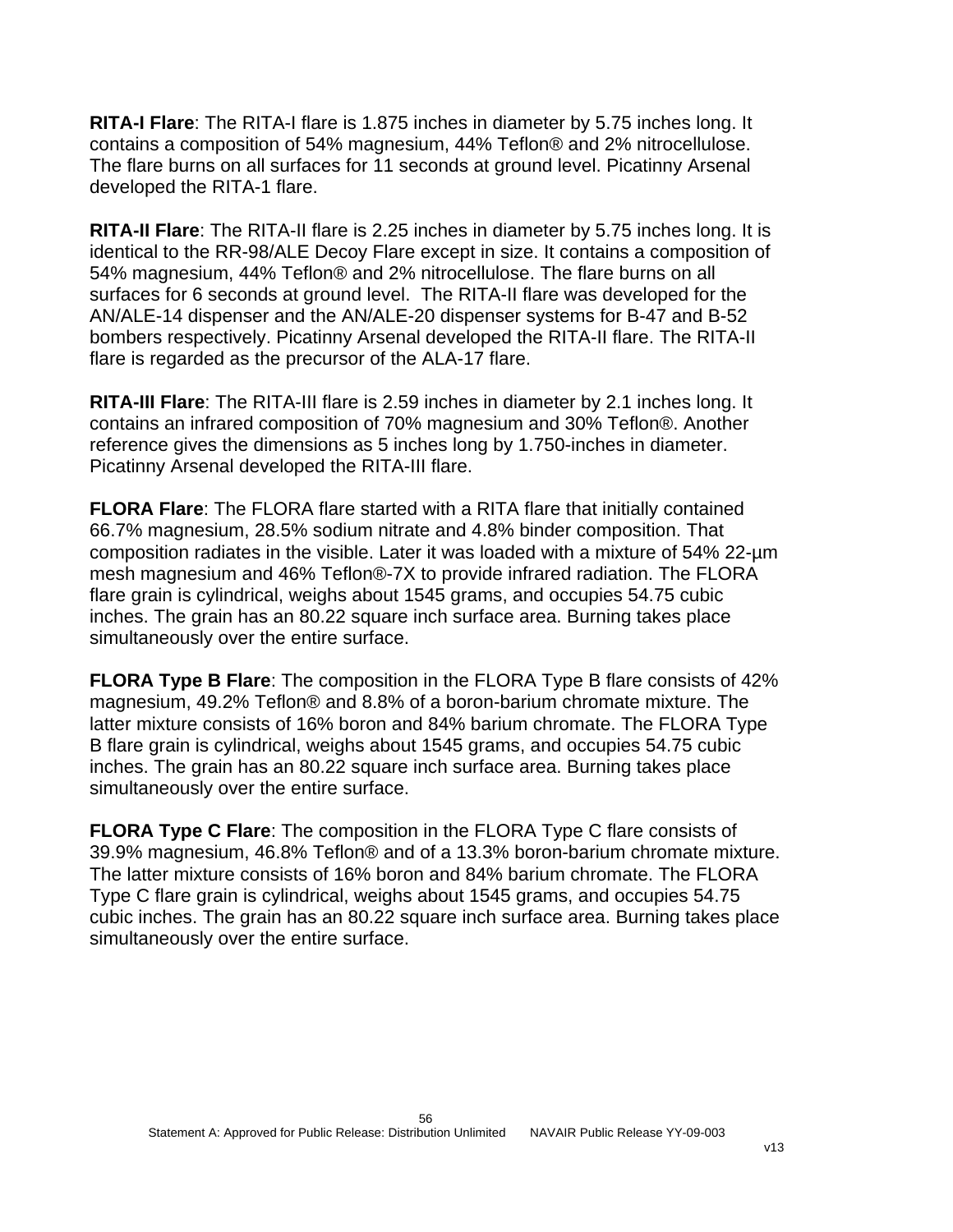# **Flares Assigned a Mk and Mod**

**Mk 3 Mod 0 Target Flare**: The Mk 3 Mod 0 target flare is also known as the BB-9 flare. It has a burning time of 30 seconds. The manufacturer is the Hughes Aircraft Company. It is electrically ignited with dimensions of 2.25 inches in diameter by a little over 8 inches long. The BB-9 has a very high airborne output that varies considerably during burning.

**Mk 21 Mod 0 Tracking Flare** The illuminating composition in the Mk 21 Mod 0 tracking flare is 54% magnesium, 34% sodium nitrate, and 12% Laminac®, a polyester binder. It is packaged in the Mk 26 Mod 0 target rocket kit. This tracking flare is intended to ignite parasitically from thrust gases of the propulsion unit in environments up to Mach 1.5 and acceleration forces up to 80 G's. The burning duration is 15 seconds at an intensity of 100,000 candela (visible) and about 50 W/sr in the infrared. The 1-inch diameter by 10 inches long case is aluminum. It has marginal ignition above 35,000 feet altitude. The developmental precursor of the Mk 21 Mod 0 flare is the NOTS Model 701A.

**Mk 23 Mod 0 Guided Missile Flare**: The Mk 23 Mod 0 guided missile flare is also known as an electric tracking flare for the Bullpup missile. Its purpose is to permit tracking of missile trajectories. It is 10 inches long by 1.75 inches in diameter and contains about 0.28 pounds (126 grams) of pyrotechnic components. The NOTS Model 714A flare replaced the Mk 23 Mod 0 flare.

**Mk 25 Mod 0 Tracking Flare**: The Mk 25 Mod 0 flare is used to track the Talos missile. It has a 0.125-inch thick cotton-based phenolic body.

**Mk 26 Mod 0 Target Rocket Kit**: The Mk 26 Mod 0 kit contains the Mk 21 Mod 0 tracking flare.

**Mk 27 Mod 0 Guided Missile Flare**: The Mk 27 Mod 0 flare underwent Prototype Production for Evaluation at NAD Crane in the early 1960s. It evolved from the NOTS Model 714A tracking flare for the Bullpup missile. This version burns about 40 seconds with visible intensity of 100,000 candela in the first 2-8 seconds and 140,000 candela thereafter.

**Mk 28 Mod 0 Tracking Flare**: The Mk 28 Mod 0 flare evolved from the NOTS Model 711A flare alternatively known by the Air Force as the TAU-15/B flare. The infrared grain composition in the Mk 28 Mod 0 flare consists of 54% magnesium, 30% Teflon® and 16 % Kel-F® #40 wax to which 3 to 5 parts by weight of graphite is added to facilitate consolidation of the composition. The grain is 1.44 inches in diameter by 9.5 inches long. The flare is used to track tow targets.

**Mk 28 Mod 1 Tracking Flare**: The infrared grain composition in the Mk 28 Mod 1 flare consists of 54% magnesium, 30% Teflon® and 16 % Kel-F® wax to which 3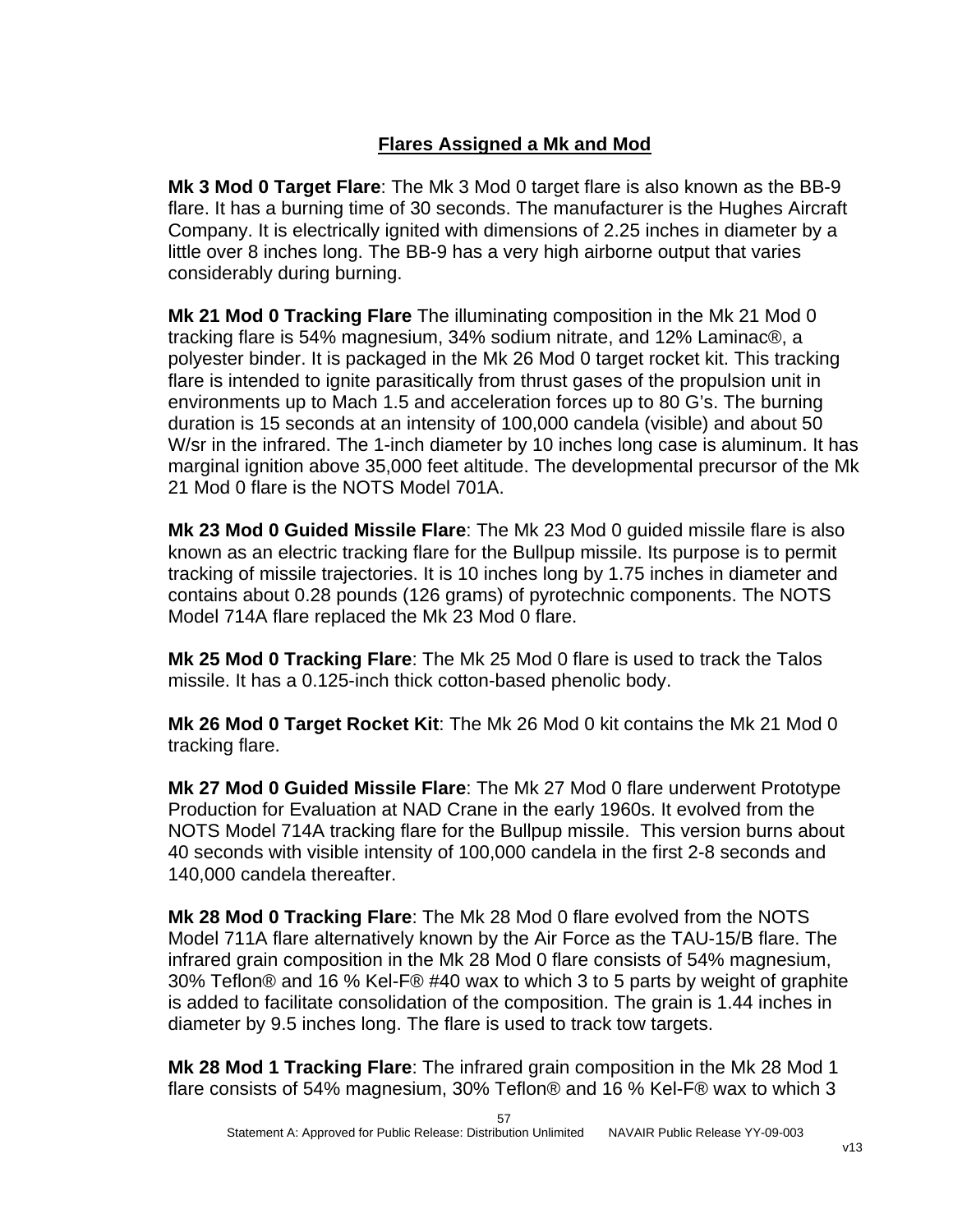parts by weight graphite is added to facilitate consolidation of the composition. The ignition composition is a mixture of 90% barium chromate and 10% boron powder.

**Mk 28 Mod 2 Tracking Flare**: The Mk 28 Mod 2 flare evolved from the Mk 28 Mod 1 tracking flare. The Mk 28 Mod 2 flare also uses Kel-F® wax as a binder. Because there were problems with the Kel-F® wax, a new formula was developed. The flare with the new formula with Viton® A became the Mk 28 Mod 3 Tracking Flare.

**Mk 28 Mod 3 Tracking Flare**: The Mk 28 Mod 3 flare evolved from the Mk 28 Mod 2 tracking flare. It is used as a target for infrared seeking missiles. It burns for about 48 seconds when deployed at 40,000 feet at 0.7 Mach. The infrared composition in the grain of the Mk 28 Mod 3 flare is 60 parts magnesium powder, 40 parts Teflon® and 5 parts Viton® A by weight. The ignition composition is a mixture of 90% barium chromate and 10% boron powder. In 1963, Mr. Leonard B. Arnold conducted the Prototype Production for Evaluation (PPE) of this flare at NAD Crane. The favorable performance during PPE qualified the unit for release to production.

**Mk 33 Mod 0 Tracking Flare**: The Mk 33 Mod 0 flare was designed for visually tracking the Sidewinder 1A and 1C missiles. It also is added to Mk 26 Mod 0 target rocket kits where it is used for Sidewinder 1A target augmentation. The forerunner of the Mk 33 Mod 0 flare is the NOTS Model 702B flare. The Mk 33 Mod 0 flare is 1 inch in diameter by 10 inches long. The grain composition contains 54% magnesium gran 15, 30% Teflon® no. 1, and 16% Kel-F® wax no. 40. Whereas the grain composition formula is typical of an infrared composition, one should not overlook that the burning composition also radiates a large amount of light. Ignition problems were noted during tests due to slipstream damage to the flares. NOTS forwarded the Mk 33 Mod 0 flare documentation package to the Navy Headquarters on 19 January 1962.

**Mk 33 Mod 1 Tracking Flare**: To overcome the Mk 33 Mod 0 flare ignition problems, 8-evenly spaced 0.1875-inch holes replaced the parasitic slots to insure positive ignition of the Mk 33 Mod 1 flare. This resulted in assignment of Mk 33 Mod 1 tracking flare as the new designation replacing the Mk 33 Mod 0 flare. Burning takes place simultaneously over the entire surface. The grain of the MK 33 Mod 1 tracking flare consists of 54% magnesium gran 16, 30% Teflon® no. 1, and 16% Viton® A. This is a NOTS development.

**Mk 37 Mod 0 Infrared Target Flare**: The Mk 37 Mod 0 is the target flare developed by Special Devices, Incorporated for the Teledyne Ryan BQM-34 drone, one of the first jet-propelled targets, which later became known as the Firebee. Two flares are carried on each wing tip and are ignited individually on command. The Mk 37 Mod 0 flare is 21.6 inches long by 3 inches in diameter. The grain is prepared by an incremental pressing technique. The grain composition consists, in parts by weight, of 46.5 parts magnesium, 13.6 parts aluminum, 38.1 parts Teflon® and 1.8 parts Vistanex™ solids. The ignition composition consists of a mixture of 10% boron and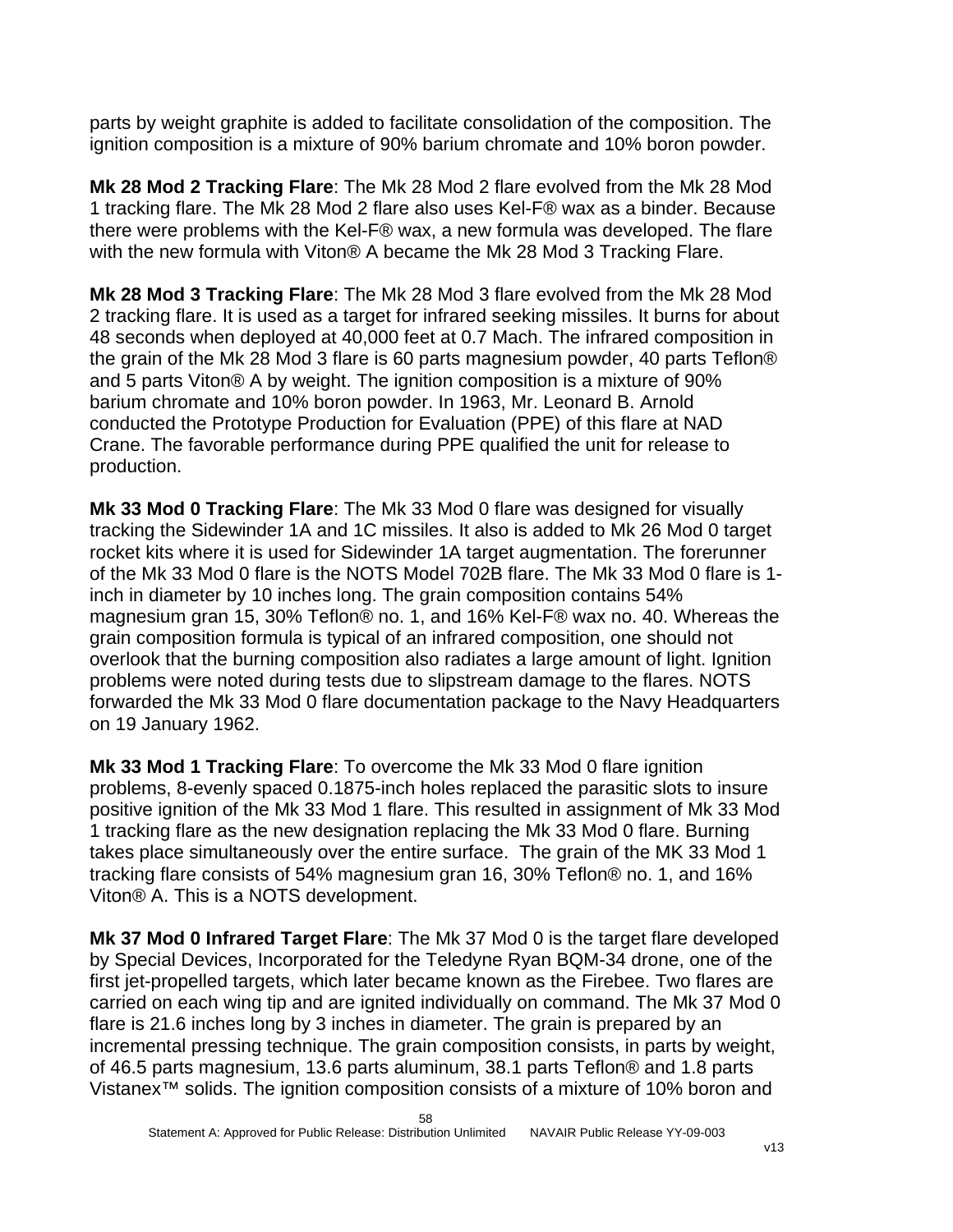90% barium chromate. The first fire consists of a mixture of magnesium, Teflon®, boron, polyisobutylene and barium chromate. Earlier, Special Devices Incorporated developed the 5B1.5.1-1 flare, the forerunner of the Mk 37 Mod 0 flare. The Special Devices 5B1.5.1-1 infrared flare and the Mk 37 Mod 0 flare later were both found to be unsatisfactory. The Targets Office at the Naval Missile Center, Point Mugu, California reported ignition failures with the Mk 37 Mod 0 flare, and also that it burned holes in the motor when tested at 3,000 feet altitude on the Beech AQM-37A small supersonic air-launched expendable target drone. In September 1963, the KD2B-1 drone production version became operational with the U. S. Navy. Shortly before, in June 1963, the KD2B-1 drone was redesignated as the AQM-37A drone.

**EX 42 Mod 0 Decoy Flare**: This flare was developed for use in Lundy AN/ALE-33 chaff dispensers. The EX 42 Mod 0 flare and the EX 43 Mod 0 flare are similar in that they essentially are flat slabs of grain material expelled from dispensers at a comparatively low velocity. The pyrotechnic pellet is in the shape of a rectangular block, which is totally encased in a plastic outer cover. It is about 4.9 inches long by 2.90 inches wide by 0.875 inches thick. There are about 0.43 pounds (196 grams) of energetic materials in this device.

**Mk 42 Mod 0 Decoy Flare**: This flare was developed for Lundy chaff/flare dispensers. It is derived from the NOTS Model 733 series flare. The flare format, similar to the RR-72 flare cartridge, is extruded in a rectilinear shape 4.875 inches long by 3 inches wide by 1.031 inches thick. Specifications include a release velocity of Mach 0.9, a functioning range of up to 70,000 feet altitude and a burning time of at least 2 seconds at 50,000 feet. The Mk 42 Mod 0 flare was adapted to the Lundy AN/ALE-33 chaff dispenser.

**EX 43 Mod 0 Decoy Flare**: This flare was developed for use in AN/ALE-18 chaff dispensers. The EX 42 Mod 0 flare and the EX 43 Mod 0 flare are similar in that they essentially are flat slabs of grain material expelled from dispensers at a comparatively low velocity. The wedge-shaped pyrotechnic pellet is totally encased in a plastic outer cover. There are about 0.54 pounds (243 grams) of energetic materials in this device.

**MK 43 Mod 0 Decoy Flare**: This flare is derived from the NOTS Model 715 flare. It is an extruded wedge configuration with 24 units fitting into the AN/ALE-18 pneumatic chaff dispenser. The grain consists of 54% magnesium, 30% Teflon® and 16% Viton® A. The grain shape is 3.6 inches wide by 2.73 inches long by 1.06 inches thick. The thickness dimension tapers to 0.34 inches.

**EX 46 Mod 0 Decoy Flare**: As reported by Dr. Handler and Mr. J. W. Hanzel of China Lake in 1967, they started work on the development of the EX 46 Mod 0 flare in June 1966. The predecessor to the EX 46 Mod 0 flare is the NOTS Model 400A decoy flare. The NOTS Model 400A flare's composition consists of 55% magnesium, 30% Teflon®, and 15% Viton® A. Pyrotechnicians at NOTS were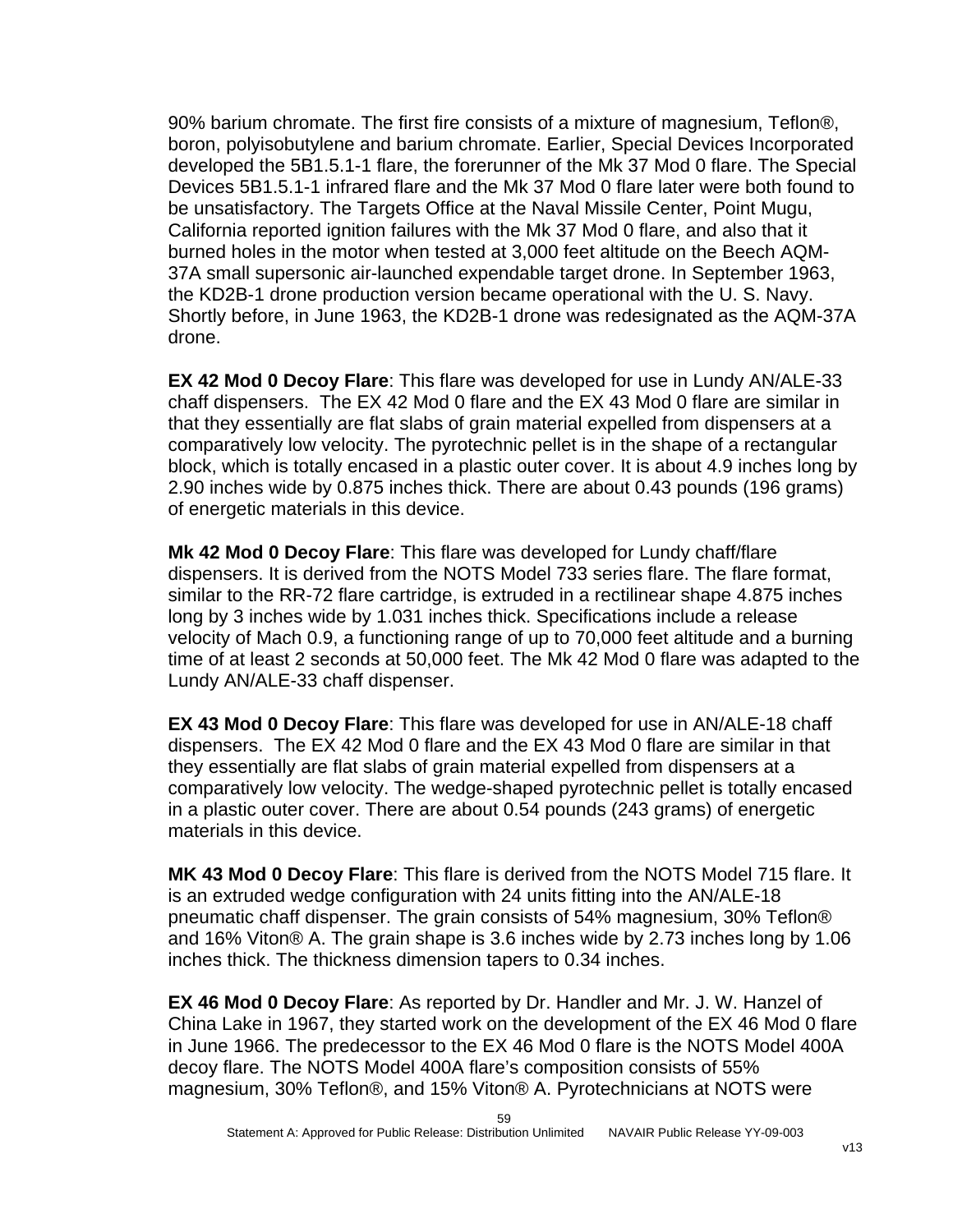requested to develop this flare as a backup to a similar flare being developed by Unidynamics/Phoenix Division Arizona. Ignition is by a pull wire igniter. The ignition strip is made from composition PL 6239. The original grain consists of composition PL 6239. Based on flight test information, the grain composition was changed from composition PL 6239 to composition PL 6328 to obtain a shorter rise time and greater average output. During a second flight test, they evaluated composition PL 6920, a very high-output short-burning composition. Initial performance data were favorable. The device weight is about 0.53 pounds (240 grams). The diameter is 1.4 inches and the overall length is 5.875 inches. The EX 46 Mod 0 decoy flare was developed for the AN/ALE-29 chaff dispenser. That dispenser requires a cylindrical package to be expelled at a relatively high velocity. The design for the EX 46 Mod 0 decoy flare was frozen in December 1966.

**Mk 46 Mod 0 Decoy Flare**: NOTS investigators reported that work started in mid-1966 on the development of the EX 46 Mod 0 decoy flare, which evolved into the Mk 46 Mod 0 decoy flare. The design is derived from the NOTS Model 400A flare. The Mk 46 Mod 0 decoy flare was released to limited production in December 1967. Its purpose is to protect A-3, A-4, A-6, A-7, F-4 and F-8 aircraft against the AA-2 Atoll air-to-air missile threat. These aircraft have the AN/ALE-29 chaff-flare dispenser installed.

The flare is 1.43 inches in diameter by 5.81 inches long and has a flare grain weight of 0.36 pounds (165 grams). The MTV formulation selected for the grain is composition PL 6239. The Mk 46 Mod 0 flare is initiated with a pull wire igniter and has a cross hole though the grain near the center. The ignition process propagates by the flame from the pull wire through the cross hole to ignite the ribbon of igniter material, which in turn ignites the grain. The grain is made by the extrusion process. The flare has a longitudinal flat spot extruded on the circumference of the grain. A ribbon of igniter material is stapled onto the flat spot. In this configuration, the grain is assembled into the case. The grain is not wrapped with aluminum foil tape. The inside diameter of the flare case is reduced at a point about 0.375 inches from the closure disk to form a positive stop. The stop prevents the ignition end parts from exiting the case. At the stop, the momentum of the grain pulls the pull wire igniter to start the ignition process.

The Air Test and Evaluation Squadron Four (VX-4) at Point Mugu California evaluated the Mk 46 Mod 0 flares for effectiveness. VX-4 used the Sidewinder AIM-9B missile as a surrogate for the Atoll threat missile. The device is compatible with the AN/ALE-29A dispenser, the AN/ALE-37A dispenser, and the AN/ALE-39 dispenser. Dr. Handler of China Lake reports that the Mk 46 Mod 0 flare replaced the Mk 47 Mod 0 flare and that the Mk 46 Mod 0 flare does not have a fast enough rise to peak intensity to protect against advanced missiles. This is a NOTS development. NAD Crane manufactured the flare.

**Mk 46 Mod 1 Decoy Flare**: The improved version of the Mk 46 Mod 0 flare became the Mk 46 Mod 1 flare. It was improved for high altitude use and had a faster rise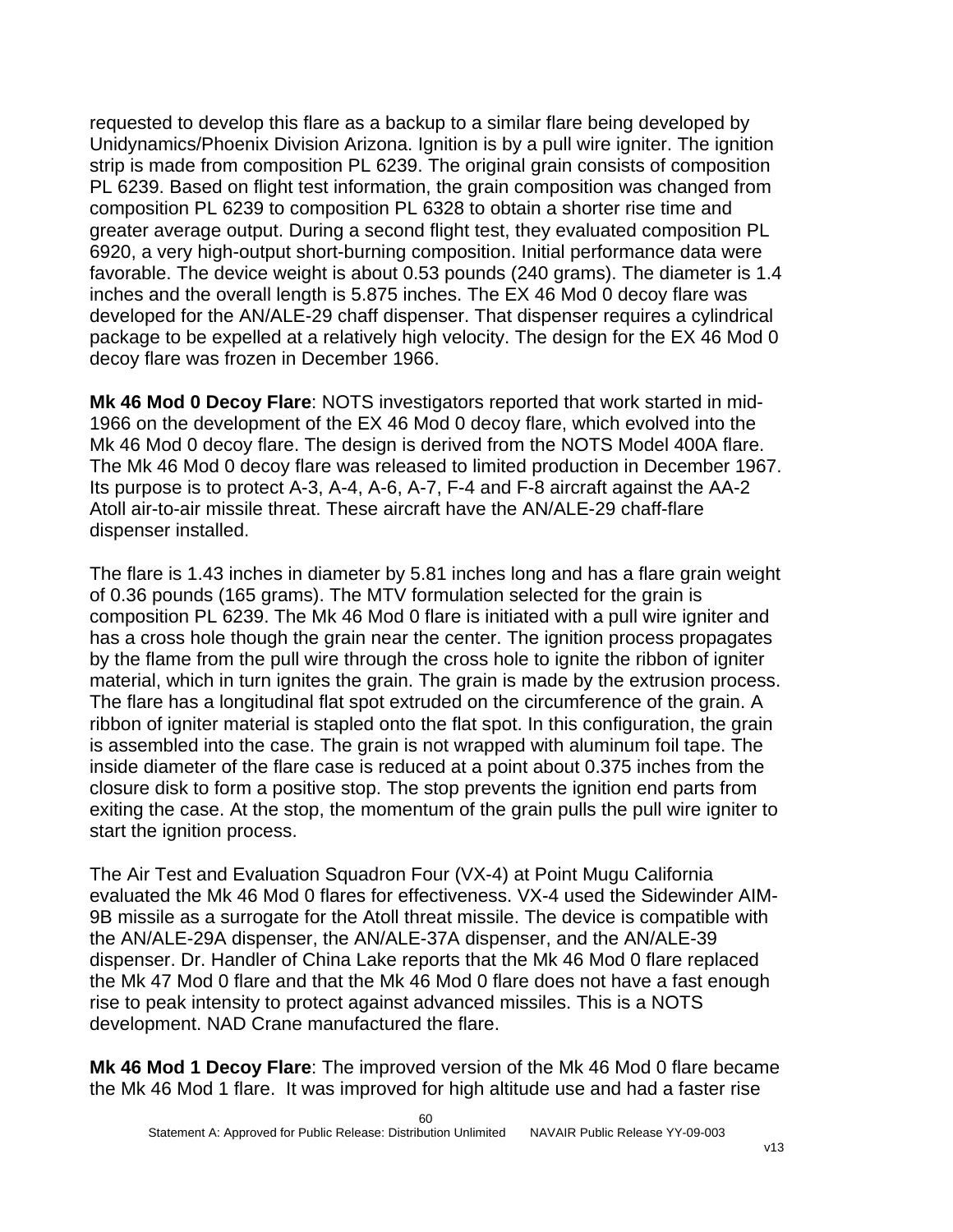time to peak intensity. The flare is 1.43 inches in diameter by 5.81 inches long. The Mk 46 Mod 1 flare is initiated with a pull wire igniter and has a cross hole through the grain near the center. The ignition process propagates by the flame from the pull wire igniter through the cross hole to ignite the ribbon of igniter material, which in turn ignites the grain. The grain is made by the extrusion process. The flare has a longitudinal flat spot extruded on the circumference of the grain. A ribbon of igniter material is stapled onto the flat spot. In this configuration, the grain is assembled into the case. The grain is not wrapped with aluminum foil tape. The inside diameter of the flare case is reduced at a point about 0.375 inches from the closure disk to form a positive stop. The stop prevents the ignition end parts from exiting the case. At the stop, the momentum of the grain pulls the pull wire igniter to start the ignition process. NOTS developed this improvement. NAD Crane manufactured the flare.

**Mk 46 Mod 1A Decoy Flare**: This Navy MTV flare is 1.43 inches diameter by 5.81 inches long. The flare is initiated with a pull wire igniter and has a cross hole through the grain near the center. The ignition process propagates by the flame from the pull wire igniter through the cross hole to ignite the ignition slurry, which in turn ignites the grain. The grain is made by the extrusion process. There are 10 longitudinal grooves extruded onto the grain circumference, which are filled with ignition slurry. The grain in this flare is wrapped with aluminum foil tape. For the Mk 46 Mod 1A, the inside diameter of the flare case is reduced at a point about 0.375 inches from the closure disk to form a positive stop. The stop prevents the ignition end parts from exiting the case. At the stop, the momentum of the grain pulls the pull wire igniter to start the ignition process. The Mk 46 Mod 1A flare has a multipiece cartridge retainer assembled inside the case at the ignition end. Mentioned in a 1977 report.

**Mk 46 Mod 1B Decoy Flare**: The MTV composition formulation in this variant was modified to provide faster burning, which in turn results in a much higher radiant intensity. The grain has 12 longitudinal grooves on the grain surface, maybe the first to incorporate such a design. The 12 grooves in comparison to the 10 grooves of the MK 46 Mod 1C flare provided extra burning surface. The grooves are filled with ignition slurry. The grooves are formed during the extrusion process. The grain in this flare is wrapped with aluminum foil tape. Other design features are similar to those in the Mk 46 Mod 1A flare. The Mk 46 Mod 1B flare later was redesignated the MJU-8/B decoy flare. This flare is 1.43 inches diameter by 5.81 inches long.

**Mk 46 Mod 1C Decoy Flare**: This Navy MTV flare is 1.43 inches diameter by 5.81 inches long. The flare is initiated with a pull wire igniter and has a cross hole through the grain near the center. The ignition process propagates by the flame from the pull wire igniter through the cross hole to ignite the ignition slurry, which in turn ignites the grain. The grain is made by the extrusion process. There are 10 longitudinal grooves extruded onto the grain circumference, which are filled with ignition slurry. The grain in this flare is wrapped with aluminum foil tape. For the Mk 46 Mod 1C, the inside diameter of the flare case is reduced at a point about 0.375 inches from the closure disk to form a positive stop. The stop prevents the ignition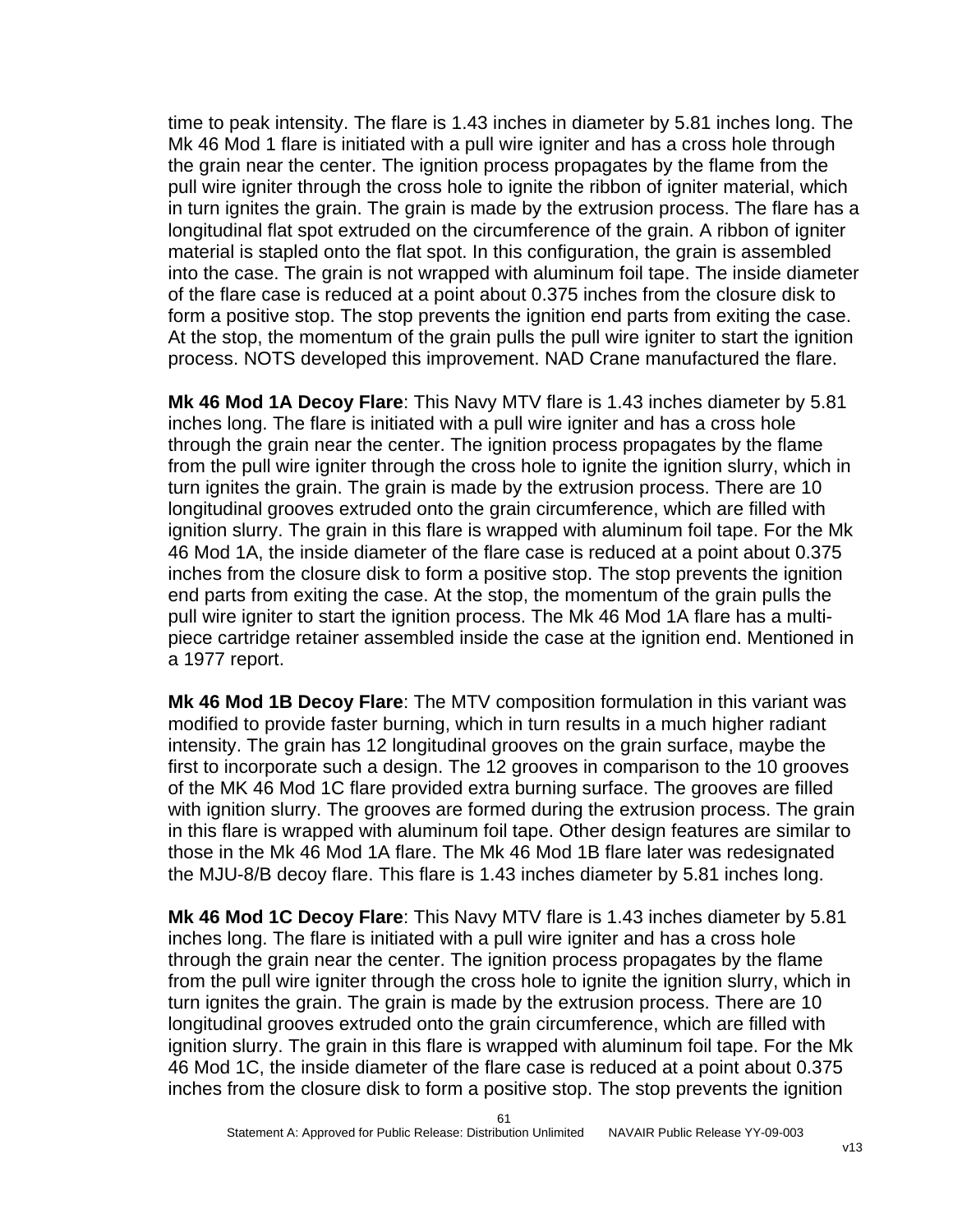end parts from exiting the case. At the stop, the momentum of the grain pulls the pull wire igniter to start the ignition process. The Mk 46 Mod 1C flare has a onepiece cartridge retainer assembled inside the case at the ignition end, which is an improvement over the multi-piece cartridge retainer in the Mk 46 Mod 1A.

**Mk 47 Mod 0 Decoy Flare:** The MK 47 Mod 0 flare was developed and manufactured by Unidynamics Division of Universal Match Corporation Industries. This flare is described in specification MIL-F-81545 Flare, Decoy. It is 1.43 inches in diameter by 5.81 inches long with a flare grain weight of 0.23 pounds (105 grams). The composition is pressed to make the grain. This flare was actually the first decoy flare designed for use in the AN/ALE-29 dispenser. It entered production in 1968. After the Illinois Institute of Technology Research Institute developed inertial boresafe igniter parts and the grain are ejected, the safing hardware ignites the grain at the rear. The AN/ALE-29A dispenser has 30 tubes into which the flares are loaded. Dr. Handler of China Lake reports that the Mk 46 Mod 0 flare replaced the Mk 47 Mod 0 flare.

**Mk 48 Mod 0 Decoy Flare:** This is a NWC China Lake developed flare intended for ship protection. It is also known as the Ships Ordnance Infrared Decoy (SOID). In July 1968, China Lake was requested to develop this flare when it appeared the Army 33-18 flare development would not be available on schedule. The decoy grain is a magnesium/Teflon®/Viton® A rod extruded 1 inch in diameter by 12 inches long. The grain composition consists of a variation of composition PL 6328. This grain is assembled into a Mk 25 Marine Marker aluminum canister, which is about 18 inches long by 3 inches in diameter. The Mk 48 Mod 0 flare is initiated by the introduction of seawater to the interior of the base assembly. The ignition system consists of a Mk 72 seawater activated battery, which is mounted within the base assembly, and a Mk 1 squib fitted in the forward end of the flare grain. It was released to production in 1971. The Mk 48 Mod 0 flare can only be launched by hand. NAD Crane manufactured the flare.

**Mk 48 Mod 1 Decoy Flare**: The Mk 48 Mod 1 decoy flare is similar to the Mk 48 Mod 0 flare. It differs in that it can be launched either by hand or from the Mk 133 Mod 0 flare launcher system.

**EX-49 Mod 0 Decoy Flare**: This is the forerunner of the Mk 49 Mod 0 flare. The grain burns internally and externally. Initially the grain had a twelve-star shaped perforation longitudinally in the grain center. In early 1971, the design with 12 longitudinal holes around the circumference was chosen in place of the star shaped perforation. The 12-hole configuration was designated the EX 49 Mod 0 flare. Mentioned in a 1971 report. Developed by NWC, China Lake.

**Mk 49 Mod 0 Decoy Flare**: This flare has a new bore safe system and is 1.42 inches in diameter by 5.80 inches long. The grain is 1.33 inches in diameter by 4.87 inches long. The flare grain weighs 0.34 pounds. The flare mixture is composition PL 9000. The Mk 49 Mod 0 decoy flare was first mentioned in a June 1973 report.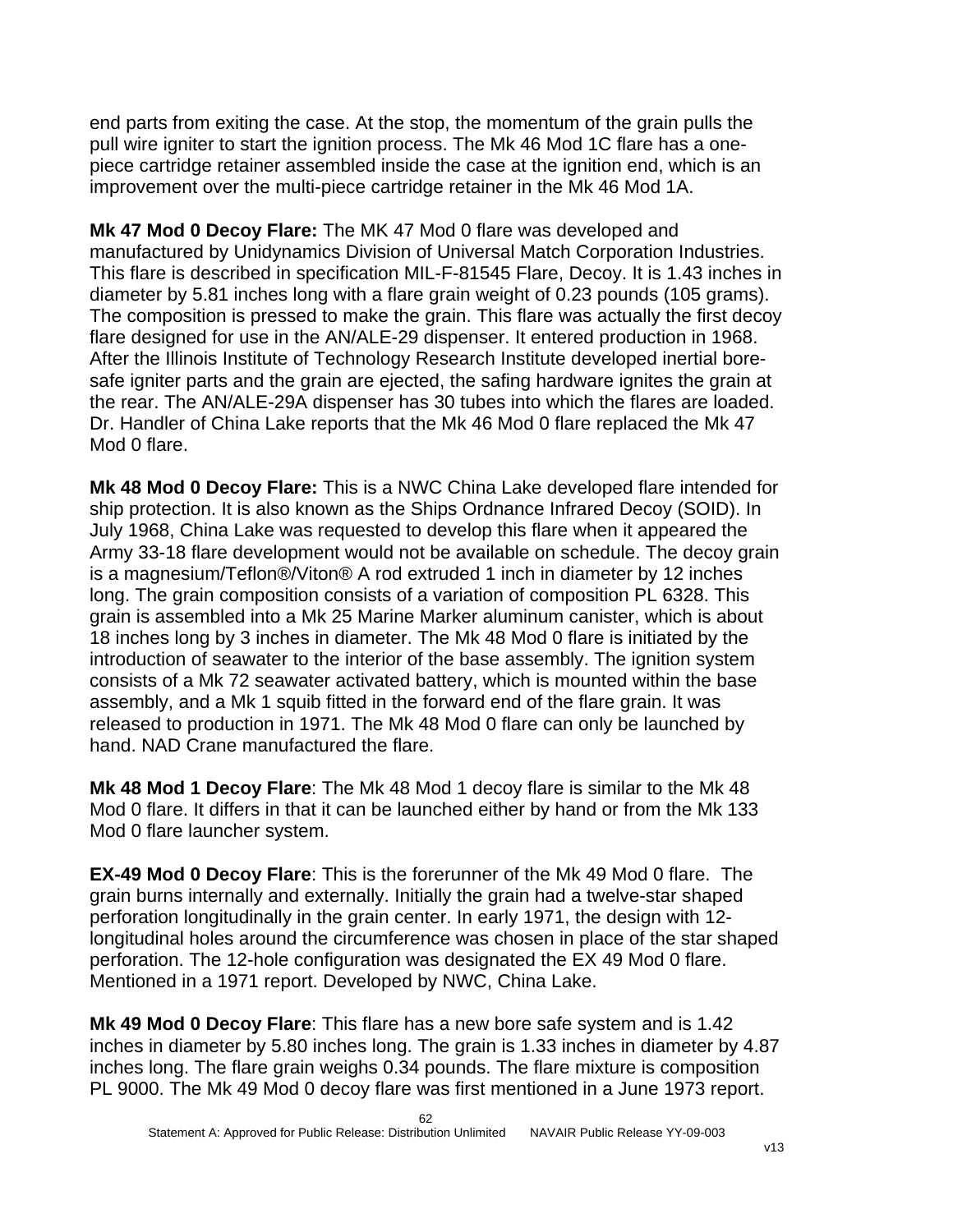Mr. Daniel L. Harp, Mr. Kenneth L. Foote, and Mr. Allen of China Lake reported details of this flare in early 1974. This flare is also known as the "spaghetti" flare. The grain has twelve 0.125-inch longitudinal holes around the circumference of the grain very close to the outside perimeter. An extruded ignition cord composed of magnesium-Teflon® composition PL 6239 mixture, called spaghetti, is lased continuously through all the holes. This Mk 49 Mod 0 flare design is a successor to the Mk 46 Mod 0 flare and is the forerunner to the MJU-8A/B decoy flare by way of the MJU-16/B flare, the MJU-21(XCA-1)/B flare and the MJU-8/B PIP flare. Sometimes graphite is added to the composition to improve the grain extrusion properties. Graphite also is supposed to improve the burning rate and long wavelength properties. Naphthalene and anthracene also were explored to improve long wavelength properties. A spaghetti flare grain is configured such that the extrusion process is the only way to produce it. The Mk 49 Mod 0 was not released to production.

**EX 50 Mod 0 Decoy Flare**: This MTV flare is about 1972 vintage and is the forerunner to the Mk 50 Mod 0 flare. The case features are 1.57 inches in diameter by 3.85 inches long with a weight of 0.43 pounds. The grain features are 1.4 inches in diameter by 2.4 inches long with a weight of 0.22 pounds. The EX 50 Mod 0 pyrotechnic grain is N-35 propellant. The EX 50 Mod 0 has a much faster burning rate than the Mk 50 Mod 0 flare.

**Mk 50 Mod 0 Decoy Flare**: This flare is a quick response development designed to be compatible with the AN-M8 pyrotechnic pistol, from which the decoy flare is fired. The unit consists of a 1.57-inch diameter by 3.85-inch long aluminum case that has a rimmed base to fit the pistol ejector. The extruded MTV grain is 1.4 inches in diameter by 2.4 inches long. It contains approximately 0.22 pounds (100 grams) of flare grain, which is coated internally on each end with 0.70 grams of ignition charge mixture. The propelling charge is 2.5 grams black powder. An M39A1 percussion primer is located in the base end. The Mk 50 Mod 0 decoy flare is identical to the EX 50 Mod 0 flare, with one minor exception. The magnesium powder used in the Mk 50 Mod 0 flare could not meet the specification for use in N-35 propellant. Mk 50 Mod 0 flare grains are extruded from composition PL 9001, which is similar to N-35 in formulation but allows the use of a wider magnesium particle size range. Development of the Mk 50 Mod 0 decoy flare by NWC China Lake was completed in 1972. Unlimited production was authorized in 1973. The Naval Ordnance Station Indian Head Maryland produced this flare. The MTV Army XM-197 flare is similar to the Mk 50 Mod 0 flare.

**EX 51 Mod 0 Decoy Flare**: The EX 51 Mod 0 flare development, started in 1972. It is an effort to get increased infrared radiant intensity for greater effectiveness and wider use knowing that the Mk 50 Mod 0 is deficient in that regard. The grain in the Mk 50 Mod 0 flare is made of N-35 propellant, which is intended primarily for use as a propellant and gives less infrared emission that those formulations intended for pyrotechnic use. It also is limited in combustion at high altitude. The intent is to replace the N-35 propellant in the Mk 50 Mod 0 flare with a composition that has a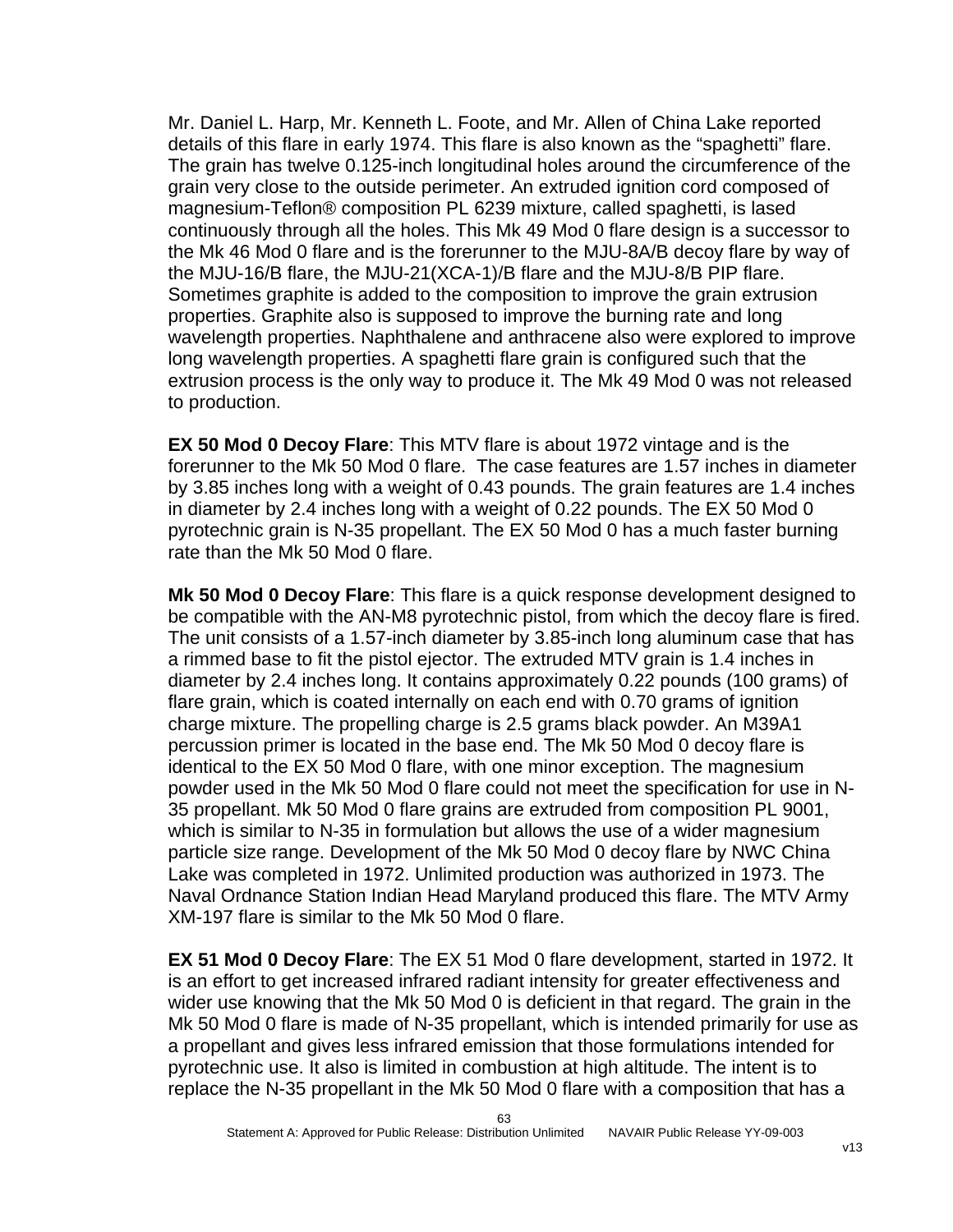greater infrared output and better functioning at altitude. The replacement formulation is composition PL 9000, which is composition PL 6920; 70% magnesium, 14% Teflon® and 16% Viton® A, with 10% graphite added. The composition ignites reliably with CT-144 ignition mix. The EX 51 Mod 0 flare is designed to be compatible with the AN-M8 pyrotechnic pistol, which is used to launch this decoy flare. The development was put on hold awaiting a request from Navy Headquarters that the item be produced or for an operational requirement. There is no record that the hold was removed from this development.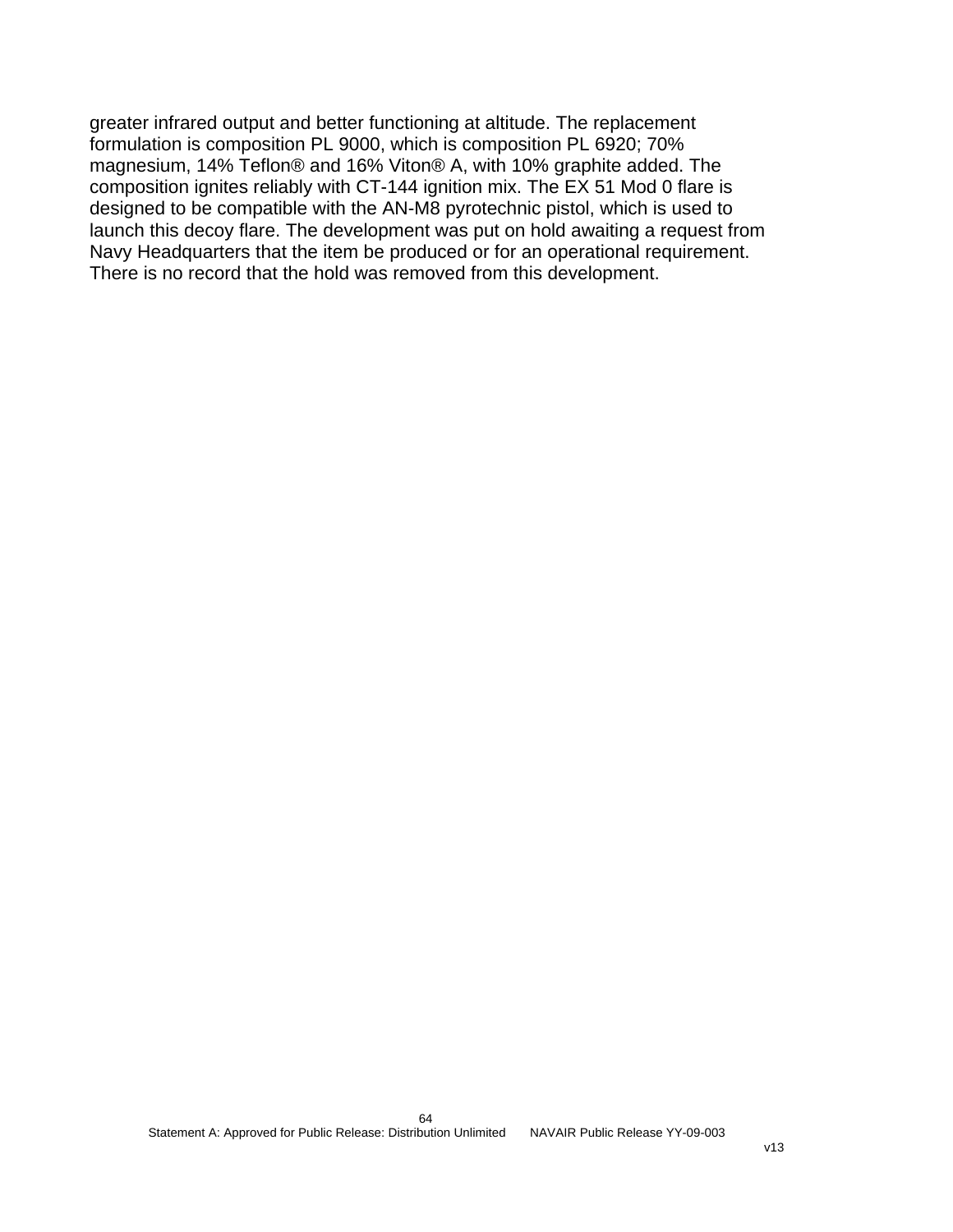### **Flares Assigned an MJU Designation**

**MJU-2/B Aircraft Decoy Flare**: NAD Crane engineers developed the MJU-2/B flare. The flare is 7.625 long by 1.568 inches in diameter. It contains 0.47 pounds (215 grams) of MTV composition and is ejected at 40 feet/second. The grain exterior is grooved to get additional surface area. Magnesium-Teflon® tubing is placed into the grooves to provide high initial radiant output. The flare exhibits a 300-millisecond rise time and a 3.2 second ambient burning time. At 40,000 feet altitude and 650 feet per second airspeed, it burns about 4.5 seconds. The flare is dispensed from the A6 or 9A Lambert photoflash ejector or a SUU-53A cartridge dispenser. The latter dispenser typically is used to discharge Weather Modification Units (WMU) catalyst generators units. WMU units are used for cloud seeding in an effort to facilitate rainmaking. Mr. Harold L. Benham and Mr. Orville L. Beckes NAD Crane reported this flare in 1974.

**MJU-2A/B Aircraft Decoy Flare**: This flare is an improved version of the MJU-2/B flare. The improvement is mainly in the ignition system. The extruded MTV grain exterior is grooved to get additional surface area. This flare dates to 1988.

**MJU-3/B Countermeasures Flare**: This flare and its dispenser are too large except for logistics aircraft. The flare also needs a reduced delay time. Mentioned in a 1972 report.

**MJU-7/B Aircraft Decoy Flare**: Prior to 1989 there only was one flare called the MJU-7/B flare, but it had 2 variants, which are not distinguished by a change in nomenclature. All variants are made with MTV to the same performance specification. The flare dimensions are 1 inch by 2 inches by 8 inches. The MJU-7/B flares are compatible with the Tracor AN/ALE 40 dispenser.

**MJU-7/B Aircraft Decoy Flare variant 1**: Before 1997, this variant of the MJU-7B flare was made with a pressed MTV grain and with a slider/interrupter/sequencer. The flare dimensions are 1 inch by 2 inches by 8 inches.

**MJU-7/B Aircraft Decoy Flare variant 2**: Before 1989, this variant of the MJU-7/B flare was made with an extruded MTV grain and was ignited parasitically. It does not have a slider/interrupter/sequencer. The flare dimensions are 1 inch by 2 inches by 8 inches.

**MJU-7A/B Aircraft Decoy Flare**: Starting in 1997 the Air Force had some flares made with an extruded MTV grain as in the MJU-7/B variant 2 flare and with a slider/interrupter/sequencer as in the MJU-7/B variant 1 flare. The designation given to these flares with an extruded MTV grain and with a slider/interrupter/sequencer is the MJU-7A/B flare. At this time, the manufacturing specification for the MJU-7A/B flare was changed to give the producer the option to choose which version (pressed or extruded grain) to make. The performance requirements stayed the same for the MJU-7A/B flare whether the grain is made by pressing or by extrusion. There was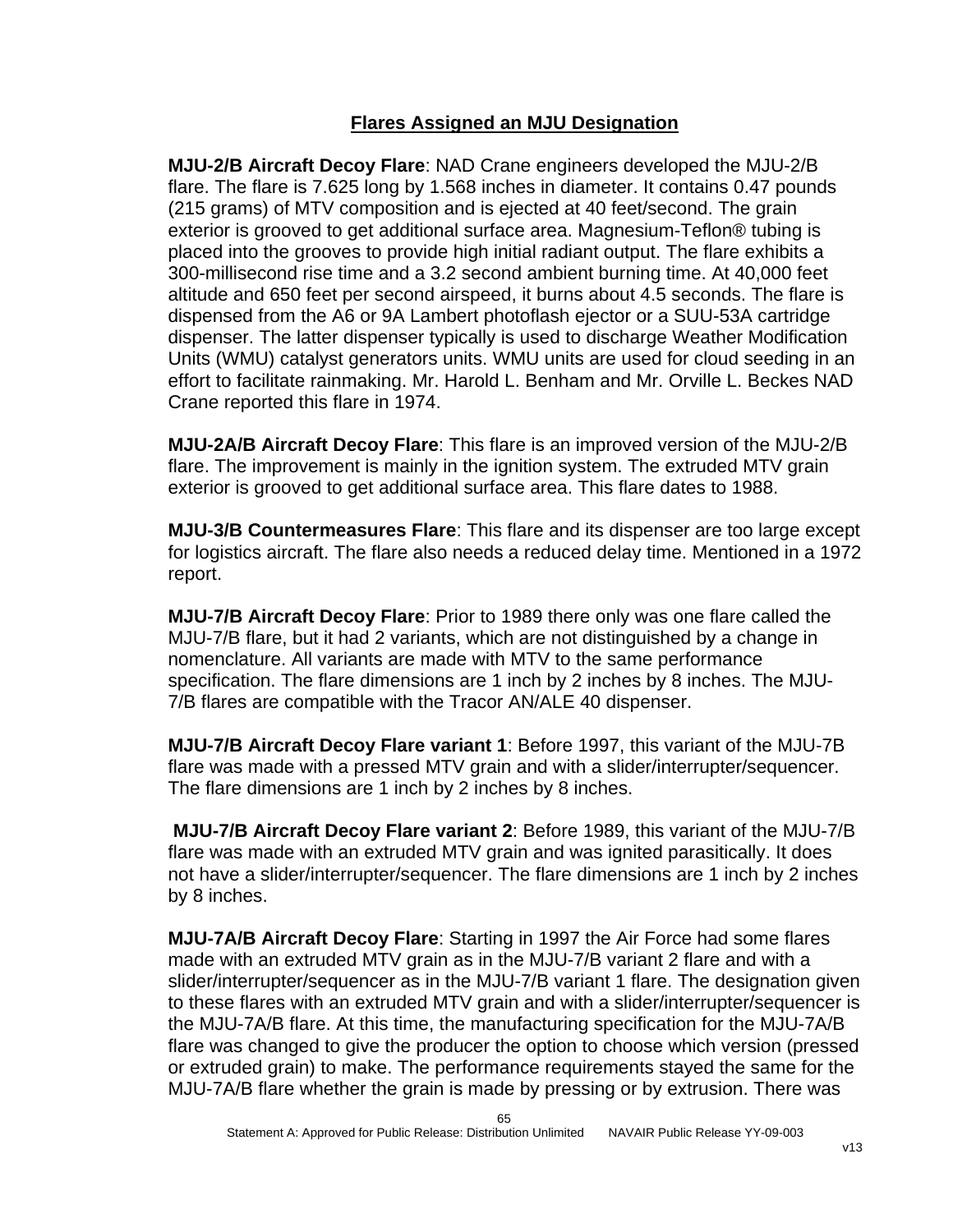no effort to change the nomenclature to indicate whether the flare contained a pressed grain or an extruded grain. This later made it difficult to identify the type of grain contained in an MJU-7A/B flare. The flare dimensions are 1 inch by 2 inches by 8 inches.

**MJU-8/B Aircraft Decoy Flare**: The MJU-8/B flare is formulated using extruded MTV to protect aircraft that radiate a large infrared signature. It is the counterpart to the Mk 46 Mods flare series that are formulated to protect aircraft that radiate a low infrared signature. The MTV composition formulation and grain configuration in this variant were modified to provide faster burning, which in turn results in a much higher radiant intensity. The grain has 12 longitudinal grooves on the grain surface, maybe the first to incorporate such a design. The 12 grooves in comparison to the 10 grooves of the MK 46 Mod 1C flare provided extra burning surface. The grooves are formed during the extrusion process. The grooves are filled with ignition slurry. The grain in this flare is wrapped with aluminum foil tape. Other design features are similar to those in the Mk 46 Mod 1C flare. The Mk 46 Mod 1B was redesignated the MJU-8/B decoy flare. This flare is 1.43 inches diameter by 5.81 inches long.

**MJU-8/B PIP Aircraft Decoy Flare**: This MTV extruded flare evolved into the MJU-8A/B decoy flare and is 1.43 inches in diameter by 5.81 inches long. The forerunner of this flare is the MJU-21(XCA-1)/B flare. The concept of longitudinal holes and the spaghetti igniter material continues in this variant.

**MJU-8A/B Aircraft Decoy Flare**: The forerunner of this MTV extruded flare is the MJU-8/B PIP. The MJU-8A/B flare is 1.43 inches in diameter by 5.81 inches long. This flare also utilizes the "spaghetti" flare design. The grain has twelve 0.125-inch longitudinal holes around the circumference of the grain very close to the outside perimeter. An extruded ignition cord composed of magnesium-Teflon® PL 6239 mixture, called spaghetti, is lased continuously through all the holes. This variant dates from 1986.

**MJU-10/B Aircraft Decoy Flare**: The MJU-10/B flare is a 2 inch by 2.5 inch by 8 inch MTV decoy flare primarily used on an Air Force aircraft.

**MJU-16/B Aircraft Decoy Flare**: The MJU-16/B flare is 1.43 inches in diameter by 5.81 inches long. It served as the test bed for a number of improvement concepts. This MTV flare also has the longitudinal holes around the grain circumference very near to the surface. It is into these holes that the spaghetti igniter material is laced. This design never was placed into production. The MJU-16/B flare improvements evolved into the MJU-21(XCA-1)/B flare.

**MJU-21(XCA-1) Aircraft Decoy Flare**: This MTV extruded flare is 1.43 inches in diameter by 5.81 inches long. It evolved from MJU-16/B flare developments into the MJU-8/B PIP decoy flare. The MJU-21(XCA-1) flare continued the spaghetti flare concept but in this instance, the longitudinal holes are relieved to the outside by a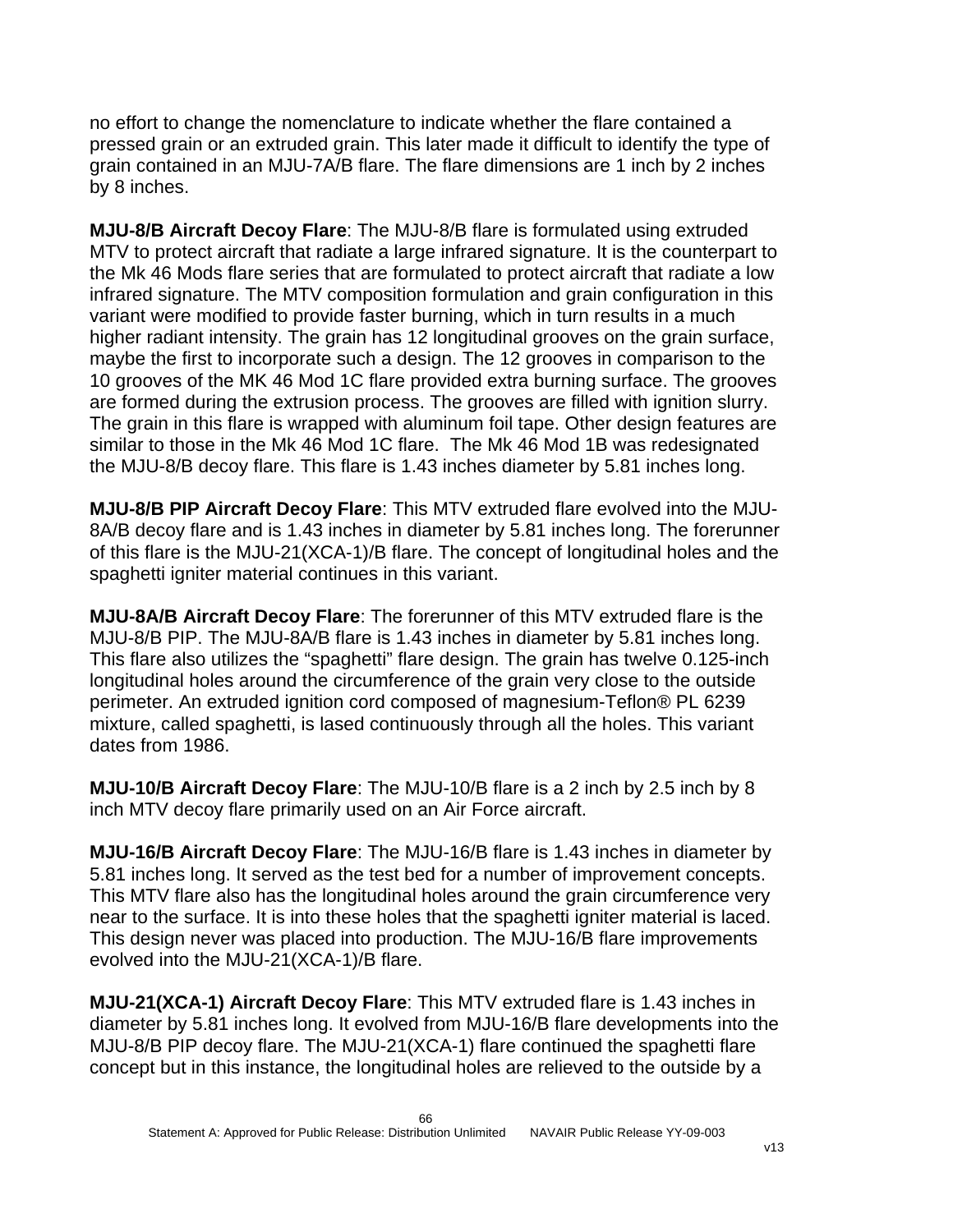small slot. This is done to regulate the ignition rate. Igniter material in the form of spaghetti is laced into these holes as in prior models. This variant dates to 1985.

**MJU-22/B Aircraft Decoy Flare**: This MTV extruded flare is 1.43 inches in diameter by 10.55 inches long. It might be considered the "long" version of the MJU-8A/B flare. It also contains the spaghetti flare concept and associated design. The extra length design allows one to dispense a flare with more radiative output from a single hole of the dispenser. This variant dates from 1991.

**MJU-32/B Aircraft Decoy Flare**: This MTV extruded flare is an improvement of the MJU-8A/B flare. It also is 1.43 inches in diameter by 5.81 inches long. The lacing of the spaghetti into the longitudinal holes of the grain is a very labor-intensive procedure. To reduce the labor cost, the holes were changed into a "T" shaped slot. Spaghetti no longer is required in this design. The concept of the "T" slot is that it would undergo fissure burning and there would no longer be a need for an igniter material in the slot. After many experiments with the shape of the slot, the final "T" shaped slot was chosen as the optimum balance between ignition speed and performance. Mr. Jeff Mulinix of NSWC Crane is the inventor of the "T" slot. This flare dates from 1995.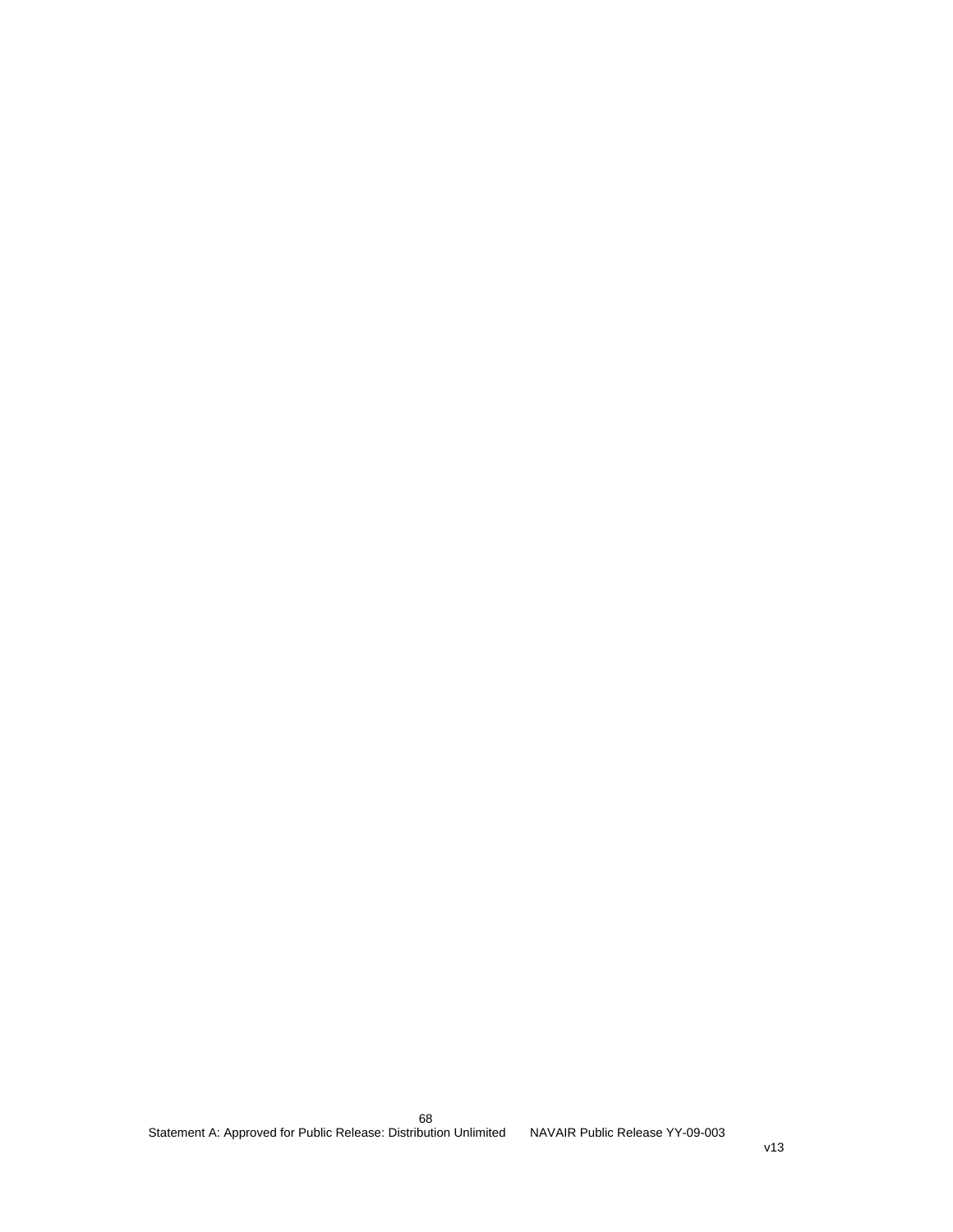## **Flares with Commercial Designations**

**E216 Tracking Flare (Ejectable)**: This is a double-end burning ejected flare made by the Atlantic Research Corporation. The E216 flare is identical to the W216 flare. The MTV grain is 1.625 inches in diameter by 3 inches long and weighs 0.22 pounds. The composition is EW-50. The materials and proportions are unspecified.

**W111B Tracking Flare**: This is a commercial item made by the US Flare Corporation (USFC). It is 1 inch in diameter by about 10.125 inches long. It is electrically ignited and weighs about 0.75 pounds. The USFC W111B flare is interchangeable with the NOTS Model 702A flare.

**W112B Infrared Augmentation Device**: This device is for the modified 5-inch HVAR rocket powered TDU-11B target. It was designed to replace the Mk 21 Mod 0 flare. The first article was tested during 1963 at the Air Proving Ground Center, Eglin Air Force Base Florida to get data about performance at sea level and 22,000 feet altitude. The burning time at altitude is 70 seconds at 240 knots indicated air speed (KIAS). The flare is reliable over the minus 65 °C to +30 °C temperature regime. US Flare Division of the Atlantic Research Corporation manufactured the flare. The composition consists of 54% magnesium, 30% Teflon®, and 16% Kel-F® wax. The grain is pressed in increments into an aluminum case, which is thin walled and is consumed during burning. Since it is mounted on the target, the case burns in place and is not ejected. The front end has the ignition mixture exposed through vents to facilitate parasitic ignition by the rocket flame. The aluminum case is 6.5 inches long by 0.94 inches in diameter. The unit weighs about 0.5 pounds.

**W114B Tracking Flare**: This commercial flare is intended for use on the AGM-45A Shrike missile to obtain missile trajectory. Because of problems with this unit, the NOTS Model 743A flare and NOTS Model 743B flare were tried instead of the W114B flare.

**W137 Tracking Flare**: This flare was developed by US Flare Division of the Atlantic Research Corporation and was designed primarily for use with the Pogo-Hi rocket. The unit is 1.375 inches in diameter by 9 inches long and weighs about 1 pound. The grain weighs about 0.33 pounds. The unit burns for 40 seconds at sea level with an intensity of 450 W/sr in the 1.8µm to 2.7µm bandpass region. The W137 flare is ignited with one USF Model 706 Squib. The actual burning time is 120 seconds when mounted on the Pogo-Hi rocket during the time it is rising from ground launch to 68,000 feet and then free-falling back to the ground. The W137 flare is one of the earliest magnesium-Teflon® formulated flares. It dates to before October 1959.

**W138 Tracking Flare**: This flare is identical to the W137 flare but burns for 20 seconds at sea level and for 60 seconds in flight.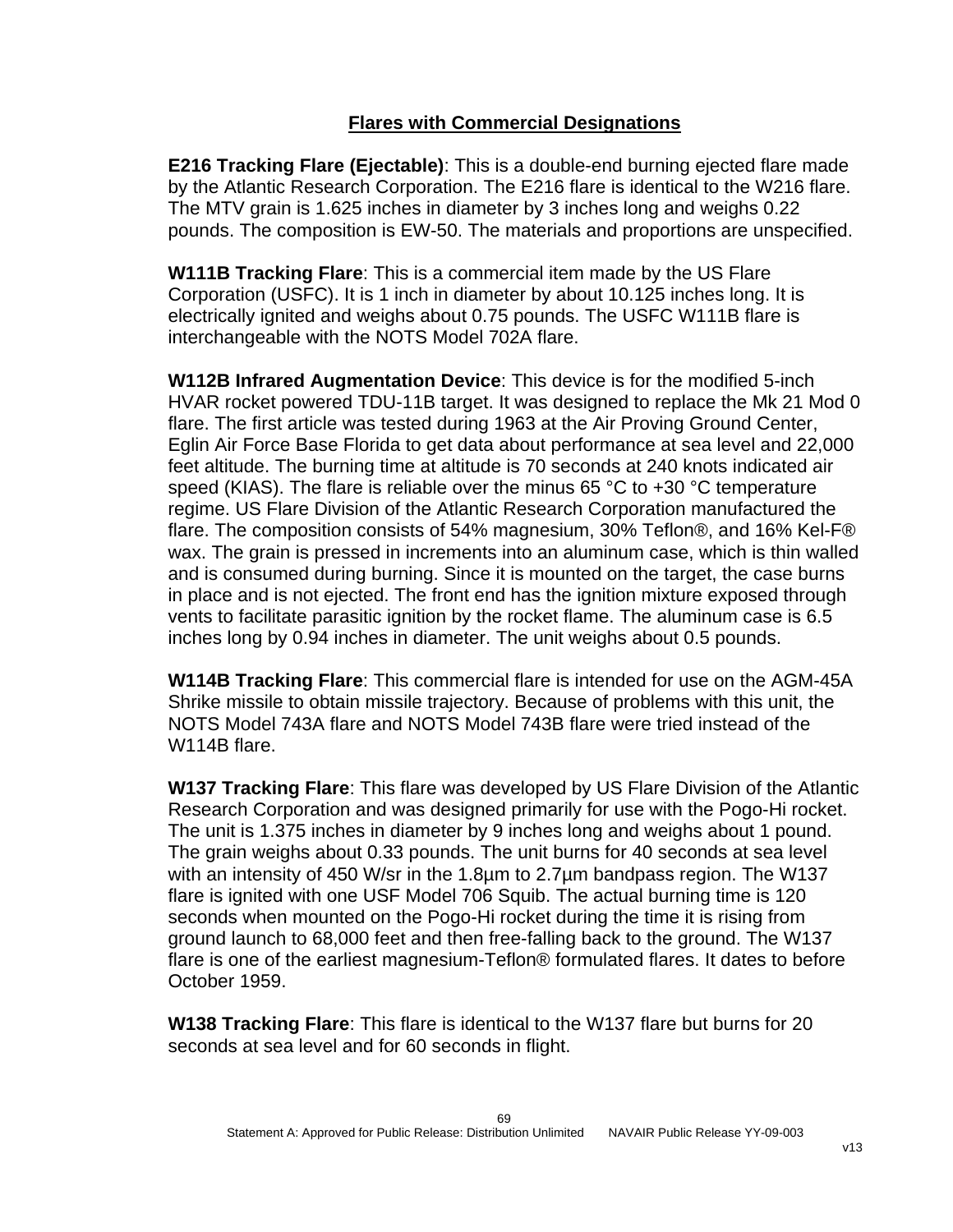**W204 Infrared Flare**: US Flare Division of the Atlantic Research Corporation made the flare, which is in a 2-inch diameter by 10-inch long case. The W204 flare and the W205 flare differ in case material.

**W205 Infrared Flare**: US Flare Division of the Atlantic Research Corporation made the flare, which is in a 2-inch diameter by 10-inch long case. The W204 flare and the W205 flare differ in case material.

**W205 Lot 1 Target Flare:** This flare, manufactured by the Atlantic Research Corporation, is used on the TDU-4/B Tow Target. The flare is not ejected, but burns where it is mounted. An electrical connector at the rear end is used to ignite an electric agent embedded in the first fire at the front end. Ignition is by electric squib. The grain is in a stepped aluminum case that is wider at the front end. A layer of fiberglass insulation separates the grain and the aluminum in the wider position of the tube. The grain is in a 2-inch diameter case stepped down to 1.75 inches in diameter by 9.5-inch long case. The device weighs 2.05 pounds. The grain inside the case is 1.56 inches in diameter by 7.5 inches long. The grain composition consists of 57% magnesium, 38% Teflon®, 2% Shell Epon 864 epoxy binder, and 3% phenanthrene.

**W205 Lot 2 Target Flare:** Flare-Northern, formerly US Flare Corporation, built this target flare that is 2.0 inches in diameter and has an overall length of 10.25 inches. It is necked down to 1.75 inches in the area between 6.125 and 6.375 inches from the burning end. It contains a flare pellet approximately 1.5 inches in diameter by 8.5 inches long. The grain composition is approximately 65 parts by weight magnesium powder, 35 parts Teflon®, and 5 parts anthracene. The burning time is about 90 seconds. Flares made after July 1963 contain 3 or 4 parts by weight anthracene. Besides the manufacturer, the difference between the W205 Lot 1 flare and the W205 Lot 2 flare is mainly in the infrared composition; the configuration being quite similar.

US Flare Division of the Atlantic Research Corporation manufactured another version of this flare. The grain composition consists of 62% magnesium, 33% Teflon®, and 3% anthracene. The aluminum case is 7.5 inches long by 1.56 inches in diameter. The device weighs 2.05 pounds. This flare is used on the TDU-4/B Tow Target.

**W206 Flare**: The Atlantic Research Corporation developed W206 flare was designed and developed for the Aeronautical Systems Division at Eglin Air Force Base. The flare is stated to possess an improved long-wavelength infrared emission and to be relatively insensitive to changing altitude and high air velocities. It is designed for altitudes above 40,000 feet and speeds in excess of Mach 1. Ignition is by the Navy Mk 2 Mod 0 electric squib. The grain is in a stepped aluminum case that is 2 inches in diameter at the front end. The case steps down to 1.75 inches in diameter at the rear end. The case is 9.5 inches long. A layer of glass epoxy liner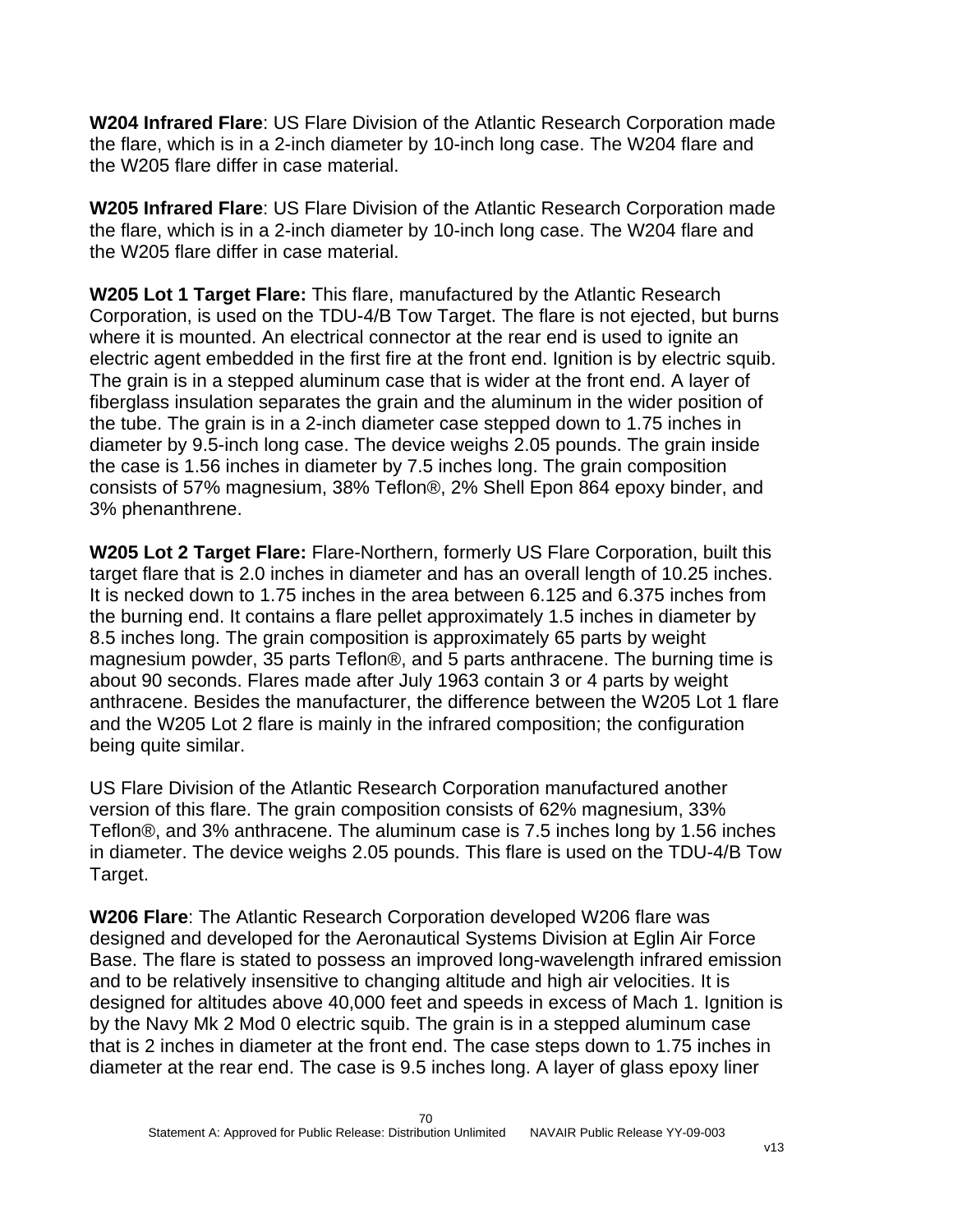separates the grain and the aluminum in the wider position of the tube. The device weighs 2.0 pounds.

**W211 Target Augmentation Flare**: Mr. B. Dubrow, US Flare Division of the Atlantic Research Corporation, developed this flare. He later transferred to the Space Technology Laboratory. The device is 2-inches in diameter by 13-inches long and weighs 2.5 pounds. The grain weighs 1.77 pounds, has an output of about 1000 W/sr in the 1.8µm to 2.7µm bandpass region, and has a burning time of 90 seconds. The grain composition consists of 54% magnesium gran 15, 30% Teflon®, and 16% Kel-F® wax. Two USF Model 706 Squibs wired in parallel for reliability ignite the W211 flare. The W137 flare is ignited with only one squib. No less than three W211 flares are used to augment the F9F-6K target per firing pass at 30,000 feet. The W211 flare is used extensively as an infrared source in the Pogo-Hi Target Rocket. It also is used on tow targets.

**W211 Tracking Flare**: This is a commercial item manufactured by the US Flare Corporation that weighs about 2.75 pounds, is about 2 inches in diameter by 12.75 inches long. It is ignited electrically.

**W211/A-5 Tracking Flare**: This flare was manufactured by the US Flare Corporation as a developmental item for the Air Force. It is 2 inches in diameter by 7.06 inches long, weighs about 1.6 pounds, and is ignited electrically.

**W211F Flare**: The Atlantic Research Corporation manufactured the W211F flare. It is used on the Q-2C drone. The grain composition consists of 54% magnesium, 30% Teflon®, and 16% Kel-F® wax. The aluminum case is 10 inches long by 1.83 inches diameter. The device weighs 2.5 pounds.

**W211S Target Flare**: The W211S flare is similar to the NOTS Model 712A flare and is intended for testing the increased-range Sidewinder 1C missile. It is attached to the QF-9F target drone, the Beech KDB drone and the Ryan target drone BQM-34A (old designation Q2C) jet powered aerial target with a subsonic speed. Flare-Northern Division of the Atlantic Research Corporation supplied this flare. Mr. Allen of NOTS was the task manager.

**W213 Tracking Flare**: Flare Northern Division of the Atlantic Research Corporation developed this device. This developmental flare is aluminum cased. It was designed with a base electrical connector and an internal insulator sleeve of paperbased phenolic material to facilitate side-by-side mounting of the flares. This is intended to permit sequencing without danger of premature ignition. Replacement of Kel-F® wax was a consideration during development. The W213 flare was one of a series of Navy and commercial flares evaluated at China Lake. In a series, which included the NOTS Model 702A flare, the NOTS Model 711A, the NOTS Model 712A, and the ARC W211F flare as well as the W213 flare, the W213 flare is the only one with higher intensity in the 2µm to 3µm bandpass region than in the 3µm to 5µm bandpass region. Ignition is with the F-ND Model 706 squib made by the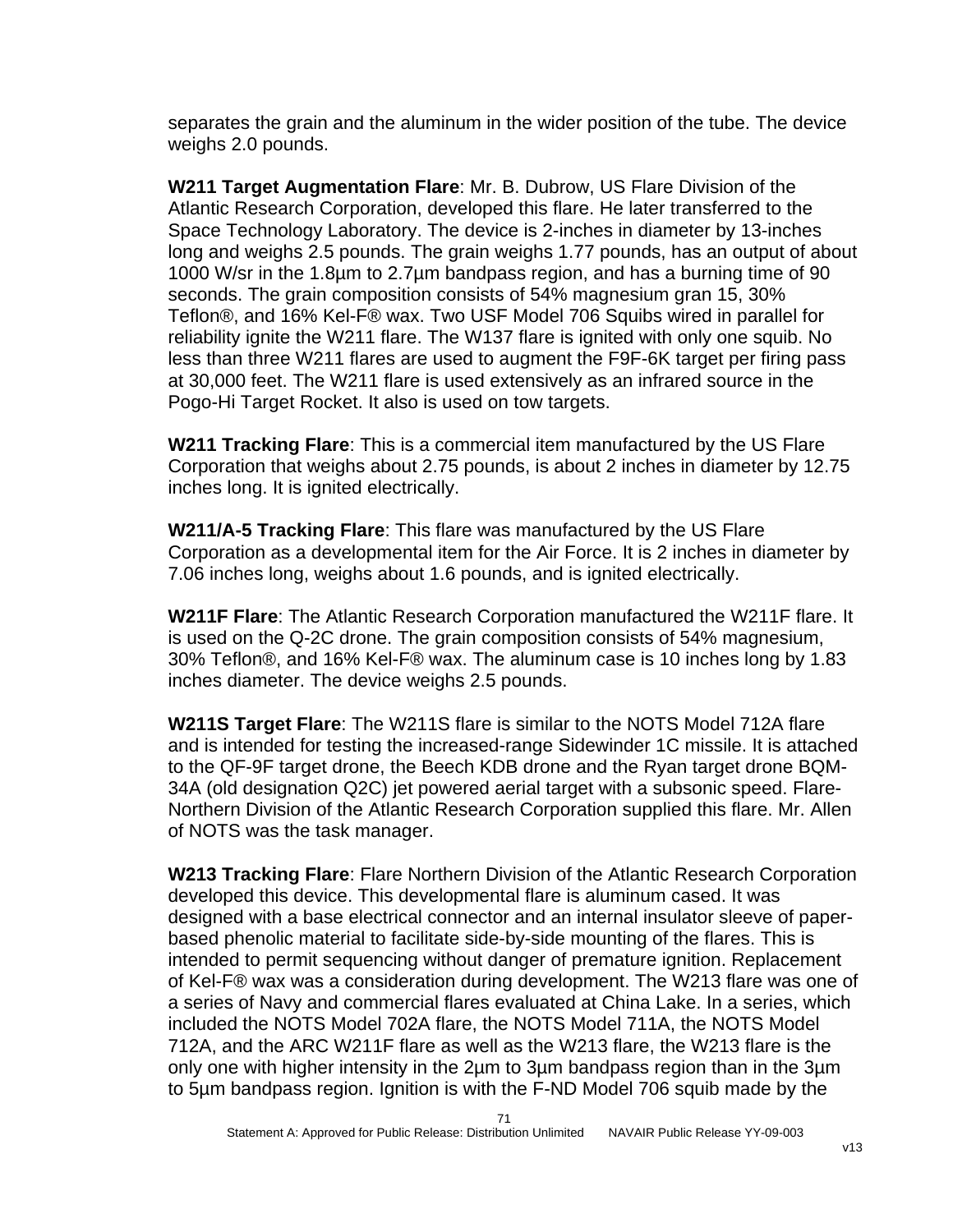Flare Northern Division of the Atlantic Research Corporation. The flare device is 2 inches in diameter by 11.25 inches long and weighs 2.0 pounds. The grain is 8 inches long.

**W216 Tracking Flare**: This is a double-end burning ejected flare made by the Atlantic Research Corporation. The W216 is identical to the E216 flare. The MTV grain is 1.625 inches in diameter by 3 inches long and weighs 0.22 pounds. The composition is EW-50 consisting of unspecified materials or proportions.

**W224 Countermeasure Flare aka F-ND Model W-224 Flare**: This infrared flare was developed and manufactured by Dr. Waite and Mr. Reed of the Flare Northern Division of the Atlantic Research Corporation during 1966. The grain is 17 inches long by 2.125 inches in diameter and weighs 5.2 pounds. This flare is unique in configuration, consisting of an internal-burning star cast grain. The flare is part of the ADR-9A countermeasure rocket system, which is compatible with the B-52 AN/ALE-25 pod mounted dispenser. The unit, including the chaff dispenser system, the flare, and the rocket propulsion system is 6-feet long by 2.75 inches in diameter. The internal burning performance provides the infrared signal without weakening the walls of the entire structure during the 12-second life of the countermeasure system.

**W251 Flare**: The Flare Northern Division of the Atlantic Research Corporation developed the W251 flare. The composition, cast in an aluminum case, is a mixture of predominantly magnesium and fluorohexylmethacrylate. The metal fuel and the liquid fluorocarbon are mixed and poured into the flare casing and allowed to solidify. After aging, the composition separated from the case leading to serious deterioration of the flare. Subsequent research corrected this problem. The grain composition may be similar to that in the TAU-56/B 105E flare. The device is 2.5 inches in diameter by 19.75 inches long and weighs 4.75 pounds.

**W251 106E Flare**: Ordnance Research Inc. provided this flare, which simulates the W251 flare system. The unit is in the form of a 6-inch long cylinder the outside diameter of which is 1.125-inches. It contains a castable magnesium-fluorocarbon composition.

**AF 08-(635)-1402 Flare**: This is an infrared flare provided under a developmental contract: It was made about 1960 by the Denver Research Institute in a 2-inch diameter by 10 inch long Micarta case.

**AF Part No. 60D-22348 Flare**: This infrared flare was made about 1960 by Aerojet-General. It has a 2-inch diameter by 10 inch long steel case.

**AF Part No. 60D-22390 Flare**: This infrared flare was made about 1960 by Special Devices, Inc of Hughes Aircraft Company. It has a 2-inch diameter by 10-inch long aluminum case.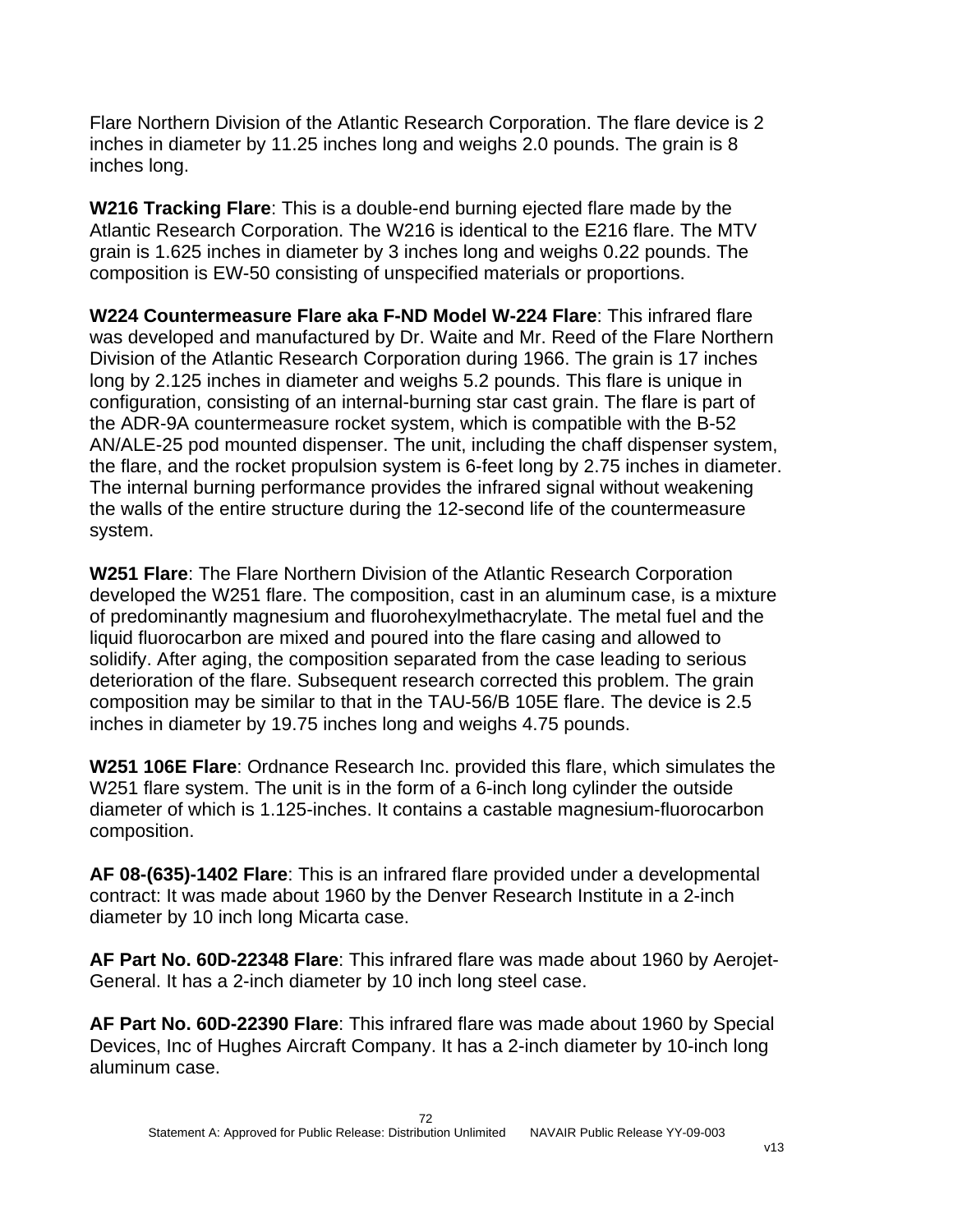**AGC Flare**: Aerojet-General manufactured this flare. The grain composition consists of 64% magnesium, 34% Teflon®, and 2% anthracene. The nickel-plated steel case is 9 inches long by 1.38 inches diameter. The unit weighs 2.0 pounds. This flare is used on the TDU-4/B Tow Target.

**AGX0827 Target Flare**: Aerojet-General built this flare about 1963. It has an outer case diameter of 1.75 inches by 11.4 inch overall length. It is ignited by a squib through a two-contact bayonet connector in the base of the flare. The grain composition is approximately 65 parts by weight magnesium powder, 35 parts Teflon®, and 5 parts anthracene. The burning time is about 90 seconds. Flares made after July 1963 contain 3 or 4 parts by weight anthracene. Caution: The AGX0827 flare has erroneously been referred to as the TAU-50 flare and sometimes as the TAU-50/B flare during testing of the AGX0827 flare.

**BATS Flare:** Flare-Northern/Celesco designed the Ballistic Aerial Target System (BATS) flare. This flare, a blackbody type radiator, is an infrared augmenter for the BATS system.

**BB-9 Flare:** This flare is also known as the Mk 3 Mod 0 target flare.

**Beech 6 Target Flare**: This flare was designed and built about 1961 by Special Devices Incorporated for the Beech Aircraft Corporation's XKD2B-1 Navy drone. The Beech 6 flare was made to facilitate infrared radiant intensity measurements. It probably is similar in size to the Special Devices 5B1-5.1 infrared augmentation flare.

**Beech 19 Target Flare**: This flare was designed and built about 1961 by Special Devices Incorporated for the Beech Aircraft Corporation's XKD2B-1 Navy drone. The Beech 19 flare was made to facilitate infrared radiant intensity measurements. It probably is similar in size to the Special Devices 5B1-5.1 infrared augmentation flare.

**CDC Model 155 Infrared Emitter**: The final model of this device, made by the Cooper Development Corporation (CDC), Monrovia California was put on the pogohi rocket target.

**DF Flare aka Type DF Flare**: This Kilgore flare named type DF contains potassium nitrate, charcoal and rosin. A variant contains silicates that were added to the DF mixture. Other variants were magnesium, strontium nitrate, potassium perchlorate, sulfur, potassium nitrate, lithium carbonate, and charcoal added to the DF mixture.

**F-ND Model W-224 Flare**: This infrared flare was developed and manufactured by Dr. Waite and Mr. Reed of the Flare Northern Division of the Atlantic Research Corporation during 1966. It is 17 inches long by 2.125 inches in diameter and weighs 5.2 pounds fully loaded. The flare has an internal-burning cast grain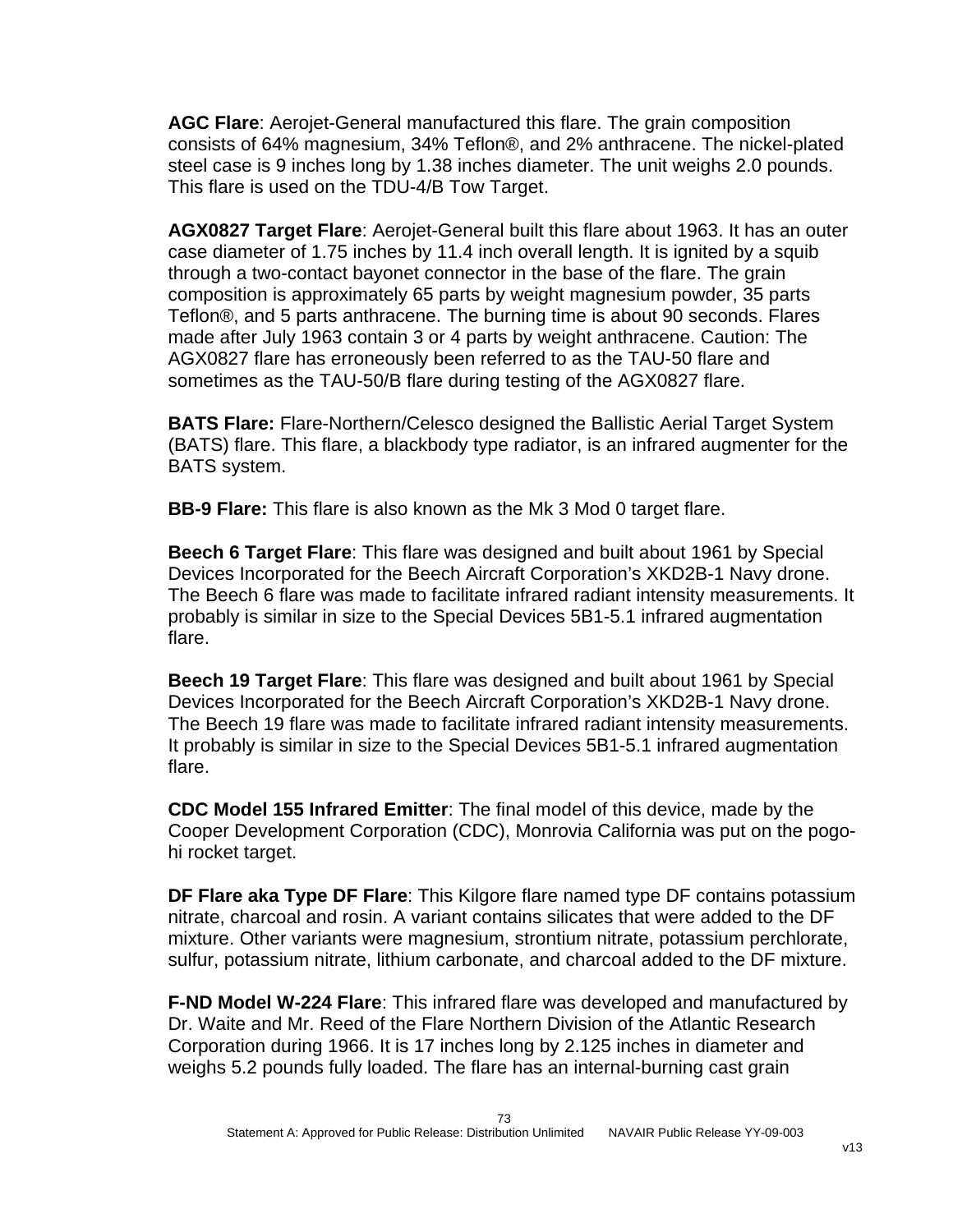configuration. The flare is part of the ADR-9A countermeasure rocket system, which is compatible with the B-52 AN/ALE-25 dispenser.

**Flare Northern Cavity Flare**: The cavity flare was designed by the Air Force Armament Laboratory and was fabricated by the Flare Northern Division of the Atlantic Research Corporation. The flare is a somewhat flat cylinder 3.25 inches thick by 6.5 inches in diameter with a 1.7 in diameter hole in the center of the grain. An unspecified composition was cast in a 7-inch diameter phenolic case. Three of these flares were tested in a comparison with the Aerojet TAU-56/B flare. The results indicated similar burning times but the cavity flares had very much lower radiative intensities.

**Flare Northern Rectilinear Flare**: This cast flare is designed for use with the AN/ALE-11 pneumatic dispenser. A mechanical acceleration sensitive safe-and-arm initiator ignites the castable fluoromethacrylate-magnesium pyrotechnic charge. The Illinois Institute of Technology Research Institute developed the safe-and-arm initiator. The external dimensions of the flare are 2 inches high by 2.99 inches wide by 5.02 inches long. It weighs 2.2 pounds. The two 2.99-inch and 5-inch faces are formed with a grid of sixty-three 0.188-inch holes during the casting process to increase the burning surfaces by 70% for a concomitant increase in the initial intensity. The use of the methacrylate ester of 1,1,3-trihydrotetrafluoropropan-1-ol provides excellent stability up to 430 °F.

**FW282 Flare**: This flare contains an undefined grain composition that is loaded into a modified 40mm Mk 112 photoflash cartridge case. The grain composition in the FW282 flare is different from the grain composition in the FW355 flare. The cartridge is ejected by a Forward Air Controller (FAC) aircraft from a W/A-6 Lambert photoflash dispenser. The flare casing is 1.568 inches in diameter by 3.850 inches long with a rim diameter of 1.70 inches. In early 1974, Mr. George W. Schivley of WPAFB stated that this flare or the FW355 flare, when used in conjunction with a missile-warning receiver, would give the FAC a fully automated IRCM system.

**FW355 Flare**: This flare contains an undefined grain composition that is loaded into a modified 40mm Mk 112 photoflash cartridge case. The grain composition in the FW355 flare is different from the grain composition in the FW282 flare. The cartridge is ejected by a Forward Air Controller (FAC) aircraft from a W/A-6 Lambert photoflash dispenser. The flare casing is 1.568 inches in diameter by 3.850 inches long with a rim diameter of 1.70 inches. Mr. Schivley of WPAFB stated that this flare or the FW282 flare, when used in conjunction with a missile-warning receiver would give the FAC a fully automated IRCM system.

**Infrared Augmenter 3090N Flare**: This augmenter was made about 1967 by DynaTech Inc (DTI) Tempe Arizona, the predecessor to Talley Industries, Mesa Arizona. The Infrared Augmenter 3090N flare, a blackbody type radiator, is made for use on the Northrup MQM-74A Chukar unmanned aerial vehicle target.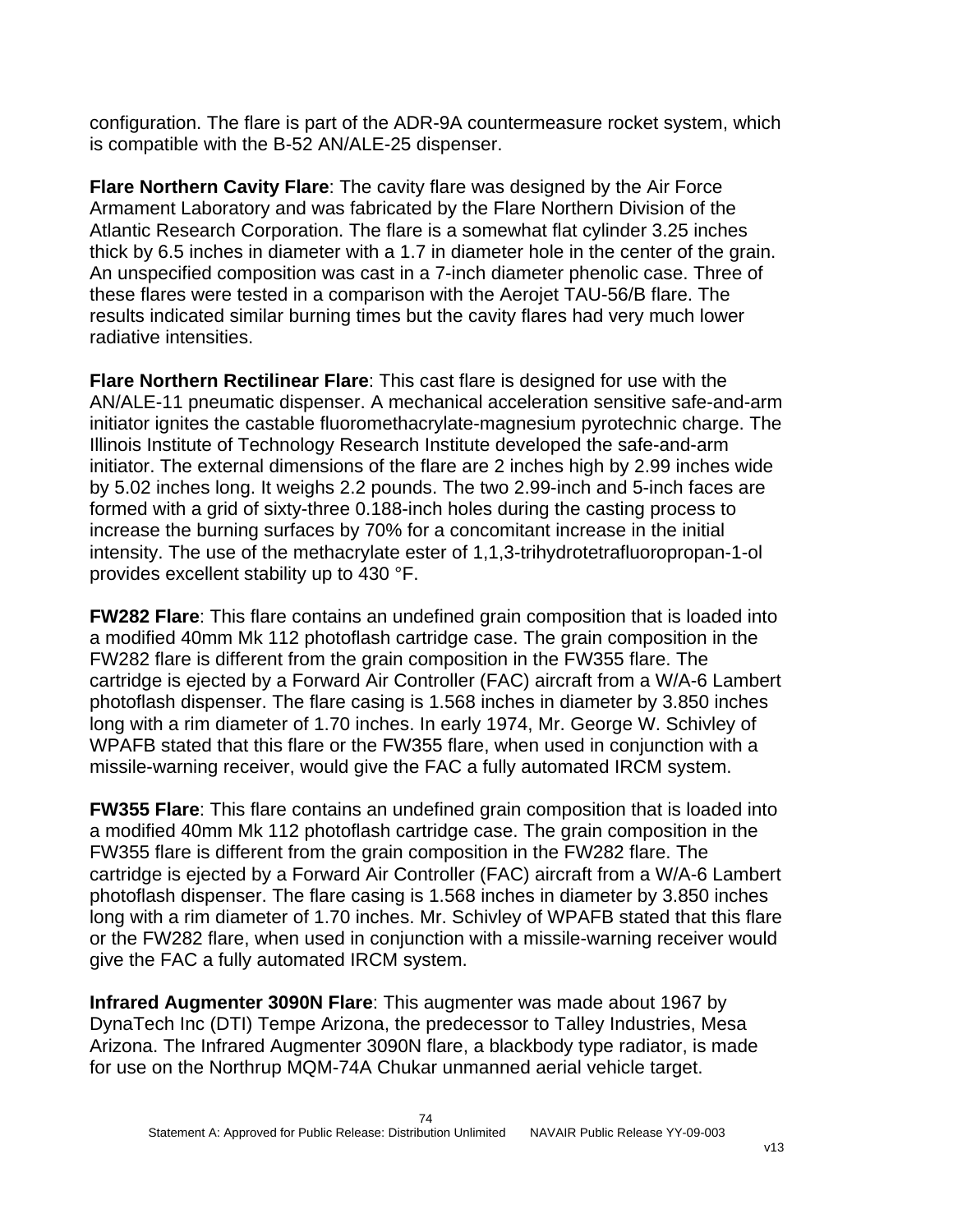**K2 Flare**: Kilgore made this experimental countermeasure flare.

**PA-E-35392 Flare:** This infrared flare is a Picatinny Arsenal development. It is 1.125 inches in diameter by 6 inches long and has a minimum burning time of 22 seconds. It was made for a special test in the early 1960s for the Electromagnetic Laboratory, Research and Development Directorate, U. S. Army Ordnance Missile Command (AMC), Redstone Arsenal Alabama. Internally, the flare has two compositions, one of which has a greater output than the other. The higher output composition is loaded so that it will burn last, that being when the missile is at the greatest range. No information about composition specifics is available.

**Pace-IITRI Countermeasure Flare**: This is a high-performance infrared flare developed by the Illinois Institute of Technology Research Institute for the Pace Corporation and designed for compatibility with the Lambert XM-185 photoflash cartridge ejection set. It provides a rapid rise to a very high intensity and a uniform rate of intensity decrease from the peak to burnout at 6 seconds. The design includes a pneumatic bore-riding, fail-safe igniter. Grain elements of different densities and varying burning areas are used to generate the rapid rise and controlled decay in the intensity curve. An electric primer and a black powder charge eject and ignite the flare housed in an aluminum can, which falls away when the flare is airborne. The case is 3.1 inches in diameter by 9.98 inches long. The device weighs 4.3 pounds. The grain is 2.75 inches in diameter by 9 inches long and weighs 3.20 pounds. The grain consists, in parts by weight, of 66.1 parts magnesium, 22.6 parts Teflon® #5, and 11.2 parts Teflon® #7. The first fire mixture is 97% aluminum-tungsten oxide and 3% polyvinylfluoride binder.

**Target Marking Flare with no designation**: In the mid 1960s, NOTS developed an infrared target marking flare for SANDIA. It was made to dispense a special dispersion of the flare material upon impact with the target. The dispersed material was required to have a specified output and duration. No additional information is known about this development.

**T-245-3 Pyrotechnic Flare**: Del Mar Engineering Laboratories manufactured this flare. The size is 1.75 inches in diameter by 10.5 inches long. It has electrical ignition and weighs about 1.5 pounds.

**UMC-94 Tracking Flare**: This is a commercial item manufactured by the Universal Match Corporation. The size is 1.75 inches in diameter by 10.5 inches long. It weighs about 1.8 pounds and is electrically ignited.

**UMC-95 Tracking Flare**: This is a commercial item manufactured by the Universal Match Corporation. The size is 1.75 inches in diameter by 10.5 inches long. It weighs about 0.61 pounds and is ignited parasitically.

**UMC Pelleted Flare**: This is a commercial item manufactured by the Universal Match Corporation. It contains 0.46 pounds (210 grams) of 0.125-inch pellets and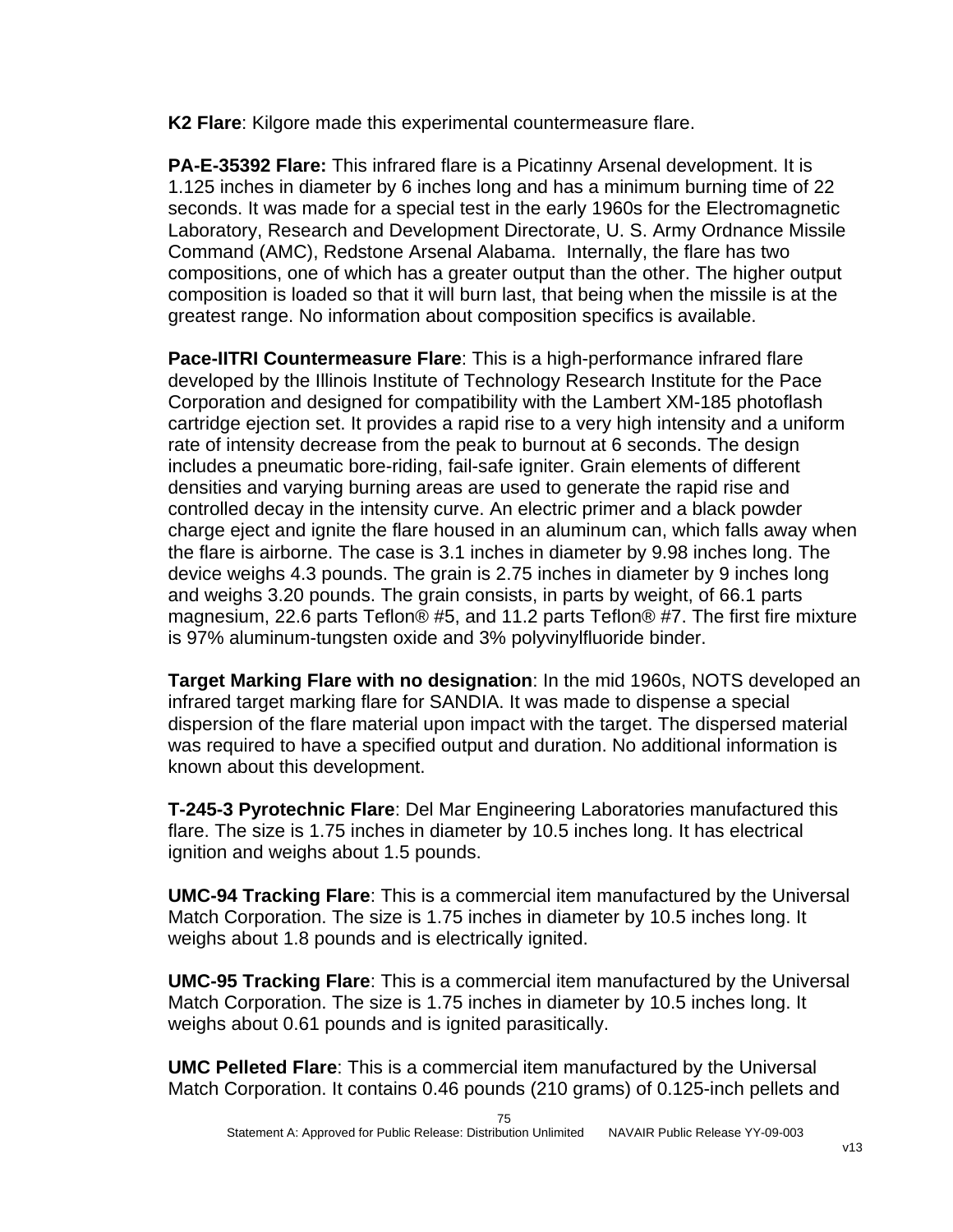0.89 pounds (40 grams) of igniter mix. The pellets are bound together in a solid candle by means of the ignition composition. The ignition composition acts as a binder. Mentioned in 1956 report.

**UMC-ASC 129 Flare**: This is a commercial item manufactured by the Universal Match Corporation. A test version was modified for high altitude ignition. Mentioned in 1956 report.

**UM-111 Flare**: A test unit of this 2-inch by 2-inch by 5-inch flare was provided by Unidynamics Phoenix. The Universal Match Corporation produced it. The flare consists of a plastic case, which is expended at ignition. The grain burns over the entire surface. Ignition is by the Illinois Institute of Technology Research Institute developed inertial bore-safe igniter. The unit weighs 1.8 pounds. It fits the USAF 669A Phase I dispenser.

**UNI Flares: Types I and II**: The UNI flares are a series developed by Picatinny Arsenal and manufactured at the Longhorn Army Ammunition Plant, Marshall Texas. The flares were developed for compatibility with FAC and similar aircraft. The flares are small and inexpensive, with a configuration similar to the Navy Mk 50 Mod 0 flare and the Army XM-196 mini-flare. The compositions are similar to those in the Army XM-196 mini-flare. In flight, at air speeds of 140 to 190 KIAS, both flares appeared to increase in intensity with time. The design is about 1974 vintage.

**UNI Flare Type I**: The grain consists, in parts by weight, of 74 parts magnesium, 26 parts Teflon® and 2.6 parts nitrocellulose. The first fire is composition SI-119. The grain composition and first fire are pressed together as one increment. The grain is about 1.4 inches in diameter by 2.0 inches long and weighs 0.15 pounds. The complete unit is 1.57 inches in diameter by 3.47 inches long. For test purposes, the grains were loaded into M-112 photoflash cartridge cases.

**UNI Flare Type II**: The grain consists of a half and half mixture of two different compositions. One mixture is made up, in parts by weight, of 74 parts magnesium, 26 parts Teflon® and 2.6 parts nitrocellulose. The other mixture is made up, in parts by weight, of 74 parts magnesium, 26 parts Teflon® and 2.6 parts Viton® A. The first fire is composition SI-119. The grain composition and first fire are pressed together as one increment. The grain is about 1.4 inches in diameter by 2.0 inches long and weighs 0.15 pounds. The complete unit is 1.57 inches in diameter by 3.47 inches long and weighs 0.3 pounds.

**Unidynamics Decoy Flare**: This is a 1966 vintage decoy flare that fits the AN/ALE-29 chaff and flare dispenser. It had a limited production of 10,000 units. The Unidynamics flare was made for comparison to the NOTS EX 46 Mod 0 decoy flare. Unidynamics considers the overall flare design, grain configuration, and grain formulation to be proprietary.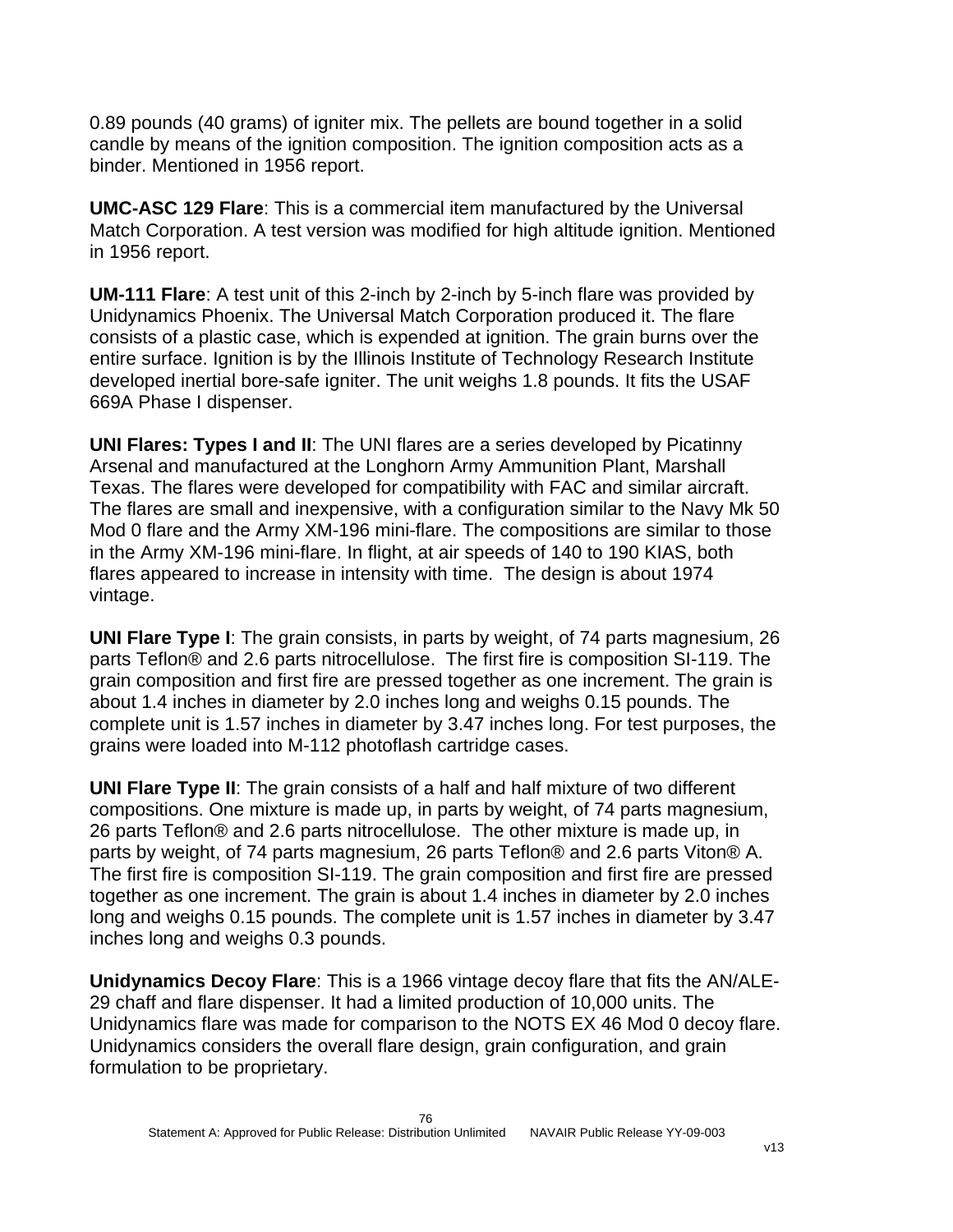**United Technology Corporation Hybrid Flare**: This hybrid flare consists of a cylindrical hollow flare grain wherein flowing gaseous oxygen is ignited by burning propane. The units are 24 inches long by 3.5 inches in diameter. The grains consist of polybutadiene, polybutadiene-acrylonitrile, and polymethylmethacrylate with various amounts of aluminum as a fuel. The operation of these units can be started and stopped.

**XKD-2B-1 Target Augmentation Flare**: Special Devices Inc. manufactured this flare. It was developed for the Beech XKD2B-1 expendable powered target drone. It consists of fifteen prepelleted increments pressed into an aluminum tube that is 2.5 inches in diameter by 20 inches long. The device weighs 8.44 pounds. The grain weighs 6.95 pounds. The first fire composition, in parts by weight, is 33 parts magnesium, 14 parts Teflon® #1, 3 parts polyisobutylene, 5 parts amorphous boron, and 45 parts barium chromate. The grain composition, in parts by weight, is 12 parts magnesium, 25 parts Teflon® #1, 6 parts polyisobutylene, 5 parts amorphous boron, and 45 parts barium chromate. The flare is ignited with two Special Devices squibs. The flare passed performance and safety tests and was approved for release for Navy use. Later however, the flares failed to sustain ignition at 50,000 feet and 70,000 feet simulated altitude.

**223 Thermopot Flare**: This is a thermite flare that has a burning time of 360 seconds.

**5B1-5.1 Infrared Augmentation Flare**: This flare was designed and built by Special Devices Incorporated for the Beech Aircraft Corporation's XKD2B-1 Navy drone later designated the AQM-37A (USAF designation is WS-462L). The expendable powered target is capable of operation at 80,000 feet altitude and Mach 3. Very high altitude ignition is a requirement for the flare. The Special Devices 5B1-5.1 flare size is 2.5 inches in diameter by 20-inches long and weighs 8.4 pounds. The flare is spring loaded to provide a continuous advance during burning. Due to poor performance, China Lake started work on the 5B1-5.1 flare in order to develop an improved flare named the 5B1.5.1-1 infrared augmentation flare.

**5B1.5.1-1 Infrared Augmentation Flare**: The flare contains 6.5 pounds (2,955 grams) of prepelleted composition pressed at 9,250 psi. The improved grain composition consists of 12% magnesium, 5% boron, 45% barium chromate, 25% Teflon®, 7% glass beads and 6% polyisobutylene. Special Devices Inc. provided 3 flares with the improved composition for test firing at a simulated altitude of 70,000 feet (33.6 torr) in the China Lake High Altitude Research Project (HARP) chamber. The improved flares successfully ignited at high altitude but were deficient in their radiative output in the 3µm to 5µm bandpass region. Nevertheless, the improved 5B1.5.1-1 flare was determined to be safe for Service use. Even when using boron, the composition did not produce the desired 900 long-band to 250 short-band ratio but instead produced about a 1:1 ratio. To overcome these deficiencies, the NOTS Model 729 target augmentation flare was developed to replace the Special Devices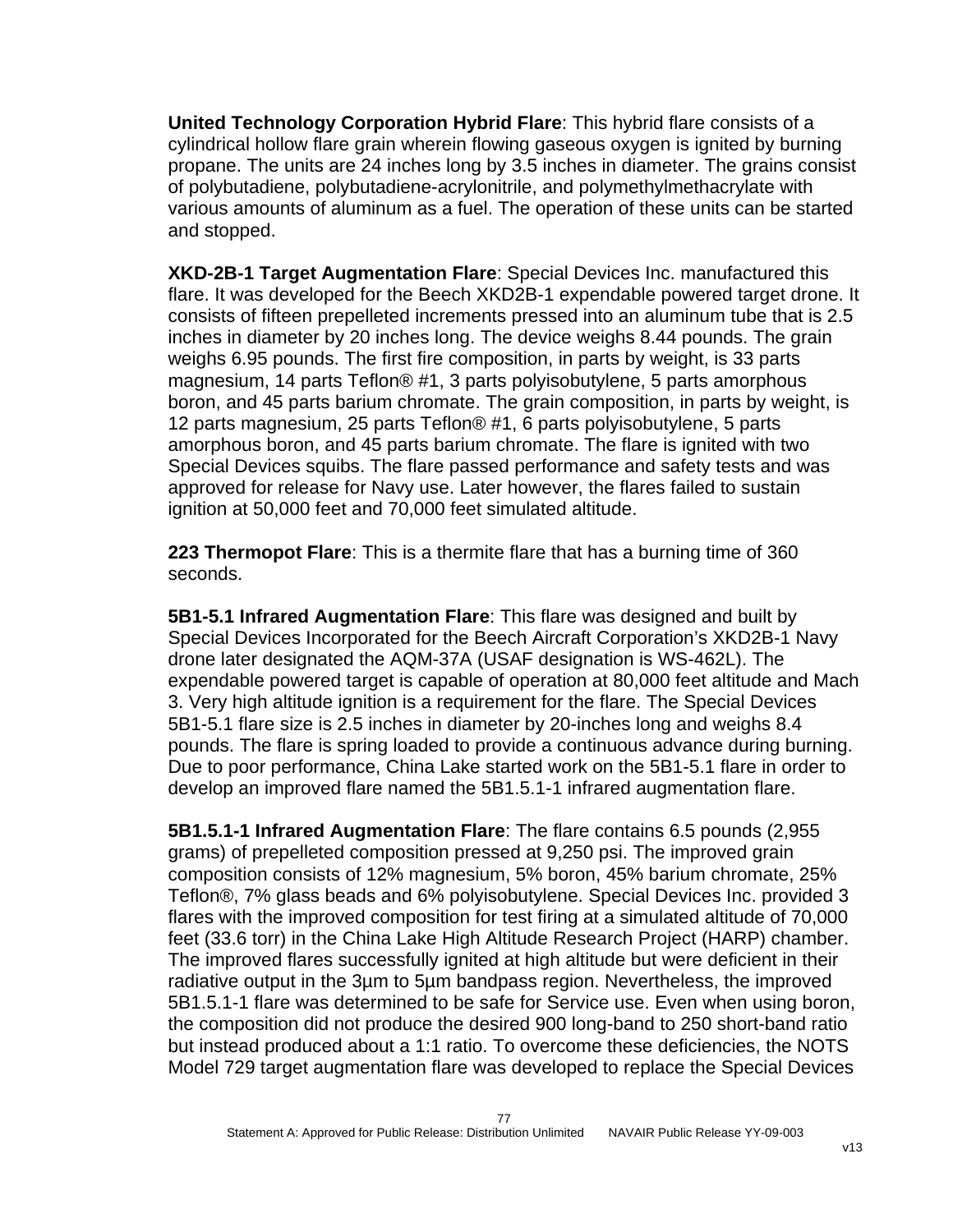5B1-5.1 flare and the improved 5B1.5.1-1 flare. The Navy Bureau of Weapons designated the improved 5B1.5.1-1 flare as the Mk 37 Mod 0 Target flare.

**Flare of unknown designation:** This developmental flare is dispensed from an AN/ALE-20 dispenser fitted onto a B-52 bomber. The dispenser has 17 tubes, holds 52 flares at 3 flares/tube. Ejection velocity is about 80 feet/second. A commutator band is used to ignite each flare. Each flare consists of 0.42 pounds (190 grams) of a cast fluoromethacrylate. The grain burns internally.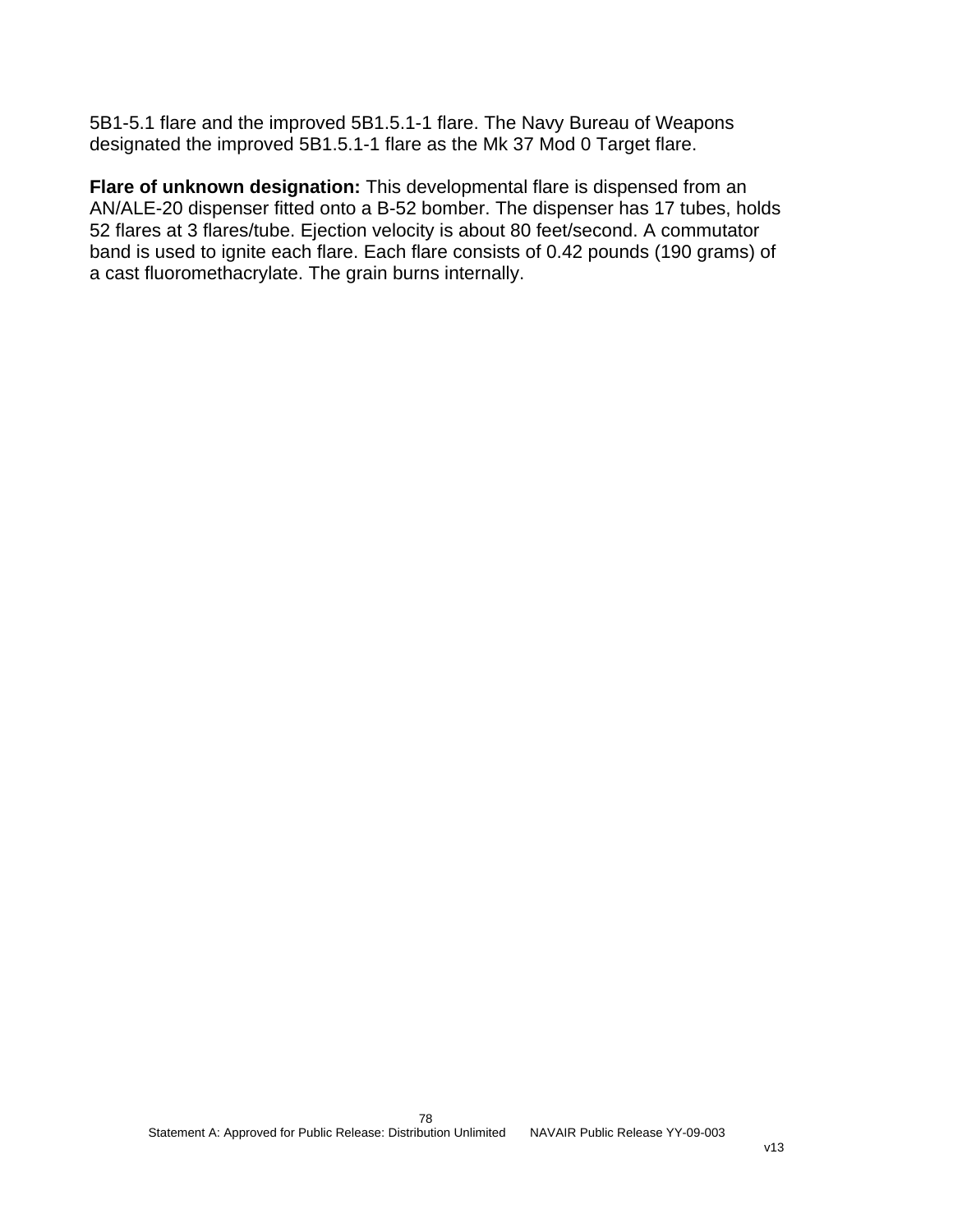# **EXCHANGE OF INFORMATION**

## **NOTS Technical Reporting**

The Naval Ordnance Test Station was commissioned during World War II in November of 1943. The Test Station is an outgrowth of the rocket program being conducted at Inyokern, China Lake by the California Institute of Technology (Caltech) for the Office of Scientific Research and Development (OSDR). From the time of its commissioning, until the end of WW II in August 1945, NOTS did little technical reporting, for its main role was to support the weapon development and pilot production work of Caltech. Caltech published the reports between 1943 and 1955. With the transfer of most of the Caltech work to NOTS in 1955, the Station began its own reporting program. The NOTS Technical Publication series starts in 1958.

## **Infrared Information Symposia**

The importance of the growing interest in research and development of military technologies and their rapid expansion is evidenced by the formation of a symposium series in 1949 known even today as the IRIS conferences. The Office of Naval Research (ONR) sponsors the Infrared Information Symposia (IRIS). These meetings are open to U. S. government employees and U. S. government contractors. The conferences address infrared topics such as detectors, active and passive jamming, expendables such as chaff and infrared decoy flares, measurement techniques, and all associated equipment development. The history of IRIS and the history of ONR can be found in the proceedings of IRIS.<sup>[8](#page-79-0)</sup>

### **Meetings on Infrared Suppression**

In October 1960, ONR sponsored the First Meeting on Infrared Suppression. Attendance eligibility is similar to that of the IRIS symposia. The second meeting took place in June 1962. Lockheed, Burbank, California, hosted the Third Meeting on Infrared Suppression. Mr. Francis Linton of the Wright Air Development Center, WPAFB and Mr. Regelson of NOTS China Lake were the co-chairmen for the Third Meeting on Infrared Suppression.

### **Pyrotechnics Lecture**

In February 1955, Dr. David Hart while at the Samuel Feltman Ammunition Laboratories at Picatinny Arsenal, Dover New Jersey presented Research and Development Lecture No. 24 entitled Research and Development Progress in Pyrotechnics. Formally organized since 1951, the Picatinny Arsenal Pyrotechnics

<span id="page-79-0"></span><sup>1</sup>  $8$  The history of IRIS and the history of ONR can be found in the Proceedings of the Infrared Information Symposia Volume 1, Number 1, 1956 and Volume 21, 1977.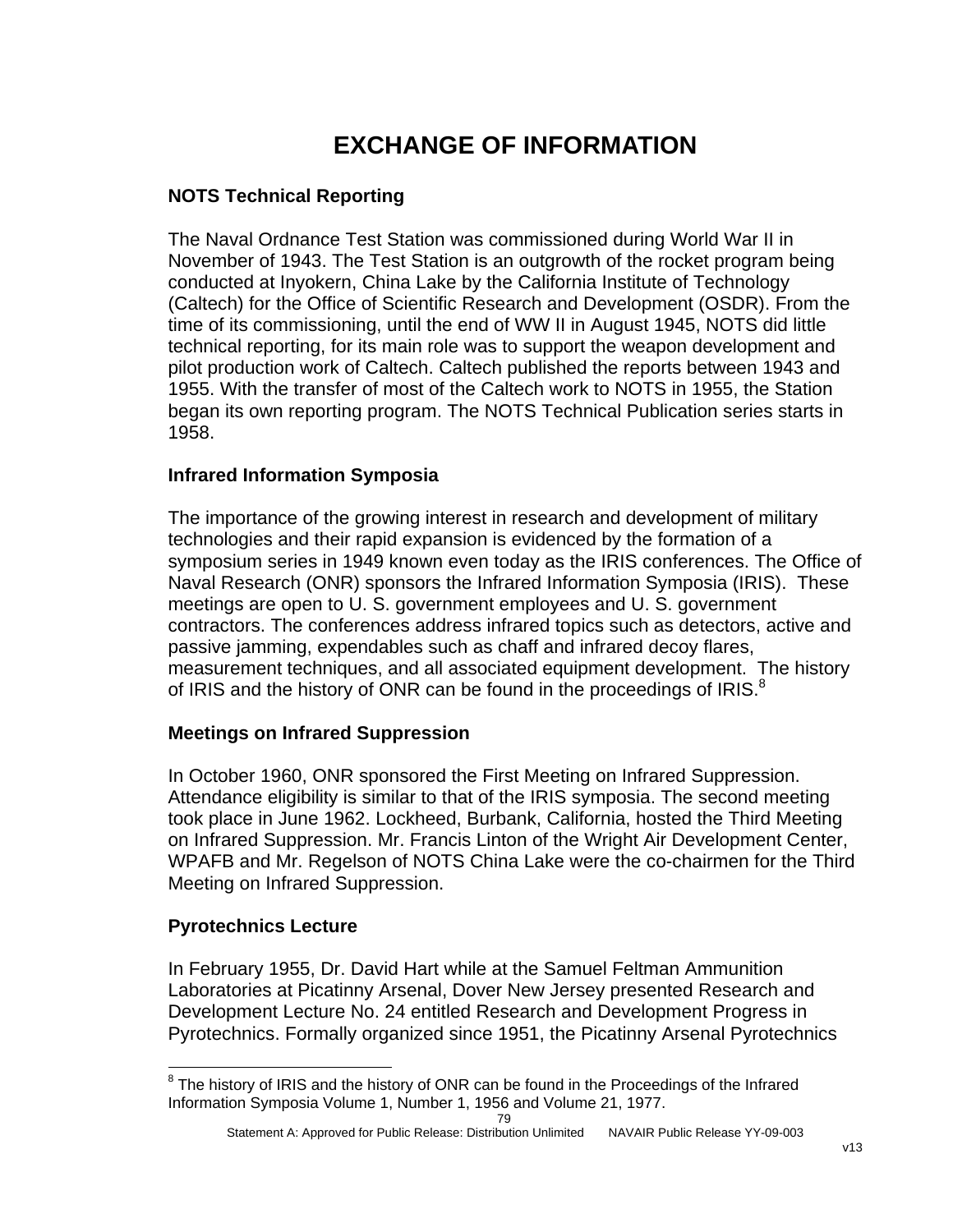Section conducted research and development of pyrotechnics. The Pyrotechnics Section is organized into Engineering, Chemical Research and Radiation Research units. Picatinny Arsenal, a U. S. Army agency, is responsible for research and development of all military devices and compositions for the Army and the Air Force, as well as all pyrotechnic compositions for the Navy. In fact Picatinny Arsenal only supplied a limited number of compositions and devices to the Navy. Tracking flares for trajectory observation of rockets and guided missiles are mentioned as a pyrotechnic category in Dr. Hart's lecture. He did not provide information about work on these items for the Navy.

During Lecture # 27 in February 1956, Dr. Hart reviewed development of delay compositions, the stoichiometry of fuels (metals and non-metals) and oxidants used in delay compositions. He pointed out that black powder customarily used to make delays, is an explosive and presents some hazards. To overcome the disadvantages of black powder as a delay powder, Dr. George C. Hale at Picatinny Arsenal, began work in 1929 on the development of non-gaseous delay powders, making use of inorganic exothermic reactions similar to those used in thermite mixtures. The first non-gaseous delay powder was developed in 1931 for the M16- A1 primer detonator used in a bomb fuze. It contained red lead, silicon, and glycerine, the latter added as a binder. Even in small quantities, organic binding agents such as glycerine and linseed oil produce a significant amount of gas upon combustion.

## **Symposium on Basic Pyrotechnics Research**

On 14-15 February 1957, Picatinny Arsenal hosted a symposium on Basic Pyrotechnics Research.

## **Semiannual Interstation Pyrotechnics Conferences**

The purpose of these Conferences is to disseminate new information on techniques, interchange of ideas in research and development, and discuss mutual problems in the field.

The Third Semiannual Interstation Pyrotechnics Conference was held 5-7 April 1960 at NOTS. During the 1960 conference, Mr. Smith of NAD, Crane presented problems encountered in making luminous intensity and infrared measurements. The test tunnel configuration, positioning of the test unit, smoke obscuration, smoke exhaust, and measurement instrumentation are some of the topics discussed. Mr. Pennington of NOTS presented an overview of pyrotechnic target augmentation at NOTS. Mr. Eli D. Besser of NOTS presented information about mixing variations using the Simpson Muller mixer, the Lancaster Muller mixer, and a 40-gallon High Explosive Melting Kettle. Mr. Besser reported that volatility and migration of Kel-F® wax, which has a melting point of 100-140 °F, does not occur. Later, problems with Kel-F® wax did arise making the Viton® A replacement for Kel-F® wax even more important. Mr. Bernard E. White of NOL White Oak described work on development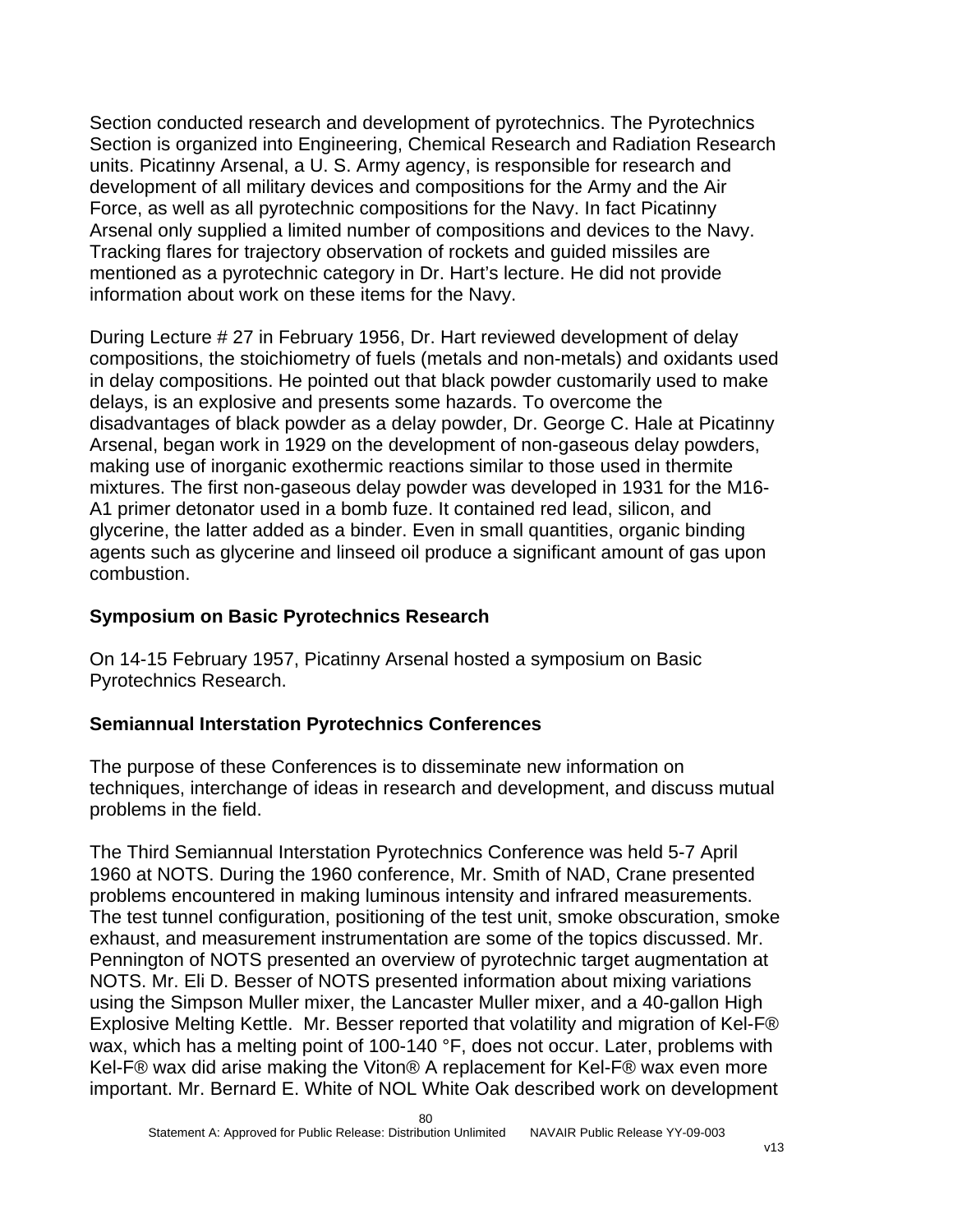of delay columns. Igniter mixes called A1A, F33B, and FA878 were considered along with D-16 delay powder. Mr. Rivette described the variation of flare performance with diameter. Mr. Allen of NOTS reported on a flare case material study. Materials considered were stainless steel, aluminum, magnesium, brass, Lucite, Teflon®, and Micarta. Mr. Russell N. Skeeters described ordnance fixes for HERO, just 3-years after the USS Kearsarge CV33 incident.

The Fifth Interstation Pyrotechnics Conference was held 5-6 December 1961 at NAD, Crane. Mr. Allen of NOTS presented a paper on an improved flare composition, that being 54% magnesium gran 16, 30% Teflon® #7 (35µm), and 16% Viton® A. This is the "improved" formula, which came into being with the shock-gel process. The shock-gel process was reported in 1959.

The Seventh Interstation Pyrotechnics Conference was held 21-23 January 1964 at NAD, Crane. Mr. E. M. Kane of the Naval Missile Center (NMC), Point Mugu, California presented papers on spectral analysis of flares and infrared flare performance. There also is a presentation on scanning spectroscopy by Mr. Benham of NAD Crane.

The Eight Interstation Pyrotechnics Conference was held 8-10 December 1964 at the fleet Antisubmarine Warfare School in San Diego California. Mr. Allen of NOTS presented a paper on new possibilities in underwater flare formulations. He reported that composition PL6239 was underwater for 69 days and still ignited. That composition consists of 54% magnesium gran 16, 30% Teflon® #7, and 16% Viton® A.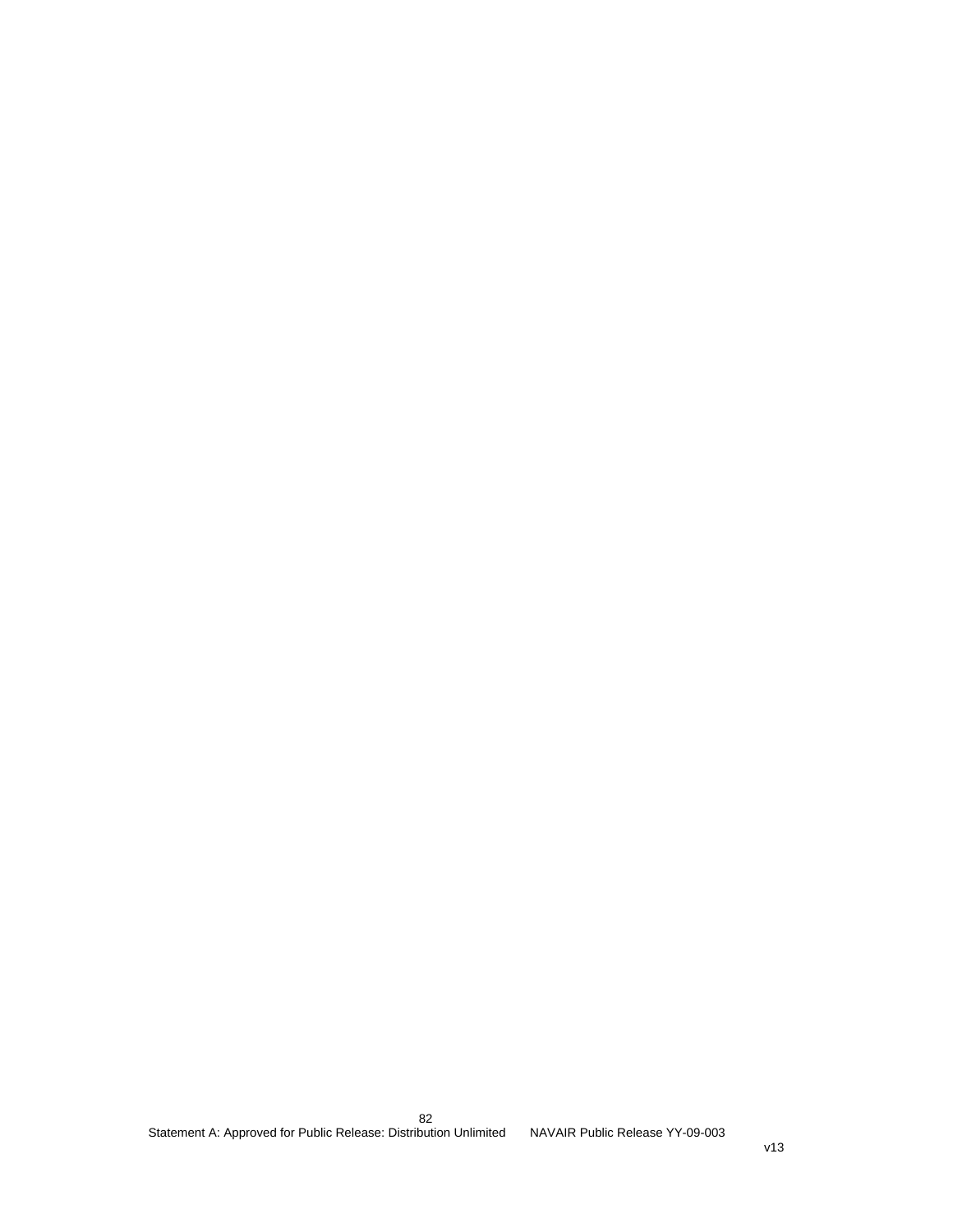# **PRINCIPAL RESEARCH AND DEVELOPMENT AGENCIES**

Scientists, engineers and technicians at China Lake pioneered target flare, augmentation flare, and decoy flare development in addition to other technologies. It naturally followed that there would be a concentration of developmental effort of these devices at China Lake. In the early times, the NOTS effort was the result of their local needs and those directed by Navy headquarters in Washington DC. Because of their expertise, NOTS investigators were also able to undertake tasks from the Army and the Air Force. It should be noted that there was a capacity within NOTS to physically accomplish tasks involving energetic materials such as propellants and flares. The Air Force did not have a capability within their organization to conduct developments involving energetic materials. As a result, the Air Force conducted their flare development by contract with outside research institutes. Because of these circumstances, the major Navy efforts were performed at NOTS and NAD Crane, the Army efforts were performed by the Samuel Feltman Ammunition Laboratories at Picatinny Arsenal and by the Universal Match Corporation, and the Air Force conducted their decoy developments under contracts mainly with the Armour Research Foundation and Denver Research Institute.

### **Naval Ordnance Test Station (NOTS)**

About 1969, the Naval Ordnance Station, China Lake became the Naval Weapons Center (NWC), China Lake.

### **Early Tracking Flares**

NOTS was involved with infrared target augmentation since 1954. They needed to provide a target source for the F6F-5K drone. The T-131 tracking flare was the first infrared source for drone use. Multiples of the T-131 tracking flares were needed to provide a suitable target. In 1956, the Army reported an M136 (T131) tracking flare with illuminating composition.

Initially, flares were needed for tracking in the visible portion of the electromagnetic spectrum. Later, infrared radiators were needed to enable tracking in the infrared region. Tracking flares serve two major purposes in missile research. They facilitate tracking by optical instrumentation operators who might not otherwise be able to track the missile in flight at high altitude or under all but the best atmospheric conditions. Also, data reduction personnel would often find it difficult, if not impossible, to locate events on the film records if there were no flares to provide a reference mark on the film. In 1960, Mr. Pennington of NOTS stated that the T-131 flare, the Mk 21 Mod 0 flare and the NOTS Model 702 flare are the most widely used tracking flares at NOTS.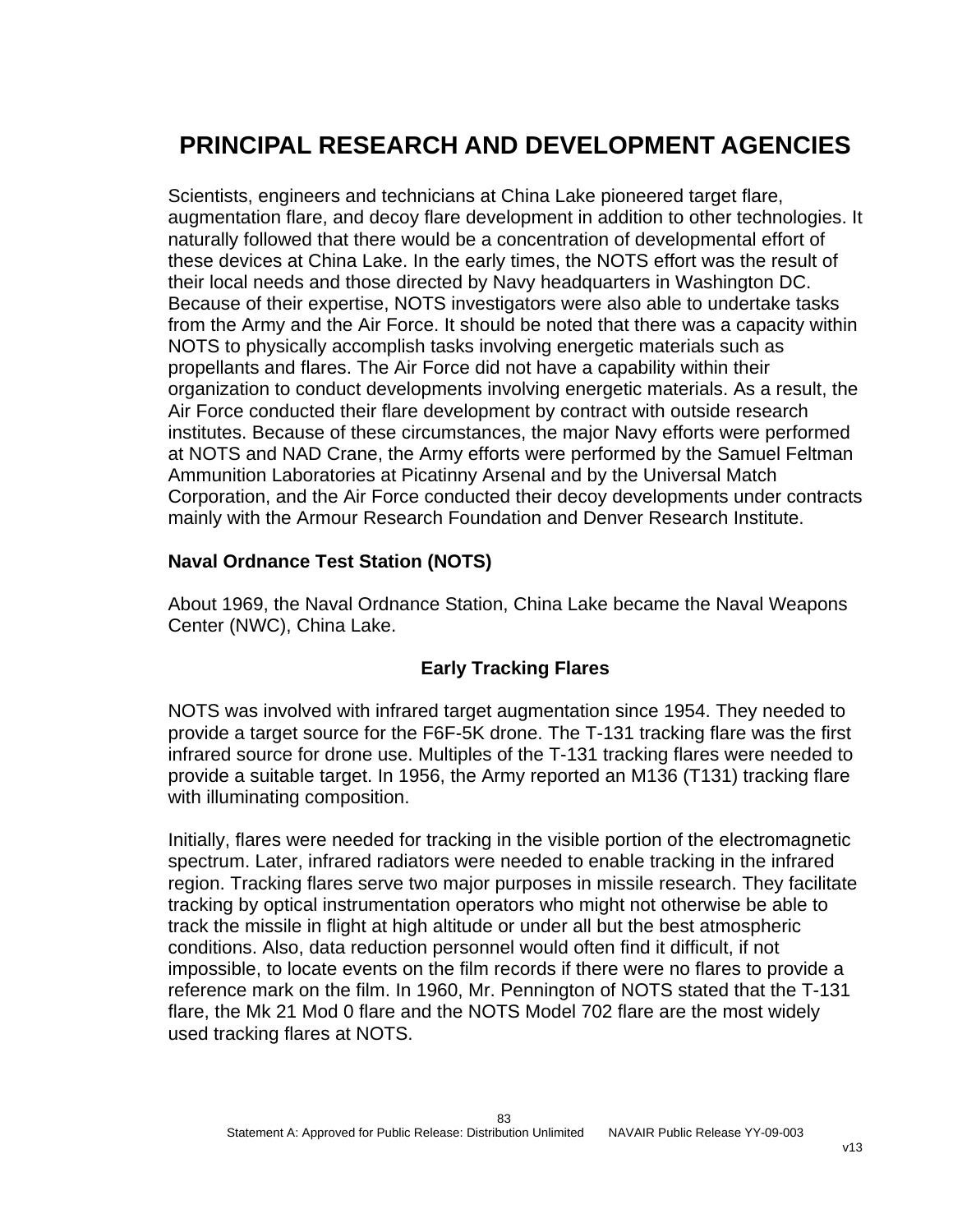### **The Shock-Gel and Extrusion Process**

In 1959, a shock-gel process was discovered that could produce an improved infrared composition that contained Viton® A instead of Kel-F® wax. The improved composition consists of 54% magnesium gran 16, 30% Teflon® #7 (35µm), and 16% Viton® A. This composition has less electrostatic sensitivity than the Kel-F® formula. It can easily be extruded at temperatures from 150 °F to 225 °F as well as being compression molded. The extruded forms have tensile strengths and elongation that withstand forces and vibrations frequently experienced during use such as during a sled-test run. In addition, the extruded forms can easily be machined. This discovery became the foundation for processing of infrared compositions and future infrared flare development. The shock-gel process, sometimes known as the coacervation process, continues in use today.

In 1962, Mr. Allen of NOTS described the shock-gel process as follows: Viton® A, a copolymer of vinylidene fluoride and hexafluoropropylene, also known as perfluoropropylene, is dissolved in acetone to form a solution ranging from 8 to 20% solids. The required quantities of magnesium and Teflon® are stirred into the appropriate quantity of Viton® A solution. This slurry is quickly added to a large volume of rapidly agitating hexane. By this treatment, all the material is precipitated in a granular form. After one or two more washes with additional hexane, the material is collected and dried. While drying, the material is usually passed through a brass screen with 0.250-inch openings.

The granular material is then heated to 190 °F, placed in the barrel of an extrusion press (heated to 225 °F), and extruded through the die. The extrusion pressures and flow rates are dependent upon (1) the total binder content, (2) the Viton® A to Teflon® ratio, (3) the particle size and particle shape of the filler, (4) the ratio of the die area to barrel area in cross section, and (5) the shape and design of the die itself. After extrusion is completed, the material may be machined into desired lengths and shapes as required.

The shock-gel process is also used at China Lake to extrude propellants with fluorocarbon binders. They demonstrated extrusion of a composition consisting of Teflon® and Viton® A as binders, aluminum and zirconium as fuels and ammonium perchlorate as an oxidizer. Work continued at NOTS in 1966 and beyond to improve the procedure. The hazards of alcohols in wet mixing of magnesium compositions were recognized and studied.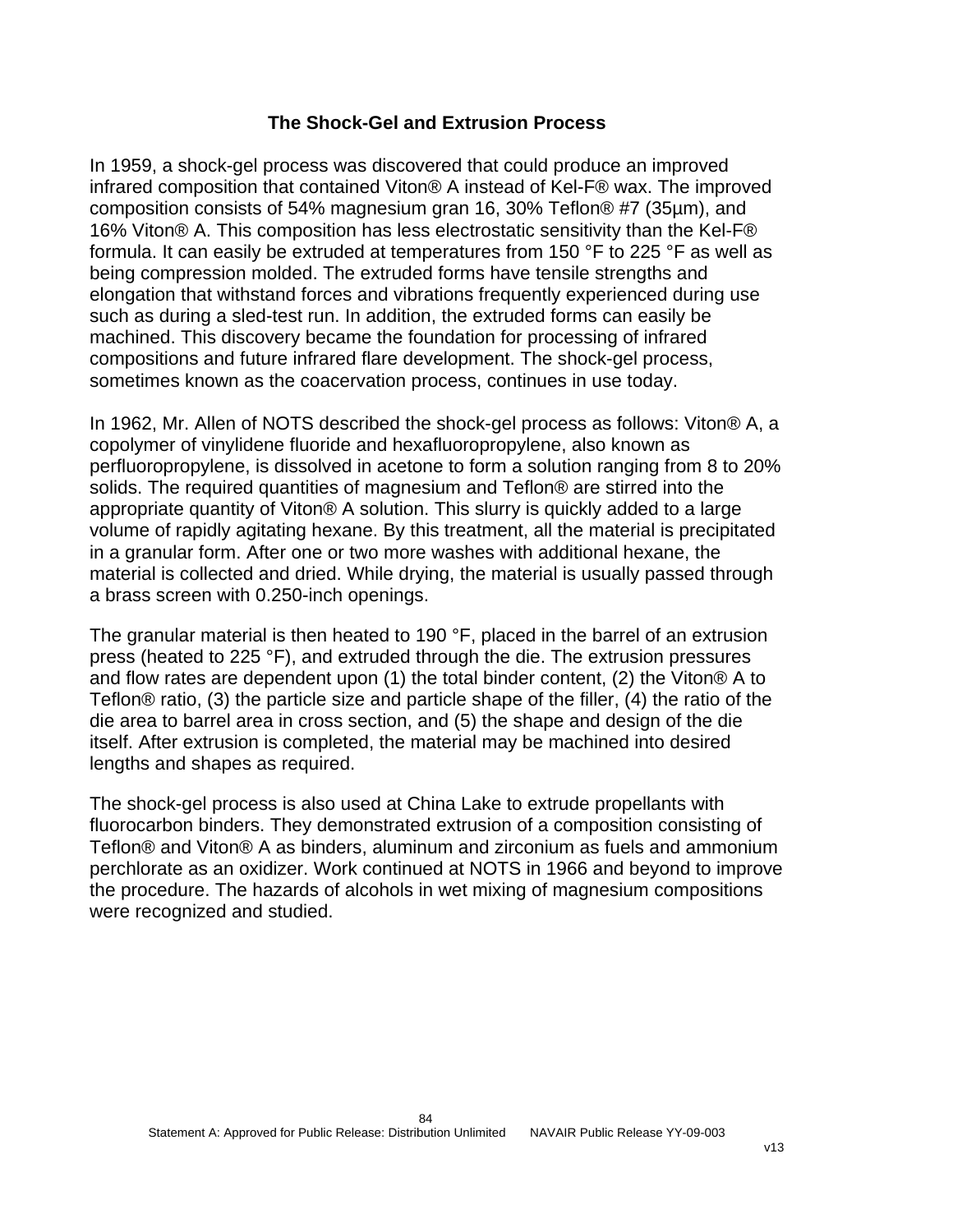#### **Standard and Improved Infrared Composition**

Prior to about 1959, the infrared composition that had evolved from an illumination composition consisted of magnesium, Teflon®, and Kel-F® wax. That formula was considered by NOTS to be their "Standard". This "Standard" infrared composition consisted of 54% magnesium gran 16, 30% Teflon® #1 600µm, and 16% Kel-F® #40 wax. The tensile strength of this composition is quite low and the density is only about 90% of theoretical. The composition is quite hazardous, exhibiting a 50% point electrostatic sensitivity of 0.76 joules. Flares of this composition are usually made by compression molding. There was a need to improve this composition to overcome its deficiencies. About 1955, while considering many variations of the infrared composition, mixtures of 48% aluminum-52% Teflon®, 56% boron-44% Teflon®, and 54% zirconium hydride-46% Teflon® were studied.

A new infrared flare composition for tracking flares was first conceived by Mr. Julian of NOTS China Lake about 5 July 1960. It was extruded for the first time on 10 November 1960. This new infrared composition consists of magnesium, polytetrafluoroethylene, and Viton® A. It provided a substantial increase of radiated energy in the infrared over former tracking flare formulae that typically consisted of an illuminating flare composition or a magnesium-Teflon®-Kel-F® wax composition. The new composition by Mr. Julian is the first with the exact formula 54% magnesium, 30% Teflon®, and 16% Viton® A. He also explored an alternate infrared composition, that being a binary mixture of 36% Viton® A and 64% magnesium. That composition, which also could be extruded, burned faster than MTV with a higher radiative output but with a lower energy output in the measured wavelength band. Ignition could be achieved at 80,000 and 100,000 feet altitude with an ignition composition consisting of 10% boron and 90% barium chromate. Mr. Julian mentions the shock-gel process for making infrared composition in his descriptions of the above compositions.

On 21 November 1[9](#page-85-0)61, Mr. Judson H. Eldridge and Mr. Julian<sup>9</sup> of NOTS filed for a patent which discloses how additives to Teflon® such as Viton® A can be used to extrude Teflon® easily. They mention adding fillers such as metal, carbon and inorganic salts to the binary Teflon®-Viton® A composition and demonstrated extrusion of the composition containing tungsten and lead fillers. This patent can be considered to be the invention of the flare compositions that could be fabricated by an extrusion process that facilitated the decoy manufacturing process.

1

<span id="page-85-0"></span><sup>&</sup>lt;sup>9</sup> Eldridge, Judson H. and Elmo C. Julian. Polytetrafluoroethylene Composition Containing Vinylidene Fluoride-Perfluoropropylene Copolymer. U. S. Patent 3,291,864. 13 December 1966. The patent was filed on 21 November 1961.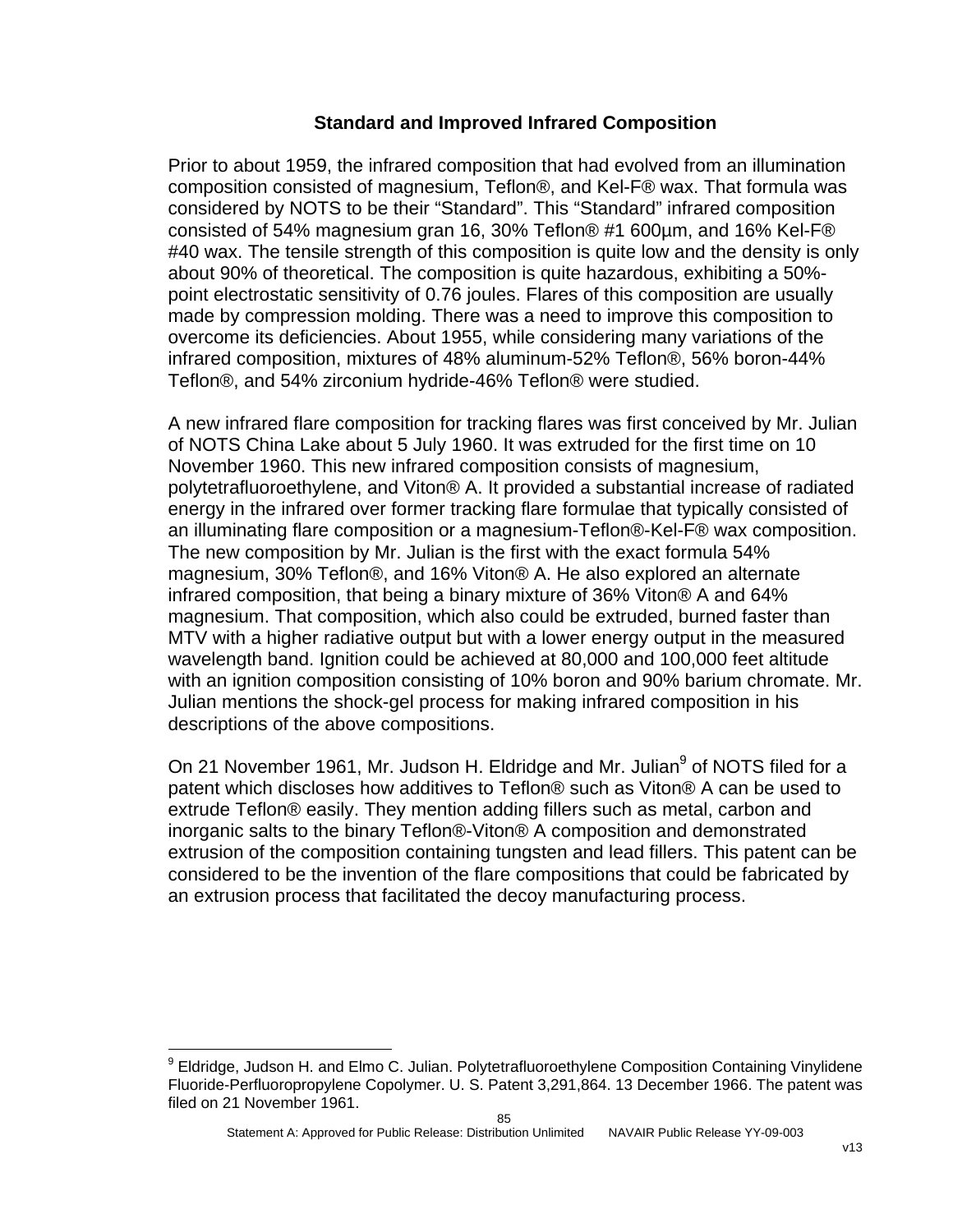## **Various Developmental Tasks at China Lake**

Efforts at China Lake to develop new flares, to make product improvements to existing flares and to better understand the associated technology was a continuing process. Many tasks related to flares often were ongoing at the same time with a wide range of objectives. Some samples of these projects although incomplete are described below.

As flare performance optimization studies continued, NOTS investigators developed triangular compositional diagrams to show the optimum infrared formulae using magnesium, Teflon®, and Viton® A (MTV). Similarly, a triangular diagram was constructed to show the burning rate as a function of Teflon® particle size. Recommendations included replacement of the Kel-F® wax with Viton® A and incorporation of graphite nuclei systems such as anthracene and phenanthrene to enhance the yield, as reported by the Air Force.

During attempts to formulate infrared radiating compositions, NOTS researchers learned that a composition originally formulated for radiation in the visible could be converted to a composition that would radiate in the infrared by adding hollow polystyrene beads. An example of such a composition is PL 6502. This method to improve flare radiative performance never was implemented.

As part of the effort to improve processing of infrared flare materials, during the mid 1960s, Mr. Breslow and Mr. S. R. Stanley of NOTS conducted isostatic-pressing studies of large flares under the sponsorship of Mr. William Lurie in Naval Air (NAVAIR) Headquarters.

NOTS investigators also undertook tasks different from but related to infrared decoy technology. About 1963, the Marine Corps had a requirement for a night attack flare that would be an illuminating flare with a low rate of descent or would hover. To fill that need, NOTS researchers considered a hot air balloon and rotary wing suspension. They also considered the Army T-10E4 (M138) aircraft parachute flare and the T-10E6 (M139) aircraft parachute flare for this application.

A recurring problem with decoy flares was the failure to ignite at high altitudes where flares are required to operate. As part of the studies to aid ignition, Mr. Foote and Mr. Wiebke of NOTS studied hot bridge-wire initiation of magnesiumfluorocarbon composition PL 6239, composition PL 6328, and composition PL 6503 for Mr. J. G. Boyes at SANDIA.

There also was a need for a wheels-up warning system. Such a device could be a mortar at the end of runways at the China Lake Naval Air Facility. The double star AN-M37A2 aircraft illumination signal was considered for this application. A full description of this concept is provided in the Mr. Sanford R. Allen and Mr. Kenneth R. Foote, China Lake, U. S. Patent 3,181,822 for "Wheels-Up" Flare Warning System of May 4, 1965.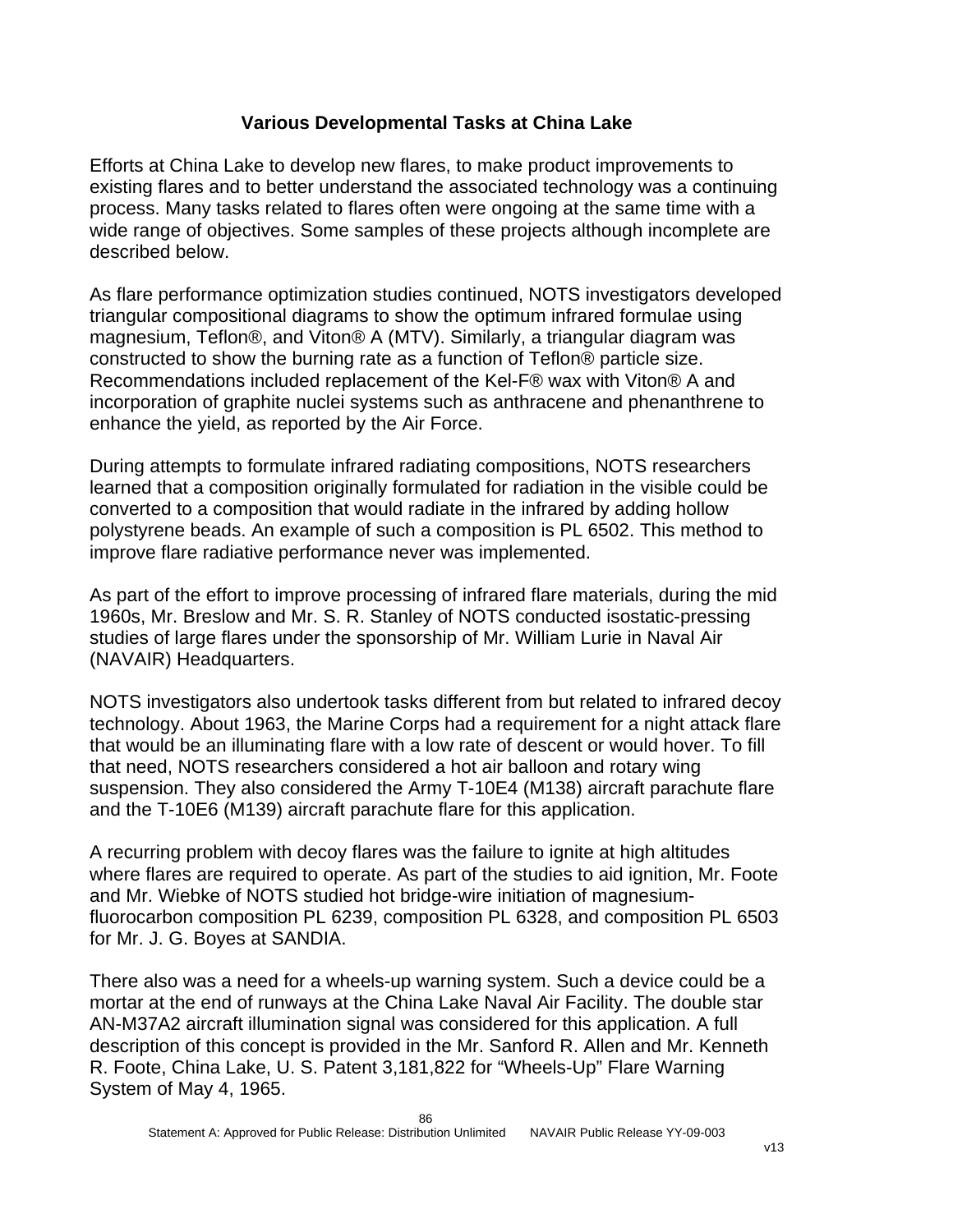In 1967, Dr. Handler of China Lake reported on the development of the NOTS Model 400A decoy flare intended for launching from the AN/ALE-29 dispensing set. The goal is for the flare to defeat the ATOLL missile using the Sidewinder 1A as a surrogate. The flare's composition consists of 55% magnesium, 30% Teflon®, and 15% Viton® A. The design includes a pull wire for ignition, which is similar to pull wire igniters used in Army devices. Flight tests were scheduled for May of 1967.

Early flare developments were aimed at providing protection in the infrared 2µm to 3µm bandpass region. As missiles improved, the threat moved to also operate in the infrared 3µm to 5µm bandpass region. In 1968, Mr. Hanzel, Dr. Handler and Mr. Harp set out to develop a family of infrared flares that were effective in the 3µm to 5µm bandpass region. They considered changing the burning mode to a much higher rate, burning more material, lengthening the flare by two inches, altering the AN/ALE-29 dispenser to "squarish" holes, and altering the composition to improve efficiency. The Mk 46 Mod 0 flare, which was in production at the NAD Crane in 1968, is the first flare developed with the above objectives. They discussed the need for 120-150 decoy flares on an aircraft operating in a dangerous area. That perhaps is the first time that IRCM investigators suggested that the number of decoy flares that could be carried by aircraft of that era would be insufficient to provide complete protection.

Dr. Handler and Mr. Hanzel of NOTS also considered making a longer flare grain and composition variants. For the Mk 46 Mod 0 flare with the larger grain, they considered four different igniters, namely the pull wire, stab primer, electric primer and the pilot flame. Work also was directed toward an improved composition or a grain configuration that would yield a 100-microsecond rise time. One such improvement that was mentioned in a 1969 report was to form twelve longitudinal slots on the exterior of the grain to get a quicker rise time. Variations of this concept proved in time to be an effective way to adjust performance.

As part of the continuing effort to improve decoy flares, NWC extruded grains with the Mk 46 Mod 0 flare type exterior and an 8-point star interior with six different ignition configurations. By late 1970, NWC was exploring many design concepts for a flare intended to perform in the 3µm to 5µm bandpass region. They removed the pull wire and designed the case and the impulse cartridge to be an integral piece. They tested many grain designs, including a 4-slot, 24-slot design and star perforation designs.

In early 1970, Navy Headquarters proposed that the new flare being developed must remain the same length in order to be compatible with the AN/ALE-29 dispenser. That meant the new flare needed to be 1.4 inches in diameter by 5.875 inches long. Since the flare is volume-constrained to the size of the holes in the dispenser block, they needed an alternate means to achieve higher performance through increased volume-efficiency. This resulted in the need for superior flare material, shorter burning requirements, or altering the reduced serviceability of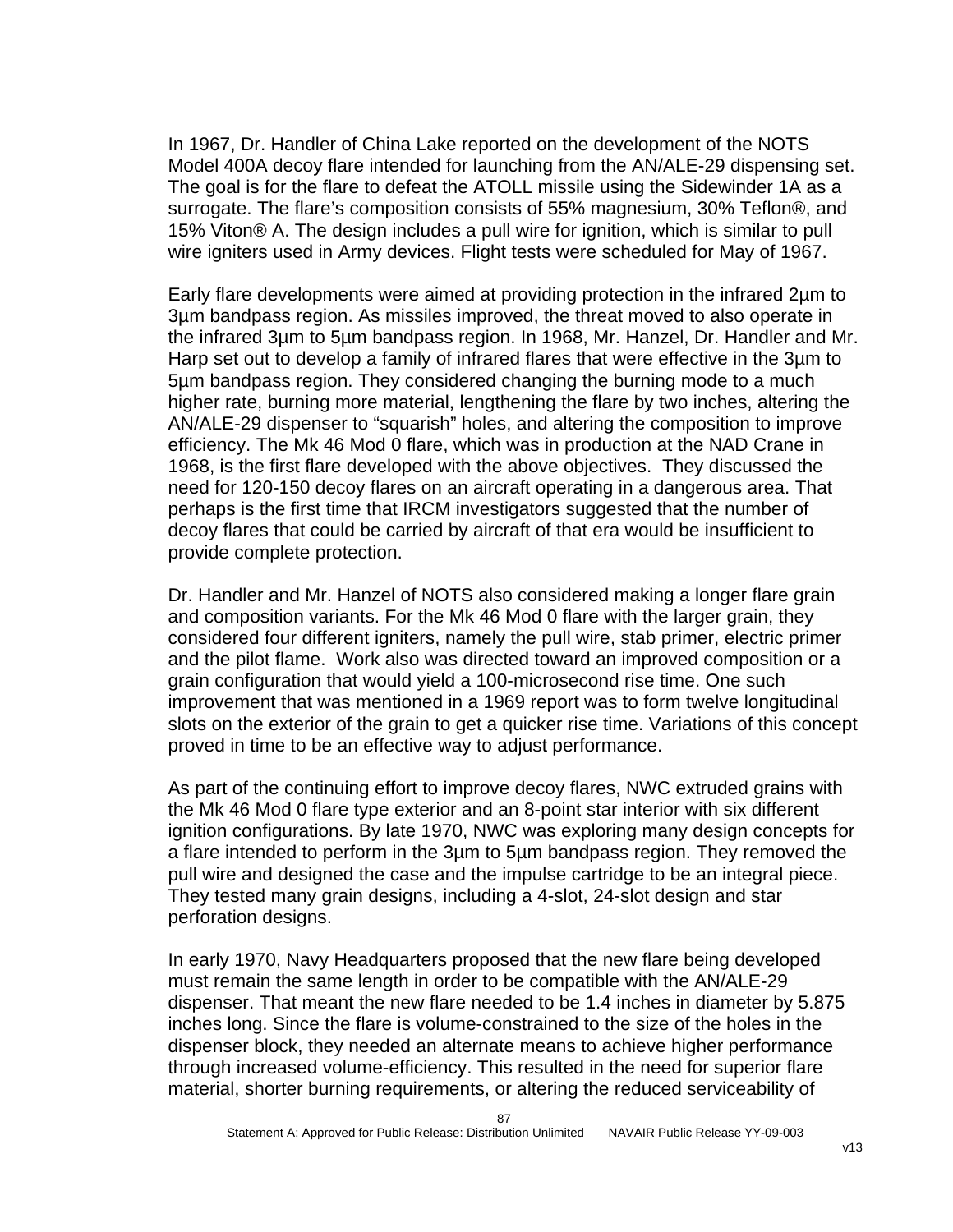existing flares caused by degradation at altitude and velocity. The investigators used composition PL 6328 for the grain to achieve a higher performance in their new flare.

As decoy flare testing continued at NOTS, additional deficiencies or weaknesses in flare performance were uncovered. One of these was the affect of airflow on flare performance. To evaluate this feature, in mid-1970, a team of investigators was assembled to conduct laboratory studies of the airflow effect. The team consisted of Dr. Elliott Raison at the Illinois Institute of Technology Research Institute (IITRI), Mr. Balwanz at the Naval Research Laboratory (NRL) and researchers at NWC China Lake. The team confirmed the marked reduction of infrared radiant intensity when flares are exposed to airflow. This may be the first time this characteristic of decoy flares was confirmed.

One of the observations resulting from the continuing test efforts was that a decoy plume with a large radiating area would have some advantages over a compact plume, the latter often referred to as a point source. NWC investigators decided to study an extended area decoy flare in 1971. They used a mixture of gasoline with Navy aircraft fuel JP-5 in a 1:2 ratio to saturate sisal twine strands and cotton strands. They wrapped these in foil and then put them into the container. They tested this by attaching to the hook of the helicopter hoist line. The radiant energy from the burning area decoy broke the lock of the AIM-9C Sidewinder missile, which had been locked on the helicopter engine exhaust. The area decoy plume is about 15 inches across by 4 inches high. The radiant intensity on the 3µm to 5µm bandpass region is slightly higher than the 2µm to 3µm bandpass but 4 times higher than the 8µm to 12µm bandpass region. The results indicate that the basic idea of a low temperature, broad profile, extended area infrared signal may provide significant decoy value for protection of slow flying aircraft.

Another developmental thrust at NWC mentioned in a 1972 report involved the pyrotechnic generation of infrared radiation in the long wavelength region of 8µm to 12µm bandpass region or 8µm to 14µm bandpass region. To achieve this objective, investigators made a composition of aluminum and plaster-of-paris. That mixture is also known as Alcast. They made other compositions with Celcon®, boron, red phosphorus, silicon, molybdenum trioxide, calcium-silicon alloy, aluminum-calcium oxalate, ammonium formate, ferric oxide, potassium persulphate, sulphur, strontium carbonate and calcium carbonate.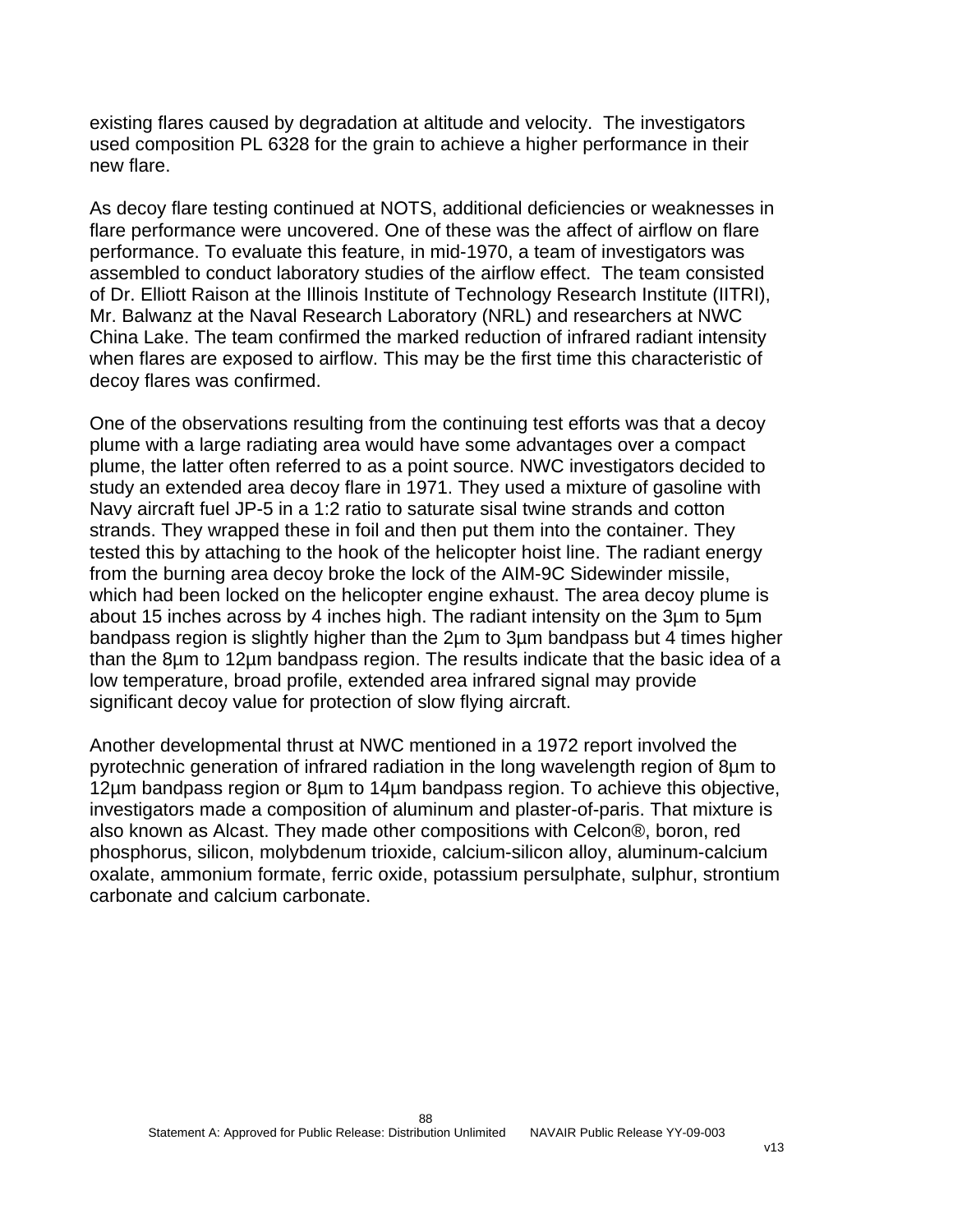## **Naval Ammunition Depot (NAD 1958-75), Crane Indiana: (NWSC 1976-1992)**

In an effort to better understand the performance of infrared compositions, in 1962 Mr. Jerry R. Kemp and Mr. John W. Feagans of NAD Crane performed a statistical analysis of the composition developed by NOTS for the Mk 28 Mod 0 tracking Flare. They varied the magnesium granulation, case diameter, and ratio of the magnesium-Teflon®-Kel-F® wax ingredients to find the effect on infrared emission and burning time. With the information gathered they attempted to construct empirical equations to predict flare performance.

Mr. Arnold and Mr. Kemp of NAD Crane evaluated the Mk 28 Mod 3 target flare performance about 1964. They tested the flare from ground level to a simulated 70,000-foot altitude in four increments. The altitude was simulated in a vacuum chamber.

Based on a Rocketdyne process, a Quickmix laboratory mixing technique was applied to the magnesium-Teflon®-Viton® A composition and delay compositions during 1969. A stirring motor in a beaker provided the mixing action. Heptane or acetone was the carrier liquid. Mr. Richard Kirby of NAD Crane reported the process works well with Viton® A and that they observed less batch-to-batch variability as compared to batches made by production processes.

In 1970, Mr. Sherman E. Dare and Mr. Patrick Arvin of NAD Crane converted a Hobart Model N-50 electric mixer to an air drive for preparation of pyrotechnic compositions. The Hobart is a planetary action mixer. The air drive was introduced for safety reasons.

About 1981, Mr. Donald R. Hazelton and Dr. Henry A. Webster III of the Naval Weapons Support Center (NWSC) Crane Indiana described design parameters for an outdoor transient velocity windstream test apparatus. The facility provides the ability to measure the radiant output of flares in an airstream of up to 0.9 Mach for nine seconds. The objective of this ground test is to obtain information about the degradation of the flare output due to the windstream when tested in the airborne mode. Later, the facility was upgraded to achieve 0.9 Mach for about 12 seconds.

In 1980, Mr. Kent Hammond of NWSC Crane reported the qualification of ground magnesium as an alternate to atomized magnesium in production flares. In 1981, MJU-8/B flare measurements were being made of production units by Mr. Forest Burton of NWSC Crane. A little later, Dr. Webster of NWSC Crane obtained an ultraviolet spectrum of the Mk 46 Mod 0 decoy flare and identified the atomic magnesium line in that spectrum and molecular emitters such as magnesium fluoride, magnesium oxide and magnesium hydroxide. A 1982 report describes an effort by Dr. Webster to obtain a statistical analysis of infrared flare production lot data, for example the MJU-8/B decoy flare. Earlier in 1979, he obtained the spectral distribution and an ultraviolet spectrum of an illuminating type pyrotechnic and in 1976 he obtained visible spectra of the Mk 46 Mod 1A decoy flare.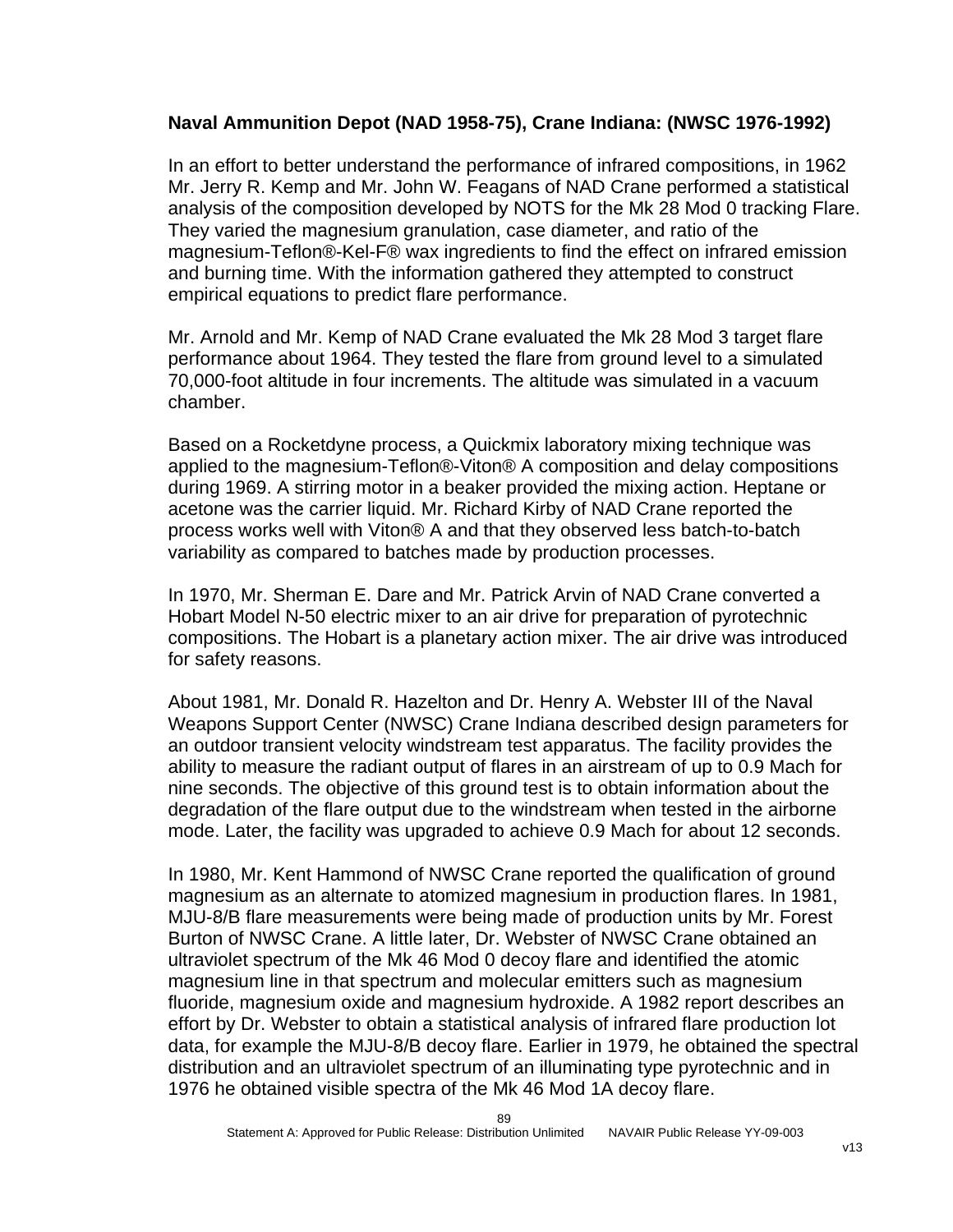#### **Denver Research Institute (DRI)**

For many years, the Denver Research Institute received contracts from the Air Force for investigating the fundamental aspects of decoy flare combustion. The source of most of these contracts was Mr. Sarnow of WPAFB. The thrust of the tasks was to find new and improved infrared flare compositions that might be applied to flare developments for bomber protection. This meant the flare compositions needed to produce a large infrared signature and that these flare compositions could be ignited at very high altitudes while operating a high Mach numbers. The breath and depth of these studies is astonishing. Almost all elements in the periodic table were brought into consideration, as were almost all conceivable combinations of fuel and oxidizer. The thermodynamic features of these reaction combinations were tabulated. Some of the tasks are described below.

In 1959, a two-year contract was awarded to the Denver Research Institute for an Infrared Decoy Study with Dr. Robert W. Evans as the Principal Investigator. Mr. Sarnow as the Air Force Project Engineer at WPAFB sponsored the work. This was a project to study a wide variety of fundamental properties and behavior of the magnesium-Teflon® composition as described next.

Test pellets, 0.5 inch in diameter by 3 to 5 inches long, were prepared with magnesium and Teflon® but with no binder. The pellets were pressed at a dead load of 3000 - 4000 pounds. They attempted to determine the solid and gaseous products, the spectral distribution of the radiated energy and the temperature of the combustion. The combustion experiments were conducted in ambient air, flowing air, flowing nitrogen and flowing oxygen. By chromatographic analysis and other techniques, they accounted for all the magnesium but only about 85% of the fluorine in the solid reaction products. The difference was attributed to afterburning of the fluoride species with surrounding oxygen and nitrogen. The spectral distribution resembles a gray body of high emissivity with some selective emission around 2.5µm wavelength. The temperature immediately above the burning surface is in the range of 2200 to 2400 K.

The experiments also included burning the pellets in a six-foot diameter by six-foot long chamber capable of operation up to a simulated altitude of 250,000 feet. The Denver Research Institute team reported a slowdown of the burning rate and a spectral shift toward longer wavelengths as the altitude increases. They studied the linear burning rate of the pellet in argon and oxygen atmospheres and measured the burning surface temperature at different simulated altitudes (ambient pressure). They also explored how inhibiting coatings and axial holes affected pellet combustion and they attempted to measure the heat of activation of the magnesium-Teflon® mixture.

The Denver Research Institute team determined the intensity and spectral distribution of the radiation produced by flares made up of finely divided metal fuels and oxidizers for various ambient conditions. They discussed the contribution of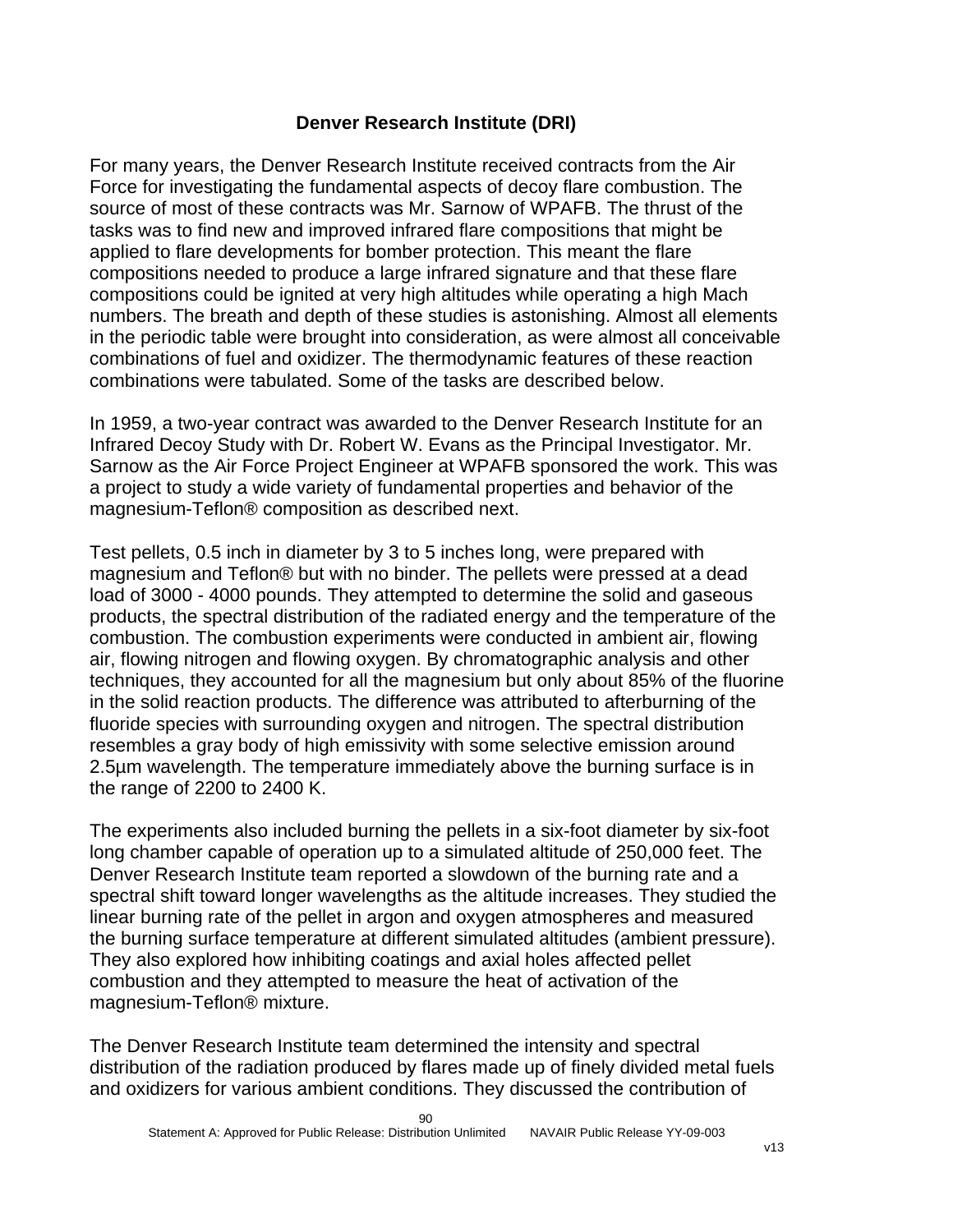specific emitters and emission from various areas of the flame for simulated altitudes up to 150,000 feet and used mechanistic and kinetic studies to develop a proposed reaction sequence to qualitatively explain the reduction of radiation with altitude.

Another task mentioned in a 1961 report was an attempt to incorporate Viton® A into the magnesium-Teflon® mixture. Viton® A contains 65% fluorine and has a specific gravity of 1.85 g/cc. The Denver Research Institute team ground Viton® A that had been embrittled with dry ice without the benefit of a solvent medium. The ground Viton® A was put into solution of methyl ethyl ketone (MEK) and then was precipitated with ethyl alcohol or a water solution in MEK. Next the magnesium-Teflon® mix was added to the precipitated Viton® A, after which the pellet was cast into its container, and finally the solvent was removed. This technique never was implemented. The shock-gel process being developed at China Lake during the same time period eventually was chosen as the preferred process.

During their studies, Denver Research Institute investigators made an attempt to improve performance by changing the composition itself. They studied the effects of varying the magnesium from 36-70% and varying altitudes up to 100,000 feet. They recorded spectra, burning time, temperature, and radiated energy. They did not observe any effect by adding barium oxide but adding magnesium perchlorate appeared to be beneficial at altitude.

In a follow-on contract to the Denver Research Institute from Mr. Sarnow of WPAFB, Dr. Evans studied the fundamental characteristics of magnesium/Teflon® pressed flares. He reported (1) magnesium oxide forms instead of the expected magnesium fluoride when afterburning in air occurs, (2) replacement of Teflon® with Viton® A is not superior, (3) present methods of adding Viton® A to magnesium/Teflon® mixtures results in a product that is mechanically weak, (4) an equation for conduction of heat from the reaction zone, (5) that more radiant energy is emitted when the formula is nearer to stoichiometric than the 50:50 magnesium to Teflon® ratio being used in the study, (6) fuel rich mixtures are better than stoichiometric and produce a faster burning rate, (7) radiant energy output is best when there is afterburning with an adequate oxygen supply from the surrounding air and (8) that 50% of the radiation is from 15% of the projected flame area.

Experimental investigation of infrared radiating sources continued at the Denver Research Institute in the early 1960s pursuant to contracts from WPAFB with Mr. Sarnow as the project monitor. Mr. Robert M. Blunt and Dr. Evans of the Denver Research Institute determined heats of combustion of solid and gaseous products of the magnesium-Teflon® reaction and did a literature survey to locate information dealing with radiation from solids suspended in flames. Another contract with the Air Force emphasized the experimental investigation of infrared radiating sources. In this work, with a third investigator namely Mr. Jim P. Kottenstette of DRI, the Denver Research Institute team explored the fundamental technical, chemical and thermodynamic aspects of the magnesium-Teflon® reaction. They studied the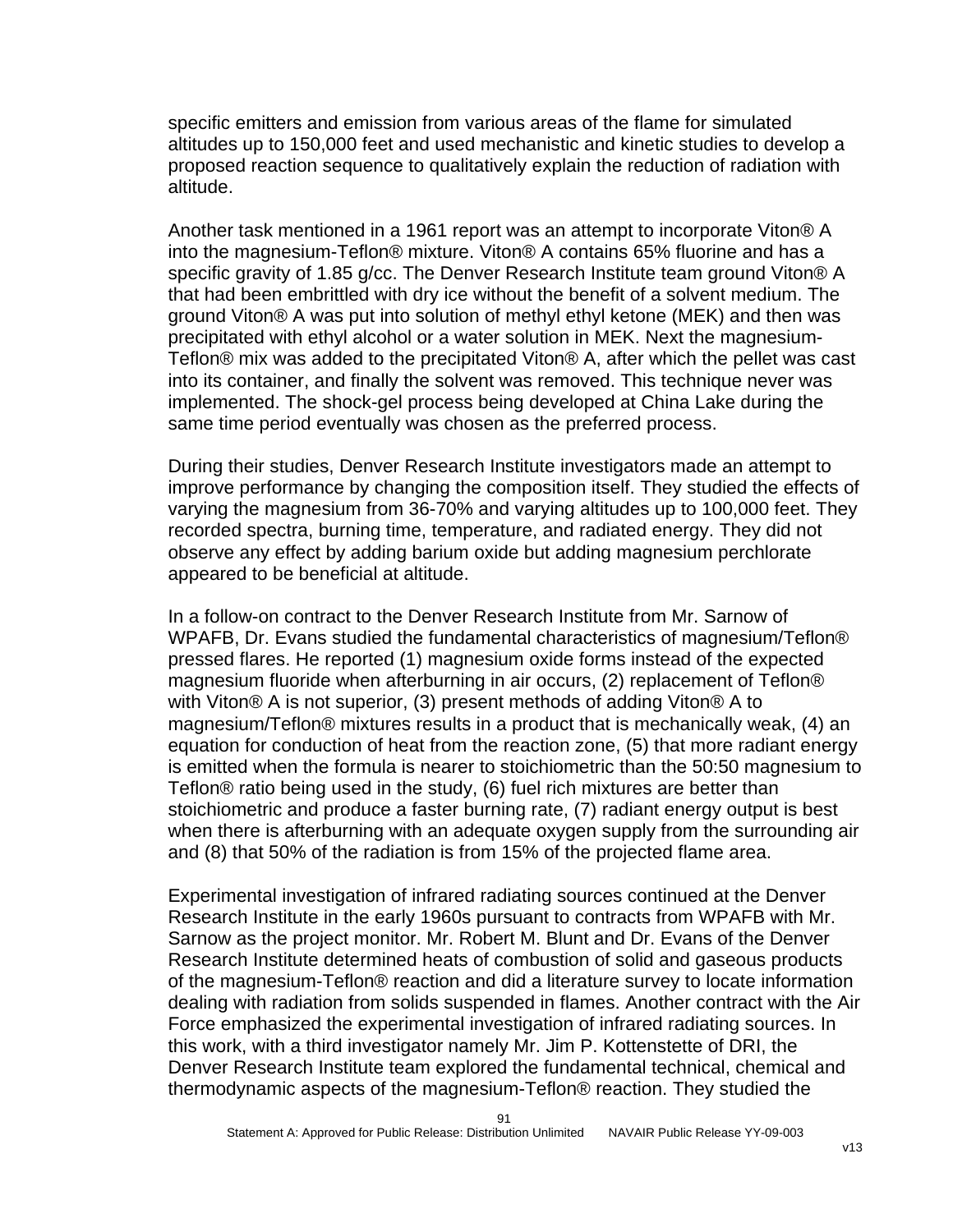reaction products, attempted several methods to determine the activation energy, analyzed the spectral distribution of the radiated energy and explored the effects of particulate matter in the flame.

Mr. William H. McLain and Dr. Evans of the Denver Research Institute conducted a spectrometric evaluation of metal containing fuels in the early 1960s for Edwards Air Force Base California. They developed methods to use optical spectrometric techniques to evaluate the extent of thermal and chemical equilibrium for a methylamine-beryllium borohydride (Hybaline B-3) fueled rocket motor. They analyzed band and spectral line structure of selected species along with the total radiation distribution emitted from a small rocket motor. They compared experimental data to predicted and made estimates of chemical reactions that might be taking place. They observed two vapor phase combustion products in the visible, namely boron dioxide and beryllium oxide. In the infrared, they observed carbon monoxide and carbon dioxide selective emissions and emissions at the infrared wavelengths of 5.4µm and 5.9µm that they attributed to boron hydride oxide, boron oxide hydroxide, and boron monoxide. Mr. McLain and Mr. Ralph E. Williams attempted to determine whether exhaust plume species could be analyzed with a rapid scanning spectrometer and whether plume temperature profiles could be obtained utilizing Wien's Radiation Law or by a rapid-response multi-channel ratio pyrometer. They adapted the NASA propellant performance program onto their Burroughs B-5000 computer. They reported on photometric studies of the Hybaline B-3 air diffusion flames at ambient temperatures and studies of acetylene-oxygen flames to which boron and beryllium powders were added. From these flames they observed boron monoxide, boron dioxide, and beryllium oxide as the principal emitting species. They tabulated possible species in the visible and infrared from Hybaline B-3-nitrogen tetroxide, and hydrogen peroxide propellant systems and described a rapid-response three-color optical pyrometer that they used in support of their work.

By the mid 1960s, an understanding of missile operations and radiation emission from pyrotechnic flames was becoming more mature. As a result, the objectives of new research contracts became more specific. One such an example is the project sponsored by Mr. William S. Cronk of the Air Force Armament Laboratory at Eglin Air Force Base with the Denver Research Institute. Mr. Robert E. Knight, Mr. Blunt and Dr. Evans of DRI undertook the task to develop a pyrotechnic source that radiated in a narrow wavelength band and emitted selectively. The preferred radiation produced must be in the areas of interest, namely (1) in the specific infrared bands that result from the radiation produced by aircraft (and spacecraft) and (2) must also operate in the sensitive region of the detector used in the missile guidance system. The requirement of this effort may have been the first attempt to create a pyrotechnic decoy that radiated in regions that correspond to radiative regions where aircraft radiate. Today one might identify such a decoy as a "spectral or color adapted" flare. Perhaps in the mid 1960s the researchers did not appreciate how important it would be to have a decoy that would radiate with the proper spectral properties. The Denver Research Institute team observed in the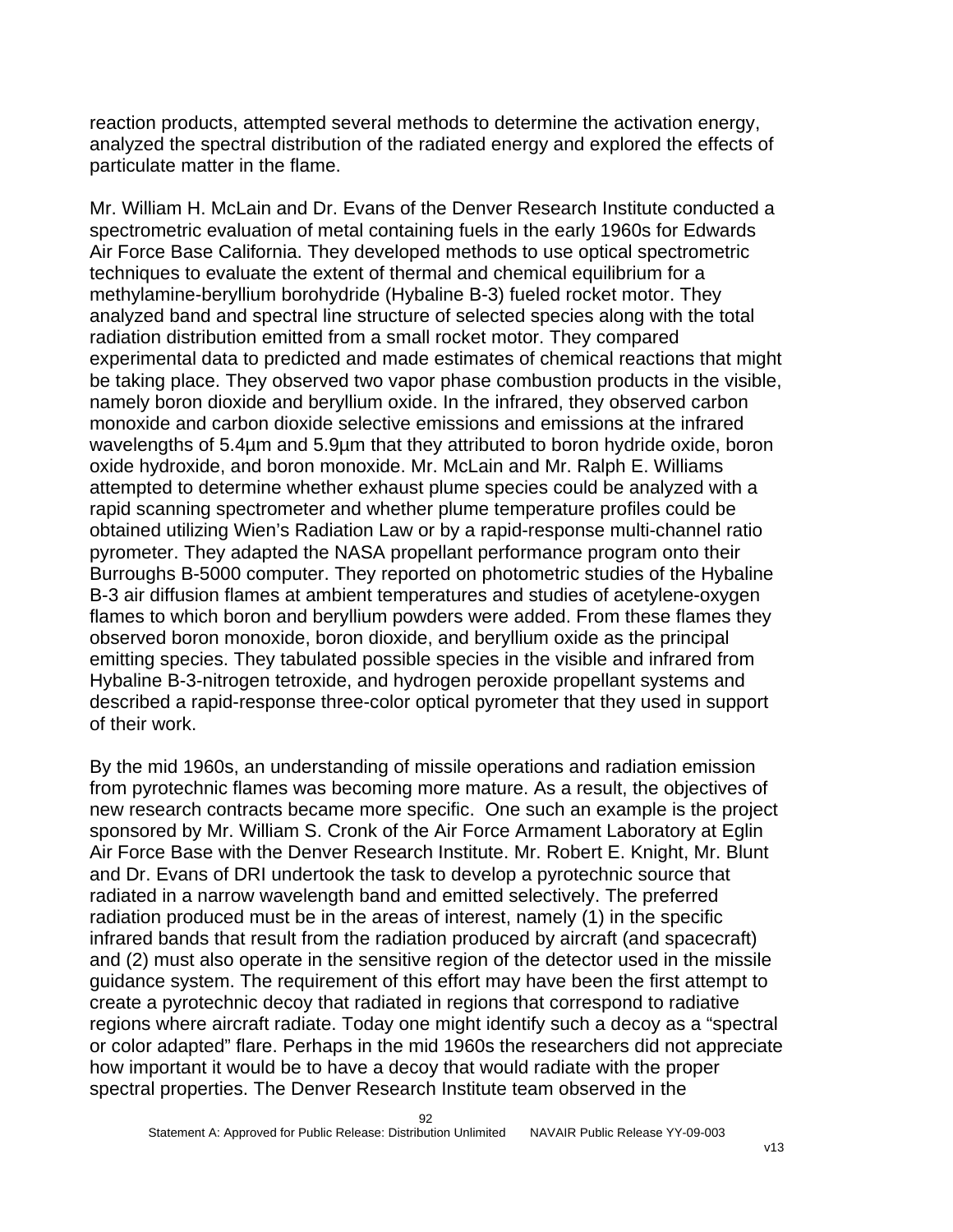magnesium-Teflon® flare that the fluorine reaction competed with ambient oxygen and thus not much of the desirable carbon dioxide species was formed. To counteract this, they added manganese dioxide, barium oxide, cupric oxide, potassium perchlorate, and potassium nitrate to the magnesium-Teflon® formula in an effort to introduce more oxygen into the combustion reaction. These additions did in fact cause more carbon dioxide to be formed and they showed spectra to prove this.

As another approach, the Denver Research Institute team considered solid emitters such as boron nitride and discussed the disadvantages of such an approach. They also considered liquid flares. To explore other approaches, they compiled thermodynamic properties of hydrogen, carbon, nitrogen, silicon, phosphorus, and sulfur compounds that were stable at 3000 K and that emitted in the infrared. In the course of their investigations, they demonstrated that selective radiation due to carbon monoxide and carbon dioxide could be obtained from the magnesium-Teflon® reaction if they added an oxygen containing oxidizer such as potassium nitrate. As an additional approach, they suggested micro-encapsulation of perchlorofluoride into a fuel matrix. To show their insight into this problem, I quote, "the use of perchlorofluoride is suggested because it contains three oxygen atoms in addition to a chlorine atom and a fluorine atom. With a hydrocarbon fuel, carbon monoxide and carbon dioxide should be produced. While some of the hot carbon dioxide radiation is absorbed by the atmospheric carbon dioxide, much is still transmitted as the hot carbon dioxide peak shifted to the longer wavelengths (especially if carbon monoxide is present). As carbon dioxide is an intense thermal emitter and as part of the carbon dioxide radiation may also be due to chemiluminescence, it is desirable to include carbon dioxide."

Mr. Williams and Dr. Evans of the Denver Research Institute conducted an experimental investigation of infrared radiating chemical sources under the sponsorship of Mr. Sarnow of the Avionics Laboratory at WPAFB about 1963. They selected eight reactions for study based on volumetric enthalpies. These are reactions between aluminum-manganese dioxide, aluminum-cupric oxide, hafniummanganese dioxide, magnesium-manganese dioxide, titanium-barium nitrate, titanium-cupric oxide, titanium-manganese dioxide, and zirconium-manganese dioxide. They obtained X-ray diffraction patterns and electromagnetic spectra and analyzed the gases and solids from the reactions. They studied aluminum fluoride, aluminum chloride and silver difluoride as additives and effects of gamma and neutron irradiation on manganese dioxide. Of the eight reactions, titaniummanganese dioxide exhibited the highest apparent radiation in watts per steradian and the highest radiant energy density in watt-seconds per cubic centimeter. These data nearly approach the volumetric efficiency of the magnesium-Teflon® reaction.

In the early 1960s as reported in 1965, Mr. William A. Schmeling and Mr. Knight of the Denver Research Institute started to explore different concepts for enhancing the performance of decoy flares. Mr. Cronk of Eglin Air Force Base supported this effort. They wanted to explore methods affecting the post combustion of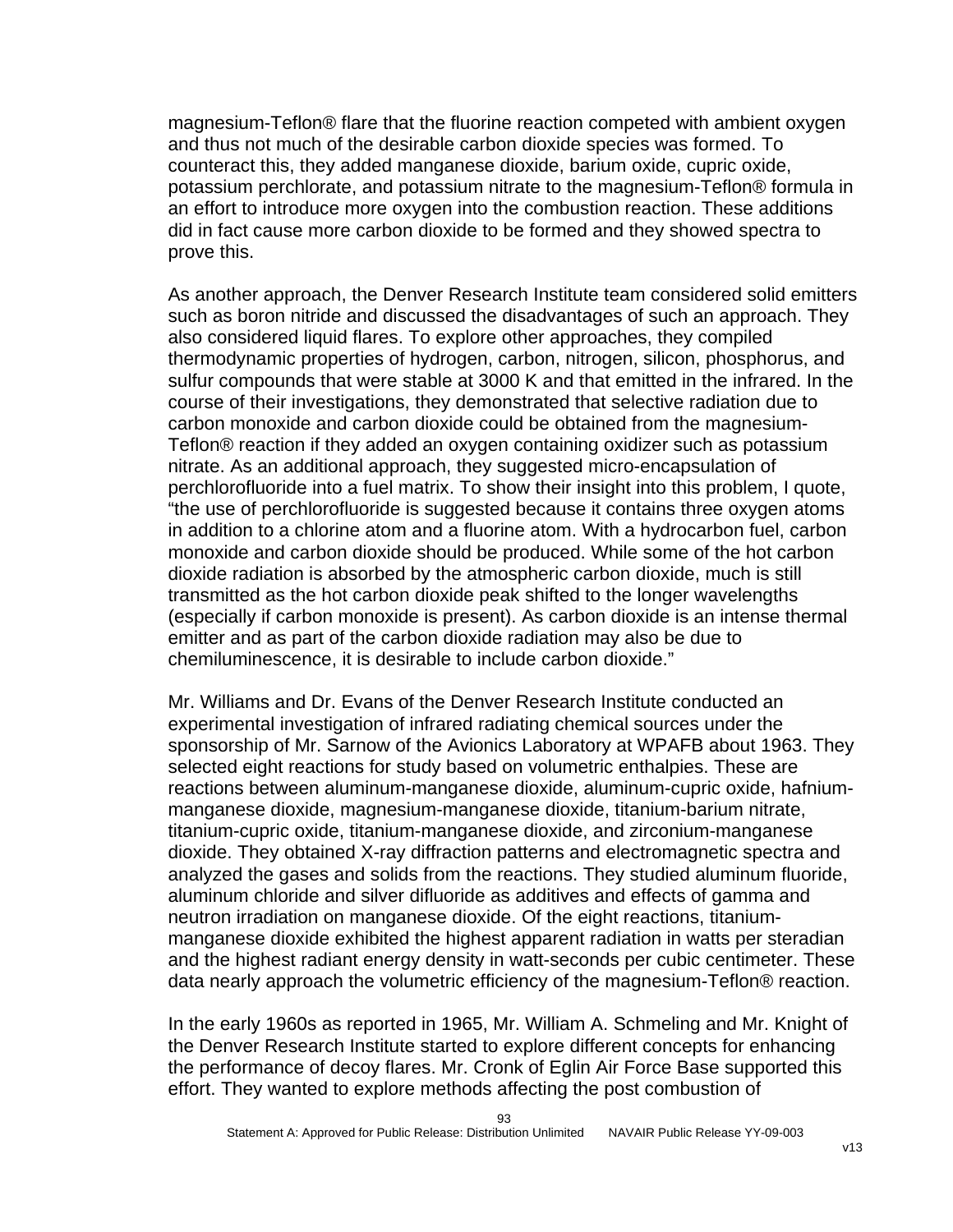magnesium-Teflon® compositions and some non-carbon containing flares with the intent of enhancing the flare radiation of the electromagnetic spectrum as a function of altitude. Some of the approaches were to (1) include a two flare set-up wherein the plumes from the two flares positioned at 180 degrees impinged on one-another ("butting"), (2) introduce gas, liquid and solid additives to the post combustion zone such as carbon bisulfide, carbon tetrachloride, and benzene, (3) arrange a threeflare 120 degree "Y" opposed set-up and a four-flare cross opposed set-up, and (4) arrange a "tepee" of three-flares. The idea in all of these is for the plumes from individual flares to impinge on other plumes so that the point of intersection of the plumes would cause an increase in temperature resulting in increased radiation from the collective event. The "Y" and "cross" arrangements were the most promising. In addition, to get selective emissions, they explored magnesium-sodium nitrate and magnesium-potassium nitrate compositions that intrinsically were void of carbon; hence carbon emission would be reduced. Their goal as the work progressed was to get selective narrow-band high efficiency radiating characteristics. Their emphasis was on post-combustion phenomena, methods to enhance output energy, and to concentrate that energy into specific electromagnetic regions. To enhance the output, they considered gaseous additives such as oxygen, nitrogen dioxide, ammonia, chlorine, hydrogen chloride, chlorine trifluoride, sulfur dioxide, hydrogen sulfide, and propane. Dr. Hal Waite of Flare-Northern provided test flares for some of these experiments, which consisted of 45% fluoroheptylmethacrylate, 50% magnesium, and 5% isoviolanthrone made by the cast process.

In the mid-1960s, Mr. Sarnow of WPAFB sponsored a contract to study new flare materials. Mr. Williams and Dr. Evans of the Denver Research Institute and Mr. Stanley Lehrer of Astrosystems International Inc. conducted the work. To get around the greybody radiation from solid-solid reactions, they formulated liquid decoys from monopropellant nitromethane and even considered deuterated compounds such as deuterium chloride and deuterium perchlorofluoride. They reported boron compounds as being promising, these being compounds such as trimethylborate, triethylborane, and methylamine-beryllium-borohydride. Radiation from these occurred at wavelengths of 4.9µm and 5.4µm, a desirable radiative region.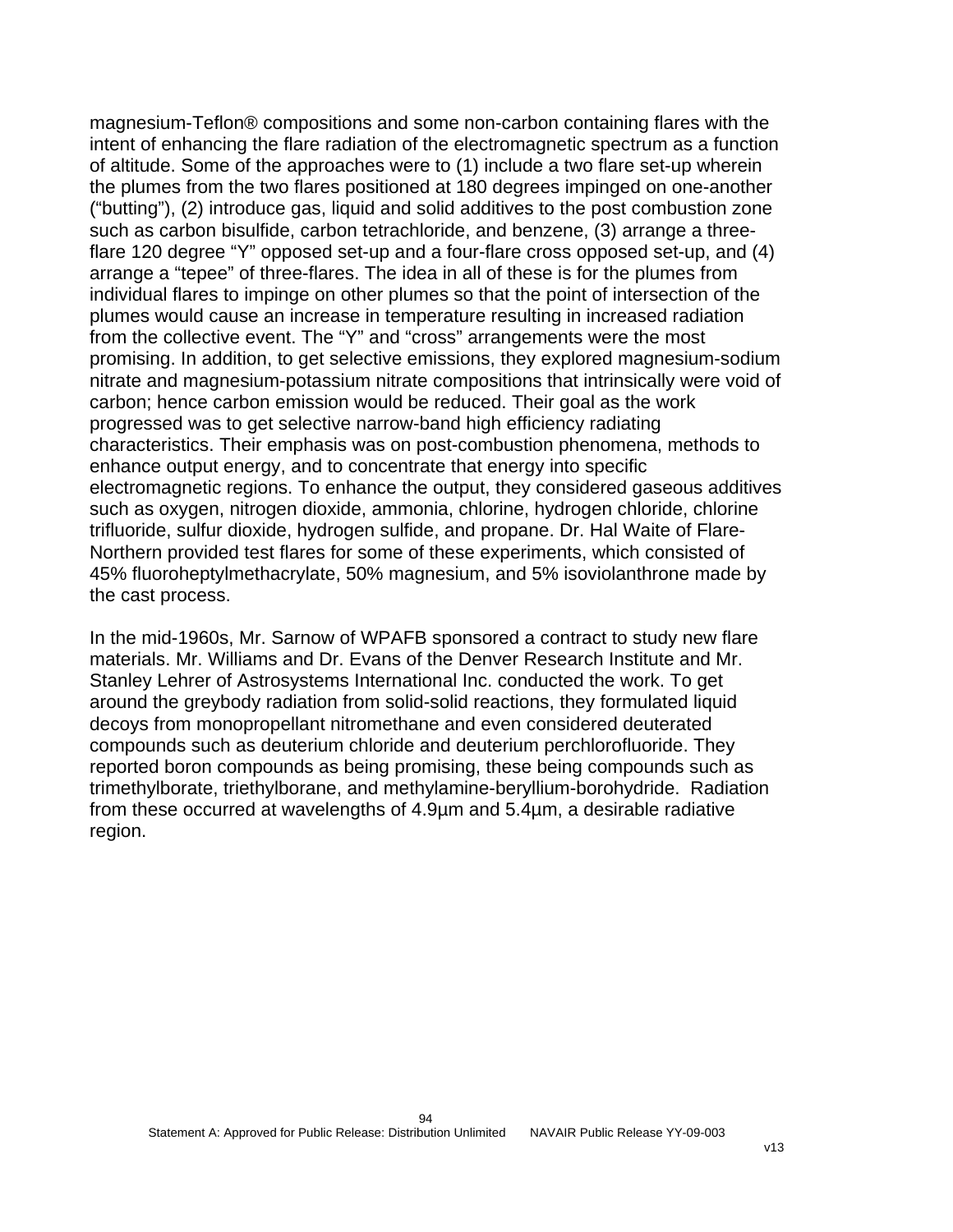#### **Armour Research Foundation (ARF): Later became the Research Institute of IIT (IITRI)**

Dr. Katz and Dr. Elliott Raison of the Armour Research Foundation (ARF) at the Illinois Institute of Technology (IIT), Chicago Illinois, under contract to the Weapons Guidance Laboratory of WPAFB in late 1958, conducted an extensive 1-year task to originate and develop concepts for infrared flares optimized to radiate effectively in the 3.0µm to 5.5µm bandpass region. That study was to be primarily theoretical and analytical. The Armour Research Foundation team considered infrared sources classified into two groups, namely thermal and quantum. The Balls of Fire flare and secondary sources based on light scattering are examples of the first group. Chemiluminescence, fluorescence, and solid semi-conductor radiators are examples of the second group.

In addition to magnesium-Teflon® reactions, they also considered aluminum reactions with tungsten oxide, cadmium oxide, and ferric oxide. Some additional technology areas considered were thermochemistry, blackbody radiation, solid chemical reactions, gaseous chemical reactions, gaseous discharge, chemiluminescence, infrared fluorescence, controlled emissivity, controlled burning, combustible aerosol clouds, and light scattering. They also considered (1) a liquid flare made with magnesium powder mixed with a liquid polymeric form of Kel-F® wax and chlorotrifluoroethylene and (2) a cone shaped flare with an apex angle of 31 degrees. Presumably the latter shape would have less drag than a sphere and thus would separate from the aircraft more slowly in the horizontal coordinate.

In early 1960, Mr. Sarnow of the Air Research and Development Command WPAFB, awarded a contract to the Armour Research Foundation to develop the RR-96(XY-1)/Al flare for very high altitude applications. Dr. Raison of the Armour Research Foundation was the project engineer. To test the flares at extreme altitude, they fitted 16 flares into the nosecone of the 2-stage SPAROAIR sounding rocket of the Sparrow missile family that could carry a 30-pound payload to an altitude of 74 miles. Modified magnesium-Teflon® flares were pretested in an altitude chamber. During a test at the Naval Missile Center, Point Mugu an aircraft at 33,000 feet altitude launched the missile that reached apogee at 392,000 feet with 57G acceleration and a 4,488 foot per second burnout velocity for a total flight time 317 seconds. The flares were ignited in pairs at 30,000-foot intervals starting at 100,000 feet altitude. Although there were equipment problems, most if not all the flares ignited as planned. Measurement of the flare radiation was unsuccessful. An alternate flare composition was also explored consisting of aluminum-tungsten trioxide with 0.5% Teflon® (added as a lubricant) that ignited at 160,000 feet and sustained combustion. The team at the Armour Research Foundation studied about 11,000 reactions in other related flare projects.

In 1961, Mr. Sarnow of the Aeronautical Systems Division (ASD) at WPAFB issued a two-year contract to the Armour Research Foundation for the study of new materials for infrared countermeasures. Dr Katz of the Armour Research Foundation was the leader of a large team of researchers. This was a study with a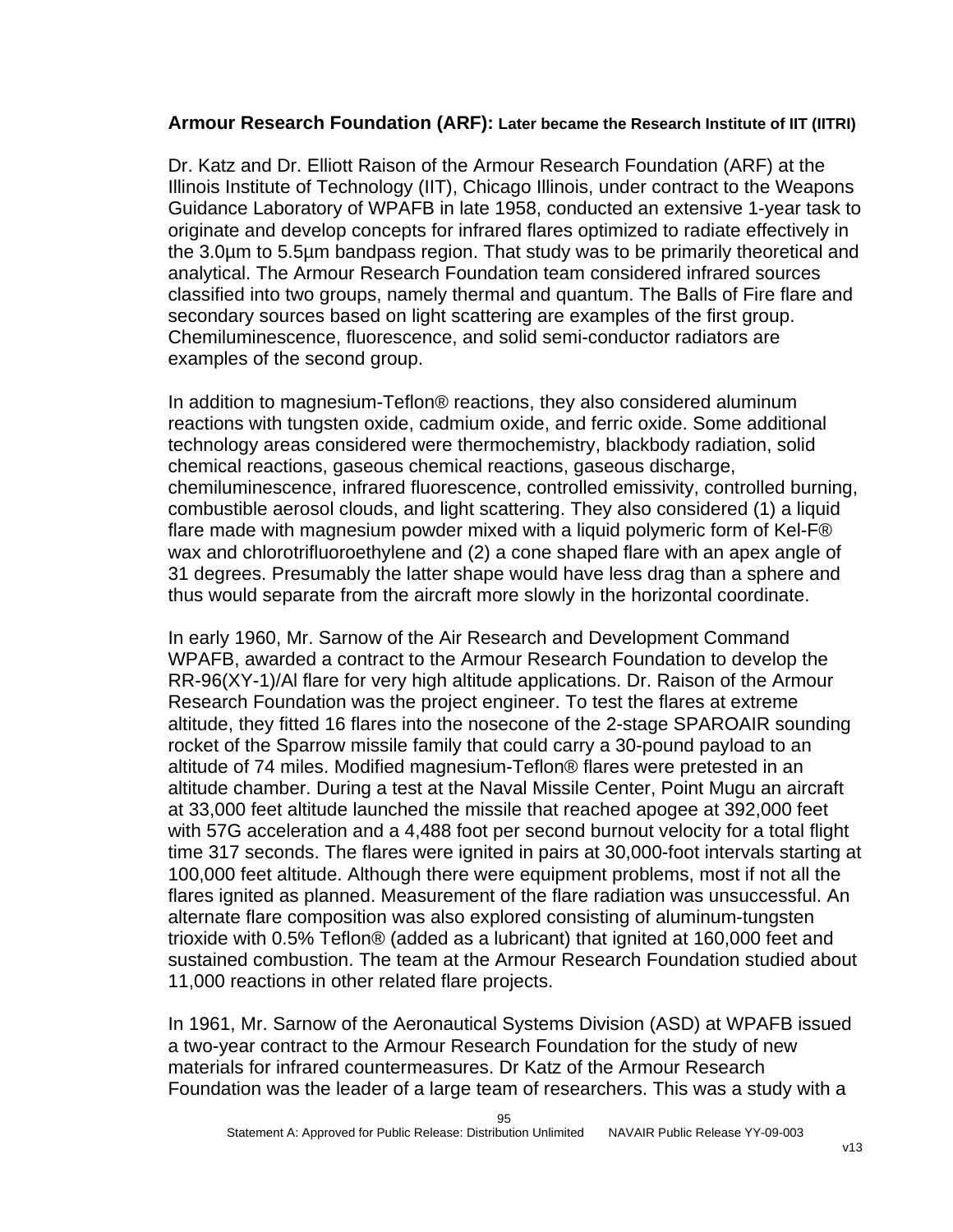very broad scope. They (1) tabulated reactions of thermodynamic significance, (2) performed experiments and made calorimetric measurements of reactive materials, (3) studied emissivity phenomena, (4) explored alkaline metal discharges of cesium and rubidium within electrical discharge tubes, (5) made a prototype of an infrared filtered flare wherein the composition was burned enclosed and the infrared radiant output was filtered, (6) considered metal reactions with fluorides and other oxidizers, (7) considered a liquid flare wherein the plume was formed by the burning slurry of particulate matter suspended in a suitable inflammable liquid substrate made with liquids such as methyl alcohol, acetone, benzene, and solids such as aluminum oxide, silicon dioxide and carbon, the latter three solids were intended to be the radiator and (8) made potassium chloride crystals for laser use.

As the work continued during 1961, the team (1) did a thermodynamic search of fluorides, phosphides, sulphides, carbides, nitrides, nitrates, borides, silicides, chlorides, oxides, peroxides, chlorates, perchlorates, chromates, dichromates, manganates, permanganates, borates, and perborates, (2) made flares of magnesium and Teflon® for comparison to binary mixes of aluminum-lead dioxide, aluminum-manganese dioxide, aluminum-cupric oxide, aluminum-cobalt(III) oxide, aluminum-tungsten oxide, aluminum-ferric oxide, magnesium-cobalt(III) oxide, and magnesium-ferric oxide, and (3) reported radiative band ratios, theoretical temperatures, and the area of the plume in square feet,

The work continued through 1962. The team acquired a Minneapolis-Honeywell high speed Visicorder chart recording system for use with the rapid scan spectrometer. This setup was used to evaluate the output of their test samples. The burning properties of seven additional oxide systems and about fifty metal-nitrate systems were selected for radiation measurement with the spectrometer to assess possible suitability for use in an infrared flare composition. The seven additional oxide systems are combinations of the metals boron, silicon, and tantalum with the oxides manganese dioxide, cupric oxide and lead dioxide. None of these systems had desirable burning characteristics. They reported that aluminum-manganese dioxide, aluminum-tungsten oxide, magnesium-cupric oxide, magnesiummanganese dioxide, titanium-cupric oxide, and titanium-manganese dioxide demonstrated uniform burning characteristics. They also reported that, as a group, binary mixtures of aluminum, zirconium, hafnium, titanium, magnesium, boron, and silicon with nitrates of lithium, sodium, potassium, calcium, strontium, silver, barium, and lead were radiometrically disappointing.

About January 1963 the survey of the theoretical thermodynamic properties of reactions was completed. The team reported that chlorates and perchlorates are much more energetic than the comparable oxide systems. Of the fuels, beryllium is the most energetic followed by uranium, hafnium, aluminum, boron, zirconium and silver. The most energetic oxidizer is magnesium perchlorate followed by lithium perchlorate, silver chlorate, sodium chlorate, and potassium perchlorate down through cesium perchlorate of the alkali metals. They examined the experimental behavior of reactions of aluminum, magnesium, titanium, and zirconium with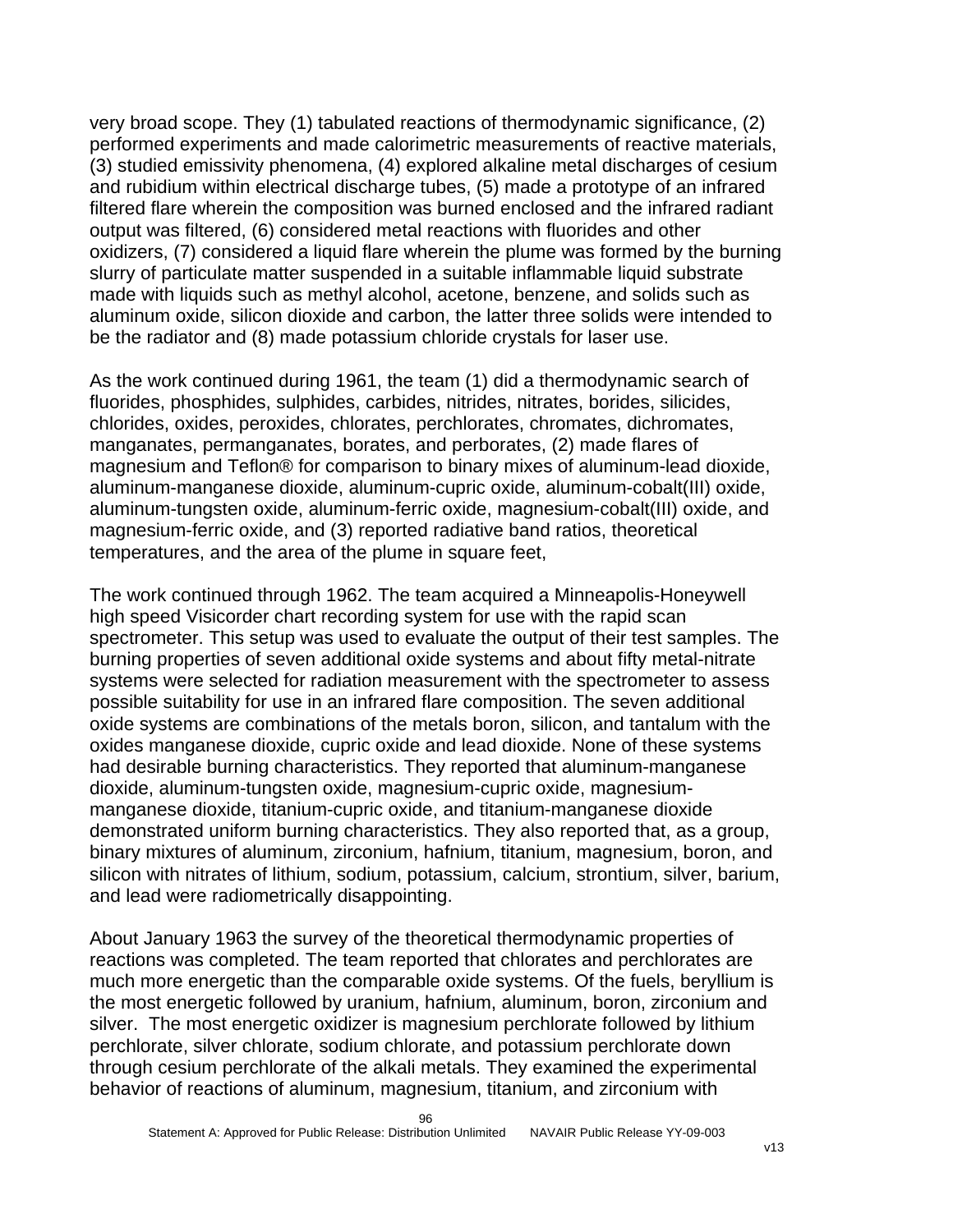cobaltic fluoride, ferric fluoride, chromic fluoride, manganous fluoride, nickel fluoride and antimony fluoride. They found these reactions difficult to control and observed that the reactions exhibited low radiative output. The reaction of titanium and barium nitrate exhibited a characteristic emission at a wavelength of about 4.5µm that they associated with nitrous oxide as the source. They also stated that the radiant intensity of the nitrous oxide emission is about equal to the best magnesium-Teflon® reaction in this wavelength band region while being much less at all other wavelengths. From this they concluded that the titanium-barium nitrate reaction might offer a means for managing the spectral distribution within the radiative spectrum.

The study to identify new materials for development of infrared decoys continued at the Armour Research Foundation in 1963 by Mr. Karl Franson, Dr. Katz, Dr. Raison, Mr. Paul Ase and Mr. Robert H. Boes under sponsorship of Mr. Sarnow of the Avionics Laboratory, WPAFB. They surveyed heats of reaction of potential mixtures. They stated that oxides and fluoride systems are better than nitrates and perchlorate and that the aluminum-manganese dioxide mixture seems best for release of energy in the 2µm to 3µm and 3µm to 5µm bandpass regions on a volume basis. About 100 reactions were screened and 35 were studied in detail. Metals considered were aluminum, magnesium, titanium, zirconium, hafnium, and boron. Oxidizers considered were manganese dioxide, cupric oxide, cobaltic oxide, tetrafluoroethylene, ferric oxide, tungsten trioxide, lead dioxide, magnesium perchlorate, cobalt(III) fluoride, silver nitrate, ferric trifluoride, sodium nitrate, lead nitrate, barium nitrate, antimony(III) fluoride, and potassium nitrate.

The study to identify new materials for development of infrared decoys continued at the Armour Research Foundation in 1966 by Mr. Franson, Dr. Katz, Dr. Raison and Mr. Ase under sponsorship of Mr. Sarnow of the Avionics Laboratory, WPAFB. Zirconium-tungsten trioxide, zirconium-cobaltic oxide, zirconium-manganese dioxide, zirconium-ferric oxide, aluminum-manganese dioxide, titanium-manganese dioxide, magnesium-manganese dioxide, magnesium-cupric oxide, and magnesium-Teflon®-tungsten trioxide are some of the new reactions that they studied. The Armour Research Foundation team reported that although some of the properties were better, none is better than magnesium-Teflon®. They tried encapsulation of liquids such as toluene for use as an additive to the magnesium-Teflon® reaction. They also tried hydrocarbons, alcohols, amines, nitroparaffins, hydrazine, boranes, and liquid ammonia as fuels and nitrates, nitrogen oxides, fluorinated hydrocarbons and interhalogens as oxidizers. Some solid-liquid mixtures were considered wherein aluminum, aluminum oxide and magnesium oxide were slurried with methanol and furfuryl alcohol. Chlorine trifluoride and white fuming nitric acid slurried with nitronium perchlorate were used as oxidizers.

In a 1967 report, Dr. Raison of the Armour Research Foundation reported altitude and wind velocity studies under a contract from Lt. Richard J. Sorenson of the Penetration Aids Branch, WPAFB. Using a laboratory scale model of the RR-115 Type III decoy flare, the Armour Research Foundation team studied wind velocity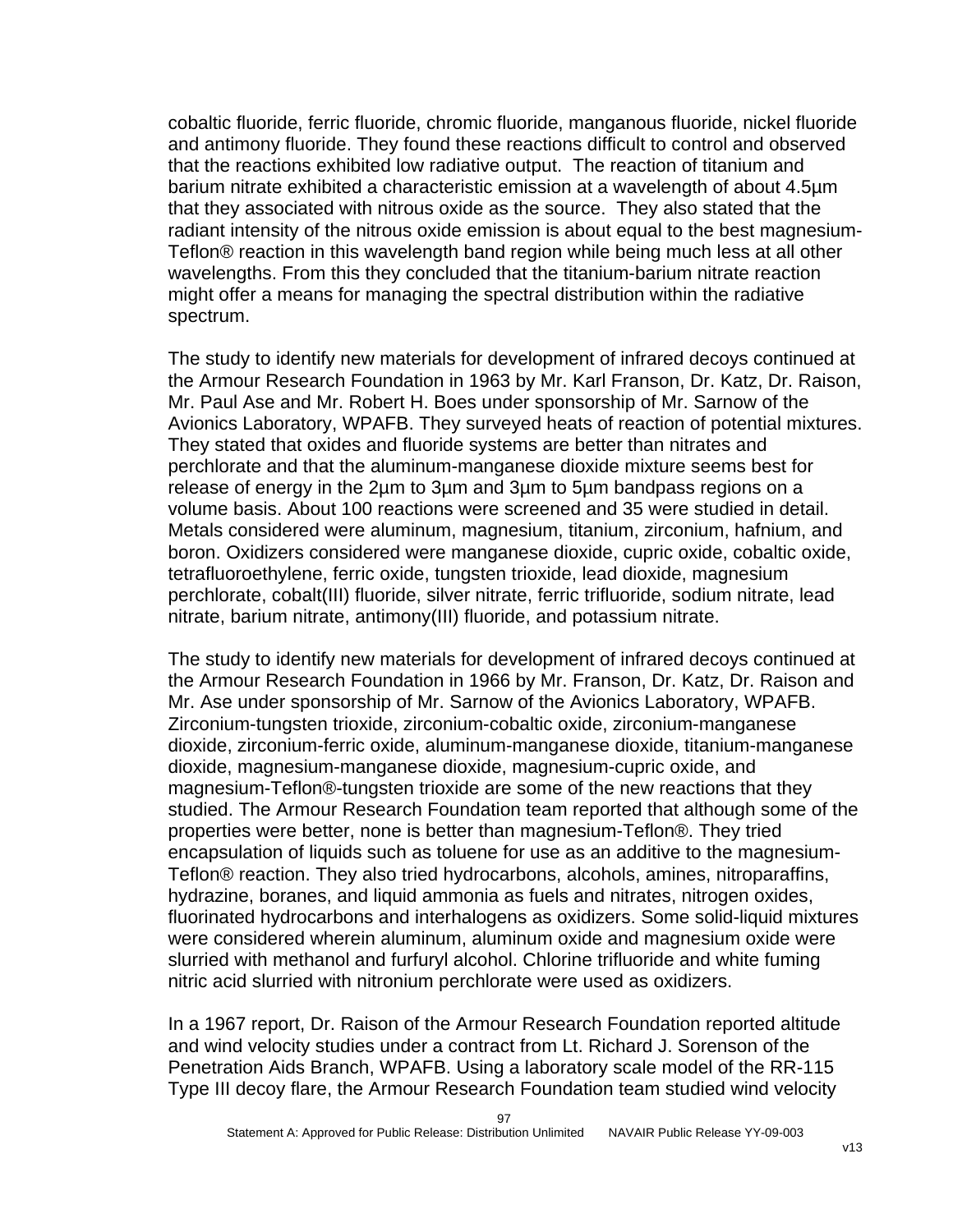and altitude effects on flare performance. They concluded that wind velocity and altitude greatly affect the infrared radiative output and that methods must be found to reduce these effects. They also reported that burning time is largely a function of altitude. Not long thereafter, in work supported by now Capt. Sorenson of the Systems Engineering Group at WPAFB, Dr. Raison, Dr. Katz, Mr. Ase and Mr. Franson of the Armour Research Foundation conducted laboratory and flight tests of the RR-115 decoy flare. The RR-80 flare, RR-88 flare and the RR-115 flare were flight qualified and tested at Eglin Air Force Base and NOTS China Lake. Some of the flares were tested at very high altitudes. They collected relative radiative intensity versus Mach number data, which probably was the first time such information was recorded. They conducted Safety Qualification tests of the RR-115 flare at NAD Crane and added another test for parasitic ignition as a result of a Dr. Handler China Lake report in 1968 that impact from 50-caliber projectiles can ignite magnesium-Teflon®-Viton® A compositions. This had never been tried previously with the RR-115 flare. Two flares were rigidly mounted 3-inches apart. The bullet impact into the first decoy did not ignite the second parasitically. As a result of this experiment, they recommended that all future flares be designed to not ignite parasitically and concluded that the RR-115 flare is extremely safe and has excellent radiative properties both in the laboratory and in flight. In addition, they claimed to have a laboratory measurement procedure that realistically simulates the flight test environment with respect to radiative characteristics of the flare.

In the mid-1960s, Dr. Raison and Mr. Ase of the Armour Research Foundation, studied the effects of windstream on the RR-80 flare for Mr. Sarnow of WPAFB. The purpose was to develop a flare that would not be affected by windstream. They added a wire mesh shield in one case and in the other an annular shield with apertures to protect the combustion reaction from the windstream. They reported a 5-fold reduction in the radiative output at Mach 0.3 and more at higher speeds.

Under contract to the Avionics Laboratory of WPAFB in the mid 1970s, Dr. Raison, Paul K. Ase and Dr. Katz of the Armour Research Foundation conducted a high intensity flare investigation. The goal was to develop improved compositions for infrared flares for high performance aircraft operating at supersonic speeds and high altitudes. They needed more radiation in the 1.7µm to 5.5µm bandpass region. They explored additives to create hot particles in the plume. Some of the particles were carbon particles, inorganic oxides, carbonates, and solid hydrocarbons. Tests were performed at 0.6 to 2.0 Mach and at 20,000 to 60,000 feet simulated altitude. Graphite, naphthalene, sodium carbonate and anthracene improved performance substantially. They compared their requirements against the F-4 aircraft at nose and tail and with the Sidewinder 1C missile.

About 1969, Dr. Robert W. Evans, now employed by the Atlantic Research Corporation (ARC-Virginia), a division of Susquehanna Corporation, Alexandria Virginia, reported a study to learn how combustion takes place, the species generated as a gas and as a solid, and how these species emit. In this effort, Dr. Evans identified species that radiate in the infrared and their radiative strength.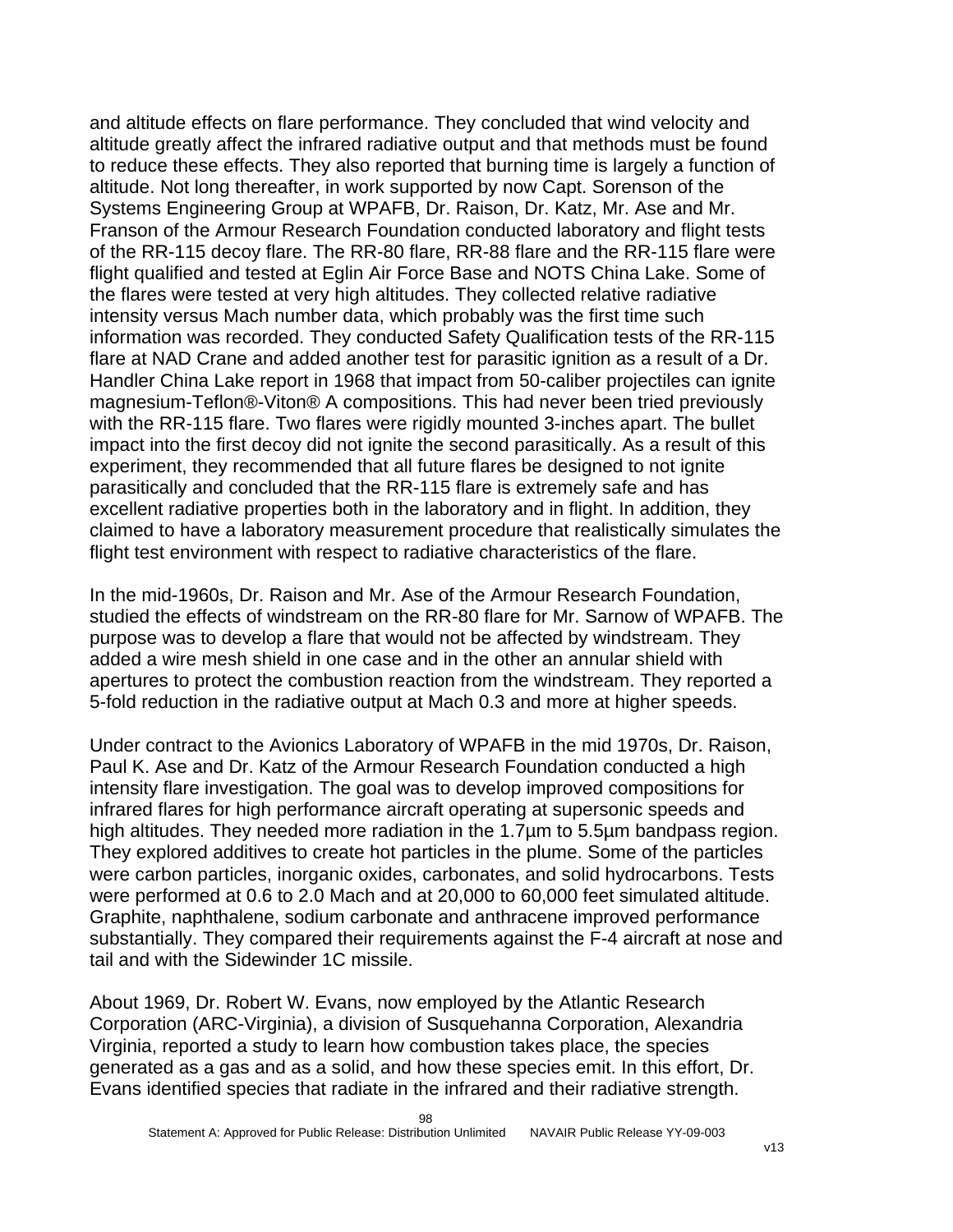Some of the species studied were: hydrogen bromide, hydrogen chloride, hydrogen cyanide, hydrogen fluoride, deuterium fluoride, water, hydroxide radical, deuterated hydroxide radical, cyanide radical, cyanogen, carbon monoxide, carbon dioxide, carbon oxysulfide, nitric oxide, nitrous oxide, and ammonia. He reports that solid carbon is the emitter in the typical decoy magnesium-Teflon® flare.

## **Universal Match Corporation (UMC)**

The Wright Air Development Center at WPAFB started a contract in 1955 with the Universal Match Corporation for research on infrared flares. At that time, Dr. Herbert Ellern was the Staff Scientist, Department of Applied Research, of the Universal Match Corporation in St. Louis Missouri. The contract objective was to develop infrared flares and measurement equipment. They wanted the flares to operate at high altitudes and Mach 1.0 with maximum radiation between 0.75µm and 3µm of the infrared wavelength region. To pursue that objective, the Universal Match Corporation loaded test compositions into M-112 photoflash cartridge cases or M-123 photoflash cartridge cases. They explored 42 different compositions with aluminum, iron, stainless steel, nickel, copper, manganese, charcoal, zirconium and silicon as fuels. The oxidant usually was potassium perchlorate, but barium chromate was also considered. They fired test flares from an A6 Lambert dispenser and used a Leeds and Northup optical pyrometer to measure temperature. Their goal was for the flare to radiate intensely in the near-infrared with minimum visibility but invisible beyond one-half mile (for covert uses). They evaluated a cool burning composition that consists of 85 parts iron powder (3µm to 5µm particle size), 10 parts potassium perchlorate, 5 parts barium chromate and about 2 parts nitrocellulose. That composition reached a temperature of about 700-800ºC. The composition ignites and burns readily at extremely low pressures even though greatly under-balanced in oxygen. They noted that a showering action achieved a greater radiating surface area and that a showering flare was desirable because of the greater surface area that was radiating.

The Universal Match Corporation team also tried a rubber based binder mixture, in parts by weight, of silicon 20 parts, Thiokol LP-2 15 parts, potassium perchlorate 9.7 parts, lead tetraoxide 55 parts, and stearic acid 0.3 parts. The main composition mixture, in parts by weight, is iron powder 83.5 parts, potassium perchlorate 9.5 parts, barium chromate 4.7 parts, vapor phase inhibitor VPI-220 0.1 parts, Sterotex® 0.25 parts and nitrocellulose 2.0 parts. Sterotex® is a fine powder prepared from food grade vegetable oil. The binder mixture is mixed with the main composition in a ratio of 1-part of the binder mixture to 6-parts of the main composition. This composition is pressed into pellets of 0.125 inches in diameter by 1.8 inches long.

Universal Match Corporation investigators also made a prototype of a Roman-Candle type flare package about 1955. These test devices were either pyrotechnically fused or initiated by electric igniters, the latter providing for the possibility of firing the pellets individually. They developed measurement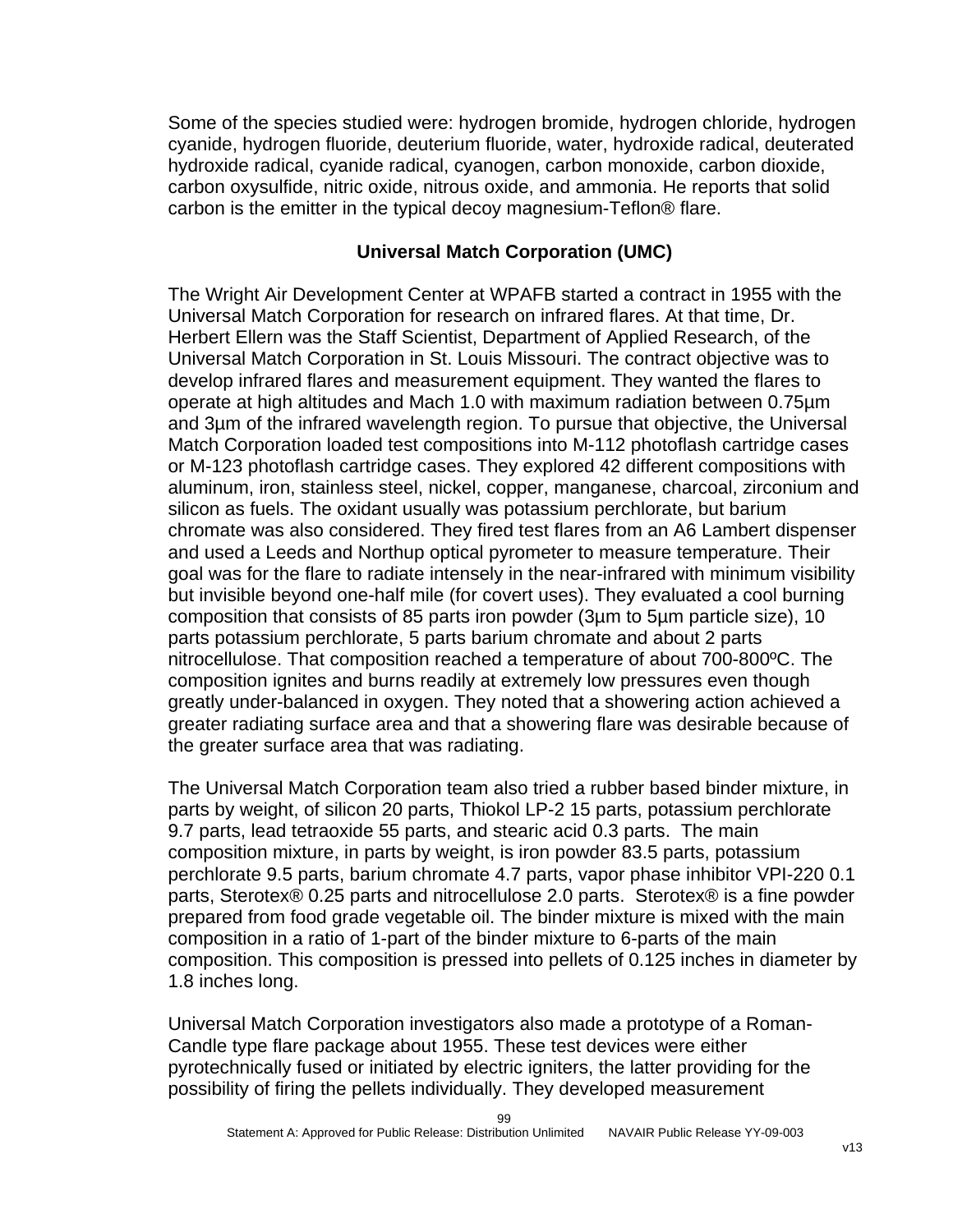instruments for test at low temperature and up to 100,000 feet altitude. These instruments did not provide spectra. They recorded radiant energy in the range of 0.75µm to 3.0µm infrared wavelength bandpass. They also measured visible energy to determine the degree of covertness. About that time, Eastman Kodak provided information concerning lead sulfide cells. They said that cooling with ice and water to 0 °C was not necessary since chopping at 3000 hertz eliminated temperature sensitivity of the lead sulfide cells to a great extent. To enable test result comparisons with Picatinny Arsenal and Johns Hopkins Radiation Laboratory, data were presented in kilowatts per second per gram of composition.

As reported in a 1957 report, the Universal Match Corporation was engaged in an effort to reduce the weight of the Flare Ejector RR-78/ALE, believed to be the RITA flare battery dispenser, and to adjust and control the ejection velocity of flare pellets for protection of a B-47 bomber at 75,000 feet flying at Mach 2.5. To overcome ignition failures of the RITA flare, the ignition material was changed to 90 parts by weight of barium chromate, 10 parts boron, and 5 parts nitrocellulose. In addition they added silicon, infusorial earth, ground glass, and fine sand to form an ash from the burned combustion products of the ignition composition in order to retain the heat on the surface of flare composition. Even when the flare size was doubled, the radiative power of the RITA flare was insufficient to protect the B-47 bomber. Evaluation of the RITA flare, with Dr. Herbert Ellern as principal investigator, was ongoing in 1957.

Between 1956 and 1959, the Universal Match Corporation had a contract with the Wright Air Development Center of WPAFB for airborne infrared countermeasures. Originally the work was concerned with dispersal of low-visibility pyrotechnic mixtures. Even at that early date, researchers and operational personnel recognized the benefits of a low-visibility decoy. This goal later was abandoned as being too difficult to achieve adequate radiated levels of energy in the required wavelength band. The focus of the effort was changed to the adaptation of conventional white light producing flare compositions of the so-called RITA type. They reported being able to achieve high levels of infrared radiation in the desired spectral regions from compressed cylindrical pellets burning on all surfaces. Additional objectives were to develop showering type, low intensity, and flares that radiated in the long wavelength region. They experienced operational problems of ejecting substantial numbers of these pellets and sequentially igniting them under flight conditions from B-47 bombers at altitudes to 45,000 feet.

Next, the effort was directed toward the development of flare compositions of a new type that produced considerably higher levels of infrared radiation. The intent was to use the improved composition to replace the illuminating composition in the RITA flare. Operational problems continued. To overcome these deficiencies, they initiated general and theoretical studies to understand the reaction mechanisms of conventional metal-oxidizer combinations of various stoichiometries. One approach was to replace the magnesium with another fuel but continuing with sodium nitrate as the oxidizer. They considered fuels like aluminum, boron, beryllium, carbon,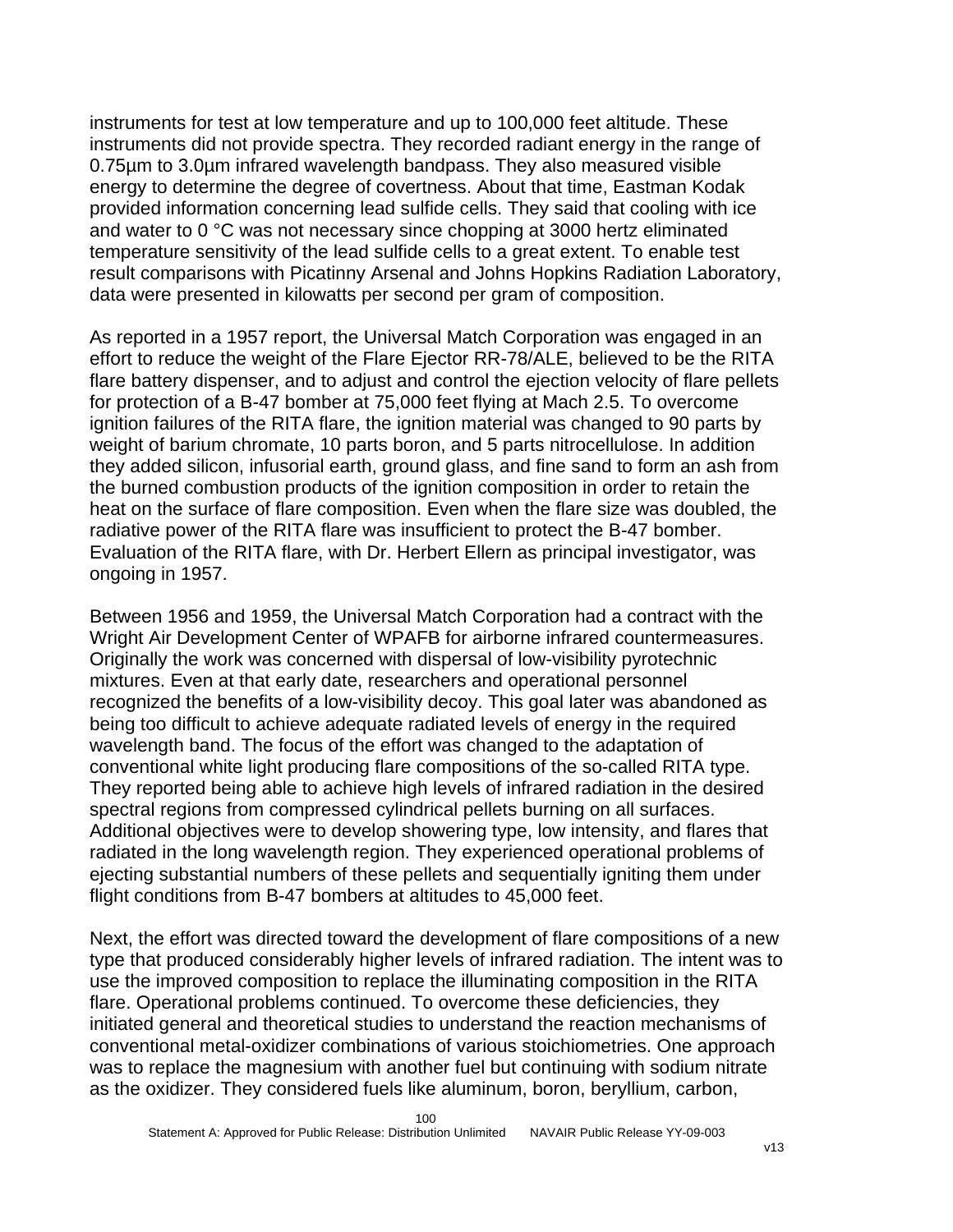chromium, iron, magnesium, molybdenum, silicon, thorium, titanium, tungsten and zirconium. They computed the major thermodynamic properties of these reactions. They repeated the experiment with lithium nitrate as the oxidizer in place of the sodium nitrate. Many of the candidate fuels were ruled out for reasons of toxicity, safety, and practicality. The study was narrowed to aluminum, magnesium, and zirconium as the fuels and sodium and lithium nitrates as the oxidizer, and in some instances, they used both magnesium and aluminum in the same formula. These fuel/oxidizer combinations were also evaluated by calorimetry.

As an alternate manufacturing process, the Universal Match Corporation explored casting the RITA composition using various binders as the casting agent. These compositions also did not produce sufficient radiation. Next they considered casting thermite type compositions. One shape was spherical with internal burning to produce sufficient pressure for combustion propagation and with holes on the exterior surface to allow the combustion products to exit. One should note that the Universal Match Corporation team already had been considering the Balls-of-Fire concept that has many similarities to this approach. This approach also fell short of the desired infrared output. About 1956, news and information about the high infrared output of magnesium-halogenated hydrocarbon compositions was propagating rapidly throughout the flare industry. With this information, the Universal Match Corporation team chose to abandon the cast composition investigations and to continue development using the new magnesium-halogenated hydrocarbon compositions technology.

The Universal Match Corporation team reported the RITA flare excelled in only the visible portion of the spectrum. Instead of the illuminating composition, they next explored magnesium, Teflon® and Kel-F® wax as the main composition that they reported to be better than the RITA output. A magnesium-Teflon® composition, named FLORA, was reported to be 18 times better in the 2µm to 3µm bandpass region and five times better in the 3µm to 5µm bandpass region as compared to the magnesium-sodium nitrate composition in the RITA flare.

Continuing in 1958, the Universal Match Corporation team reported that FLORA flares with a composition consisting of 54% magnesium (22µm particle size) and 46% Teflon®-7X had a tendency to snuff out at high altitude. They added titanium in one case and boron/barium chromate in the second case to facilitate combustion. FLORA Type B composition consists of 42% magnesium, 49.2% Teflon® and 8.8% boron-barium chromate mixture. FLORA Type C composition consists of 39.9% magnesium, 46.8% Teflon® and 13.3% boron-barium chromate mixture. A 60% magnesium-40% Teflon® composition worked well as did the one with 8.8% boron/barium chromate added to the mixture. The latter is a mixture of 16% boron with 84% barium chromate. The FLORA flares are cylindrical, weigh about 3.4 pounds (1545 grams), occupy 54.75 cubic inches and have an 80.22 square inch surface area. Burning is over the entire surface.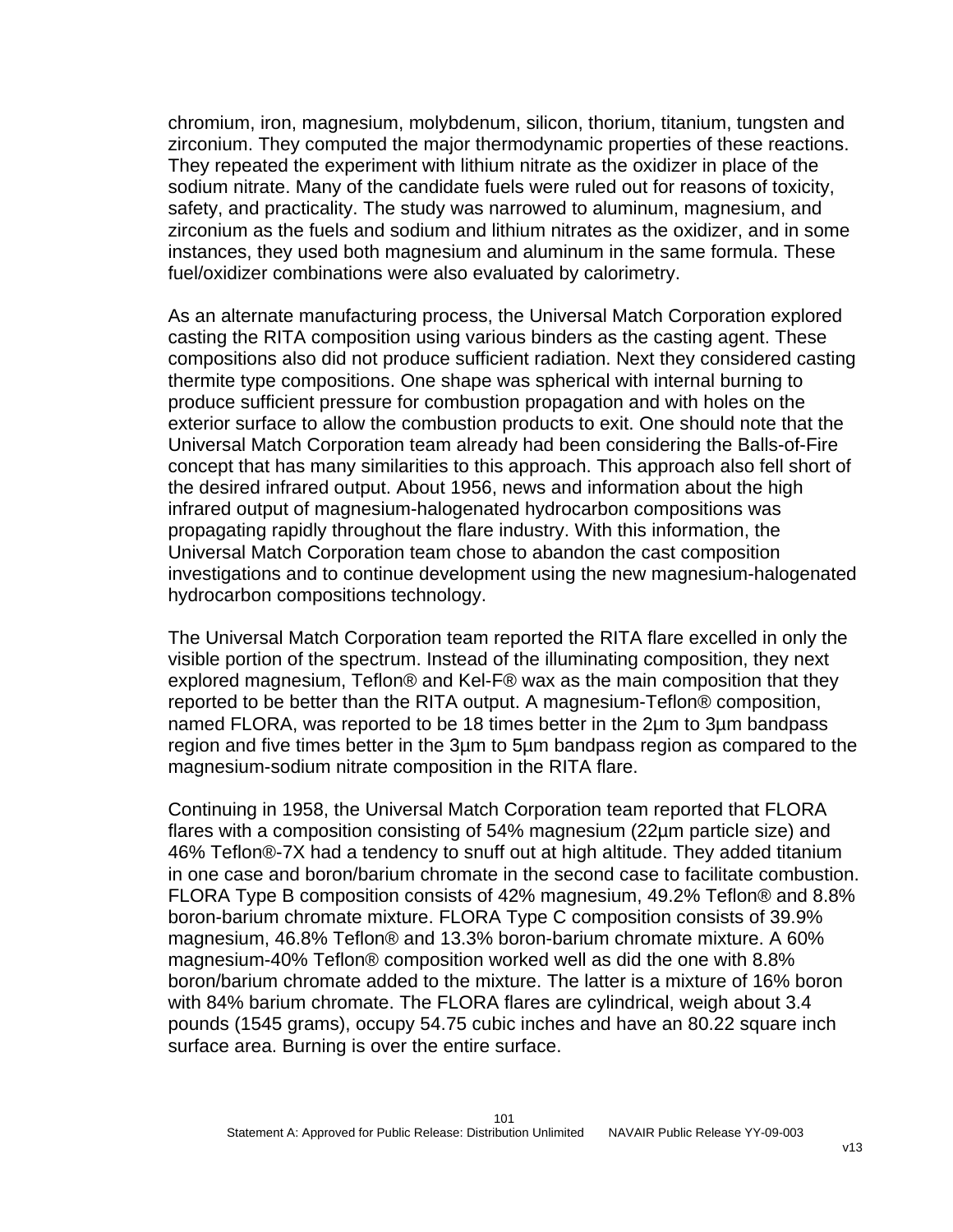Another approach is to paint the external flare surfaces with a 16% boron - 84% barium chromate mixture to facilitate burning at high altitude and high ejection speed. Substitution of calcium chromate for barium chromate that releases much more energy was also considered. To facilitate combustion when loaded into an RR-77 flare assembly, they added titanium in the one case and the boron-barium chromate mixture in the other case. Both the titanium and the boron-barium chromate mixture when added to the magnesium/Teflon® mixture radiated substantially more than did the RITA-1A flare when tested at 50,000 feet altitude. Flares with the mixture of 8.8% boron-barium chromate added to a 60% magnesium-40% Teflon® mixture were reported to burn 4.8 seconds, which was considered too fast. To obtain additional data about the experimental units, ten different flares that would fit the RR-77 flare assembly block were developed that were sent to Aerojet-General for simulated altitude and wind-tunnel tests using the vacuum chamber facilities there.

To achieve the infrared output required for protection of aircraft with very large radiative signatures, a program was started at the Universal Match Corporation for development of a high-energy producing device. A requirement was set for 20 kW/sr in the 1.8µm to 2.8µm bandpass region and 35 kW/sr in the 3.0µm to 5.5µm bandpass region. The flare size had to be such that a minimum of four devices would fit into an RR-77 flare assembly block of the AN/ALE-14 dispenser system. They prepared cylindrically shaped pellets of 4.375 inches in diameter by 3.5 inches long. The pellets weigh about 3.3 pounds (1500 grams). Their surface area was about 80.2 square inches, the entire surface area of which would be ignited at one time. Two pellets were placed into each of the two five-inch diameter flare ejector tubes of the flare assembly block. After one such set-up was fired successfully, a second was sent to the Wright Air Development Center at WPAFB for further testing.

On 19 September 1958, Universal Match Corporation put a 1000 cubic foot vacuum chamber into operation to support the decoy flare research. It could be evacuated to 500 µm of mercury and could simulate 100,000-foot altitude.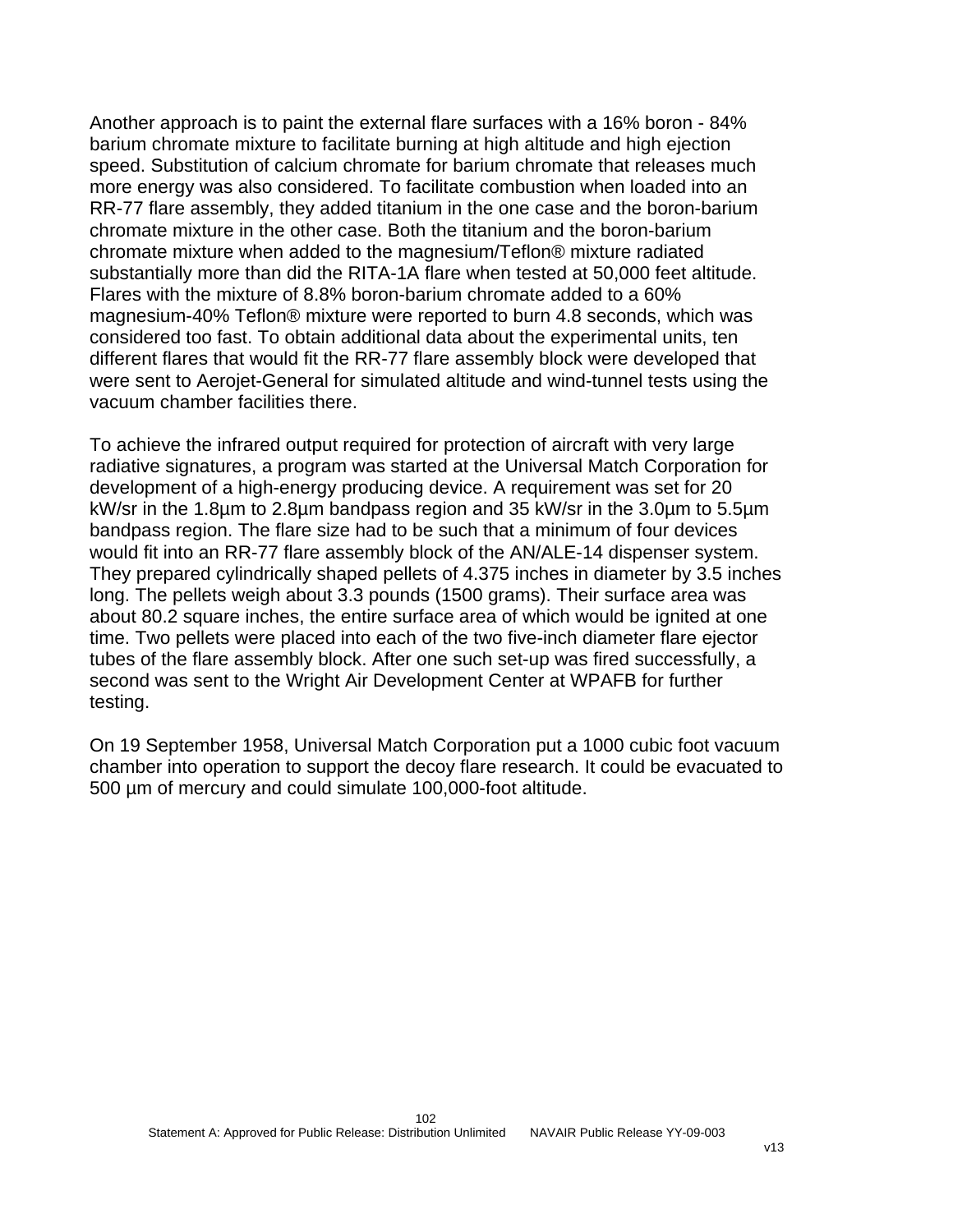## **Great Britain (UK)**

In the late 1950s, Wallop Industries Ltd. received a contract from the Royal Armament Research and Development Establishment (RARDE) Langhurst Horsham West Sussex UK to develop tracking flares. These contained illuminating composition, an example of which is SR-568A made from 55 parts magnesium, 4 parts lithographic varnish and 41 parts sodium nitrate. This is the formula utilized in flare number 2. The number 2 flare is called FIRESTREAK, the number 3 flare is called SEASLUG, the number 4 flare is called RED DARTER, and the number 5 flare is called RED SHOES. The flares are different in length and contain illumination composition variants.

Infrared decoy flare development spread quickly to the UK from the USA. In September 1957, Mr. T. S. Moss, Mr. D. R. Brown, Mr. T. D. F. Hawkins of the Royal Aircraft Establishment (RAE) Farnborough, Hants England evaluated three compositions for possible use as an infrared decoy. These were: SR-580, SR-107 and Cordite Type SC.

a. SR-580, an illuminating formula, is 60% magnesium and 36% sodium nitrate, and 4% acaroid resin.

b. SR-107 is 35% magnesium and 65% ferric oxide.

c. Cordite SC is 49.5% nitrocellulose, 41.5% nitroglycerine, and 9% carbamite. Synonyms for carbamite are: 1,3-diethyl-1,3-diphenylurea, bis(N-ethyl-Nphenyl)urea, N,N'-diethyl-N,N'-diphenylurea, centralite, and ethyl centralite.

The materials were evaluated in the wavelength bands in which lead-sulfide and lead-telluride are sensitive. Although the cordite spectrum showed a strong emission in the region of the red spike (carbon dioxide emission region), the RAE team speculated that this material would not radiate sufficiently at high altitude. Their recommendation was that RARDE Langhurst should continue studying selective emitters and to exploit Kel-F® material, which was reported in America to be a very efficient decoy material with a low burning temperature of about 1700 °C.

About 1959, Mr. Brown, Mr. J. P. Chamberlain, Mr. N. D. P. Hughes and Mrs. Shirley Jenkins of the Royal Aircraft Establishment Farnborough, installed a radiometer spectrometer inside a 1959 Hawker Siddley Comet 2E aircraft. The spectrometer line-of-sight was through the side of the fuselage. Pressurization was maintained inside the cabin. The gear was capable up to 14,000 meters altitude. They made measurements in the infrared 2µm to 5µm bandpass region. Simultaneous clusters of magnesium-sodium nitrate illumination flares showed that the infrared output was proportional to the flame area and that the infrared emission more than doubled by increasing from four flares to six flares in a cluster.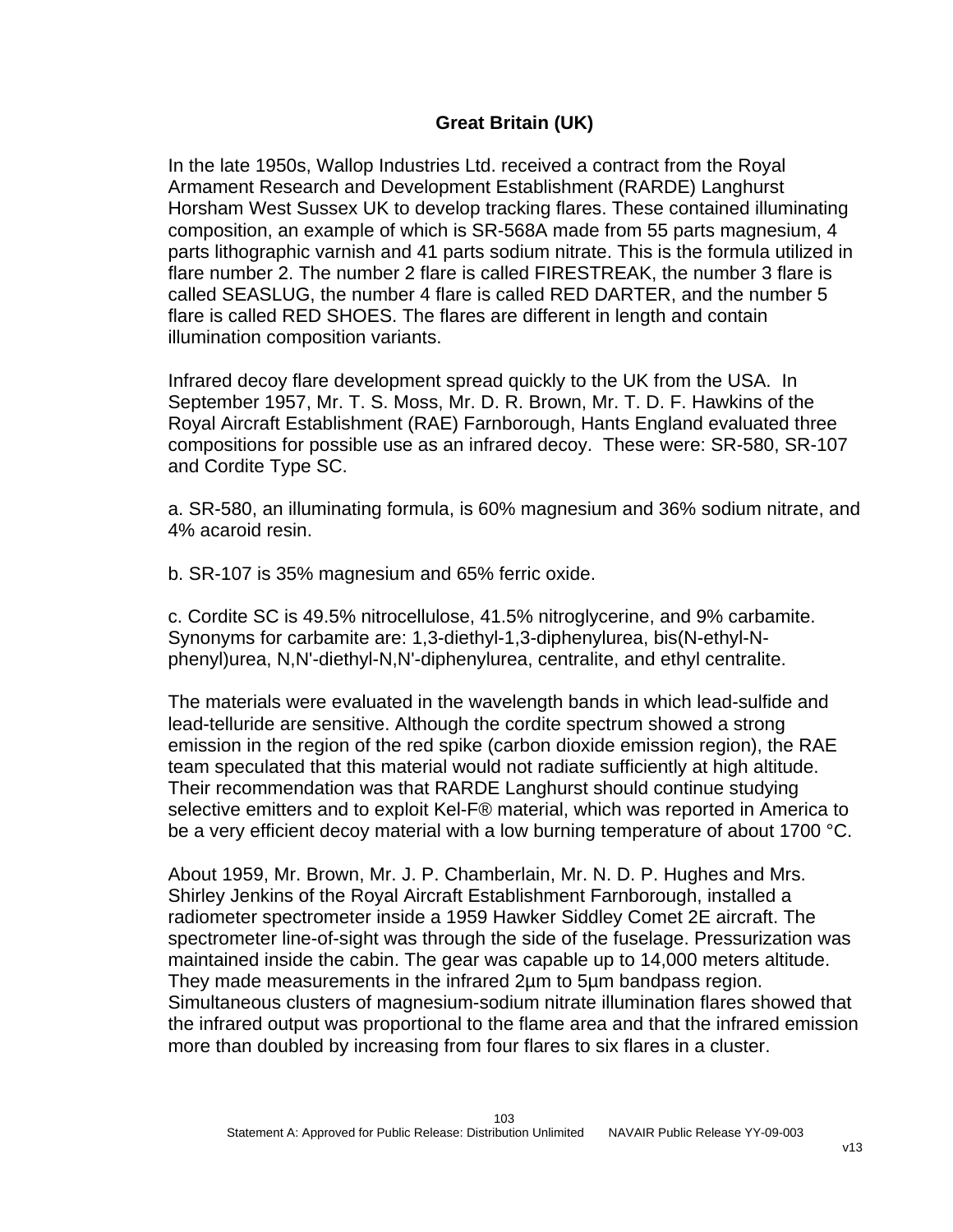Mr. Hughes, Mrs. Jenkins and Mr. Brown of the Royal Aircraft Establishment Farnborough conducted airborne emission measurements of infrared decoy flares in 1962. Radiometers operating in the 2µm to 3µm and 3µm to 5µm bandpass regions were installed in a Royal Air Force (RAF) De Havilland Comet-2 XN453 aircraft. The radiometer could be operated while the inside of the instrument was pressurized. The instrument was capable of operation up to 14,000 meters (45,934 feet) altitude.

RARDE Langhurst made the prototype flares for the experiment. The infrared flares were intended to protect "V" bombers. The term "V" bomber was used for RAF aircraft during the 1950s and 1960s that comprised the UK's strategic force, namely the Vickers Valiant, the Handley Page Victor and the Avro Vulcan. The flare decoy units identified as Flare Type E/2/1, later to become the UK Mk 1 Decoy about March 1963, were 2.25 inches in diameter by 5.3 inches long. The units contained a safe and arming device (S&A). The grain contained 55% magnesium and 45% Teflon® with longitudinal grooves around the grain circumference and produced a rise time to peak intensity of 0.5 seconds. The radiative output of these decoys was measured at 1,000, 10,000, and 40,000 feet altitude. They concluded they needed to drop pairs at low altitude and quadruples at high altitude.

Mr. Jackie Roberts, about 1963, fabricated an infrared spectrometer for the Vulcan aircraft.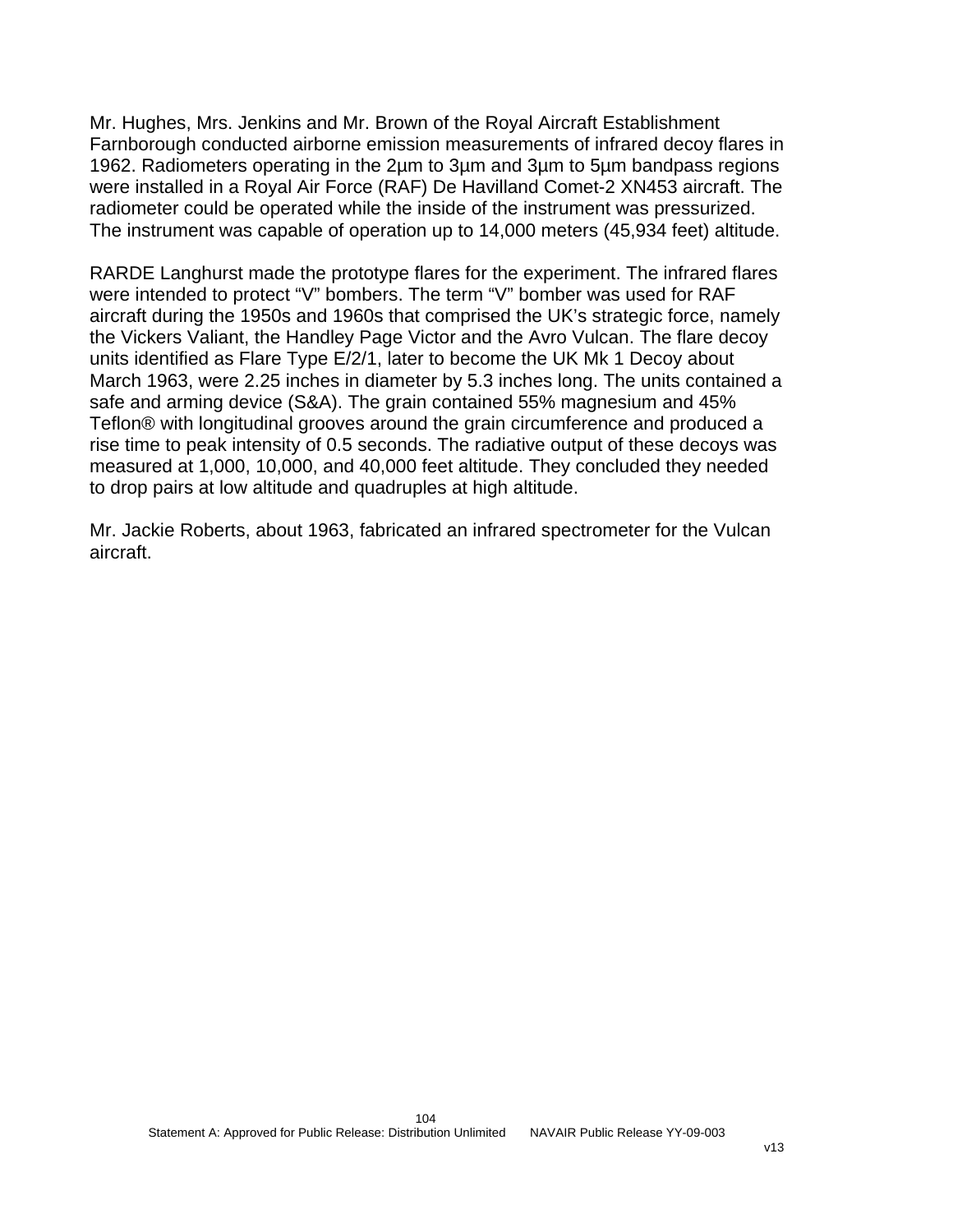## **COMPOSITION CHARACTERIZATION and CONCEPT DEVELOPMENT**

## **Forward Launched Decoy**

The Forward Launched Decoy (FLD) concept was first noted during the Balls of Fire project about 1958. During a decoy trajectory study for the Aeronautical Systems Division of WPAFB, Mr. J. H. Henson of the University of Texas revived the concept in 1961. Mr. Henson's objective was to convert the AN/ALE-9 chaff rocket, developed by the Defense Research Laboratory in 1954-1959, to forward launch an infrared decoy flare. He replaced the chaff with cylindrical pellets pressed with a 60% magnesium- 40% Teflon® composition. The combustion products from the flare were exhausted through ports in the head of the device. Universal Match Corporation and the Armour Research Foundation provided flare pellets for this project.

As follow-on to this work, in early 1960, Mr. Sarnow of WPAFB sponsored the development of the RR-96(XY-1)/Al infrared countermeasures rocket flare at the Armour Research Foundation of the Illinois Institute of Technology, the principal investigators being Dr. Raison and Dr. Katz. The assembly contains an RR-80 flare. The rocket is 43 inches long by 2.75 inches in diameter and weighs a total of 12.9 pounds. The rocket is dispensed from an ALE-9 type dispenser system from B-47 and B-52 aircraft. They conducted sled tests at Edwards Air Force Base, safety tests at NAD Crane and flight tests at Eglin Air Force Base. When subjected to a 1000 feet per second velocity during a 12 second static burn, the Armour Research Foundation team reported that the radiation in the lead sulfide and lead telluride bands had enough energy to serve as a countermeasure to protect B-47 and B-52 aircraft.

About 1960, Mr. R. Stern of the American Machine & Foundry Company, Niles, Illinois, under a contract with the Wright Air Development Center of WPAFB worked on a concept for a forced trajectory decoy rocket. Mr. Stern evaluated parameters such as the trajectory needed by the decoy to defeat the threat, control, propulsion and stability requirements. This may have been a follow-on project to the study by Dr. Katz of the Armour Research Foundation at the Illinois Institute of Technology in 1958 of the concept of using the Balls of Fire in a forward launched device, especially to protect bombers.

Mr. Knapp and Mr. Arthur Graff of the Research Laboratories at Picatinny Arsenal continued forward launched decoy flare development efforts under sponsorship of Mr. Francis Linton of the Avionics Laboratory at WPAFB as described in a 1964 report. The objective is to determine feasibility of using pyrotechnic flares to simulate the total radiation characteristics of various rockets such as the High Velocity Aircraft Rocket (HVAR) in the 2µm to 5µm spectral bandpass region. They wanted a forward launched infrared decoy for supersonic vehicles such as the B-70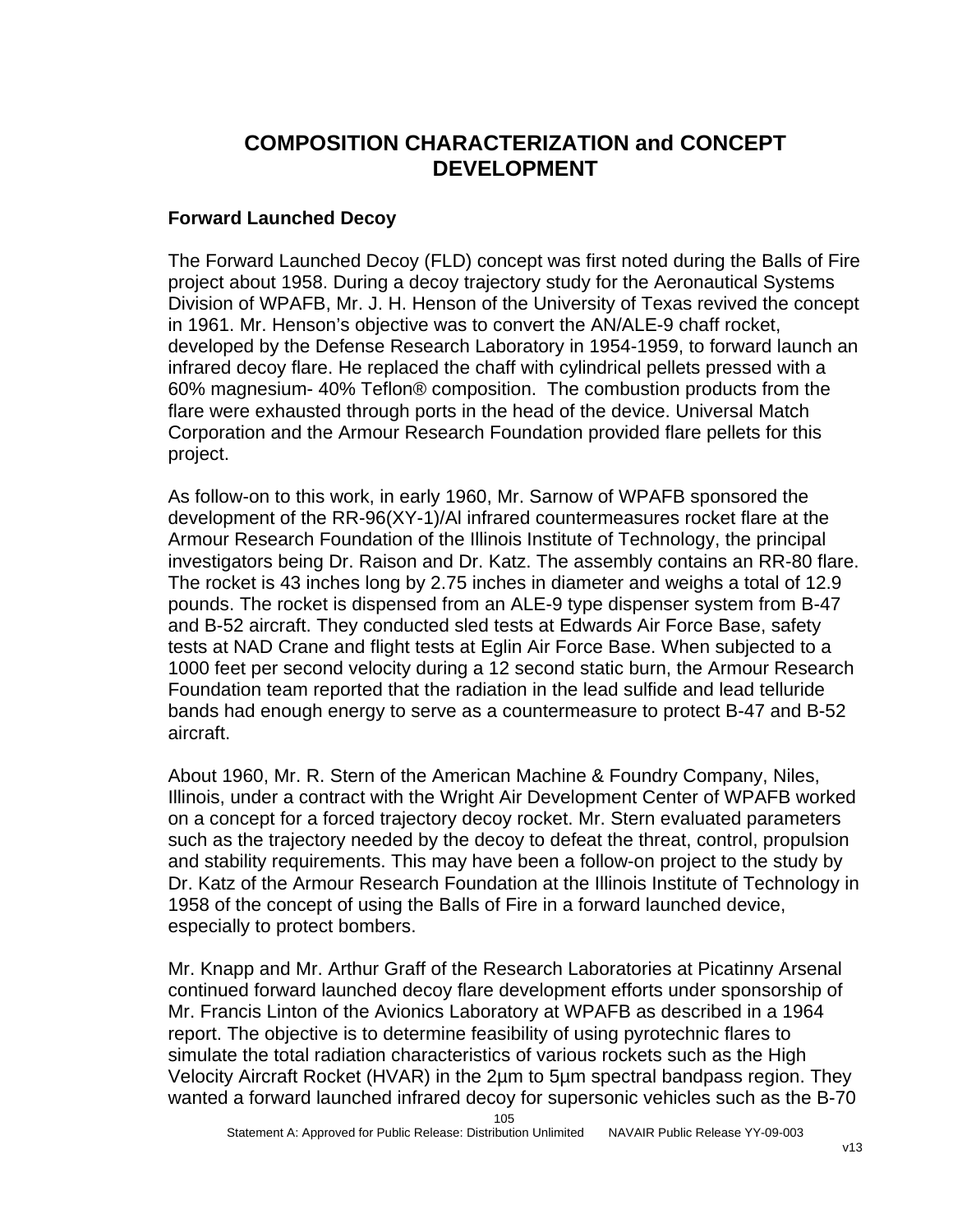bomber. Rocket propelled flares appeared feasible using a magnesium-Teflon® composition. They needed very high radiant output from the flare for 20 seconds at 70,000-foot altitude. The Picatinny Arsenal team formulated an ignition composition FW-210 consisting of manganese dioxide and zirconium that is effective at high and low altitudes and they performed wind tunnel and altitude chamber tests to support their investigations. The perforated-can flare concept (related to the shielded flare concept) was also considered for incorporation into a forward launched decoy flare design.

Between 1963 and 1965, Mr. Henson, Mr. J. Worden, and Mr. Richard T. Balzen of Tracor, Austin Texas developed the XADR-9A countermeasures rocket. Mr. Eugene E. Hawthorne and Mr. B. W. Putriment of the Air Proving Ground Center, Eglin Air Force Base tested the flare portion of the XADR-9A countermeasures rocket in 1967. The Eglin team also wanted to develop a decoy flare fired forward by a rocket. They observed a loss of radiative power during operational tests and noted that the smoke trail caused significant obscuration, dependant on the observation angle.

## **Roman Candle Flare (RC)**

As early as 1972, the Grumman Aircraft Company received a contract for development of a hydrocarbon fuel infrared decoy also known as the "Roman Candle" (RC) decoy flare. This development is based upon using a flexible shaft such as used in pole-vaulting to hold the decoy or a scaled up weed-burner from 15 to 17 feet below an HH-1K helicopter. The contract evolved into the joint service project reported in 1973. Mr. Breslow of China Lake and Mr. Schivley of WPAFB directed the project whose goal is to investigate and demonstrate the use of onboard fuel from the aircraft to generate infrared decoys. This includes investigation of rapid gelling, gelling additives, the quantity necessary, decoy size, burning duration, ejection velocity, spectrum matching to the aircraft, and rapid cycling of ejection. Both Air Force JP-4 fuel and Navy JP-5 fuel were considered. They reported several observations, these being: (1) the efficiency of Navy JP-5 fuel is higher than that of Air Force JP-4 fuel, (2) the efficiency of both fuels is better in the 3µm to 5µm bandpass region than in the 2µm to 3µm bandpass region, and (3) efficiency increases with decoy weight (size) as does burning duration.

The airborne evaluation of the Roman Candle system using a demonstration model was conducted on a UH-1N helicopter. The concept is applicable to either the preemptive or the reactive mode of countermeasures. The demonstration model weighs 42 pounds and contains 100 decoys. Feasibility was demonstrated. In follow-on flight tests, Roman Candle fireballs were deployed from an A-4 aircraft at 150 to 435 knots and at 3,500 to 20,000 feet altitude. Success was achieved at 435 knots and 7,000 feet altitude or lower and at 200 knots at 20,000 feet altitude. As a further option, they could fire 12 single prepackaged Roman Candle shots from a LAU-61/A Launcher. Later four live fire shots were conducted. The target aircraft was the NA4-E and the chase plane was the NRA-3E equipped with an AIM-9G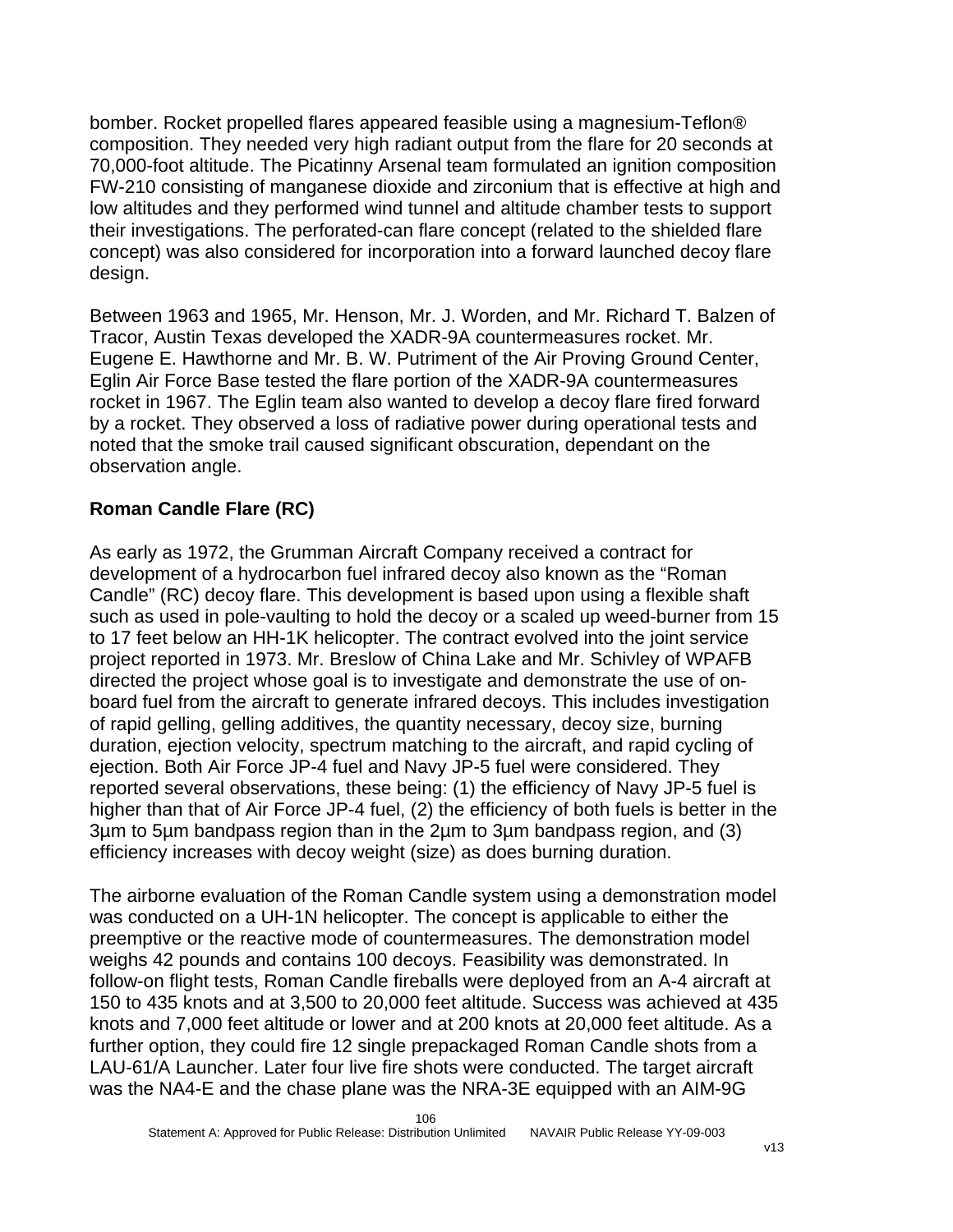Sidewinder surrogate for a threat missile. The test was conducted at 300-345 knots and 3,500 feet altitude.

Airborne infrared measurements of the Roman Candle flare were made during a flight test on 26 August 1977. Mr. Charles. L. Godwin of the Pacific Missile Test Center (PMTC), Point Mugu California conducted the test. Radiometric and spectral measurements were made with the Airborne Turret Infrared Measurement System (ATIMS) and High Speed Instrumentation Pod (HISIP) pods. The burning duration of the Roman Candle flares was too short. The spectra showed a near graybody distribution of radiation, which suggests incomplete combustion and the formation of soot as the emitter. The Mk 46 Mod 1A flare was used as a reference.

## **Balls of Fire Decoy (BOF)**

On October 25, 1954, Mr. J. L. Hult of the RAND Corporation, Santa Monica California reported the results of their study of infrared countermeasures for the Air Force. This comprehensive study outlined the threats posed, tactics and countermeasure requirements. They considered mechanical and system needs and radiation characteristics, thermodynamics and chemistry of proposed sources. They also considered mixed and multiple expendables, smoke puffs, towed sources, and infrared blinkers. A significant result of this study was the recommendation for a decoy flare concept named the Balls of Fire (BOF). They identified the parametrics of the problem, listed the physical properties of the reaction constituents that included mixtures of aluminum with iron oxide or molybdenum oxide or tungsten oxide.

The Air Force contracted with the Armour Research Foundation to develop the Balls of Fire concept as an infrared decoy to protect B-47, B-52 and B-58 bomber aircraft from infrared missile threats in the 1.8µm to 2.8µm (lead sulfide) bandpass region. Dr. Katz and Dr. Elliott Raisen of the Armour Research Foundation were the principal investigators. Other contributors were Mr. Ase, Mr. Franson, Mr. F. Child, Mr. W.F. Christian, Mr. A.G. Lane, Mr. H. Olson, Mr. J. Pito and Mr. R. Spaulding. The project lasted from about 1956 to 1958. Their concept was to make a four-inch diameter shell containing a thermite composition such as aluminum-tungsten oxide. These burning spherical shells would be dispensed from aircraft to serve as an infrared decoy. Some additional concepts for this device were: an enclosed reaction, a fusible shell, an intumescing shell, a reaction with ejection of combustion products through ports in the shell (perforated-can concept), and impinging flames.

Early Balls of Fire shells were made from graphite, copper or iron. Molybdenum and tantalum shells were also considered. Due to shell ruptures during test, the developmental focus was directed toward shell material, shell wall thickness, thermite charge composition, and insulation evaluations. Additional options for reducing agents in the thermite charge that they considered were aluminum, beryllium, chromium, magnesium, Teflon®, lanthanum, hafnium, scandium, zirconium, lutetium and yttrium. Some oxidizer choices for the thermite were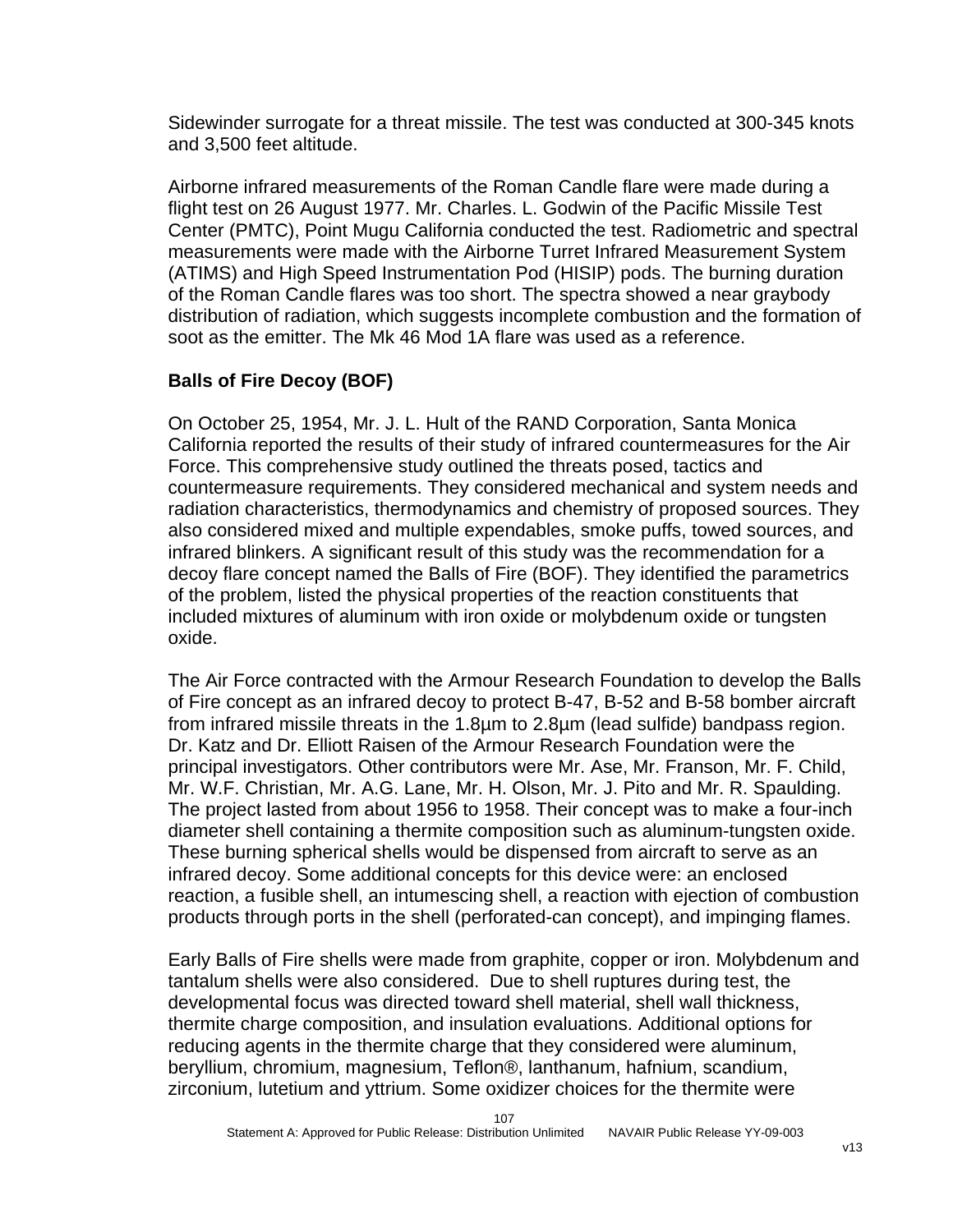molybdenum oxide, ferric oxide, nitrogen tetraoxide, tetrafluoroethylene, and various nitrates.

In that time period, it was thought improbable that pursuit missiles would home on the exhaust of a B-58 bomber cruising at Mach 2 presumably because the threat would not being able to catch up to the target. As a result of the perceived threat capability, about 1958, Dr. Katz of the Armour Research Foundation proposed the concept of using the Balls of Fire in a forward launched device especially for protection of B-58 bombers. Protection of B-47 and B-52 bombers was also under consideration.

Theoretical calculations by the Armour Research Foundation team suggested that hafnium, scandium, yttrium or lutetium should yield superior systems. The aluminum-tungsten oxide and aluminum-iron III oxide thermites functioned satisfactorily at 75,000 feet simulated altitude. The aluminum-tungsten oxide composition ignites at 840 °C, which is 200 °C above the melting point of aluminum suggesting a liquid-solid reaction. Other formulae did not propagate but did so upon addition of tantalum ribbon or potassium dichromate. Additional developmental tasks included study of accelerators, diluters, and retarders for the aluminumtungsten oxide formulation. The investigators also planned studies of heats of reaction, burning rates, high altitude effects, and alternative reactions.

A 2-mm thick graphite shell which had 38 seven-sixteenth holes distributed over the sphere surface was tested. During the burn, incandescent particles were ejected through the holes to form a cloud. The spouting of these particles resulted in the device being labeled a "spoutnik". Perhaps this is a play on the word Sputnik, it having been launched on October 4, 1957. The plan was to launch these decoys in a forward direction suggesting that even at that early date, dispenser location and ejection direction were known to be important factors for defeating some threats.

Another concept, the transient shell system, is a variant of the above graphite shell. Instead, the Armour Research Foundation team used a phenolic shell that would burn away during the functioning of the device. They note that the shell is necessary to prevent dispersion of the reaction products, but after the gasses have vented, the shell is no longer needed. Removal of the shell exposes the infrared radiator, that being an incandescent coherent sphere clinker of tungsten sponge resulting from the burning aluminum-tungsten oxide thermite.

The Armour Research Foundation researchers lacked radiation measurement equipment in the 1958 timeframe. They tried to use the Barnes radiometer at the Universal Match Corporation's test location in Saint Louis Missouri. It did not have sufficient capability and would overload during test. The researchers then obtained a radiometer with a lead sulfide cell and filter from Johns Hopkins University. Radiometric performance and combustion temperature were measured, the latter between 2000 K and 3000 K.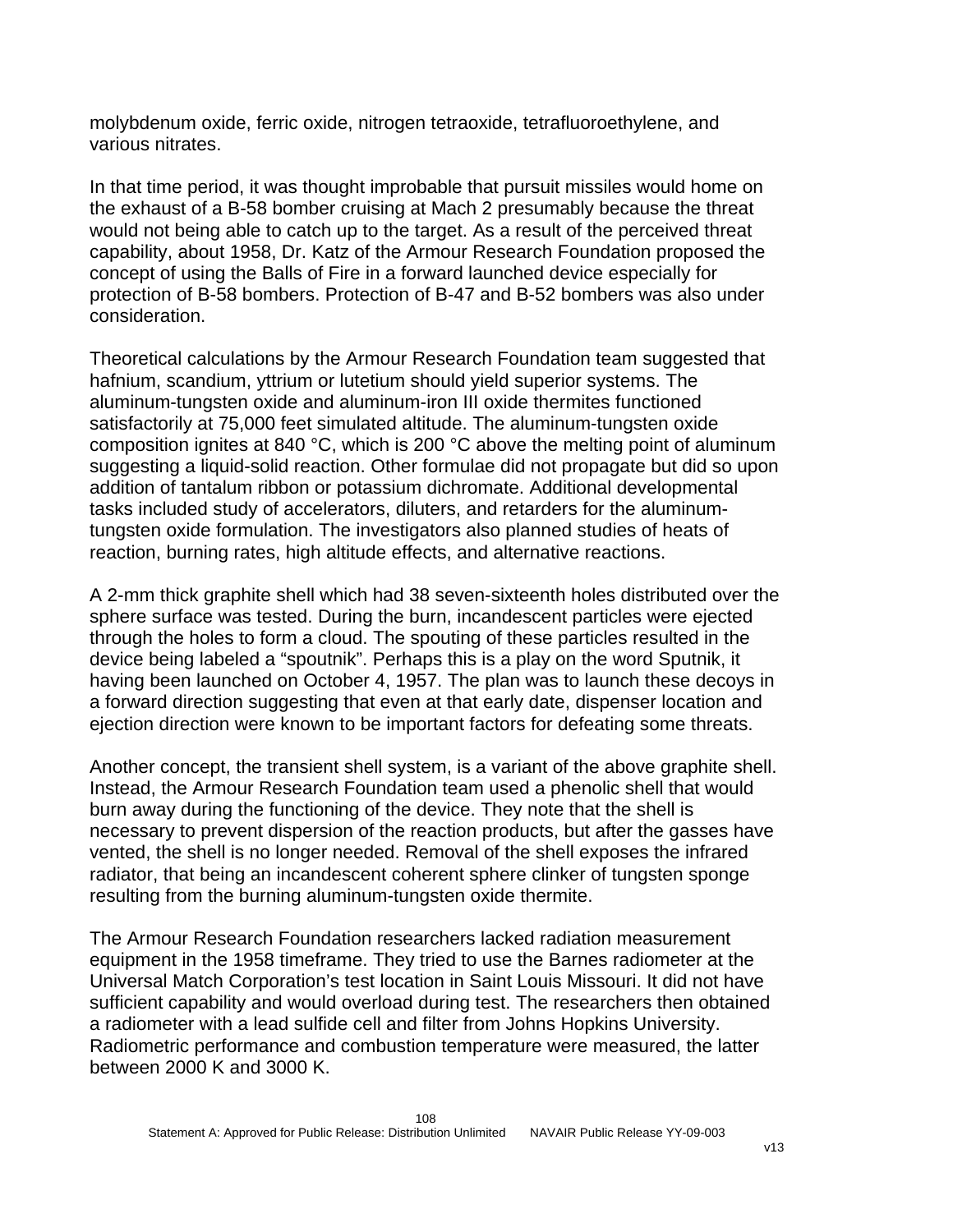The Balls of Fire concept was revived about 1961 during the development of the RR-88(XY-1)ALE Flare for the B-52 bomber. The dispenser concept contains two ejection tubes. Each tube has two BOF flares encapsulated with polyurethane foam in a metal capsule. Each Balls of Fire flare, which is compatible with the B-52 AN/ALE-14 Ejector System, is ejected individually downward at 65 to 150 feet per second. The flare burns for about 10 seconds with a temperature of 2200 K to 3000 K. The composition in these Balls of Fire flares is a mixture of 22.5% aluminum, 76.5% tungsten oxide and 1% Teflon®. The ignition composition is a mixture of 57% barium chromate, 38% zirconium, and 5% nitrocellulose.

The Balls of Fire decoy flare development ultimately was not adopted, however the concept was to be revived again about 1966 using improved materials. An expanded discussion of the Balls of Fire project may be found in *Electronic Countermeasures*, in Chapter 22 written by Dr. Marshall D. Earle.[10](#page-109-0) 

# **RITA-FLORA Flare Developments**

The RITA-FLORA flares make up a family of flares developed by Picatinny Arsenal for the Air Force for protection of the B-52 bomber. Their contents evolved from an illuminating composition to one that radiates in the infrared. The RITA-FLORA developmental evolutions lead to the development of the ALA-17 MTV flare.

At the request of the Air Force, Mr. Stanley Resnick, Mr. Gary Weingarten, Mr. Knapp, Mr. Leo Frey and Mr. Jesse Tyroler of Picatinny Arsenal started development of a RITA flare in October 1954. The flares were to be dispensed from a Lambert A-6 Ejector that was designed to dispense M-112 photoflash cartridges these being 1.57 inches in diameter by 7.73 inches long. The burning time was to be 3 seconds while radiating intensely in the 0.8µm to 2.5µm bandpass region. The composition in the RITA flare, in parts by weight, is 70 parts magnesium, 30 parts sodium nitrate and 5 parts Laminac® 4116 (a polyester binder). It burns 4.5 seconds statically and 2.5 seconds dynamically when ejected at 50 to 100 feet per second. There were problems with the black powder expelling charge. A composition, in parts by weight, of 10 parts boron, 90 parts barium chromate and 5 parts nitrocellulose was added for ignition of the first fire. 1000 units were delivered to the Air Force by May 1955.

# **Mini-Flare Development**

1

In November 1967, Picatinny Arsenal was requested by the Electronics Command at Fort Monmouth to develop a mini-flare for a dispenser, which the Electronics Command had developed. The nomenclature assigned is believed to be the XM-126 dispenser. The dispenser designed for the UH-1D helicopter carries 154 miniflares. There are two dispensers per aircraft. The flare is 1-inch in diameter by 2.75

<span id="page-109-0"></span><sup>10</sup> Electronic Countermeasures, Peninsula Publishing, Los Altos California, 1978, ISBN 0-932146-00- 7.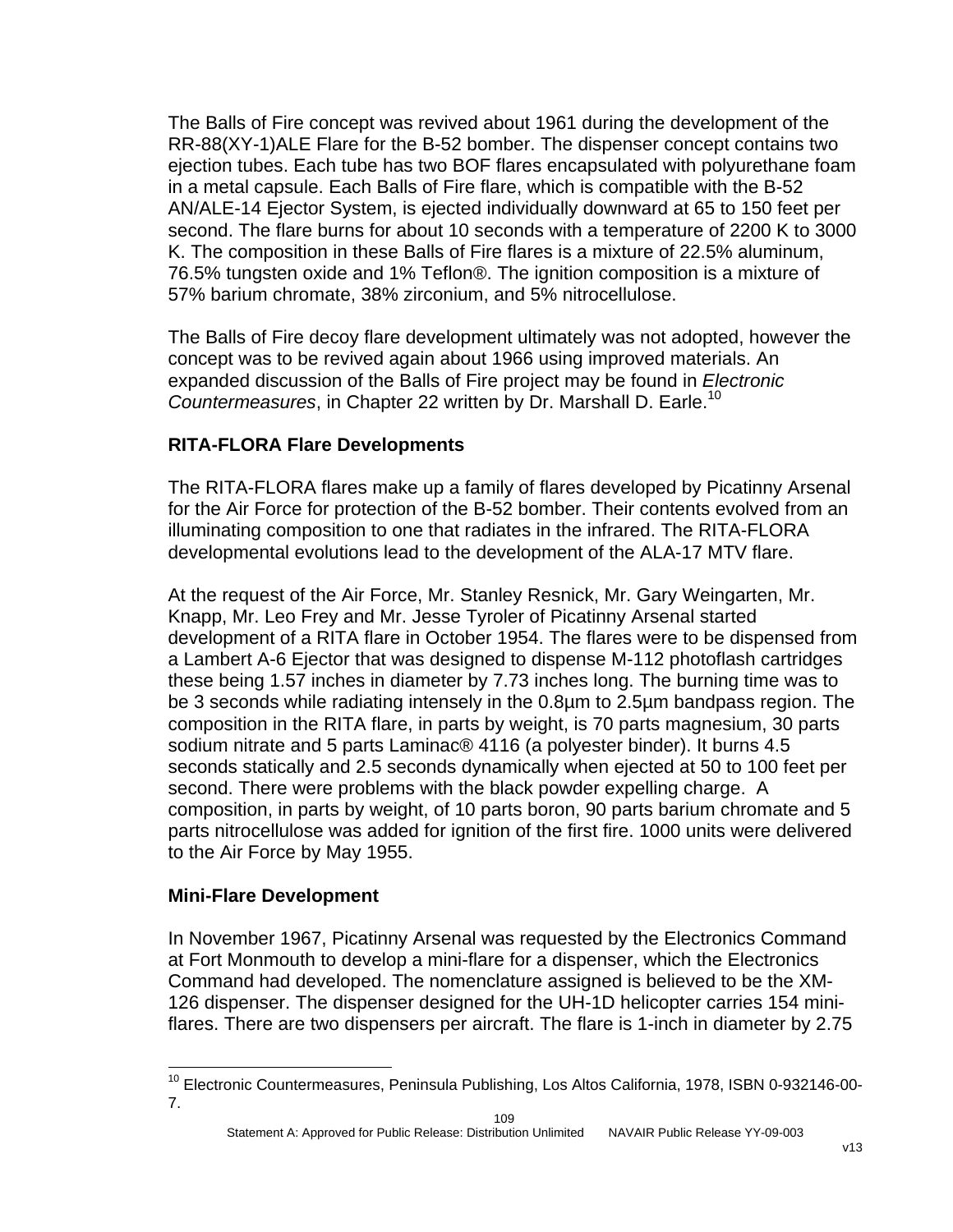inches long and weighs 0.16 pounds. The Navy wanted to adapt this flare to their helicopters and FAC aircraft but the Army developed flare was not bore-safe. A feature of the dispenser design is that if a flare does not ignite, photodiodes in the dispenser will cause another flare to be fired immediately. The Navy at China Lake undertook the task to develop a bore-safe device. In addition, China Lake proposed two alternate concepts. One is a towed decoy and the other is a smoke/flame blob. It was anticipated that a suitable towed flare could be produced that would provide on/off capability and long duration. The system would consist of appropriate cockpit controls, fuel supply of the aircraft, fuel line to the flare burner, the burner and flight control units. Such a system would be inexpensive when compared to a flare dispenser and multiple flares. The system would not require ignition until needed. The second approach consists of expelling either a flaming blob or alternatively an absorbing cloud from the aircraft. This approach also offers the advantages of utilizing the aircraft's existing fuel supply. Both require a pumping or ejection system and ignition source. The ignition source could be excluded if the primary fuel is mixed with a small amount of pyrophoric material, which would cause the combined mix to burn when introduced into the atmosphere. These concepts no doubt are the precursor to the Roman Candle flare development. The concepts were expanded to provide an independent feed control of pyrotechnic powders to provide additional degrees of freedom of burning rate, fuel to oxidizer ratio, variable intensity with altitude, on/off, and restart. Solids considered were magnesium-Teflon® and magnesium- sodium nitrate.

In a 1971 report, China Lake noted that it successfully made a bore-safe design for the mini-flare dispenser and was evaluating the dispenser for Navy helicopters and FAC aircraft. The ignition system was adapted from the EX 49 Mod 0 decoy flare. The expelling charge was replaced by a Mk 2 Mod 0 ignition element that when fired initiates a pellet of ignition mix CT-144, which had been placed in the piston cap. The bore-safe mini-flare grain consists of composition PL 6320. The grain is 1.88 inches long by 0.94 inches in diameter and weighs 0.066 pounds.

In 1970 Mr. Breymaier headed up a team at the Willow Run Laboratories of the University of Michigan to evaluate mini-flares for low speed aircraft against groundlaunched infrared seeking missiles, one of which is the Chaparral 1C missile. The team studied launch zones, flare trajectories, aircraft speeds and flare rise-times. Mr. Knapp was part of a team at Picatinny Arsenal that developed the mini-flares in several configurations. The flare is 1-inch in diameter by 2.75 inches long and weighs 0.16 pounds. By 1972, the Picatinny Arsenal team reported that a small, high-energy, rapid ignition flare had been developed to provide protection for the AH-1, UH-1, OH-58 and OH-6 rotary wing aircraft against ground-launched missiles such as the Redeye, Sidewinder and Chaparral missiles. The Picatinny Arsenal team tested flare compositions under various wind conditions. They added nitrocellulose, anthracene, Viton® A, Viton® B, manganese dioxide, zirconium, molybdenum trioxide and chromium trioxide to the magnesium-Teflon® basic composition. The flight tests were at China Lake sponsored by the Electronics Command at Fort Monmouth. The Army Missile Command Redstone made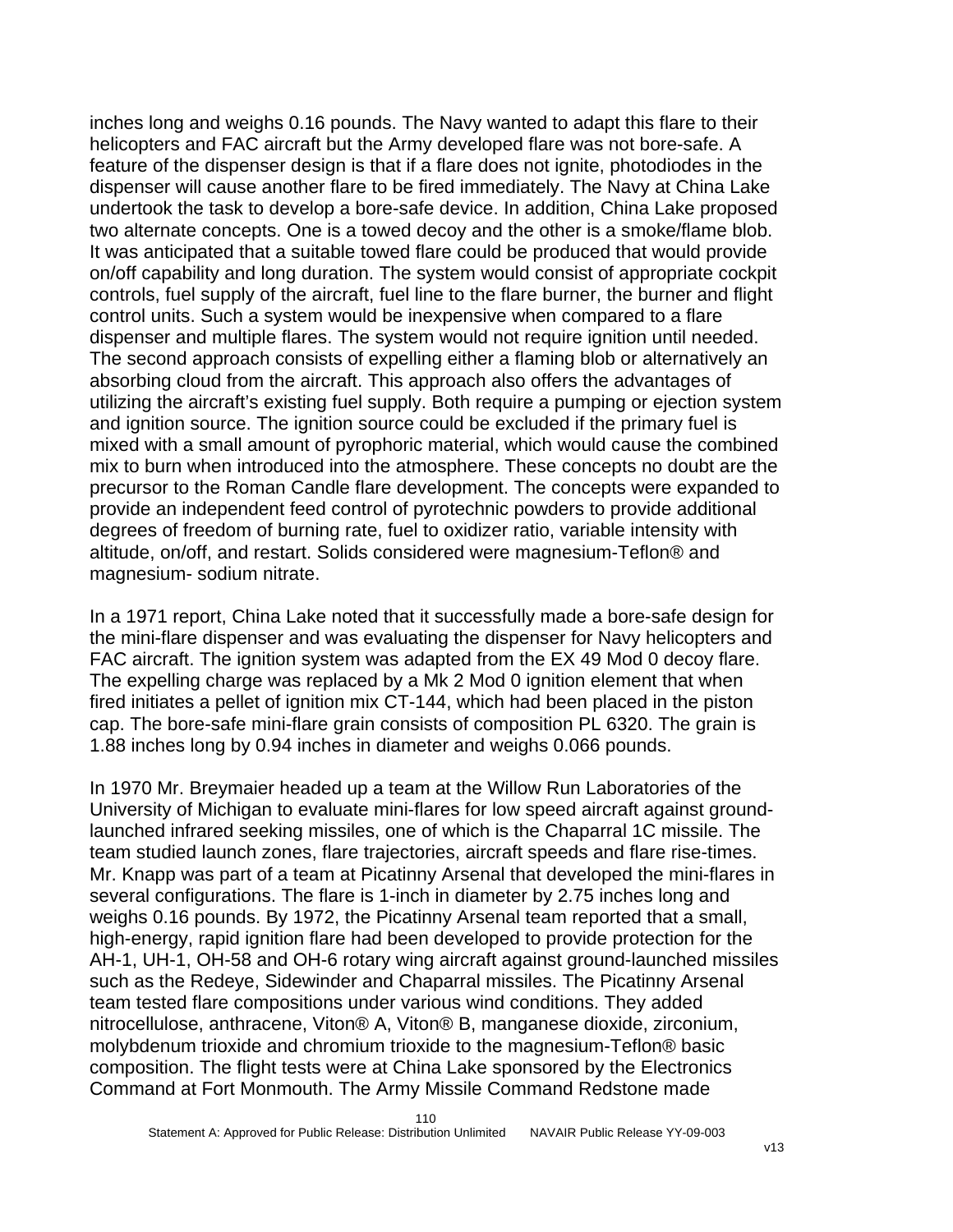dynamic measurements of the Mk 46 Mod 1 flare and the XM-196 mini-flare. The drop altitude was 1,500 feet. The flare radiant intensity was measured from the ground. The mini-flare had a good rise time in a 100-knot air stream but burned less than 3 seconds. The Mk 46 Mod 1 flare also had a good rise time but did not sustain intensity. At 400 knots, the Mk 46 Mod 1 flare had a very poor rise time. The altitude was 5800 feet for the latter test.

#### **Flare and Decoy Developments and Improvements**

This section shows a number of tasks in approximate chronological order. The descriptions are intended to show that improvement of the decoy flare is a continuous process, that many tasks are ongoing at one time, and that many activities are simultaneously involved in this effort. There always is the need to make the product perform better, to redesign the product to make the device safer or less hazardous or just to incorporate a new feature because the threat that it has to defeat has changed. This section is also intended to describe new and different technology as it is applied to devices undergoing development or product improvement.

The need for infrared decoys was not limited to the U. S. Navy. The U. S. Air Force, U. S. Army, and Great Britain initiated studies and developments as soon as the infrared missile threat appeared. Others worldwide immediately started their own programs. One example of this is the infrared countermeasures study under contract to the Air Force, reported in 1953, by researchers of Haller, Raymond and Brown-Singer Inc., State College, Pennsylvania. The concern was protection of bombers at high altitude. They concluded the two most promising methods to protect bombers were decoys and signature reduction. Their study included pyrotechnic agents, chemical smoke, radiant particles, ejected decoys including multiples and towed decoys. Cooling and shielding were considered for aircraft signature reduction.

From January 1949 to January 1960, Del Mar Laboratories, Santa Monica, California conducted research on an infrared aerial towed decoy system. They used a ram-air turbine and an alternator to provide an electrically heated infrared source in the towed vehicle that radiated through a Pyrex® dome (transmission is about 0.3µm to 2.5µm) that passes infrared radiation in the lead sulfide wavelength bandpass. In 1956, Del Mar made three flyable towed systems for towing behind high-speed bombers. These were tested successfully. In 1958, two infrared towed targets were flight tested at the Naval Air Test Center, Patuxent River, Maryland: one from Del Mar Engineering Laboratories and the other from the Colonial Aircraft Corporation. The target that was stable in flight while being towed had four tail fins and rotated at 1000 rpm. Four tubes adjacent to the fins housed unidentified flares. The target was designated CT-2 target and is similar to the Aero 36 target. The CT-2 target spins at 4-times the rate of the Aero 36 target and weighs 49 pounds as compared to 19 pounds for the Aero 36 target. The Colonial Aircraft Corporation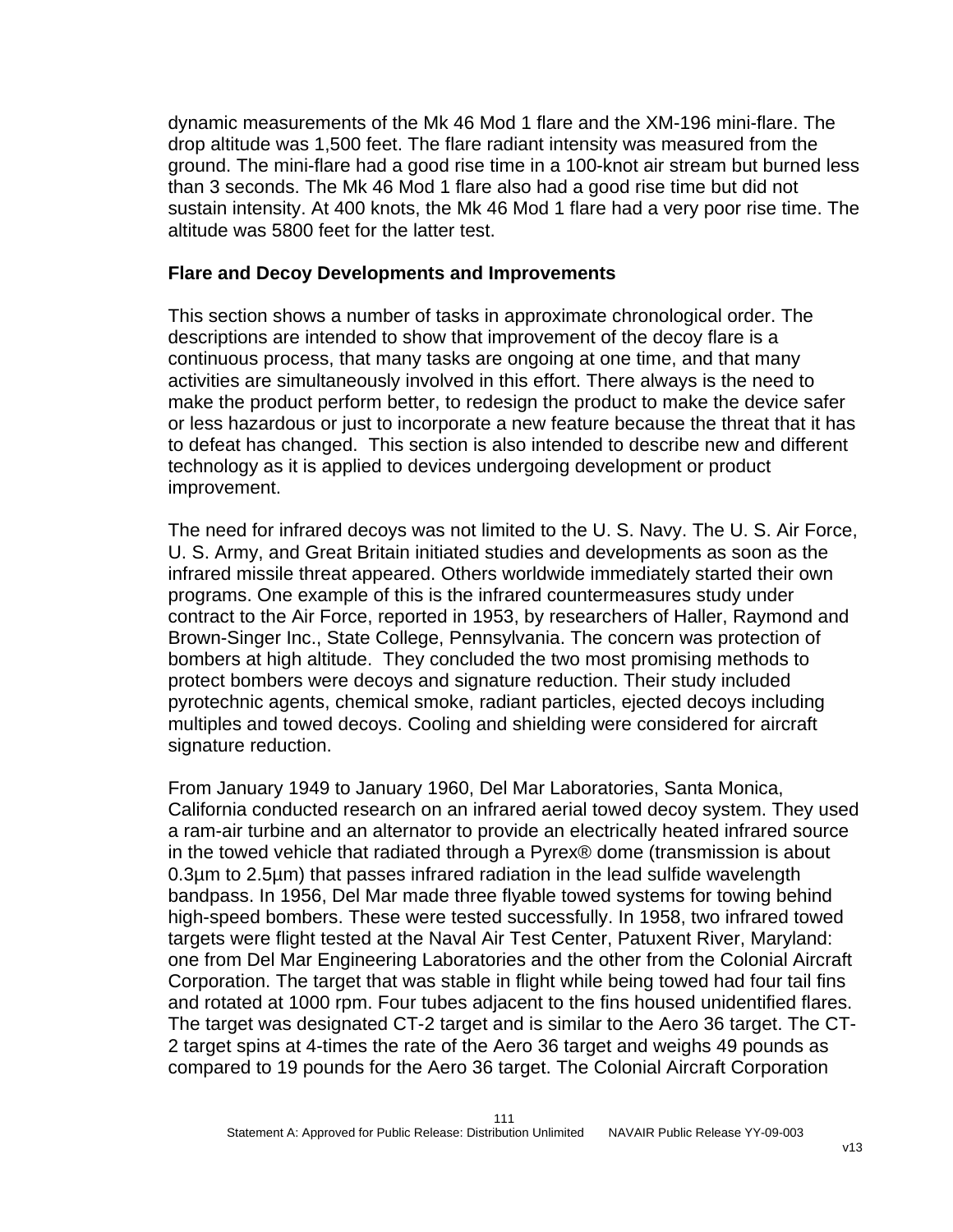unit, while undergoing test at 250 knots, spun at a high rate and completely disintegrated.

From 1954 to 1956, Dr. Earle while employed at the Johns Hopkins University, Carlyle Barton Laboratory (Radiation Laboratory) conducted research for the Air Force in the areas of infrared decoys, infrared properties of smokes and fogs and the description of infrared target seekers. He measured infrared flares made by Kilgore, then in Westerville Ohio and one flare from Unexcelled Chemical Company of Cranbury, New Jersey. The Kilgore flare named type DF contained potassium nitrate, charcoal and rosin. A variant contained silicates that were added to the DF mixture. Other variants were magnesium, strontium nitrate, potassium perchlorate, sulfur, potassium nitrate, lithium carbonate, and charcoal added to the DF mixture. Dr. Earle noted that flare compositions containing charcoal have the lowest energy content. He also considered reflective decoys such as smoke puffs to scatter light and suggested a gelled hydrocarbon such as napalm with an oxidant. As follow-on, he gelled gasoline, kerosene, benzene, toluene and xylene. The gasoline and kerosene gels yielded enhanced carbon dioxide emission. He noted that fire clay and silicon carbide additives did little to alter the infrared spectrum and concluded that reflective decoys would be of little use. Nevertheless, smokes, fogs and lowdensity plastics were considered for their ability to obscure or reduce the radiative signature of aircraft. Dr. Earle also proposed an infrared-radar decoy that lasted 15 minutes and would emit radiant energy one-quarter of that of the B-47 bomber. The radar part would be an aluminum coat on a Mylar parachute. He also discussed the features of a low-temperature infrared decoy and a towed decoy. In his analysis of flare burning time and aircraft protection, he makes the statement that a countermeasure source burning time of 8 to 12 seconds at an intensity, which is dominant over the aircraft, seems adequate.

Mr. J. B. Newman at Johns Hopkins University conducted a study for the Air Force in 1955 concerning pyrotechnic decoys for use as infrared countermeasures. The primary aircraft of concern was the B-47 bomber. The possible missile threats were the Sidewinder, infrared Falcon, Aerowolf, and the British Bluejay, all with lead sulfide detectors. Mr. Newman's team consulted with the Pyrotechnics Group at NOL White Oak, the Infrared Section of Squier Laboratory of the Signal Corps, the Night Photo Laboratory of WPAFB, the Armaments Laboratory of WPAFB and Picatinny Arsenal. Fifteen different types of flares were tested. Six were from Aerial Products, Elkton, Maryland. Four conventional military flares were from Unexcelled Chemical Corp. and three were from Kilgore Corp. The M8A1 and the M26A1 are aircraft parachute flares, the M50 is a tow target flare and the M76 is an airport flare. They took spectra with a Perkin Elmer Model 99 monochrometer using a thermocouple detector. The Leeds and Northup thermocouple served as a total radiation monitor. Early spectral data were taken at Camp Wometo in Bel Air, Maryland and later spectral data were taken at Edwards Air Force Base, California. The Kilgore K2 flare was declared to be the best of the lot.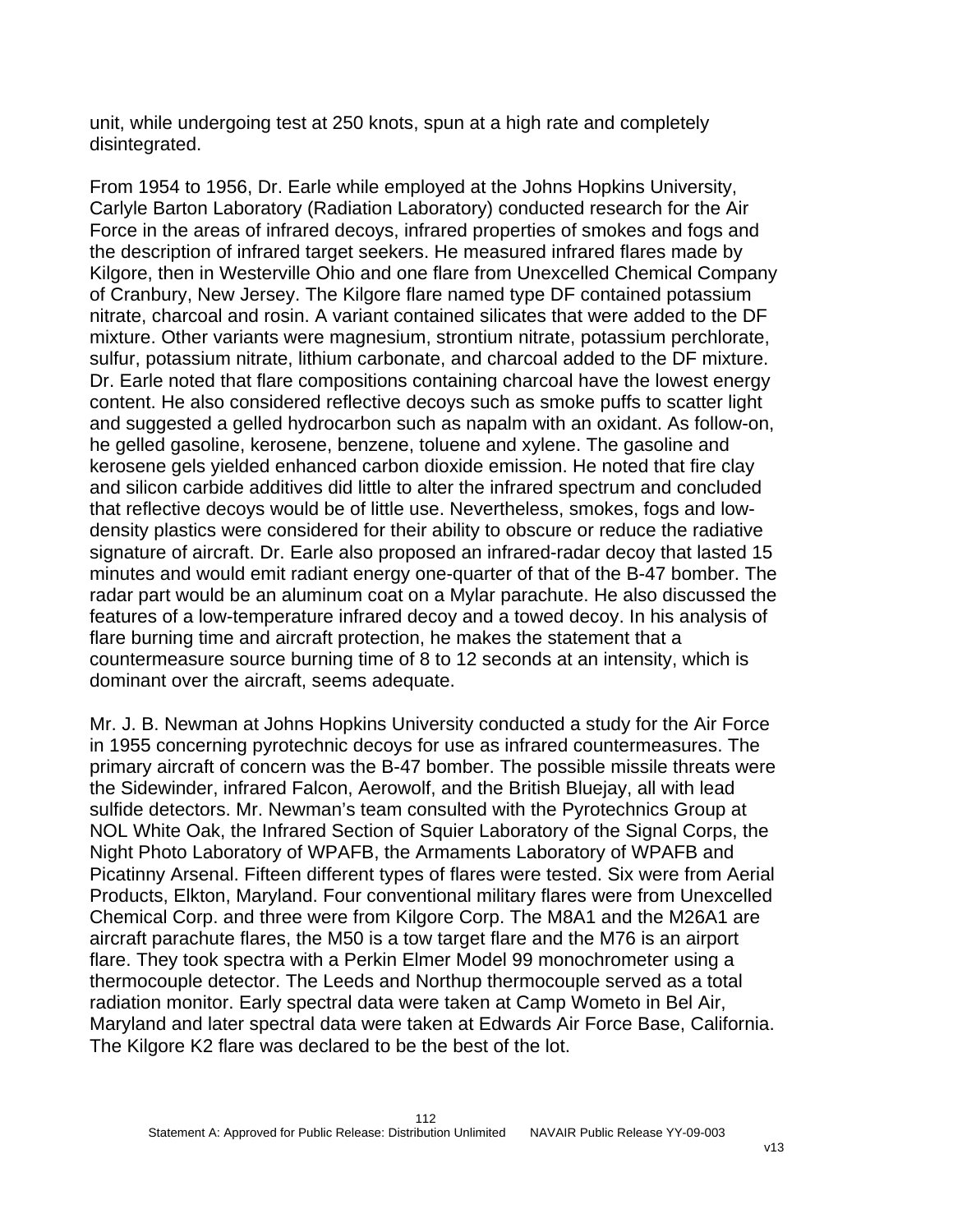In a related effort, researchers at the Johns Hopkins University Radiation Laboratory in the 1956 time period were tasked, as a first priority, to obtain radiation characteristics of targets and decoys. Their second priority was to develop attenuating media. About 1960, Ms. Betty Lou Raskin of the Radiation Laboratory with the advice of Dr. Earle, conducted a study for the Air Force to propose new infrared compositions. The study was prompted by the need for more efficient flares to protect supersonic aircraft that would be developed subsequent to the B-47 bomber and the B-52 bomber. They recognized that the spectral and spatial distributions of the radiation emitted by future aircraft would be different from existing ones. They anticipated that future aircraft would emit much larger amounts of thermal radiation from the engine exhausts and also would radiate due to aerodynamic heating of the aircraft surfaces. The new compositions would need to perform effectively at 70,000 feet altitude where the atmospheric pressure is only about 0.04 times its sea level value and the oxygen content approaches zero. Noting that the FLORA type flare containing mainly magnesium and Teflon®, was a better source of infrared radiation than other types of flares, they set out to explore the reactions of 13 different metals with 17 different highly fluorinated, chlorinated, and oxygenated organic compounds. The Johns Hopkins University team noted that fluorine is the most powerful oxidizing agent and consequently that fluorine atoms should be the sole oxidant present in an infrared flare. They also reported that magnesium was the most practical metal found to be present most often in reactions with the highest theoretical thermal outputs.

The Hayes Corporation, Birmingham, Alabama initiated infrared countermeasures and radiation suppression studies in 1955. During that timeframe it already was apparent that a very strong aircraft infrared signature made it very difficult for decoys to seduce the infrared threat missile from the target aircraft.

There was a need about 1957 to create a decoy device that would simulate the signature of a turbojet engine. Instead of the pyrotechnic decoy flare approach, Northrop Aircraft, Inc., Hawthorne, Nevada proposed an inflatable envelope that absorbs the energy from a self-contained pyrotechnic and re-radiates this energy at a lower temperature approximating that of the heated surfaces of the turbojet engine. Use of an inflatable envelope permits the decoy to occupy only a small volume before being ejected. The low total radiation per unit area of surface dictates the use of a decoy with a large surface area. By use of a large inhibited flare with a long burning time, the inflated envelope decoy could be used as a free or towed target. The resultant decoy would be a large-area extended-source with a low effective temperature.

In a 1957 report, Mr. A. L. Pittinger describes an attempt to make a low-gas tracking flare utilizing an unspecified metal-metal oxide thermite reaction to put inside the Pogo-Hi Rocket nose cone. The reaction releases about 75 joules/gram of energy in the lead-sulfide sensor band region and lasts for 120 seconds. In June 1956 the Cooper Development Corporation (CDC), Monrovia California prepared the first units, the CDC Model 155 infrared emitter. The final model was placed in the Pogo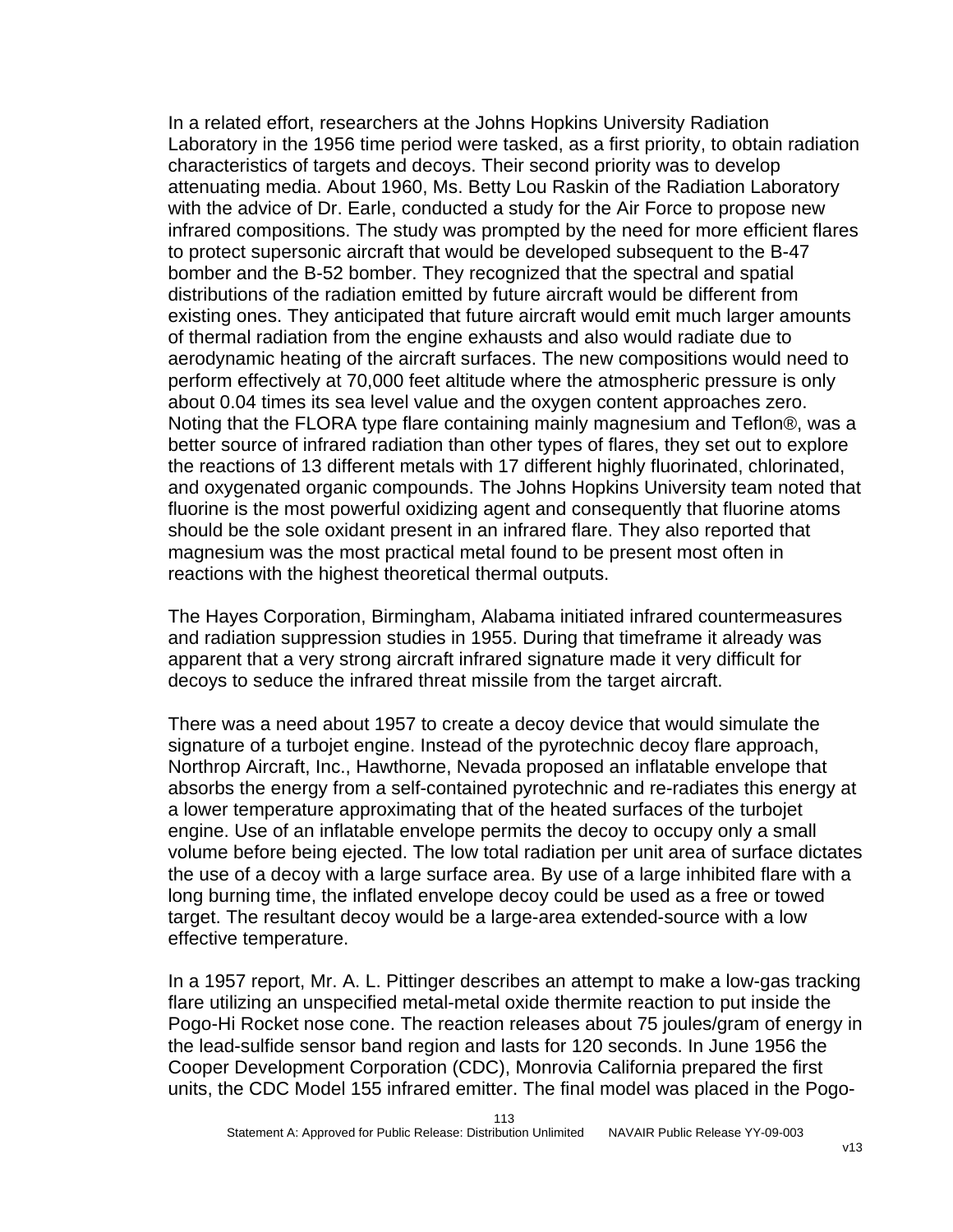Hi rocket target. When the rocket reaches altitude at 60,000 feet, a parachute deploys, the ignited thermite melts the magnesium nose cone that exposes the infrared radiator used to attract a test missile. Radiative output at altitude is about 25% of that at sea level. Another variant was fitted to an F6F-5K drone aircraft with six emitters, two on each wing tip and two on the tail.

Researchers at Ohio State University, during 1955-1956, under contract from the Rome Air Development Center, Griffiss Air Force Base studied infrared emission from flames of methane-air, methane-air with chlorine added, methane-air with a Welsbach mantle added, propane-air, oxygen-acetylene, hydrogen-chlorine, ammonia-oxygen, carbon monoxide-oxygen, methane-nitrous oxide-hydrogen, carbon monoxide-oxygen-sulfur hexafluoride, carbon monoxide-air-Freon 13, and carbon monoxide-air-boron trifluoride. They also studied fuel-air flames with gasoline, paraffin, benzene, aniline, methanol, ethanol, ethyl ether, carbon disulfide and hydrogen as fuels. They attempted to determine the identity of the radiating species, the brightness temperature of the flame and the flame thickness.

In 1956 the Hallicrafters Company, Chicago reported development of flare dispensing equipment under an Air Force contract. They referred to a loaded dispenser case full of flares as a flare battery. The concept is to replace an entire empty or partially filled flare battery with a flare battery containing a full load of flares. The flare battery with a full flare load weighs about 100 pounds. The flare battery has outside dimensions of 6.5 inches by 13 inches by 13 inches. The dispenser case or block has 17 cylindrical cavities, 1.875 inches inside diameter by 20 inches deep. Five flares are placed into each cavity. Provision through the side of the cylinder at five locations along the cylinder length is made for a squib to ignite each individual flare. The dispenser setup can fire each flare at intervals of 0.7 to 10 seconds. There are 85 circuits from the flare battery to the dispenser controller.

Five 2-inch long jacketed-variant RITA Flares, housed in a perforated steel jacket, are placed in each cylinder of the flare battery making a full load of 85 flares. The perforated case design suggests similarity to the Balls of Fire or perforated can design described elsewhere wherein the flame spews simultaneously from all the holes in the surface of the flare case. Besides the RITA flare, additional flares were tested at 50,000 feet and at Mach 0.85 using the flare battery dispenser. The 3 second version is called RITA 3-second variant and a 5-second version is called RITA 5-second variant, both provided by Picatinny Arsenal. Universal Match Corporation provided the UMC-ASC129 flare modified for high altitude and a UMC pelleted flare. Mentioned in 1956 report.

An early 1958 concept was presented to Mr. Francis Linton of WPAFB by Lambert Engineering Company Saint Louis, Missouri for a number of different flare assemblies to improve the RR-77 AN/ALE-14 flare assembly. The RR-77 flare assembly housing fits into the AN/ALE-14 ejector system installed in bomber aircraft. Lambert Engineering offered variations in the number of tubes and the number of flares in each tube. The M-112 photoflash cartridge case was used as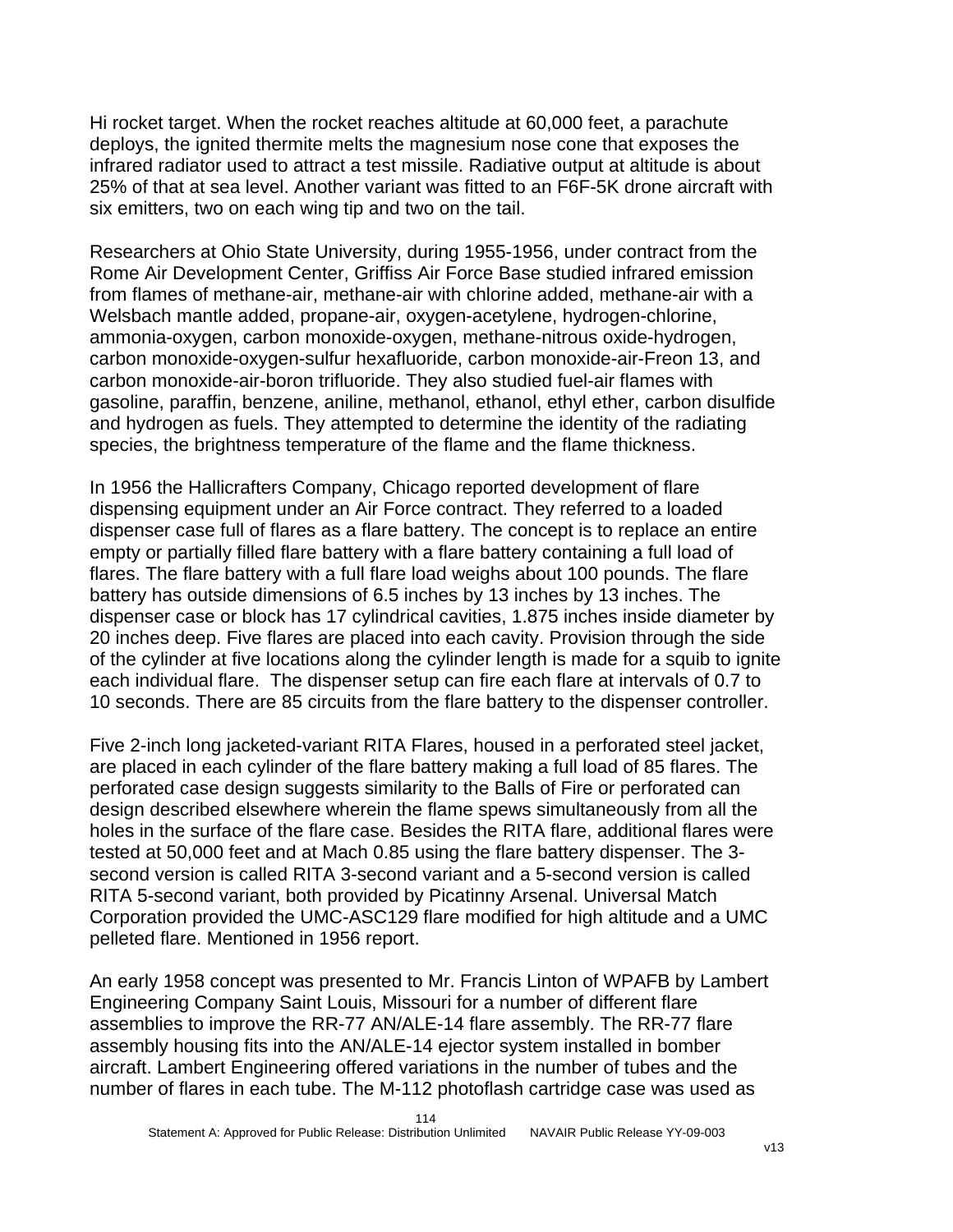the test vehicle. The flares in the cartridge are ejected sequentially. RITA flare technology utilizing infrared compositions was used for this development.

It was reported in 1959 that Mr. Eugene E. Elzufon of the US Flare Division of the Atlantic Research Corporation had a contract to conduct infrared experiments. He performed controlled burning studies, explored thermodynamics and chemistry of the reactions and conducted high altitude (70,000 feet) burning rate and pressure studies. He also attempted to find binders to replace Kel-F® wax. At that time, the ignition composition was a mixture of 10% boron and 90% barium chromate. The composition ingredients were mixed in a muller and pressed at 400-500 psi. The W137 tracking flare most likely resulted from this work.

Under the direction of Mr. N. C. Eckert, Head of the Research and Development at the US Flare Division of the Atlantic Research Corporation, Mr. H. E. Curtis and Mr. D. D. Parish received funding about 1960 from Detachment 4, Wright Air Development Division of Eglin Air Force Base to develop a long wavelength flare with increased emission in the 3µm to 5µm bandpass region. The researchers primarily investigated fuel and oxidizer additives to the magnesium-Teflon® system. The additives included silicon, anthracene and lithium perchlorate as emitters or as radiation enhancers. As agents to minimize altitude attenuation, they chose nitrocellulose and the boron-barium chromate mixture. They evaluated polyethylene, polysulfides, silicones and epoxies as a combination binder-carbon source-dispersant. Since the efficiency of thermite as a radiating source is less than 10 percent of the magnesium-Teflon®-Kel-F® wax composition, they concluded thermite did not justify further investigation. Performance of the experimental compositions was compared to the USAF TAU-15/B decoy flare whose standard composition is 54% magnesium gran 15, 30% Teflon® #1 and 16% Kel-F® #40 wax. The US Flare Division team did not report any significant technological advancement except for a minor energy per gram improvement with addition of 5% anthracene. In this work, the anthracene was added to increase the amount of hot carbon particles as a combustion product known to radiate as a high emissivity greybody radiator.

In an effort to reduce the radiative signature of missiles, about 1960 Mr. Breslow and Mr. Richard A. Breitengross of NOTS added an unspecified alkali metal salt to the Sidewinder 1-C propellant grain to suppress the booster radiation. They reported a dramatic reduction in the plume radiation.

Mr. David A. Merrell of the Hughes Aircraft Company Infrared Laboratories conducted an extensive study of the feasibility of a modulated pyrotechnic flare about 1960. These experiments lead to development of an electric modulated flare using an incandescent filament instead of a pyrotechnic source. The latter produced an output of about 14 W/sr in the 2µm to 2.5µm bandpass region with an electric input of 475 W.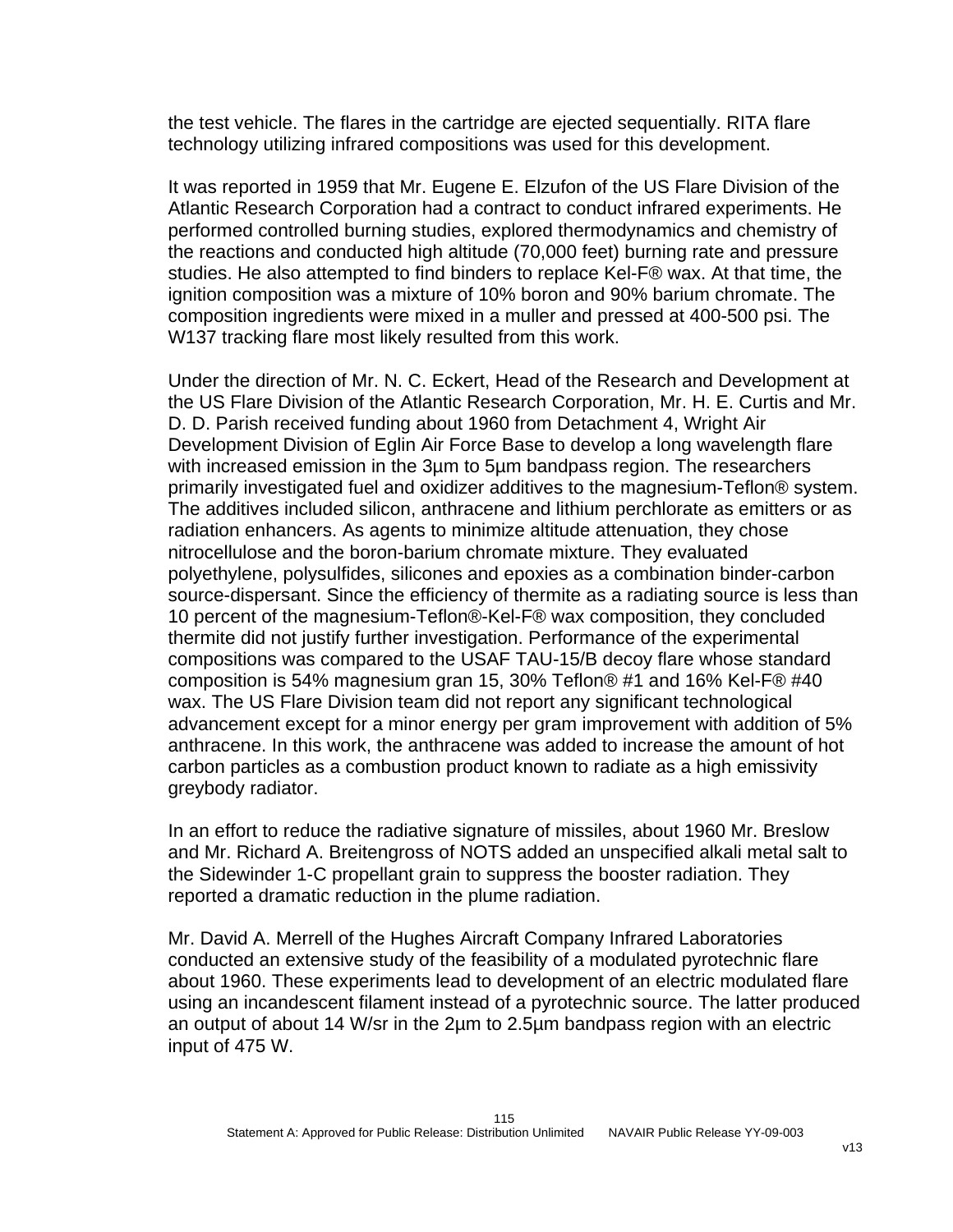About 1960, the Geophysics Research Directorate of the Air Force Cambridge Research Center and the Weapons Guidance Laboratory of WPAFB supported work at Block Associates Inc., Cambridge Massachusetts for infrared filtering of the magnesium flare. Mr. Myron J. Block and Mr. Merle J. Persky proposed to change the spectrum of an MTV flare to match that of an aircraft by surrounding the flame with a three-inch diameter filter envelope to remove undesirable wavelengths. To protect the filter envelope, they introduced a coaxial stream of air at 150 miles per hour between the flame and the envelope. In laboratory experiments, they showed the envelope could be protected. They used a Pyrex® tube around the RITA flare and also explored a Corning 7-56 filter.

In 1960, Dr. Hal Waite and Mr. M. Bressler of Aerojet-General reported developments in infrared chemical sources. They reported that carbon particles are a unique source of the observed radiation. To improve the output, they added anthracene to get more carbon products and noted that at altitude, compositions containing anthracene exhibited better performance during the burn when the nozzle was restricted as compared to unrestricted burns.

In a late 1960 report for the Targets Development Laboratory of Eglin Air Force Base, Mr. L. K. Lantz, Mr. R. Hopkins and Dr. Waite of Aerojet-General conducted tasks to fabricate infrared decoy flares for ground and air tests. The prime requirements were good altitude performance and large amounts of radiation in the 3.0µm to 4.5µm bandpass region. They claim the sensitivity of the magnesium-Teflon® reaction to changes in pressure has been reduced by the use of an Aerojet-General developed, blending process that provides utmost homogeneity with the result that there is no change in the burning time from sea level to 40,000 feet and only minor changes to 60,000 feet. Earlier work by Aerojet-General showed that 5 percent incorporation of anthracene enhances the radiation of the basic composition without degradation of its altitude performance. When using this additive, the Aerojet-General team reported energy increases of 8 percent in the 1.8µm to 2.8µm bandpass region and 25 percent in the 3.0µm to 5.0µm bandpass region. The static and airborne test flares, type unspecified, are 1.75-inches in diameter by 11.40 inches long and contain a pressed grain formulated to burn 90 seconds during static test. The flare compositions used in these evaluations are: (1) main flare composition: 33% Teflon®, 62% magnesium (22µm particle size), and 5% powdered anthracene, (2) booster composition: 28.5% Teflon®, 52.25% magnesium (22µm particle size), 14.25% ignition booster mix, and 5% powdered anthracene and (3) ignition booster mix: 46.3% zirconium (2.3µm particle size), 29.7% molybdenum trioxide, 19.0% chromic oxide, and 5% nitrocellulose.

In 1961, Mr. Sarnow of the Air Research and Development Command at WPAFB awarded a contract to the Midwest Research Institute of Kansas City, Missouri for a new type of flare that would produce a large cloud of finely divided radiating carbon particles formed by the decomposition of an acetylenic fuel. The prototype decoy used isopropenylacetylene (IPA) to generate the radiating cloud. The goal was to achieve a high signature in the 3µm to 5µm bandpass region. The radiating carbon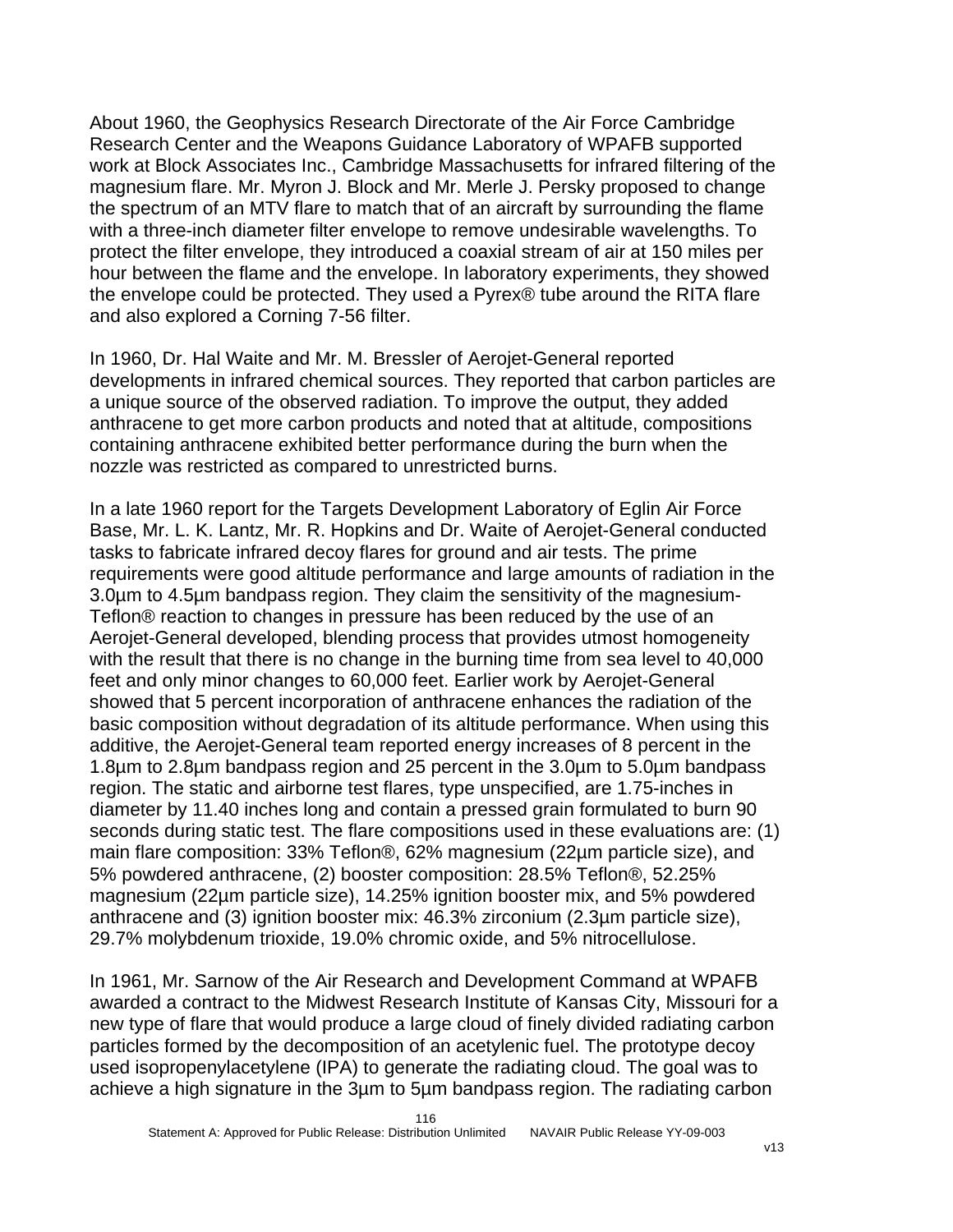produced a greybody signature with insufficient energy to serve as a decoy. The concept for the decoy design is an aerodynamic shape with fins on the rear that looks like a pod. The size is 5.5 inches in diameter by 50 inches long. This shape is compatible with the AN/ALE-14 ejector system. The IPA is pumped into the interior combustion chamber where it is ignited with a hypergolic material to produce hot carbon and some thrust. When dropped from the B-52 bomber, the hot carbon cloud being released from the assembly becomes a decoy for the aircraft. Heaters were added because cold temperatures at high altitudes are a problem for efficient combustion. They considered external injection of chlorine trifluoride to increase the radiative output. If the latter failed, a bipropellant would be tried. Three prototypes were made and sent to NAD Crane for safety tests. There were problems with the acid pumps and corrosion. Eventually, the concept was abandoned because the spectral intensity was too low to serve as a decoy.

About 1966, Mr. John C. Trowbridge and Mr. William Lai of the United Technology Center, Sunnyvale, California (UTC) received a contract from the Research and Technology Division of Eglin Air Force Base to develop controllable infrared flares. They wanted to generate infrared signatures with a hybrid combustor. This is a burner-like device that supplies a gaseous oxidizer (oxygen) to a solid fuel surface. In this case the fuel grains are 2.5 inches in diameter by 12 inches long with a 1 inch hole through the entire grain. The fuels are either a castable rubber base or a methymethacrylate polymer base. Varying the oxidizer and the basic fuel controls the output. Shrouding the flare improves altitude performance. Some purported advantages are start and stop capability, controllable infrared radiancy, handling and storage safety, and manufacturing simplicity.

In a related experiment, United Technology provided hybrid flares for test. These consisted of a cylindrical hollow flare grain wherein flowing gaseous oxygen is ignited by burning propane. The units are 24 inches long by 3.5 inches in diameter. The grain consists of polybutadiene, polybutadiene-acrylonitrile, and polymethylmethacrylate with various amounts of aluminum as a fuel. The combustion could be started and stopped. The units were tested in a no-wind and wind environment, the latter being 50 to 60 knots. They wanted to use these units on drones carrying Radio Frequency (RF) systems and to determine compatibility between RF and infrared systems.

In 1967, Dr. Edwards of Air Development Test Center at Eglin Air Force Base, requested Picatinny Arsenal to improve the ALA-17 flare. The Air Force wanted a quick fix to the poor rise time of the ALA-17 flare. They also required that a single ALA-17 flare would have decoy capability to protect B-52 bombers in Southeast Asia against seekers operating in the 2µm to 3µm and 3µm to 5µm bandpass. This resulted in the development of the ALA-34 flare, which has a grain twice the length of the ALA-17 flare.

While the Mk 46 Mod 0 flare was in production during 1969 at NAD Crane, China Lake and Crane teams were asked to replace the RAPEC ignition mix with a safer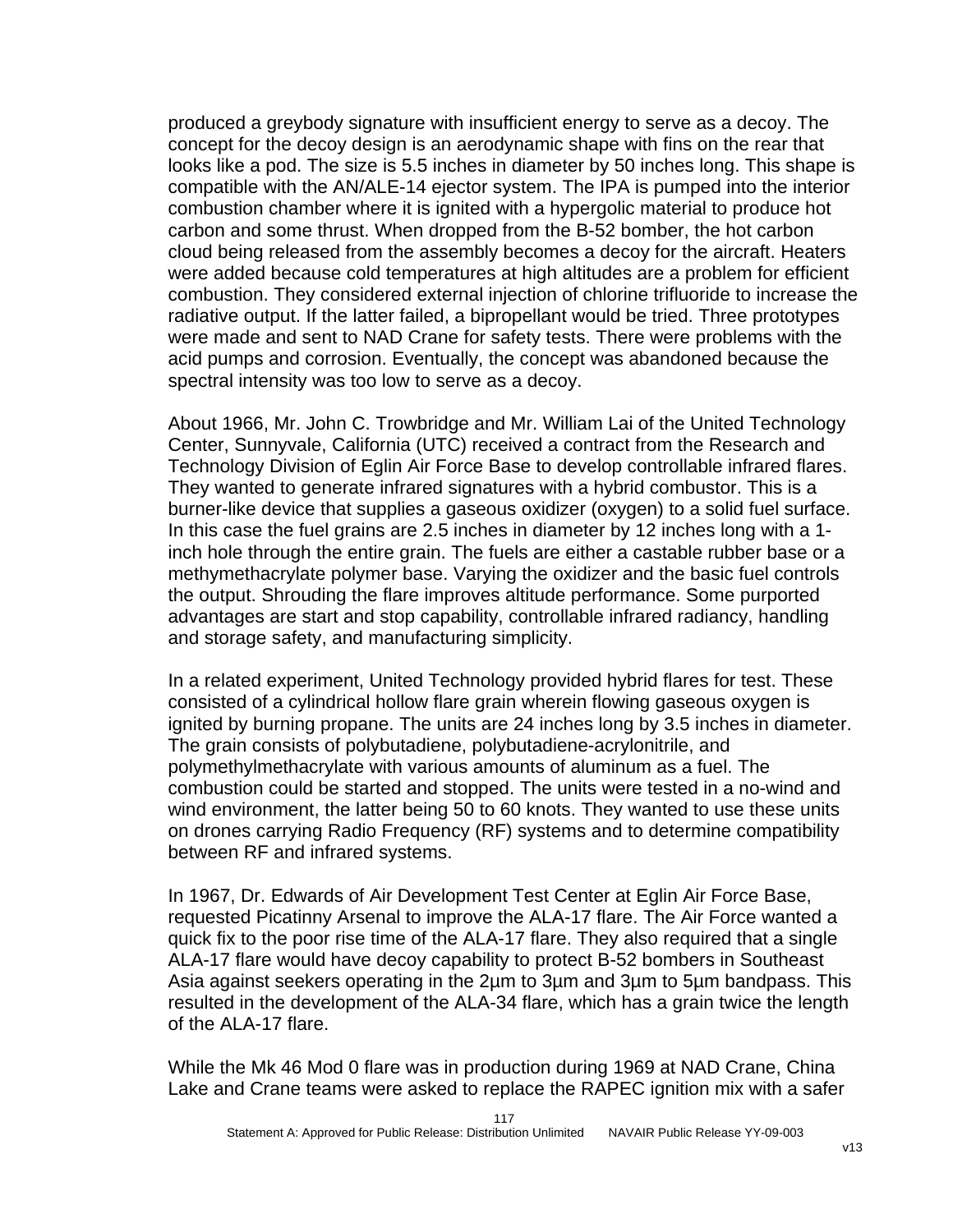mix and to take a closer look at the pull wire igniter from a safety point of view. Mr. Allen of China Lake proposed a sodium azide-Teflon® igniter mix as a substitute for the RAPEC mix. Engineers at Crane did not support this mixture because of its azide content. Another proposed mix, supposedly less friction and electrostatic sensitive than RAPEC, was 57% sodium azide, 12% Teflon® #7, 31% boron, and 4% polymethylvinyltetrazole binder. China Lake also proposed another igniter mix, which was a vapor-deposited vacuum coated aluminum-tungsten trioxide material. The effort continued during 1970. Potassium azide and lithium azide were also considered by China Lake as a replacement for the sodium azide. Cab-O-Sil, which is fumed silica, was added to improve its effectiveness.

During 1969, NOTS explored three different igniters for the Mk 46 Mod 0 flare these being a plug release igniter, a shoulder-stop igniter and a pneumatic igniter. Dr. Raison and Mr. James Ross of the Illinois Institute of Technology Research Institute completed their contract for the miniaturization of the pneumatic igniter in mid-1969. In 1970, China Lake reported that the shoulder-stop ignition device is best of the four ignition ideas based on a value engineering study. The shoulder-stop ignition device was incorporated into future decoy designs.

In 1969, China Lake pointed out the need for compositions that were more effective in the 3µm to 5µm bandpass region. They suggested that the compositions be tailored to aircraft such as helicopters and that the compositions be more effective against multi-bandpass seekers. Emphasis is placed on the need for more power in the 3µm to 5µm bandpass region.

The China Lake team began thinking about a miniature flare for helicopters in the mid 1969 time frame. They proposed to develop a 1-inch diameter by 4-inch long flare. Later, the Mini-Flare was reported to be 2.75 inches long.

Three different grain designs were proposed for study by China Lake in 1969. These are an internal 8-point star, an internal-external burning grain, and grain that is burning only on the exterior surface. The grain designs needed to fit into the Mk 46 Mods flare configuration, that being 1.43 inches in diameter by 5.81 inches long. This configuration is compatible with AN/ALE 29 and AN/ALE 39 flare chaff dispensers.

Mr. James W. Richardson of NAD Crane explored qualification of ground and balled (atomized) magnesium for infrared decoy flare production as described in a 1971 report. The objective of this effort is to prove that either ground magnesium or atomized magnesium is suitable for use to manufacture infrared decoy flares. After all the qualification teats were conducted, which provided positive results, the production drawings were amended to allow the contractor the option to choose either type of magnesium to produce the flares required by the contact. The qualification effort involved the Mk 42 Mod 0 flare, the Mk 43 Mod 0 flare, the Mk 46 Mods, and the Mk 48 Mod 0 flare.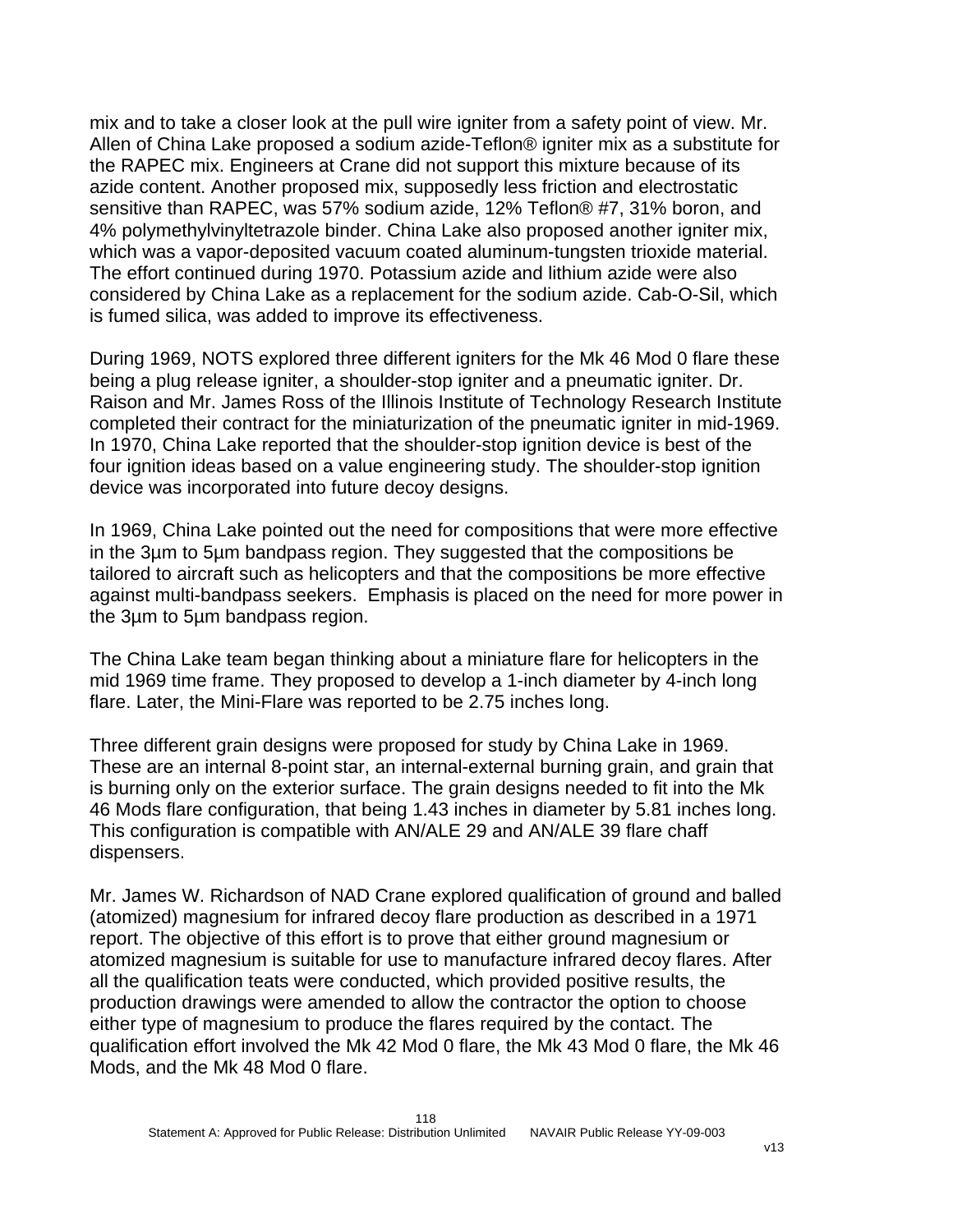With respect to manufacturing improvement of the cartridge case, China Lake evaluated a redesigned 2-piece flare case joined by a magnaform process, which uses a high magnetic field to make the joint. Development of improved grain configurations and infrared composition was also continuing at China Lake during 1971. Performances of composition PL 7078 and composition PL 6720G with added graphite were compared. Both compositions extrude well. China Lake made grains with a 12-point internal star configuration and with a 12-longitudinal holes configuration. They reported that composition PL 6920G burns more quickly than composition PL 7078. The radiant intensity in both the 2µm to 3µm and 3µm to 5µm bandpass region was greater for composition PL 6920G. The 12-point internal star grain configuration burned more rapidly that the 12-hole grain configuration for both composition PL 6920G and composition PL 7078. This performance trend is similar for changes in altitude, wind velocity and ignition orientation. Composition PL 6920G with the 12-hole design had a very short rise to peak radiant intensity. The same design and composition was evaluated for radiant intensity at 40,000 feet altitude with 600 feet per second simulated airflow in the 2µm to 3µm and 3µm to 5µm bandpass region. The 2µm to 3µm bandpass region was greater in infrared radiant intensity than that in the 3µm to 5µm bandpass region.

Mr. Raymond Szypulski in NAVAIR as reported in a 1971 report assigned China Lake the task to develop second generation infrared flares with more infrared output in the 3µm to 5µm bandpass region and less in the 2µm to 3µm bandpass region. Dr. Handler, Mr. Harp, Mr. Sbrocca and R. Stassart of China Lake undertook this task. Their thrust was to develop formulations that have the desired spectral output by exploring metal/metalloid reactions with fluorine and oxygen containing oxidizers and to find binders that are not likely to form graphitic forms of carbon in the plume in order to maintain spectral purity rather than greybody radiance. To improve flare efficiency, their goal was to gain understanding of the physical processes, which occur on or at the burning surface. To further the idea to eliminate graphitic carbon originating from the Vitel® or Viton® A polymers, they considered many binary systems, which avoid these binders. They tried mixtures of aluminum, boron, calcium, calcium disilicide and magnesium with complex fluoride oxidizers. The best were potassium hexafluorophosphate and either calcium disilicide or aluminum as the fuel. They noted the spectral inversion was also observed in a complex system containing magnesium, potassium hexafluorophosphate, ammonium perchlorate and either Vitel® or Viton® A as the binder. They also considered high-oxygencontaining binders that do not have a sustained carbon-to-carbon backbone to obtain binder systems that would not produce graphite upon pyrolysis. Prototypes of these materials are the commercially available acetals and formal polymers Celcon® and Delrin®.

Continuing in 1972 toward their thrust to achieve a better color ratio (aka spectral inversion) between the 3µm to 5µm and 2µm to 3µm bandpass region. Mr. H. W. Kruse and Mr. Sbrocca of NWC, China Lake evaluated both pressed and cast compositions by introducing additives to the basic magnesium-Teflon® formula. They reported the mixture of Vitel®, potassium hexafluorophosphate, and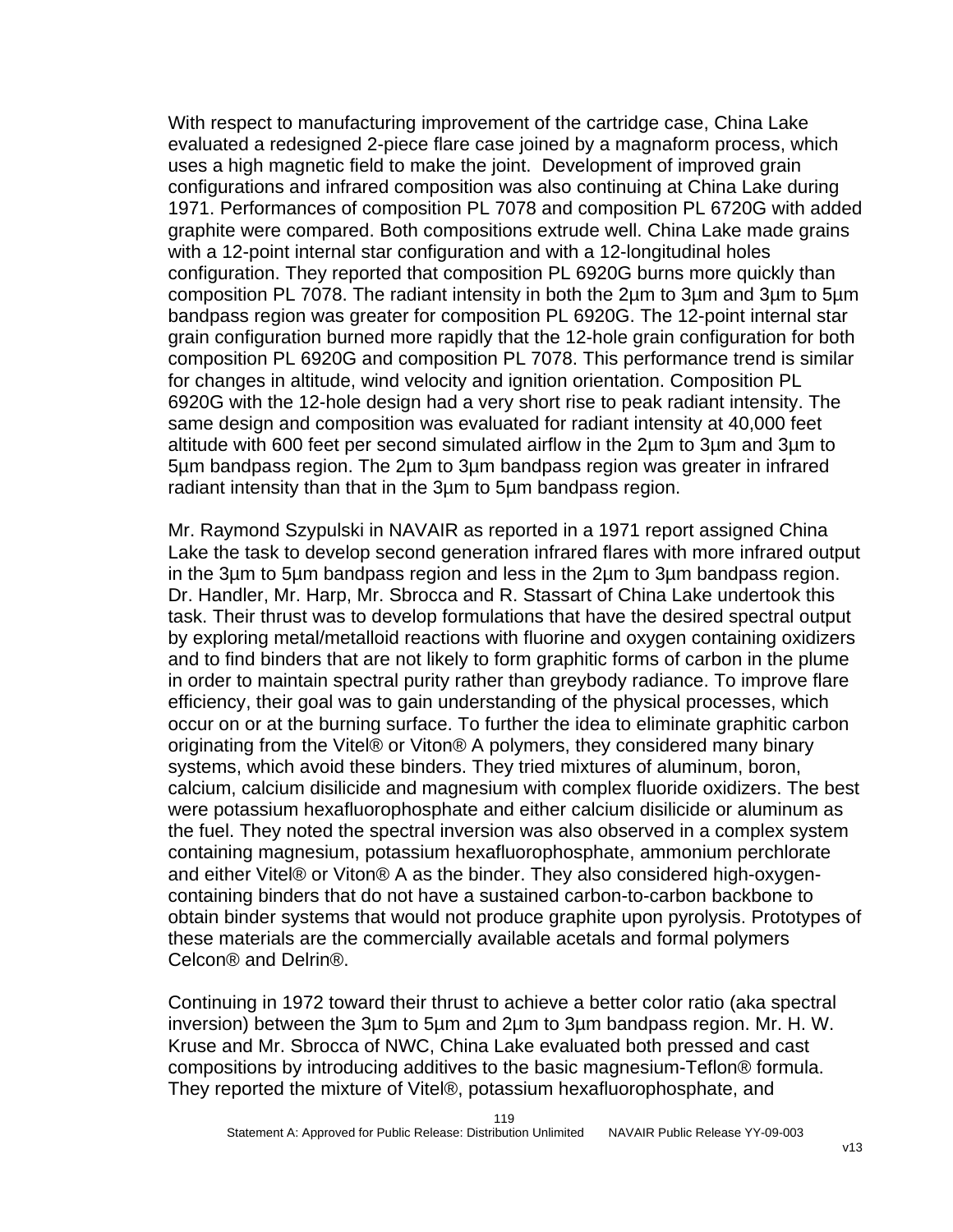ammonium perchlorate as being encouraging in the 3µm to 5µm bandpass region. The magnesium, ammonium perchlorate, potassium hexafluorophosphate and Vitel® PE 222 formula gave a good color balance but was too low in radiative intensity. The best formula for an improved color ratio using Sylgard® to make a cast grain was 46% magnesium, 28.9% ammonium perchlorate, 1.4% Viton® A and 23.5% Sylgard® 182, called formula 256. Since the time to peak intensity was excessive for the Sylgard® formula, they introduced an 8-point star grain and a center bore hole configuration to get a larger burning surface. Later work by Dr. Melvin P. Nadler and Mr. Sbrocca of NWC, China Lake reported the Sylgard® formula as being not worth continuing. It performed well at ground level but not at a simulated altitude of 25,000 feet. Sodium azide was considered to increase the burning rate and increase the radiant intensity without loss or band ratio reversal. They proposed a new binder system R-45M hydroxyl terminated polybutadiene and possibly a castable fluorocarbon. Other fuel and oxidizer combinations were proposed in an attempt to produce chemical species, which emit in the 3µm to 5µm bandpass region. A pressed boron-Viton® A-ammonium perchlorate composition was tried in an attempt to produce boron oxyfluoride, the monomer of trifluoroboroxine. The monomer is stable at high temperatures and has band emissions in the 3µm to 5µm bandpass region. Small pellets of (1) boron-Teflon® ammonium perchlorate, (2) boron-potassium hexafluorophosphate-ammonium perchlorate, and (3) boron-ammonium perchlorate-Viton® A were tested to see if they would burn. All burned at ground level, but only boron-ammonium perchlorate-Viton® A system looked promising. Pressed grains were also made with potassium hexafluorophosphate, fluoropolysiloxane (FS 1265 fluid), and Celcon® an acetyl copolymer based on trioxane supplied by the Celanese Corporation of America.

Mr. Foote and Mr. Michael Mamula of China Lake also were working to increase the color ratio. Using the EX 49 Mod 0 flare as their base design, they evaluated hardware changes for better ignition, studied different grain configurations such as the 12-point star and 12-hole variants to achieve greater surface areas, and additions of different amounts of graphite. After improving the ignition, test firings in mid-1972 indicated that the 12-hole configuration gave a combustion profile closer to the desired regressive burning. Ignition problems continued with the EX 49 Mod 0 flare, which by early 1973 was designated the Mk 49 Mod 0 decoy flare. Changes were made to the crimp at the mouth of the flare case. Further ground testing at NAD Crane and air testing at the Point Mugu test center showed that the ignition problems had not been resolved. This put further development of the Mk 49 Mod 0 flare into jeopardy. Some of the ignition problems were attributed to the CT-144 ignition mix.

Mr. Kruse and Mr. Breitengross of NWC as reported in 1971 were assigned the task to improve the efficiency of the infrared flare combustion reaction. They observed that some energetic ingredients do not react efficiently because of physical separation between the fuel and oxidizer. To overcome this deficiency, they attempted to coat the fuel with an oxidizer. They were aware of the work at the Illinois Institute of Technology Research Institute, which does the inverse; that is to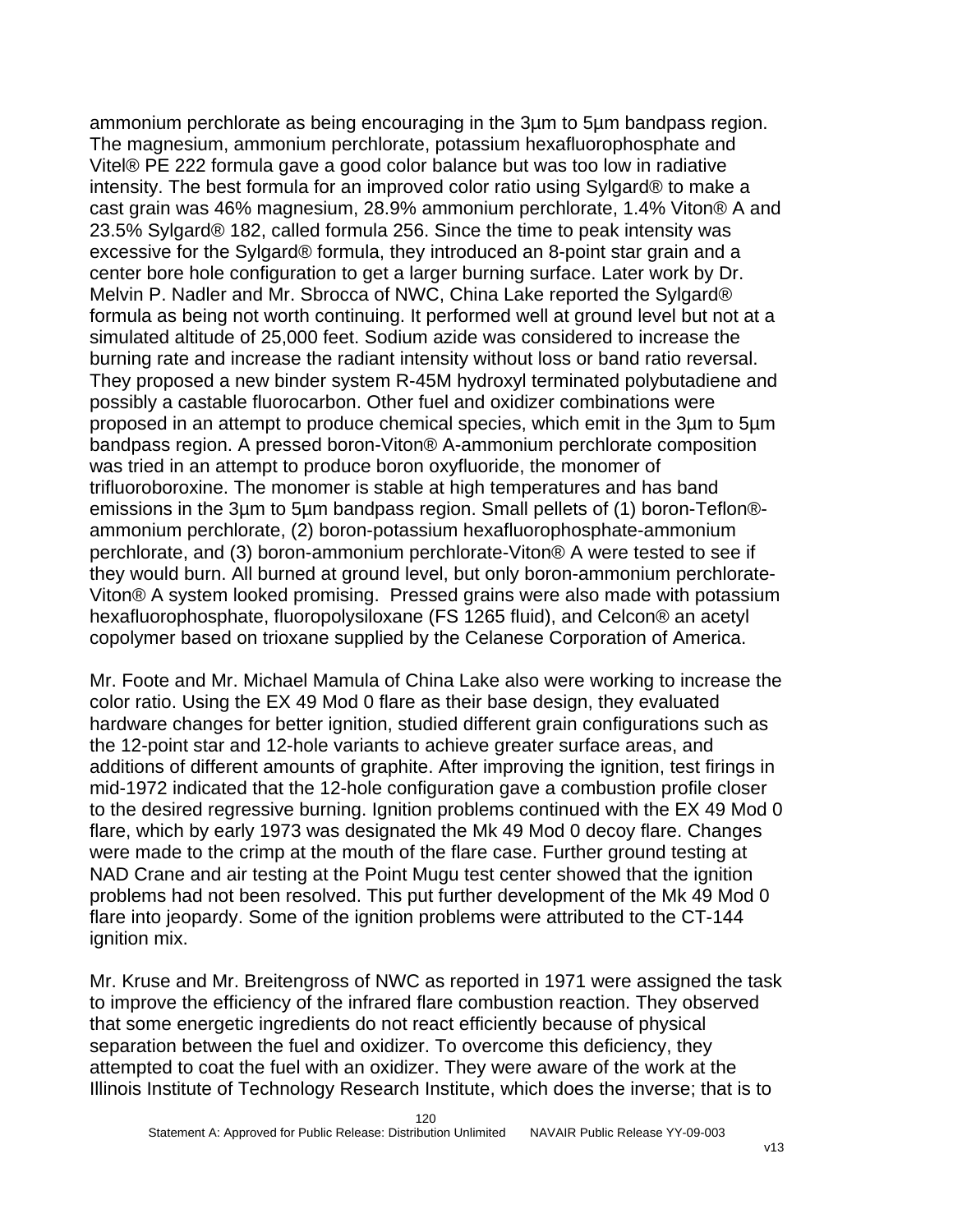coat aluminum onto oxidizers such as tungsten trioxide, vanadium pentoxide, and potassium perchlorate by decomposition of an aluminum alkyl. The NWC China Lake team tried coating of boron with barium chromate and boron with potassium nitrate using non-aqueous solvents.

Work continued at NWC China Lake during 1972 to improve flare performance efficiency of magnesium-Teflon®-Viton® A (MTV) compositions and those containing Vitel® as well.

An urgent message dated 5 May 1972 directed the development of a flare to protect helicopters and low slow fixed wing. The problem was that although the AN/ALE-29A chaff dispenser existed which could dispense the Mk 46 Mod 0 decoy flare or the Mk 47 Mod 0 decoy flare, the dispenser had not been fitted to helicopters. In the interim, the helicopter operators wanted protection now. In response to this deficiency, the NWC team used N-35 propellant also called composition PL 9001 for the infrared radiating medium to make the Mk 50 Mod 0 decoy flare. The Mk 50 Mod 0 flare is launched from the AN-M8 pyrotechnic pistol. Units were immediately tested against the Redeye seeker, a surrogate for the SA-7 ground-to-air infrared missile threat. Two thousand decoys were shipped to the fleet in June 1972, a remarkable feat. Decoys were also shipped to Air Force units in Southeast Asia. NOS Indian Head followed with production of 50,000 units. Since there were no dispensers on helicopters, protection was achieved by a hopefully tethered crewman stationed in the doorway of the helicopter manually firing a Mk 50 Mod 0 flare from the hand-held AN-M8 pistol at the smoke trail of incoming missiles. This was the interim solution until dispensers could be installed, which then could dispense the existing Mk 46 Mod 0 decoy flare or Mk 47 Mod 0 decoy flare. Production of the Mk 50 Mod 0 decoy flare continued during 1973.

In 1973, NWC China Lake proposed to design and fabricate a large flare about 2.75 inches in diameter by 8 inches long. They planned flight tests to demonstrate feasibility that this large decoy flare was capable of providing protection to an aircraft such as a fighter while operating with the afterburners engaged.

Dr. Clyde F. Parrish, Mr. James E. Short, Jr., and Mr. William T. Biggs of NAD Crane reported an alternate method for production of Mk 48 Mod 0 flares in 1973. Their method is based on the radiation polymerization of a binder/oxidizer system. Chlorotrifluoroethylene, the monomer used, is completely polymerized by radiation doses less than 5 megarads. Because of the density involved, no special adjustment for concentration of either the oxidizer or fuel is needed. The voids in the magnesium are simply filled with the gaseous monomer.

As a part of a high Mach flare study by Mr. S. W. Lim in 1973 and configuration studies by Mr. J. O. Vindum in 1973 and Mr. John T. Lamberty in 1971, a 1973 report describes development of a shielded flare in the ALA-17 flare configuration for the AN/ALA-20 ejector set. They compare the radiant intensity in the 3µm to 5µm bandpass region of a freestanding grain to a perforated can flare. The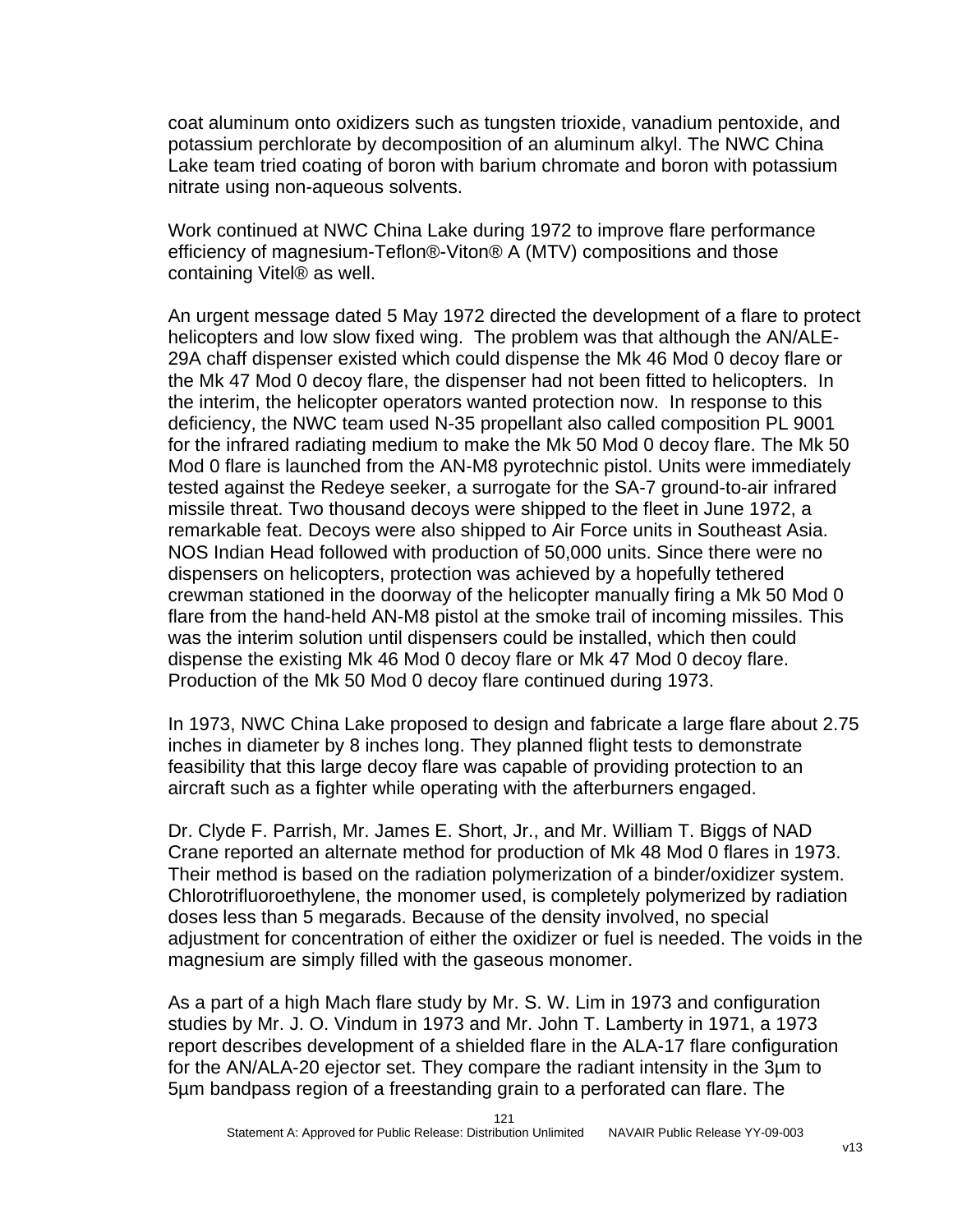perforated can is four times better in maximum infrared output and has a better rise to peak intensity. In an early design, a conical nose shield is placed on the nose of the device to shield the combustion products from degradation due to the windstream. They also investigated the perforated can concept theoretically. Analysis showed the mass flow rate and ignition rise were improved significantly over the freestanding grain. They surveyed possible new fuel and oxidizer materials including conventional, pyrophoric and hypergolic for use in infrared flares. They considered several concepts for a flare such as a (1) rocket propelled with fins and a perforated can on the nose end, (2) rocket propelled, Telejet, Teleskirt, with a perforated can on the nose end, (3) perforated can flare with a shock wave cone on the nose, (4) time delay flare, (5) tethered flare, and (6) a perforated can flare in a cylindrical shape. These concepts were tested in a chamber at 2.0 Mach and at 50,000, 40,000, and 20,000 feet simulated altitude. The perforated can was made of steel, with 48 ports each 0.25 inches in diameter. A 2.682-inch diameter by 4 inches long pellet consisting of 58.3% magnesium, 38.8 Fluon®, and 2.9% Laminac® is assembled into the can. During the effort, the investigators developed a method for predicting the plume size of a flare burning in a supersonic windstream. They also created a mathematical model for the ignition of a flare in windstream and developed a flare trajectory computer program.

Dr. Donald. J. Eckstrom, Mr. P. H. P. Chang, and Mr. Robert T. Rewick of Stanford Research Institute (SRI) Menlo Park California reported studies of advanced flares in 1982. They wanted to achieve a better color ratio between the 3µm to 5µm bandpass region and the 2µm to 3µm bandpass region by introducing additives to the basic magnesium-Teflon®-Viton® A composition. The preferred ratio is for the long wavelength to be significantly larger than the short wavelength. After exploring candidate molecular emitters in the 3µm to 5µm bandpass region, they stated the best composition was 32% magnesium, 14% Teflon®, 14% Viton® A, 37% potassium perchlorate and 3% carbon. The mixture gave a 2.5 fold increase in the color ratio and only a 25% reduction of energy in the 3µm to 5µm bandpass region. They stated the best emitter was carbon dioxide. They added isotopic carbon 13 to counter atmospheric attenuation.

# **Pyrophoric Flares, Liquid or Solid Materials**

Prior to 1968, Dr. N. W. Rosenberg and Mr. W. K. Vickery of the Air Force Cambridge Research Laboratory (AFCRL) Laurence G. Hanscom Field, Bedford Massachusetts and Dr. D. B. Ebeoglu of Eglin Air Force Base reported measurement of infrared emissions from liquid pyrophoric fluids consisting of a mixture of 80% trimethylethylene (TME) and 20% triethylaluminum (TEA). They observed that the material was not affected by altitude when dispensed at 10, 000 feet and that the power was reduced by a factor of 10 at speeds of 275 knots in comparison to static performance.

In 1968, Mr. Leonard Spialter of the Chemistry Research Laboratory, Aerospace Research Laboratories at the Office of Aerospace Research of WPAFB considered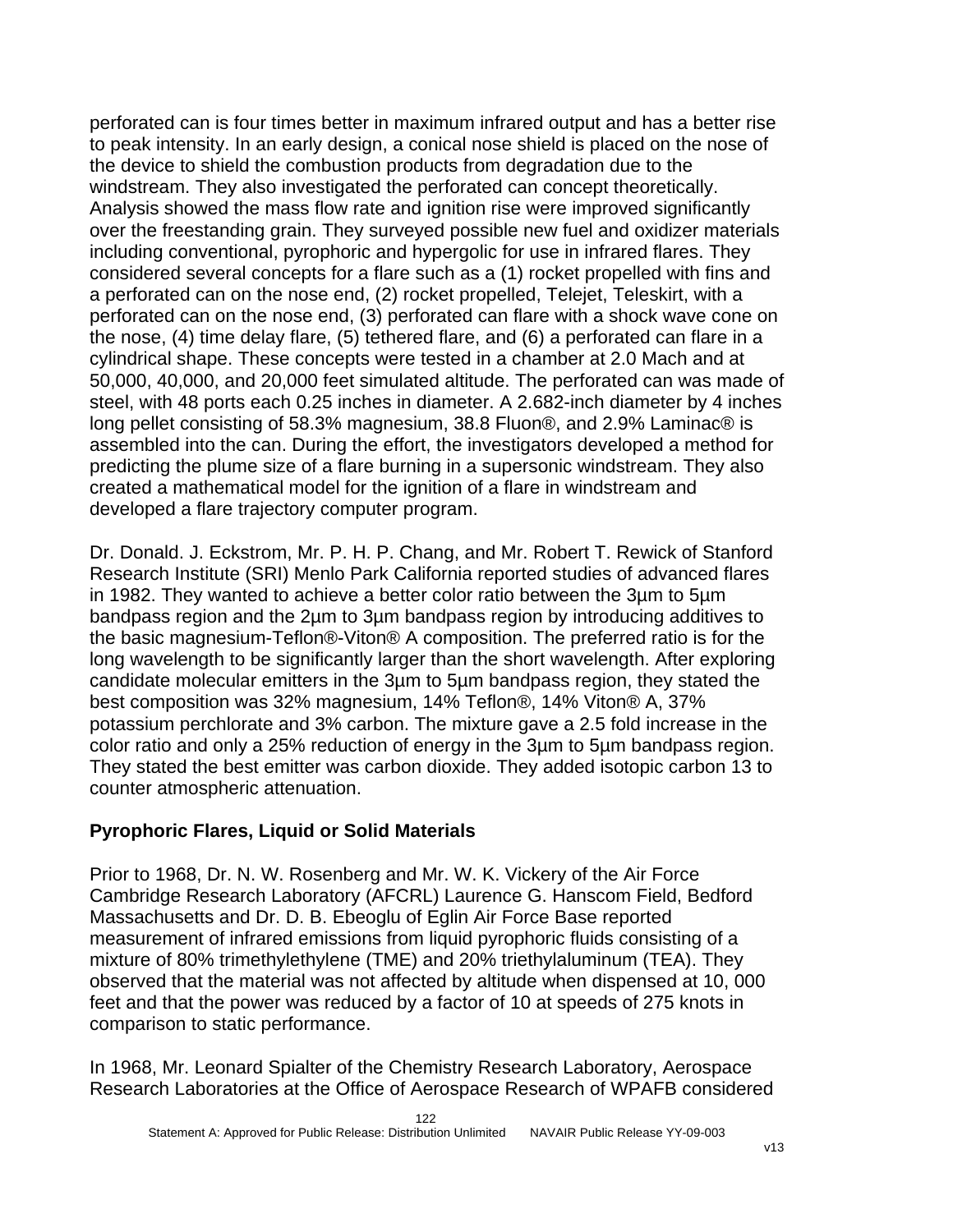the potential of pyrophoric materials for use as infrared decoys. He excluded hypergolic materials in the study but included metallic powders, organic powders, inorganic and organometallics. He made a simple model as follow-on to the MS thesis of Major Norman Quigley in September 1967 - March 1968 at the Air Force Institute of Technology (AFIT). In his model, Mr. Spialter took into account the size of the fireball, loss of forward velocity, centroid seeking, paired clouds, etc. In the model, the target is traveling at Mach 0.9, the missile is traveling at Mach 2.0 and the altitude of the encounter is 50,000 feet. Dispensing 20 grams per second and at a standoff distance of 0.5 miles, radiance values are 4 kW/sr. He predicted the vulnerability envelope for the pyrophoric fireball to be about 44% of a conventional flare, that the fireball effectiveness is not greatly improved by increasing the diameter, and that dual ejections had an advantage and gave increased protection when ejected at proper time intervals. He conducted ground emission experiments at Eglin Air Force Base in March 1968.

Under contract to Mr. Vickery of the Aeronomy Laboratory at AFCRL, Dr. Katz, Mr. Ase and Dr. Raison formed a team at the Illinois Institute of Technology Research Institute to study liquid pyrophorics for countermeasures. The team made smallscale laboratory studies on the rheological and combustion properties of aluminum alkyls with a number of additives. Larger scale work was extended to flight tests in which 2-pound and 4-pound charges of pyrophoric materials were dispensed from an F-100D aircraft at 10,000 feet altitude while infrared measurements were made with an F-4C aircraft trailing 10,000 feet behind. All the pyrophoric materials exhibited very rapid rise times of less than 0.250 seconds and very high intensities in the long wavelength 3.9µm to 4.9µm region. Intensity was much lower in the region of 1.7µm to 2.7µm. They compared their results to the RR-80 flare. They stated that the ratio in the two wavelength regions could be useful for countermeasure against two color seekers. Mixtures tested included TEA and TMA in a range of mixtures with octane, pentane and polyisobutylene.

At the request of the NOL White Oak, about 1971, Mr. Ronald L. Blecher and Mr. Reagan Layne Dubose Jr. of Hycor, Inc., North Woburn Industrial Park in Woburn Massachusetts explored explosive dissemination of a gelled pyrophoric fuel intended for a ship decoy defense system. Triethylaluminum was the principal pyrophoric fuel in the study. In 1974, based on experiments during an Internal Research and Development Program (IRAD), Dr. A. Hirschman of NOL White Oak stated that the gelled pyrophoric of triethylaluminum did not work. This prompted the Hycor team to change to a ceramic felt wick saturated with a mixture of 75% TMA and 25% TEA. The wick is about 1 square inch and holds about 2 grams of material. They recorded the radiant intensity of a single wick in the 8µm to 14µm bandpass region and in the 3µm to 5µm bandpass region. They planned to load 1000 wicks into a Rapid Blooming Offboard Chaff (RBOC) cartridge. Their goal was to achieve a fall rate of less than 5 feet/second and an apparent temperature in the 8µm to 14µm bandpass region of at least 50 °C when viewed against a zero degree Celsius background. After initial laboratory investigations, they planned to test the RBOC round against captive threat surface-to-surface missile seekers.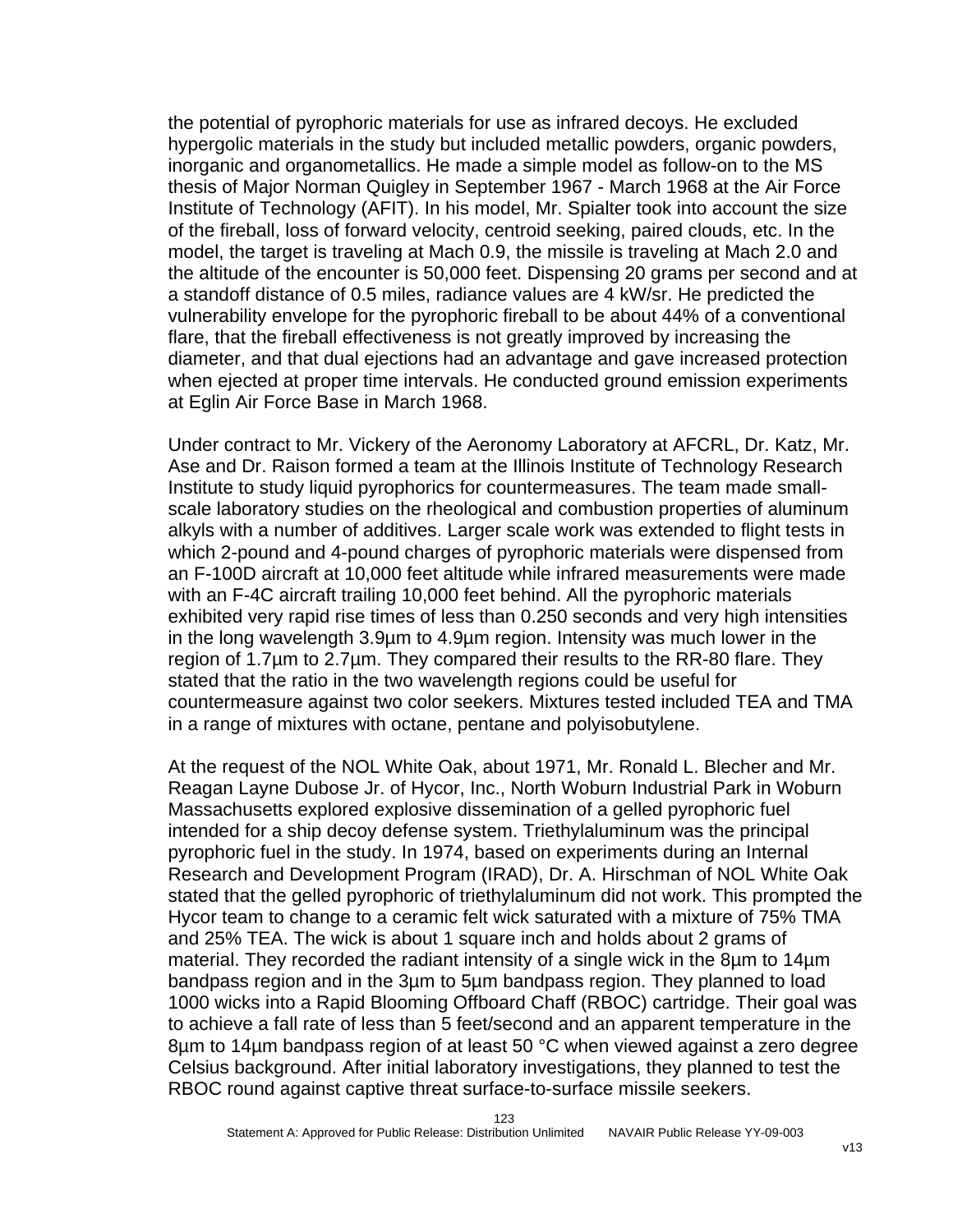Dr. D. B. Ebeoglu and Mr. C. W. Martin of the Armament Laboratory at Eglin Air Force Base and Dr. N. W. Rosenberg and Mr. W. K. Vickery of AFCRL at Hanscom Field undertook infrared signature measurements under static and dynamic environments. The experiments were conducted in chambers at Eglin Air Force Base and NWC China Lake and the results were reported during a 1974 meeting. Using kerosene as a reference they tested six pyrophoric materials in the laboratory and measured the radiant intensity in the 2µm to 5µm bandpass region at 60,000 feet simulated altitude with wind speeds of 300 feet/second. The six materials were: TEA, tri-n-propylaluminum (TNPA), diisobutylaluminum hydride (DIBAH), diethylaluminum chloride (DEAC), a mixture of 80% TMA with 20% TEA by weight, and a mixture of 60% diethylaluminum hydride (DEAH) with 40% TEA by weight. The flight test at 10,000 feet altitude gave ambiguous data. They concluded that pyrophoric materials offer a high radiation figure of merit in the 4µm to 5µm bandpass region and also in the 2.5µm to 3.3µm bandpass region with no airflow. They reported that the infrared signature from pyrophorics is not affected from sea level to 60,000 feet altitude. They could not model the effects of wind adequately. Their overall conclusion is that pyrophorics were promising as infrared decoys.

In 1973, Mr. Vickery of AFCRL at Hanscom Field requested NWC China Lake to measure the radiometric and spectrometric characteristics of TEA, TNPA, DIBAH, DEAC, DEAH, and a mixture of 66.5% TEA and 33.5% DEAH. Investigators at the AVCO Systems Division Wilmington Massachusetts also participated. Infrared radiant intensity data were collected at 40,000, 30,000, 20,000, and 10,000 feet altitude in both still and moving airstreams.

Mr. L. J. Larson of Hycor Inc conducted an Advanced Cost Effective (ACE) flare program for the Avionics Laboratory at WPAFB. The 1981 report covers work started in 1978. The objective of the ACE project was to develop a pyrophoric flare design, which was compatible with the current ALA-17 pyrotechnic flare canister and the AN/ALE-20 dispenser system for the B-52 bomber aircraft. A key technology to be addressed was to develop a means of metering the liquid fuel to achieve adequate burning times and radiant intensities. Several flare designs were tested. One had a bladder in the inner case. Another used a piston to expel the pyrophoric fuels. Typically the fuel was a mixture of TMA, TEA, and DEAH. Diethylmagnesium (DEM) or DEAC is added to reduce the freezing point of the mixture. The spectrum of jet fuel was compared to the pyrophoric fuel mix. A tethered design was tested to reduce tumbling. Two sizes tested were 2.5 inches in diameter by 5 inches long and 2.5 inches in diameter by 10 inches long. The long design was prompted by the poor reliability of the ALA-17 flare and the AN/ALE-20 dispenser, which made it necessary to dispense two or more flares to protect the B-52 aircraft. The long flare would replace the need for dispensing two flares.

About 1982, Dr. William E. Howell, Dr. John A. Lafemina, and Mr. Gary Roan of NRL were developing decoys compatible with the AN/Mk 36 Launcher for surface ship protection. Pyrophoric foils, emissive chaff and catalyzed carbon cloth were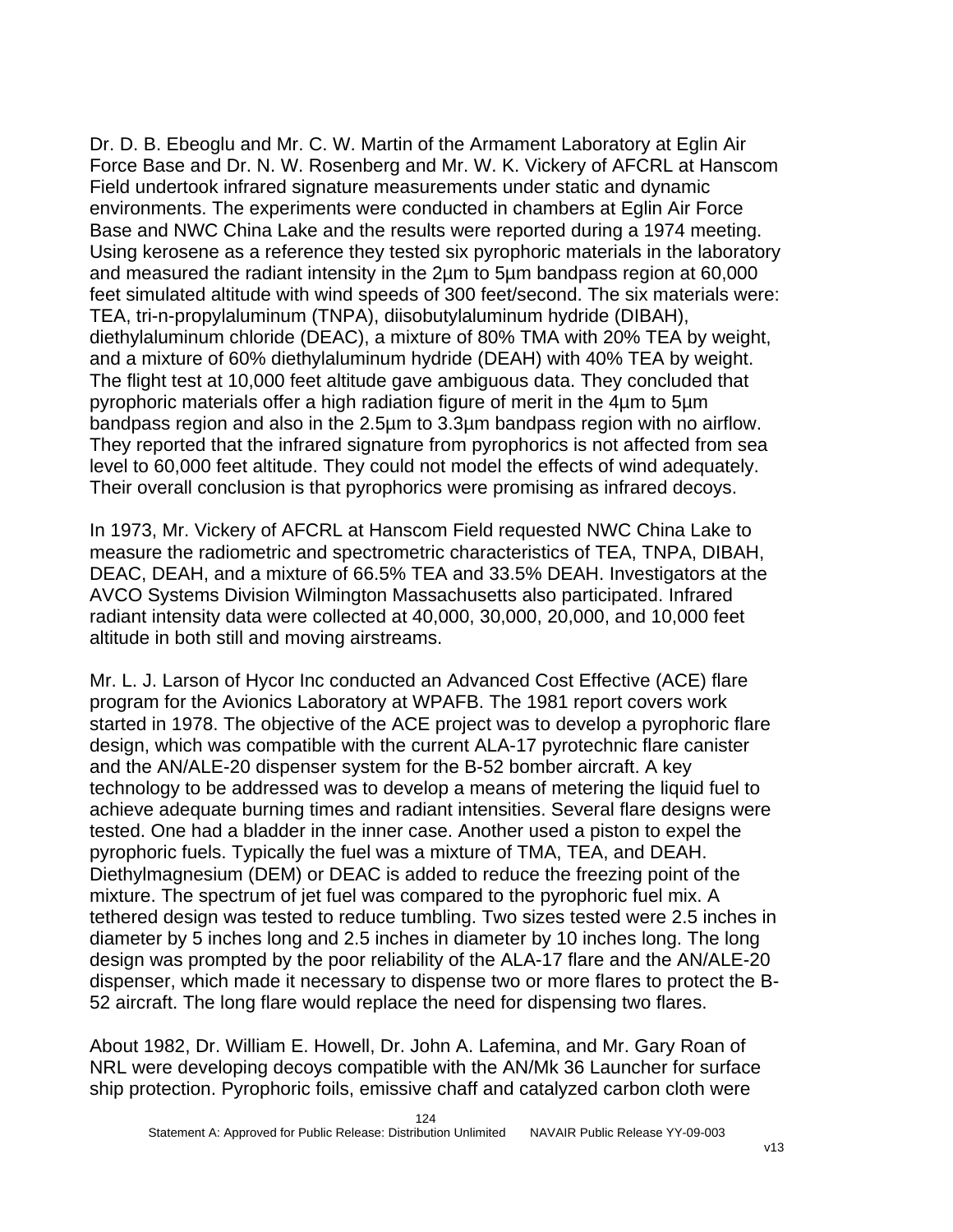being evaluated. They obtained temperature-time profiles for each material type, and radiance, area, and spectral measurements. A team lead by Mr. J. Ganjei at the Naval Research Laboratory (NRL) studied catalyzed combustion of carbon fibers from carbon fiber-resin composites. Mr. Ganjei, Dr. H. D. Ladouceur and Mr. A. Saunders also of NRL studied how a liquid pyrophoric can ignite carbon cloth. Impregnating the cloth with 10% lead acetate lowers the spontaneous ignition temperature of the cloth. They also studied aluminum foil backed materials ignited by a triisobutylaluminum alkyl and noted that TEA and TMA can also be used. They proposed using carbon particulates for aircraft decoy flares.

Mr. James R. McDougal, Mr. Robert R. Gross, and Mr. Gary P. Anthony of Boeing in 1982 conducted an effectiveness analysis of pyrophoric and pyrotechnic flares in defense of strategic aircraft against two-color missiles. They constructed a digital model for that purpose, conducted the analysis and concluded that pyrophoric flares offer substantial improvements over pyrotechnic flares, that upward ejection is not optimum, and that a two second burning time is the absolute minimum.

# **Castable Compositions for Decoys and Flares**

In the early 1960s, researchers were exploring manufacturing processes for making decoy flare grains. The shock-gel process (aka coacervation process) during that time period was used to prepare infrared composition, which then is extruded to make MTV grains. Mr. Kruse and Dr. Handler of NOTS explored a modified vacuum-casting process to make infrared flare grains. If successful, the vacuumcasting process was expected to improve the efficiency of grain manufacture over the coacervation process. Example binders that they investigated were fluoroacrylates, fluoromethacrylates, Viton® LM, and Viton® LM cross-linked with carboxy-terminated polybutadiene (CTPB). The composition made by the vacuumcasting process contained 18-25% by weight of the binder ingredient. They reported the infrared output of grains made by the vacuum casting process in the 2µm to 3µm bandpass region to be comparable to grains made by extruding MTV.

A U. S. Patent 2,984,558 for a Plastic Pyrotechnic Compound by Mr. Edward Rolle and Mr. John Q. Tabor, Jr. dated 16 May 1961 addresses a tracking flare with composition that can be cast or molded at room temperatures without the application of either heat or pressure, and which will harden without developing cracks or fissures. The patent discloses a formula that is equal amounts by weight of a resinous compound and a fuel. The resins are Laminac® Resin #4128 and Laminac® Resin #4134, both unsaturated polyester resins. The fuel is 1-part magnesium powder (70% through 325 mesh) and 2-parts potassium perchlorate or ammonium perchlorate as the oxidizer.

Development of compositions with polymeric melt system technology is disclosed in three patents. U. S. Patent 3,094,444 for Solid Composite Propellants Containing Lithium Perchlorate and Polyamide Polymers by Mr. Ross M. Hendrick and Mr. Edward H. Mottus dated 18 June 1963 discloses a mixture that is heated to 225 °C.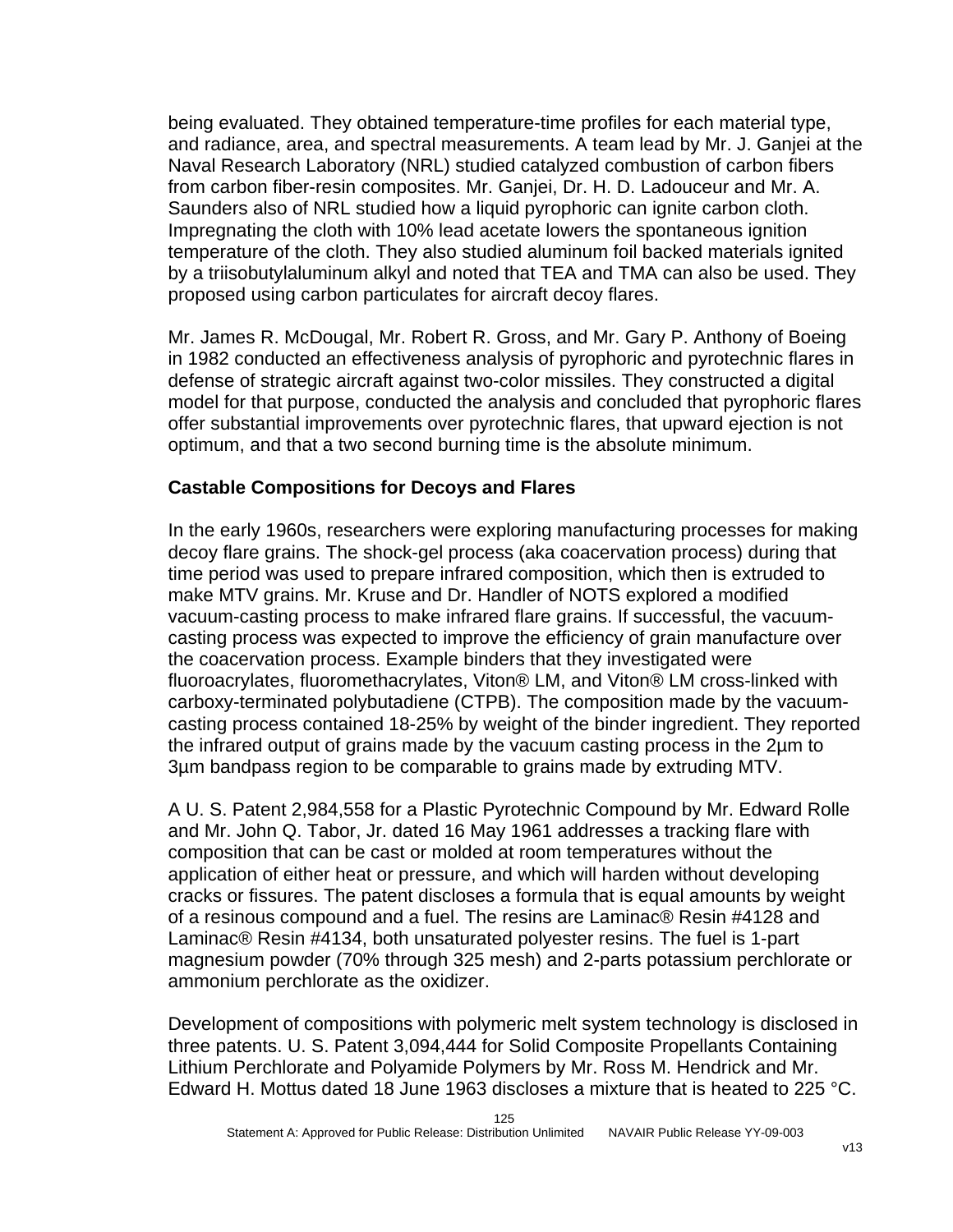A homogeneous fluid viscous mass results at that temperature. U. S. Patent 3,067,074 for Slow Burning Propellant Composition by Mr. William A. Gey of NOTS dated 4 December 1962 describes a mixture of molten Teflon® with a solid oxidant. U. S. Patent 3,013,871 for a Gas-Generating Composition by Mr. Paul O. Marti, Jr. dated 19 December 1961 uses a softened plasticized styrene-acrylonitrile copolymer as a binder fuel.

About 1962, Mr. Cronk of Eglin Air Force Base sponsored a task to conduct research and determine feasibility of castable infrared flares. Dr. Waite, Mr. Paul M. Kirkegaard and Mr. Richard A. Whiting of Flare-Northern performed the work. The team noted that after seven years of work related to the magnesium-Teflon® flare composition, a problem still remains with compositions containing Kel-F® wax. Those compositions exhibit unsatisfactory ignition and unsatisfactory combustion at altitudes above 100,000 feet and show marked attenuation in radiative output and a decrease in burning rate with altitude and airflow. In addition, the combustion tends to snuff-out at velocities above Mach 3. The researchers claimed some improvement of properties is available through use of wet-blended and pressed grains of magnesium-Teflon® with radiation enhancement additives. However, they asserted that significant improvement in the state-of-the-art for infrared chemical sources must evolve from the use of a new source material. They claimed to have developed such a material in the form of a bulk polymerizable fluorocarbon that replaces the Teflon®. They made cast flares based on acrylic and methacrylic esters of fluoroalcohols. One example is copolymerization of fluoroheptylmethacrylate with fluorocarbons. They also made liquid/slurry flares based on fluorophthalate esters of the above alcohols. Their theoretical analysis of fuels other than magnesium showed no improvement over magnesium when substituting them for magnesium. The investigators also explored anthracene and phenanthrene as additives. They reported that chaff-loaded or staples-loaded cast flares increased the linear burning rate from 0.03 to greater than 0.2 inches per second and also were better at altitude. To further the technology, the team attempted to make ultraviolet radiating flare compositions based on aluminum and aluminum perchlorate and made cavity flares to enable tailored combustion properties.

In 1966, Dr. Hal Waite formed Ordnance Research Incorporated (ORI) Fort Walton Beach Florida. There he continued his fluorocarbon polymer and cast flare composition development primarily under contract with the Air Force at Eglin Air Force Base.

Mr. Sarnow of the Avionics Laboratory at WPAFB funded the Flare-Northern Division of the Atlantic Research Corporation to develop a solid cast source. The objective was to incorporate a solid cast infrared flare in a dispenser system compatible with the AN/ALE-20 dispenser installed in an Air Force bomber aircraft. In 1965, Mr. Reed of Flare-Northern reported that end burning cast units did not burn fast enough even with additives. His base mixture consisted of polyfluoroheptylmethacrylate (PFHM) and magnesium. Next he made star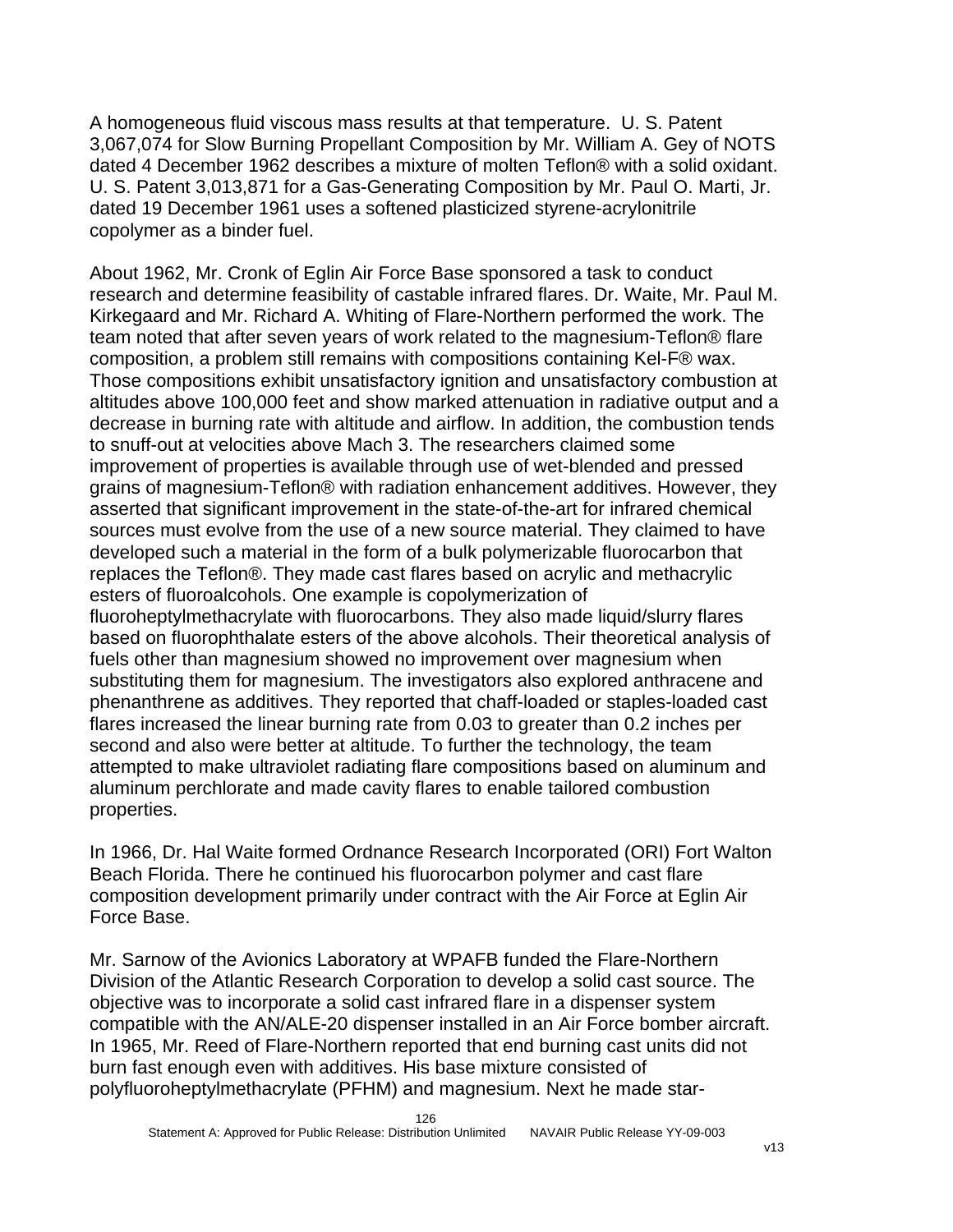perforated grains to accelerate the burning rate. He also introduced tetrachloroanthraquinone, violanthrone, pyranthrone, tetrakis-(anthraquininoneyl amino)-anthraquinone and isoviolanthrone as additives. He added 0.032 diameter copper wire (similar to staples or chaff in this application), which he placed axially into the center of the grain. With this he achieved a four-fold burning rate increase. He also tried three silver wires placed axially 120 degrees apart. This technique also increased the burning rate. He concluded that the flare with the internal burning star, with isoviolanthrone as an intensity additive, and aluminum chaff as a burning rate accelerator was the best combination.

In 1965, NOTS investigators continued to explore the propellant casting process to make infrared flares. The binders were fluoroacrylates and fluoromethacrylates. Viton® LM, being less expensive than acrylates, was used as a plasticizer. Magnesium was the fuel and Teflon® was the oxidizer. A modified vacuum casting process was used to load the flares. As part of this work, Dr. Handler of NOTS China Lake explored the solubility of magnesium perchlorate in various polymers. The maximum solubility of magnesium perchlorate into a mixture of 2 parts butylacrylate with 1 part acryloacrylate is 50%. He also explored the solubility of magnesium perchlorate in vinyl monomers and other binders like fluoroacrylatesmethacrylate in a Viton® LM polyamine system. Dr. Handler also evaluated binders containing oxidizers for cast flares.

#### **Missile and Rocket Igniter Developments**

In early 1944, Dr. Hart at Picatinny Arsenal studied coating agents for magnesium and magnesium-aluminum alloys. During that period, it was customary to use linseed oil to protect magnesium from moisture and to act as a binder in tracer and other pyrotechnic compositions. In this instance, metal powder is coated by immersion in a 5 percent aqueous solution of sodium dichromate and sodium hydrogen sulfate at room temperature. The coated magnesium was tested in igniter compositions in 37mm tracer ammunition. During the study, Dr. Hart observed that (1) finer magnesium is more reactive with moisture than is coarser magnesium, (2) 50/50 magnesium/aluminum alloy is less reactive with water than either magnesium or aluminum alone, (3) the presence of strontium nitrate improved the resistance of magnesium to the reaction with water and (4) sodium oxalate accelerates the reaction of magnesium with water. He stated that no earlier work to coat powdered metals was found.

As the work progressed, in 1944 Dr. Hart developed an improved igniter "K" composition containing dichromated 50/50 or 65/35 magnesium/aluminum alloy instead of magnesium. Extended storage tests of the improved igniter composition demonstrated it to be more stable at elevated temperatures and high relative humidity and also less sensitive to friction than the standard igniter "K" composition. With good test results during firing tests at Aberdeen Proving Ground Maryland in 1945, they recommended putting the improved igniter composition into 37mm and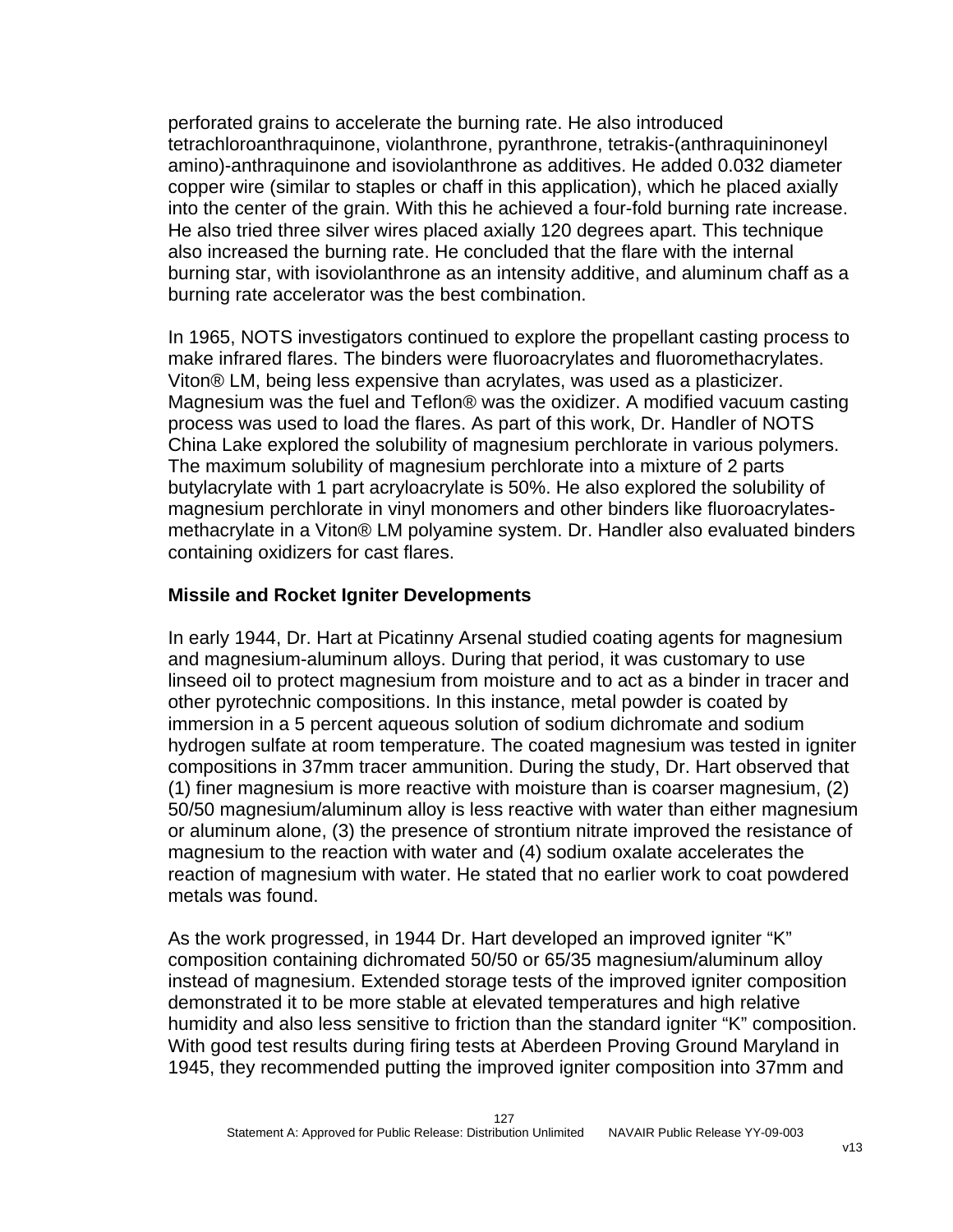40mm tracer ammunition and to study using the dichromated fuels in larger caliber ammunition.

In 1948, NOTS began design of the folding-fin aircraft rocket (FFAR). The initial H-9 propellant was replaced with N-4 propellant in the fall of 1950. The use of the N-4 propellant introduced a low temperature ignition problem into the Mk 125 Mod 0 igniter then in use. Mr. N. C. Eckert of NOTS conducted an investigation of low temperature ignition. He modified the charge in the igniter to consist of 8 grams of black powder and 2 grams of vinyl-coated magnesium powder. This modified igniter is designated the NOTS Model D634 Igniter.

The NOTS Model D634 igniter gave satisfactory ignition in the NOTS Model 103G 2.75 inch rocket motor above minus 40°F with failures below that. The NOTS Model 103G motor is the prototype of the 2.75 inch Mk 1 Mod 1 rocket motor. By May 1951, a redesigned igniter was developed. It was designated the NOTS Model D639 igniter later to be designated the Mk 125 Mod 2 igniter. Mr. Eckert of NOTS is credited with the development of the Mk 125 Mod 2 igniter. The NOTS Model D634 igniter and the Mk 125 Mod 2 igniter have the same charge, namely 8 grams of black powder and 2 grams of vinyl-coated magnesium powder. The Mk 125 Mod 2 igniter was incorporated into the 2.75-inch NOTS Model 103H rocket motor, which is the prototype of the 2.75-inch Mk 1 Mod 2 rocket motor. Later, it was observed that the Mk 125 Mod 2 igniter had a problem with the reaction of moisture with the magnesium powder. That subject is discussed in the section on Hydrogen Formation from the Magnesium-Moisture Reaction.

Federal Ordnance Incorporated (FOI), Mechanicsville Maryland produced the 2.75 inch FFAR rocket motor Mk 1 Mod 3 containing a Mk 125 Mod 2 igniter manufactured by Federal Ordnance Incorporated. The US Flare Corporation (USFC), Pacoima California also manufactured a Mk 125 Mod 2 igniter. At minus 65 °C, there were induced incipient hangfires in the Mk 1 Mod 3 motors with the igniters made by Federal Ordnance Incorporated but not with igniters made by the US Flare Corporation. This investigation assigned by the Navy BuOrd to NOTS lasted from October 1954 through February 1955. The lack of proper quantity of magnesium in the charge and non-homogeneity of the mixture are the assigned causes for the Federal Ordnance Incorporated igniter failures.

#### **Atmospheric Pressure and Altitude Effects**

It had been observed that when flare compositions are required to function at elevated altitudes and reduced pressure, performance drops off. Often the burning rate decreases and the radiant intensity is reduced. These undesirable effects are a major concern and many efforts were initiated to correct or at least minimize those flare performance deficiencies. After all, fighters and bombers will use the infrared decoy flares for self-protection at very high speeds and very high altitudes.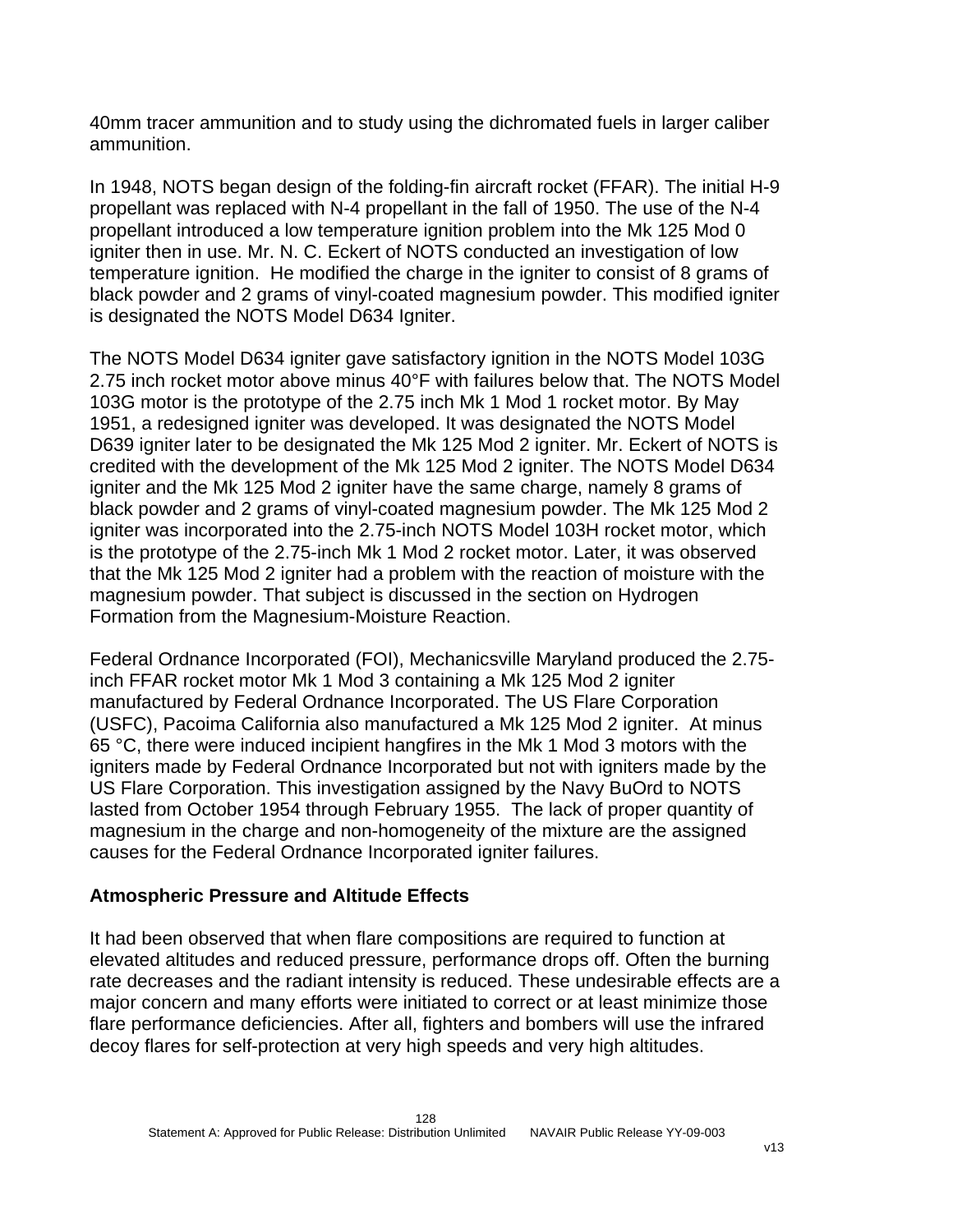About 1959, Mr. Knapp of Picatinny Arsenal was under contract to the Air Force to develop an infrared flare that radiated in the 1.8µm to 2.8µm bandpass region. A composition identified as SI-119 was reported to be unaffected by increasing altitude up to 60,000 feet and above which it tapers off slightly. The constituents are molybdenum trioxide, chromic oxide, and zirconium. The peak energy output in watts and the efficiency in joules/gram or joules/cubic centimeter increased with altitude although the burning rate was constant with altitude. Mr. Knapp reports that in the first 12 seconds of combustion, the SI-119 composition is superior to Teflon® compositions. Compositions consisting of manganese dioxide-zirconium and molybdenum trioxide-barium nitrate-zirconium are reported to have very good ignition and burning characteristics at both high and low altitudes.

As part of an MS thesis from US Naval Postgraduate School, Monterey California, in 1962, a student studied the pressure dependence of the solid-state reaction between magnesium and Teflon®. He observed that at about 350 mm Hg ambient atmospheric pressure, the percentage of completion of the reaction dropped off exponentially to 12 mm Hg, the lowest pressure considered. He reported decomposition of Teflon® at about 425 °C and melting of magnesium at 650 °C. Steady state burning was observed at about 650 °C, the melting point of magnesium.

During the early and mid 1960s, NOTS engineers continued to study flare performance at high altitudes. They needed a method to obtain infrared output performance data of flares under actual use conditions. They installed a modified fuel tank under the fuselage of an A-4E aircraft and attached the flares to radial arms extending from the front of the tank and attached a radiation detector to a rear fin 14 feet from the flares. Associated electronics were mounted inside the tank. Feasibility flights at 30,000 feet altitude and 0.8 Mach indicated that the radiometer response was insufficient. They studied the discrepancy in the HARP facility. They also brought additional instrumentation to the task to determine the cause of the performance fall-off with altitude.

Functioning at very high altitude is a requirement of the magnesium-Teflon® composition. To further understand its behavior, in 1961, Mr. Besser of NOTS conducted studies for use of this composition for rocket grain igniters at 70,000 and 100,000 feet simulated altitude.

About 1961, Mr. F. Harshbarger and Mr. R. Herman of the General Dynamics Corp (GD), San Diego, California tested six flare formulations in their altitude chamber. US Flare Division of the Atlantic Research Corporation prepared the six test units. The test units are an end burning grain, 2.5 cm in diameter by 20.3 cm long. The grain weighs 150 grams and is made up of the NOTS Standard formula consisting of 54% magnesium gran -16, 30% Teflon® #1 600µm particle size, and 16% Kel-F® #10 wax. To that grain formulation two test units had lithium perchlorate and anthracene added, one test unit had tetranitrocarbazole and Epon 864 an epoxy resin added, and two test units had nitrocellulose and silicon dioxide added. These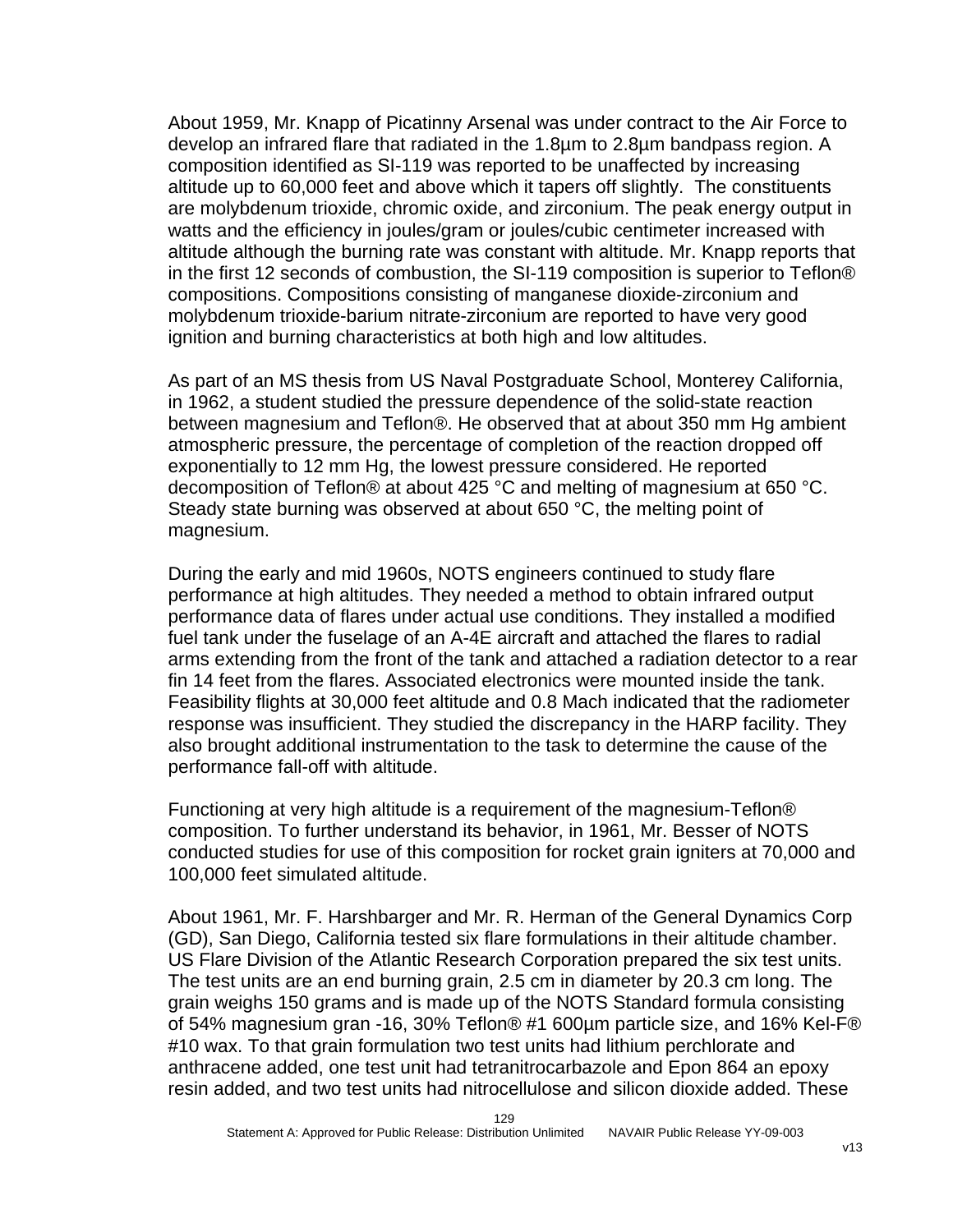test units were tested in the General Dynamics altitude chamber, which is 6-feet in diameter by 40 feet long and is capable of 92,000 foot simulated altitude. The thrust of the work is to determine the effect of altitude on the spectral output of the flares. A Perkin Elmer Model 108 rapid-scan spectrometer was used to obtain the spectra in the 1µm to 2.5µm and 2.5µm to 5µm bandpass region. The temperature was measured with a Leeds and Northrup optical pyrometer. At altitudes above 40,000 feet, the General Dynamics team reported the spectral radiance decreased as the altitude increased and the brightness temperature decreased with increasing altitude. The burning time generally increased with increasing altitude.

# **Inhibiting Technology for Flares**

It is necessary to prevent the combustion reaction from flashing down the side of a flare grain ahead of the desired flame front in order to obtain smooth and efficient burning. Modifying or protecting the surface of the flare to prevent such undesirable ignition is known as inhibiting. During the early 1960s, Dr. Handler explored the use of 16 different inhibitors. He applied these to 1-inch diameter grains made with composition PL 6328, namely 54% magnesium gran -16, 30% Teflon® #1, and 16% Viton® A. Three different epoxy-coating agents seemed successful at ambient and cold temperatures. NOTS China Lake researchers also treated the surface of the extruded grain with hydrochloric acid before coating the grain with the inhibitor to improve adhesion.

As the work continued, the China Lake team learned that four commercially available resins prevented flash down on extruded grains made with composition PL 6328. Grains (0.913 inches in diameter) also were co-extruded with an inhibitor layer approximately 0.1 inch thick of 16% Viton® A, 35% titanium dioxide, and 35% carbon black. These methods did not materially affect the efficiency of the flares.

Work continued at NOTS China Lake into the early and mid 1960s to inhibit burning on the exterior of extruded and pressed infrared grains consisting of the magnesium-Teflon®-Viton® A formula. Grains with these formulations are difficult to inhibit. The non-sticking properties of Teflon® in the composition make adherence of the inhibitor difficult. Inhibiting the grain is a way to control the burning rate better. The NOTS investigators tried epoxy and proprietary coatings as well as wrapping with ethyl cellulose and/or glass tape. The burning times were longer with the tapes than for the resins with some exhibiting burn-through.

# **Burning Rate Modification**

Dr. McEwan, Mr. Alvin S. Gordon, and Mr. Joseph Cohen, all of NOTS China Lake, developed a method in 1953 for increasing the burning rate of propellants by introducing metal wires such as copper, silver, aluminum, molybdenum, tantalum, and lead into the composition. The wire had to be a good conductor and have a high melting point. It was intended that these short lengths of highly conductive wires would conduct the heat generated at the combustion site into the composition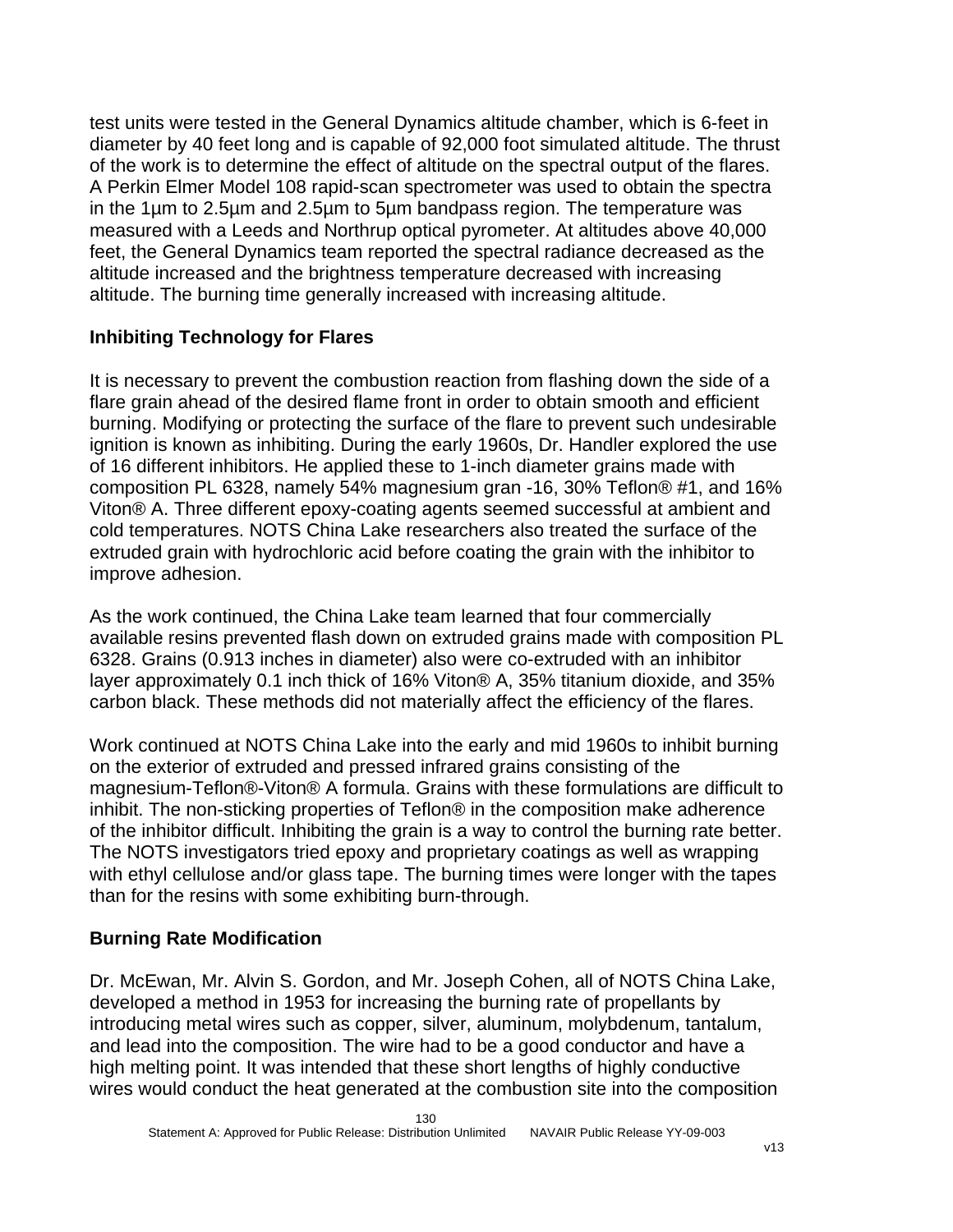more rapidly to further promote the propagation of the flame front and thereby accelerate the burning rate. They made a submission for patent that was awarded as a Notice of Allowability on 5 August 1959. This concept was applied later to infrared decoy pressed and extruded compositions without success. With respect to decoy compositions, the addition of a few percent of conductive wire, then called staples or chaff, has an insignificant effect on increasing the burning rate. This is because decoy compositions already have a high content of conductive metal, for example 54% magnesium.

In 1975, Mr. K. L. Moore and Mr. Breslow of NWC conducted burning rate modification studies. Their approach was to thermally decompose diborane in a fluidized bed. They planned to make boron coated aluminum and magnesium by chemical vapor deposition of the decomposed diborane.

### **Gasless Delay Mixtures**

In 1943, the U. S. Army standardized a nickel-potassium perchlorate delay developed by Mr. Owen G. Bennett and Mr. Jack Dubin for use in M204, M205, and M206 hand grenade fuzes. Their U. S. Patent 2,457,860 for Delay Fuse Compositions issued on 4 January 1949. This gasless delay mix consisted of powdered zirconium, powdered nickel, barium chromate, and potassium perchlorate. The barium chromate was used to regulate the burning rate. The Bennett delay was later replaced by a dichromated zirconium-nickel alloy delay developed by Dr. Hart of Picatinny Arsenal.

A new non-gaseous fuze powder for the M16-A1 delay elements for bombs containing barium chromate, manganese, and sulphur was developed about 1944 by Dr. Hart. It is better than the standard lead chromate-silicon delay.

An improved barium chromate delay powder for the 8 to 11 second delay was developed a year later by Dr. Hart, which contains 70.9 parts barium chromate, 27.1 parts manganese, 2 parts sulphur, and 2 to 3 parts ethyl cellulose. It is more stable, affected less by moisture, and more readily pelleted than the standard powder. An igniter, which can readily be pelleted, was developed containing 85 parts red lead, 15 parts silicon, and 2 to 3 parts ethyl cellulose.

During 1949, Dr. Hart started to develop a gasless, non-hygroscopic fuze powder. He conducted a detailed study of the burning characteristics of binary mixture containing barium chromate with zirconium and titanium. The use of zirconium powder involves considerable hazard. Hence, he went to a less hazardous zirconium-nickel alloy. The metals were protected with a dichromate.

Dr. Hart pointed out during his 1956 lecture that black powder customarily used to make delays, is an explosive and presents some hazards. To overcome the disadvantages of black powder as a delay powder, Dr. George C. Hale at Picatinny Arsenal, began work in 1929 on the development of non-gaseous delay powders,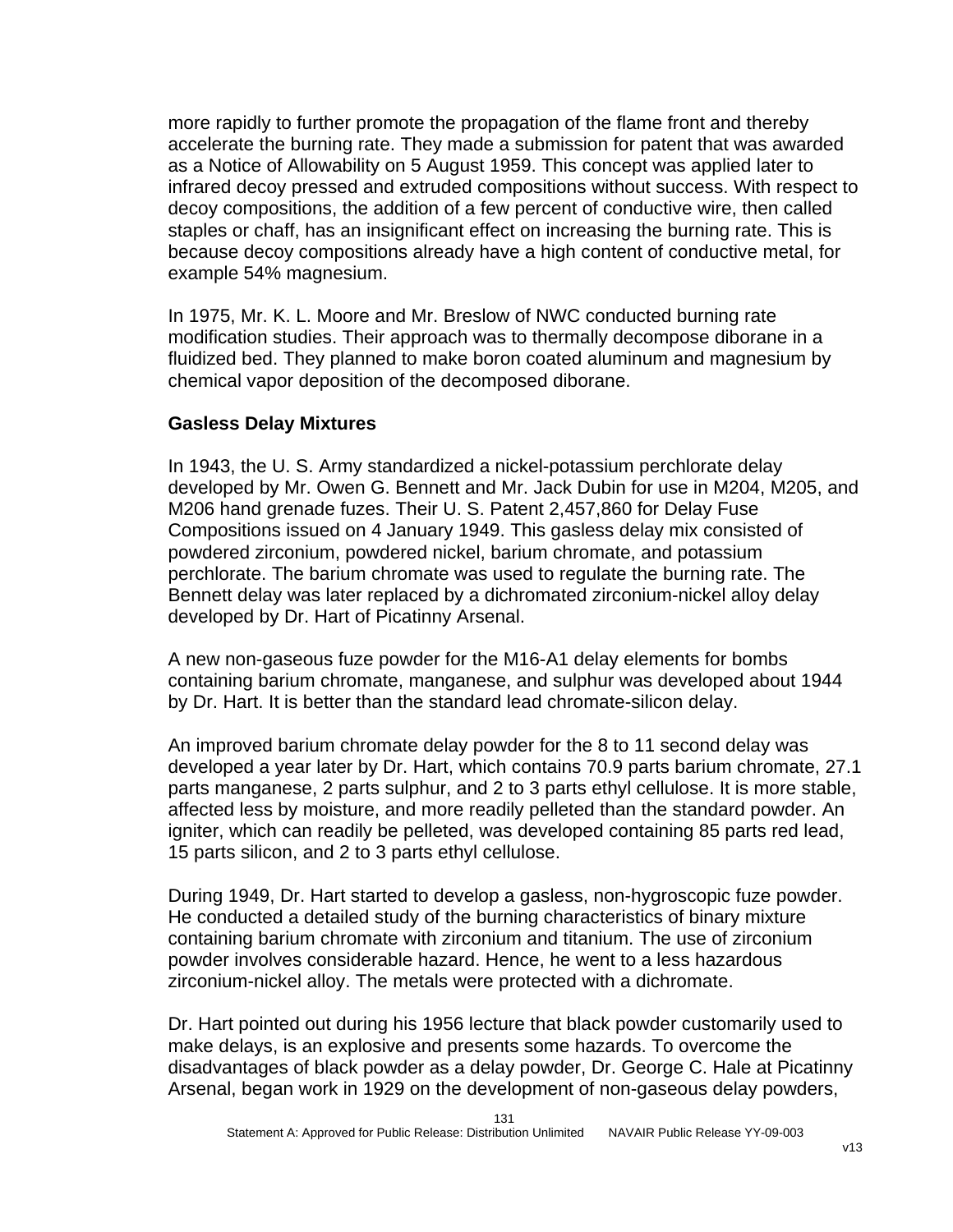making use of inorganic exothermic reactions similar to those used in thermite mixtures. The first non-gaseous delay powder was developed in 1931 for the M16- A1 primer detonator used in a bomb fuze. It contained red lead, silicon, and glycerine, the latter added as a binder. Even in small quantities, organic binding agents such as glycerine and linseed oil produce a significant amount of gas upon combustion.

During WW II and concurrent with the work going on at Picatinny Arsenal, a nongaseous delay powder was developed by the Catalyst Research Corporation of Baltimore Maryland working under contract with the Navy and the Army Ordnance Corps. This composition contained catalytic nickel, zirconium, potassium perchlorate, and barium chromate. This mixture is based upon the exploitation of four simultaneous exothermic reactions having different burning rates. Although this delay powder was used successfully during WW II for hand grenades, there were difficulties similar to those encountered with the barium chromate, manganese, and sulfur delay powder. The burning rate was found to decrease with age. The nickel powder had to be produced under carefully controlled conditions by a special patented mercury amalgam process. The particle size of the zirconium required careful control for reproducible results. However, the powder appeared to be more stable in the presence of moisture than the barium chromate-manganese-sulfur delay powder.

# **Hydrogen Formation from the Magnesium-Moisture Reaction**

The formation of hydrogen resulting from the reaction of moisture with magnesium powders plagued energetic compositions containing magnesium powder for a very long time. During 1944, Dr Hart of Picatinny Arsenal reported the dichromating of magnesium powders in igniter compositions for 37 mm tracer ammunition in order to reduce the undesirable formation of hydrogen. He coated the magnesium by immersion in a 5 percent aqueous solution of sodium dichromate and sodium hydrogen sulfate at room temperature. He stated that he found no earlier work to coat powdered metals. Up to that time, magnesium and aluminum fuels had been coated with linseed oil to provide protection and to serve as a binder of the composition. Dr. Hart observed further that the finer the magnesium granulation the more reactive with moisture, that the presence of strontium nitrate improved the resistance of magnesium to the reaction with water, and that sodium oxalate accelerates the reaction of magnesium with water.

Mr. Louis Lo Fiego of the Bermite Division, Whittaker Corporation Saugus California reported that in 1945 as one of his last duties as an officer in the U. S. Navy during World War II, he had the task to destroy unserviceable pyrotechnic items returned from the South Pacific. Black powder used in many pyrotechnic trains failed to ignite or sustain burning after being subjected to high temperature and humidities. In many cases the potassium nitrate in the black powder separated from the sulphur and carbon, forming beautiful crystals. This negated the usefulness of black powder as an ejection or ignition charge in pyrotechnics. Black powder delay trains were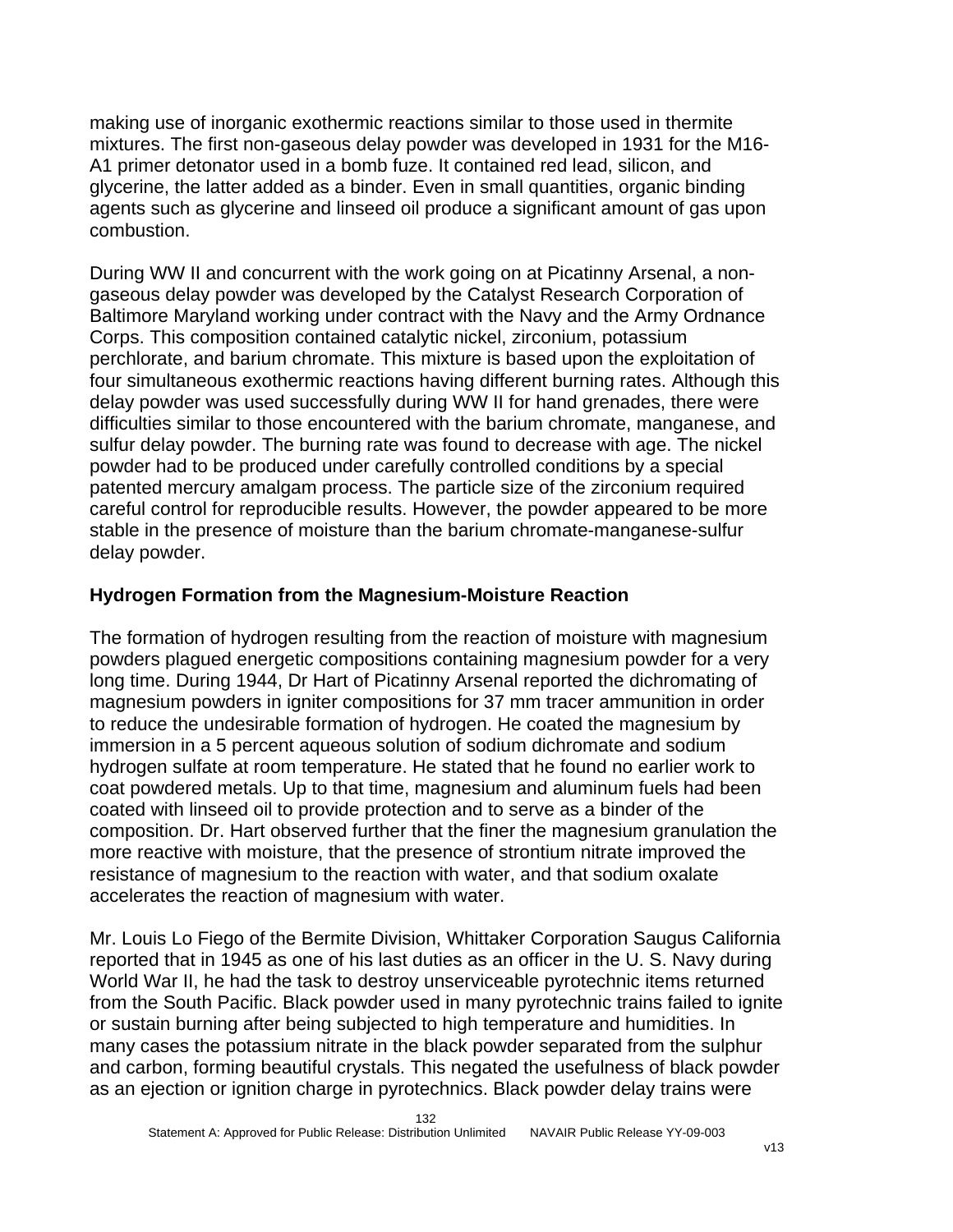found to burn erratically or not at all. Magnesium powder was found deteriorated because moisture reacting with the magnesium formed hydrogen gas, magnesium oxide and magnesium hydroxide. At the end of World War II, the general consensus was that the performance and reliability of pyrotechnics left much to be desired.

As reported in a 1951 report, Mr. Donat B. Brice of the Rockets and Explosives Department at NOTS conducted an evaluation of chromated magnesium powder as an igniter material and concluded that the potassium dichromate washed magnesium powder as an igniter component gave the same performance as observed previously with vinyl-coated magnesium powder. In this instance, the igniter material is a mixture of 50% coated magnesium and 50% potassium nitrate, by weight. This mixture was under consideration for use in igniters suitable for ignition of ballistite. Ballistite is a smokeless propellant made from two explosives those being nitroglycerine and nitrocellulose.

Starting work in August 1953, Mr. Ralph M. Moon, Jr. of the Rocket Department at NOTS, China Lake studied the evolution of gas from coated magnesium-black powder igniter mixtures. The Mk 125 Mod 2 igniter for the NOTS Model 103H 2.75 inch FFAR rocket motor developed sufficient pressure to burst the blowout disc. Mr. Wiebke of China Lake reported that a mass spectrographic analysis revealed that the gas released when the blowout disc yielded was 95% hydrogen. The hydrogen was formed by a reaction between the vinyl-coated magnesium and moisture in the black powder in the igniter charge.

#### **Effectiveness Tests of Flares Against Missiles**

In conjunction with WPAFB during 1955-1956, the Engineering Research Institute, Willow Run Laboratories at the University of Michigan conducted captive field tests of the Falcon GAR-1B air-to-air missile. They simulated the missile with a modified analog computer such as the one owned by the Eastman Kodak Company at that time. In the simulations, they considered dropped decoys, towed decoys, smoke, dust and blinking countermeasures.

Under a contract with WPAFB in 1957, Mr. Breymaier of the Willow Run Laboratories at the University of Michigan managed the dispensing of flares from the B-52 bomber and the B-47 bomber at Eglin Air Force Base to test their effectiveness against the Aerojet Engineering Corporation Aerowolf air-to-air missile, the Hughes air-to-air Falcon missile, and the Navy Bureau of Ships Atmospheric Sounding Projectile (ASP). Towed decoys and "blinking" techniques were also examined. Flare trajectories were determined by film reduction, a very tedious process. In 1958, the researchers declared, "The flare is the most important infrared countermeasure at the present time. Other countermeasures appear to have certain significant disadvantages. The most important characteristics of a flare are its infrared radiation intensity compared with the target, its trajectory relative to the target, and its burning time."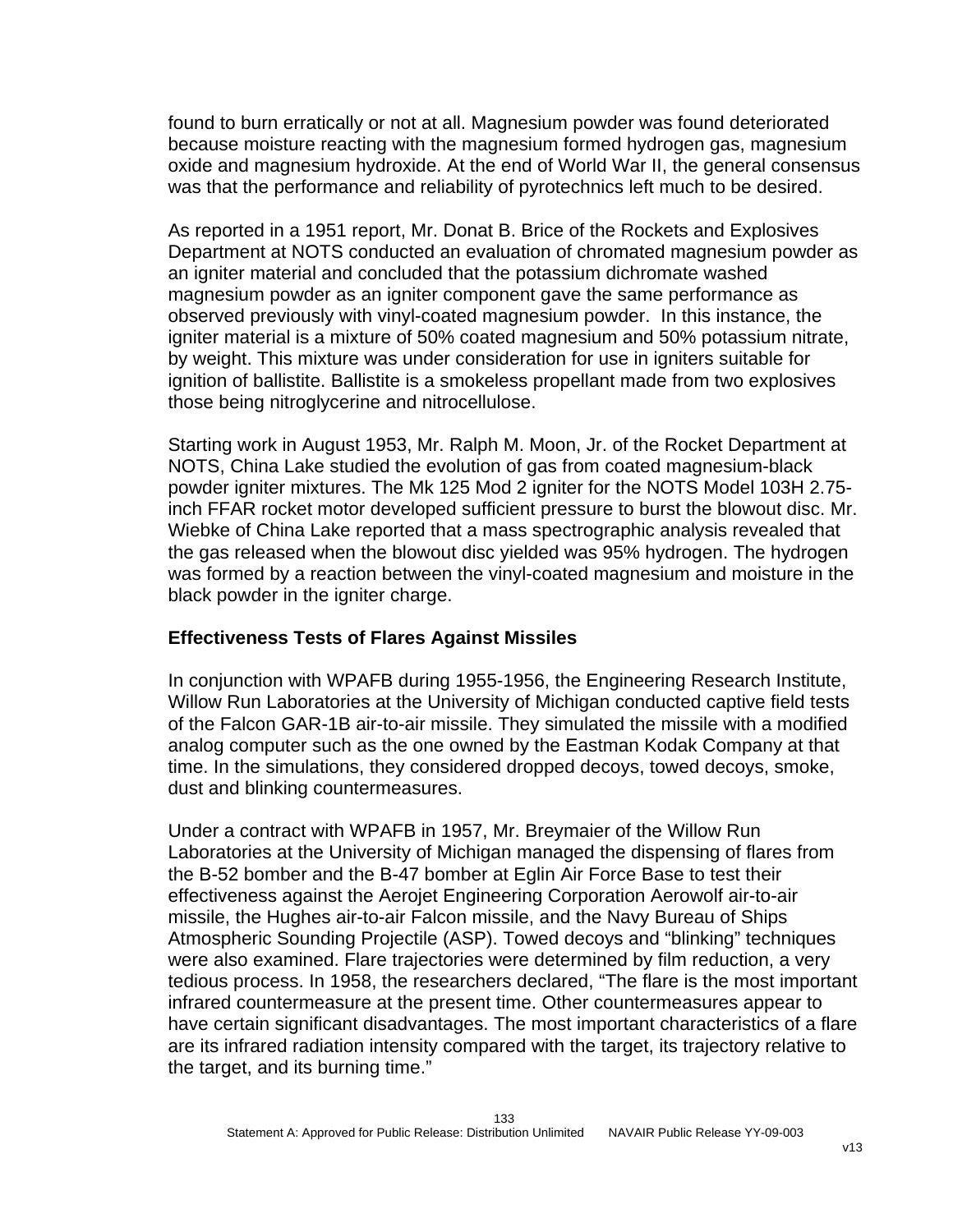In the early 1960s, Mr. H. L. Toothman and Mr. C. M. Loughmiller of the Naval Research Laboratory conducted decoy effectiveness tests of the Mk 46 (Mod unspecified but believed to be the Mod 0) flare against the ATOLL AA-2 air-to-air missile. The F-4B and the F-8 were the target aircraft. The test emphasized ejection direction and varying speeds with the objective of determining the optimum location of the flare launchers on the aircraft. Among their objectives was to evaluate flare parameters, which might allow flare redesign with proper radiancy and burning time. They recorded radiative intensity versus speed at launch and the degradation of power with increasing airspeed. They constructed a model using inputs from China Lake for the missile parameters and inputs from the Naval Research Laboratory of the atmospheric transmission in the infrared spectrum.

In 1965, Mr. E. S. Clemens and Dr. Edwards of the Air Proving Ground Center, Eglin Air Force Base reported radiometric measurement of the ALA-17 flare and the QRC-127 flare intended as penetration aids for the B-52 bomber. Both flares are compatible with the AN/ALE-20 dispenser and function at Mach 0.75 and at 35,000 feet altitude with 90% reliability. For radiometric measurements, they used a T-8 seeker, which is an Aerojet-General T-8 radiometer mounted in the nose of a B-47 bomber. The radiometer operates in two bands. The head includes a tracker (seeker) that uses FM track techniques as well as a radiometric capability. Both flares showed poor effectiveness in the 3.5µm to 5.5µm bandpass region but 100% effectiveness in the 2µm to 2.7µm bandpass region. The data from the T-8 seeker were extrapolated to the GAR-4A (AIM-9G) missile and with some success to the GAR-2A (AIM-4C) missile and the GAR-8 (AIM-9B) missile. The tests showed the importance of a fast rise time to peak intensity. The trajectory was satisfactory. Considering the difficulties of extrapolating data, they recommended that operational type seekers be used in future tests.

In 1970, the Operational Test and Evaluation Force (OPTEVFOR), at Norfolk Virginia evaluated the AN/ALE-29A dispenser and the Mk 47 Mod 0 flare. When deployed from the AN/ALE-29A dispenser of an F-4 aircraft or an F-8 aircraft operating at less than military rated power, the Mk 47 Mod 0 flare was found to effectively decoy the threat missile guidance system. Neither the F-4 aircraft nor the F-8 aircraft is adequately protected by the Mk 47 Mod 0 flare with afterburner operating.

In 1970, Mr. Harp and Dr. Handler of NWC China Lake tested the Mk 46 Mod 0 decoy flare at 25,000 and 50,000 feet simulated altitude and high airflow. They observed extremely reduced infrared output. They also flight tested preproduction Mk 46 Mod 0 flares and the EX 49 Mod 0 flares at 30,000 feet altitude against the AIM-9C Sidewinder missile. The flight tests were conducted during 1971 by VX-4 at Point Mugu. In addition, a flight test was conducted to determine the infrared effectiveness of Mk 46 Mod 0 flares when dispensed from an HH-1K aircraft. Mr. Harp also determined the effectiveness of the EX 49 Mod 0 flare as an infrared decoy. The China Lake team continued to define factors relating simulated and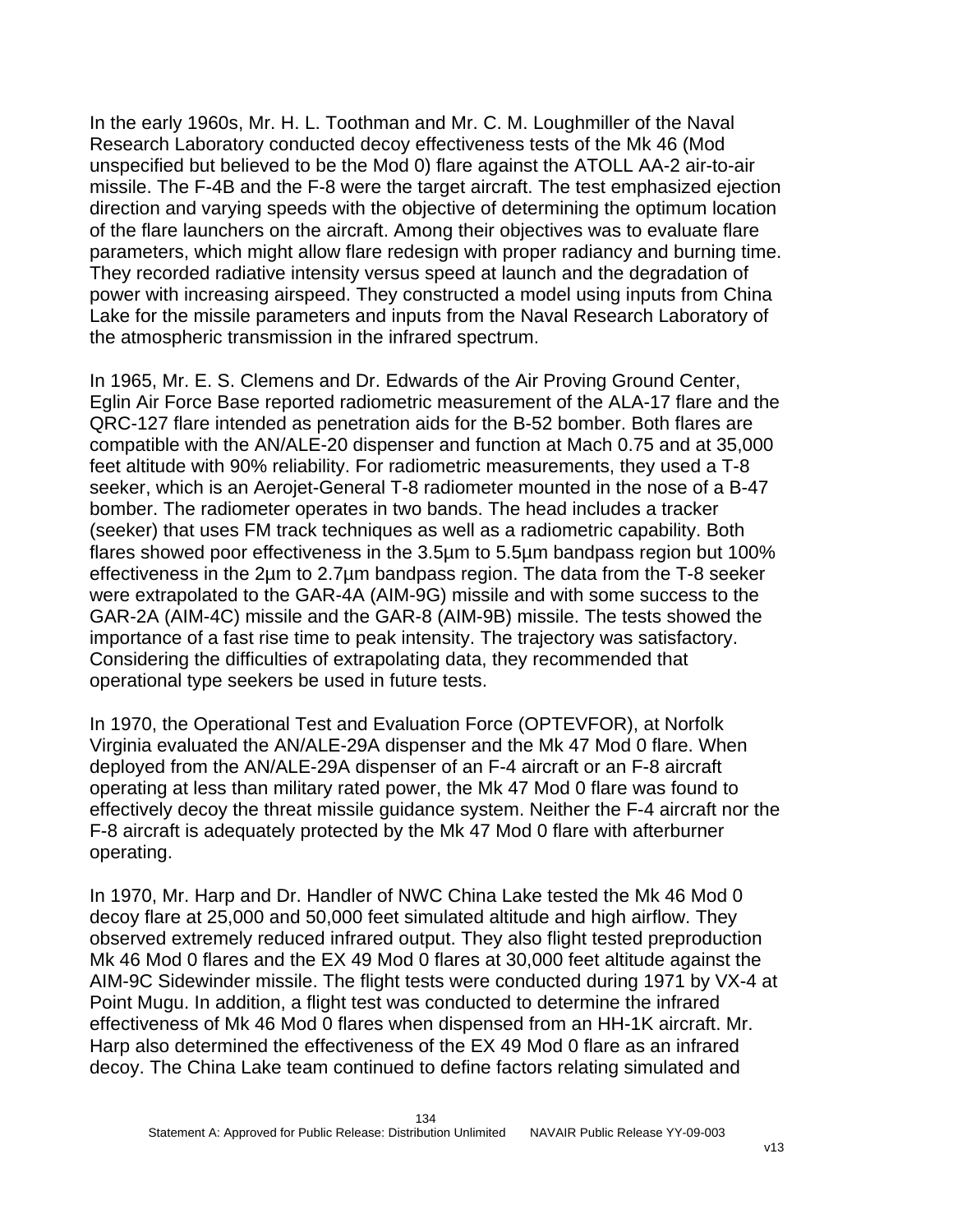actual flight test results. In addition, they initiated development of a facility for obtaining spectral measurements of flares under simulated flight conditions.

#### **Comparative Flare Testing and Signature Measurements**

In mid-1956, under contract to WPAFB, Eastman Kodak Company investigators recognized that infrared measurements were of primary interest although ultraviolet and microwave band measurements also needed to be considered. They measured flare radiative output at 10,000 and 40,000 feet altitude. They also measured the infrared signature of the B-47 bomber, the B-52 bomber and the B-66 bomber with an infrared scanner mounted in the nose of an RB-47 aircraft. In about the same time frame, efforts were being made to calculate the radiative output of rocket motors.

Mr. R. G. McCarty and Mr. H. Wair of NOTS, China Lake reported on the effectiveness of the NOTS Model 704 decoy flare against the Sidewinder missile in December 1958. Based on results from 1958 tests of infrared augmentation devices, the Air Proving Ground Center, Eglin Air Force Base conducted an evaluation to determine altitude effects on the TAU-15 flare performance. This occurred about 1960. Airborne flare measurements were accomplished at 30,000 feet from the instrumented B-47 aircraft flying in-trail with a B-57 bomber or T-33 aircraft towing a Del Mar Laboratory Radop TDU-4/B radar-reflective aerial tow target carrying the test flares. The tow target, equipped with four flare holders and a remote flare ignition system, was towed with 10,000 feet of cable. The measured radiometric data varied considerably. This deficiency was the basis for a further study to devise instrumentation and techniques to provide better measurements.

An early 1959 Eglin Air Force Base report describes ground and airborne infrared energy emission measurements of five aircraft and eight augmentation devices in the 1.8µm to 2.7µm bandpass region. Aerial measurements were made on T-33, B-57, RB-66, B-47, and B-52 aircraft to assess what type of augmentation device would be needed to simulate the aircraft signature. The infrared augmentation devices measured on the ground for radiant intensity versus burning time were the TAU-15/B (NOTS Model 711) flare, the T-245-3 flare, the W-211 flare, the USFC W111B flare, the Mk 3 Mod 0 (BB-9) flare, the W-211/A-5 flare, the UMC-94 flare and the UMC-95 flare. The TAU-15/B (NOTS Model 711) flare, the T-245-3 flare, the W-211 flare, the NOTS Model 702A flare and the Mk 3 Mod 0 (BB-9) flares were measured while airborne at 26,000 feet altitude and 175 KIAS. Depending upon the flare type at these flight conditions, the flares burned longer by 35% to 100% and the infrared intensity decreased by 10% to 30%. More detailed flare descriptions are in the FLARES DESCRIPTIONS section.

In 1961, Mr. Nichols and Mr. Sumnicht of the Aviation Ordnance Department at NOTS acquired five different types of flares from the Naval Astronautics and Missile Test Center, Point Mugu, California, all of which had similar dimensions though produced by different manufacturers. NOTS investigators made ground-to-ground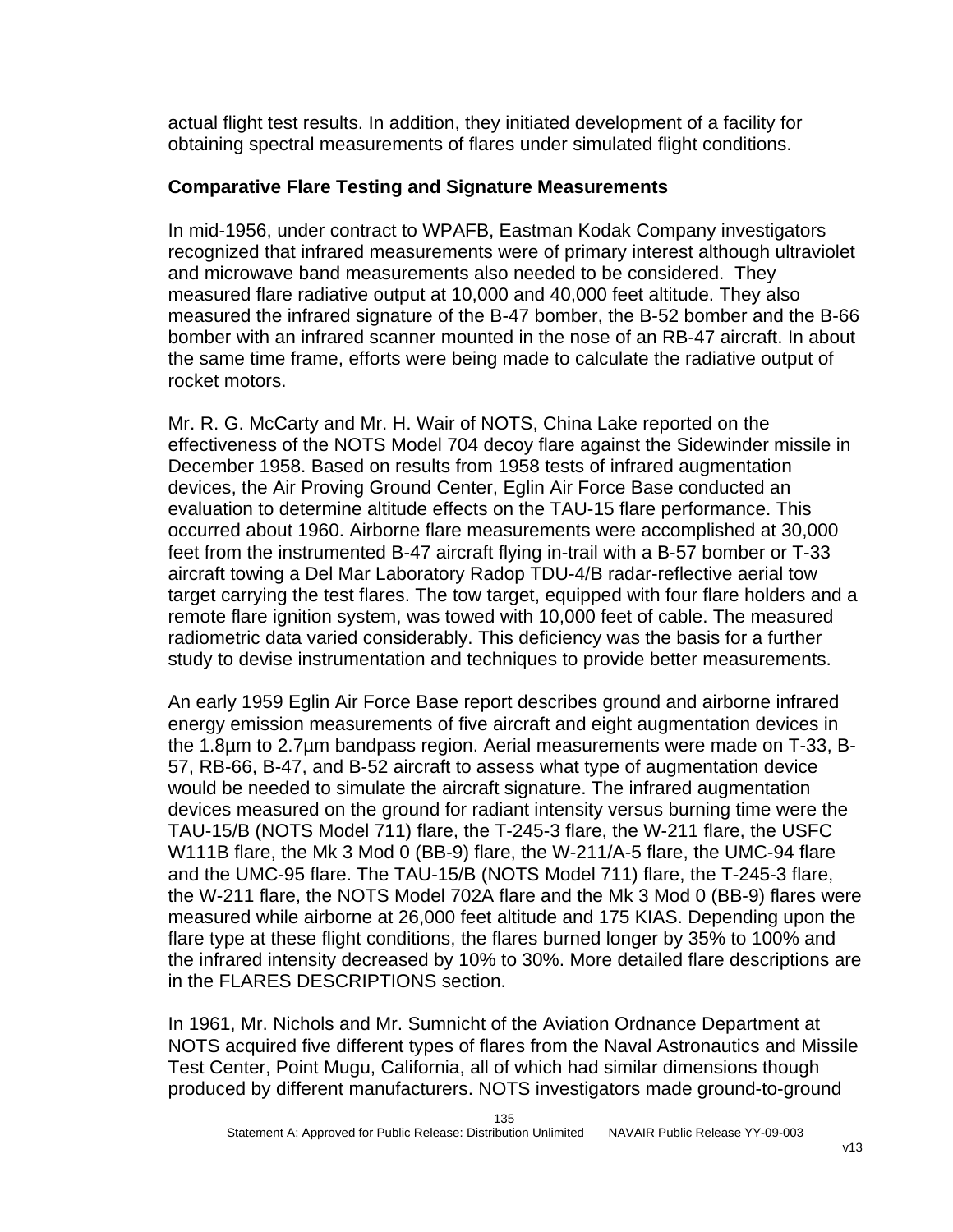infrared radiation measurements of flares mounted on a 20-foot tower at an optical path length of 500 feet. The humidity was near 35%. The Denver Research Institute of the University of Denver provided infrared flares from contract AF 08-(635)-1402, Aerojet-General provided infrared flares given AF Part No. 60D-22348, Special Devices, Inc of Hughes Aircraft Company provided infrared flares given AF Part No. 60D-22390, and the US Flare Division of the Atlantic Research Corporation provided two flare types identified as the Model No. W204 and Model No. W205. All produced greybody type radiation with no specific emissions.

The Air Proving Ground Center, Eglin Air Force Base Aerojet-General, Armour Research Foundation of the Illinois Institute of Technology, Kilgore, Lambert Engineering, Picatinny Arsenal, and Universal Match Corporation developed the infrared countermeasure test devices under Air Force contracts.

In early 1963, some 1960 vintage TAU-15 flares failed to burn at 0.7 Mach and 35,000 feet altitude even thought the squib had fired successfully. The failures varied lot-to-lot, with altitude, and with the internal temperature of the individual flares. After the engineering investigation at the Air Proving Ground Center, Eglin Air Force Base, it was recommended that the TAU-15/B flare be replaced by an improved substitute.

Three different target flares, namely the W205 Lot 2 flare, the AGX0827 flare, and the TAU-56/B flare, were prepared for the Aeronautical Systems Division Detachment 4 at Eglin Air Force Base to be used in ground-to-ground and air-to-air tests. NOTS provided their locally developed color-wheel radiometer for radiometric measurements. Tests were conducted in the Air Test and Evaluation Squadron Four facilities at Point Mugu. The flares were mounted on a TA-7 aerial tow target manufactured by the Hayes Corporation and used in various forms by the Navy and the Air Force. They recorded burning time and effective radiant intensity in 0.5µm intervals in the 2.0µm to 6.0µm wavelength band while towing the target at altitudes between 5,000 and 50,000 feet at towing speeds of 0.5 Mach to 0.95 Mach.

There was a plan about 1964 to conduct high altitude and wind tunnel tests on a NOTS Model 729B augmentation flare and on a contractor developed Mk 37 Mod 0 flare used on the AQM-37A target drone. The parameters to be included in three related tests are (1) sea level, ambient conditions, and Mach 0.9, (2) 70,000 foot simulated altitude (33.6 Torr) at ambient temperature and Mach 2, and (3) 70,000 foot simulated altitude, minus 65 °F and Mach 2.

NOTS investigators extruded flare pellets, which were assembled into NOTS Model 715B target flares by the US Flare Division of the Atlantic Research Corporation. Twenty-four of these pellets were put in a circular drum of the AN/ALE-18 pneumatic chaff dispenser for test. Mr. Carter of NOTS in late 1963 reported ground-to-ground and air-to-air testing of these units.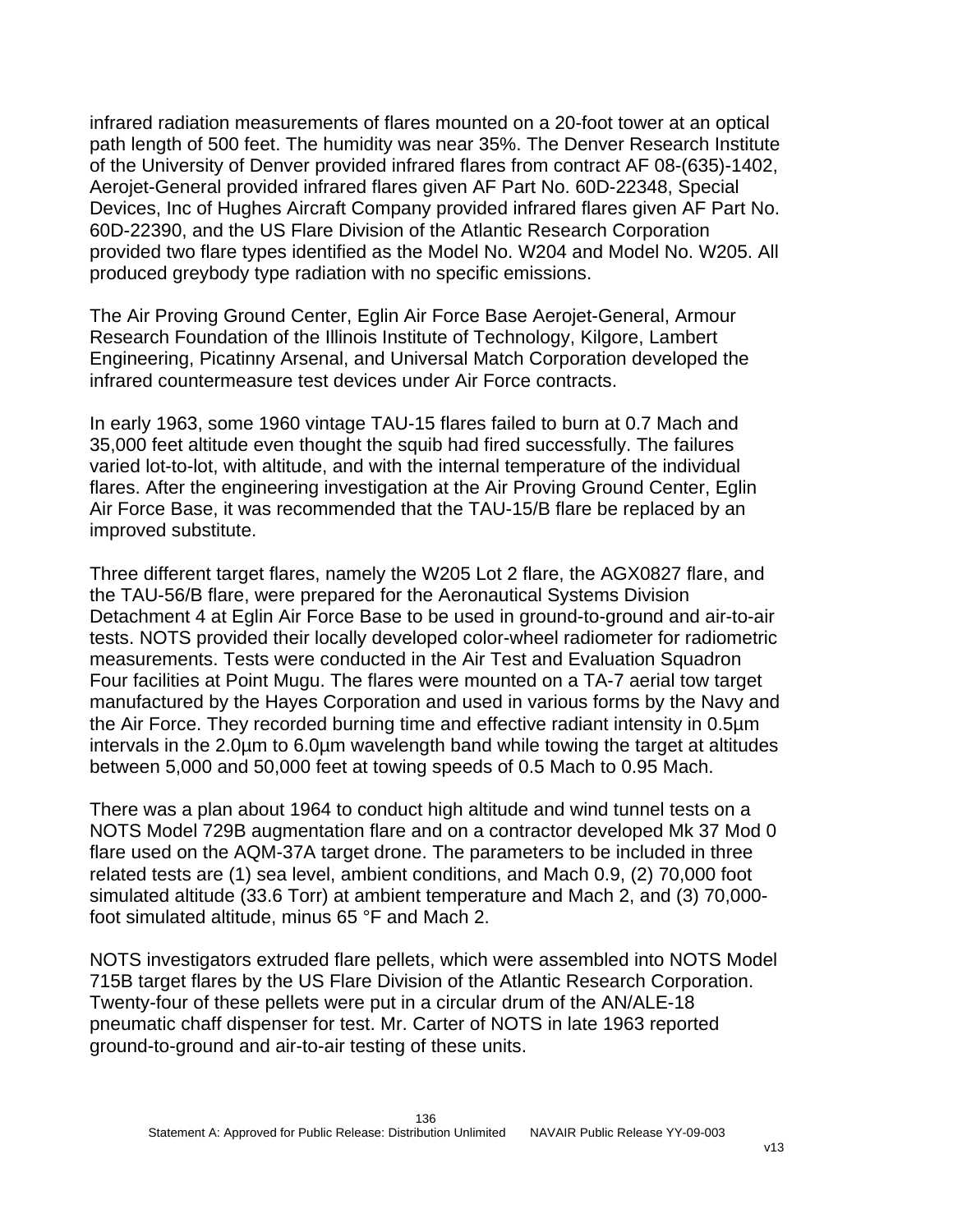Capt Lazarus Lebanoff USAF of the Air Proving Ground Center at Eglin Air Force Base described the measurement and evaluation of infrared flares in ground tests and flight tests at 20,000 to 30,000 foot altitude in a May 1964 report. The flares tested were the W205 flare, the W112B flare, the W211F flare, the TAU-15/B flare, the TAU-56/B flare and the AGC flare. All of these operational flares contain the magnesium-Teflon® composition. The scope of the tests included the determination of burning time and measurement of radiant intensity in both long and short wavelengths at sea level and at flight altitude. An additional purpose of this test was to derive a correlation between sea level and flight altitude flare performance.

Mr. R. E. Davis of ARO, Inc. reported on radiant intensity measurements acquired in March 1966 of two types of infrared flares. ARO, Inc. is a subsidiary of Sverdrup & Parcel and Associates, Inc. and is a contract operator of the Arnold Engineering Development Center, Arnold Air Force Station, Tennessee. The work was done at the request of the Air Force Armament Test Laboratory (AFATL) Research and Technology Division (RTD) Eglin Air Force Base Florida. Radiant intensity measurement from two types of pyrotechnic infrared flares over three wavelength bands were obtained at Mach 2.0 and Mach 1.75 and at simulated altitudes of 70,000 feet and 60,000 feet. The tests were conducted in the 16-foot supersonic tunnel. The flares were mounted on an AQM-37(A) drone missile installed in the tunnel test section. Testing consisted of radiometric measurements of flare irradiance over the wavelength bands of interest and subsequent determination of flare burning time. Results of the test indicate, especially for results at Mach 2.0 and in general for those at Mach 1.75, that radiant intensities and burning times of NOTS Model 729 flares were notably greater than corresponding results from Mk 37 Mod 0 flares. Radiant intensity measurements over all wavelength bands showed approximately twice the emitted flare radiant intensity at Mach 1.75 at an attitude of 60,000 feet as compared to radiant intensity at Mach 2.0 at an altitude 70,000 feet.

About 1966, the Aeronautical Systems Division at WPAFB sponsored a study at the Cornell Aeronautical Laboratory to review the performance of 28 decoy flares for the Penetration Evaluation (PENVAL) program, which encompassed the analysis and evaluation of tactical penetration aids.

In 1966, Mr. Craig Fenn, Mr. David Lyons and Mr. Edward Mattson of the Eastman Kodak Company conducted radiation measurements of rectilinear configured flares for the Aeronautical Systems Division at WPAFB. The Eastman Kodak team used a modified Perkin Elmer Rapid Scan Spectrometer Model 108 and a two-channel radiometer. No descriptions of the flares are given except to say that the flares were from the Illinois Institute of Technology Research Institute (3-types), Universal Match Corporation, Unidynamics, Central Technology Inc, and the Flare-Northern Division of the Atlantic Research Corporation.

In 1966, at the request of the Air Force, an Interservice Support Program was set up to perform acceptance testing and evaluation of the AN/ALA-17 flare at NOTS.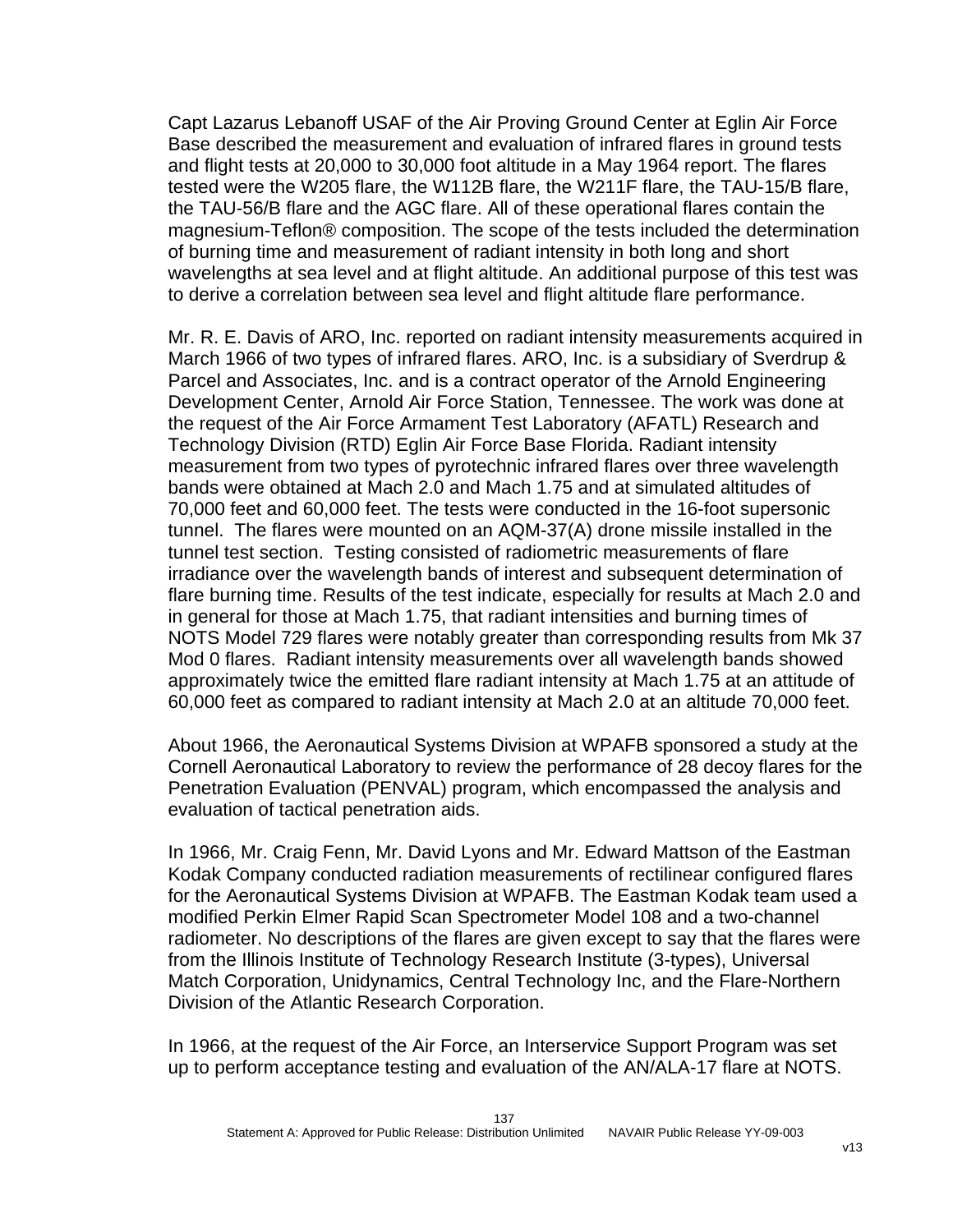The tests were to be conducted in the NOTS 10 foot by 10 foot by 100-foot dark tunnel and the NOTS 16-foot diameter by 32-foot long altitude chamber.

A joint Air Force/Navy exercise was held at China Lake about 1966 to obtain airborne radiometric data, trajectories and functional capability of rectangular configured infrared flares, which were compatible with the USAF 669A Phase-I dispenser. The 2-inch by 2-inch by 5-inch flares were from four contractors. The Armour Research Foundation of the Illinois Institute of Technology provided the RR-115 flare, Unidynamics provided the UM-111 flare, Flare-Northern Division provided cast flares and Space Ordnance Systems provided the RR-119 flare.

About 1968, Mr. Claunch and Mr. Regelson of China Lake obtained infrared signature measurements of the A-4F, F-100, F-4C and OV-10A aircraft. In addition, Mr. J. Morris Weinberg of Block Engineering reported jet aircraft and missile exhaust spectra obtained by use of an interferometric spectrometer.

Under a 1968 contract, the Targets and Missiles Division of Eglin Air Force Base contracted with the Martin Marietta Corporation, Orlando Florida to determine the output of hybrid and selected pyrotechnic decoy flares. Mr. J. L. Durand and Mr. D. E. Sukhia of Martin Marietta took infrared measurements of a UTC hybrid flare, the W251 106E flare, the TAU-56 105E flare and the TAU-15 107E flare. They tested the units in a no-wind and wind environment, the latter being 50 to 60 knots. Their goal was to determine if these units could be used on drones carrying RF systems and to determine the compatibility between onboard RF and infrared systems.

In mid 1968, Mr. Breymaier, Mr. Hodge W. Doss and Mr. Yuji Morita of the Willow Run Laboratories at the University of Michigan conducted a flare study for ECOM at Fort Monmouth. They computed flare trajectories for those flares that would fit the AN/ALE-29 dispenser. Their objective was protection of UH-1, CH-47, and OV-1 type aircraft. They varied ejection velocities, speed, and ejection angles to determine zones of effectiveness.

Testing continued at NOTS of the Mk 46 Mod 0 flare and the Mk 47 Mod 0 flare at ambient and 20,000 feet simulated altitude, at 250 knots, and at 552 knots when ejected from aircraft. Both flares show greater radiant intensity in the 3µm to 5µm bandpass region than in the 2µm to 3µm bandpass region in static test at 2,500 MSL and at simulated altitude of 20,000 feet. They compared upward and downward ejection of the Mk 46 Mod 0 flare and Mk 47 Mod 0 flare for effectiveness against the AIM-9D Sidewinder missile.

Mr. Harp and Dr. Handler of NWC China Lake in 1970 conducted a thorough comparison of the Mk 46 Mod 0 flare with the Mk 47 Mod 0 flare. They concluded that neither the Mk 46 Mod 0 flare nor the Mk 47 Mod 0 flare could protect the RF4- J aircraft in military rated thrust from the Sidewinder 1C because the flares lacked sufficient infrared radiated power. However, protection of the RF-8 aircraft with these flares is satisfactory. In 1971 they reported tests of the Mk 46 Mod 0 flare as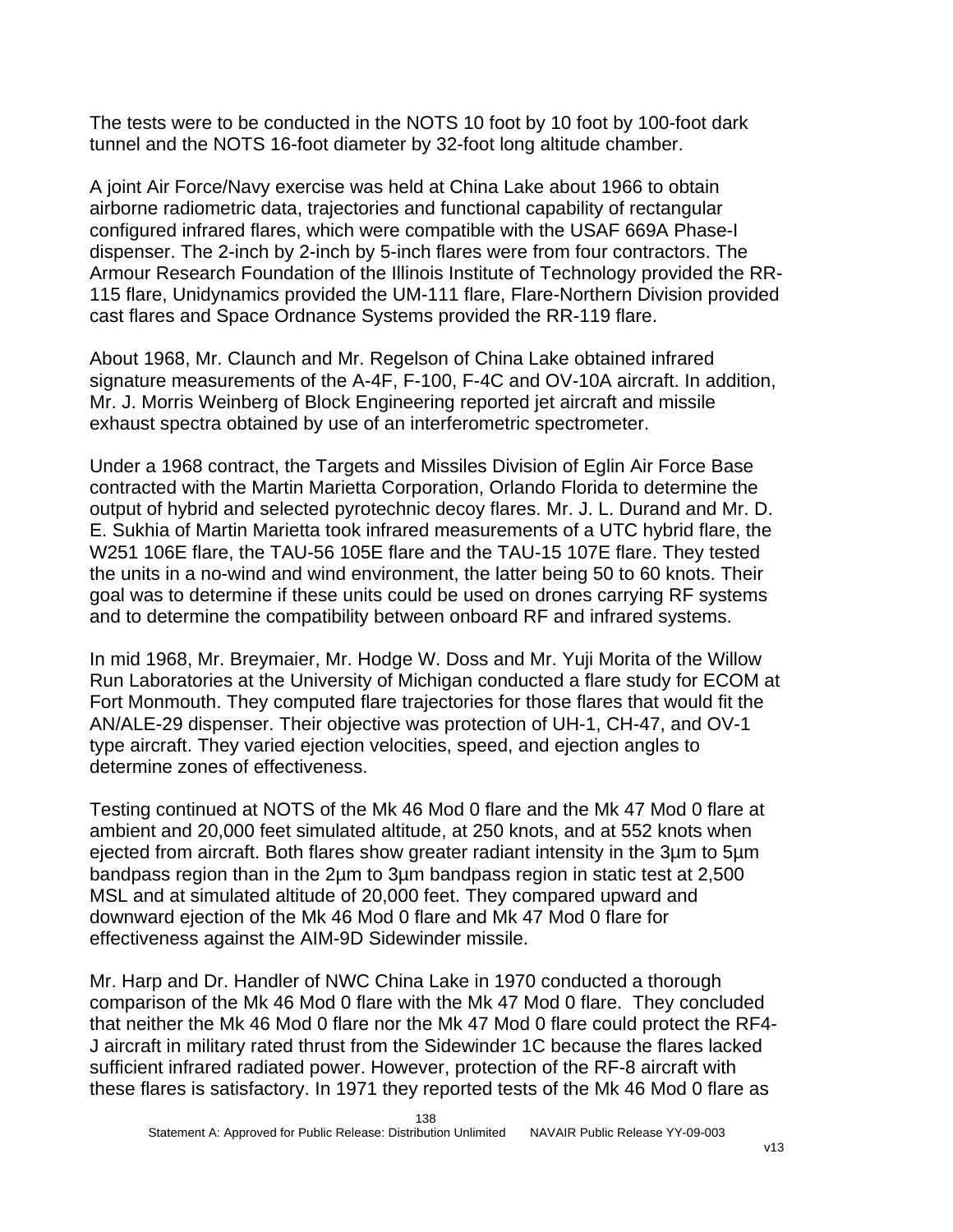a function of altitude and airflow in their high altitude simulation chamber in the 2µm to 3µm and 3µm to 5µm bandpass region. NAD Crane provided the flares for this test from a pre-production lot.

The spectral signature of the Mk 46 Mod 0 flare and the Mk 47 Mod 0 flare were measured in 1970. Mr. William Hyman and Mr. Lawaha Parrish of Army Missile Command Redstone made infrared measurements in 1973 of the Mk 46 Mod 0 flare and the XM-196 mini-flare. They measured the Mk 46 Mod 0 flare dropped from an A-4E aircraft at 400 knots and from a UH-1H helicopter at 100 knots. They also measured the XM-196 flare from the UH-1H aircraft at 100 knots and obtained infrared signature measurements of the aircraft during the same trials.

About 1970, Mr. Robert H. Roberts of ARO Inc. under contract to the Arnold Engineering Development Center, Arnold Air Force Station determined the separation characteristics of a TFAF flare from the F-4C aircraft at Mach 0.50 to 0.95. Infrared spectra were taken of both engines of the F-4C aircraft while in afterburner. Wind tunnel experiments were also performed at the Arnold Engineering Development Center, Arnold Air Force Station, Tennessee.

In the late 1970s, Mr. Persky of Block Engineering statically measured infrared spectral and spatial radiation from the ultraviolet and infrared regions of four flare formulae. Two formulae consisted of ammonium perchlorate, aluminum and a binder. The other two formulae consisted of Teflon®, ammonium perchlorate and a binder.

During May 1971, investigators of the Missile Electronic Warfare Technical Area, White Sands Missile Range New Mexico performed a series of experiments to determine the spectral radiant intensity of flares used with the Ballistic Aerial Target System (BATS). They made measurements at different aspect angles with flares fired in a static position.

During 1971, NWC China Lake investigators continued the evaluation of the Mk 46 Mod 0 decoy flare. They measured the radiant intensity at 380-400 knots and 25,000 feet altitude. Upon another occasion, they evaluated a preproduction lot of Mk 46 Mod 0 flares made at NAD Crane and EX 49 Mod 0 flares from MSL to 50,000 feet altitude at various airspeeds. At altitudes of 25,000 to 40,000 feet, the EX 49 Mod 0 flares burned about 2.6 seconds whereas the Mk 46 Mod 0 flares burned about 9 seconds. Both had serious ignition problems at altitude. The infrared power output of the EX 49 Mod 0 flare was considered to be too low. The EX 49 Mod 0 flare was tested from an F-4 aircraft at 30,000 feet to evaluate the ignition reliability.

In 1971 the Naval Air Systems Command asked China Lake to obtain infrared radiant intensity measurements of "scintillating flares" provided by Aerojet-General. Flares were measured in the 2µm to 3µm and 3µm to 5µm bandpass region using interference filters under ambient conditions and at reduced pressures simulating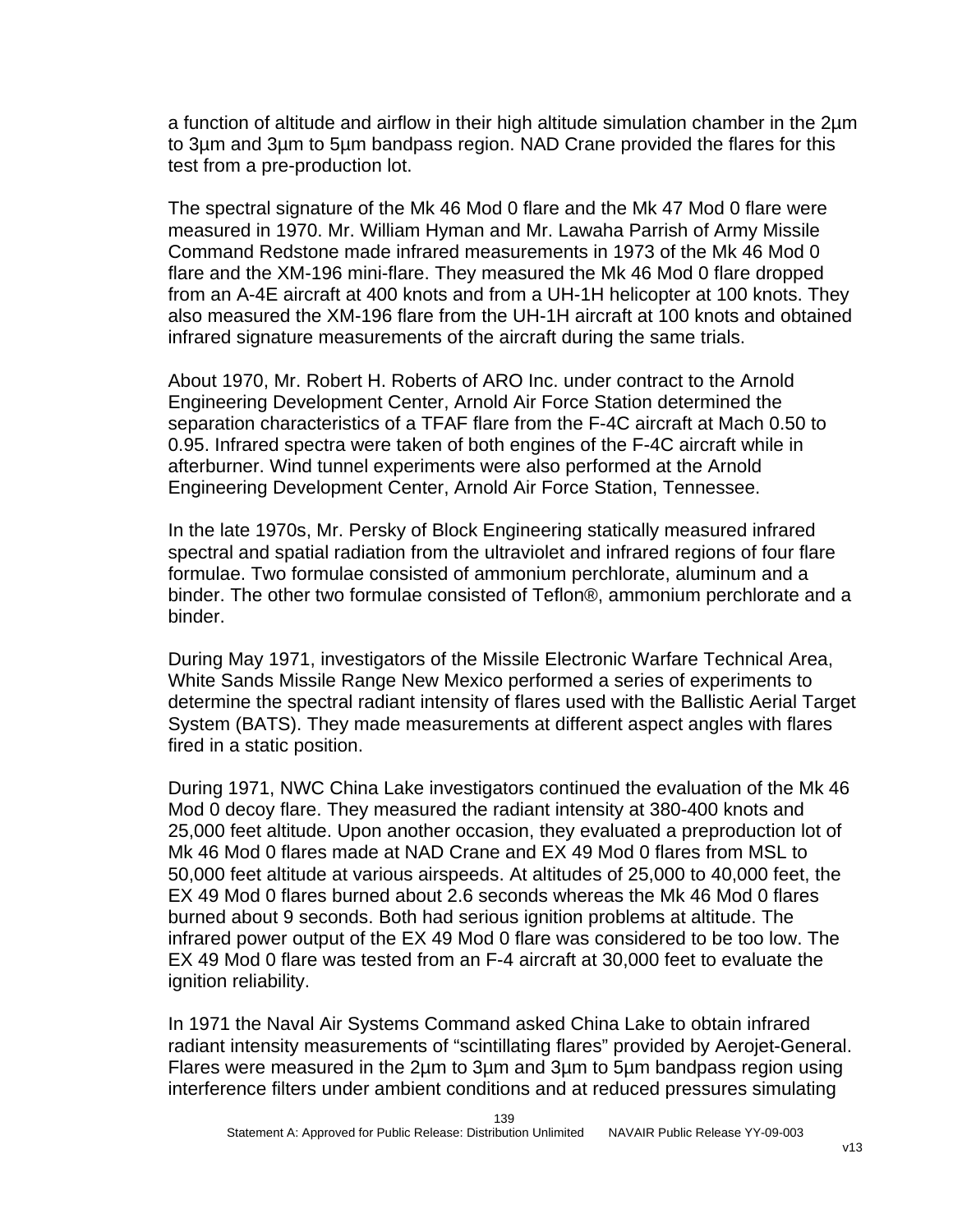altitudes from 7,500 to 40,000 feet altitude. The output fluctuated sinusoidally at 16- 17 hertz. No data on the flare configuration or composition are available.

In 1973, EX 49 Mod 0 decoy flares were shipped to the White Sands Missile Range for extensive flare flight tests at altitudes of 1,500-6,500 feet above ground level and airspeeds from 230 knots to 600 knots. Later, in cooperation with the Agile missile and AIM-9L Sidewinder programs, flight tests of the EX 49 Mod 0 flares were to be conducted at 40,000 feet altitude to determine if the improved igniter performance previously observed at lower altitudes would be maintained at high altitude.

In 1973, the Aeronautical Systems Division at WPAFB requested China Lake to obtain infrared measurements of RR-119 flares at various altitudes to determine conformance with specification requirements. The RR-119 flare is compatible with the AN/ALE-28 dispenser in the F-111 aircraft. Flare-Northern/Celesco Industries provided contract flares for comparison with standard Air Force flares. Thiokol Chemical Corporation Wasatch Utah provided flare grains prepared by a cast method. Data were recorded from tests at ground level, 15,000 to 17,000 feet altitude and at 30,000 feet altitude in the 2µm to 3µm and 3µm to 5µm bandpass region. Later, Flare-Northern provided additional flares for evaluation at 70,000 feet altitude. The cast flares had a much lower infrared radiant intensity in the 3µm to 5µm bandpass region.

The Air Force at Hill Air Force Base in 1973 tasked Flare-Northern/Celesco Industries to evaluate eight flare racks from October 1968 and January 1969 production lots of AN/ALA-17 flare cartridges for possible extension of their service life. The tests were to include simulated altitude at 35,000 feet and 55,000 feet, burning time, and radiant intensity in spectral bands nominally covering the 2µm to 3µm and 3µm to 5µm bandpass region.

About 1973, Naval Air Headquarters asked China Lake to attempt to qualify a second industry source for infrared augmenters. NWC compared the infrared augmenter 3090N made by DynaTech Inc (DTI) to the Ballistic Aerial Target System (BATS) flare made by Flare-Northern/Celesco Industries.

By 1982, emphasis was to obtain infrared and performance measurements of production flares. Mr. Kenneth D. Meyer of General Dynamics Pomona was tasked to measure variations of the M206 flare and a production MJU-7/B flare. Variants of the M206 flare were: (1) an extruded grain containing ground magnesium, (2) an extruded grain containing atomized magnesium, and (3) production units. The MJU-7/B flare production units contained a pressed grain, as did one of the M206 flares. Power, trajectory, and spectra were obtained of the decoys launched from an M-130 dispenser mounted in a UH-1H helicopter operating at 60 knots and 120 knots.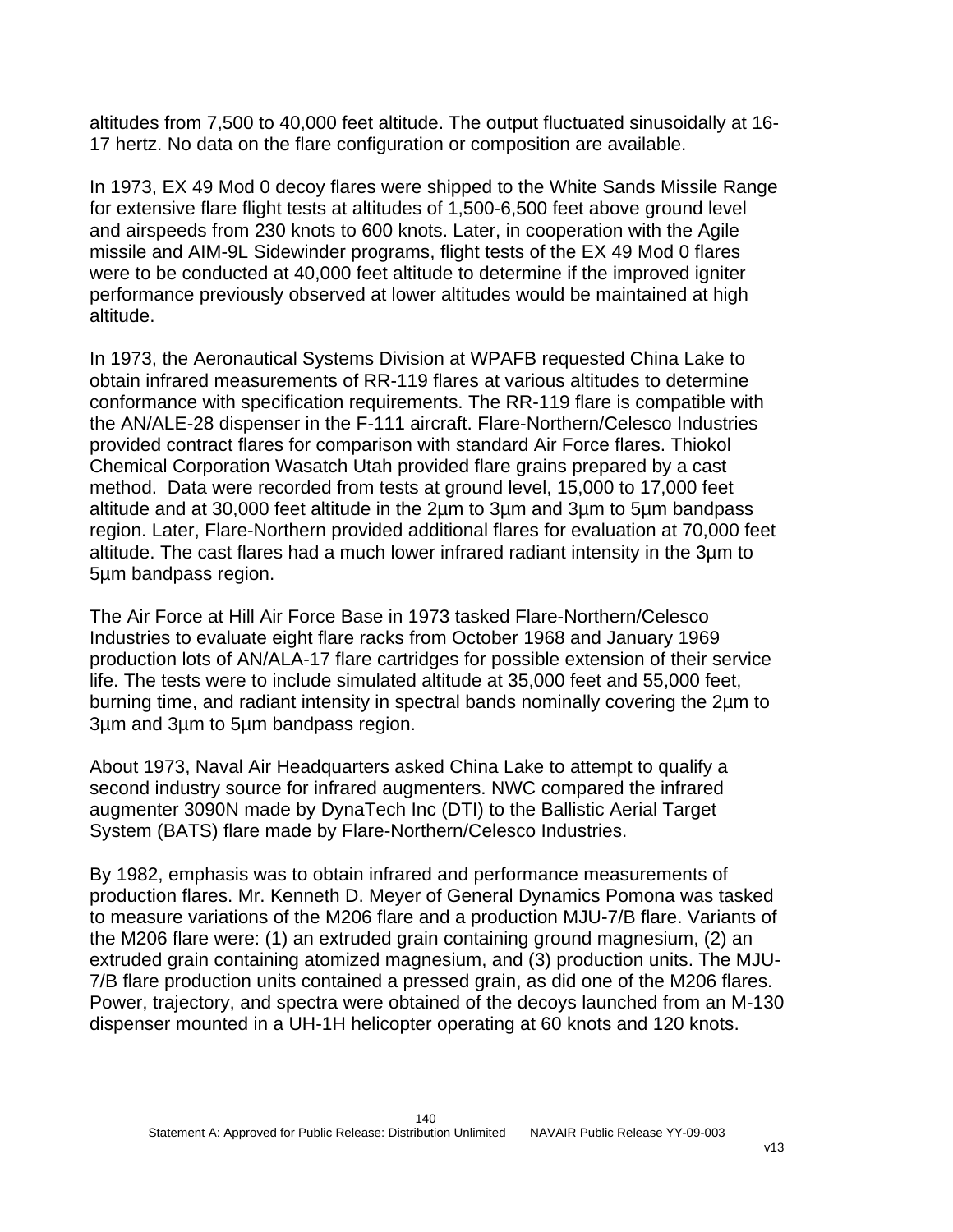### **Missile Countermeasure Techniques Development to Defeat Flares**

Between August 1954 and November 1958, Aerojet-General conducted research on airborne infrared countermeasure techniques. The objective of that work is infrared detection and warning equipment for bombers. The design goal of the equipment is to detect air-launched, rocket-powered missiles at five miles or more.

The first field tests to determine the ability of a counter-countermeasure algorithm in the missile to discriminate against infrared flare decoys were initiated at NOTS in January 1961. Initial tests were conducted at ground level with captive flight tests following later that year. The ground tests results were in complete contradiction to the missile captive test results at altitude. This prompted Mr. J. F. Dibrell of the Bureau of Naval Weapons to contract with the Illinois Institute of Technology Research Institute for a study to determine the effect of air velocity on infrared flares. Dr. Raison and Mr. Richard T. Price of the Illinois Institute of Technology Research Institute conducted the work. The NOTS Model 704K target flare and the NOTS Model 704H target flare were used in the study. They concluded that air streams corresponding to those occurring in normal flight significantly reduce energy output from the flares on the order of a factor of ten in the spectral region between 1µm and 5µm. Previously, these reductions had been attributed to the reduced pressure at altitude. In 1963, NOTS investigators did improved discrimination techniques tests and more ground tests. Because of inconsistent and unexpected results, they decided to do more airstream tests as well.

Mr. E. J. Chatterton of Lincoln Laboratory Massachusetts Institute of Technology (MIT) reported a study of infrared modulation discrimination of flames and flares about 1962. He suggested that this feature might be used in a seeker to discriminate between different sources. He included flares consisting of magnesium-Teflon®-Kel-F® wax in the study.

# **Modeling and Simulation**

Investigators at WPAFB in 1957 reported an analog simulation capability to estimate vulnerability reduction to the B-52 bomber by dispensing decoy flares from an RR-77 flare assembly housing. As modeled, the decoys were 3.5 inches diameter by 3.5 inches long and weighed 0.44 pounds.

During 1961 through 1964, Mr. Breymaier of the Willow Run Laboratories at the University of Michigan headed up a team that conducted simulation and analysis of infrared countermeasures for Mr. Sarnow of the Air Force Avionics Laboratory at WPAFB. They reported that simulation showed flares at missile launch or at preemptive launch gave good protection but noted that a controlled trajectory flare might be better. They also noted that a single free-fall flare gives good protection in the forward and rear hemispheres for considerable variations of target altitude and velocity. Their laboratory measurements showed that the required flare-to-target intensity ratio is a function of the target shape, seeker reticle design, angular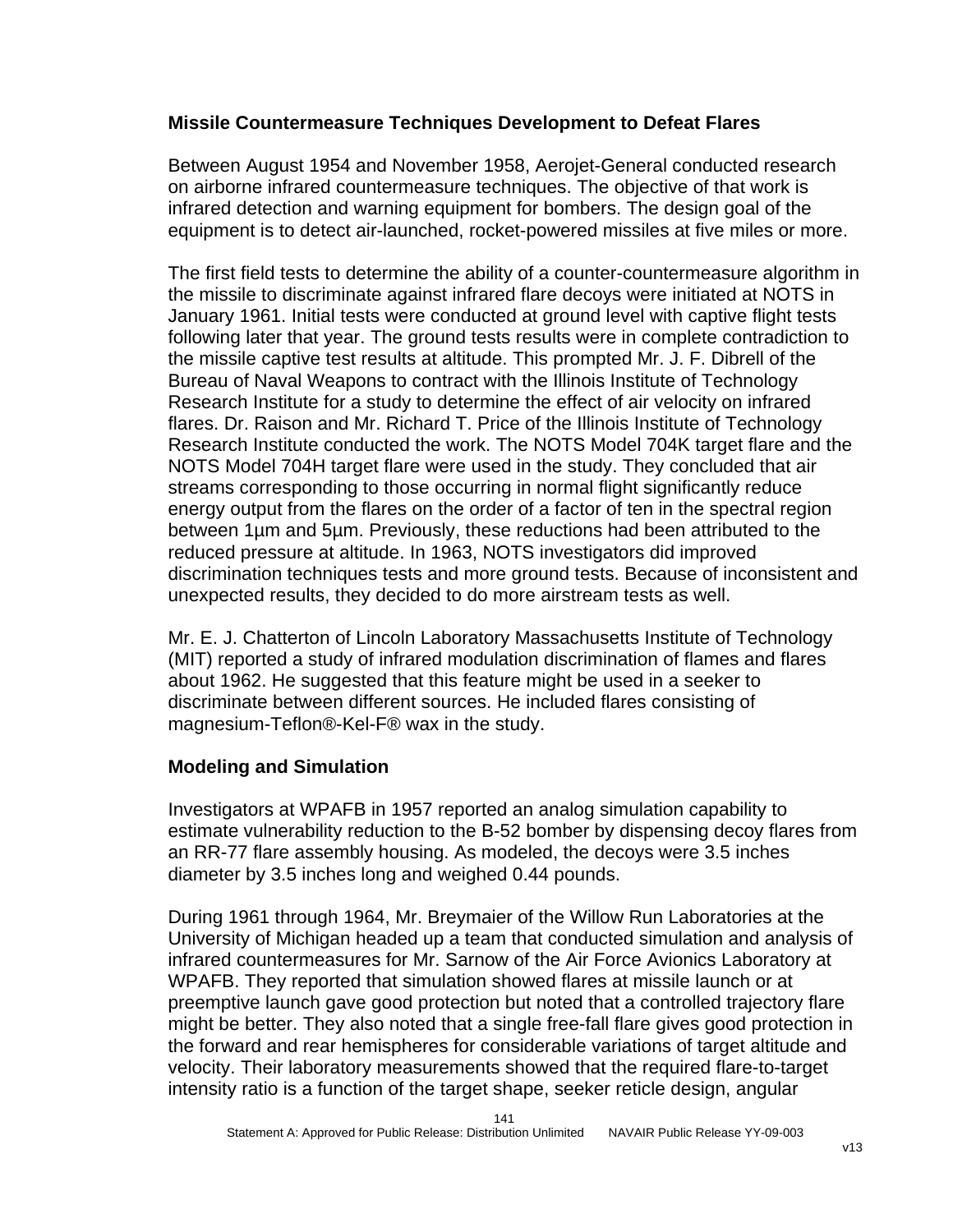separation rate, and the rise-time of the flare intensity. The simulations included effectiveness consideration of the flare as a point source.

One of the tasks at the University of Michigan involved simulating the effectiveness of infrared flares against the GAR-2 Mach 4 missile, the latter having some frontal capability. The infrared seeking GAR-2 missile also known as the AIM-4B first appeared in 1956. One of the scenarios simulated was an attack of a Mach 3 aircraft at 30 degrees off nose at a 50,000-foot range. The work continued with the simulation of decoy flares against the GAR-8 (Sidewinder) missile and the GAR-K missile, the latter being a hypothetical air-to-air Mach 3 missile. Their interest was concentrated on protection of the B-58 aircraft from the forward hemisphere. In the evaluation, they used three flares called Type A flare, Type B flare, and Type C flare. The Type A flare and the Type B flare are 2-inch by 3-inch by 5-inch parallelepiped flares designed for gravity drops. The Type C flare, as reported in 1962, is a rocket-boosted flare that is fired forward from the aircraft. It has fins to provide aerodynamic stability. Initially, there is a thrust of 250 pounds for 0.5 seconds after which the unit is in free fall. All of the three flare types burn for about 10 seconds.

To determine the drag coefficient of burning flares, about which little is known in the early 1960s, Mr. Breymaier of the Willow Run Laboratories at the University of Michigan, used trajectory data from a flare launched from a rocket-boosted monorail sled test with a peak velocity of about 2,000 feet per second. The track is located at the Experimental Track Section of Edwards Air Force Base California. From these data, they calculated drag coefficients of the burning flare. Early information indicated that a flare has a high drag coefficient. Kilgore, Incorporated made the flares used for the trajectory experiments. The units were cylindrical, 5.75 inches long by 1.875 inches in diameter and weighed about 0.6 pounds. No known nomenclature for identification was assigned to these units.

In March 1968, Mr. Norman P. Quigley presented his MS thesis awarded by the Air Force Institute of Technology at WPAFB on a simulation study of an infrared countermeasure. He proposed a decoy with various parameters such as delay time, burning time, plume size and dual releases. He presented a mathematical model and simulated the decoy. He concluded that his proposed decoy could increase defense capability.

In 1968, Mr. Regelson of NOTS summarized the advantages and limitations of an infrared decoy flare. The advantages are: (1) ability to countermeasure simple missiles, (2) provides "point" targets, (3) has a small unit volume, (4) can be stowed in large numbers, (5) can be mass produced, (6) has low unit cost, (7) can fit existing stores and (8) is easily mounted on aircraft. The limitations are: (1) requires early warning, (2) increases visual detection, (3) require exact placement, (4) is susceptible to counter-countermeasure, (5) does not match target radiative wavelength, (6) is often unreliable at altitude, (7) requires special handling, and (8) requires a special dispenser.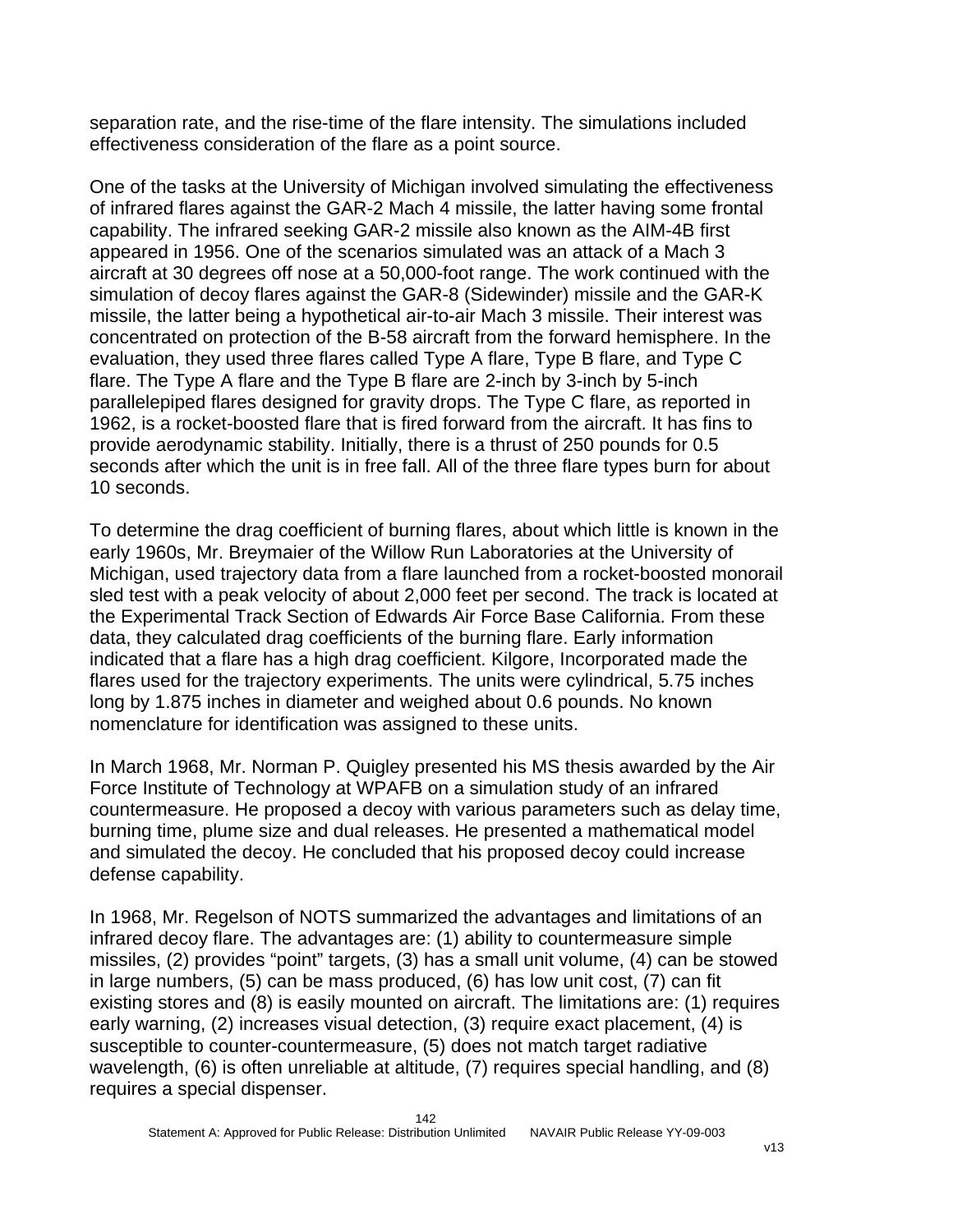Mr. R. J. Mador of Pratt & Whitney Aircraft division, East Hartford Connecticut reported a computer program for predicting infrared signatures.

Mr. Z. Newmark and Mr. J. Ratkovic of Hughes Aircraft Corporation Culver City California and Major H. C. Schlicht of the Air Force Avionics Laboratory at WPAFB developed and verified a mathematical model of the ALA-17 Flare, the Mk 46 (Mod unspecified) flare and a shielded flare. The team asserted that the IRCM community needed such a model because (1) no generic model was available, (2) flight test data were extremely limited, (3) flare intensity varies greatly with altitude and ejection speed, and (4) correlation between flight and static tests was found to be poor. With their model, they claim it is now possible to accurately predict the flare intensity profile for any ejection altitude, any speed, and in any spectral range. They reported a prediction of flare intensity profiles for altitudes from sea level to 40,000 feet, ejection speeds from 0.5 to 2.2 Mach and in five different missile-sensing bands. They made comparisons between measured and simulated profiles for the ALA-17 flare for several different flight conditions. Mentioned in a 1974 report.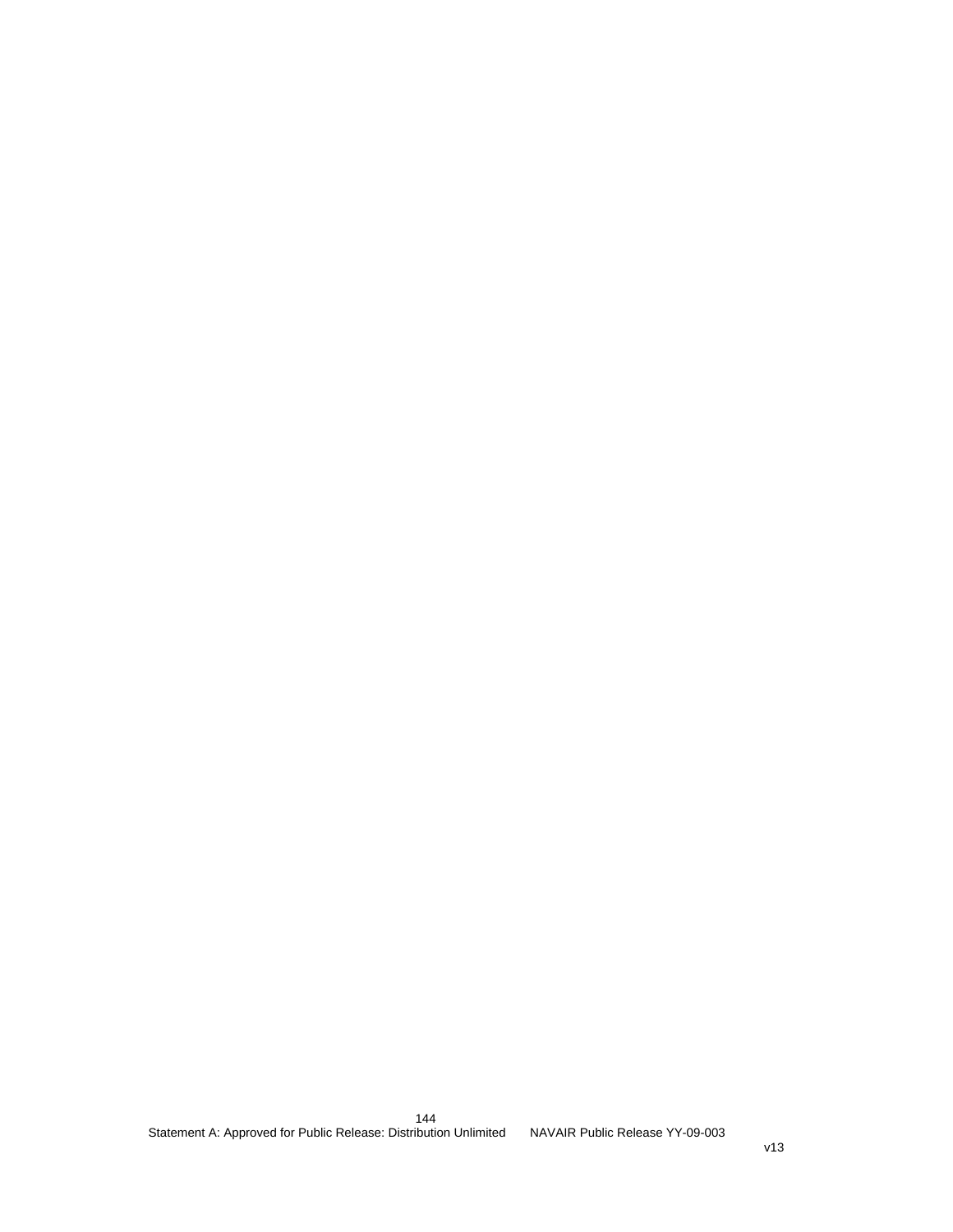# **APPENDIX**

# **Earliest Record of Event or Concept**

- **1929:** Development of non-gaseous delay powders begins.
- **1931:** First non-gaseous delay powder was developed. It was used in the M16-A1 primer detonator.
- **1938:** Teflon® was discovered by Dr. Roy Plunkett of E. I. Dupont.
- **1943:** Naval Ordnance Test Station, Inyokern, California is commissioned.
- **1944:** First practical lead sulfide detector developed in the USA.
- **1944:** First record that magnesium powder is dichromated for protection from moisture.
- **1949-1960:** Towed aerial decoy concept is evaluated.
- **1950:** Earliest record of addition of a fluorochlorocarbon (Kel-F® oil #10) to a binary mixture of magnesium and Teflon®.
- **1952:** 14 May: First flight-test of EX 0 Sidewinder missile.
- **1953:** Developed a method for increasing the burning rate of propellants by introducing good thermal-conducting high-melting metal wires such as copper into the composition: later known as staples or chaff.
- **1954:** NOTS concerned with infrared target augmentation since 1954.
- **1954:** The NOTS T-131 flare is the first infrared source for drone use.
- **1954:** Started RITA flare development for bomber aircraft protection.
- **1954:** Concept for Balls of Fire is introduced. This concept may have spawned variants such as the perforated can concept, shielded flare concept, wire mesh and annular-shielded flare concept and the jacketed flare concept.
- **1955:** Made prototype of a Roman-Candle type pyrotechnic flare package.
- **1955:** First addition of Kel-F® wax to a binary mixture of magnesium and Teflon®.
- **1955:** First attempt to develop a pyrotechnic covert decoy flare.
- **1955:** Noted that a showering action achieved a greater radiating surface area and that a showering flare was desirable because of the greater surface area that was radiating.
- **1955:** Recognized that signature suppression is needed, which will enhance decoy effectiveness.
- **1955-56:** Explored alternative decoy concepts such as dropped decoys, towed decoys, smoke and dust as an obscurant and blinking countermeasures.
- **1956:** E. I. Dupont Company was the first to market Viton® A.
- **1956:** Introduced Sidewinder missile into the US Fleet.
- **1956:** Composition formulation 54% magnesium, 30% Teflon®, and 16% Kel-F® wax was discovered in the spring of 1956.
- **1956:** NOTS Model 702 is the first application of a flare as a target tracking flare and is the forerunner of all IR flares. The composition consists of 54% magnesium, 30% Teflon®, and 16% Kel-F® wax.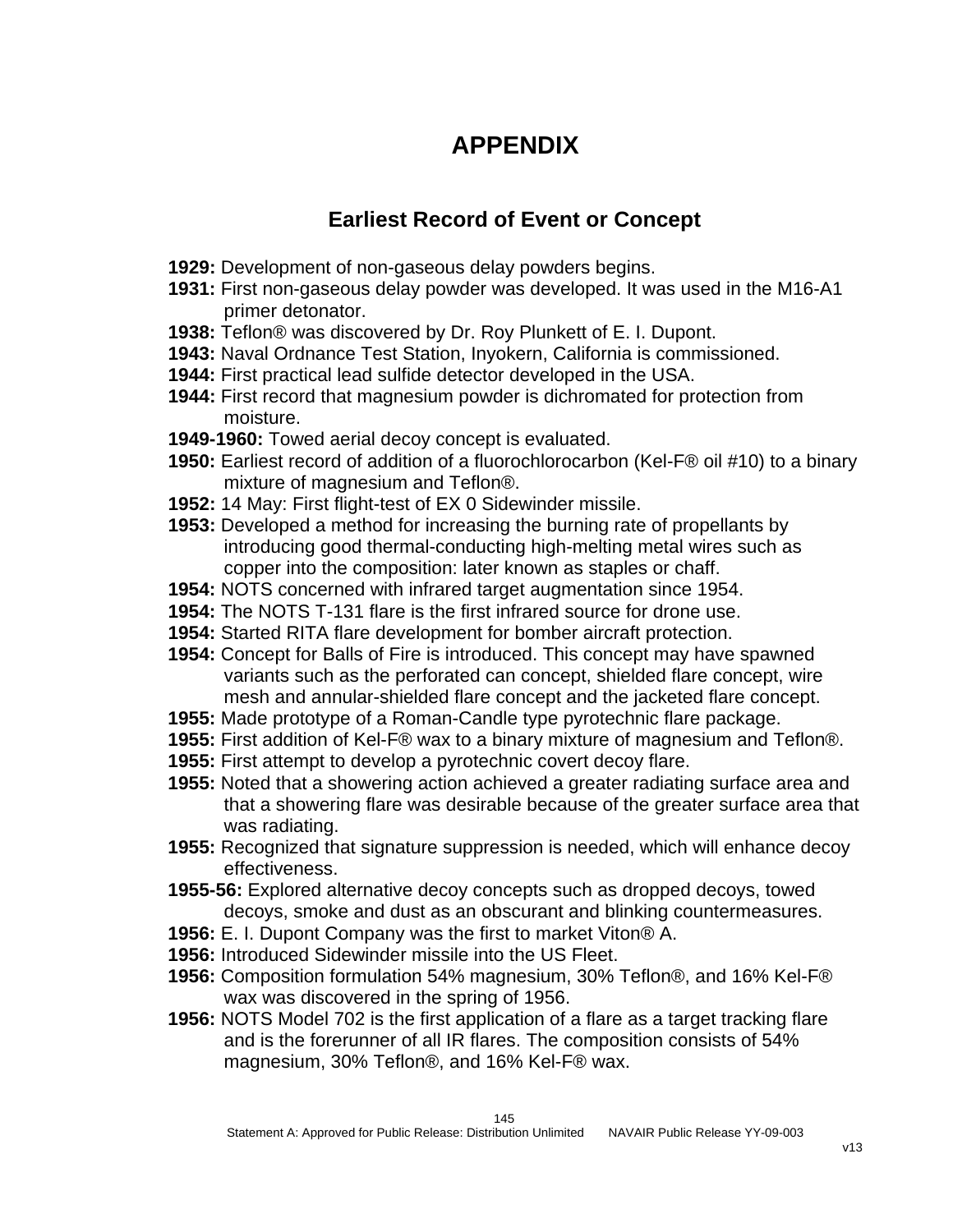- **1956:** Jacketed-variant RITA Flares were housed in a perforated steel jacket. The perforated case design suggests similarity to the Balls of Fire or perforated can design concept wherein the flame spews simultaneously from all the holes in the surface of the flare case.
- **1957:** Introduced concept of an inflated envelope decoy that could be used as a free or towed target. The resultant decoy would be a large-area extendedsource with a low effective temperature.
- **1957:** Infrared decoy flare development technology spread to the UK from the USA.
- **1958:** NOTS Publication series of documents started.
- **1958:** Development of a forward-launched/ forward-fired decoy concept was started. The concept was first proposed in 1954 during the Balls of Fire project.
- **1958:** Started to develop concepts for infrared flares optimized to radiate effectively in the 3.0µm to 5.5µm bandpass region.
- **1959:** First report of the Shock-gel process for making decoy flare composition.
- **1959:** First replacement of Kel-F® wax with Viton® A in a magnesium-Teflon® formula. Prior to 1959, Kel-F® wax was the standard material added to a binary mixture of magnesium and Teflon®.
- **1959:** NOTS Model 704A may have been the first countermeasure flare to have been developed.
- **1959:** The W137 flare is one of the earliest magnesium-Teflon® formulated flares. It dates to before October 1959.
- **1960:** The T-131 flare, the Mk 21 Mod 0 flare and the NOTS Model 702 flare are the most widely used tracking flares at NOTS.
- **1960:** First record (5 July) of an infrared composition with the exact formula 54% magnesium, 30% Teflon®, and 16% Viton® A. First extrusion of this composition is 10 November 1960.
- **1960:** NOTS Model 711A is first flare used for evaluation of weapon systems.
- **1961:** The RR-82 flare cartridge has "pop-out" drag fins to partially control the trajectory. This design may have been the first so-called aerodynamic flare decoy.
- **1961:** The first field tests to determine the ability of a counter-countermeasure algorithm in the missile to discriminate against infrared flare decoys were initiated at NOTS.
- **1961:** Early attempts to make a large-area source flare, which would produce a large cloud of finely divided radiating carbon particles
- **1962:** Earliest attempts to make infrared flares by the cast process.
- **1962:** Flare tested which has a thrust of 250 pounds for 0.5 seconds after which the unit is in free fall: This may be the first trial of the kinematic flare concept.
- **1963:** Attempt to develop a flare that would not be affected by windstream by adding a wire mesh shield in one case and in the other an annular shield with apertures to protect the combustion reaction from the windstream.
- **1964:** The perforated-can flare concept (related to the shielded flare concept) was considered for incorporation into a forward launched decoy flare design.
- **1967:** First attempt to create a pyrotechnic decoy that radiated in regions that correspond to radiative regions where aircraft radiate: spectral flares.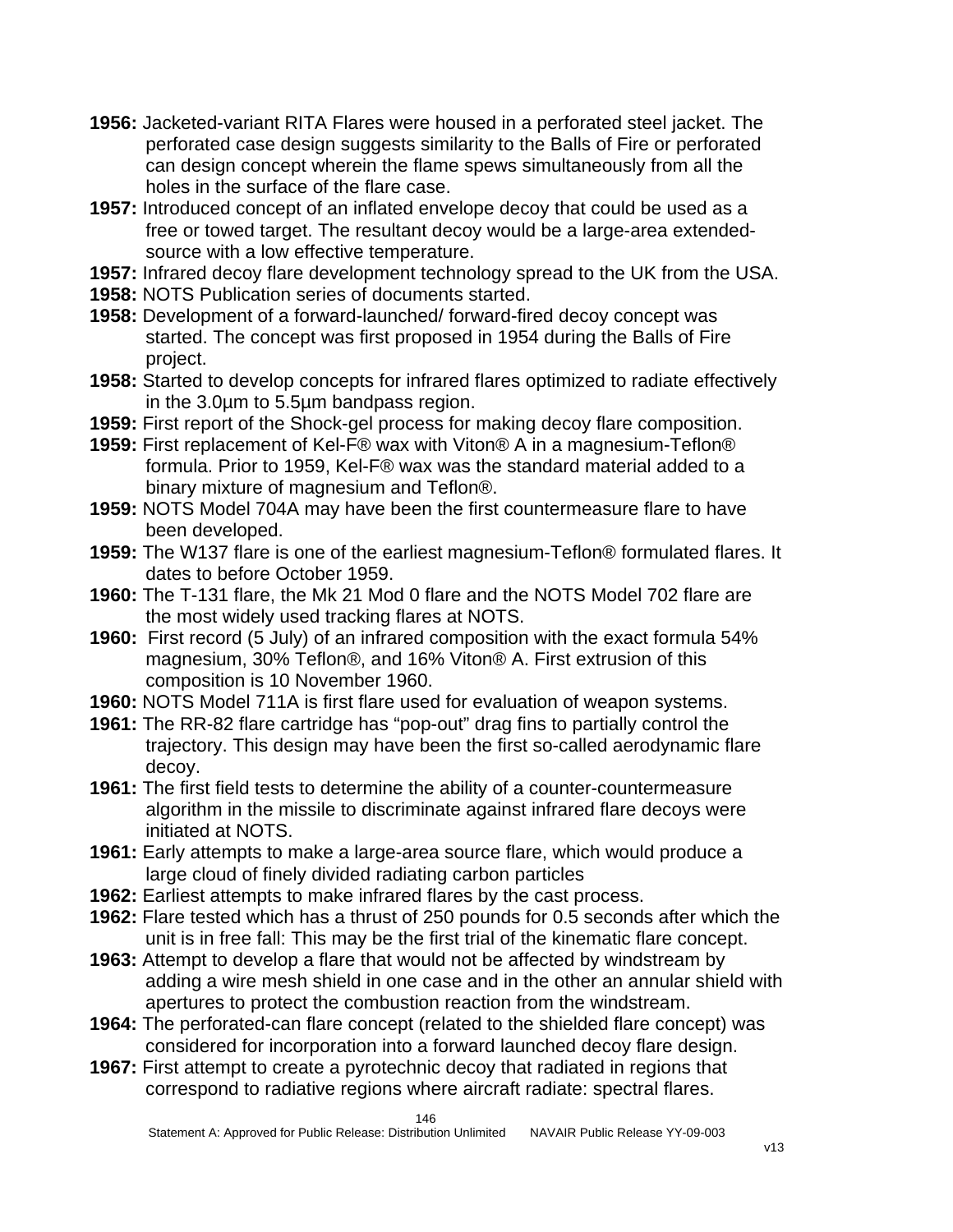- **1967:** Collected relative radiative intensity versus Mach number data, which probably was the first time such information was recorded.
- **1968:** Recognized the need for 120-150 decoy flares on an aircraft operating in a dangerous area.
- **1968:** First report that impact from 50-caliber projectiles can ignite magnesium-Teflon®-Viton® A compositions. This lead to the "bullet impact" safety requirement.
- **1968:** The Mk 47 Mod 0, which entered production in 1968, is the first decoy flare designed for use in the AN/ALE-29 dispenser.
- **1968:** Earliest record of attempt to generate infrared emissions from liquid pyrophoric fluids consisting of a mixture of 80% trimethylethylene (TME) and 20% triethylaluminum (TEA).
- **1969:** Solid carbon is identified as the primary emitter in the typical decoy magnesium-Teflon®-Viton® A flare.
- **1970:** Confirmed by designed experiment the marked reduction of infrared radiant intensity when flares are exposed to windstream. First time this characteristic of decoy flares was confirmed although the degradation had been noted for many years during tests.
- **1971:** Stated that an area-radiating source is better than a point source.
- **1972:** Roman Candle concept is advanced to make a flare using onboard fuel, gelling the fuel, followed by dispensing and igniting the gelled mixture as an infrared decoy.
- **1973:** In the mid-1970s, the RR-119 flare (Later variant) was the highest performing flare in production.
- **1973:** Attempt to develop a shielded flare to overcome flare performance degradation under high Mach windstream.
- **1974:** NOTS Model 723 is largest MTV flare ever constructed: 12 inches in diameter by 16 inches long and weighs 70 pounds.
- **1974:** Capability prediction that the FW355 flare, when used in conjunction with a missile-warning receiver, would give the FAC a fully automated IRCM system.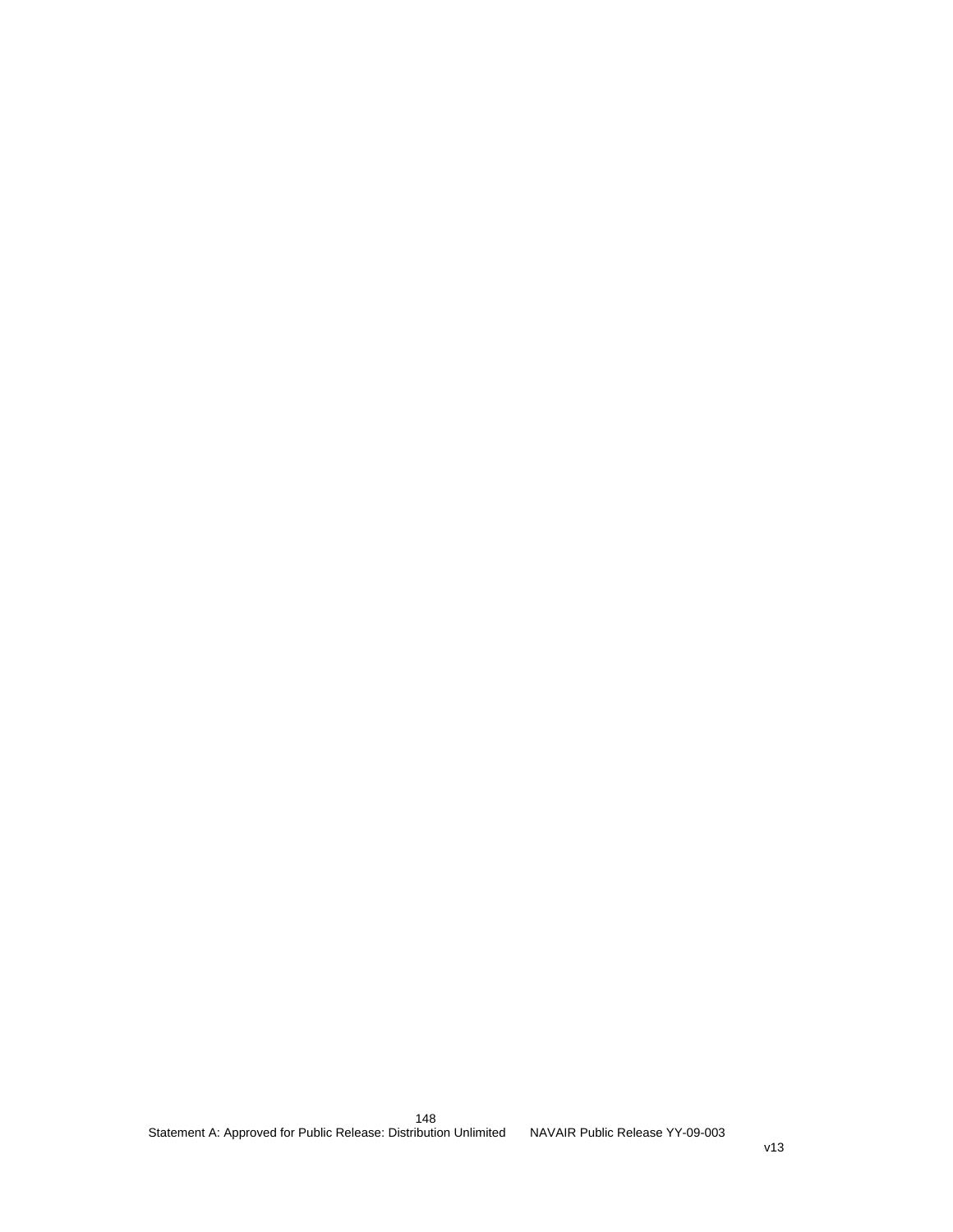#### **Origin of the Pyrotechnics R&D Department at NAD, Crane**

The following are excerpts from a paper presented by Mr. Louis Lo Fiego Bermite Division, in July of 1982 at the International Pyrotechnics Seminar in Steamboat Springs Colorado. He reported that in 1946, the responsibility for the development of pyrotechnic items for the U. S. Navy was assigned to NOL White Oak, which by 1982 became a part of the Naval Surface Weapons Center. The responsibility for research in pyrotechnics and the development of pyrotechnic items for the U. S. Army was assigned to Picatinny Arsenal, Dover New Jersey, which by 1982 evolved into the Army Research and Development Command. The Chemical Warfare Group at Edgewood Arsenal was responsible for screening and colored smokes. The Air Force depended on the Navy and Army for its pyrotechnic needs. During that period Dr. Hart, Head of the Chemical Research at Picatinny Arsenal made immeasurable contributions in advancing the state-of-the-art in pyrotechnics by innovative program planning and implementing these programs through talented personnel.

Mr. Lo Fiego goes on to say that a respected Army General, on his return from World War II stated that there would be no need for pyrotechnics in future wars because electronic and mechanical devices would replace pyrotechnics. Exceptions were photoflash bombs and smoke producing devices. The net result was that financial budgets established for pyrotechnic programs for 1946 through 1950 were minimal. Personnel in Government involved in pyrotechnics felt that in order to establish respect for their work, efforts should be directed toward meeting three objectives: (1) establish real and new needs for pyrotechnics, (2) develop pyrotechnic devices that would be considered ordnance items rather than fireworks, and (3) convert pyrotechnics from a black art to a science. The Navy's Operational Development Force at Boca Chica Florida while developing tactical procedures for Anti-Submarine Warfare (ASW) operations established a need for new aircraft parachute flares and marine markers to satisfy ASW requirements. This helped to reestablish important Navy pyrotechnic programs, which, for example enabled the development of the Mk 24 Mods series aircraft parachute flares. In addition, funds were provided to investigate and develop new and more reliable pyrotechnic compositions.

In 1947, the Navy planned to close the facilities for manufacturing pyrotechnic items at NAD Crane. This is the pyrotechnic production facility at Crane that was built during World War II to continue the production jobs that were transferred from the Navy's Baldwin Long Island pyrotechnic production plant when it closed in the early 1940s. Pyrotechnic administrative personnel in Washington DC Headquarters, who include Mr. Lo Fiego, convinced the Navy to maintain the production facilities at NAD Crane. This was accomplished by using development funds to employ and keep the key people at NAD Crane who had many years of experience in manufacturing pyrotechnics. As an example, the design work for a new illuminating projectile was accomplished at NOL White Oak and the prototypes were fabricated at NAD Crane.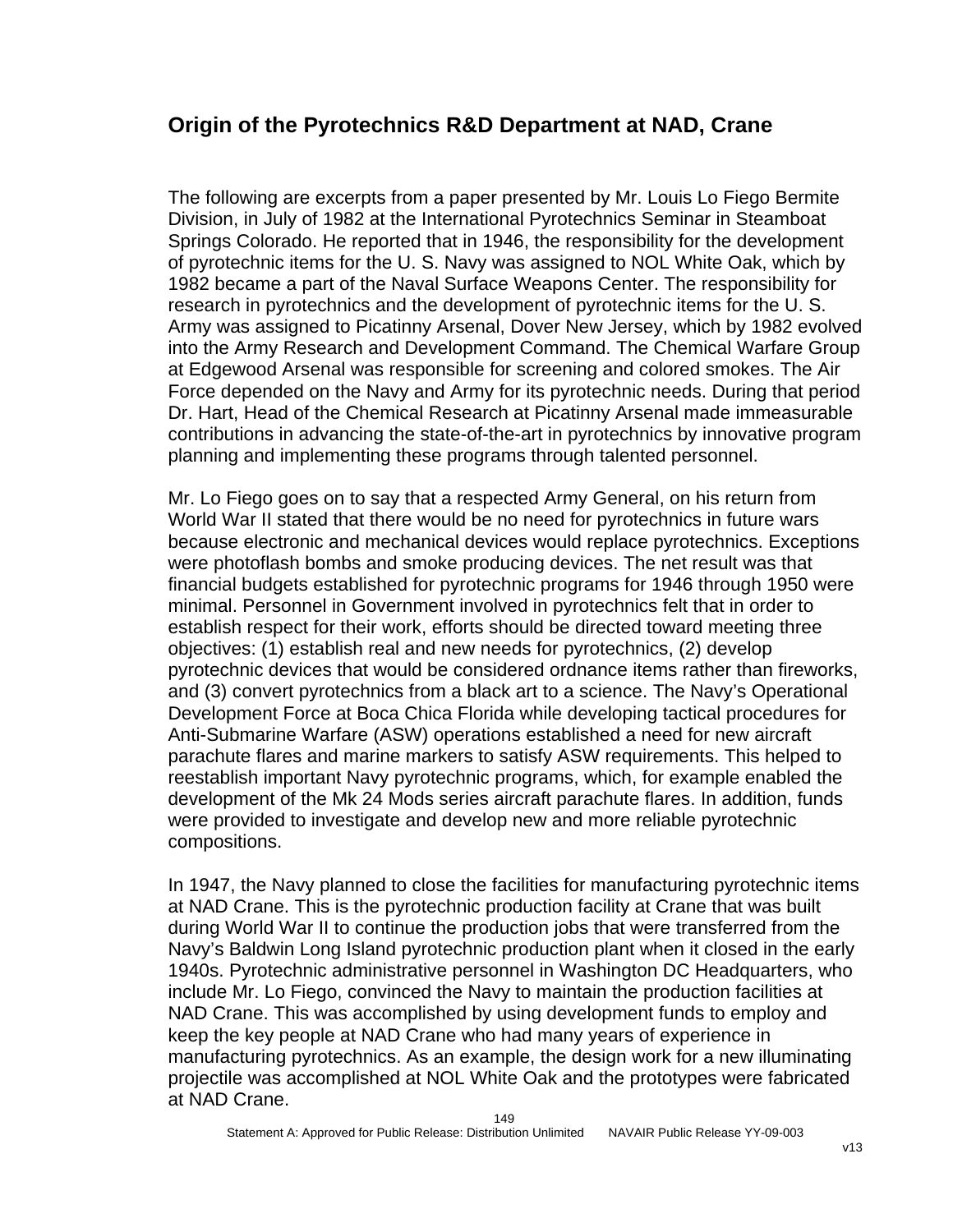Not losing these individuals proved to be very fortunate for the USA during the Korean War. Casualties were high in South Korea because of night infiltration by the North Koreans. As a result, the U. S. Air Force requested the Navy to produce and deliver as many aircraft parachute flares as possible to this area. The pyrotechnic personnel at NAD Crane met the challenge resulting in a letter of commendation from the Air Force. In essence, the letter stated that the flares permitted interdicting the enemy's advances and were instrumental in not losing the war in Korea. The letter helped the cause of pyrotechnics and was used to justify additional funds in the Navy's budget.

The staff in the Navy Headquarters was instrumental in establishing a group of technical personnel at NAD Crane for the production engineering of newly developed pyrotechnic devices. Later this group became the research and development arm for Navy pyrotechnics and deserves credit for helping advance the state-of-the-art and for developing items that are in the category of reliable ordnance items. Eventually, about 1955-1956, that group became the nucleus of the Pyrotechnics Research and Development Department at NAD Crane starting with a complement of about 20 persons.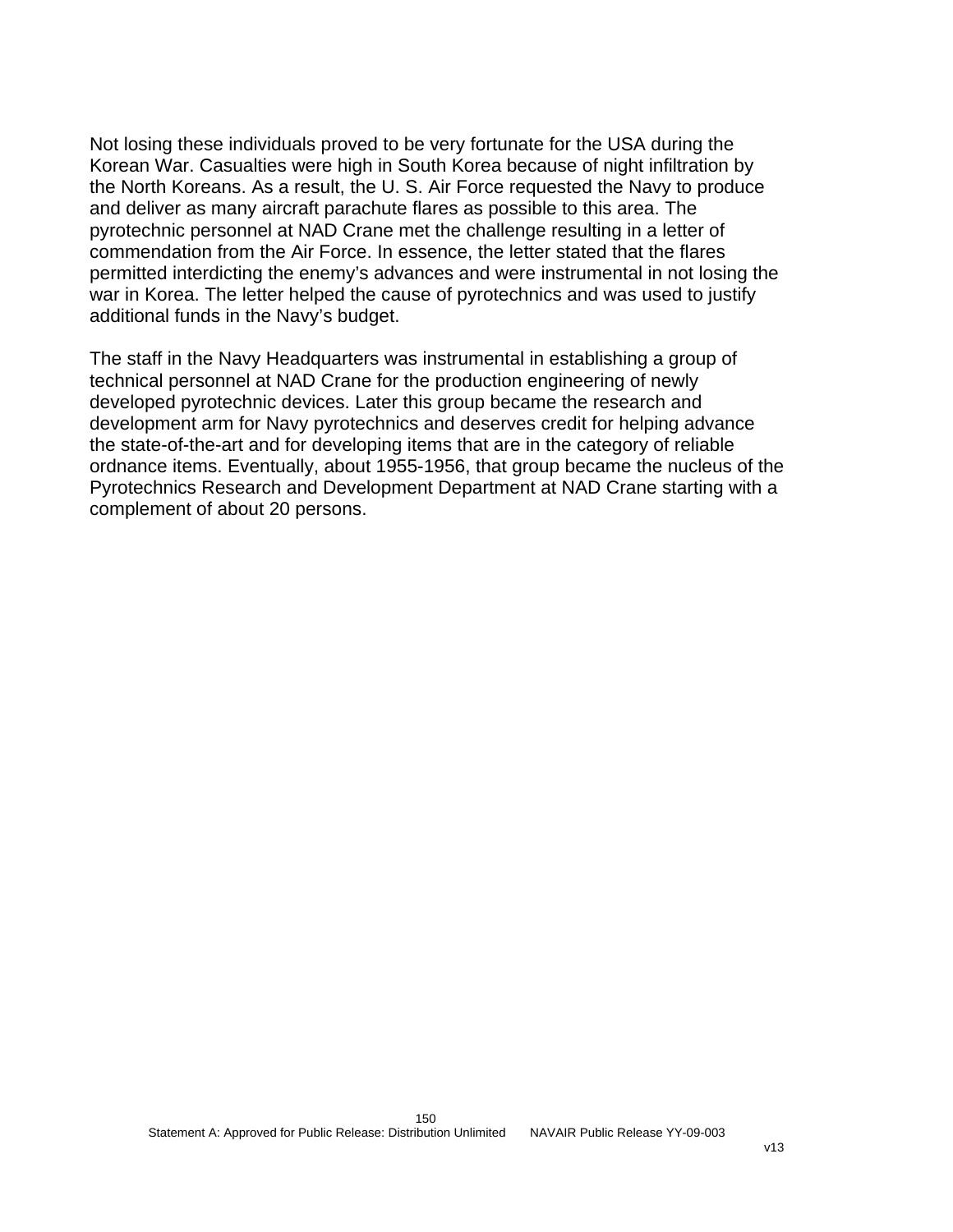### **Origin of the Technology Base for U. S. Military Pyrotechnics at**

### **Picatinny Arsenal**

Before WW II and after WW II in 1946, the state-of-the-art of pyrotechnics was not in good shape. Pyrotechnics was still an art and not a science. About 1947 at Picatinny Arsenal, there was a surge in armaments research and development caused by the technical and tactical shortcomings experienced on the battlefield. At that time, funding for pyrotechnics almost did not exist. This started to change in 1947-1948 when materiel development requirements by the newly established U. S. Air force, formerly the U. S. Army Air Corps, became a dominant factor. The U. S. Air Force was largely dependent for its ordnance upon U. S. Army Ordnance and in turn on the Army's arsenals and laboratories. At Picatinny Arsenal, this created a requirement for pyrotechnic munitions such as aircraft illuminating flares, rescue and distress signals, and photoflash bombs and cartridges for night aerial photography.

At Picatinny Arsenal, the pyrotechnics research, development, and engineering missions were executed within the Technical Group, subsequently renamed the Technical Division. Later, the Technical Division was renamed the Samuel Feltman Ammunition Laboratories and subsequently the Feltman Research and Engineering Laboratories. The latter continued to exist until the summer of 1960. Reorganization of the Technical Group into the Technical Division just prior to 1950 resulted in the elimination of major Branches and established Assistant Division Chiefs in four functional areas.

In January - February 1950, the Technical Division was reorganized again. The result was that Mr. Abraham L. Dorfman became Chief of Development and Engineering, Dr. David Hart became the Chief of Chemical Research, and Mr. Henry Eppig became Chief of Physics, Instrumentation and Testing. In late 1950, Mr. Dorfman became Chief of the Technology Division and Mr. Henry Cohen replaced him as Chief of Development and Engineering.

A major obstacle was the lack of sufficient funds for pyrotechnics research and technology. To overcome this obstacle, Mr. Dorfman chose to internally tax the wellfunded hardware development and engineering projects and to use the accumulated funds for pyrotechnics research and technology. Without these research and technology funds, the U. S. Army's materiel advances in military pyrotechnics would have been minimal. All through the 1950s and into the early 1960s the Pyrotechnics Laboratory at Picatinny Arsenal was the sole research center among the U. S. Armed Services.

Mr. Dorfman writes that the presence of technical managers who perceived the absolute need for a sound technology base; the decision to start on the long road towards eventual realization; the conviction that hardware requirements could not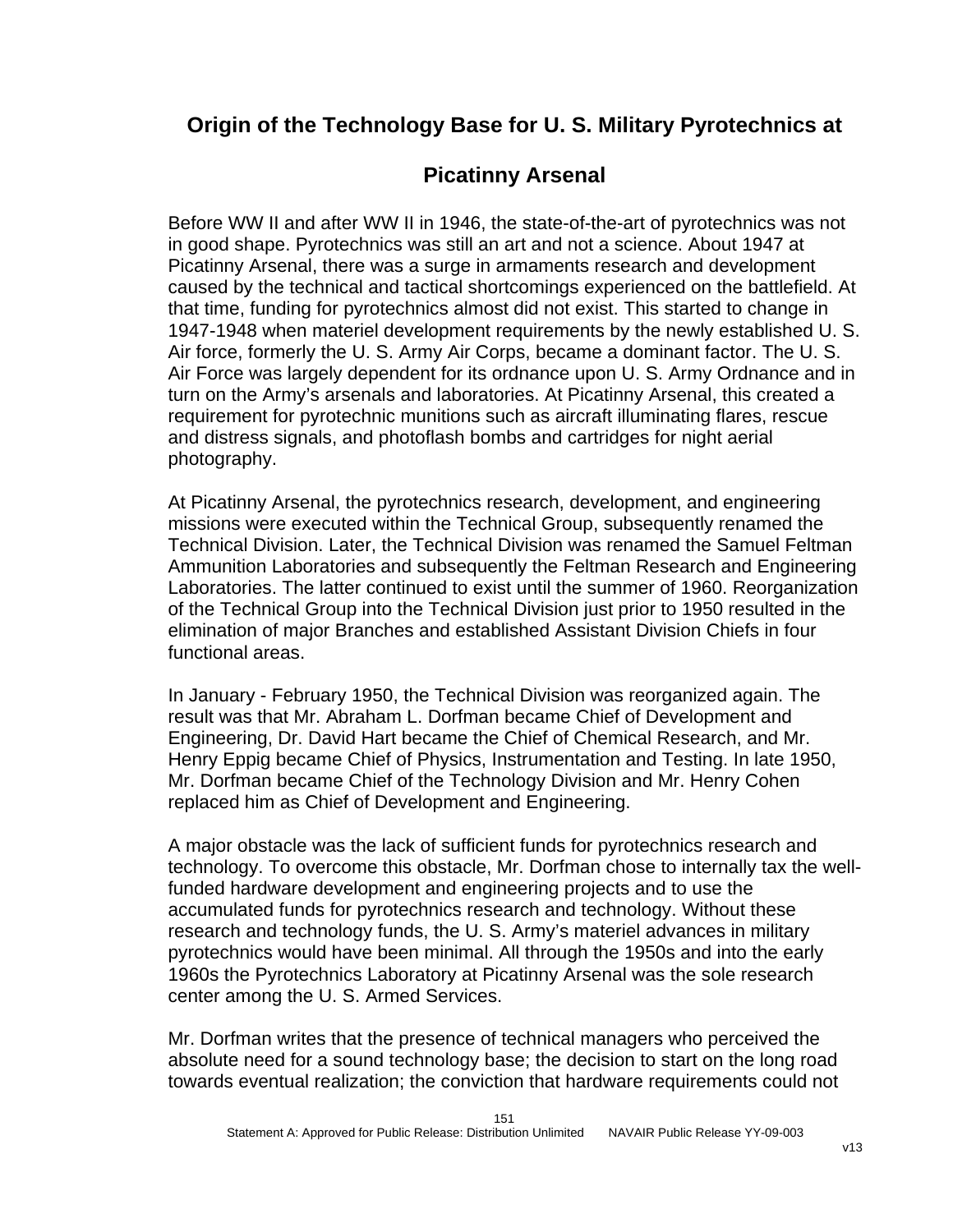be met without a substantial investment in technology; and the availability of heavily funded hardware development projects that could be judiciously used for this purpose made the 1950s the crucial formative years for military pyrotechnics in the United States.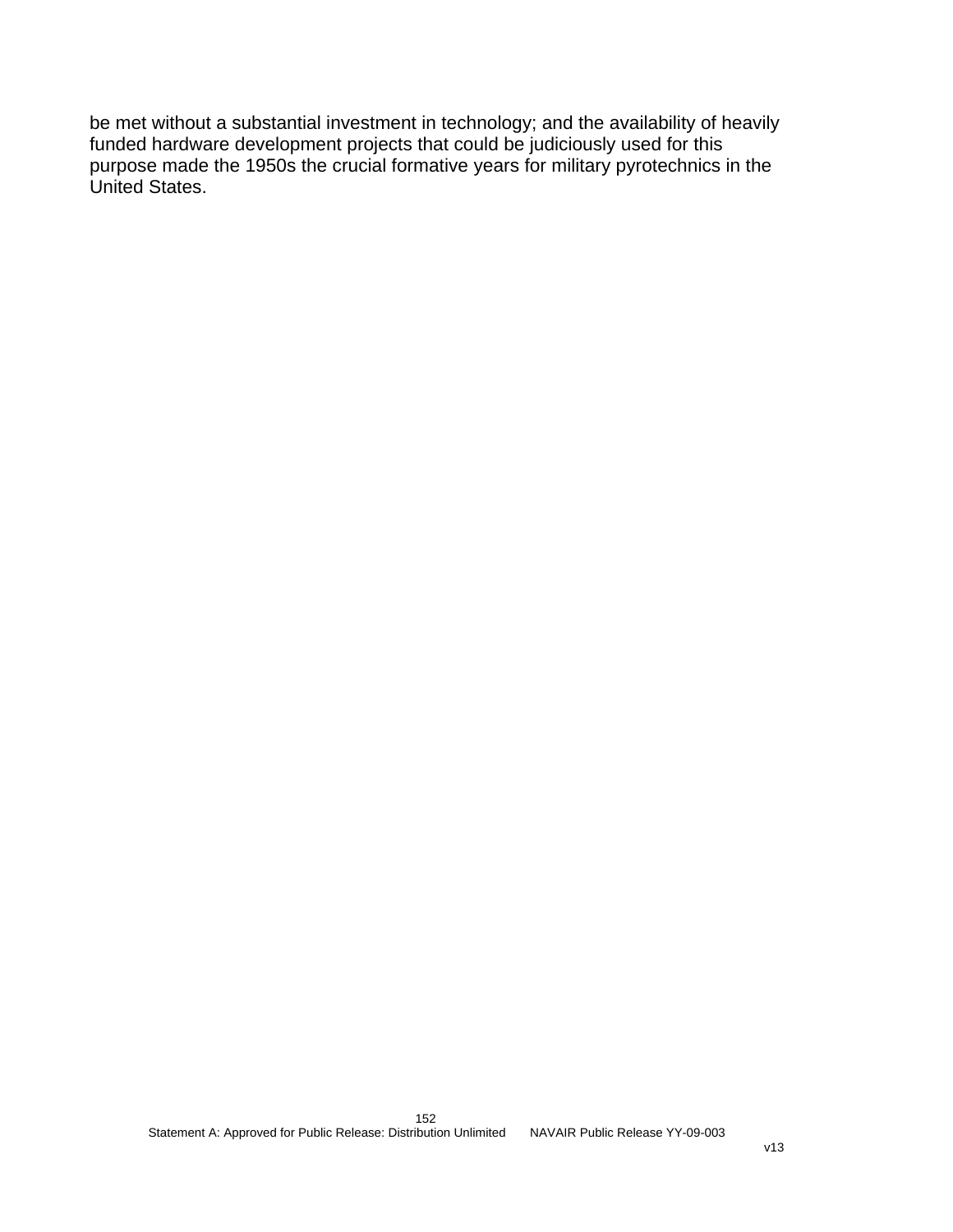### **A Brief History of Military Pyrotechnic Research Facilities in the**

## **United Kingdom**

The UK facility<sup>11</sup> for military pyrotechnic research and development first commenced at Woolwich Arsenal, and was then built up to meet the pyrotechnic requirements of the First World War. One of the Woolwich scientists who was central to the development of UK military pyrotechnics was Mr. Jack C. Cackett who was known as "The father of UK pyrotechnic compositions". With his team, Mr. Cackett built up the knowledge on UK fuel/oxidant mixtures and how to apply their properties to meet increasingly difficult military requirements. Since the First World War these compositions were detailed and registered in the Superintendent of Research (SR) Composition Book. These "SR Compositions" were widely used by many NATO countries.

In 1940, following the outbreak of the Second World War, the pyrotechnics research group was evacuated from Woolwich to the grounds of Tondu House in South Wales. This was situated near to the military ordnance production factory at Bridgend. At this time Tondu was known as the Armament Research Department. (ARD) and was controlled by the Headquarters Establishment at Fort Halstead, near Sevenoaks in Kent

In about 1957, the pyrotechnics facilities at Tondu were moved to Langhurst near Horsham, Sussex. Initially, Mr. Jack Cackett was the senior scientist in charge of the pyrotechnics team, which was made up of very experienced scientific and technical staff, who had transferred with him from Tondu. The research facility was an outstation of Fort Halstead, which in February 1962 was called the Royal Armament and Research Development Establishment (RARDE).

At Langhurst the pyrotechnic facilities and supporting scientific, engineering and technical staff were increased in order to meet the complex technical requirements for pyrotechnics in modern warfare. It was at Langhurst that Mr. Cackett wrote his book titled *Monograph On Pyrotechnic Compositions* originally classified to a restricted circulation but is now unclassified. The date of this publication is January 1, 1965.

During 1976 and 1977 Langhurst was closed down and all the pyrotechnic research and development facilities were transferred to RARDE, Fort Halstead.

During 1993, RARDE, along with other UK research establishments became the Defence Research Agency (DRA). In 1996, DRA became the Defence Evaluation Research Agency (DERA). In April 2001 two organizations were formed from

 $\overline{a}$ 

<span id="page-153-0"></span><sup>&</sup>lt;sup>11</sup> Dr. Tony Cardell OBE provided these details. He joined Mr. Jack Cackett's team at Langhurst in 1962 and worked on UK pyrotechnic research and development through to his retirement from QinetiQ in 2004.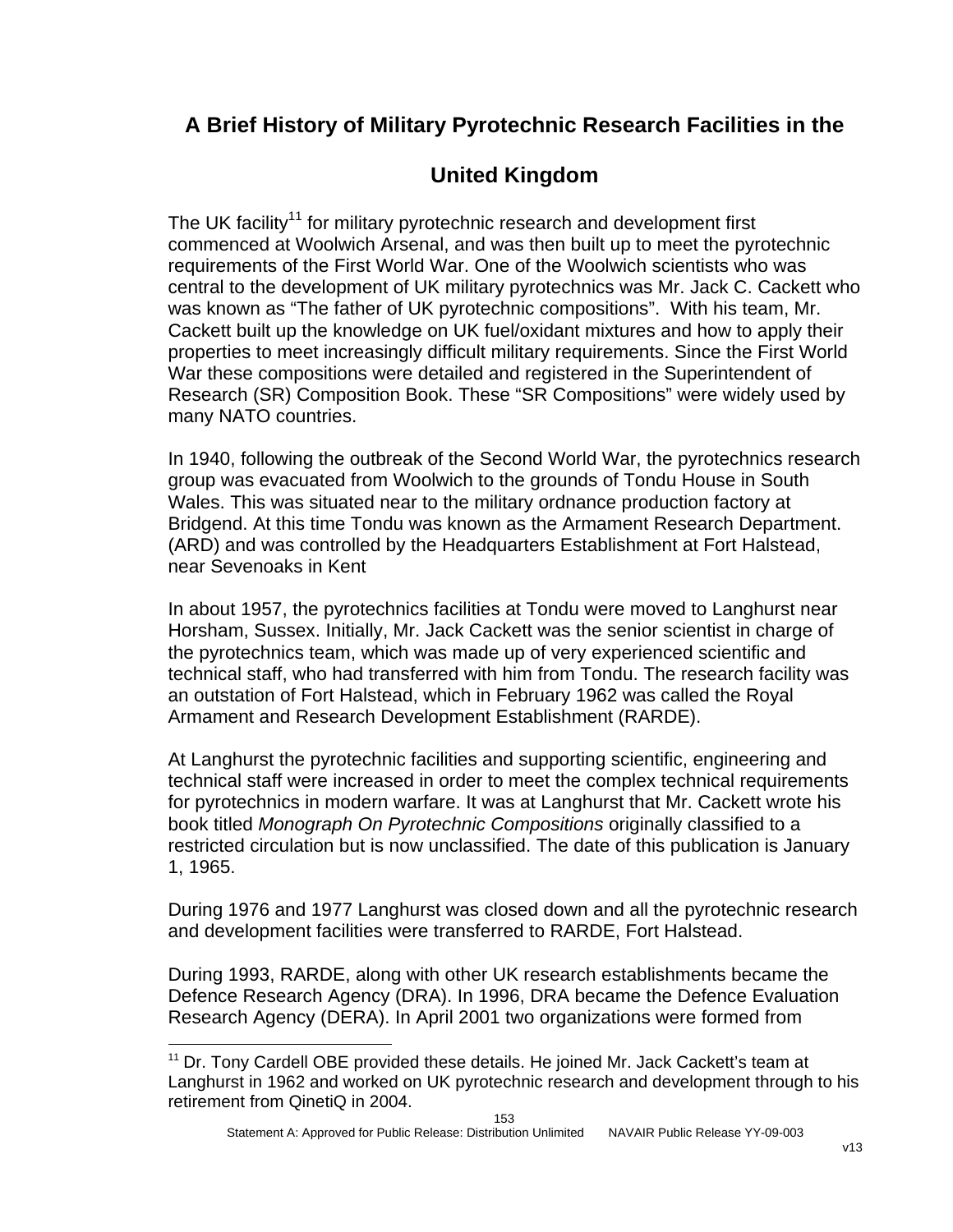DERA. One is the Defence Science and Technology Laboratory (DSTL), which is part of the Ministry of Defence and the other is the public limited company, QinetiQ.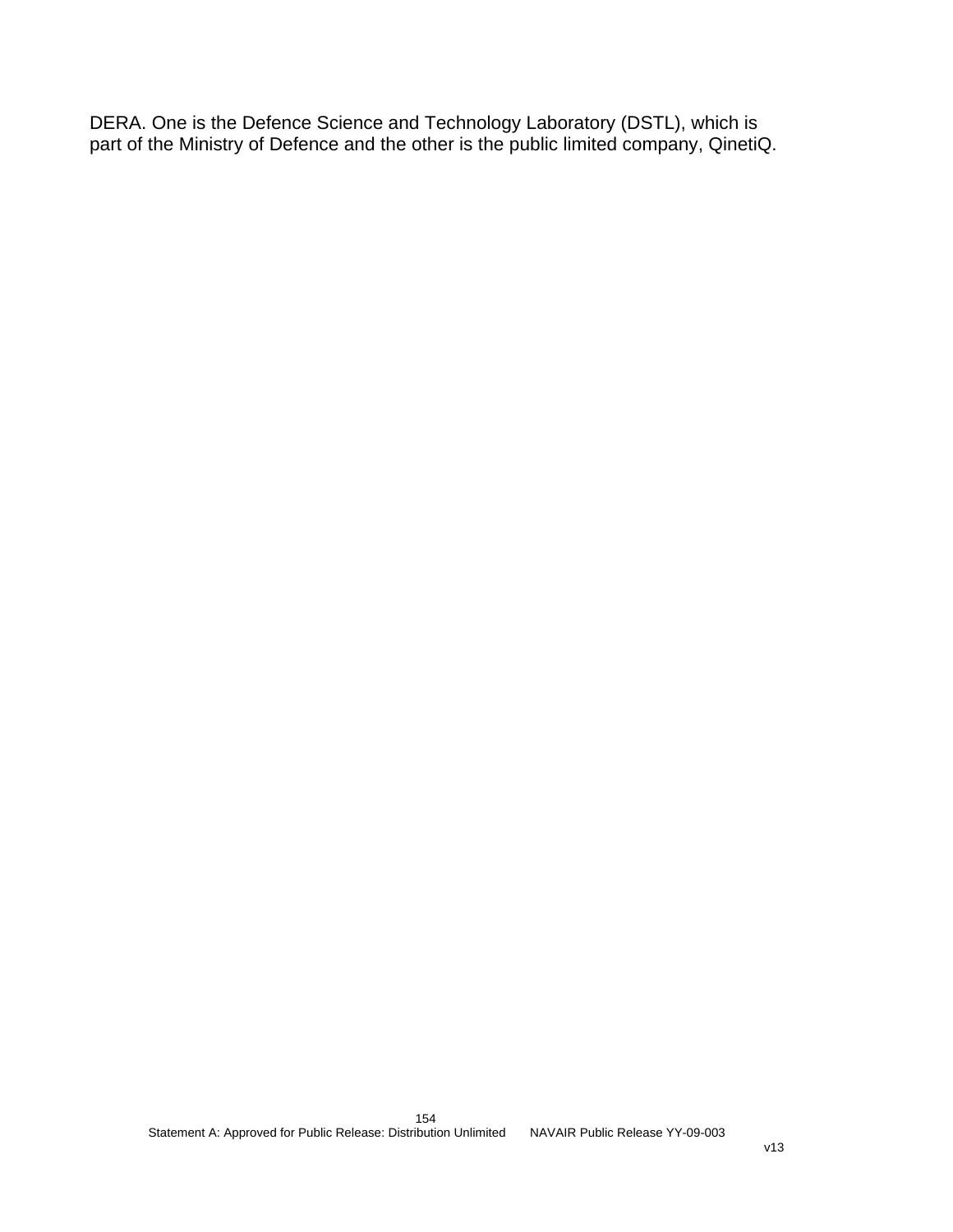### **History Of Navy Pyrotechnics Evolution**

#### **An Interlaced Account of My Pyrotechnics Career at Crane**

Prior to and during World War I, private contractors did nearly all pyrotechnic manufacturing and development work for the Army or Navy. During World War I, the Navy had a contract with the Ordnance Engineering Corporation, 120 Broadway, New York City, for the manufacture of 3, 4, 5 and 6-inch illuminating projectiles. That company held patents covering this type of projectile. The Ordnance Engineering Corporation began operations in an old farmhouse, located on what is now (1957) Sunrise Highway, Baldwin, Long Island, New York. A major fire destroyed the facilities after a few months of operation.<sup>12</sup>

In 1918, the Navy constructed a new plant in Baldwin, Long Island on Milburn Avenue for the Ordnance Engineering Corporation to use in the development and manufacture of illuminating projectiles. At the termination of World War I, the plant was taken over and operated by the Navy as the United States Naval Ordnance Plant (NOP), Baldwin, Long Island, New York. Its one product was illuminating projectiles until 1930.

Then, the plant was awarded a small contract to manufacture Naval aircraft parachute flares. Baldwin collaborated with the United States Naval Ordnance Laboratory (NOL), Washington, D.C., in the improvement and production of the Mark 4, Naval Aircraft Parachute Flare. Sixty units per week was the average schedule until 1939. From 1938 to 1942, the Marks 5 and 6 Aircraft Parachute Flares were developed and produced through the combined efforts of NOP Baldwin and NOL Washington.

NOL Washington was located in the Naval Gun Factory at the Navy Yard along the river in the SE section of Washington DC. NOL Washington did not become established in Silver Springs, White Oak MD until 1943. The latter became known as NOL Silver Springs and, today, is better known as NOL White Oak. (About the year 2000, it was closed by BRAC)

The working force for the Baldwin Plant was reduced to as few as 125 persons shortly after 1930. Private manufacturers were doing some development and manufacturing of pyrotechnics, but the quantities were small. The status of naval pyrotechnics as World War II began was similar to the status of military pyrotechnics at the beginning of World War I: somewhere between lousy and terrible! The demand for pyrotechnics was much greater and more exacting during World War II than during World War I because of the improved implements of warfare.

1

<span id="page-155-0"></span><sup>12</sup> Morecock, William R. and George A. Platz, Jr. *Naval Pyrotechnics Development* 1957, prepared for NAD Crane. Some of the early information was extracted from this document. AD0003349.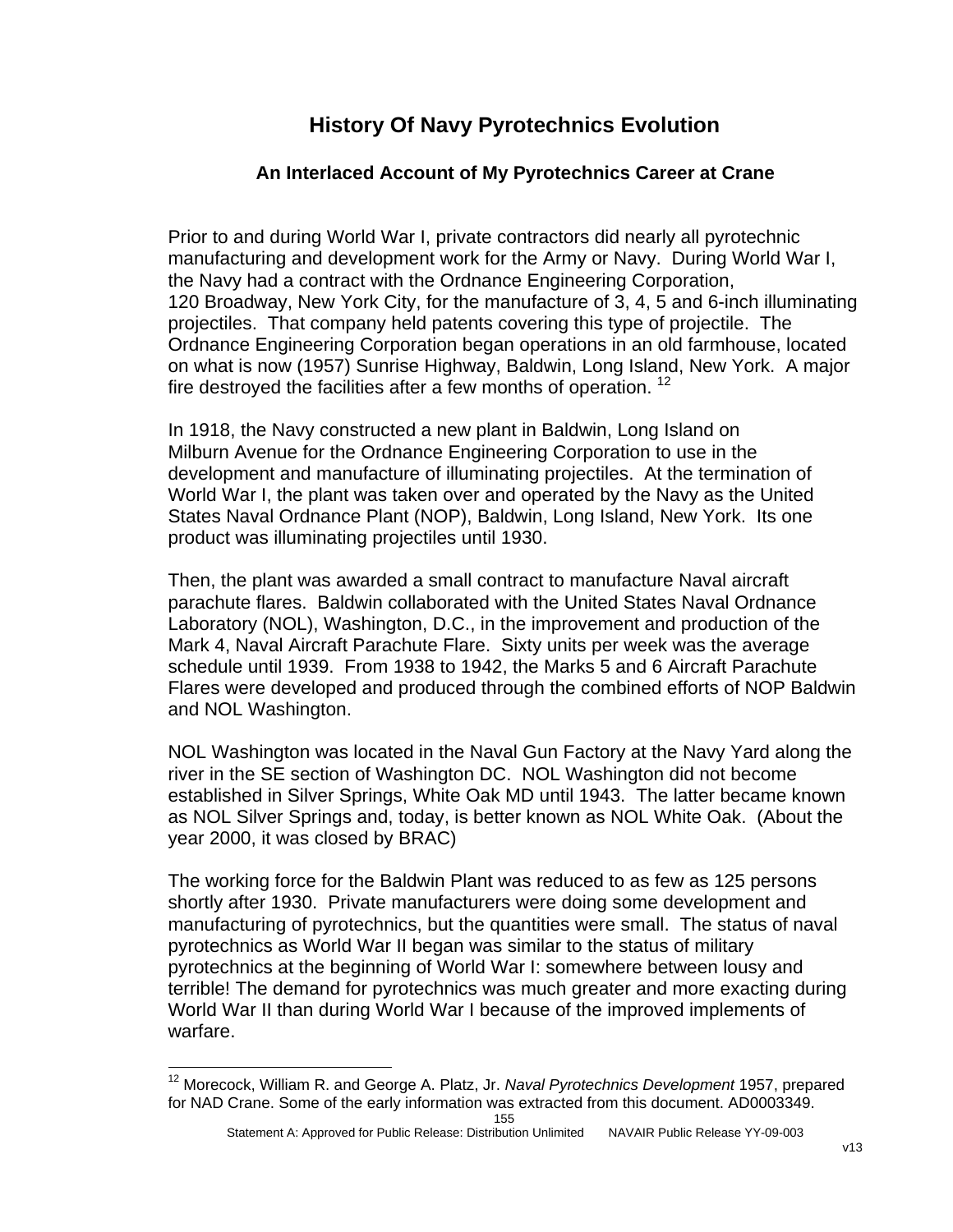Expansion had to be great. Contracts were let with companies who had no experience in this field. Experienced people had to be spread thinly over the industry to form nuclei for production units. Substitute materials had to be tested and authorized. Old units had to be improved and new units had to be designed. The production capacity of the Baldwin Plant was increased 900% from 1939 to 1942.

In the 1930's and 1940's, pyrotechnics development was assigned to the Naval Ordnance Laboratory, Washington DC. When NOL Silver Springs was established in 1943, the pyrotechnic development effort was transferred there. At NOL Silver Springs, Mr. Bernie White, Mr. Louis LoFiego, Mr. Dean Jensen, Mr. Roscoe Dwiggins, and others, did pyrotechnics development. They worked on projects sponsored by the Bureau of Ordnance (BuOrd) Washington, DC. NOL White Oak had laboratory facilities but only limited capability to build developmental and demonstration pyrotechnic test items.

BuOrd was located in "temporary" buildings built in World War I in Washington DC on the NW end of the Mall, just North of the Reflecting Pool. Also located in the vicinity, just to the South, were temporary World War II buildings occupied by BuAir and others. BuOrd had counterpart Bureaus such as BuAir, BuShips, BuDocs, BuMed, etc. BuOrd had charge of all ordnance including all Naval pyrotechnics. BuOrd section Ma3-b was the production-oriented group. Ma3-b later moved to NAD Crane to become NAPEC, Naval Ammunition Production Engineering Center, headed up by Mr. Art Maas. The Re2-a section of BuOrd sponsored research and development and ReW3c was the Pyrotechnic group of BuOrd. BuOrd moved to Crystal City, Arlington VA about 1962-3 when the old buildings on the Mall were torn down.

In 1940, the Bureau of Ordnance (BuOrd) decided to build a new pyrotechnic plant of larger capacity than at Baldwin at the Navy's newly constructed East Coast Ammunition Depot, Burns City, Indiana. At this location, the Navy was building facilities to load, renovate, and store naval gun ammunition such as the 3/50, 5/38, 6/47, and 16 inch projectiles and associated cartridges, bombs, torpedo warheads, depth charges, naval mines, and other conventional ammunition categories but not munitions containing propellants such as rockets. This depot was later renamed U. S. Naval Ammunition Depot (NAD), Crane, Indiana. A plan had existed for years to construct a new Star Shell Plant (illuminating projectiles were known as Star Shells) at the Naval Powder Factory, Indian Head, Maryland. That plan was jettisoned and the new Pyrotechnic plant was built at NAD Crane. Mr. William Russell Morecock, aka Russ, Mr. Jim Palladino and a few others came from Baldwin to run and staff the new pyrotechnic plant. Mr. Morecock was the Master Mechanic of the new operation, which today (2002) is the fenced in area near Building-120 (B-120). He also was the Master Mechanic of the Baldwin plant. He claimed to have had a hand in the design and layout of the new plant at Crane.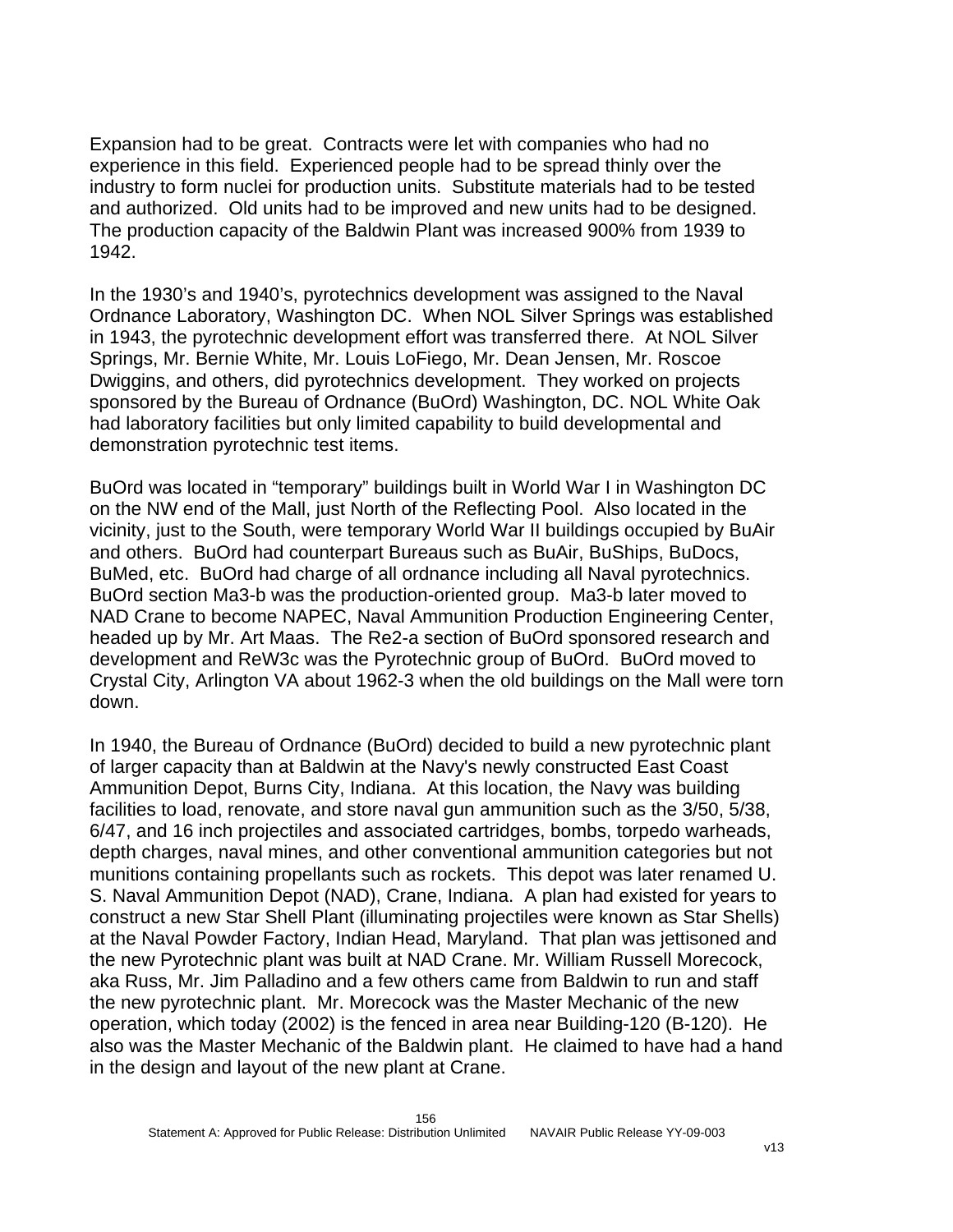The Pyrotechnics Production Division of the Ordnance Department at NAD Crane, BuOrd, NOP Baldwin, and NOL Washington cooperated in the research and development of new pyrotechnics and the improvement of old pyrotechnics during World War II. After the war, NOP Baldwin was deactivated, practically all-private manufacture of pyrotechnics was discontinued, and NAD Crane's pyrotechnic production personnel staff was reduced to about 100 employees.

Mr. LoFiego writes that in 1947, the Navy planned to close the Pyrotechnic Production Plant at NAD Crane, which manufactured pyrotechnic items. He states "we" were able to convince the Navy to maintain these facilities. This was accomplished by using development funds to keep the key people who had years of experience in manufacturing pyrotechnics. As an example, the design work for a new illuminating projectile was accomplished at NOL Silver Springs and the prototypes were fabricated by NAD Crane Ordnance Department. Not losing these key individuals proved to be very fortunate for the USA during the Korean War.

Many World War II pyrotechnic items showed exceptionally poor performance ability after two or more years of storage. The Navy also appreciated the necessity of new designs for pyrotechnics to keep pace with aircraft that fly higher and faster and submarines that descend deeper. These requirements resulted in the Navy's instituting a research and development program for existing and new pyrotechnic items. Much of this work after World War II was carried out in collaboration with NOL Silver Springs and a limited number of private contractors first by the Production Division of the NAD Crane Ordnance Department until about 1951 and then by the Research and Development Division (R&D Div) of the Ordnance Department at NAD Crane until mid-1956. By this time, liaison was well organized between those groups, which use pyrotechnics, and the groups that design and manufacture pyrotechnics. The Bureau of Ordnance established budgets and planned projects to keep pyrotechnics abreast of the other tools of war that were being devised.

Before NAD Crane existed, NOL Washington got support from NOP Baldwin. When NOL Silver Springs and NAD Crane came into existence about the same time, NOL Silver Springs came to the NAD Crane Pyrotechnic Production Plant for support, first directly to Mr. Russ Morecock in the production plant and later to the R&D Division of the Ordnance Department at NAD Crane. Then when the Research and Development Department was established at NAD Crane in 1956, NOL Silver Springs received pyrotechnic design support from NAD Crane's new Research and Development Department.

NOL Silver Springs would come to NAD Crane by work request to get models and test units made to their designs during the early 50's (the Korean war era) and perhaps earlier. Mr. Glen Casey, Jr. known only as "Casey", pyrotechnics tool and die maker in the pyrotechnics plant, worked with Mr. Bernie White during his visits to NAD Crane to work out the details. The units or components were sent to NOL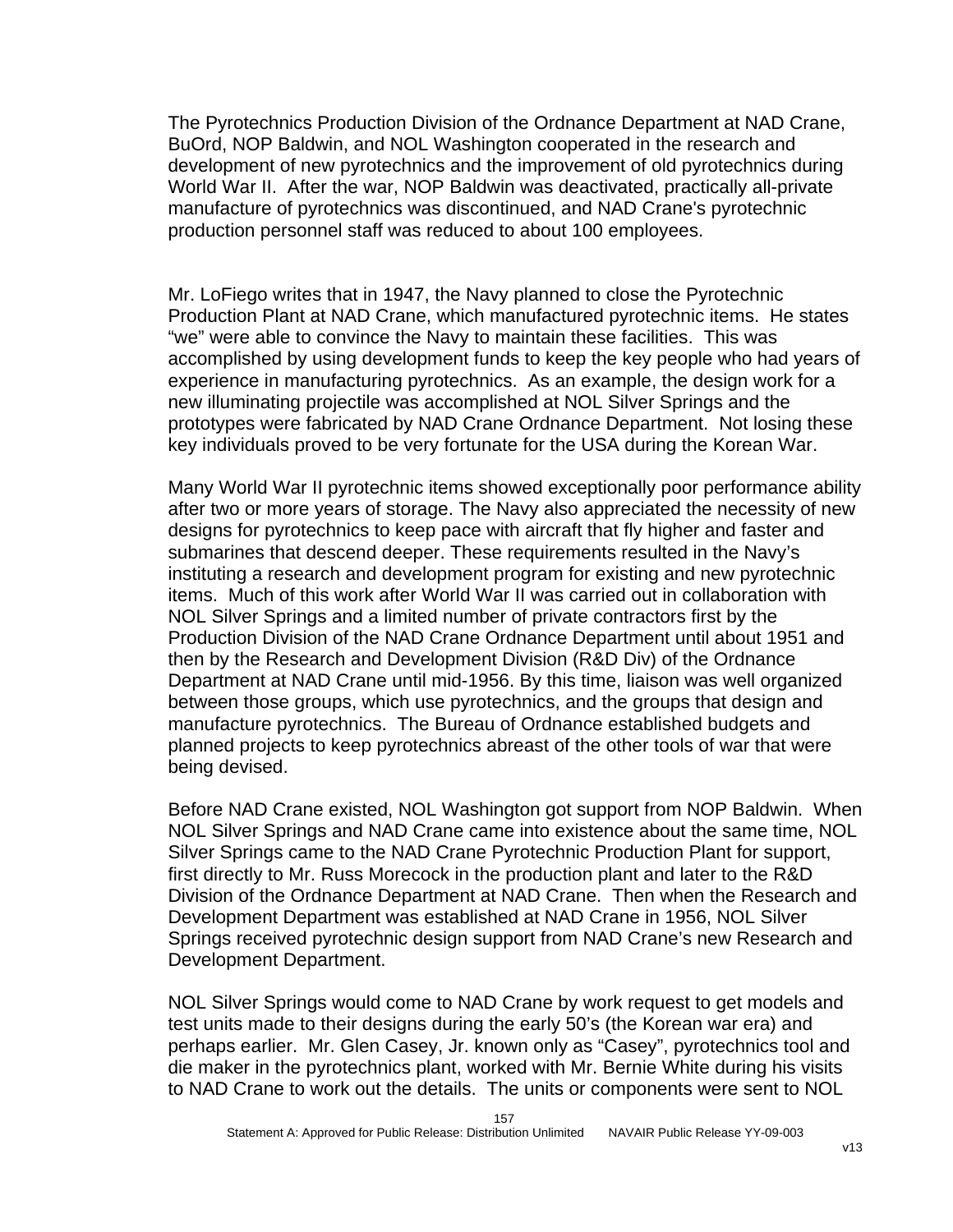for test. After testing, the cycle repeated again and again. This effort was supported at NAD Crane by a small R&D Division of the Ordnance Department, which was made up of about 6-8 Navy Ensigns and LTJG's headed by a reserve LCDR Austin Behlert USN who reported to the Ordnance Officer CDR John Ela USN. The Commanding Officer at that time was CAPT Eugene C. Rook USN. The pyrotechnics development and the NOL work was administered and directed by personnel of the Pyrotechnics Division. These persons worked with Mr. Russ Morecock and his Pyrotechnics Plant personnel to get the work done.

Bernard E. Douda was one of the Navy Ensigns sent to NAD Crane in September 1952 to work in the Pyrotechnics Division of the NAD Crane Ordnance Department. Others were: Mr. Joe Hammond, Mr. Bob Mariman, Mr. Roger Struck, Mr. Dick Randall, Mr. Bruce Butrym, Mr. Jim O'Brian, and Mr. John Dimmer. Mr. Hammond eventually became the administrative assistant to the Ordnance Officer. Mr. Dimmer engineered the production set-up and initial operation of the Plaster Load Facility in Building 2084 to fill warheads with an inert material for training use. Mr. O'Brian was our Explosive Ordnance Disposal Officer (EOD) assigned to run the EOD Demolition area. Mr. Butrym hooked up with the Special Projects (SP), ADM Rickover area, converted to regular Navy, and eventually achieved Captain's rank and, as his last duty station (I think), served as the Commanding Officer of the Navy Weapons Station (NWS) at Charleston, SC.

Trying to conduct developmental projects remotely from NOL White Oak was cumbersome. NOL White Oak was not very interested in the small amount of money, which pyrotechnics brought in. By this time (about 1954) Mr. LoFiego transferred from NOL White Oak to BuOrd to head up the pyrotechnics group there. Mr. Stan Fasig, a young engineer and Mr. Phil Smith (aka PJ) started to work at NOL White Oak, both on the same date. Mr. Ray Szypulski also was an NOL employee. NOL White Oak and BuOrd chose to move pyrotechnics R&D to Crane. To do this, they set up 19 billets at NAD Crane. With the support of Command and the Civilian Personnel Office, Mr. LoFiego came to NAD Crane for a week. He and then LTJG Douda, using NOL White Oak Position Descriptions (PD's) for samples, wrote the 19 PD's for the new NAD Crane R&D Department. Staffing started in late 1955 and early 1956. Mr. LoFiego later left government service to join the Bermite Powder Company in Saugus CA where he had a senior position, such as General Manager. Later, Mr. Fasig and Mr. Smith transferred to NAD Crane to fill positions in the new R&D Department.

In April of 1956, a Pyrotechnics Research and Development Department was established at NAD Crane for conducting all new pyrotechnic design through the prototype production for evaluation (PPE) stage. In this stage, new designs are subjected to a "dress rehearsal" production and the design or tooling are altered to achieve a product which will function to specifications and can be fabricated by conventional methods of manufacture. In today's terminology, we might think of the PPE stage as a late phase of Engineering Manufacturing Development (EMD) or an early phase of Limited Rate Initial Production (LRIP).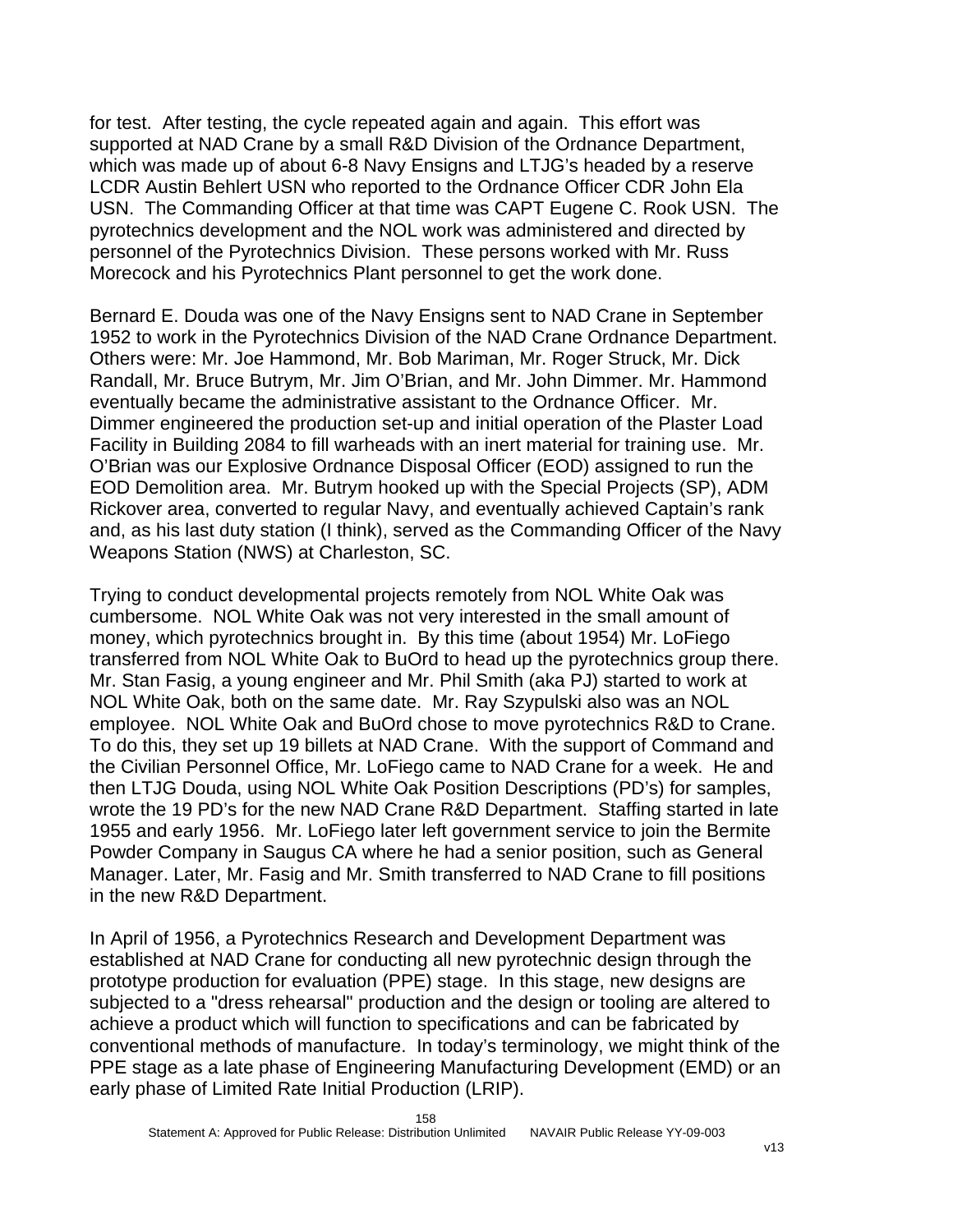Mr. Victor Willis, then at Aerial Products Company, Elkton MD was chosen by Mr. Russ Morecock and Crane's Command as the first Pyrotechnics Research and Development Department Director of NAD Crane. Soon to follow Mr. Willis from Aerial Products was Mr. Ben Harkness. While still in the military, LTJG Douda was assigned to head up the Chemical Engineering Division of the R&D Department. In May 1956, LTJG Douda was released from the military and continued in the job as a civilian. Mr. Phil Cornwell, a Mechanical Engineer, was hired from Fabricast in Bedford, Indiana, a GM foundry operation. Mr. Stan Fasig was soon hired as the Mechanical Engineering Division head and very soon befriended Mr. Willis and moved into his office to become the Deputy Director. Mr. Phil Smith had transferred from NOL White Oak to BuOrd and then was hired by NAD Crane in early 1960 to form an Evaluation Division. Mr. Phil Cornwell became the Mechanical Engineering Division head. Mr. Charlie Connor headed the Documentation Group, of which Mr. Noble Wittenmeyer and Mr. Paul Scott were senior members. Mr. Wittenmeyer was a draftsman and Mr. Scott did a lot of design work as a draftsman. Mr. Jerry Kemp hired in as a Mathematician and soon headed the Math/Statistics Division. To this nucleus of staff came the duties of pyrotechnics development for the Navy. By 1958, NOL, White Oak had phased out of pyrotechnics development completely.

The R&D Department set up offices in the upper deck of Building 38 about late 1955, had no lab space there, and thus had to use the facilities of the pyrotechnics production plant for prototype operations, both mechanical and chemical. After about two years, Building 198 and Building 2540 were made available for the R&D Dept. (estimate 1958-9).

Several devices the R&D Department personnel were working on in the early 50's (about 1953) were the Mk 7 Mod 2 Marine Location Marker, the Mk 5 Mod 4 Marine Location Marker, Submarine Emergency Identification Signal (SEIS), and others. They were working on improved models of these devices. The Mk 25 Mod 0 Marine Location Marker came out of this effort about 1958.

About 1955, a red phosphorus (RP) production capability was built inside the pyrotechnics plant area. Mr. Morecock was still the Master Mechanic. He later retired about 1956 with severe health difficulties. LTJG Douda was Pyrotechnics Officer, assigned by CDR John Ela, to oversee the pyrotechnics operation for the Ordnance Officer. The RP area had many daily fires, mainly in the mixing and pressing operations. Three to six fires per 24 hours were not uncommon. LTJG Douda had the assignment of chasing the fire engines day and night. As we learned how to handle RP safely and improved the processes and procedures, fire and injuries diminished to a rarity.

About 1957-8, NOL White Oak and BuOrd wanted a second source for thermal battery production, then being produced by Eureka Williams and Eagle Pitcher. We visited the plant to learn how to build the battery and proceeded to build a thermal battery production line inside Building 2698. Some operations were technically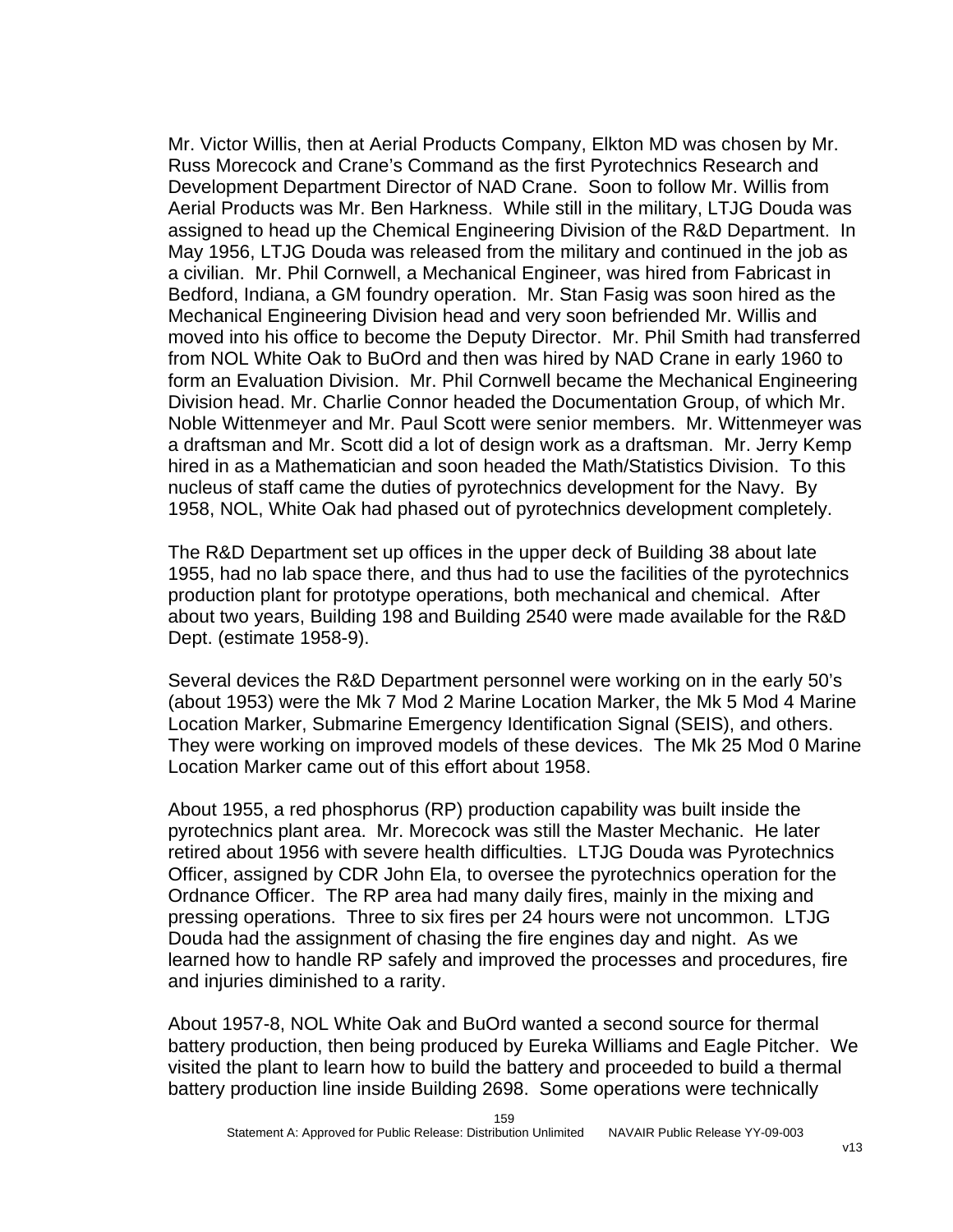difficult because of the need to operate at about 4-5% relative humidity and the need to control the energy of the heat paper very closely. A lithium compound, which was extremely hygroscopic, was a major component of the heat paper. It required very low humidity during processing. A Parr Bomb calorimetry room was set up to do the heat paper analysis. Mr. Clarence Gilliam conducted a lot of the heat paper calorimetric measurements.

During the Korean War period, pyrotechnics production and development was booming. BuOrd later reorganized to become the Bureau of Naval Weapons (BuWeps), and still later to reorganize and split to become Naval Air Systems Command (NAVAIR) and Naval Sea Systems Command (NAVSEA). These agencies started to assign NAD Crane pyrotechnics duties such as Cognizant Field Activity (CFA). We were assigned all NAVSEA pyrotechnics and most of NAVAIR pyrotechnics responsibilities. A block of research money flowed from the Office of Naval Research (ONR) to NAVAIR and NAVSEA for them to administer and direct toward their special interests. We eventually received some of these research funds from NAVAIR, administered by Dr. Hyman Rosenwasser. Exploratory development funds were distributed in a similar manner: in NAVAIR Mr. Dick Wasneski, Mr. Jerry Kovalenko, LCDR Hugo Hardt and others and in NAVSEA by Dr. Adolph Amster and Mr. George Edwards. OPN and hardware development funds were administered in NAVAIR by Mr. Ray Szypulski as Technical Agent for PMA-253/PME-107, the latter being the REWSON (electronic warfare) Office of the Naval Electronics Command (NAVELEX).

It was during most of the 1960's and the early 1970's that NAD Crane received research and development funds from NAVAIR. About mid-1960, non-infrared (IR) decoy funds started to go away both in NAVAIR and in NAVSEA. The NAVSEA emphasis was on pollution abatement and disposal. For about ten years, we developed processes for ecologically acceptable ways to dispose of all categories of pyrotechnics. Dr. Ken Musselman and Dr. Carl Dinerman did most of the exploratory work and Mr. Jim Short developed pilot plants for these processes for NAVSEA. By about 1972, except for the disposal work, NAVSEA was out of the pyrotechnics development business. NAVSEA was assigned the tri-service lead for energetic materials disposal and pollution abatement.

In the early 1960's, NAVAIR set up the Naval Weapons Station, (NWS) China Lake to administer the pyrotechnics exploratory block of funds. NAD Crane then had to obtain NAVAIR pyrotechnics development funds from NWS China Lake. The latter tended to favor funding their projects in preference to projects proposed by other activities. They were chosen for this lead, instead of NAD Crane, because they were a NAVAIR station and NAD Crane belonged to NAVSEA. NAVAIR could not see fit to appoint a NAVSEA station to administer their work. This lasted until about 1977. When the amount of funds had diminished to below a critical mass, NWS China Lake told NAVAIR they would get out of the pyrotechnics development business entirely. FY 77 was the last year which NWC China Lake controlled the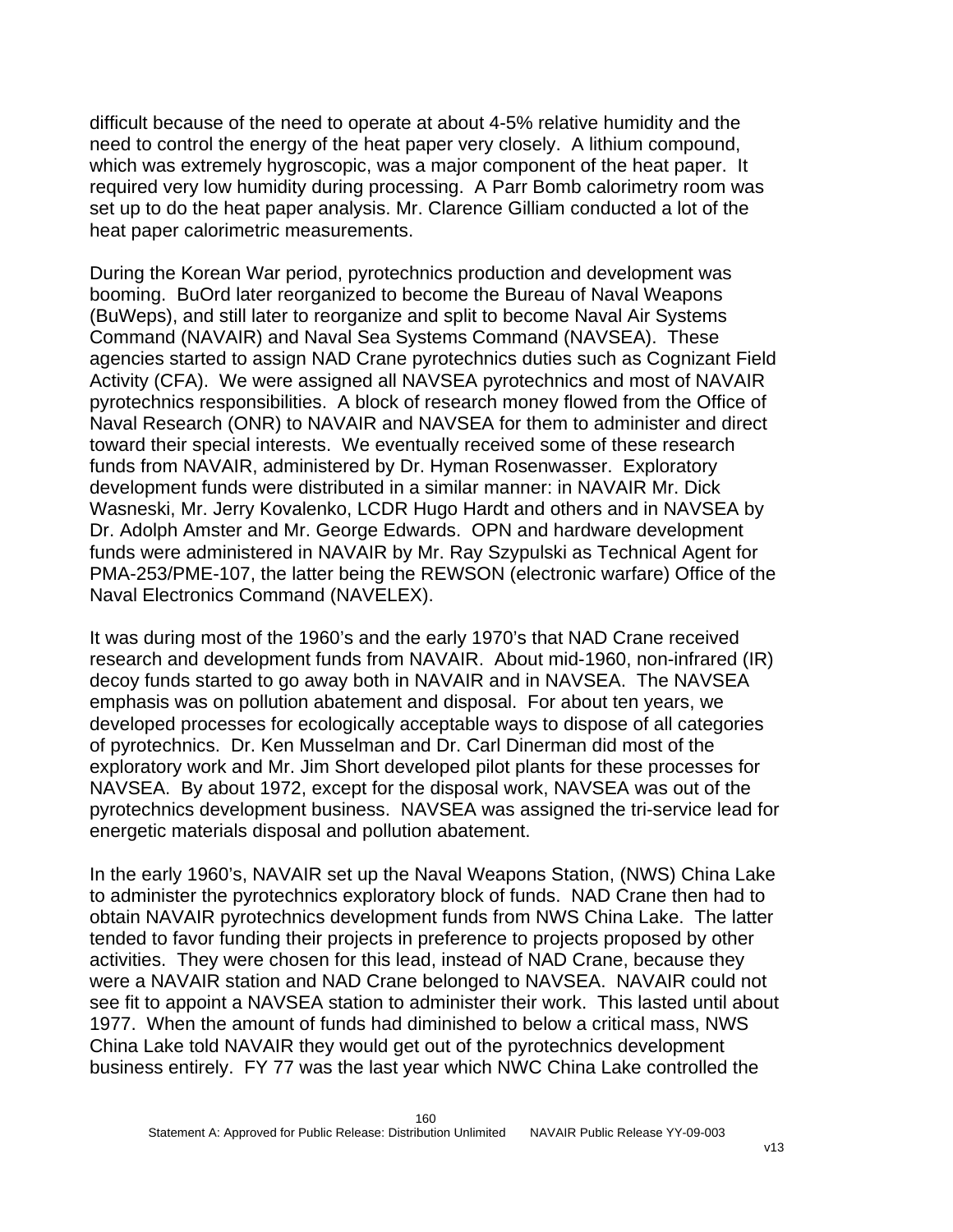exploratory development funding block and by 1980 had quit the pyrotechnics business completely.

In the early 1950's, the Naval Ordnance Test Station (NOTS), China Lake had embarked on the development of a heat-seeking missile, later to become the Sidewinder, AIM-9 series. This effort was lead by Dr. William B. McLean. He eventually became the NOTS Technical Director. In addition, there was substantial activity in development of devices against which the Sidewinder could be tested. In the early period, long before there was a need to determine the effectiveness of the Sidewinder against airborne targets, target flares and tracking flares were needed to make it easier to test rockets and missiles. Early tracking flares were formulated to produce visible radiation for visible tracking, presumably because tracking technology in the infrared was non-existent. Under the leadership of Dr. George Handler at China Lake, infrared target and tracking flare development and later infrared decoy flare development work continued into the 1960's. Dr. Handler, Mr. Art Breslow, Mr. Ed Allen and others lead this work. Their team and laboratory dissolved about the time (1960) that NAVAIR appointed NWC China Lake as the pyrotechnics lead. Dr. Handler has retired, as has Mr. Breslow. Mr. Allen transferred to NAVAIR to work for Mr. Szypulski and then to NAD Crane for a short period.

About the same time period (1964-1975), the Vietnam War was in full swing. As mentioned earlier, pyrotechnics funds for non-decoy projects were terminated first in NAVSEA about 1973 and then by NAVAIR about 10 years later. This left infrared decoy work as the first and only priority. Non-decoy pyrotechnics continued as product improvement, malfunction investigations, and production support. The demand for infrared decoys during the Viet Nam war was critical. PMA-253 and Mr. Szypulski pushed hard to get infrared flares developed and tested. NWC China Lake received substantial funding for decoys in the mid- to late-1960's. Mr. Don Hazelton of NAD Crane became involved with Dr. Pierre St. Armand of NWC China Lake for the development of a weather modification expendable based on silver iodide. These were tested during the hurricane season to try to reduce the fury of the storm. The units were fitted into the photoflash dispenser. Mr. Hazelton used his experience with the weather modification expendables development and his contacts in PMA-253, NAVAIR, and at NWC China Lake to ease into infrared decoy development. With only modest funding from PMA-253 via NAVAIR (Szypulski), Mr. Hazelton prepared infrared decoy test units for test first at NAD Crane and then for air test at NWC China Lake. The start of production of the Mk 46 Mod 0 took place during 1968 at NAD Crane. In response to a May 1972 Fleet message from Viet Nam expressing an urgent need for infrared decoys, NWC China Lake took the N-35 propellant (MTV-also called composition PL9001), put it into the pyrotechnic pistol cartridge and made the Mk 50 Mod 0 decoy flare for the M8 Pistol. The decoys were tested for decoy effectiveness using the Redeye missile as a surrogate for the SA-7 threat missile. Two thousand infrared decoys were shipped to SE Asia in June 1972. A recommendation for release to unlimited production of the Mk 50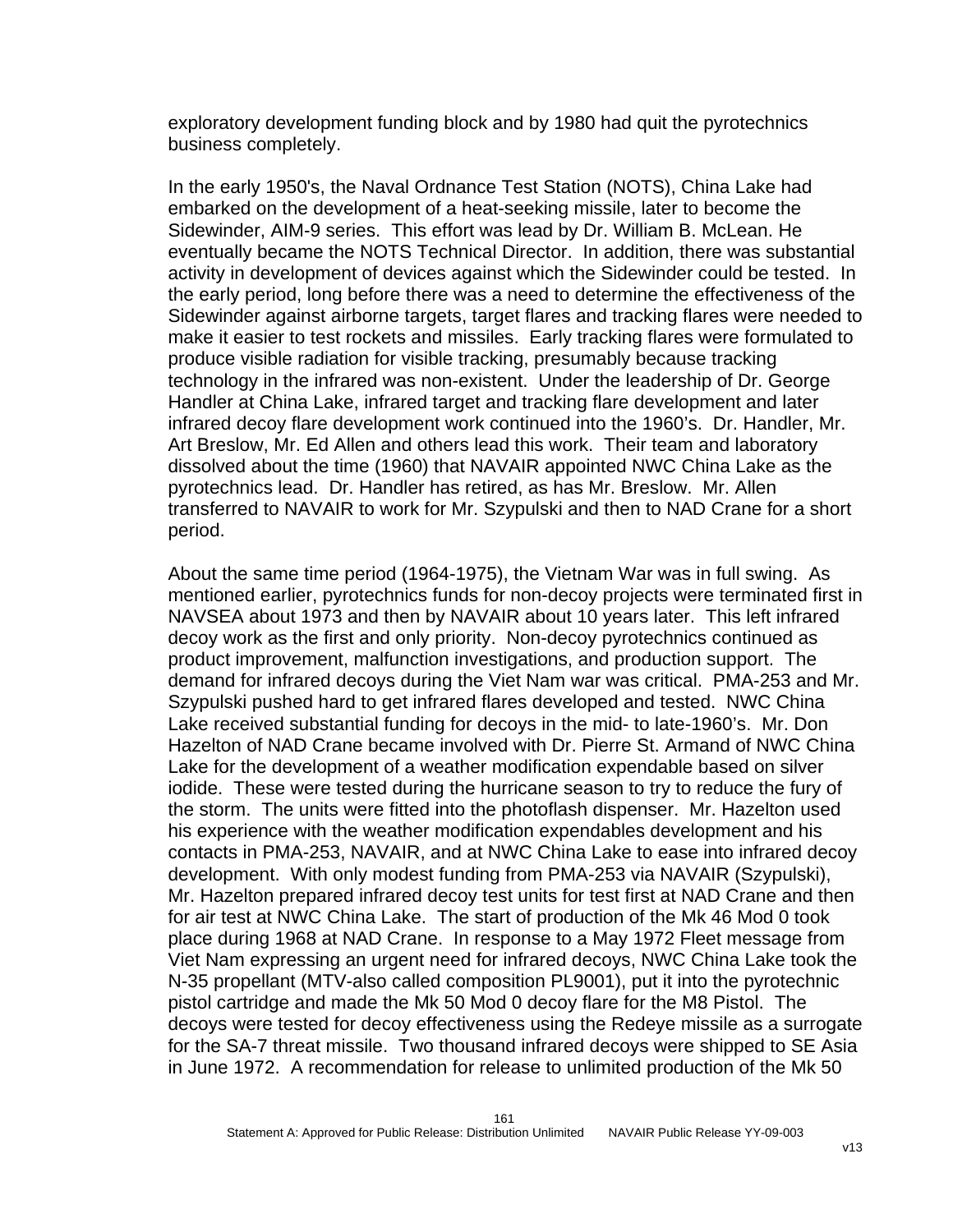Mod 0 decoy flare was issued 30 October 1973. Production followed of 50,000 units at the Naval Ordnance Station (NOS) Indian Head MD.

During this time period, Mr. Douda was doing research for Dr. Rosenwasser of NAVAIR and also attending Indiana University studying for a PhD in physical chemistry. (1973). Also in this time period, the R&D Department had a Chemistry R&D group doing development, first during the period that NAVAIR funded Crane directly, then during the period that NWC China Lake managed the funds for NAVAIR as non-decoy work faded. Eventually, NWC abandoned pyrotechnics development leaving it mostly for NAD Crane. This covered the 1960's. About 1968, Mr. Szypulski was contemplating retirement and while visiting NAD Crane, tried several times to persuade Mr. Douda to transfer from doing research and development to taking over the coordination of the decoy work as technical agent for NAVAIR and PMA-253. He wanted to transfer the focal point for this from NAVAIR to NAD Crane by way of a Transition Agreement. In this way, he thought his efforts would be continued. In February 1976, Dr. Douda was appointed DAPM, Deputy Assistant Program Manager to NAVAIR to lead the decoy work. By this time, Mr. Hazelton had solidified himself and NAD Crane in the decoy business. As DAPM, and with Mr. Szypulski still in NAVAIR for about a year more, Dr. Douda was taught how to deal with NAVAIR and PMA-253, how the money was structured, and how to sell projects to PMA-253. Mr. Szypulski retired at the end of 1977 and went to North Carolina to help his son in business.

Crane proceeded to formulate long-range infrared decoy development plans and propose them to PMA-253. CAPT Don Mathews was in charge. Mr. Bernie Panella was the Deputy. Mr. Panella and CDR Walt Carlson were decoy flare proponents. CDR Carlson later was in charge of the ASPJ project and still later would form and head up a PMA for the ASPJ. Mr. Panella retired about 1979 to form his own Electronic Warfare (EW) Company, now known as Raven, Inc. The new Deputy (about 1979) was Mr. Tony Grieco, not a decoy flare proponent, who later would leave to take the top EW job in the Office of the Secretary of Defense (OSD) when Mr. George Nicholas retired. Dr. Bill Goodell came to PMA-253 from the Naval Research Laboratory (NRL) to head up the Electro-Optics (EO) efforts. For OPN funds, we worked in PMA with Mr. Stan Bender starting about 1970 with the guidance of Mr. Szypulski and later alone after Mr. Szypulski retired about the end of 1977. For development funds, we worked with CDR Carlson, now retired and operating his consulting company, and Mr. Panella in the early 1970's and later with Mr. Frank Daspit starting about 1977.

Several events made our job more difficult selling decoys to the Program Office. In the late 70's, Mr. Panella and CDR Carlson left. The Navy was reorganizing again. PMA-253 was separated from PME-107. Mr. Goodell died in a car crash about 1985. Mr. Tony Grieco became Deputy in PMA-253 (retired about 1 April 2002). About 1994, Mr. Bender left PMA-253, went to NOP-88 Requirements, and about November 1995, went to the Ballistic Missile Defense Office BMDO. Mr. Bill Rock took over for expendables in PMA-253 when Mr. Bender left. Of all the managers in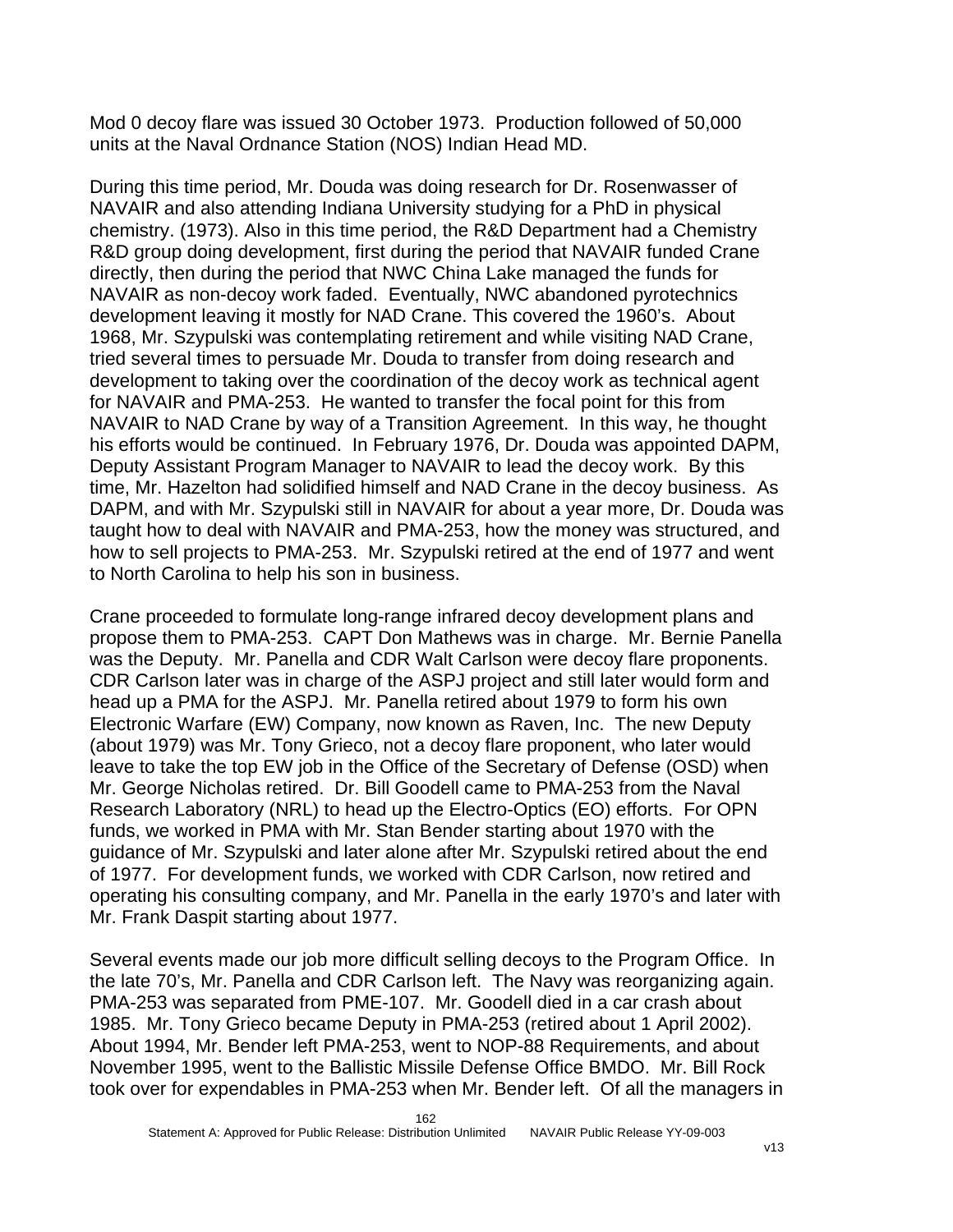Washington DC, Mr. Bender was not only a strong proponent for infrared decoys but also was a staunch supporter of NAD Crane throughout the years.

With the many organizational and personnel changes in Washington DC, we at Crane often were left without experienced decoy flare proponents in PMA-253. The Viet Nam war was winding down and funds were being reduced correspondingly. The RF proponents of EW along with the EO supporters declared that flares were done and other technology would take over in a few years. This was in the late 70's. RADM Grady Jackson, now retired, a former head of PME-107, and later in OSD as the EW head, also was not a strong supporter of decoys. He too contended flares were done which is surprising since he was a navy pilot in Viet Nam. It seemed like everyone in the EW business had written off decoy expendables, perhaps motivated by their desire to get a larger share of the funds. Even with these handicaps, we were able to increase our PMA-253 budget for decoys from about 150K in 1970 to 3-4M in 1995.

Reorganizations continued in the exploratory development area as well. In about the mid-1980's, all EW development funds were taken from the Commands and given as a block to NRL by ONR. Non-decoy funds had disappeared earlier. NAD Crane now had to compete for air decoy projects with other claimants for the funds in the EW block. NRL has the lead for all ship decoy projects. The exploratory development budget for air decoys went to zero in FY2003.

In August 1994, Mr. Steve Norris was appointed the NAVAIR technical agent (Lead Commodity Engineer) for Infrared Expendable Countermeasures. At that time the Program Manager Air (PMA) responsible for this commodity was PMA-253, which later became PMA-272. As Mr. Norris took hold, Dr. Douda progressively relinquished his infrared decoy administrative duties to him. Also about 1994, PMA-272 split off the Electronic Warfare (EW) expendables acquisition group to form PMA-222 at the Naval Air Station, Jacksonville FL. In 1996, PMA-222 was absorbed back into PMA-272 in preparation for the relocation by 1 October 1997 of PMA-272 from Crystal City, Arlington VA area to the Naval Air Warfare Center, Aircraft Division, Patuxent River MD.

Written in 2002 by Bernard. E. Douda and edited in January 2008.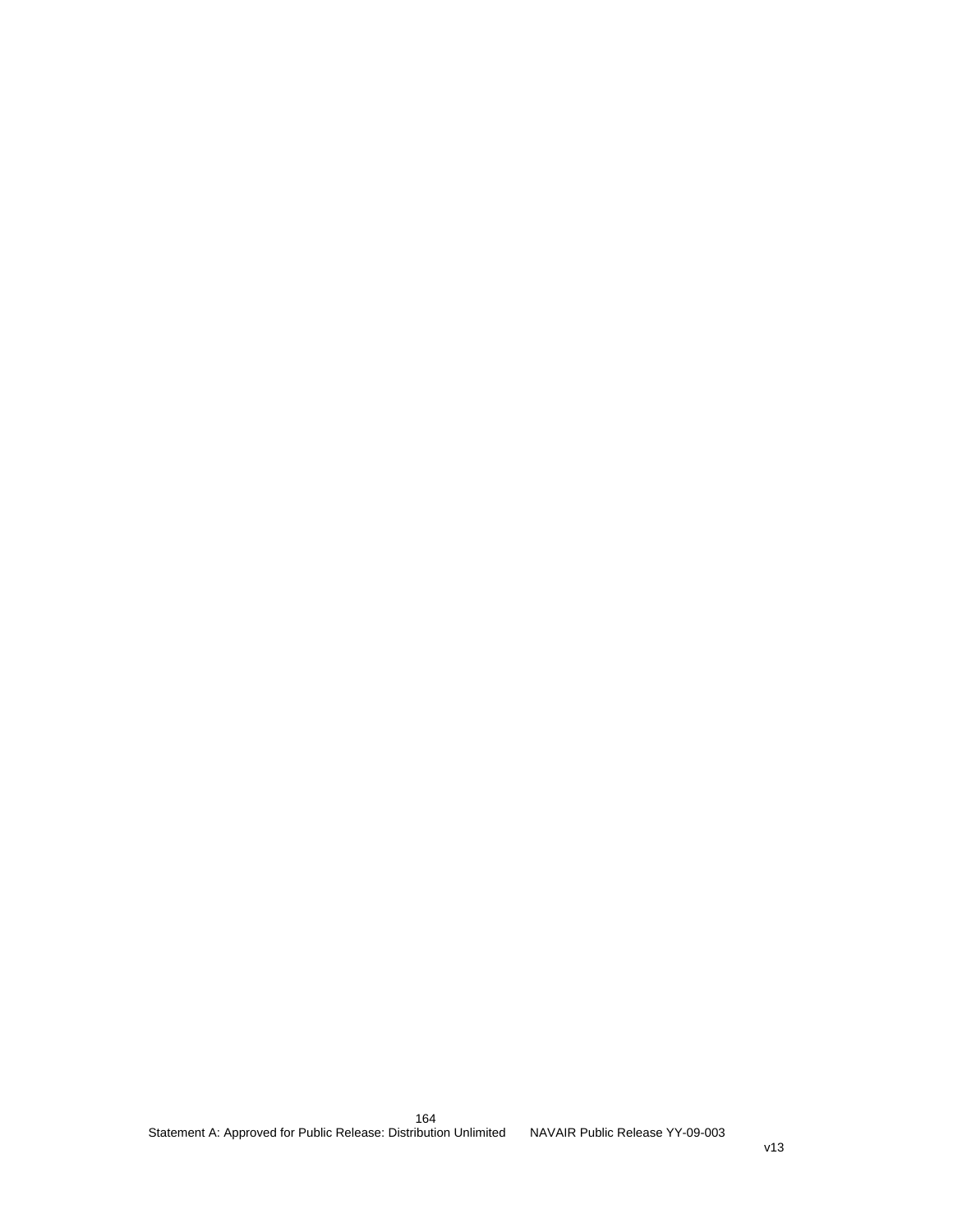### **Composition Designations**

#### **The series designated PL (Pilot Lot)**

The "NOTS Standard" infrared composition prior to the introduction of Viton® A was 54% magnesium gran -16, 30% Teflon® #1 600µm particle size, and 16% Kel-F® #10 wax. This was the standard prior to the introduction of the shock-gel process in 1959. The Kel-F wax composition has low tensile strength and exhibited an electrostatic sensitivity at the 50% point of 0.76 joules. The density, after fabrication into a grain, is only about 90% of theoretical.

- PL 6010: Igniter composition consisting of 16% magnesium and 84% Teflon® #5 molding powder.
- PL 6011: Igniter composition consisting of 66% magnesium and 34% Teflon® #5 molding powder.
- PL 6012: Igniter composition consisting of 31.08% magnesium, 63.92% Teflon® #5 molding powder and 5% sodium fluoride.
- PL 6013: Igniter composition consisting of 31.08% magnesium, 63.92% Teflon® #5 molding powder and 5% potassium dichromate.
- PL 6014: Igniter composition consisting of 16.09% magnesium, 33.08% Teflon® #5 molding powder, 45.83% potassium perchlorate, and 4% potassium dichromate.
- PL 6014A: Igniter composition consisting of 18.12% magnesium, 37.25% Teflon® #5 molding powder, 39.63% lithium perchlorate, and 5% potassium dichromate.
- PL 6020: Igniter composition consisting of 25.13% aluminum, 69.87% Teflon® #5 molding powder, and 5% sodium fluoride.
- PL 6022: Igniter composition consisting of 25.13% aluminum, 69.87% Teflon® #5 molding powder, 2.5% sodium fluoride and 2.5% potassium dichromate.
- PL 6023: Igniter composition consisting of 31.08% magnesium, 63.92% Teflon® #5 molding powder, 2.5% sodium fluoride and 2.5% potassium dichromate.
- PL 6024: Igniter composition consisting of 11.98% boron, 83.02% Teflon® #5 molding powder, 2.5% sodium fluoride and 2.5% potassium dichromate.
- PL 6025: Igniter composition consisting of 23.75% aluminum, 23.75% boron, 47.50% Teflon® #5 molding powder, 2.5% sodium fluoride and 2.5% potassium dichromate.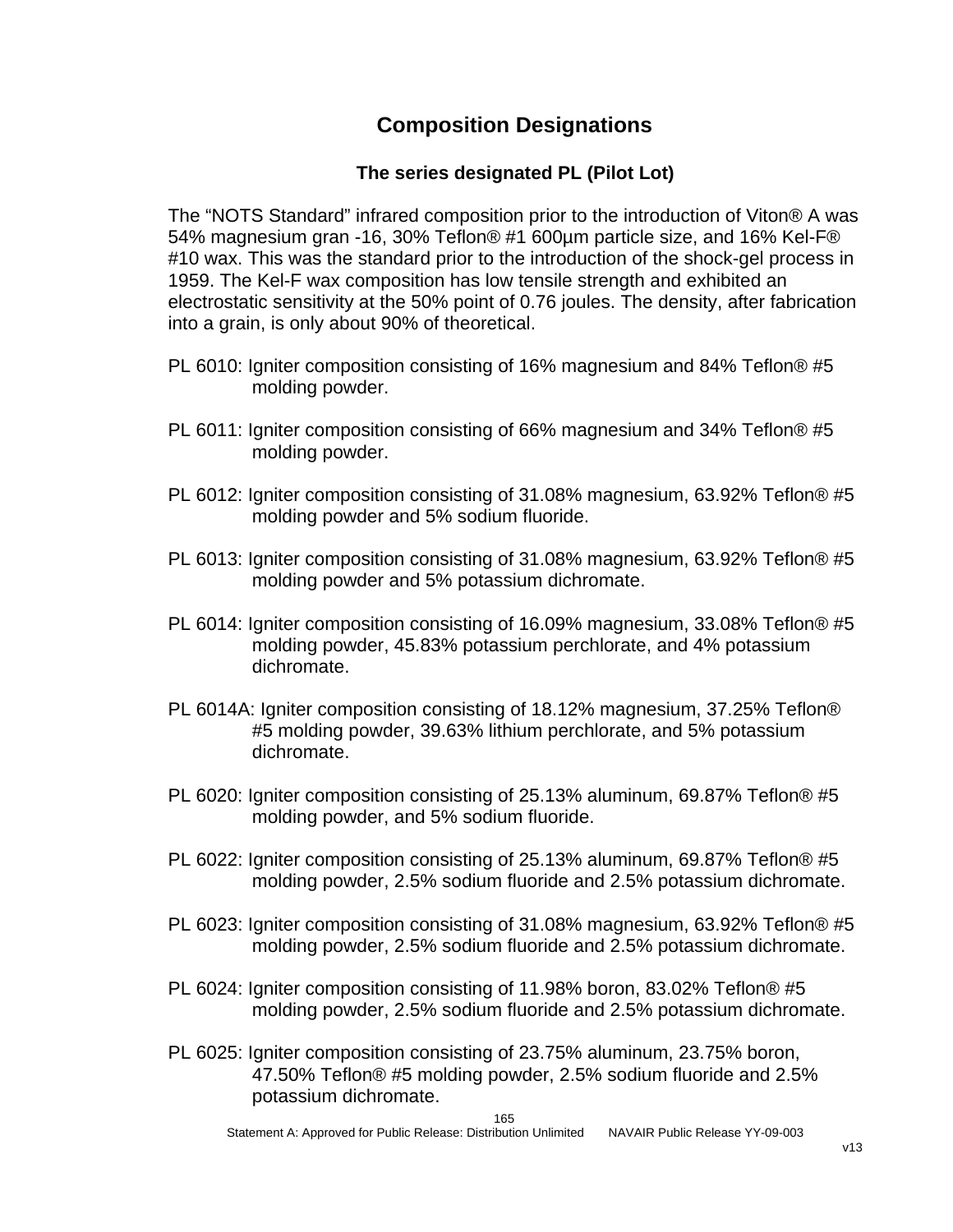- PL 6026: Igniter composition consisting of 10% aluminum, 50% boron, 35% Teflon® #5 molding powder, 2.5% sodium fluoride and 2.5% potassium dichromate.
- PL 6027: Igniter composition consisting of 5% aluminum, 85% boron, 7% Teflon® #5 molding powder, 1.5% sodium fluoride and 1.5% potassium dichromate.
- PL 6032: Igniter composition consisting of 5% aluminum, 18.13% boron, 7% Teflon® #5 molding powder, 66.87% lithium perchlorate, 1.5% sodium fluoride and 1.5% potassium dichromate.
- PL 6033: Igniter composition consisting of 66.4% thorium, 28.60% Teflon® #5 molding powder, 2.5% sodium fluoride and 2.5% potassium dichromate.
- PL 6041: Igniter composition consisting of 9% magnesium, 33.39% zirconium, 44.97% Teflon® #5 molding powder, 9% lithium perchlorate, 3% potassium dichromate, and 9% lead fluoride. The zirconium is 50 to 100 mesh obtained from City Chemical Corporation.
- PL 6042: Igniter composition consisting of 9% magnesium, 21.53% titanium, 26.61% Teflon® #5 molding powder, 9% lithium perchlorate, 3% potassium dichromate, and 9% lead fluoride. The titanium is less than 325 mesh obtained from City Chemical Corporation.
- PL 6043: Igniter composition consisting of 9% magnesium, 27.31% molybdenum, 42.69% Teflon® #5 molding powder, 9% lithium perchlorate, 3% potassium dichromate, and 9% lead fluoride. The molybdenum is 200 mesh obtained from City Chemical Corporation.
- PL 6054: Igniter composition consisting of 45.32 zirconium, 49.68% Teflon® #5 molding powder, 2.5% sodium fluoride, and 2.5% potassium dichromate. The zirconium is less than 200 mesh obtained from Metal Hydrides, Inc.
- PL 6077: Igniter composition consisting of 50% magnesium, 25% Teflon® #5 molding powder, 7.5% sodium fluoride, 7.5% potassium dichromate, and 10% Kel® F oil #10. The Kel® F oil #10 was obtained from 3M, formerly Kellogg.
- PL 6078: Igniter composition consisting of 40% magnesium, 35% Teflon® #5 molding powder, 7.5% sodium fluoride, 7.5% potassium dichromate, and 10% Kel® F oil #10. The Kel® F oil #10 was obtained from 3M, formerly Kellogg.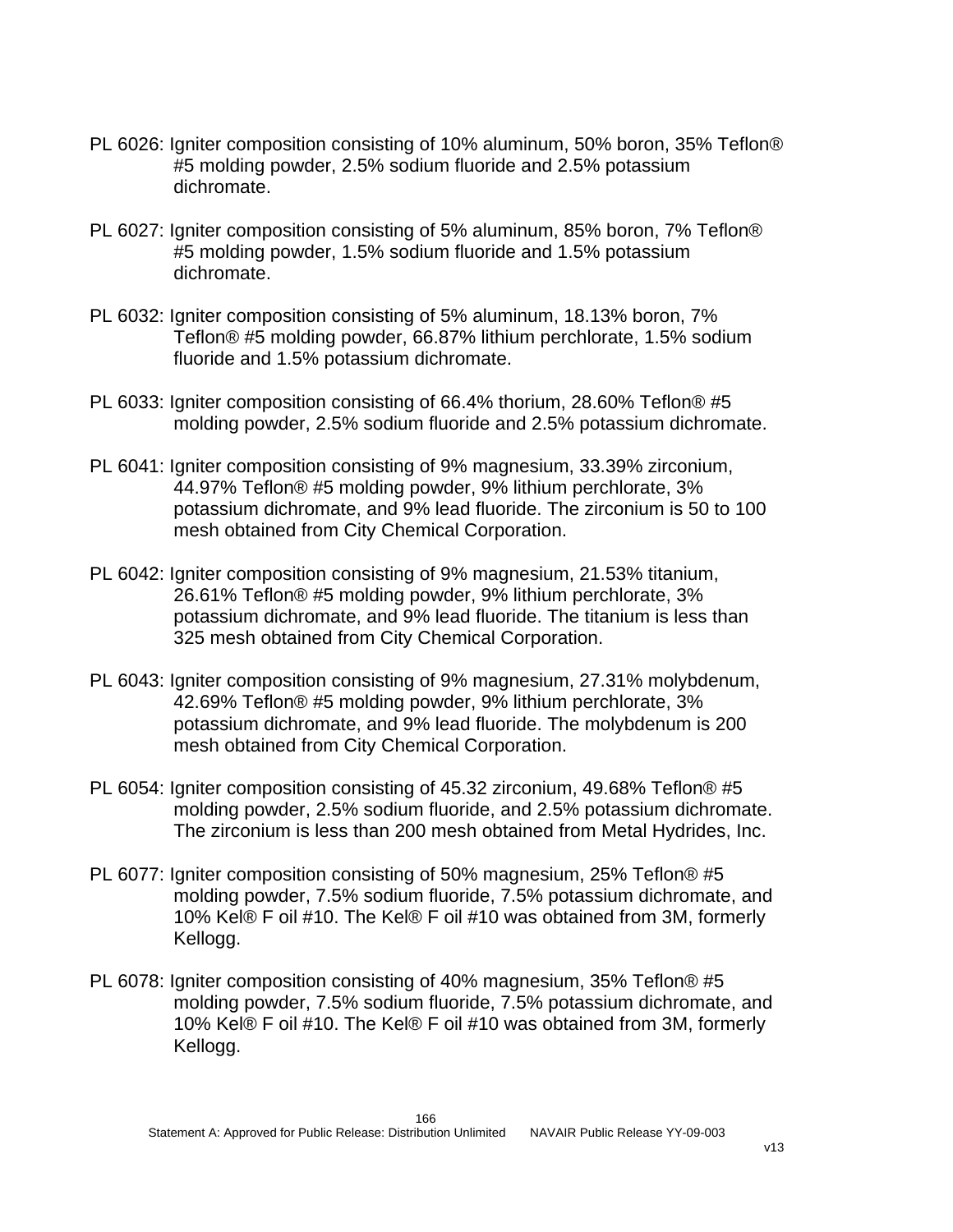- PL 6079: Igniter composition consisting of 30% magnesium, 45% Teflon® #5 molding powder, 7.5% sodium fluoride, 7.5% potassium dichromate, and 10% Kel® F oil #10. The Kel® F oil #10 was obtained from 3M, formerly Kellogg.
- PL 6080: Igniter composition consisting of 20% magnesium, 55% Teflon® #5 molding powder, 7.5% sodium fluoride, 7.5% potassium dichromate, and 10% Kel® F oil #10. The Kel® F oil #10 was obtained from 3M, formerly Kellogg.
- PL 6081: Igniter composition consisting of 25% magnesium, 25% boron, 25% Teflon® #5 molding powder, 7.5% sodium fluoride, 7.5% potassium dichromate, and 10% Kel® F oil #10. The Kel® F oil #10 was obtained from 3M, formerly Kellogg.
- PL 6084: Igniter composition consisting of 60% magnesium, 15% Teflon® #5 molding powder, 7.5% sodium fluoride, 7.5% potassium dichromate, and 10% Kel® F oil #10. The Kel® F oil #10 was obtained from 3M, formerly Kellogg.
- PL 6085: Igniter composition consisting of 31.08% magnesium, 63.92% Teflon® #5 molding powder, 2.5% sodium fluoride, 2.5% potassium dichromate, and 10% Kel® F oil #10. The Kel® F oil #10 was obtained from 3M, formerly Kellogg.
- PL 6239: IR flare and ignition composition consisting of 54% magnesium (45-75µ), 30% Teflon® #7 (35µ), and 16% Viton® A. Another source states PL 6239 is an IR flare composition consisting of 54% magnesium gran 16, 30% Teflon® #5 (reground to 35µ), and 16% Viton® A.
- PL 6246: Underwater flare composition: 30.5% magnesium gran 16, 49.7% Teflon® #7, 16.3% Viton® A, 1% aluminum, 1 % boron, and 1.5% sodium chloride.
- PL 6278: IR flare composition: 54% magnesium gran16, 22.5% Teflon® #7 (35µ), 7.5% Teflon® #5 (300µ), and 16% Viton® A.
- PL 6279: IR flare composition: 54% magnesium gran16, 15% Teflon® #7 (35µ), 15% Teflon® #5 (300µ), and 16% Viton® A.
- PL 6280: IR flare composition: 54% magnesium gran16, 7.5% Teflon® #7 (35µ), 22.5% Teflon® #5 (300µ), and 16% Viton® A.
- PL 6281: IR flare composition: 54% magnesium gran16, 22.5% Teflon® #7 (35µ), 7.5% Teflon® #1 (600µ), and 16% Viton® A.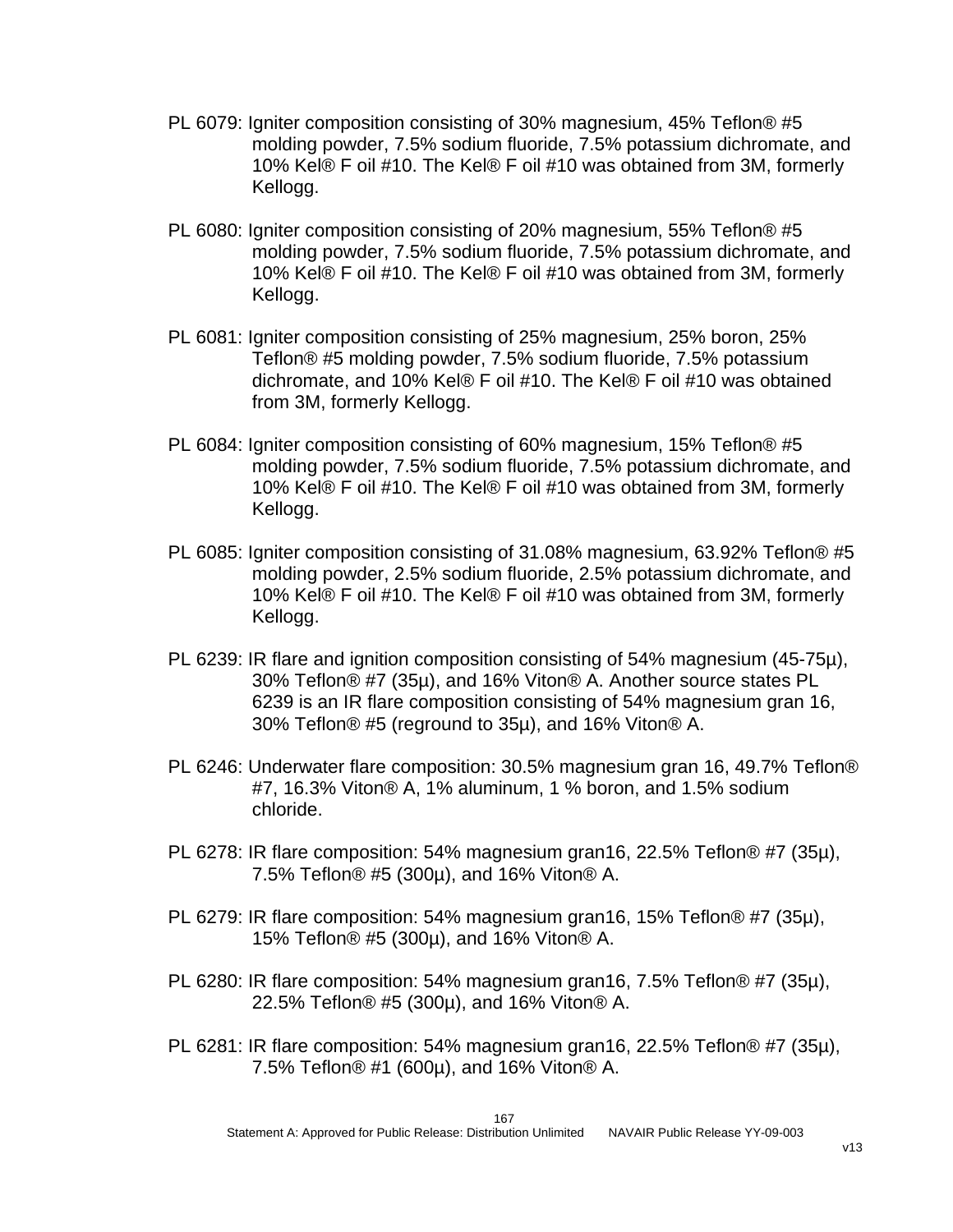- PL 6282: IR flare composition: 54% magnesium gran16, 15% Teflon® #7 (35µ), 15% Teflon® #1 (600µ), and 16% Viton® A.
- PL 6283: IR flare composition: 54% magnesium gran16, 7.5% Teflon® #7 (35µ), 22.5% Teflon® #1 (600µ), and 16% Viton® A.
- PL 6287: IR flare composition: 54% magnesium gran16, 5% Teflon® #7 (35µ), 12.5% Teflon® #5 (300µ), 12.5% Teflon® #1 (600µ), and 16% Viton® A.
- PL 6288: IR flare composition: 54% magnesium gran16, 10% Teflon® #7 (35µ), 10% Teflon® #5 (300µ), 10% Teflon® #1 (600µ), and 16% Viton® A.
- PL 6289: IR flare composition: 54% magnesium gran16, 15% Teflon® #7 (35µ), 7.5% Teflon® #5 (300µ), 7.5% Teflon® #1 (600µ), and 16% Viton® A.
- PL 6290: IR flare composition: 54% magnesium gran16, 20% Teflon® #7 (35µ), 5% Teflon® #5 (300µ), 5% Teflon® #1 (600µ), and 16% Viton® A.
- PL 6294: IR flare composition: 64% magnesium gran15 and 36% Viton® A.
- PL 6295: IR flare composition: 64% magnesium gran15, 20% Teflon®, and 16% Viton® A.
- PL 6296: IR flare composition: 64% magnesium gran16 and 36% Viton® A.
- PL 6297: IR flare composition: 64% magnesium gran17 and 36% Viton® A.
- PL 6298: IR flare composition: 64% magnesium gran17, 20% Teflon®, and 16% Viton® A.
- PL 6299: IR flare composition: 64% magnesium gran16, 20% Teflon®, and 16% Viton® A.
- PL 6309: IR flare composition: 54% magnesium gran 15, 30% Teflon® #5 (reground to 35µ), and 16% Viton® A.
- PL 6320: IR flare composition: 54% magnesium gran16, 30% Teflon® #7 (35µ), and 16% Viton® A. This is the "improved" formula that came about with the shock-gel process in 1959. It has an electrostatic sensitivity of 12.5 joules (no fires in 10 trials), is easy to extrude at temperatures ranging from 150F to 225F in a conventional double-base propellant extrusion press. Compression molding can also process the composition. The extruded forms can be machined, and have tensile strengths and elongation that withstand application forces.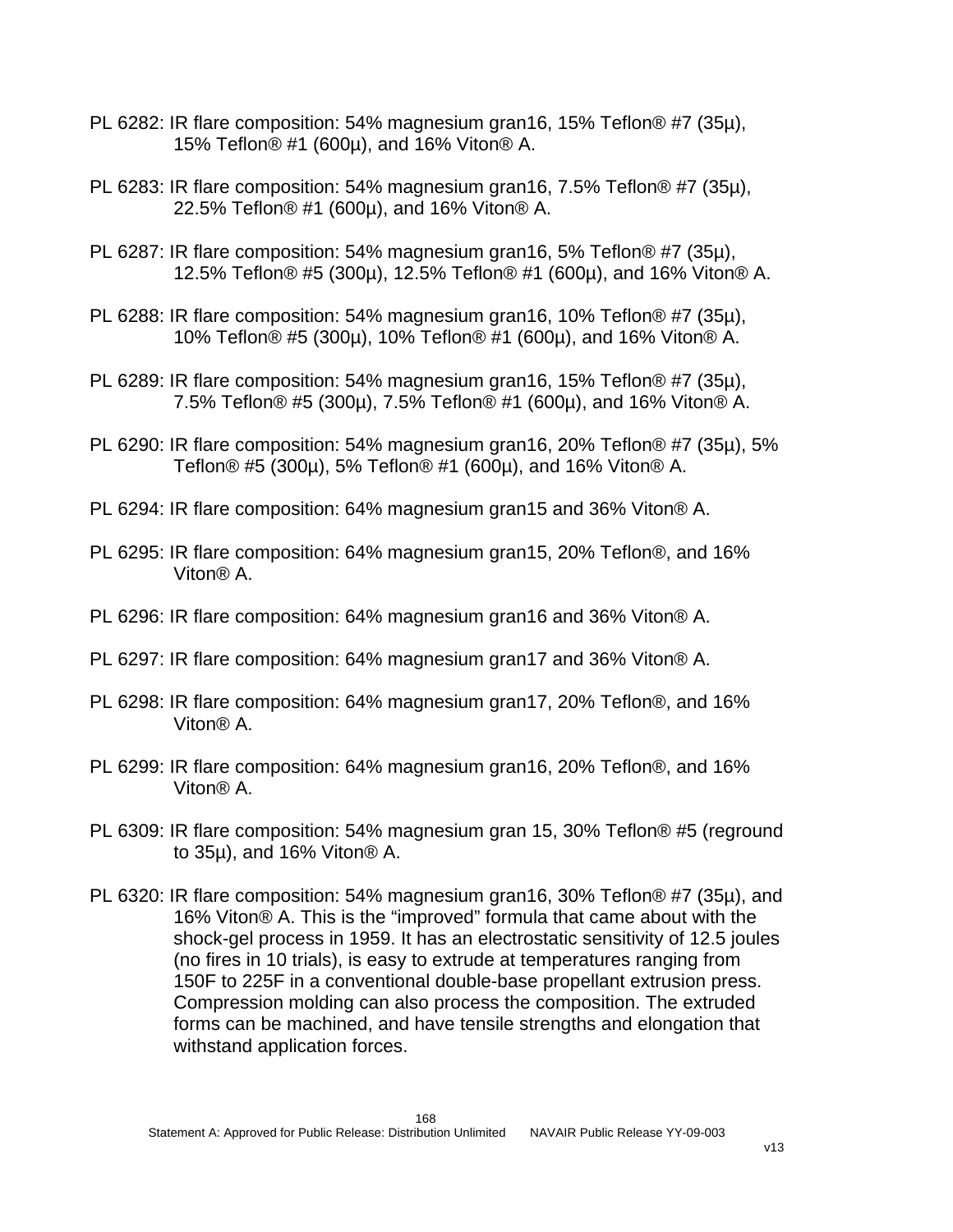- PL 6328: IR flare composition: 54% magnesium gran16, 30% Teflon® #1 (600µ), and 16% Viton® A. The density is 1.8 grams per cubic centimeter.
- PL 6353: IR flare composition: 58% magnesium gran16, 30% Teflon® #5 (300µ), and 12% Viton® A.
- PL 6364: IR flare composition: 50% magnesium gran16, 30% Teflon® #5 (reground to 35µ), and 20% Viton® A.
- PL 6365: IR flare composition: 50% magnesium gran16, 20% Teflon® #5 (reground to 35µ), and 30% Viton® A.
- PL 6366: IR flare composition: 50% magnesium gran16, 10% Teflon® #5 (reground to 35µ), and 40% Viton® A.
- PL 6367: IR flare composition: 60% magnesium gran16, 30% Teflon® #5 (reground to 35µ), and 10% Viton® A.
- PL 6368: IR flare composition: 60% magnesium gran16, 20% Teflon® #5 (reground to 35µ), and 20% Viton® A.
- PL 6369: IR flare composition: 60% magnesium gran16, 10% Teflon® #5 (reground to 35µ), and 30% Viton® A.
- PL 6370: IR flare composition: 70% magnesium gran16, 20% Teflon® #5 (reground to 35µ) and 10% Viton® A.
- PL 6371: IR flare composition: 70% magnesium gran16, 10% Teflon® #5 (reground to 35µ), and 20% Viton® A.
- PL 6373: IR flare composition: 54% magnesium (325 mesh), 30% Teflon® #5 (Reground to 35µ), and 16% Viton® A.
- PL 6377: IR flare composition: 58% magnesium gran16, 30% Teflon® #7 (35µ), and 12% Viton® A.
- PL 6378: IR flare composition: 54% magnesium gran16, 7.5% Teflon® #5 (300µ), 22.5% Teflon® #7 (35µ), and 16% Viton® A.
- PL 6379: IR flare composition: 54% magnesium gran16, 15% Teflon® #5 (300µ), 15% Teflon® #7 (35µ), and 16% Viton® A.
- PL 6380: IR flare composition: 54% magnesium gran16, 22.5% Teflon® #5 (300µ), 7.5% Teflon® #7 (35µ), and 16% Viton® A.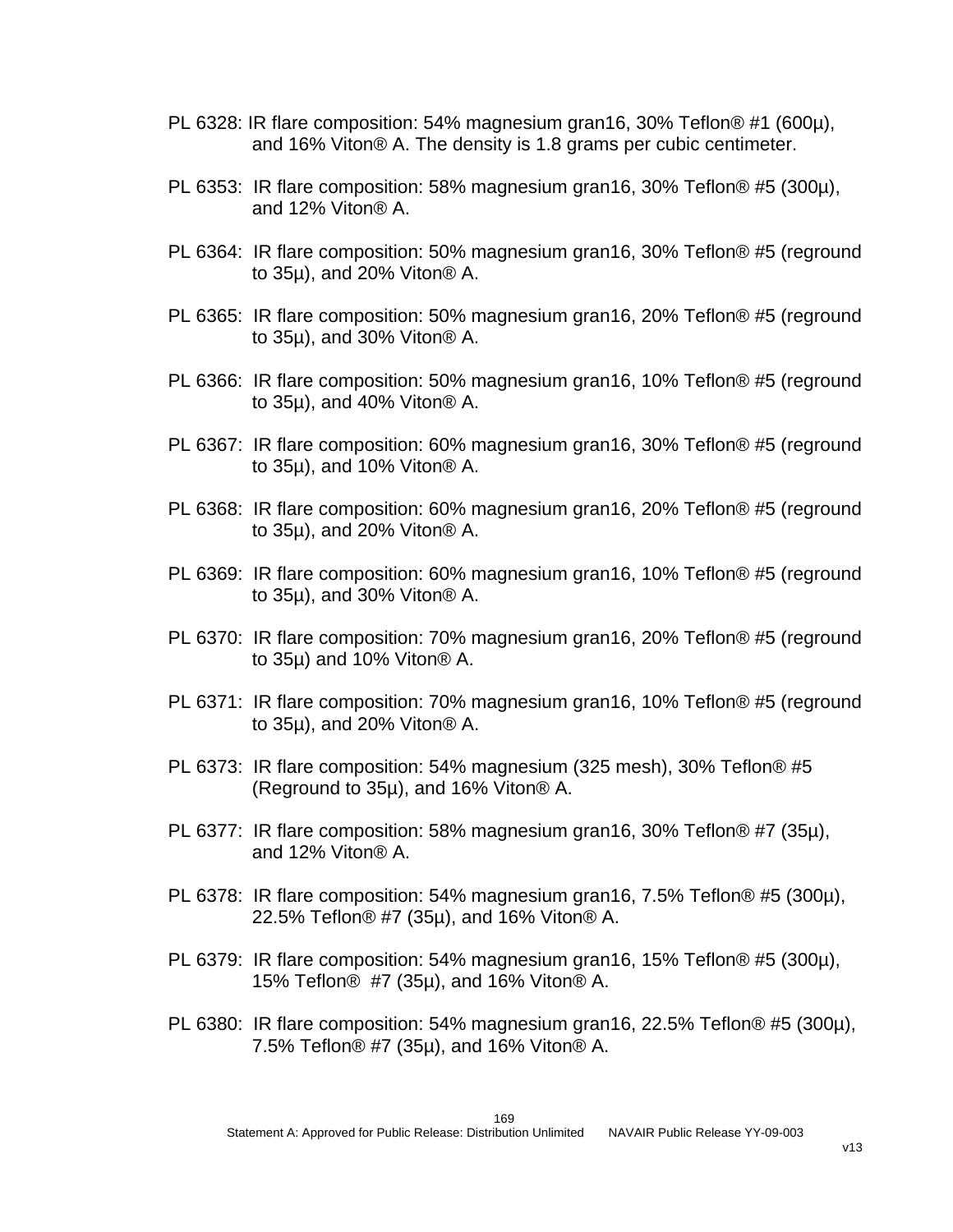- PL 6381: IR flare composition: 54% magnesium gran16, 7.5% Teflon® #1 (600µ), 22.5% Teflon® #7 (35µ), and 16% Viton® A.
- PL 6382: IR flare composition: 54% magnesium gran16, 15% Teflon® # 1, 15% Teflon® #7, and 16% Viton® A.
- PL 6383: IR flare composition: 54% magnesium gran16, 22.5% Teflon® # 1, 7.5% Teflon® #7, and 16% Viton® A.
- PL 6384: IR flare composition: 54% magnesium gran16, 22.5% Teflon® #5 (300µ), 7.5% Teflon® #1 (600µ) and 16% Viton® A.
- PL 6385: IR flare composition: 54% magnesium gran16, 15% Teflon® #5 (300µ), 15% Teflon® #1 (600µ) and 16% Viton® A.
- PL 6386: IR flare composition: 54% magnesium gran16, 7.5% Teflon® #5 (300µ), 22.5% Teflon® #1 (600µ) and 16% Viton® A.
- PL 6387: IR flare composition: 54% magnesium gran16, 12.5% Teflon® #5 (300µ), 12.5% Teflon® #1 (600µ), 5% Teflon® #7 (35µ) and 16% Viton® A.
- PL 6388: IR flare composition: 54% magnesium gran16, 10% Teflon® #5 (300µ), 10% Teflon® #1 (600µ), 10% Teflon® #7 (35µ) and 16% Viton® A.
- PL 6389: IR flare composition: 54% magnesium gran16, 7.5% Teflon® #5 (300µ), 7.5% Teflon® #1 (600µ), 15% Teflon® #7 (35µ) and 16% Viton® A.
- PL 6390: IR flare composition: 54% magnesium gran16, 5% Teflon® #5 (300µ), 5% Teflon® #1 (600µ), 20% Teflon® #7 (35µ) and 16% Viton® A.
- PL 6392: IR flare composition: 54% magnesium gran16, 15% Teflon® #5 (reground to 35µ), 15% Teflon® #5 (300µ), and 16% Viton® A.
- PL 6393: A visual flare formula. 47% magnesium (200-300 mesh), 28% sodium nitrate, 15% Teflon® (600µ), and 10% Viton® A: Extruded.
- PL 6396: IR flare composition: 54% magnesium gran16, 15% Teflon® #5 (reground to 35µ), 15% Teflon® #1 (600µ), and 16% Viton® A.
- PL 6397: IR flare composition: 54% magnesium gran16, 16% Viton® A, and 30% Kynar®. The latter is polyvinylidene fluoride.
- PL 6500: A visual flare formula. 47% magnesium (200-300 mesh), 28% sodium nitrate, 15% Teflon® (300µ), and 10% Viton® A: Extruded.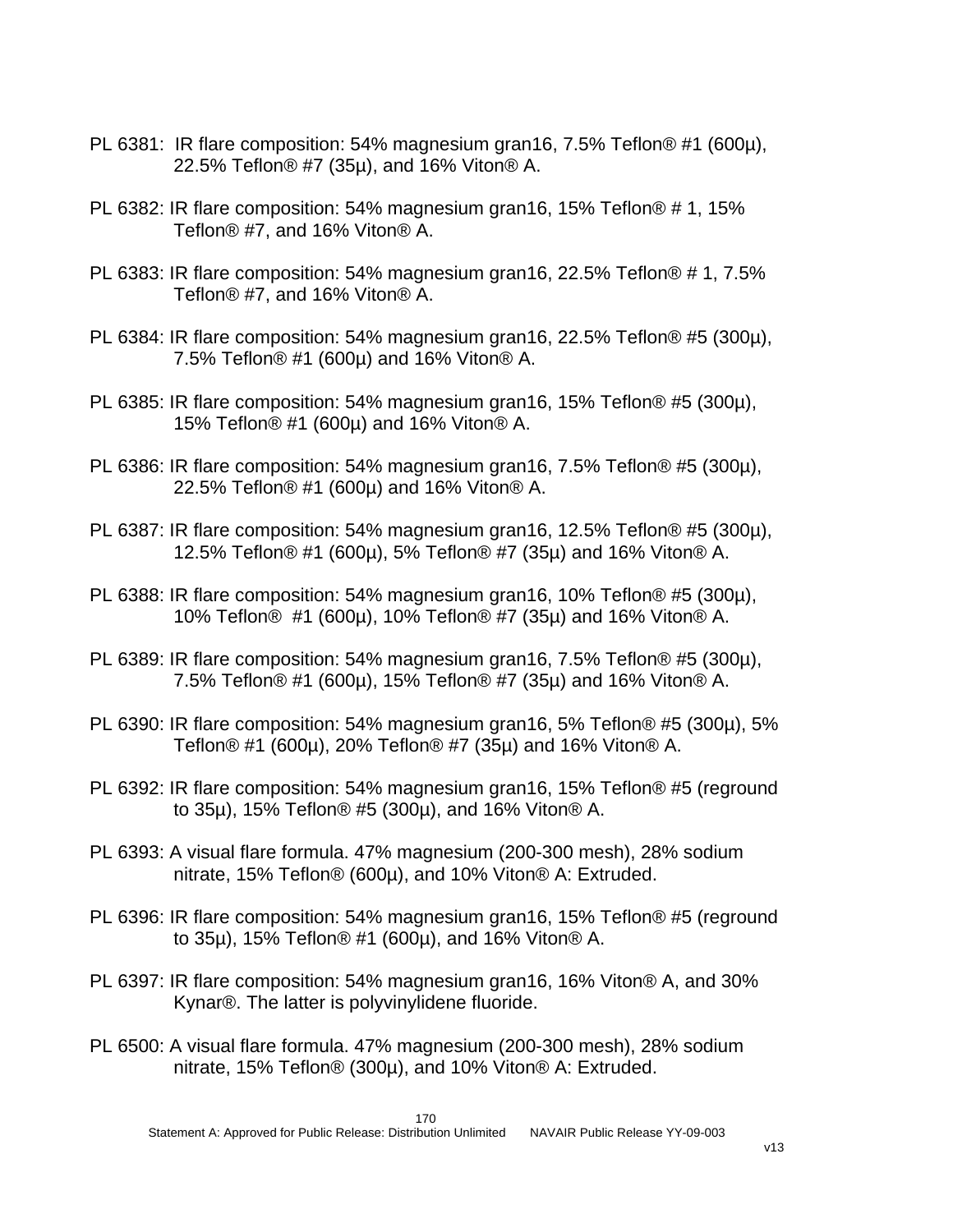- PL 6501: A visual flare formula. 39% magnesium (200-325 mesh), 25% sodium nitrate, 32% Teflon® (600µ), and 4% Viton® A: Extruded.
- PL 6502: A flare formula consisting of 35% magnesium (200-325 mesh), 22.5% sodium nitrate, 29% Teflon®-1 (600µ), 3.5% Viton® A and 10% polystyrene beads. It is claimed that the addition of the beads converts the radiation from visible to the IR. This composition can be extruded.
- PL 6503: A high altitude ignition composition that sustains ignition at 150,000 feet altitude (1.1 torr). It consists of 54% magnesium (3-5µ), 30% Teflon® #1 (600µ), and 16% Viton® A.
- PL 6809: Illumination formula consisting of 56% magnesium (30/50 granular particle size), 35% sodium nitrate, and 4% Viton® A.
- PL 6842: Illumination formula consisting of 56% magnesium (gran 17), 37% sodium nitrate, and 7% Viton® A.
- PL 6920: IR flare formula consisting of 70% magnesium gran 16, 14% Teflon® #7, and 16% Viton® A, It is a very high output-short burning composition. A second formula was reported as 70% magnesium gran 16, 15% Teflon® #7, and 15% Viton® A as a composition capable of being extruded.
- PL 6920-1: IR flare formula consisting of 2.5% graphite added to a PL 6920 composition. Not good for extruding.
- PL 6920-2: IR flare formula consisting of 5% graphite added to a PL 6920 composition. Not good for extruding.
- PL 6920-3: IR flare formula consisting of 10% graphite added to a PL 6920 composition. This composition extrudes well.
- PL 6920G: IR flare formula consisting of 18% to 20% graphite added to a PL 6920 composition. Graphite is added to assist extrusion and regulate burning. This composition extrudes well. The grains burned faster than the 3 seconds desired. Ignition at 40,000 feet altitude is satisfactory.
- PL 7078: Similar to PL 6920G but contains 63% magnesium.
- PL 8005: IR flare formula consists of 54% magnesium, 30% Teflon®, 4% Viton® A, and 12% Krayton 101 binder. The latter is a polybutadiene-styrene copolymer.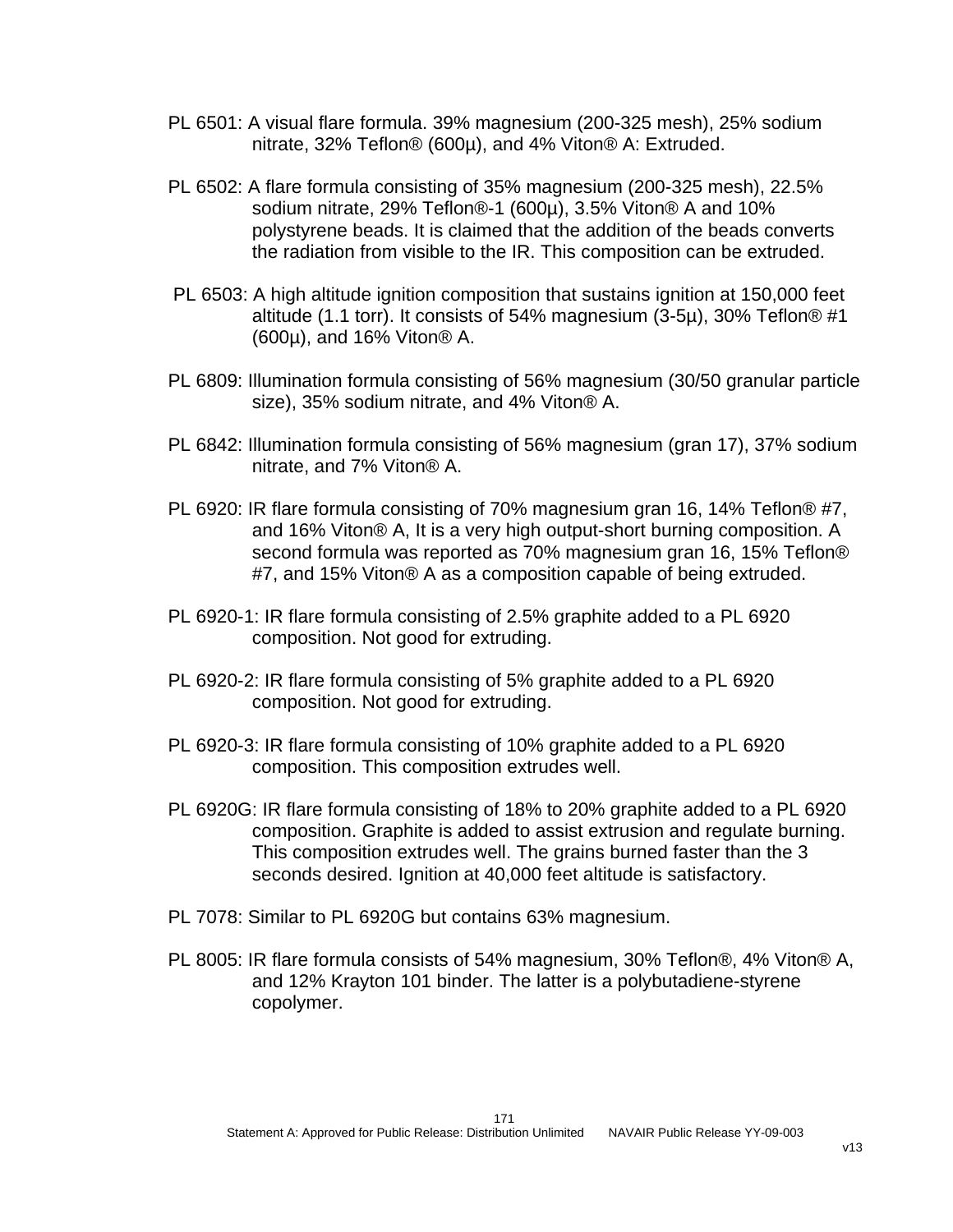PL 9000: Early variant: The IR formula consists of 63% magnesium, 13.5% Teflon®, 13.5% Viton® and 10% graphite. Dry blending the graphite with the PL 6920 extrusion powder makes this formula. Used in Ex 49 Mod 0 and Mk 49 Mod 0 decoy flare grain.

- PL 9000: Later variant: The IR formula consists of 63% magnesium, 13.5% Teflon®, 13.5% Viton® and 10% graphite. This formula is made with the graphite being added to the PL 6920 extrusion powder slurry before shock precipitation of the binder.
- PL 9001: In August 1973, the Naval Air Systems Command (NASC) issued a material specification for an IR flare composition consisting of 54% atomized magnesium, 30% Teflon® and 16% Viton® A. The heat of explosion for this mixture is about 1450 calories per gram. The specification covers a precipitated powder mixture called Type I and a mixture used to make extruded grains called Type II. Type I flare mixture is used in ignition trains. The Type II mixture is used as the main charge in igniters and flares. Composition PL 9001 is similar to N-35 Propellant in formulation but allows a wider magnesium particle size range.

**CT-070 Flare Mix**: This is an infrared flare mix. It is made up of composition PL 6920, a very high output-short burning composition.

**Formula 256 for Cast Flare**: This is a formula to make a cast grain from 46% magnesium, 28.9% ammonium perchlorate, 1.4% Viton® and 23.5% Sylgard® 182.

**FW-306 Flare Composition**: This is an infrared composition used in the ALA-17 flare consisting, in parts by weight, of 54 parts magnesium, 46 parts Teflon®, and 2.6 parts nitrocellulose.

**SI-119 Infrared Flare Composition**: This is a composition developed at Picatinny Arsenal that radiates in the 1.8µm to 2.8µm bandpass region. It is reported to be unaffected by increasing altitude up to 60,000 feet, when it tapers off slightly. The constituents are molybdenum trioxide, chromic oxide, and zirconium.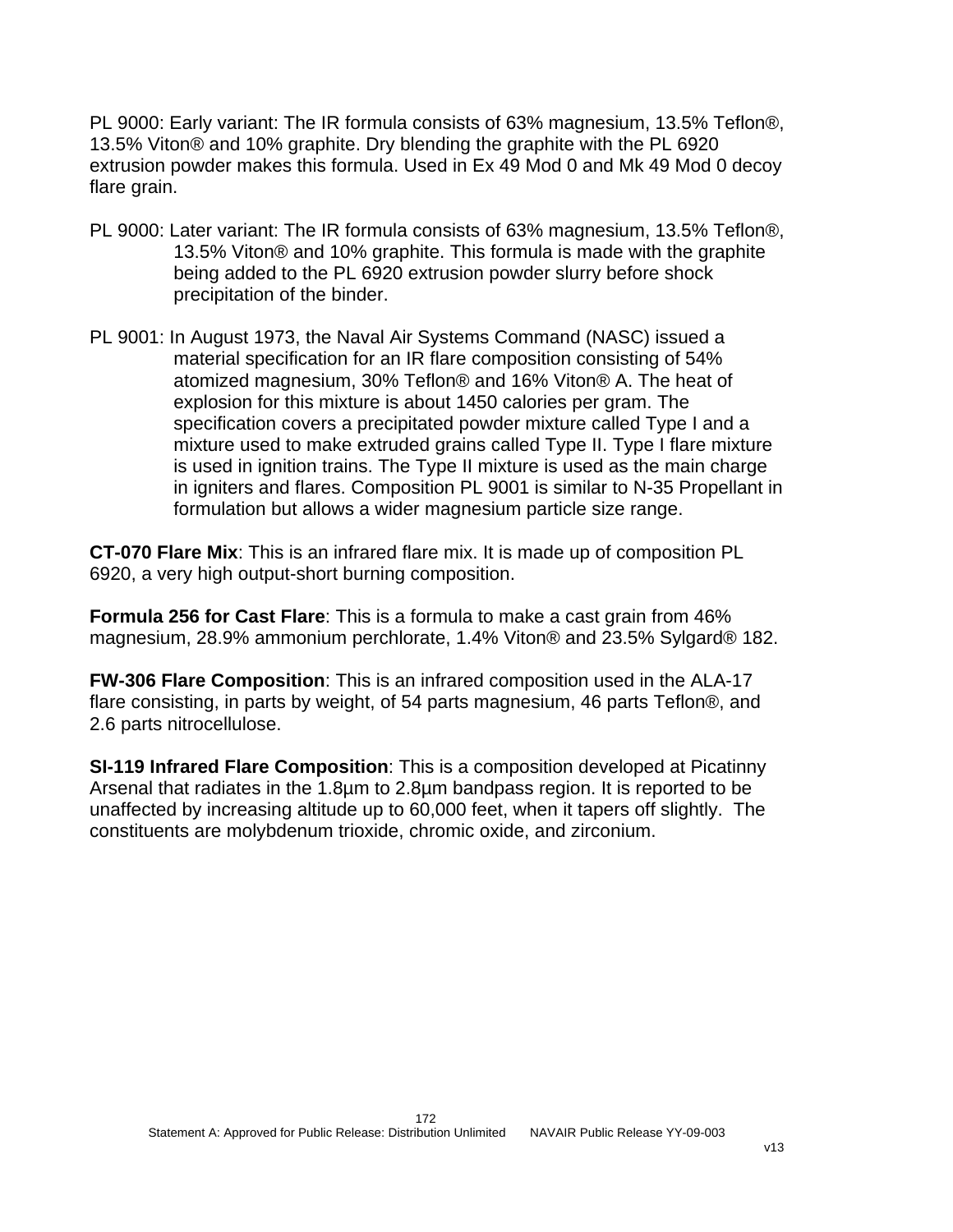#### **Other Designations**

**A-1A Gasless Ignition Powder**: This powder is under cognizance of the Naval Air Systems Command. It consists of 65% zirconium powder, 25% ferric oxide, and 10% diatomaceous earth.

**CT-0025 Ignition Composition**: This is an ignition composition consisting of 9.8% boron, 88.2% barium chromate and 2.0% zinc stearate. It exhibits an electrostatic sensitivity of 0.596 joules, a 10-fold decrease in electrostatic sensitivity as compared to the FD-30 ignition composition.

**CT-144 Igniter Mix**: This is an igniter mix used to make the pellet that ignites the grain in the EX 49 Mod 0 decoy flare. It also is used as an igniter mixture, which is painted on both ends of the N-35 propellant used in the Mk 50 Mod 0 decoy flare. This igniter mix also was planned for use to ignite composition PL 9000 in the EX 51 Mod 0 flare.

**D-16 Delay Powder**: D-16 is a gasless manganese-type delay composition developed at NOL White Oak about the mid 1950s. It consists of manganese, barium chromate and lead chromate and is described in specification Mil-M-21383. Variants of the formula allow tailoring of the burning rate through the range of 3.7 to 13.5 seconds per inch.

**F-33B Gasless Ignition Powder:** F-33B powder is under the cognizance of Picatinny Arsenal. This mixture consists of 41% zirconium powder, 49% ferric oxide, and 10% diatomaceous earth.

**FA878 Igniter Mix**: (FA=Frankfort Arsenal) This igniter mix consists of 32.5% zirconium (one-grade), 7.5% zirconium (another grade), 20% barium nitrate, 20% lead dioxide, and 20% pentaerythritol tetranitrate (PETN).

**FD-30 Igniter Composition**: This composition consists of 10% boron and 90% barium chromate. It exhibits an electrostatic sensitivity of 0.0528 joules.

**FW-210 Ignition Mix**: This mixture consists of manganese dioxide and zirconium. The mix is effective at high and low altitudes.

**H-9 Propellant**: The 1948 version of the FFAR rocket contains the H-9 propellant.

**K Composition**: This is an improved igniter "K" composition containing dichromated 50/50 Mg/Al alloy or 65/35 Mg/Al alloy instead of unalloyed magnesium. Dr. Hart, Picatinny Arsenal, developed this composition about 1944.

**N-4 Propellant**: The N-4 propellant replaced the H-9 propellant in the FFAR rocket in the fall of 1950. The N-4 Propellant introduced a low temperature ignition problem with the Mk 125 Mod 0 igniter then in use.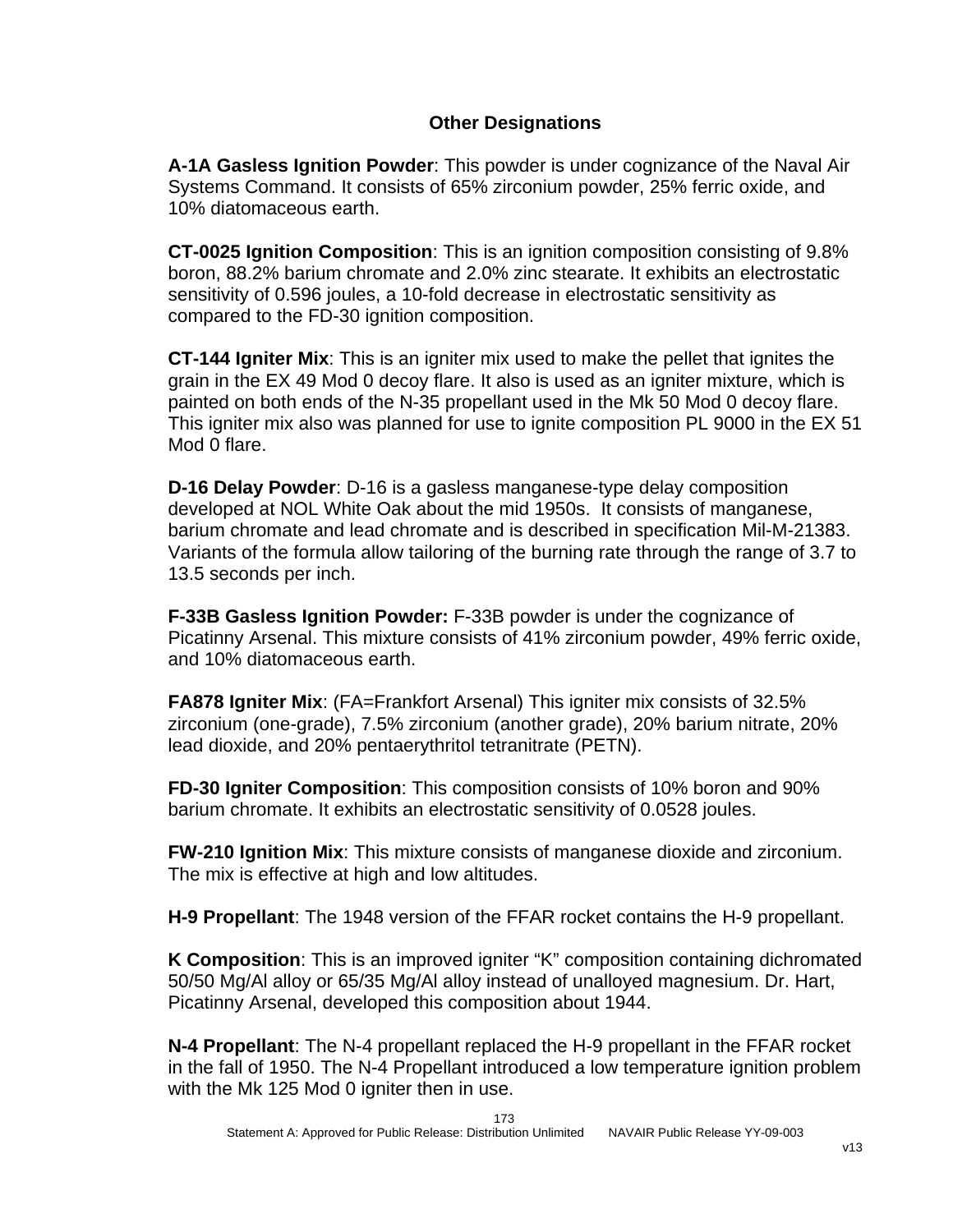**N-35 Propellant**: The N-35 propellant consists of magnesium-Teflon®-Viton® and is similar to composition PL 9100 in formulation but requires a narrower magnesium particle size range. It is 1.4 inches in diameter by 2.4 inches long and is used in the Mk 50 Mod 0 decoy flare in 1972. It is relatively insensitive. It has an 8-point internal star, the points of which are shaved off for greater surface. Ignition mix CT-144 is painted on both ends.

**Rapec Mix Ignition Composition**: This is a first fire mixture that consists of zirconium, lead dioxide and polymethylvinyltetrazole (PMTV) the latter being dissolved in methylene chloride. It is used as a flare grain coating. The Rapec mix is electrostatic and friction sensitive. It is used in the EX 46 Mod 0 decoy flare and its predecessor the NOTS Model 400A decoy flare. Reportedly, it is superior to FD-30 ignition composition.

**Z-2 Heat Paper**: This is an inorganic paper that is impregnated with zirconiumbarium chromate.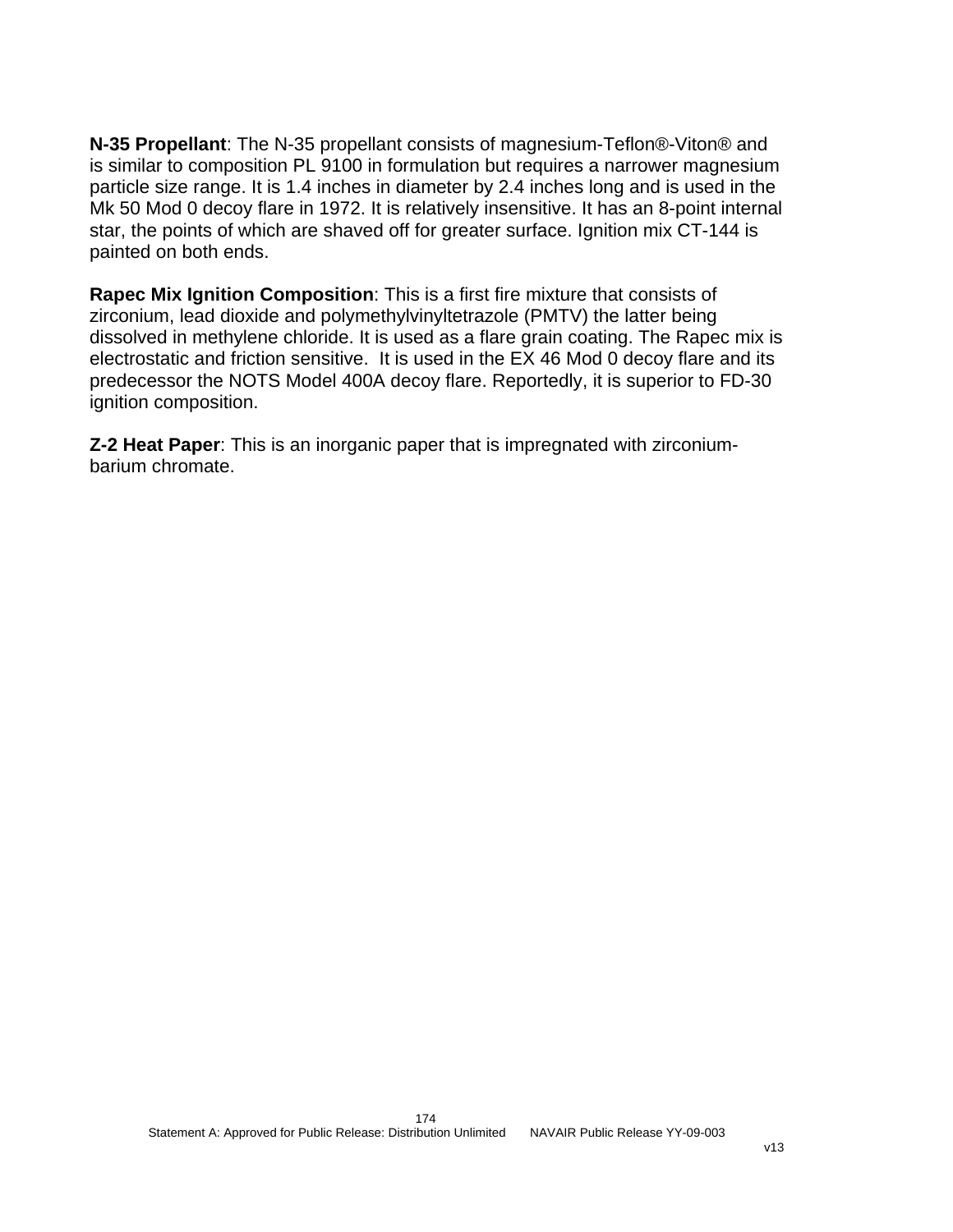### **Squibs and Thermites**

**NOTS Model 4 Squib**: The NOTS Model 4 squib might have been the forerunner to the Mk 1 Mod 0 squib.

**NOTS Model 39 Pyrogen Squib**: The development of this squib resulted from a need for a reliable technique for electric ignition of flares at high altitude, up to 190,000 feet. This is a self-contained ignition device with a grain and nozzle inside of a hermetically sealed case that is capable of igniting flares without aid from additional materials. It is fabricated in the same external configuration as the Mk 1 Mod 0 squib. The NOTS Model 39 pyrogen squib reliably ignites 1-inch diameter test flares at simulated altitudes to 190,000 feet (0.25 torr). Investigators considered the use of a bridge wire with the Mk 2 squib. The latter has characteristics to reduce electromagnetic radiation hazards. (HERO).

**NOTS Model 39A Pyrogen Squib**: This squib is installed in the NOTS Model 726B flare to get better high altitude ignition.

**Mk 1 Mod 0 Squib**: This squib is installed in 2.75-inch rockets. It also is used to ignite the NOTS Model 702 flare series.

**Mk 2 Squib**: In 1964, Picatinny Arsenal improved this squib to make it HERO safe. This also is implied in remarks regarding the development of the NOTS Model 39 pyrogen squib. The squib is rated 5-amp.

**Mk 3 Squib**: No data located.

**M35 Squib**: McCormick Selph made this squib. Universal Match Corporation used it during flare composition evaluations.

**M37 Squib**: Universal Match Corporation used this squib during flare composition evaluations.

**F-ND Model 706 Squib aka USF Model 706 Squib**: This squib manufactured by Flare Northern Division of the Atlantic Research Corporation or U. S. Flare Division of the Atlantic Research Corporation is used in the W137 tracking flare, the W211 flare, and the W211 target flare.

**Mk 131 Mod 0 Impulse Cartridge**: This cartridge is used to eject the Mk 49 Mod 0 flare from its dispenser. Impulse cartridges are sometimes called squibs.

**Model 194 Pot**: This is a thermite filled carbon crucible that weighs 16 pounds. Six of these pots are installed on the F6F-5K drone. Starting in 1958, the F6F-5K drone was replaced by the Ryan KDA-1 Firebee drone powered by one Continental J69 turbo-jet engine. The Firebee drone is augmented with two clusters of the NOTS Model 702A flares on each wing tip, the Model 194 pot being too heavy.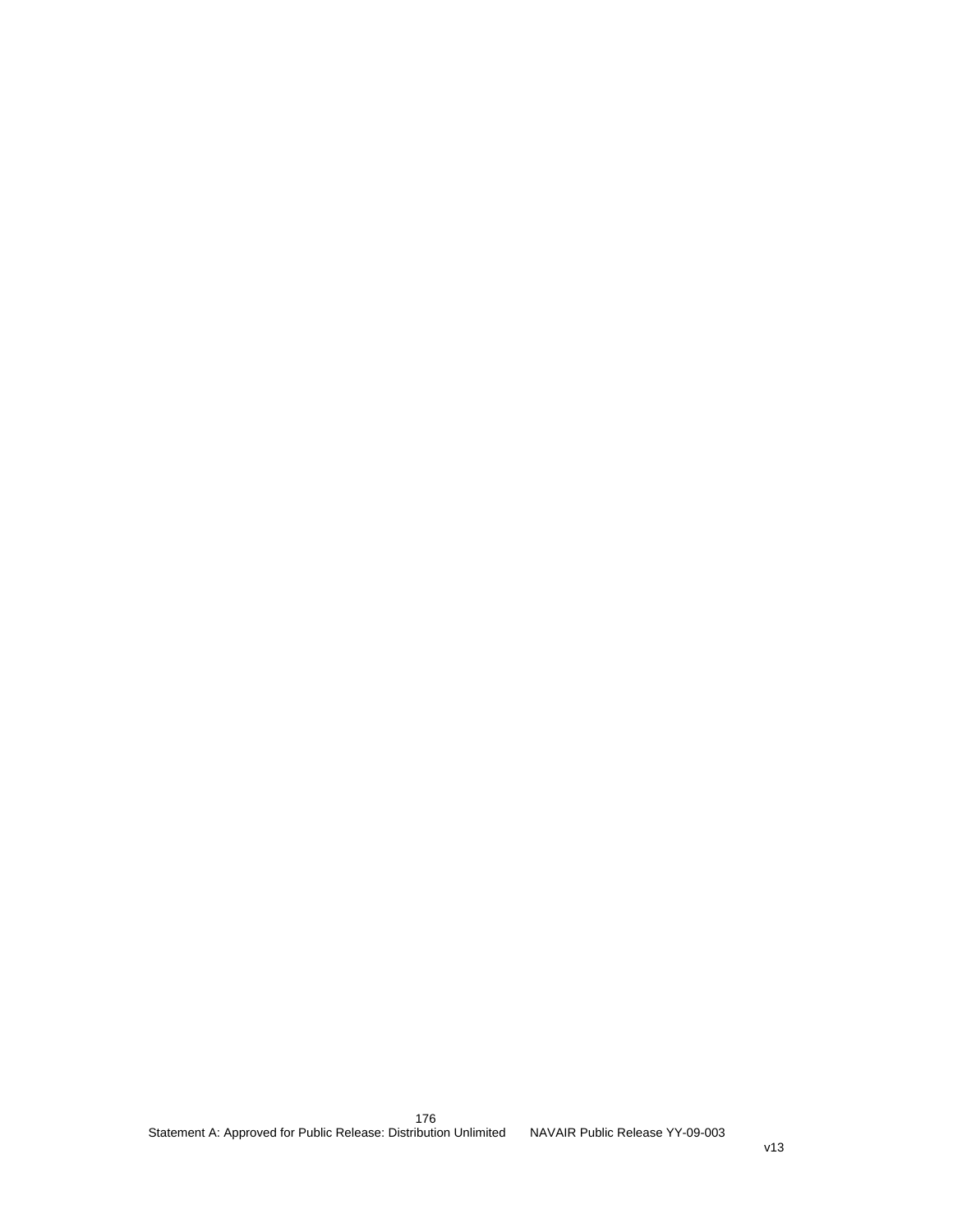#### **Identification of Some Additional Flare Related Devices**

**AN/ALE-11 Dispenser**: This dispenser has a pneumatic ejection system with two rows of infrared flares or chaff. The dispenser is 10 inches wide by 6 inches high by 4 feet long. The Flare Northern rectilinear castable flare is designed for use with this dispenser.

**AN/ALE-14 Countermeasure Flare Ejector**: The ALA-17 flare is dispensed from the AN/ALE-14 countermeasure flare ejector mounted in the B-47 bomber and the B-52 bomber. The RITA-II flare fits this dispenser.

**AN/ALE-18 Pneumatic Dispenser**: The Mk 43 Mod 0 flare fits this dispenser, as does the NOTS Model 715 flare.

**AN/ALE-20 Ejector Set**: Originally, this dispenser set was developed for the B-52 aircraft. This assembly contains eight launch tubes with two stacked flares in each tube. The QRC-127 flare is compatible with this dispenser as is the RITA-II flare.

**AN/ALE-25 Dispenser:** This is a pod mounted dispenser, 154 inches long by 20 inches in diameter accommodating twenty ADR-9A countermeasure rocket systems. The pod is mounted between the engines of the B-52 late model series bomber and weighs 295 pounds unloaded.

**AN/ALE-28 Ejector Set**: Originally, this dispenser set was developed for the F-111 aircraft. It dispenses the RR-119 decoy flare. It can carry 13 of the 2-inch thick flares in each of two channels.

**AN/ALE-29A Chaff Flare Dispenser**: This dispenser has 30 cylindrical chambers into which the chaff and flare cartridges are loaded.

**AN/ALE-29/39 Chaff Flare dispenser**: Goodyear Corporation developed this dispenser set for use on Navy aircraft such as the F-4 and F-8.

**AN/ALE-33 Chaff Flare Dispenser**: Lundy developed this dispenser. It was used to dispense the MK 42 Mod 0 flare and the NOTS Model 733 flare.

**AN/ALE-37 Chaff Flare Dispenser**: This dispenser has 240 cylindrical chambers into which the chaff and flare cartridges are loaded.

**AN/ALE-39 Chaff Flare Dispenser**: This dispenser has 60 cylindrical chambers into which the chaff and flare cartridges are loaded.

**AN/ALE-40 Chaff Flare Dispenser**: This dispenser, made by Tracor, accepts three different rectilinear flares in the configuration of 1 inch by 1 inch by 8 inches, 1 inch by 2 inches by 8 inches, and 2 inches by 2.5 inches by 8 inches.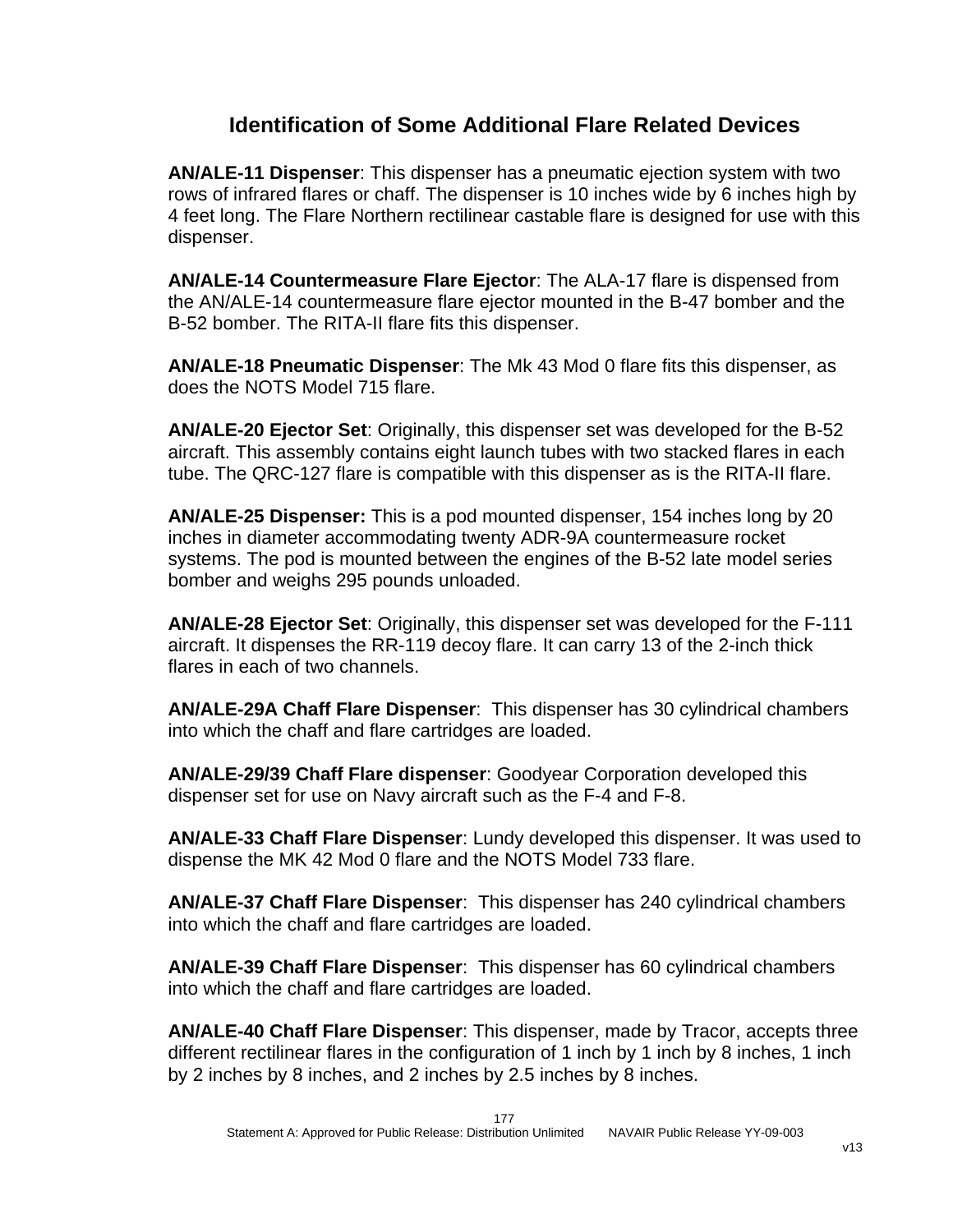**LA-307A Photoflash Cartridge Dispenser**: The manufacturer of this dispenser is Lambert Engineering, Inc., Saint Louis, Missouri. This cartridge ejector is used with the M-112 photoflash cartridges and the QRC-353 (T)-1 Type I Flare.

**LA-308A Photoflash Cartridge Dispenser**: The manufacturer of this dispenser is Lambert Engineering, Inc., Saint Louis, Missouri. This cartridge ejector is used with the M-123 photoflash cartridges, the QRC-353 (T)-1 Type II Flare and the MJU-2/B decoy flare. It is internally mounted in the aft end of RF-4 aircraft and has been installed on other aircraft.

**M-130 Flare Dispenser**: This is an Army dispenser which is capable of firing flares with a 1 inch by 1 inch by 8 inch format. The M-130 dispenser can dispense either 30 decoy flares or 30 chaff cartridges.

**Model 30-0011-2 Chaff Dispenser**: This dispenser made by Lundy is electrically operated. The RR-72 chaff and the NOTS Model 733A target flare are compatible with this dispenser.

**USAF 669A Phase I dispenser**: This is an Air Force dispenser, built by Tracor, which is compatible with rectangular configured infrared flares such as the RR-115 flare, the RR-119 flare or the UM-111 flare. The flare format is 2-inch by 2 inch by 5 inch.

**XM-126 Dispenser**: The XM-126 nomenclature is believed to be that assigned to the dispenser that had been developed for the Army XM-196 mini-flare by ECOM at Fort Monmouth.

**NOTS Model 104-G Rocket Flare Head**: This is a flare head for a 5.0-inch HVAR motor. It was developed by NOTS in 1952 and contains illuminating composition. It also contains a pyrotechnic delay instead of a mechanical delay. It is the forerunner of the Mk 26 Mod 0 rocket flare head.

**NOTS Model 108A Rocket Flare Head**: NOTS Inyokern developed this rocket flare head about 1951.

**NOTS Model 113A Rocket Flash Head**: NOTS Inyokern in 1952 developed the NOTS Model 113A 5-inch flash head for the HVAR rocket. It provides a brilliant flash about 0.067 seconds duration at a given time after the rocket leaves the launcher, thereby marking one point on the rocket's trajectory. The 5-inch flash head is an outgrowth of the 2.75-inch FFAR flash head. It consists of a plaster loaded MK 6 Mod 1 five-inch head, the fuze unit of the 2.75-inch flash head, and a canister tube of flash powder.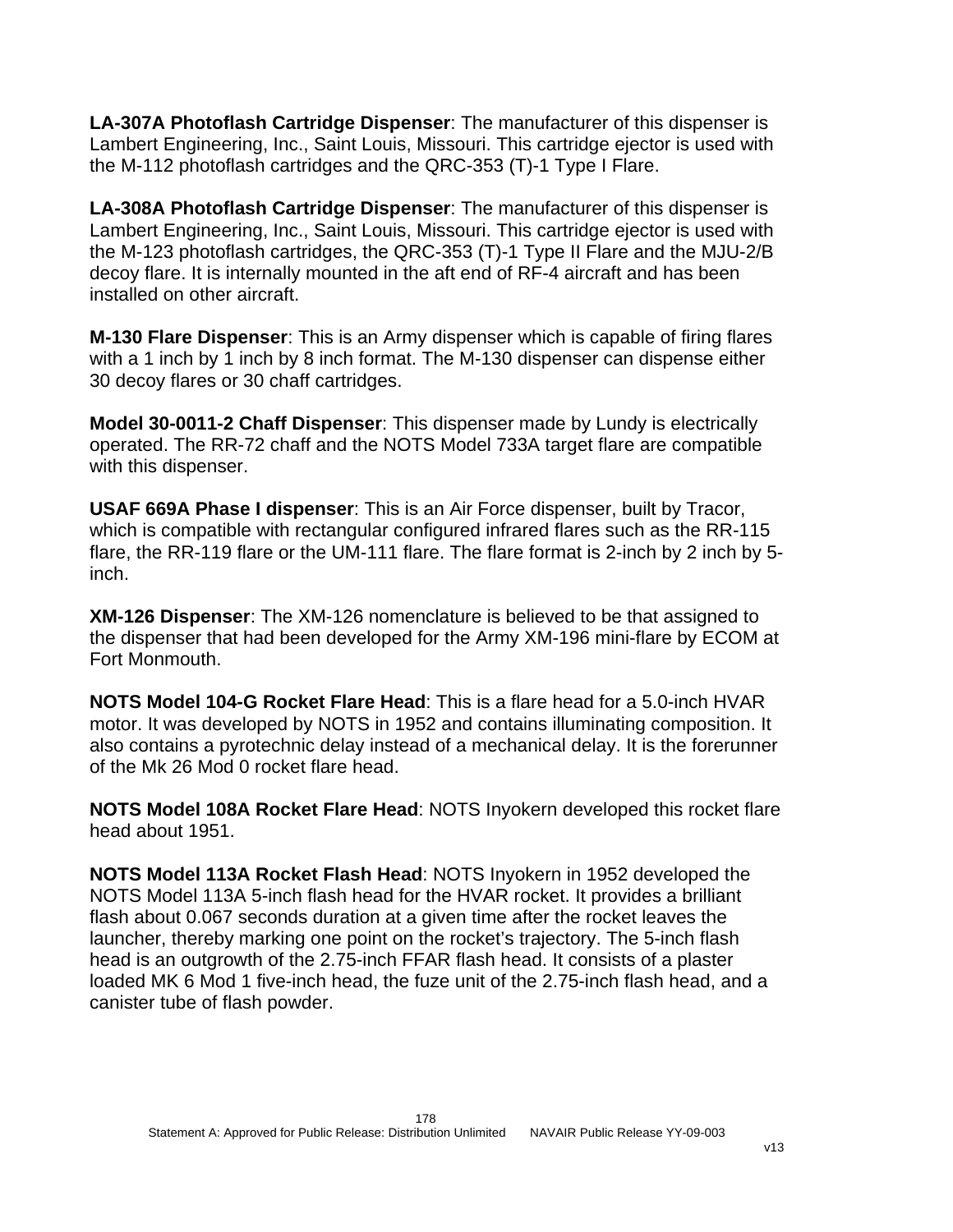**Mk 26 Mod 0 Rocket Flare Head**: This head is for 5.0-inch FFAR Zuni rocket, the 5.0-inch HVAR, and 5.0-inch high performance air to ground (HPAG) rocket. It contains illumination composition. It is the forerunner of the Mk 33 Mod 0 rocket flare head.

**Mk 33 Mod 0 Rocket Flare Head**: This head, also containing illumination composition, is an improvement of the Mk 26 Mod 0 rocket flare head. It was designed and developed at NOTS prior to 1964. The flare is ejected from the rocket head. The flare produces 1,000,000 candela for 90 seconds. The flare ejection from the rocket head is base first with a maximum descent rate of 15 feet per second. The goal is 95% reliability and proper function at minus 65 and +165 F. NOL White Oak developed a 14 second delay fuse for the rocket flare head. The delay fuse was first designated as XW-128B flare fuse and later as the Mk 193 Mod 0 flare fuze. Until the NOL fuze became available in 1960, the NOTS Model 553A flare igniter was used for head separation and flare ignition.

**NOTS Model 553A Flare Igniter**: This igniter is installed in the Mk 33 Mod 0 rocket flare head for head separation and flare ignition.

**NOTS Model D634 Igniter**: This is the improved modified igniter used in the FFAR rocket after Mr. Eckert of NOTS changed the charge to fix a low-temperature ignition problem with the M125 Mod 0 igniter. The charge is 8-grams of black powder and 2 grams of vinyl-coated magnesium powder. The NOTS Model D634 igniter had ignition failures below minus 40F. By May 1951, a redesigned igniter was developed called the NOTS Model D639 igniter later to be designated the Mk 125 Mod 2 igniter.

**NOTS Model D639 Igniter**: NOTS Model D634 igniter had ignition failures below minus 40F. By May 1951, a redesigned igniter was developed called the NOTS Model D639 igniter later to be designated the Mk 125 Mod 2 igniter. The NOTS Model D639 igniter is installed in the FFAR rocket. The charge is 8-grams of black powder and 2 grams of vinyl-coated magnesium powder.

**Mk 125 Mod 0 Igniter**: This igniter in the FFAR rocket contains the N-4 propellant, which introduced a low-temperature problem in the igniter. An improved modified igniter is designated the NOTS Model D634 igniter.

**Mk 125 Mod 2 Igniter**: This igniter in the FFAR rocket is the improved design by Mr. Eckert of NOTS, which is the successor to the NOTS Model D639 igniter. The Mk 125 Mod 2 igniter contains a charge consisting of is 8-grams of black powder and 2 grams of vinyl-coated magnesium powder.

**Mk 2 Mod 0 Ignition Element**: This ignition element is used in the bore-safe Navy mini-flare.

**M39A1 percussion primer**: The Mk 50 Mod 0 flare uses this primer.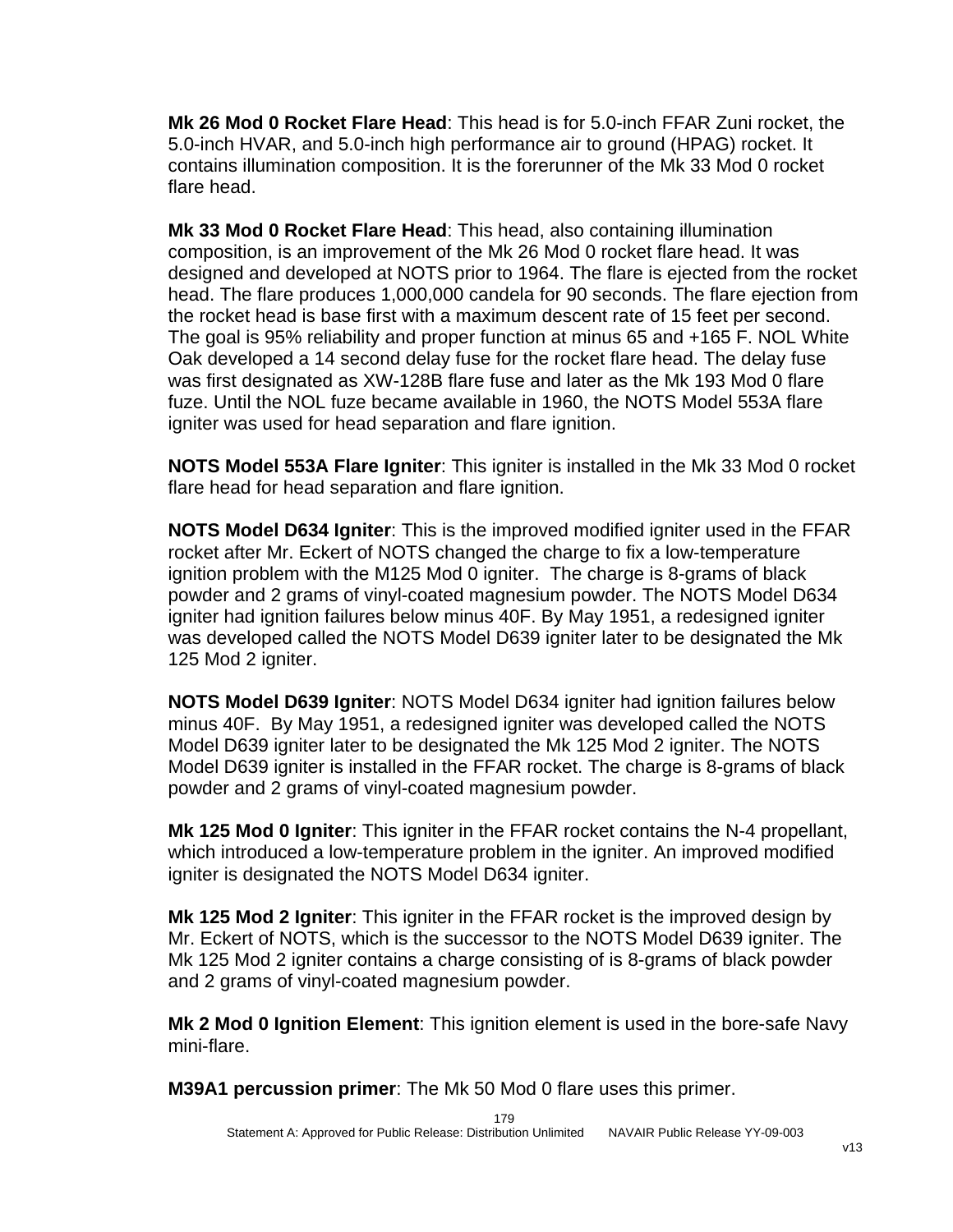**Mk 154 Mod 0 Stab Primer**: This is the tentative designation for the NOTS Model 668A stab primer.

**NOTS Model 668A Stab-initiated Primer**: This primer is installed in the NOTS Model 733A target flare. The NOTS Model 668A primer was tentatively designated the Mk 154 Mod 0 stab primer. This primer was released to the NOTS Engineering Department in September 1962.

**NOTS Model 751A Flash Signal**: This is the flash signal that indicates fuze actuation for the Sparrow I missile.

**Mk 1 Mod 0 Flash Signal**: This is a Flash Signal for the Sidewinder exercise head.

**Mk 2 Mod 0 Flash Signal**: This is a Flash Signal for the Sidewinder exercise head.

**Mk 36 Mod 0 Signal, Flash, Guided Missile**: This is a flash signal for the Sparrow II missile to indicate fuze actuation.

**Mk 37 Mod 0 Signal, Flash, Guided Missile**: This is a flash signal for the Sparrow III missile to indicate fuze actuation. Researchers in the Pyrotechnics and Fuze Branches at NOTS developed and tested it about 1957.

**Mk 193 Mod 0 Flare Fuze**: This is a 14-second fuze developed by NOL White Oak, which is installed in the Mk 33 Mod 0 rocket flare head. It earlier was designated the XW-128B flare fuze.

**XW-128B Flare Fuse**: This fuse designation evolved into the Mk 193 Mod 0 flare fuze.

**RR-72 Chaff Cartridge**: This chaff cartridge was designed for use in the Lundy Model RC17-101 mechanically operated miniature chaff dispenser and the electrically operated Lundy Model 30-0011-2 chaff dispenser.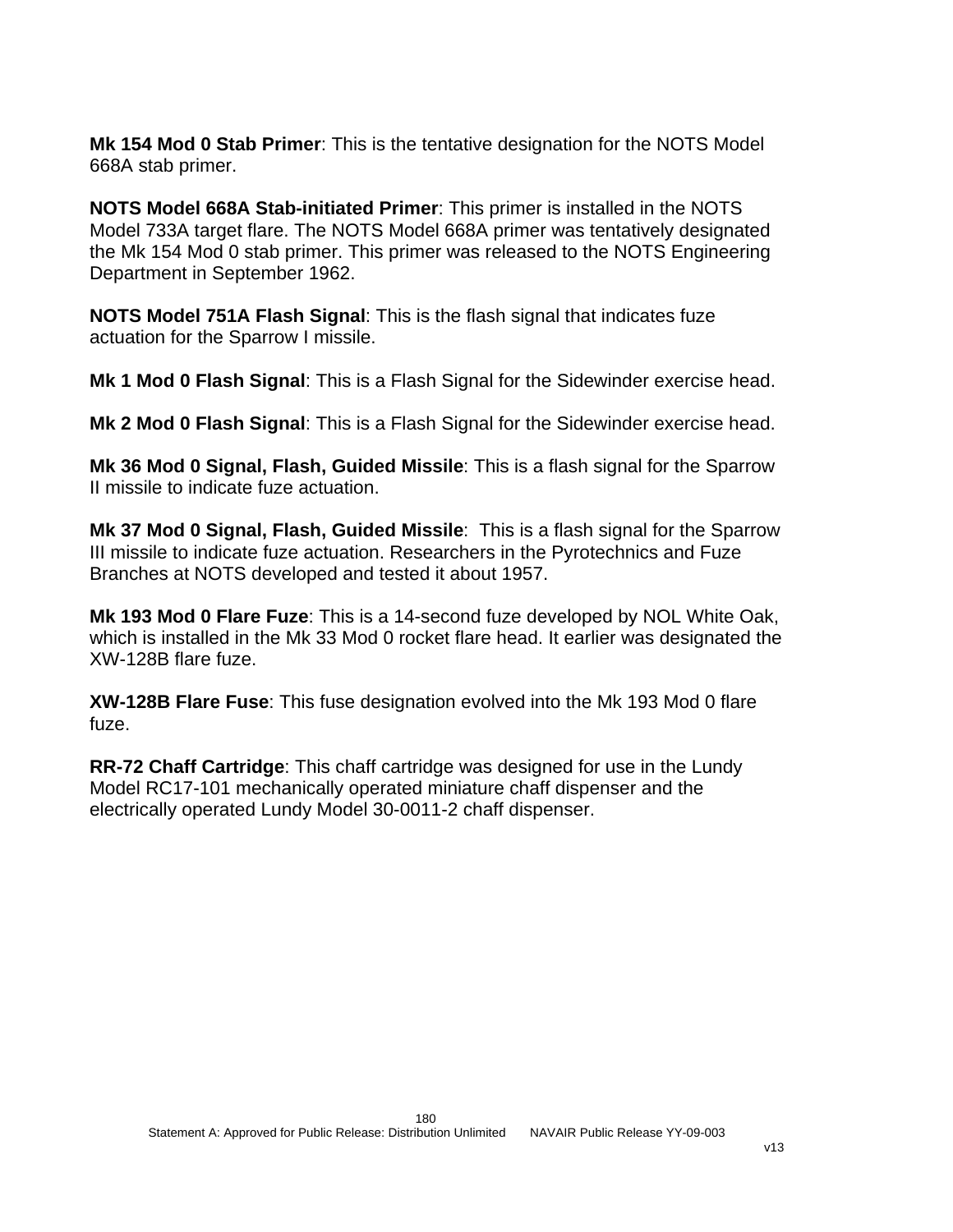## **Potpourri**

## **Prognosis in 1968 of Decoy Flare Demise**:

Mr. B. Richard Case of General Dynamics Corporation, Fort Worth, Texas, during his presentation at the annual IRIS IRCM meeting on "Modern Flare Measurement and Data Reduction Methods" made the following statement about the demise of flares. He first says, "If anyone ever had the opportunity to witness the ground testing of a modern flare, I'm sure you can share my reluctance to refer to these devices as "passive" countermeasures. However, since some distinction had to be made between pulsed infrared jammers and flares, the flares were so classified." He goes on to say, "There are those who sounded the death knell for passive IRCM. They say that flares are fast becoming obsolete and that the "active" IRCM will soon provide the needed protection. The facts, however, do not support this conclusion. We have seen evidence during this symposium that pulsed jammers are still in the embryonic stage and struggling for survival. Flares, on the other hand, are just maturing." He concludes by saying, "The point that should be made is that we stand on the threshold of an era in which flares will play a commanding role. Conservative estimates place flares as the primary defense for the next 5-7 years and as a sound secondary defense for another decade afterwards".

## **Square vs. Round Holes and the AN/ALE-40 Chaff/Flare Dispenser**

About 1969-71, the Air Force had no chaff capability in their fighter size aircraft except the RF-4C fighter, which carried some chaff in their Lambert LAU-308A photoflash flare dispensers. Most Air Force aircraft going to North Viet Nam during that time period dispensed chaff bundles, which had been packed in their speed breaks. This gave them a one-shot protection capability. With knowledge of this limited capability Tracor, Inc., headquartered in Austin Texas, submitted an unsolicited proposal, which lead to a contract award for the development of an advanced pyrotechnic dispensing program. This exploratory development program covers a period from 17 Nov 1969 through completion 15 July 1970. The work was performed as an Air Force Avionics Laboratory Project under the direction of Captain Richard D. Hunziker of the Electronic Warfare Division. Mr. Bennie A. Shupe managed the program at Tracor. The Tracor project engineer was Mr. Robert C. James. Tracor's engineers accomplishing the work were Mr. Rod Johnson, Mr. Willie Laubach and Mr. Sidney Lanier. As a vehicle to test their experimental square and hexagonal chaff units, Tracor investigators built experimental dispenser modules with square and hexagonal holes. They wanted to compare chaff performance from these dispenser modules with square holes to performance of chaff launched from the AN/ALE-29A dispenser and the Lambert LA-308A dispenser, both of which have cylindrical holes. The cartridge for the AN/ALE-29A is 1.43 inches in diameter by 5.81 inches long. The cartridge for the Lambert LA-308A dispenser is 1.568 inches in diameter by 7.625 inches long.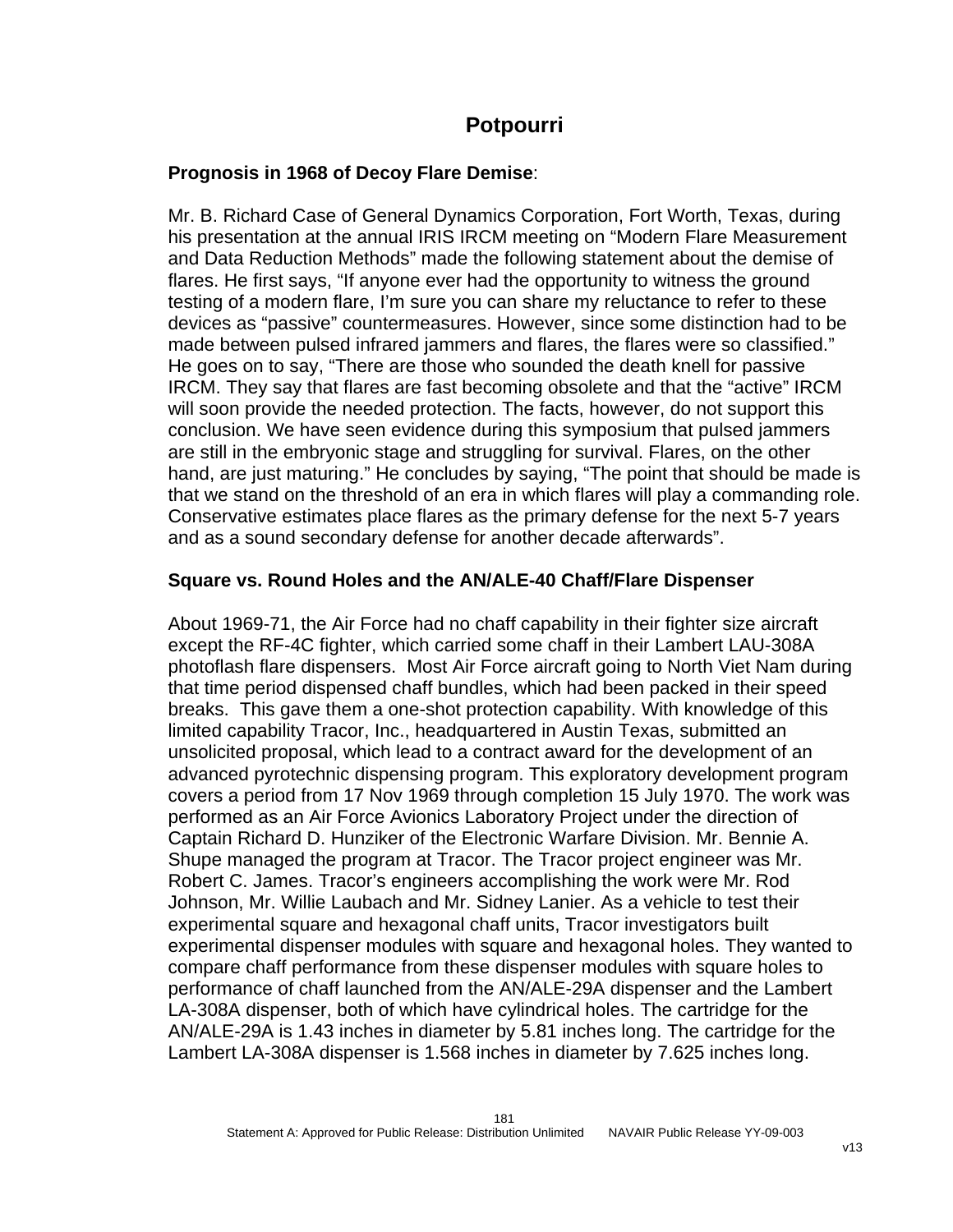Experimental square and hexagonal cartridges were fabricated and functioned in the laboratory. These experimental cartridges contained the same amount (weight and volume) of chaff as the cylindrical RR-136B chaff cartridge, which is compatible with the Lambert LA-308A dispenser. In addition, special dispenser modules were fabricated to enable testing of each of the experimental square and hexagonal cartridges. Performance of the experimental cartridges launched from the dispenser modules was compared to performance of the RR-136B chaff cartridge launched from the Lambert LA-308A dispenser.

Photographic data from laboratory tests conducted by Tracor indicated a definite improvement in early chaff cloud blooming characteristics when cartridges with a square or rectilinear cross-section are used. An early chaff bloom is very desirable and would result in a major electronic warfare improvement. The Tracor team stated it could result in an increase in radar cross-section due solely to the square configuration of the chaff payload. The Tracor team reported further that a more area, volume and weight efficient system could be designed by using cartridge shapes other that cylindrical. They assigned greater packaging efficiency of square vs. round as the second reason for using square cartridges for chaff, the first being early chaff blooming.

The square cartridges launched from the experimental dispenser module during ground tests showed an average efficiency improvement in chaff blooming of 32% over the RR-136B chaff cartridge launched from the Lambert LA-308A dispenser with cylindrical holes. The square cartridges in the experimental dispenser showed average efficiency improvement in chaff blooming of 13% on a weight-volume basis as compared to the same quantity of chaff launched from an AN/ALE-29A dispenser with cylindrical holes. Based on these favorable results, it was decided to follow with a flight test in November 1971.

Of the four experimental units prepared for flight test, the standard square cartridge payload performed the best. It contained the same dipole band cuts as for the RR-136B/ALE payload, with the same theoretical radar cross-section and specification. During flight tests, the standard square cartridge payload performance was slightly superior in performance with respect to the standard RR-136B/ALE payload. This slight increase is accounted for by the square geometry of the cross-section contrasted to the circular cross section of the RR-136B/ALE, presenting corners of each band cut to airstream impact pressures for early onset of the payload ablation process, enhancing performance of all band cuts of the square cartridge configuration. The large average efficiency improvement in early chaff blooming that was observed during the ground-testing phase was not realized during the flight test phase. Nevertheless, it was concluded that a lighter and more compact pyrotechnic chaff and flare dispenser could be built which would be capable of launching chaff with a square or rectilinear cross-section. The proven benefit of this square configuration derives from the close packing of square units as compared to packing of round units. The close-packing advantage in itself is considered to be a substantial benefit. Based on the ground test and flight test data, a decision was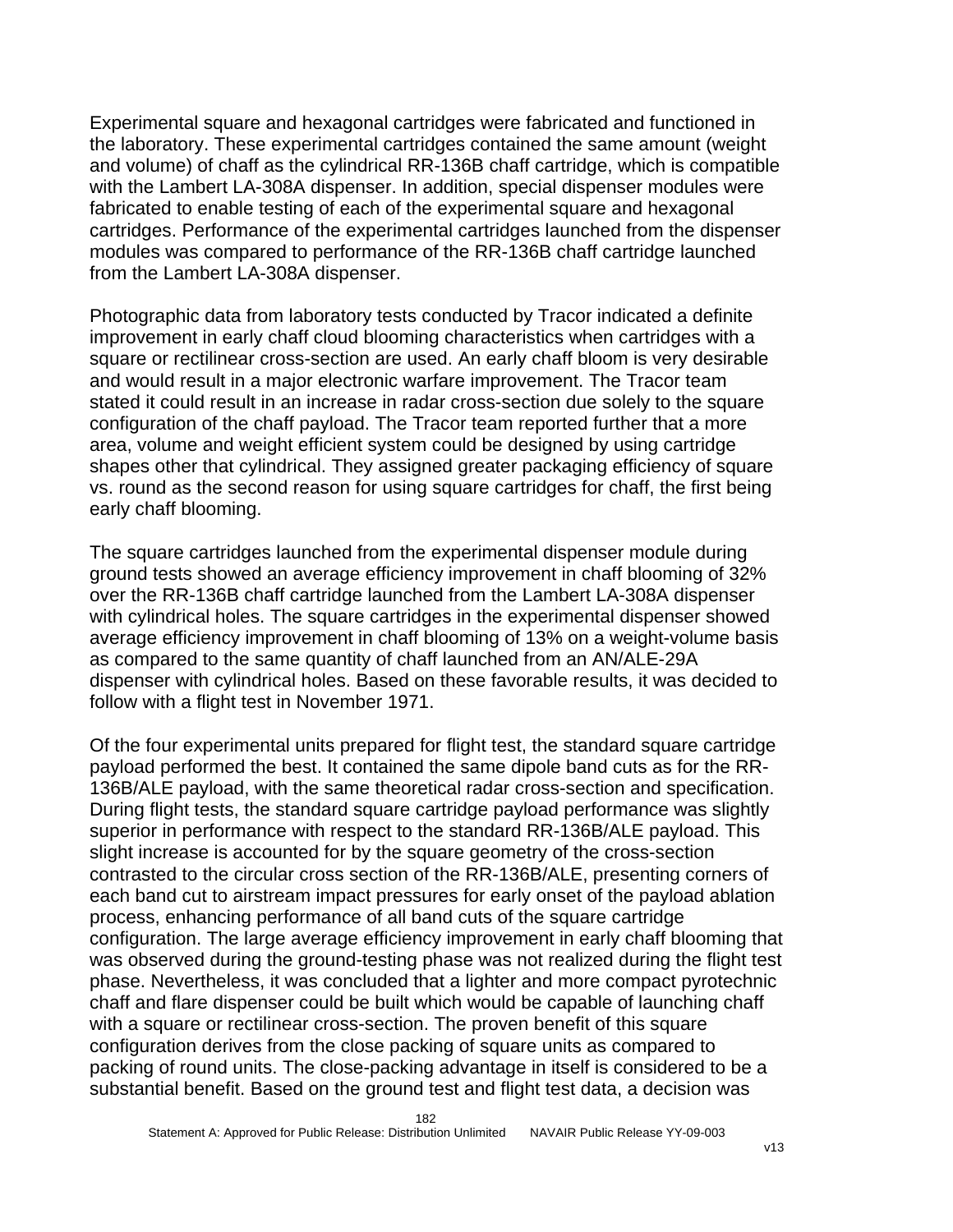made to develop a dispenser with rectilinear holes and chaff cartridges in a configuration to fit the new dispenser design. The referenced experimental dispenser module in this work is the forerunner of the AN/ALE-40 chaff/flare dispenser design with rectilinear cross-section holes.

Next, the results of the exploratory development program were transferred to the Aeronautical Systems Division of WPAFB. There Mr. Eubert McDaniel and Mr. Jim Meyer of ASD started the engineering development of the AN/ALE40 in the 1970s by way of a contract with Tracor.

**Technical Directors**: Rewards for superior achievement.

During the process of discovery of data for this collection, it was noted that some individuals that had been involved in superior technological advances soon were elevated to senior positions. Perhaps this is a reward for their outstanding accomplishments. Some of the more prominent examples are:

(1) By 1951, Mr. L. T. E. Thompson was the Technical Director of NOTS. Mr. Thompson and Cdr. Chick Howard, USN first formulated the Principles of Operation at China Lake. The principles were meant to make clear that civilian scientists worked in partnership with the military at China Lake, not in subordination to it.

(2) By September 1955, Dr. William B. McLean had become the Technical Director at NOTS. Dr. McLean is the father of the Sidewinder missile.

(3) By 1960, Dr. William S. McEwan had become the Technical Director at NOTS. Dr. McEwan reported on a system for the computation of gaseous products of combustion to determine their equilibrium composition and thermodynamic properties of the combustion gases. In 1951, Dr. McEwan and Dr. Sol Skolnik developed an analog computer that electrically simulates the conditions of temperature, pressure and composition of rocket and missile combustion products.

(4) During 1982-86, Dr. Burrell Hays was Technical Director at the Naval Weapons Center, China Lake. Dr. Hays was closely associated with the re-installment of the Principles of Operation, which Rear Adm. Roland Freeman III had done away with in 1974.

(5) By 1958 Dr. Skolnik had become the Director of the Research and Development Department at the U. S. Naval Powder Factory (NPF), Indian Head Maryland. In 1951, Dr. McEwan and Dr. Sol Skolnik developed an analog computer that electrically simulates the conditions of temperature, pressure and composition of rocket and missile combustion products.